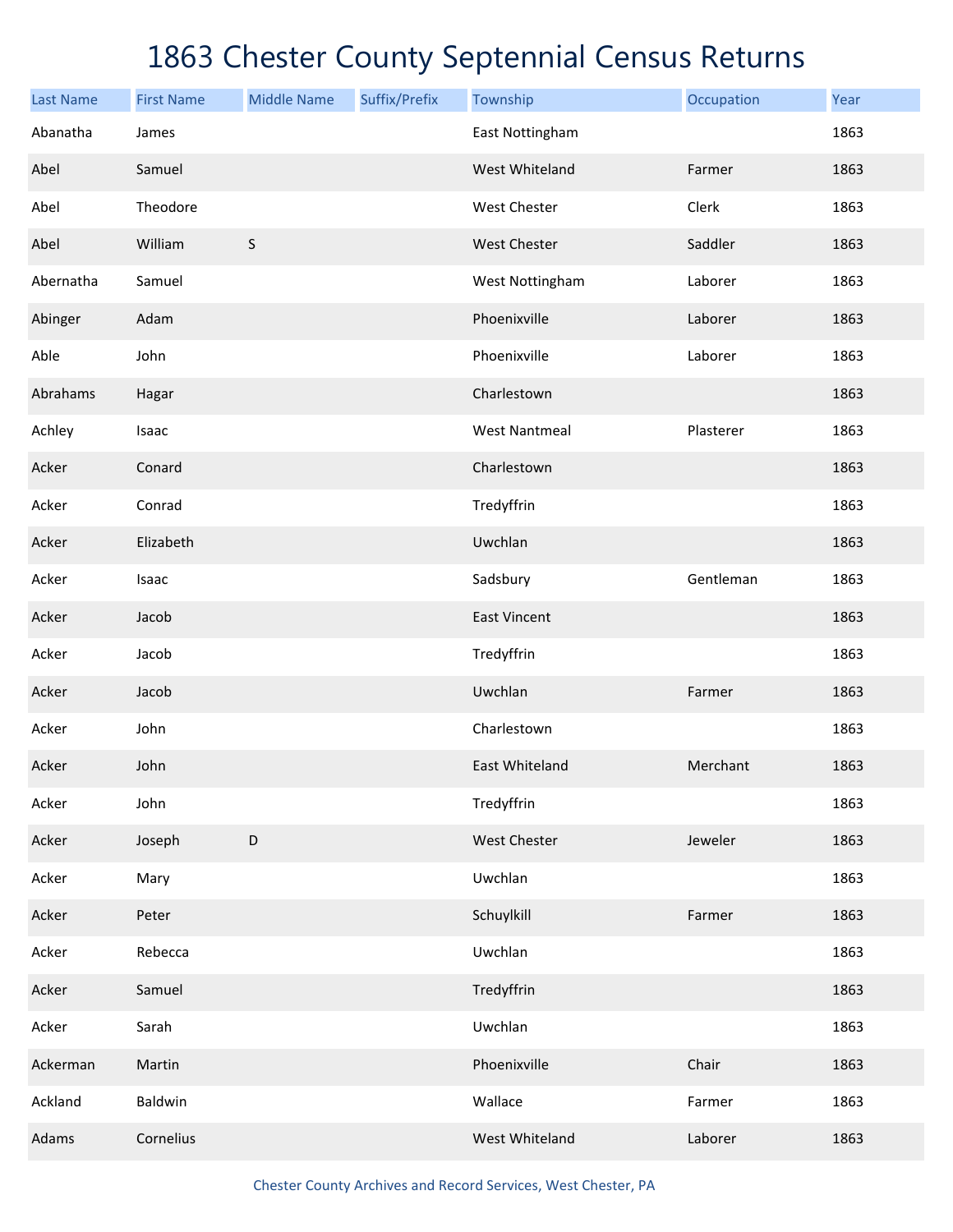| <b>Last Name</b> | <b>First Name</b> | <b>Middle Name</b> | Suffix/Prefix | Township             | Occupation     | Year |
|------------------|-------------------|--------------------|---------------|----------------------|----------------|------|
| Adams            | James             |                    |               | West Marlborough     |                | 1863 |
| Adams            | John              |                    | Jr.           | <b>East Nantmeal</b> |                | 1863 |
| Adams            | John              |                    |               | <b>East Nantmeal</b> |                | 1863 |
| Adams            | John              | $\sf B$            |               | Tredyffrin           |                | 1863 |
| Adams            | John              | $\sf B$            |               | Tredyffrin           |                | 1863 |
| Adams            | John              | $\mathsf D$        |               | Charlestown          |                | 1863 |
| Adams            | Joseph            | $\sf B$            |               | West Whiteland       | Laborer        | 1863 |
| Adams            | Robert            |                    |               | New London           | Laborer        | 1863 |
| Adamson          | Charles           |                    |               | Schuylkill           | Farmer         | 1863 |
| Addleman         | William           |                    |               | Honey Brook          | Painter        | 1863 |
| Adersan          | Matthew           |                    |               | East Whiteland       | Laborer        | 1863 |
| Adinger          | Godfrey           |                    |               | Phoenixville         | Laborer        | 1863 |
| Afflic           | К                 | Malin              |               | Phoenixville         | Police Officer | 1863 |
| Agnew            | Allen             |                    |               | Pennsbury            | Farmer         | 1863 |
| Agnew            | Eliza             |                    |               | Pennsbury            | Gentleman      | 1863 |
| Agnew            | John              |                    |               | Kennett              |                | 1863 |
| Agnew            | Lewis             |                    |               | Kennett              |                | 1863 |
| Agnew            | William           |                    |               | New Garden           | Farmer         | 1863 |
| Agnew            | Wilton            |                    |               | Kennett Square       | Papermaker     | 1863 |
| Agustus          | David             |                    |               | New Garden           |                | 1863 |
| Ahan             | D                 |                    |               | Schuylkill           | Laborer        | 1863 |
| Ahn              | Benjamin          |                    |               | East Brandywine      | Farmer         | 1863 |
| Ahn              | David             |                    |               | West Caln            | Laborer        | 1863 |
| Ahn              | George            |                    |               | West Caln            | Laborer        | 1863 |
| Ahn              | Samuel            |                    |               | East Whiteland       | Shoemaker      | 1863 |
| Aikens           | Thomas            |                    |               | Tredyffrin           |                | 1863 |
| Ainsworth        | John              |                    |               | Valley               | Gentleman      | 1863 |
| Ainsworth        | Robert            | L                  |               | Valley               | Plasterer      | 1863 |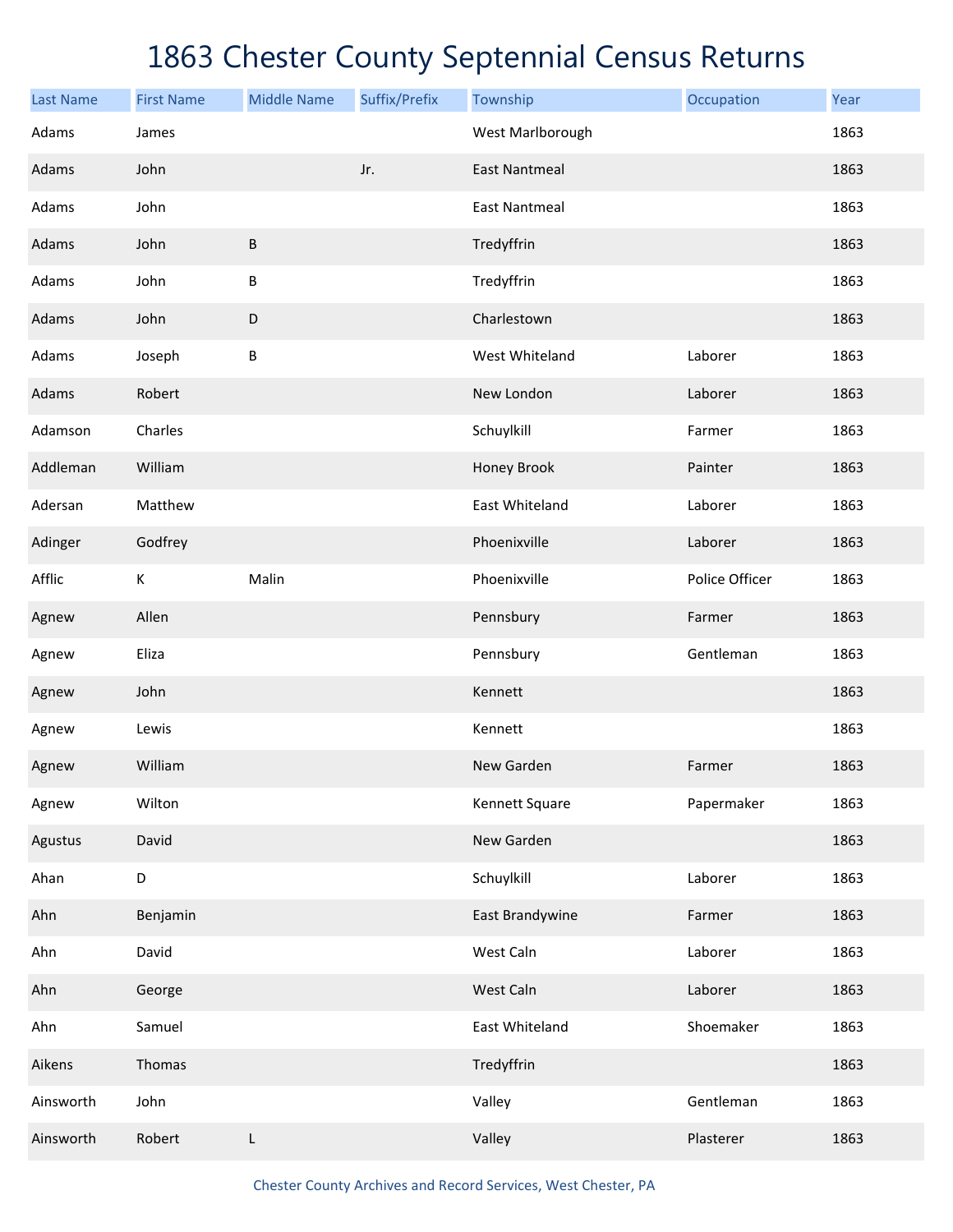| <b>Last Name</b> | <b>First Name</b>         | <b>Middle Name</b> | Suffix/Prefix | Township            | Occupation   | Year |
|------------------|---------------------------|--------------------|---------------|---------------------|--------------|------|
| Aire             | Joseph                    |                    |               | Phoenixville        | Blacksmith   | 1863 |
| Aitken           | <b>Barclay</b>            |                    |               | Willistown          | Merchant     | 1863 |
| Aitken           | J                         | Marshal            |               | East Goshen         | Farmer       | 1863 |
| Aitken           | Marshall                  | W                  |               | <b>Upper Oxford</b> | Farmer       | 1863 |
| Aitken           | Phineas                   | P                  |               | West Chester        | Gentleman    | 1863 |
| Aitken           | Sarah                     |                    | Widow         | East Goshen         |              | 1863 |
| Aitkin           | $\mathsf T$               | B                  |               | West Chester        | Druggist     | 1863 |
| Aken             | William                   |                    |               | Sadsbury            | Manufacturer | 1863 |
| Aker             | Jacob                     |                    |               | Charlestown         |              | 1863 |
| Akersley         | Joseph                    |                    |               | Valley              | Weaver       | 1863 |
| Akins            | John                      |                    |               | East Whiteland      | Merchant     | 1863 |
| Albright         | Barbara                   |                    |               | Sadsbury            |              | 1863 |
| Albright         | Isaac                     |                    |               | Sadsbury            |              | 1863 |
| Aldred           | John                      | F                  |               | East Caln           | Farmer       | 1863 |
| Aldred           | Thomas                    | Т                  |               | East Caln           | Farmer       | 1863 |
| Alexander        | $\boldsymbol{\mathsf{A}}$ | Western            |               | Easttown            | Farmer       | 1863 |
| Alexander        | Allison                   |                    |               | Easttown            | Miller       | 1863 |
| Alexander        | Andrew                    |                    |               | Easttown            | Farmer       | 1863 |
| Alexander        | Andrew                    |                    |               | Easttown            |              | 1863 |
| Alexander        | David                     |                    |               | Easttown            | Farmer       | 1863 |
| Alexander        | George                    |                    |               | North Coventry      | Merchant     | 1863 |
| Alexander        | Hugh                      | B                  |               | Franklin            | Shoemaker    | 1863 |
| Alexander        | James                     |                    |               | Lower Oxford        | Laborer      | 1863 |
| Alexander        | John                      |                    |               | East Marlborough    | Farmer       | 1863 |
| Alexander        | Nathaniel                 | P                  |               | Hopewell            | Farmer       | 1863 |
| Alexander        | Thomas                    |                    |               | East Bradford       |              | 1863 |
| Alexander        | Thomas                    |                    |               | Franklin            | Laborer      | 1863 |
| Alexander        | Washington                |                    |               | East Marlborough    | Farmer       | 1863 |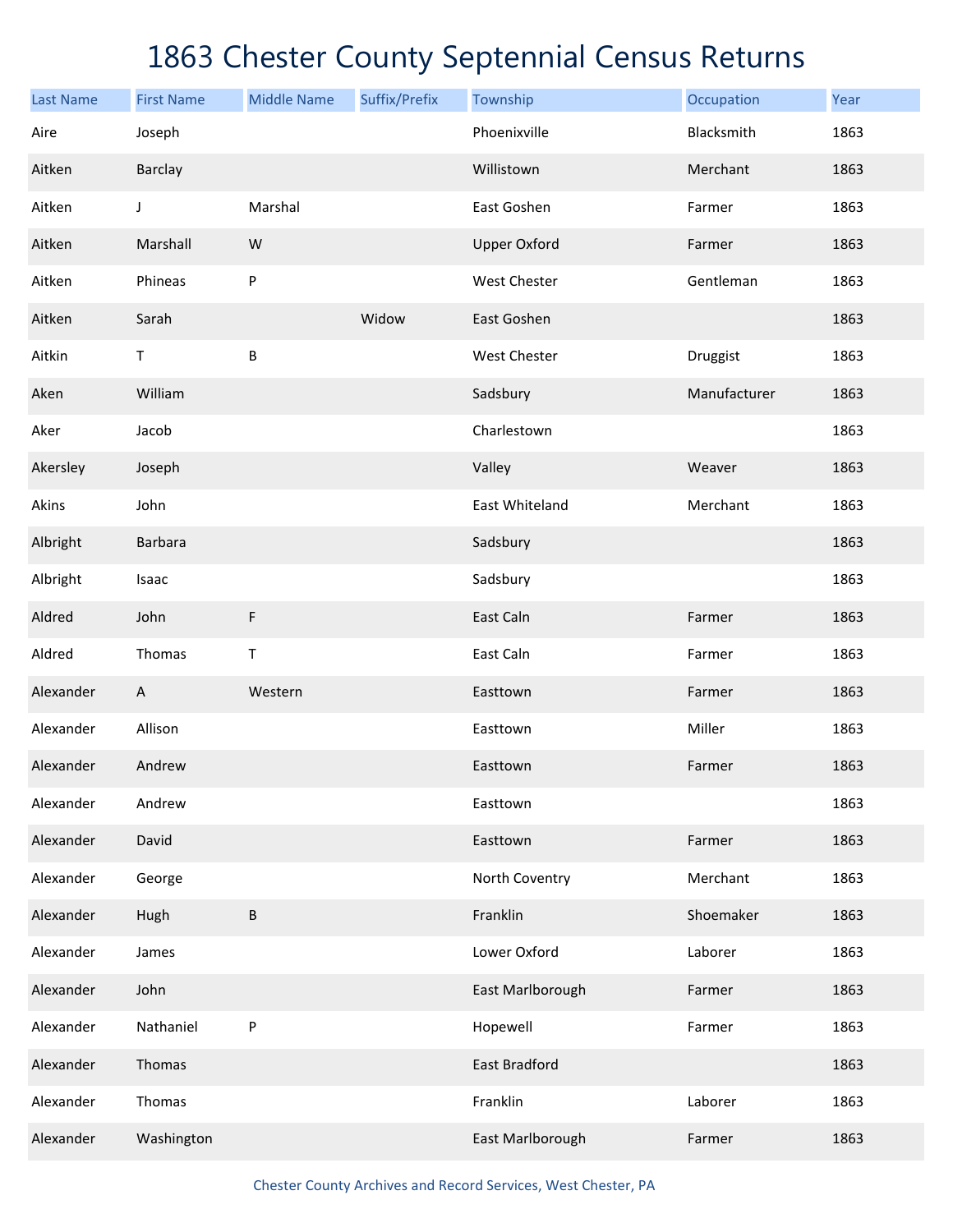| <b>Last Name</b> | <b>First Name</b> | <b>Middle Name</b>        | Suffix/Prefix | Township                | Occupation            | Year |
|------------------|-------------------|---------------------------|---------------|-------------------------|-----------------------|------|
| Alexander        | William           |                           |               | Willistown              | Miller                | 1863 |
| Alison           | Aaron             |                           |               | Uwchlan                 | Farmer                | 1863 |
| Alison           | Andrew            |                           |               | East Bradford           |                       | 1863 |
| Alison           | James             |                           |               | <b>Upper Uwchlan</b>    | Farmer                | 1863 |
| Alison           | John              |                           |               | East Fallowfield        | Farmer                | 1863 |
| Alison           | John              | G                         |               | East Brandywine         | Farmer                | 1863 |
| Alison           | John              | G                         |               | East Brandywine         | Wheelwright           | 1863 |
| Alison           | Levi              |                           |               | East Brandywine         | Gentleman             | 1863 |
| Alison           | Levi              |                           |               | Uwchlan                 | Farmer                | 1863 |
| Alison           | Lewis             |                           |               | West Brandywine         | Farmer                | 1863 |
| Alison           | Robert            |                           |               | East Fallowfield        | Millwright            | 1863 |
| Allemus          | Isaac             |                           |               | East Marlborough        | Farmer                | 1863 |
| Allen            | Almon             |                           |               | West Chester            | Gentleman             | 1863 |
| Allen            | Benjamin          | $\top$                    |               | Penn                    | Miller                | 1863 |
| Allen            | Charles           |                           |               | West Whiteland          | Laborer               | 1863 |
| Allen            | $\mathsf F$       | $\boldsymbol{\mathsf{A}}$ |               | <b>West Chester</b>     | <b>School Teacher</b> | 1863 |
| Allen            | James             |                           |               | Phoenixville            | Laborer               | 1863 |
| Allen            | Jesse             |                           |               | <b>West Fallowfield</b> |                       | 1863 |
| Allen            | Sarah             |                           |               | East Marlborough        |                       | 1863 |
| Allen            | Thaddeus          |                           |               | West Chester            | Assessor              | 1863 |
| Allen            | William           |                           |               | London Grove            |                       | 1863 |
| Allen            | William           |                           |               | London Grove            |                       | 1863 |
| Allison          | Evan              |                           |               | New London              | Farmer                | 1863 |
| Allison          | George            |                           |               | West Fallowfield        |                       | 1863 |
| Allison          | Isaac             |                           |               | Newlin                  | Farmer                | 1863 |
| Allison          | Oliver            |                           |               | Valley                  | Laborer               | 1863 |
| Alloway          | $\sf B$           | F                         |               | West Chester            | Shoemaker             | 1863 |
| Alsop            | Samuel            |                           |               | Westtown                | <b>School Teacher</b> | 1863 |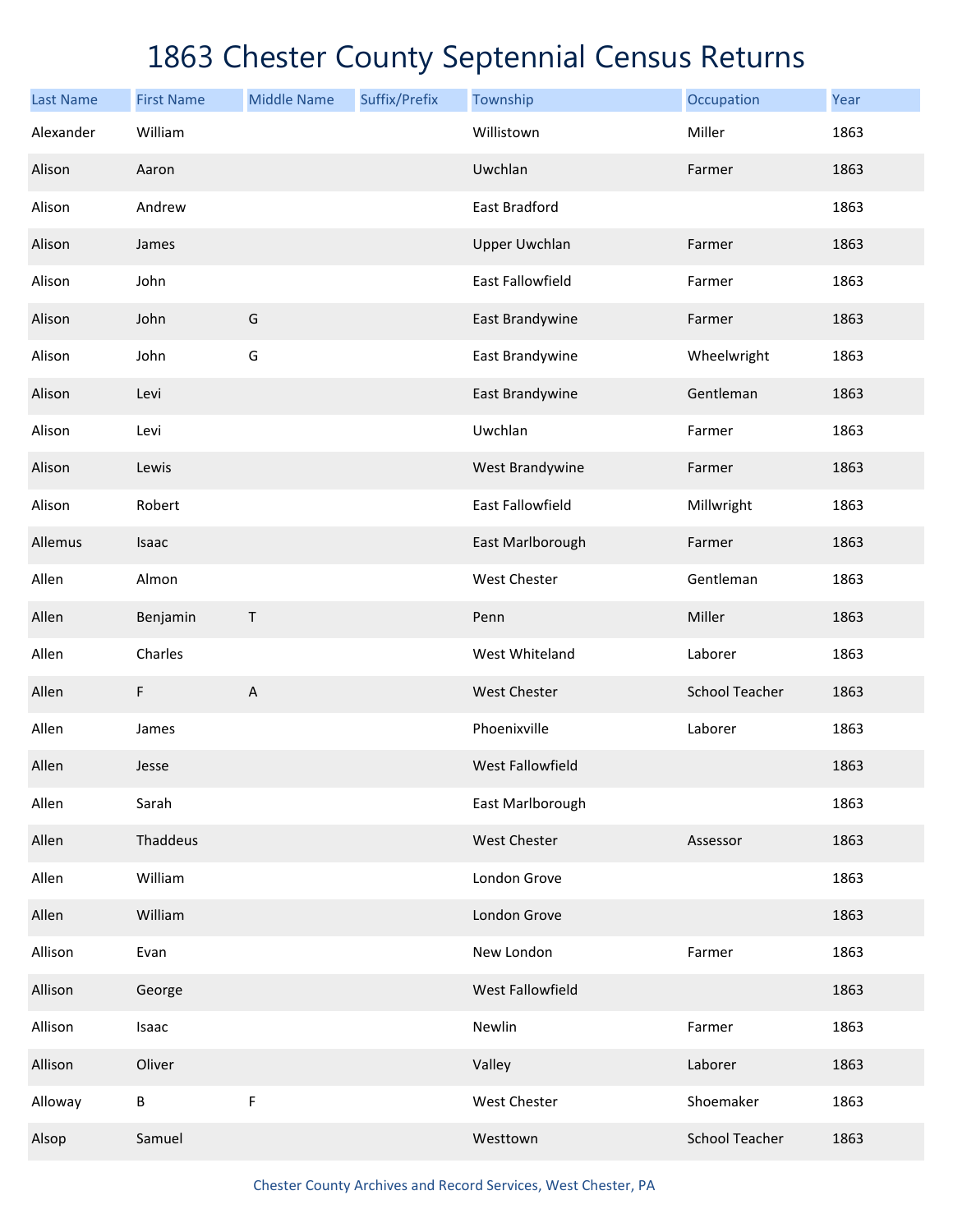| <b>Last Name</b> | <b>First Name</b> | <b>Middle Name</b> | Suffix/Prefix | Township             | Occupation  | Year |
|------------------|-------------------|--------------------|---------------|----------------------|-------------|------|
| Aman             | John              |                    |               | <b>West Vincent</b>  | Farmer      | 1863 |
| Aman             | Joshua            |                    |               | <b>West Vincent</b>  | Farmer      | 1863 |
| Ambler           | Watson            |                    |               | East Bradford        |             | 1863 |
| America          | Abraham           |                    |               | Charlestown          |             | 1863 |
| America          | Thomas            | Е                  |               | Charlestown          |             | 1863 |
| Ames             | George            |                    |               | Valley               | Laborer     | 1863 |
| Ames             | Morris            |                    |               | West Brandywine      | Blacksmith  | 1863 |
| Amold            | David             |                    |               | <b>East Nantmeal</b> |             | 1863 |
| Amold            | Hezekiah          |                    |               | <b>East Nantmeal</b> |             | 1863 |
| Amole            | Christian         |                    |               | Warwick              |             | 1863 |
| Amole            | Christian         |                    |               | <b>West Nantmeal</b> | Farmer      | 1863 |
| Amole            | David             |                    |               | Warwick              |             | 1863 |
| Amole            | Davis             |                    |               | <b>West Nantmeal</b> | Laborer     | 1863 |
| Amole            | George            |                    |               | Warwick              |             | 1863 |
| Amole            | George            |                    |               | <b>West Nantmeal</b> | Farmer      | 1863 |
| Amole            | Henry             |                    |               | <b>West Nantmeal</b> | Farmer      | 1863 |
| Amole            | Hiram             |                    |               | Warwick              |             | 1863 |
| Amole            | Jacob             |                    |               | Warwick              |             | 1863 |
| Amole            | Jacob             |                    |               | <b>West Nantmeal</b> | Farmer      | 1863 |
| Amole            | Jesse             |                    |               | South Coventry       | Farmer      | 1863 |
| Amole            | Jonas             |                    |               | North Coventry       | Farmer      | 1863 |
| Amole            | Levi              |                    |               | Warwick              |             | 1863 |
| Amole            | Michael           |                    |               | <b>West Nantmeal</b> | Fence Maker | 1863 |
| Amole            | Nathan            |                    |               | Warwick              |             | 1863 |
| Amole            | Peter             |                    |               | <b>West Nantmeal</b> | Farmer      | 1863 |
| Amole            | Robert            |                    |               | <b>West Nantmeal</b> | Laborer     | 1863 |
| Amole            | William           |                    |               | Warwick              |             | 1863 |
| Amole            | William           |                    |               | <b>West Nantmeal</b> | Farmer      | 1863 |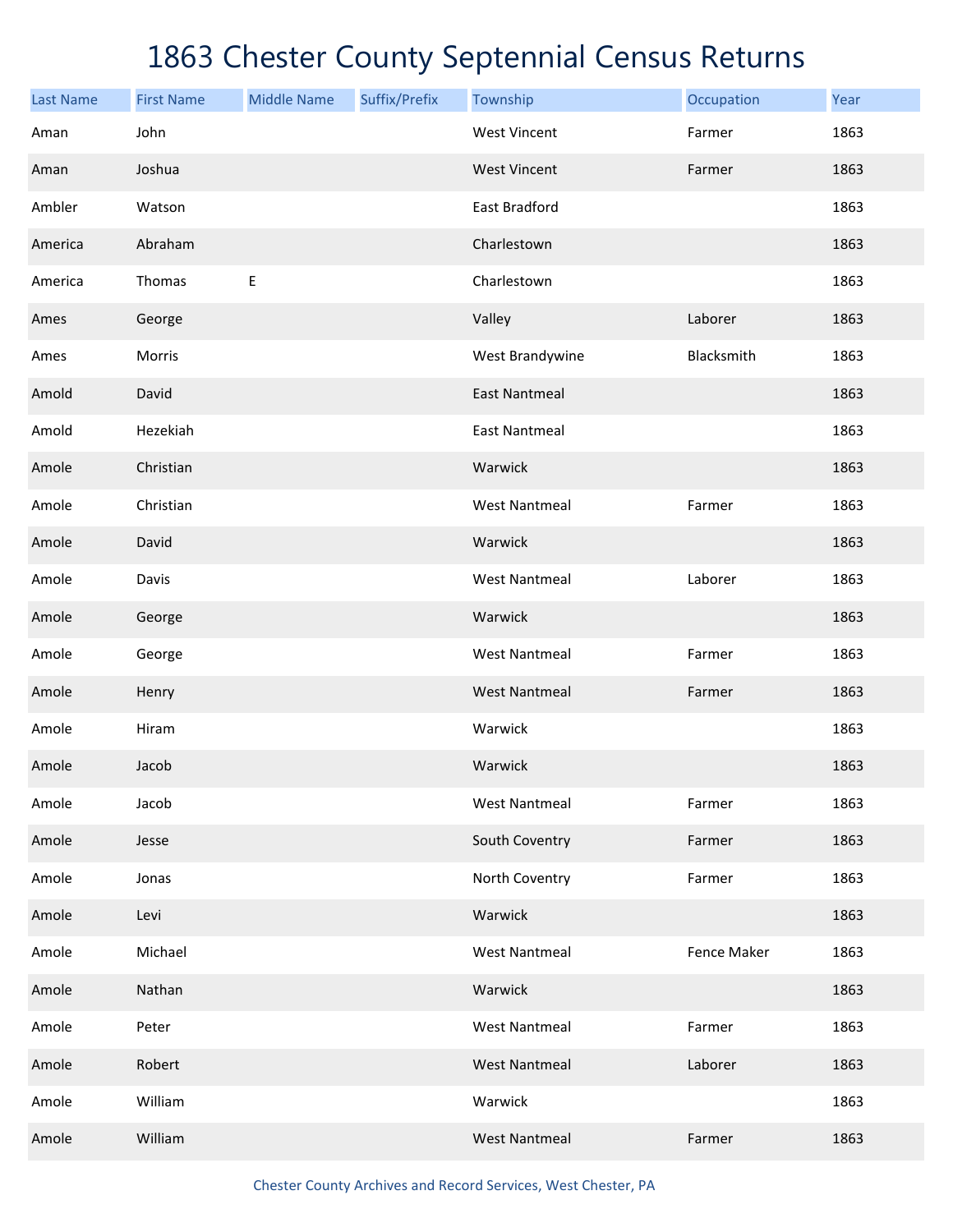| <b>Last Name</b> | <b>First Name</b> | <b>Middle Name</b>        | Suffix/Prefix | Township             | Occupation  | Year |
|------------------|-------------------|---------------------------|---------------|----------------------|-------------|------|
| Anderson         | Abraham           |                           |               | <b>East Coventry</b> | Farmer      | 1863 |
| Anderson         | Alfred            | $\mathsf{A}$              |               | Kennett Square       | Dentist     | 1863 |
| Anderson         | Benjamin          |                           |               | Pennsbury            | Laborer     | 1863 |
| Anderson         | Charles           |                           |               | London Grove         | Laborer     | 1863 |
| Anderson         | Eber              |                           |               | West Chester         | Gentleman   | 1863 |
| Anderson         | Elizabeth         |                           |               | Charlestown          |             | 1863 |
| Anderson         | Harmon            |                           |               | West Pikeland        | Farmer      | 1863 |
| Anderson         | Isaac             |                           |               | Schuylkill           | Farmer      | 1863 |
| Anderson         | Isaac             | ${\sf M}$                 |               | Charlestown          |             | 1863 |
| Anderson         | James             |                           |               | Highland             | Farmer      | 1863 |
| Anderson         | James             |                           |               | Lower Oxford         | Laborer     | 1863 |
| Anderson         | James             |                           |               | New London           | Farmer      | 1863 |
| Anderson         | James             |                           |               | West Marlborough     | Wheelwright | 1863 |
| Anderson         | Jesse             |                           |               | Lower Oxford         | Laborer     | 1863 |
| Anderson         | John              |                           |               | Elk                  | Carpenter   | 1863 |
| Anderson         | John              |                           |               | Elk                  | Carpenter   | 1863 |
| Anderson         | John              |                           |               | West Caln            |             | 1863 |
| Anderson         | John              | $\boldsymbol{\mathsf{H}}$ |               | Phoenixville         | Laborer     | 1863 |
| Anderson         | John              | ${\sf M}$                 |               | Kennett Square       | Dentist     | 1863 |
| Anderson         | Joseph            |                           |               | West Nottingham      | Farmer      | 1863 |
| Anderson         | Joseph            |                           |               | <b>West Vincent</b>  | Farmer      | 1863 |
| Anderson         | Joseph            |                           |               | <b>West Vincent</b>  | Farmer      | 1863 |
| Anderson         | Joseph            | E                         |               | Charlestown          |             | 1863 |
| Anderson         | Mariah            |                           |               | Charlestown          |             | 1863 |
| Anderson         | Mathew            |                           |               | East Fallowfield     | Laborer     | 1863 |
| Anderson         | Matthias          |                           |               | <b>Upper Uwchlan</b> | Farmer      | 1863 |
| Anderson         | Samuel            |                           |               | Franklin             | Carpenter   | 1863 |
| Anderson         | Sarah             |                           |               | East Brandywine      | Lady        | 1863 |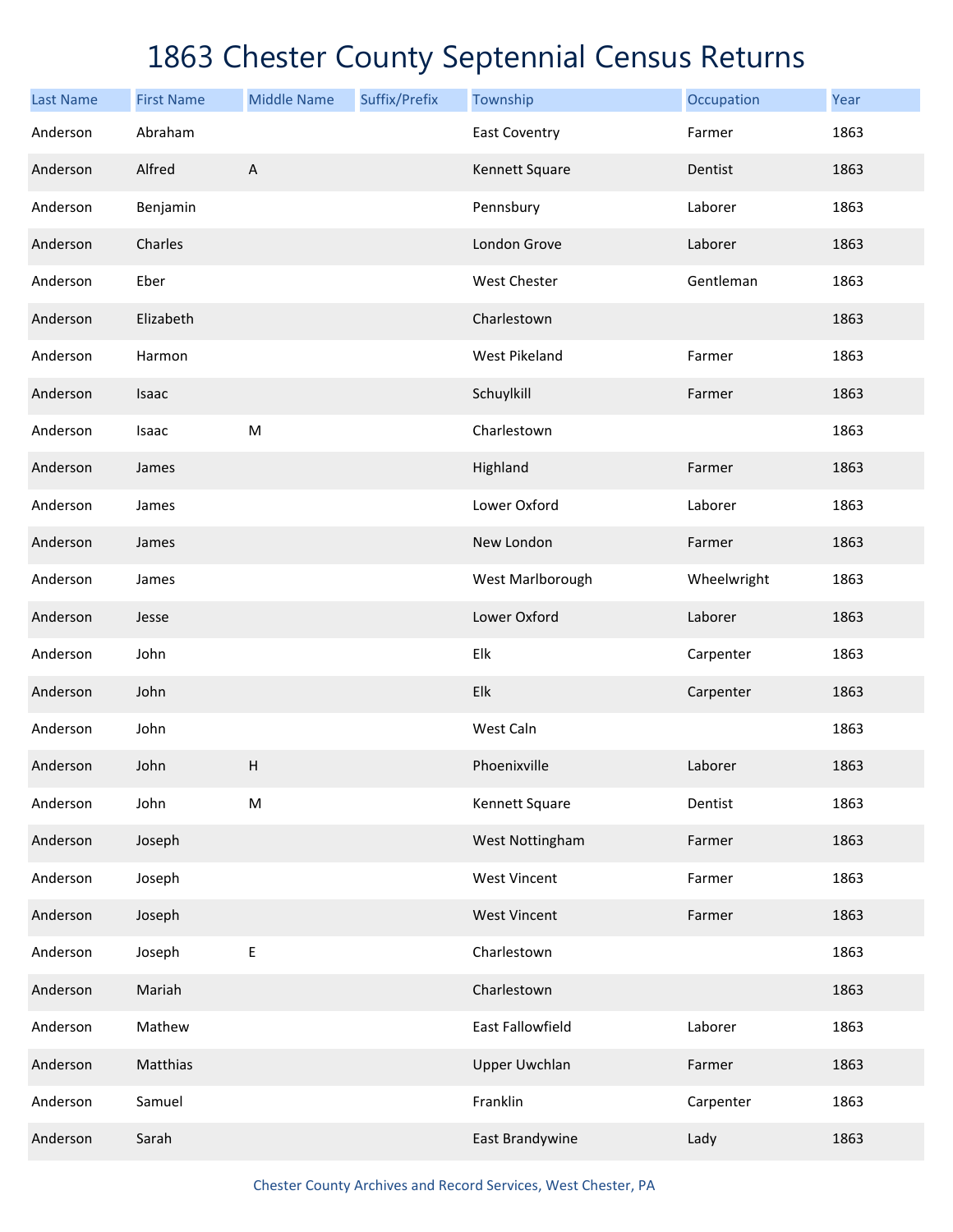| <b>Last Name</b> | <b>First Name</b> | <b>Middle Name</b>        | Suffix/Prefix | Township                  | Occupation        | Year |
|------------------|-------------------|---------------------------|---------------|---------------------------|-------------------|------|
| Anderson         | William           |                           |               | Elk                       | Farmer            | 1863 |
| Anderson         | William           |                           |               | Elk                       | Shoemaker         | 1863 |
| Anderson         | William           |                           |               | West Nottingham           | Laborer           | 1863 |
| Andes            | Martin            |                           |               | Sadsbury                  |                   | 1863 |
| Andis            | Martin            |                           |               | Sadsbury                  | Laborer           | 1863 |
| Andis            | Philip            |                           |               | Sadsbury                  | Laborer           | 1863 |
| Andress          | James             | F                         |               | West Chester              | Soldier           | 1863 |
| Andress          | Phineas           |                           |               | <b>West Chester</b>       | Stonemason        | 1863 |
| Andrews          |                   |                           |               | West Fallowfield          |                   | 1863 |
| Andrews          | Amos              |                           |               | Downingtown               | Laborer           | 1863 |
| Andrews          | Arthur            |                           | Jr.           | <b>Upper Oxford</b>       | Farmer            | 1863 |
| Andrews          | Arthur            |                           |               | <b>Upper Oxford</b>       | Farmer            | 1863 |
| Andrews          | David             |                           |               | West Chester              | Recorder of Deeds | 1863 |
| Andrews          | Jacob             |                           |               | Highland                  | Farmer            | 1863 |
| Andrews          | James             |                           |               | East Goshen               | Laborer           | 1863 |
| Andrews          | Mary              |                           |               | <b>Upper Oxford</b>       |                   | 1863 |
| Andrews          | W                 | Willison                  |               | East Nottingham           |                   | 1863 |
| Andrews          | William           | W                         |               | Valley                    | <b>Butcher</b>    | 1863 |
| Andriews         | J                 | $\boldsymbol{\mathsf{H}}$ |               | Oxford                    | Minister          | 1863 |
| Ankrim           | Josia             |                           |               | <b>Upper Oxford</b>       | Doctor            | 1863 |
| Anthony          | Samuel            |                           |               | Franklin                  | Farmer            | 1863 |
| Apple            | Theodore          | $\sf P$                   |               | West Chester              | Tinner            | 1863 |
| Apple            | William           |                           |               | West Chester              | Coppersmith       | 1863 |
| Archer           | Abner             |                           |               | Sadsbury                  | Laborer           | 1863 |
| Archer           | Caleb             |                           |               | Sadsbury                  | Laborer           | 1863 |
| Archy            | John              |                           |               | ${\sf E} {\sf I} {\sf k}$ |                   | 1863 |
| Aregod           | Henry             |                           |               | Sadsbury                  | Laborer           | 1863 |
| Aregood          | ${\mathsf G}$     | ${\sf W}$                 |               | Sadsbury                  | Laborer           | 1863 |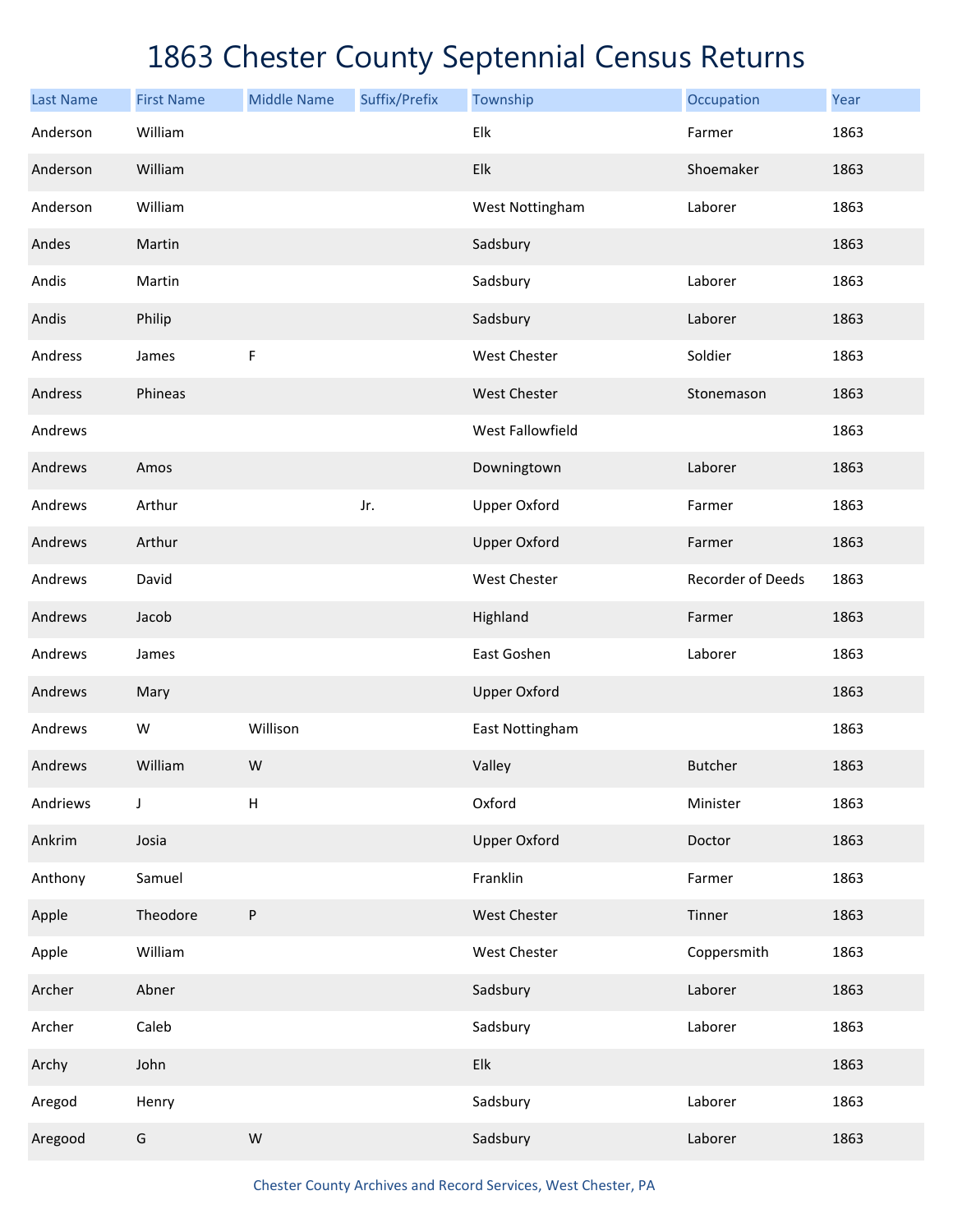| <b>Last Name</b> | <b>First Name</b> | <b>Middle Name</b>        | Suffix/Prefix | Township             | Occupation | Year |
|------------------|-------------------|---------------------------|---------------|----------------------|------------|------|
| Aregood          | Sebastian         |                           |               | Sadsbury             | Laborer    | 1863 |
| Ares             | William           |                           |               | Sadsbury             |            | 1863 |
| Argood           | John              |                           |               | Sadsbury             | Laborer    | 1863 |
| Arison           | William           |                           |               | West Goshen          | Farmer     | 1863 |
| Armitage         | Joseph            |                           |               | <b>Upper Uwchlan</b> | Factoryman | 1863 |
| Arms             | John              |                           |               | <b>East Vincent</b>  |            | 1863 |
| Armstrong        | Andrew            |                           |               | Lower Oxford         | Farmer     | 1863 |
| Armstrong        | Duffield          |                           | Dr.           | New London           | Farmer     | 1863 |
| Armstrong        | Edwin             |                           |               | Lower Oxford         | Farmer     | 1863 |
| Armstrong        | Hugh              |                           |               | East Goshen          | Teacher    | 1863 |
| Armstrong        | James             | $\sf S$                   |               | Lower Oxford         | Farmer     | 1863 |
| Armstrong        | John              |                           |               | Sadsbury             | Merchant   | 1863 |
| Armstrong        | John              |                           |               | West Caln            | Farmer     | 1863 |
| Armstrong        | John              | $\boldsymbol{\mathsf{H}}$ |               | West Caln            | Carpenter  | 1863 |
| Armstrong        | Martin            |                           |               | Sadsbury             |            | 1863 |
| Armstrong        | Mary              |                           |               | Elk                  | Farmer     | 1863 |
| Armstrong        | Samuel            |                           |               | Sadsbury             | Merchant   | 1863 |
| Armstrong        | Samuel            |                           |               | Sadsbury             |            | 1863 |
| Armstrong        | Samuel            |                           |               | West Caln            | Farmer     | 1863 |
| Armstrong        | Walter            |                           |               | Elk                  | Farmer     | 1863 |
| Armstrong        | William           |                           |               | Sadsbury             |            | 1863 |
| Arnold           | John              |                           |               | <b>East Nantmeal</b> |            | 1863 |
| Arnold           | John              |                           |               | <b>East Nantmeal</b> |            | 1863 |
| Arp              | Jacob             |                           |               | <b>East Coventry</b> | Farmer     | 1863 |
| Arters           | Amos              |                           |               | East Brandywine      | Laborer    | 1863 |
| Arters           | James             |                           |               | East Brandywine      | Farmer     | 1863 |
| Arters           | James             |                           |               | Wallace              | Farmer     | 1863 |
| Arters           | Joseph            |                           |               | East Brandywine      | Laborer    | 1863 |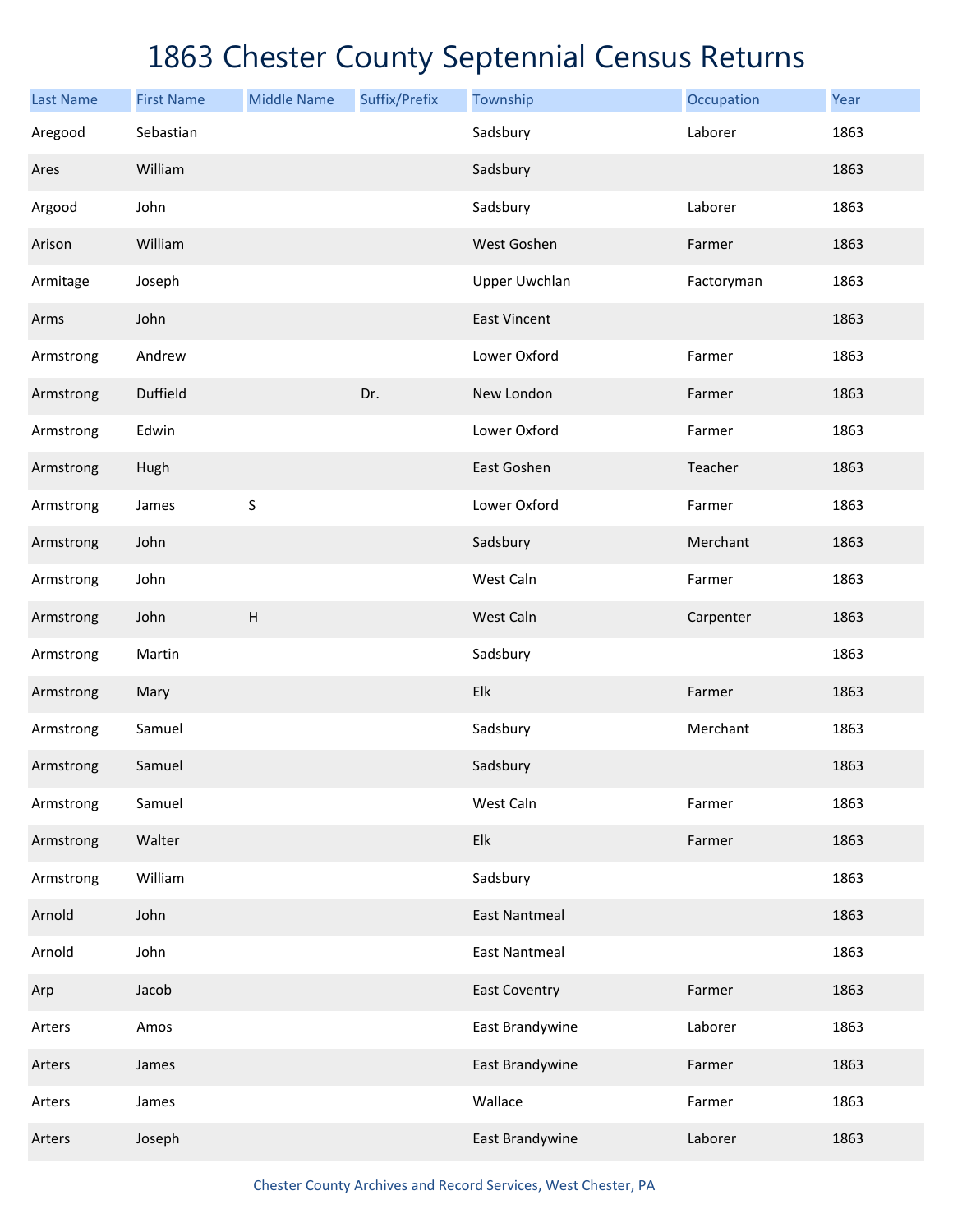| <b>Last Name</b> | <b>First Name</b> | <b>Middle Name</b> | Suffix/Prefix | Township             | Occupation    | Year |
|------------------|-------------------|--------------------|---------------|----------------------|---------------|------|
| Arters           | Joseph            | A                  |               | East Brandywine      | Farmer        | 1863 |
| Arters           | Rees              |                    |               | East Brandywine      | Laborer       | 1863 |
| Artes            | William           |                    |               | <b>West Pikeland</b> | Miller        | 1863 |
| Artis            | David             |                    |               | <b>Upper Uwchlan</b> | Farmer        | 1863 |
| Artures          | John              | ${\sf M}$          |               | East Fallowfield     | Shoemaker     | 1863 |
| Asdal            | Thomas            |                    |               | Honey Brook          | Laborer       | 1863 |
| Ash              | Davis             |                    |               | West Caln            | Farmer        | 1863 |
| Ash              | Ervin             |                    |               | <b>West Pikeland</b> | Mason         | 1863 |
| Ash              | F                 | ${\sf P}$          |               | Oxford               | Carpenter     | 1863 |
| Ash              | Isaac             | Υ                  |               | Westtown             | Farmer        | 1863 |
| Ash              | James             |                    |               | West Caln            | Farmer        | 1863 |
| Ash              | Jesse             |                    |               | <b>East Vincent</b>  |               | 1863 |
| Ash              | John              |                    |               | <b>East Vincent</b>  |               | 1863 |
| Ash              | Joseph            |                    |               | Valley               | Laborer       | 1863 |
| Ash              | Joseph            | W                  |               | West Brandywine      | Farmer        | 1863 |
| Ash              | Michael           |                    |               | West Chester         | Soldier       | 1863 |
| Ash              | Peter             | W                  |               | West Caln            | Farmer        | 1863 |
| Ash              | Phineas           |                    |               | Westtown             | Farmer        | 1863 |
| Ash              | Phineas           | W                  |               | West Chester         | Clerk         | 1863 |
| Ash              | Samuel            |                    |               | <b>East Vincent</b>  |               | 1863 |
| Ash              | Samuel            |                    |               | West Caln            | Farmer        | 1863 |
| Ash              | Thomas            | D                  |               | West Caln            | Farmer        | 1863 |
| Ash              | William           |                    |               | <b>East Vincent</b>  |               | 1863 |
| Ash              | William           | ${\sf R}$          |               | Valley               | Coal Merchant | 1863 |
| Ashbridge        | Abraham           | S                  |               | East Caln            | Farmer        | 1863 |
| Ashbridge        | Edward            | B                  |               | East Goshen          | Farmer        | 1863 |
| Ashbridge        | George            | D                  |               | West Chester         | Gentleman     | 1863 |
| Ashbridge        | Mary              | A                  |               | West Chester         | Lady          | 1863 |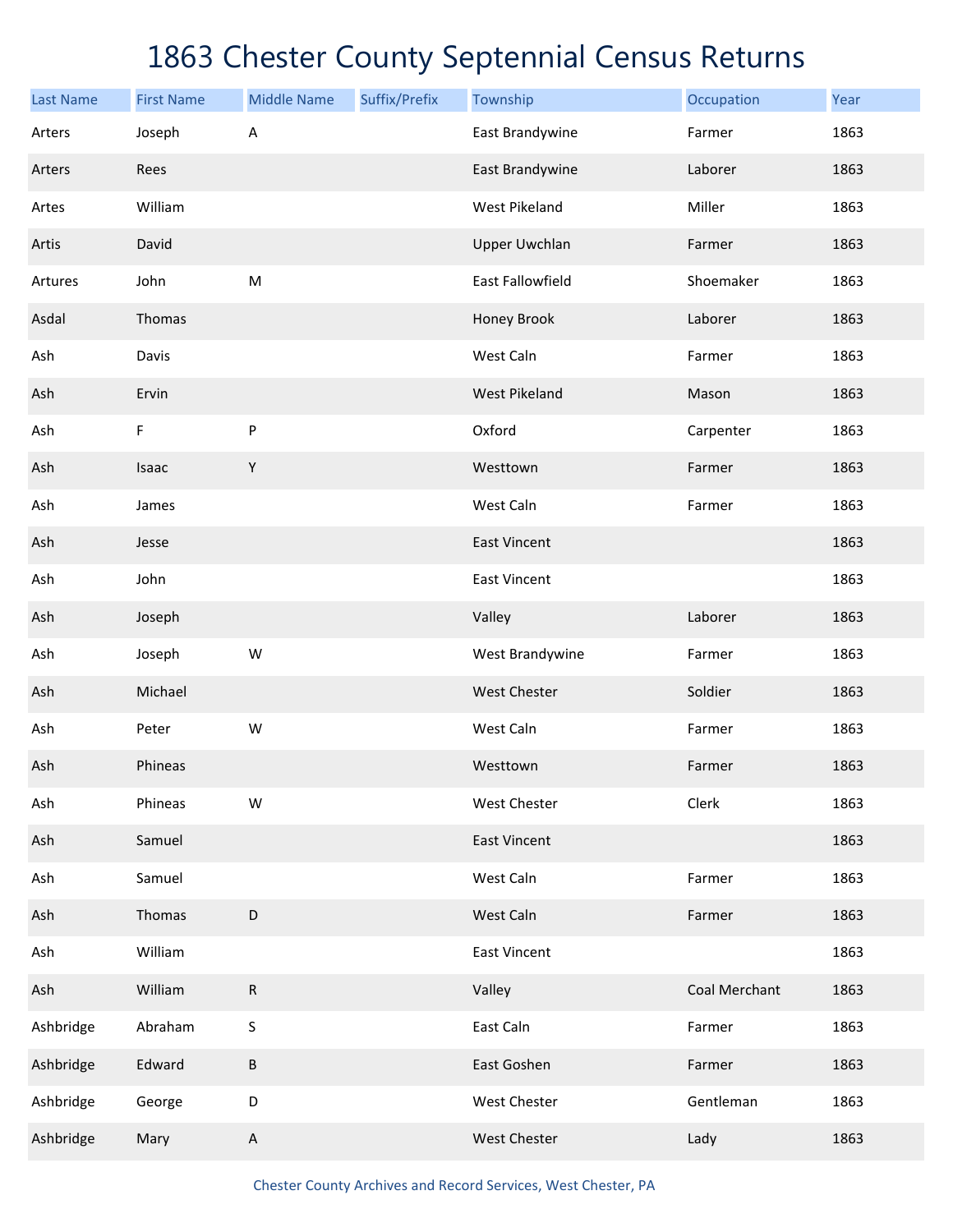| <b>Last Name</b> | <b>First Name</b> | <b>Middle Name</b> | Suffix/Prefix | Township             | Occupation   | Year |
|------------------|-------------------|--------------------|---------------|----------------------|--------------|------|
| Ashbridge        | Richard           |                    |               | West Whiteland       | Farmer       | 1863 |
| Ashbridge        | Thomazin          |                    |               | West Whiteland       |              | 1863 |
| Ashbrige         | Joseph            |                    |               | West Goshen          | Farmer       | 1863 |
| Ashinfelter      | Henry             |                    |               | Phoenixville         | <b>Boss</b>  | 1863 |
| Ashton           | Charles           |                    |               | Phoenixville         | Rug Merchant | 1863 |
| Ashton           | J                 | Υ                  | Rev.          | Honey Brook          | Clergyman    | 1863 |
| Ashton           | James             |                    |               | East Caln            | Laborer      | 1863 |
| Ashton           | Sarah             |                    |               | <b>Upper Uwchlan</b> | Farmer       | 1863 |
| Atherton         | David             |                    |               | West Marlborough     | Farmer       | 1863 |
| Atkens           | Josiah            |                    |               | <b>West Bradford</b> | Laborer      | 1863 |
| Atkins           | Jacob             | $\mathsf C$        |               | Valley               | Laborer      | 1863 |
| Atkins           | John              |                    |               | <b>West Chester</b>  | Laborer      | 1863 |
| Atkins           | Phillip           |                    |               | West Caln            | Farmer       | 1863 |
| Atkinson         | Ronluis           |                    |               | London Grove         |              | 1863 |
| Atwood           | James             |                    |               | West Chester         | Gentleman    | 1863 |
| Auch             | Frederick         |                    |               | Schuylkill           | Farmer       | 1863 |
| Augee            | Samuel            |                    |               | West Chester         | Hatter       | 1863 |
| Augustis         | Benjamin          |                    |               | <b>Upper Oxford</b>  | Laborer      | 1863 |
| Austin           | Charles           |                    |               | Phoenixville         | Roller       | 1863 |
| Austin           | Jacob             |                    |               | Phoenixville         | Puddler      | 1863 |
| Austin           | John              |                    |               | Phoenixville         | Roller       | 1863 |
| Axe              | William           |                    |               | Warwick              |              | 1863 |
| Ayares           | James             |                    |               | Honey Brook          | Laborer      | 1863 |
| Ayares           | Preston           |                    |               | Honey Brook          | Watchmaker   | 1863 |
| Ayars            | Elizabeth         |                    |               | East Caln            |              | 1863 |
| Ayars            | Mariah            |                    |               | East Caln            |              | 1863 |
| Ayars            | Robert            | A                  |               | Charlestown          |              | 1863 |
| Ayers            | Addis             | ${\sf M}$          |               | West Chester         | Gentleman    | 1863 |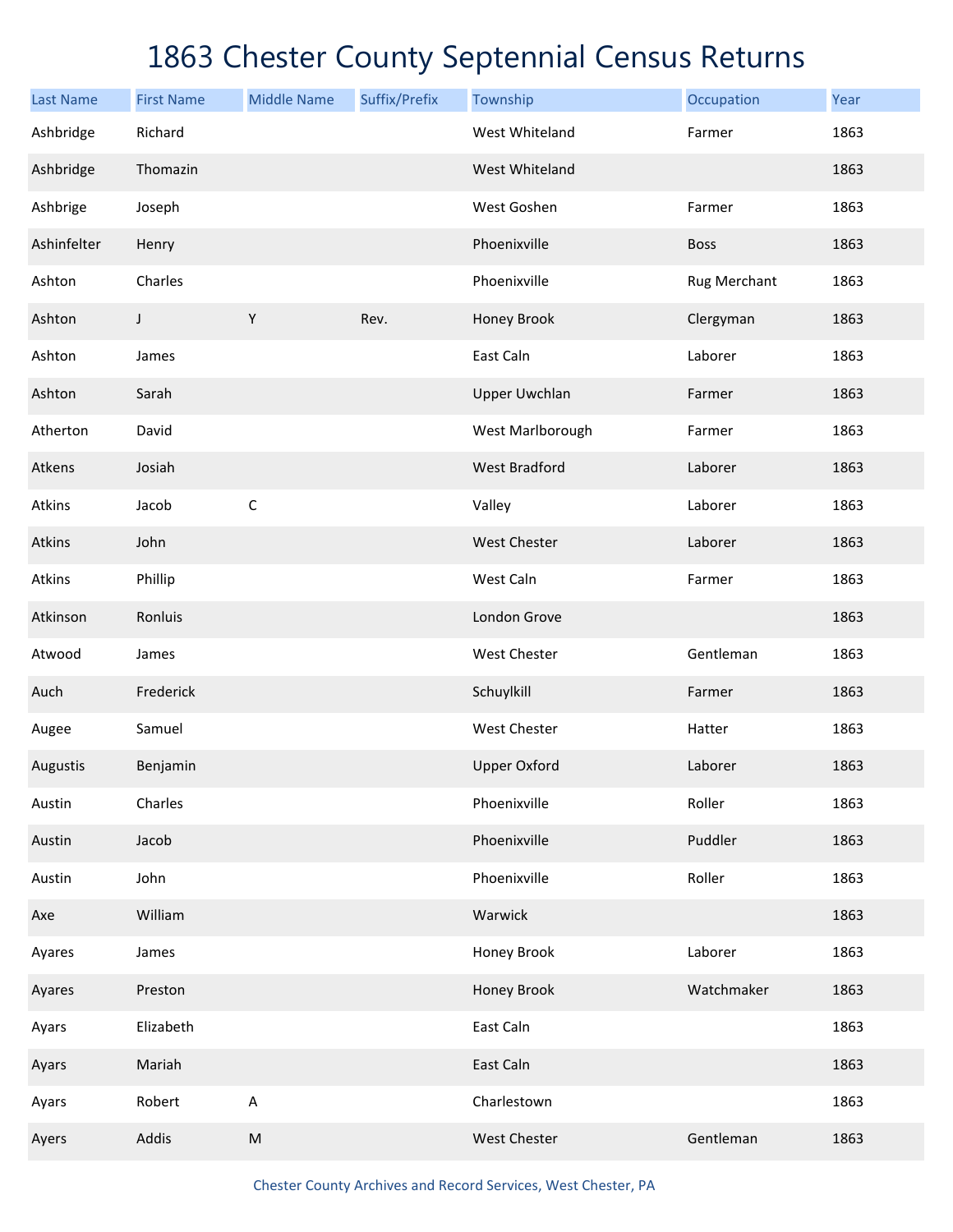| <b>Last Name</b> | <b>First Name</b> | <b>Middle Name</b>        | Suffix/Prefix | Township             | Occupation     | Year |
|------------------|-------------------|---------------------------|---------------|----------------------|----------------|------|
| Ayers            | David             |                           |               | <b>West Nantmeal</b> | Forgeman       | 1863 |
| Ayers            | James             |                           |               | West Caln            | Laborer        | 1863 |
| Ayers            | L                 | Wesley                    |               | Downingtown          | Storekeeper    | 1863 |
| Ayers            | William           |                           |               | <b>West Nantmeal</b> | Forgeman       | 1863 |
| Ayres            | Thompson          |                           |               | Elk                  | Blacksmith     | 1863 |
| <b>Babb</b>      | John              |                           |               | East Bradford        |                | 1863 |
| <b>Babb</b>      | John              | $\boldsymbol{\mathsf{H}}$ |               | West Chester         | Shoemaker      | 1863 |
| <b>Babb</b>      | John              | W                         |               | <b>West Chester</b>  | Gentleman      | 1863 |
| Bachman          | Ann               |                           |               | North Coventry       | Lady           | 1863 |
| Bachman          | Lewis             | L                         |               | North Coventry       | Merchant       | 1863 |
| Bachman          | Reuben            |                           |               | North Coventry       | Blacksmith     | 1863 |
| Bachtel          | John              |                           |               | Londonderry          |                | 1863 |
| Bachtell         | John              | W                         |               | Penn                 | Laborer        | 1863 |
| Bactzell         | Henry             |                           |               | Phoenixville         | Laborer        | 1863 |
| <b>Badders</b>   | James             | B                         |               | Hopewell             | Farmer         | 1863 |
| Bader            | Charles           |                           |               | Phoenixville         | <b>Butcher</b> | 1863 |
| Badson           | Daniel            |                           |               | Franklin             |                | 1863 |
| Badson           | Rebecca           |                           |               | Franklin             |                | 1863 |
| <b>Baggs</b>     | James             |                           |               | Westtown             | Accountant     | 1863 |
| <b>Bagley</b>    | Michael           |                           |               | Phoenixville         | Laborer        | 1863 |
| Bahel            | John              |                           |               | Phoenixville         | Blacksmith     | 1863 |
| Bahel            | Samuel            | W                         |               | London Grove         | Laborer        | 1863 |
| Bahel            | William           |                           |               | London Grove         |                | 1863 |
| Bahel            | William           |                           | Sr.           | London Grove         |                | 1863 |
| Bail             | John              |                           |               | Willistown           | Farmer         | 1863 |
| Bail             | Thomas            |                           |               | West Goshen          | Laborer        | 1863 |
| Bailey           | Abraham           |                           |               | Westtown             | Farmer         | 1863 |
| <b>Bailey</b>    | Aliah             |                           |               | New Garden           |                | 1863 |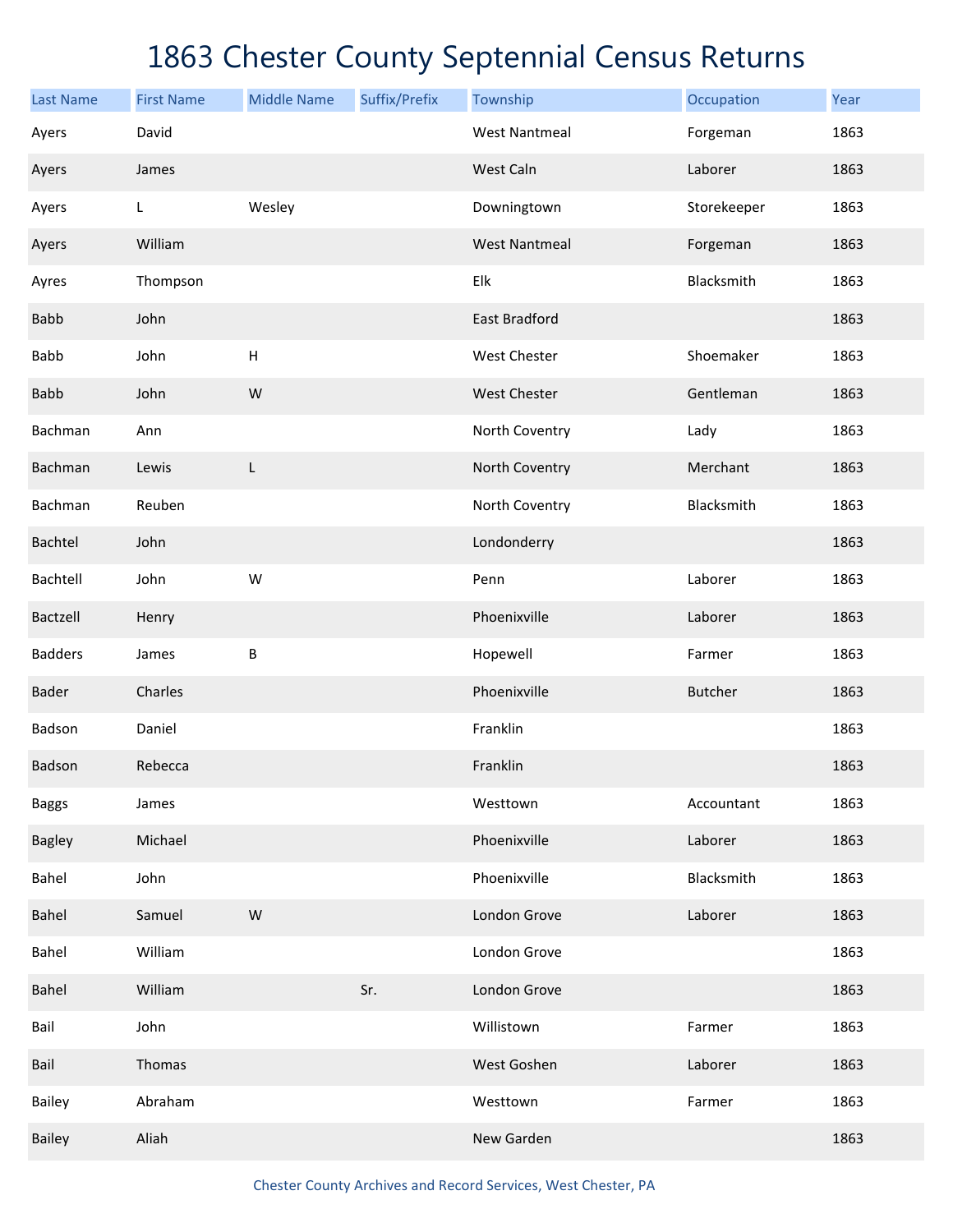| <b>Last Name</b> | <b>First Name</b>         | <b>Middle Name</b> | Suffix/Prefix | Township                | Occupation      | Year |
|------------------|---------------------------|--------------------|---------------|-------------------------|-----------------|------|
| Bailey           | Benjamin                  | B                  |               | East Nottingham         |                 | 1863 |
| <b>Bailey</b>    | Benjamin                  | H                  |               | Highland                | Farmer          | 1863 |
| <b>Bailey</b>    | Elizabeth                 | $\sf B$            |               | Londonderry             |                 | 1863 |
| <b>Bailey</b>    | Elizabeth                 | J                  |               | <b>West Chester</b>     | Lady            | 1863 |
| <b>Bailey</b>    | Evan                      |                    |               | Highland                | Laborer         | 1863 |
| <b>Bailey</b>    | Geles                     | $\sf S$            |               | Westtown                | Farmer          | 1863 |
| <b>Bailey</b>    | George                    |                    |               | Honey Brook             | Carpenter       | 1863 |
| <b>Bailey</b>    | George                    | F                  |               | Downingtown             | Shoemaker       | 1863 |
| <b>Bailey</b>    | Gibbons                   |                    |               | Penn                    | Farmer          | 1863 |
| <b>Bailey</b>    | $\boldsymbol{\mathsf{H}}$ |                    |               | West Fallowfield        |                 | 1863 |
| <b>Bailey</b>    | Hiram                     |                    |               | Birmingham              |                 | 1863 |
| <b>Bailey</b>    | Isaac                     |                    |               | Tredyffrin              |                 | 1863 |
| <b>Bailey</b>    | Isaac                     |                    |               | West Chester            | Gentleman       | 1863 |
| <b>Bailey</b>    | Isaac                     |                    |               | West Marlborough        | Laborer         | 1863 |
| <b>Bailey</b>    | Isaac                     |                    |               | Westtown                | Farmer          | 1863 |
| <b>Bailey</b>    | Jacob                     |                    |               | West Goshen             | Laborer         | 1863 |
| Bailey           | James                     |                    |               | <b>West Fallowfield</b> |                 | 1863 |
| <b>Bailey</b>    | James                     | J                  |               | <b>East Fallowfield</b> | Farmer          | 1863 |
| Bailey           | Jesse                     | J                  |               | West Chester            | Gentleman       | 1863 |
| <b>Bailey</b>    | Joel                      | $\mathsf C$        |               | <b>West Bradford</b>    | Merchant        | 1863 |
| Bailey           | John                      |                    |               | Honey Brook             | Laborer         | 1863 |
| Bailey           | John                      |                    |               | London Grove            |                 | 1863 |
| Bailey           | John                      |                    |               | Westtown                | Farmer          | 1863 |
| Bailey           | John                      | E                  |               | <b>West Bradford</b>    | Laborer         | 1863 |
| Bailey           | John                      | H                  |               | West Fallowfield        |                 | 1863 |
| Bailey           | John                      | ${\sf P}$          |               | West Chester            | Associate Judge | 1863 |
| Bailey           | Judith                    |                    |               | West Bradford           | Housekeeper     | 1863 |
| <b>Bailey</b>    | Lydia                     |                    |               | West Chester            | Lady            | 1863 |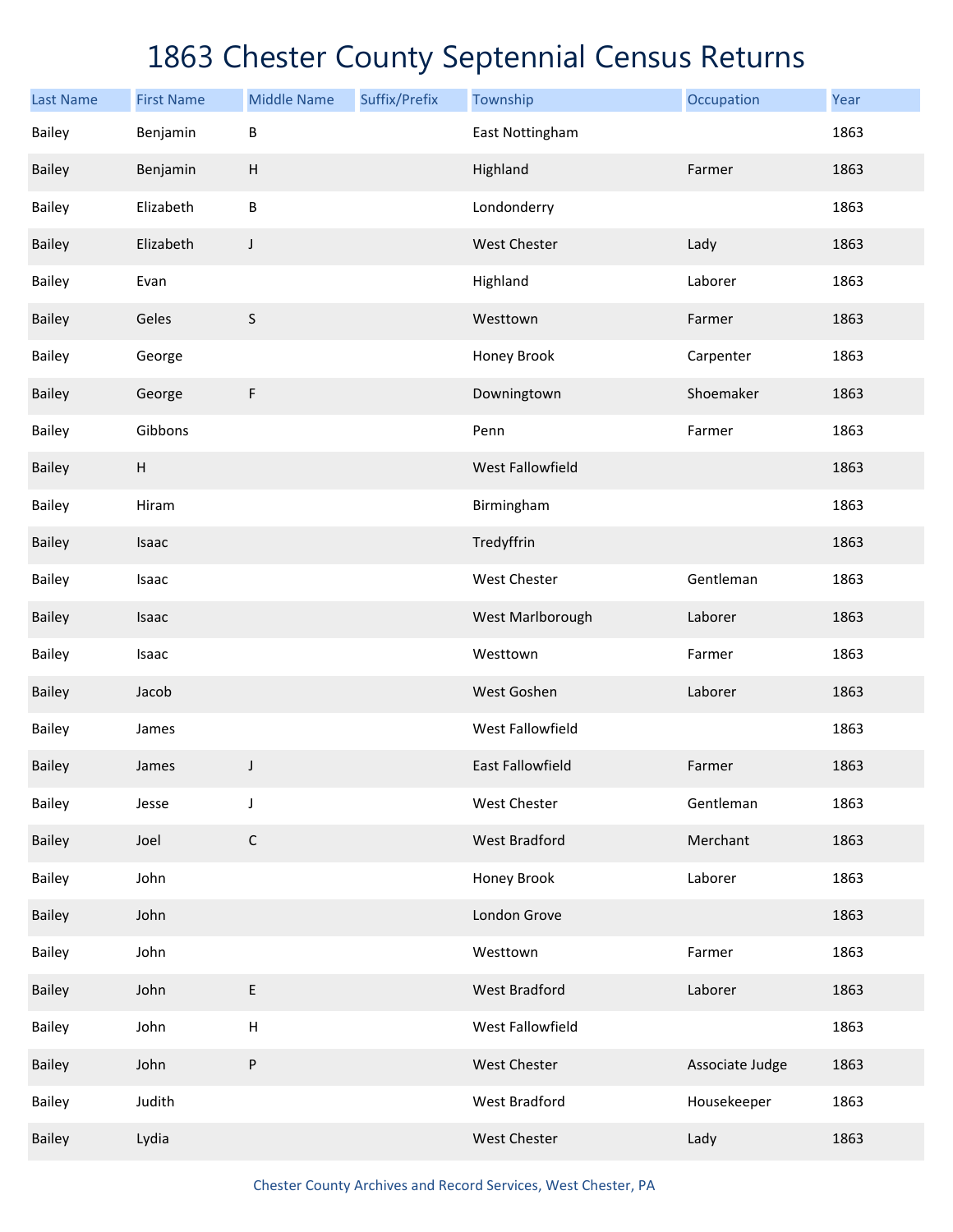| <b>Last Name</b> | <b>First Name</b>         | <b>Middle Name</b> | Suffix/Prefix | Township             | Occupation  | Year |
|------------------|---------------------------|--------------------|---------------|----------------------|-------------|------|
| <b>Bailey</b>    | Rankin                    |                    |               | <b>West Bradford</b> | Jobber?     | 1863 |
| <b>Bailey</b>    | Richard                   | $\sf B$            |               | <b>West Bradford</b> | Farmer      | 1863 |
| <b>Bailey</b>    | Ruben                     |                    |               | Sadsbury             | Laborer     | 1863 |
| <b>Bailey</b>    | Samuel                    | ${\sf P}$          |               | Franklin             | Clerk       | 1863 |
| <b>Bailey</b>    | T                         | J                  |               | West Fallowfield     |             | 1863 |
| <b>Bailey</b>    | Thomas                    |                    |               | West Chester         | Gentleman   | 1863 |
| <b>Bailey</b>    | Thomas                    | J                  |               | West Fallowfield     |             | 1863 |
| <b>Bailey</b>    | William                   | B                  |               | West Fallowfield     |             | 1863 |
| Baily            | Abiah                     |                    |               | East Marlborough     | Farmer      | 1863 |
| Baily            | Abraham                   |                    |               | Pennsbury            | Farmer      | 1863 |
| Baily            | Abram                     |                    |               | Tredyffrin           |             | 1863 |
| Baily            | Benjamin                  | B                  |               | East Nottingham      | Laborer     | 1863 |
| Baily            | Ezra                      | L                  |               | East Marlborough     | Farmer      | 1863 |
| <b>Baily</b>     | George                    |                    |               | East Marlborough     | Laborer     | 1863 |
| Baily            | George                    | Τ                  |               | East Marlborough     | Farmer      | 1863 |
| Baily            | $\boldsymbol{\mathsf{H}}$ |                    |               | Newlin               | Farmer      | 1863 |
| Baily            | Hannah                    |                    |               | East Marlborough     |             | 1863 |
| <b>Baily</b>     | Harvey                    |                    |               | Newlin               | Farmer      | 1863 |
| Baily            | Henry                     |                    |               | Oxford               | Laborer     | 1863 |
| Baily            | Howell                    |                    |               | Kennett              |             | 1863 |
| Baily            | Howell                    |                    |               | Newlin               | Farmer      | 1863 |
| Baily            | Jabez                     |                    |               | Newlin               | Farmer      | 1863 |
| Baily            | James                     | A                  |               | West Fallowfield     |             | 1863 |
| Baily            | Joel                      | J                  |               | West Marlborough     | Farmer      | 1863 |
| Baily            | John                      |                    |               | East Marlborough     | Farmer      | 1863 |
| <b>Baily</b>     | Joshua                    | G                  |               | West Marlborough     | Farmer      | 1863 |
| Baily            | Levi                      |                    |               | East Marlborough     | Joiner      | 1863 |
| Baily            | Libila?                   |                    |               | Pennsbury            | Gentlewoman | 1863 |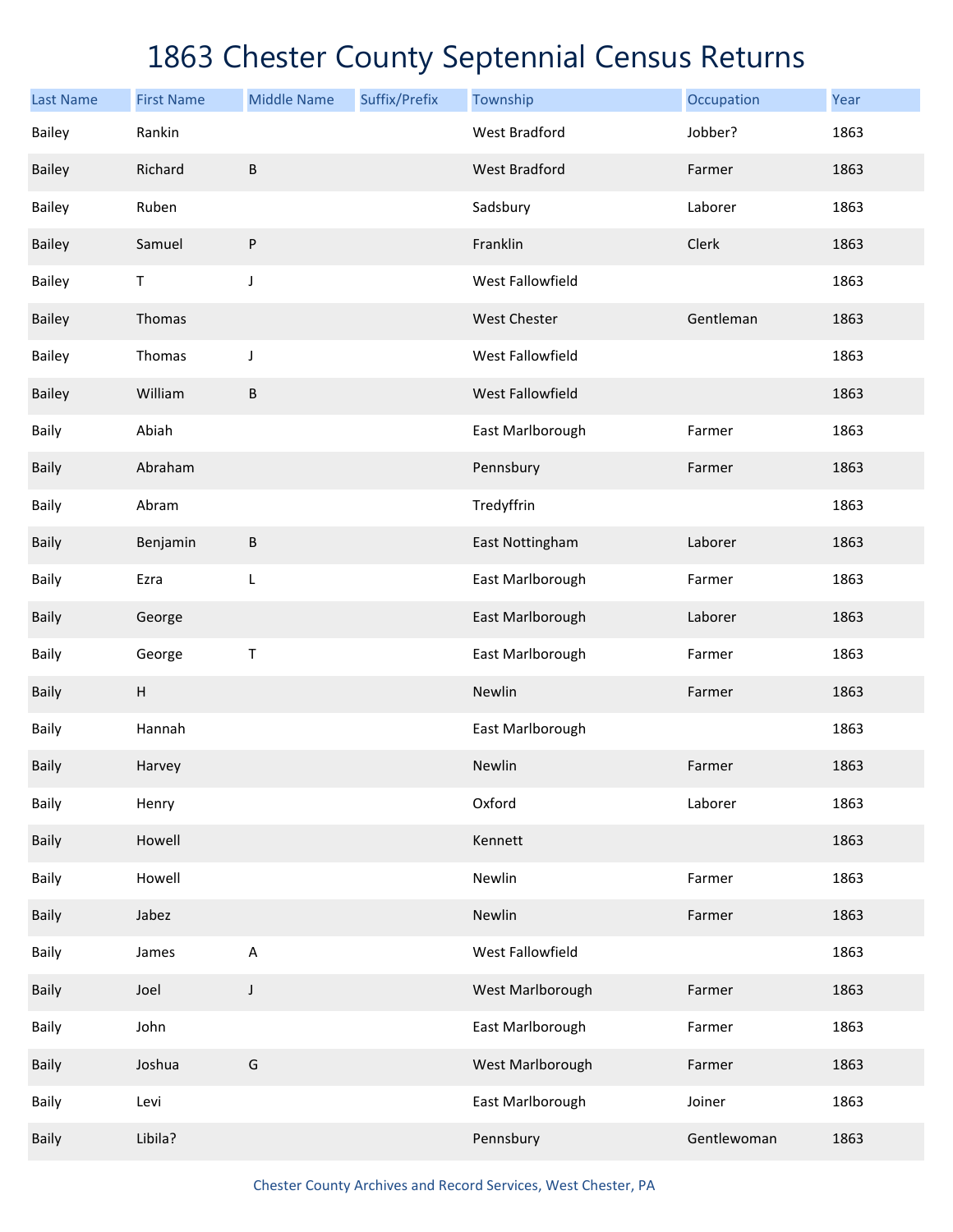| <b>Last Name</b><br><b>Baily</b> | <b>First Name</b><br>${\sf M}$ | <b>Middle Name</b><br>G   | Suffix/Prefix | Township<br>Phoenixville | Occupation<br>Messenger | Year<br>1863 |
|----------------------------------|--------------------------------|---------------------------|---------------|--------------------------|-------------------------|--------------|
|                                  |                                |                           |               |                          |                         |              |
| Baily                            | Marshall                       |                           |               | East Marlborough         | Farmer                  | 1863         |
| Baily                            | Mary                           |                           |               | East Marlborough         |                         | 1863         |
| Baily                            | Mary                           | Ann                       |               | East Marlborough         |                         | 1863         |
| Baily                            | ${\sf N}$                      |                           |               | Newlin                   | Farmer                  | 1863         |
| Baily                            | Rachel                         |                           |               | Newlin                   | Farmer                  | 1863         |
| Baily                            | Samuel                         |                           |               | West Nottingham          | Farmer                  | 1863         |
| <b>Baily</b>                     | Samuel                         | P                         |               | Birmingham               |                         | 1863         |
| Baily                            | Sarah                          |                           | Sr.           | West Marlborough         |                         | 1863         |
| <b>Baily</b>                     | Sarah                          |                           |               | West Marlborough         |                         | 1863         |
| Baily                            | Sarah                          |                           |               | Westtown                 | Teacher                 | 1863         |
| <b>Baily</b>                     | William                        |                           |               | East Goshen              | Laborer                 | 1863         |
| Baily                            | William                        |                           |               | West Marlborough         | Farmer                  | 1863         |
| <b>Baily</b>                     | William                        | $\boldsymbol{\mathsf{H}}$ |               | East Marlborough         | Farmer                  | 1863         |
| Baily                            | William                        | ${\sf M}$                 |               | West Marlborough         | Farmer                  | 1863         |
| Bair                             | Catharine                      | F?                        |               | Valley                   | Innkeeper               | 1863         |
| Bair                             | Isaac                          |                           |               | Valley                   | Shopkeeper              | 1863         |
| <b>Baird</b>                     | Adam                           |                           |               | <b>East Fallowfield</b>  | Farmer                  | 1863         |
| Baird                            | Isaac                          |                           |               | <b>East Fallowfield</b>  | Farmer                  | 1863         |
| <b>Baird</b>                     | John                           |                           |               | East Fallowfield         | Wheelwright             | 1863         |
| Baker                            | Aaron                          |                           |               | London Grove             |                         | 1863         |
| <b>Baker</b>                     | Charles                        | D                         |               | London Grove             | Carpenter               | 1863         |
| Baker                            | Daniel                         |                           |               | West Whiteland           | Laborer                 | 1863         |
| <b>Baker</b>                     | David                          |                           |               | Willistown               | Farmer                  | 1863         |
| Baker                            | Dilworth                       |                           |               | Schuylkill               | Laborer                 | 1863         |
| <b>Baker</b>                     | Elias                          |                           |               | Westtown                 | Farmer                  | 1863         |
| Baker                            | Elijah                         |                           | Jr.           | Londonderry              |                         | 1863         |
| Baker                            | Elijah                         |                           |               | Londonderry              |                         | 1863         |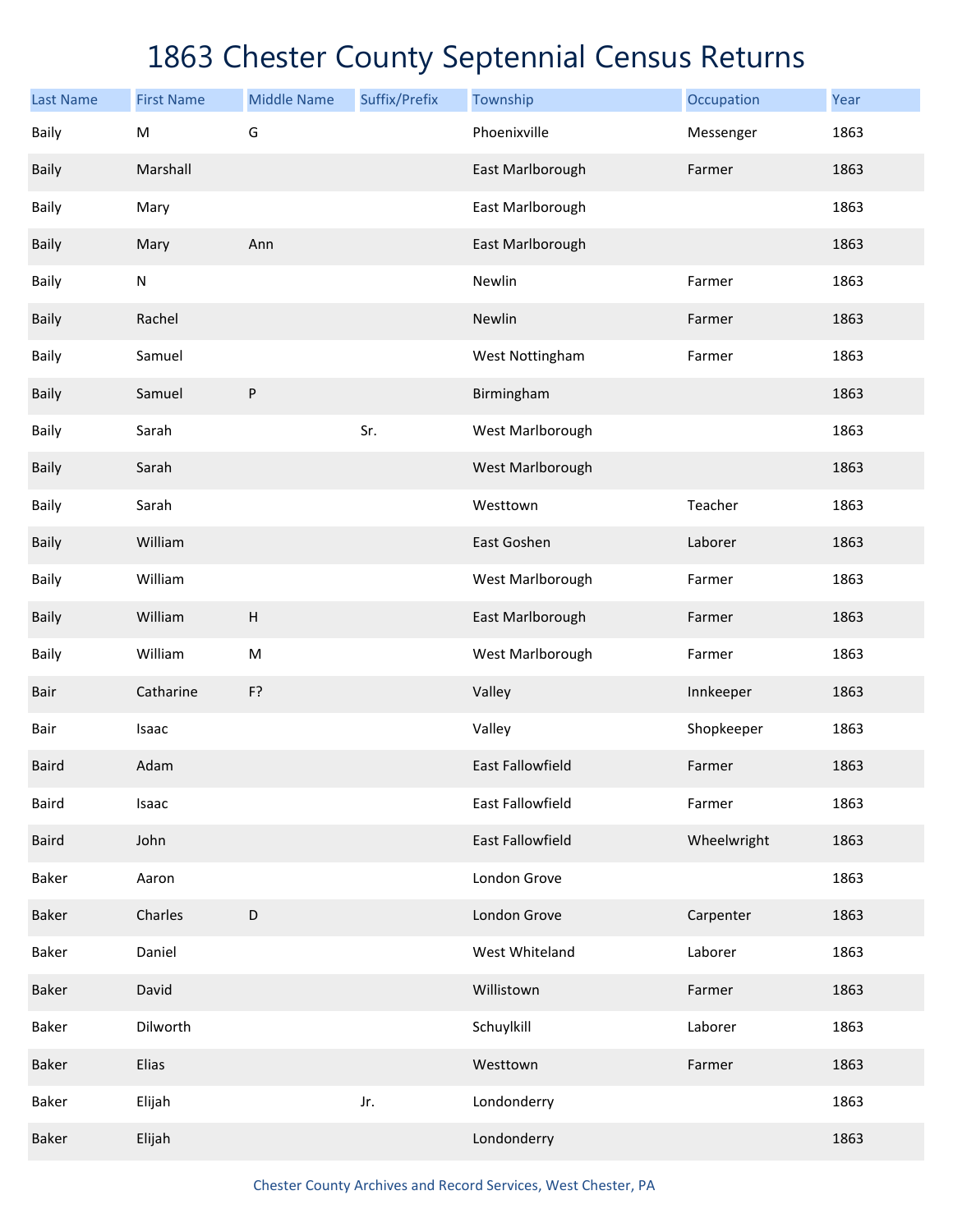| <b>Last Name</b> | <b>First Name</b> | <b>Middle Name</b> | Suffix/Prefix | Township                | Occupation  | Year |
|------------------|-------------------|--------------------|---------------|-------------------------|-------------|------|
| Baker            | Elijah            |                    |               | West Marlborough        | Farmer      | 1863 |
| <b>Baker</b>     | Evan              |                    |               | West Marlborough        | Farmer      | 1863 |
| Baker            | Faion             |                    |               | West Marlborough        | Farmer      | 1863 |
| <b>Baker</b>     | Franklin          |                    |               | Valley                  | Laborer     | 1863 |
| Baker            | Frederick         |                    |               | Willistown              | Laborer     | 1863 |
| <b>Baker</b>     | George            |                    |               | Londonderry             |             | 1863 |
| Baker            | George            | L                  |               | London Grove            | Laborer     | 1863 |
| <b>Baker</b>     | George            | L                  |               | West Fallowfield        |             | 1863 |
| Baker            | Hannah            |                    |               | East Fallowfield        | Retired     | 1863 |
| <b>Baker</b>     | Harlan            |                    |               | London Grove            |             | 1863 |
| Baker            | Henry             |                    |               | <b>East Fallowfield</b> | Farmer      | 1863 |
| <b>Baker</b>     | Henry             |                    |               | West Chester            | Laborer     | 1863 |
| Baker            | Howard            | L                  |               | London Grove            | Laborer     | 1863 |
| <b>Baker</b>     | Isaac             |                    |               | West Marlborough        | Farmer      | 1863 |
| Baker            | Isaac             | $\mathsf C$        |               | Londonderry             |             | 1863 |
| <b>Baker</b>     | Jacob             |                    |               | London Grove            |             | 1863 |
| Baker            | Jesse             |                    |               | West Chester            | Laborer     | 1863 |
| <b>Baker</b>     | John              |                    |               | <b>West Chester</b>     | Clerk       | 1863 |
| Baker            | John              | $\mathsf H$        |               | West Chester            | Storekeeper | 1863 |
| <b>Baker</b>     | Joseph            |                    |               | West Marlborough        | Laborer     | 1863 |
| Baker            | Joseph            | B                  |               | East Caln               | Farmer      | 1863 |
| <b>Baker</b>     | Joseph            | P                  |               | East Fallowfield        | Farmer      | 1863 |
| Baker            | Joseph            | P                  |               | Valley                  |             | 1863 |
| <b>Baker</b>     | Joshua            |                    |               | West Marlborough        | Farmer      | 1863 |
| <b>Baker</b>     | Levi              |                    |               | East Fallowfield        | Carpenter   | 1863 |
| <b>Baker</b>     | Lewis             |                    |               | Londonderry             |             | 1863 |
| Baker            | Lucetta           |                    |               | Londonderry             |             | 1863 |
| <b>Baker</b>     | Mahlon            |                    |               | West Marlborough        | Farmer      | 1863 |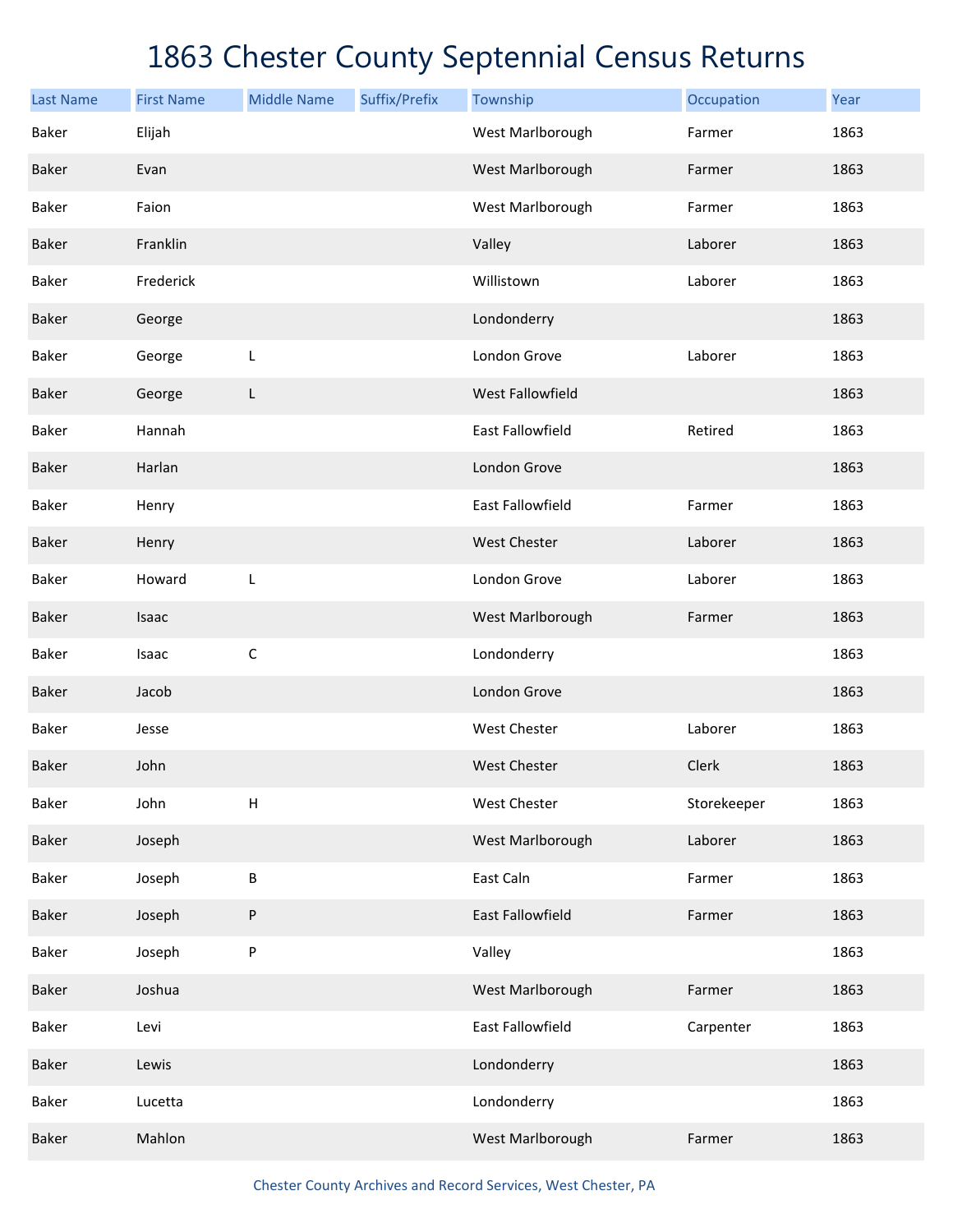| <b>Last Name</b> | <b>First Name</b> | <b>Middle Name</b> | Suffix/Prefix | Township                | Occupation        | Year |
|------------------|-------------------|--------------------|---------------|-------------------------|-------------------|------|
| <b>Baker</b>     | Mathew            |                    |               | <b>East Fallowfield</b> | Farmer            | 1863 |
| <b>Baker</b>     | Mifflin           |                    |               | London Grove            |                   | 1863 |
| Baker            | Nathan            |                    |               | West Marlborough        | Farmer            | 1863 |
| <b>Baker</b>     | Oliver            | A                  |               | Londonderry             |                   | 1863 |
| Baker            | Reuben            |                    |               | London Grove            |                   | 1863 |
| <b>Baker</b>     | Richard           |                    |               | West Marlborough        | Farmer            | 1863 |
| <b>Baker</b>     | S                 | Harvey             |               | London Grove            |                   | 1863 |
| <b>Baker</b>     | $\sf S$           | Harvey             |               | London Grove            |                   | 1863 |
| <b>Baker</b>     | Samuel            |                    |               | West Fallowfield        |                   | 1863 |
| <b>Baker</b>     | Samuel            | $\mathsf S$        |               | Londonderry             |                   | 1863 |
| <b>Baker</b>     | Stephen           |                    |               | Pocopson                | Farmer            | 1863 |
| <b>Baker</b>     | Susan             |                    |               | <b>East Fallowfield</b> | Retired           | 1863 |
| <b>Baker</b>     | Thomas            |                    |               | East Marlborough        | Farmer            | 1863 |
| <b>Baker</b>     | Washington        |                    |               | Tredyffrin              |                   | 1863 |
| <b>Baker</b>     | William           |                    |               | East Brandywine         | Trader            | 1863 |
| <b>Baker</b>     | William           |                    |               | <b>West Chester</b>     | Revenue Collector | 1863 |
| <b>Baker</b>     | William           |                    |               | West Chester            | Soldier           | 1863 |
| Baker            | William           |                    |               | Willistown              | Farmer            | 1863 |
| Baker            | Wilson            |                    |               | Londonderry             |                   | 1863 |
| Baldwin          |                   |                    |               | Willistown              | Farmer            | 1863 |
| Baldwin          | Abigal            |                    |               | West Bradford           | Lady              | 1863 |
| Baldwin          | Amos              | $\mathsf C$        |               | London Grove            |                   | 1863 |
| Baldwin          | Ann               |                    |               | Kennett Square          |                   | 1863 |
| Baldwin          | Anthony           |                    |               | Highland                | Farmer            | 1863 |
| Baldwin          | Barckley          | $\mathsf C$        |               | West Bradford           | Drover            | 1863 |
| Baldwin          | Caleb             |                    |               | East Caln               | Farmer            | 1863 |
| Baldwin          | Caleb             | G                  |               | West Chester            | Printer           | 1863 |
| <b>Baldwin</b>   | David             |                    |               | New London              | Carpenter         | 1863 |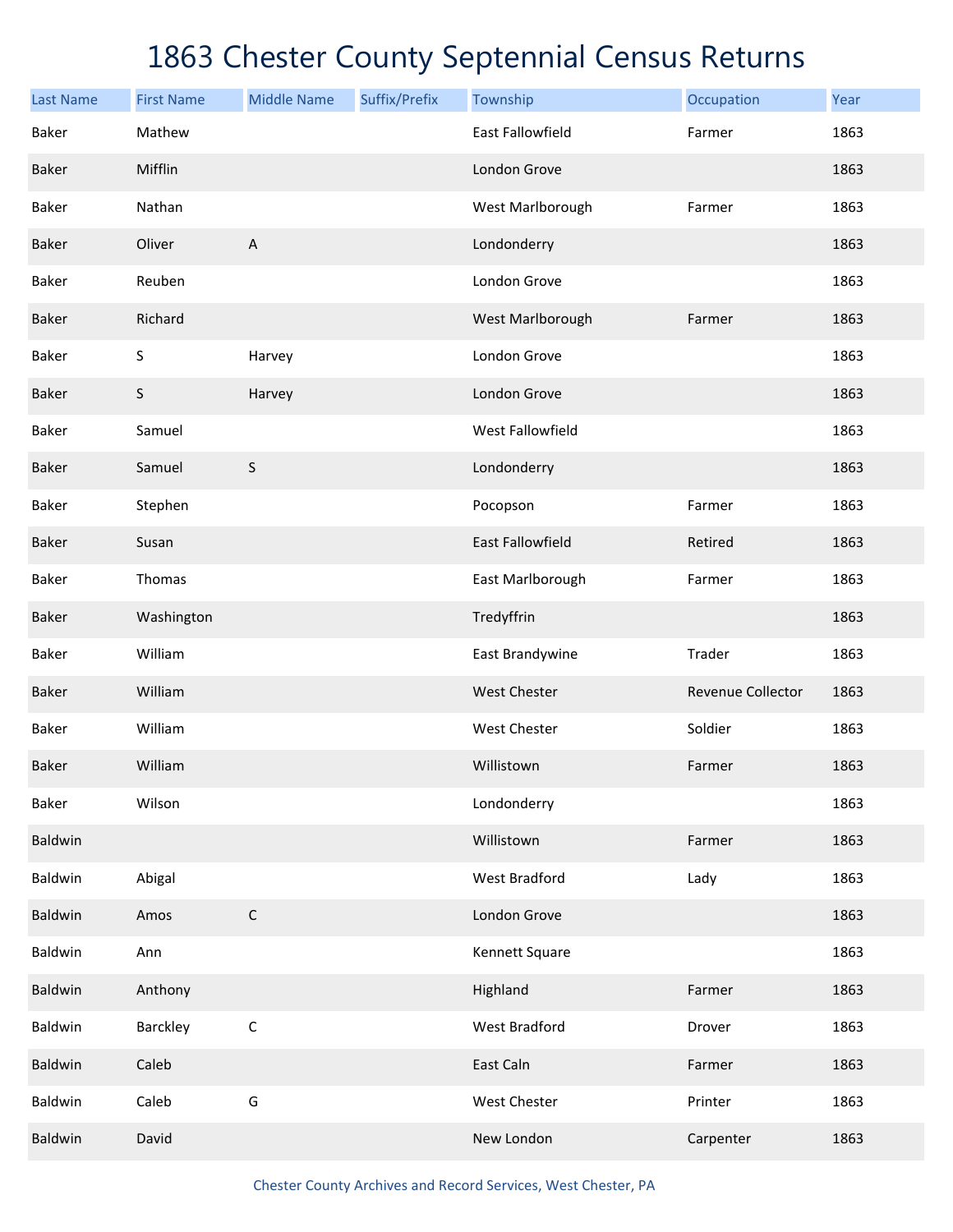| <b>Last Name</b> | <b>First Name</b> | <b>Middle Name</b> | Suffix/Prefix | Township                | Occupation     | Year |
|------------------|-------------------|--------------------|---------------|-------------------------|----------------|------|
| Baldwin          | David             | W                  |               | East Nottingham         | Laborer        | 1863 |
| Baldwin          | Eli               | $\mathsf K$        |               | East Goshen             | Laborer        | 1863 |
| Baldwin          | Elwood            |                    |               | West Chester            | Bricklayer     | 1863 |
| Baldwin          | George            |                    |               | Highland                | Farmer         | 1863 |
| Baldwin          | Hadley            |                    |               | Newlin                  | Farmer         | 1863 |
| <b>Baldwin</b>   | Hannah            |                    |               | <b>East Fallowfield</b> | Farmer         | 1863 |
| Baldwin          | Hannah            |                    |               | <b>West Bradford</b>    | Lady           | 1863 |
| Baldwin          | Hannum            |                    |               | East Marlborough        | Farmer         | 1863 |
| Baldwin          | Harlin            |                    |               | Sadsbury                |                | 1863 |
| Baldwin          | Henry             | $\mathsf C$        |               | <b>West Chester</b>     | Carpenter      | 1863 |
| Baldwin          | Isaac             |                    |               | East Goshen             | Farmer         | 1863 |
| Baldwin          | J                 |                    |               | West Fallowfield        |                | 1863 |
| Baldwin          | J                 | Erskine            |               | East Bradford           |                | 1863 |
| Baldwin          | James             |                    |               | West Fallowfield        |                | 1863 |
| Baldwin          | John              |                    |               | East Caln               | Farmer         | 1863 |
| Baldwin          | John              |                    |               | Easttown                | Farmer         | 1863 |
| Baldwin          | John              |                    |               | Londonderry             |                | 1863 |
| <b>Baldwin</b>   | John              |                    |               | <b>West Fallowfield</b> |                | 1863 |
| Baldwin          | Johnson           |                    |               | West Chester            | <b>Butcher</b> | 1863 |
| Baldwin          | Johnson           | $\mathsf T$        |               | East Fallowfield        | Farmer         | 1863 |
| Baldwin          | Jonathan          |                    |               | East Bradford           |                | 1863 |
| Baldwin          | Jonathan          | $\mathsf C$        |               | East Caln               | Laborer        | 1863 |
| Baldwin          | Jonathan          | $\mathsf C$        |               | East Caln               | Farmer         | 1863 |
| <b>Baldwin</b>   | Jonathen          |                    |               | East Fallowfield        | Laborer        | 1863 |
| Baldwin          | Joseph            |                    |               | East Fallowfield        | Farmer         | 1863 |
| Baldwin          | Joseph            |                    |               | <b>West Bradford</b>    | Gentleman      | 1863 |
| Baldwin          | Joseph            | W                  |               | East Fallowfield        | <b>Butcher</b> | 1863 |
| Baldwin          | Joshua            |                    |               | Tredyffrin              |                | 1863 |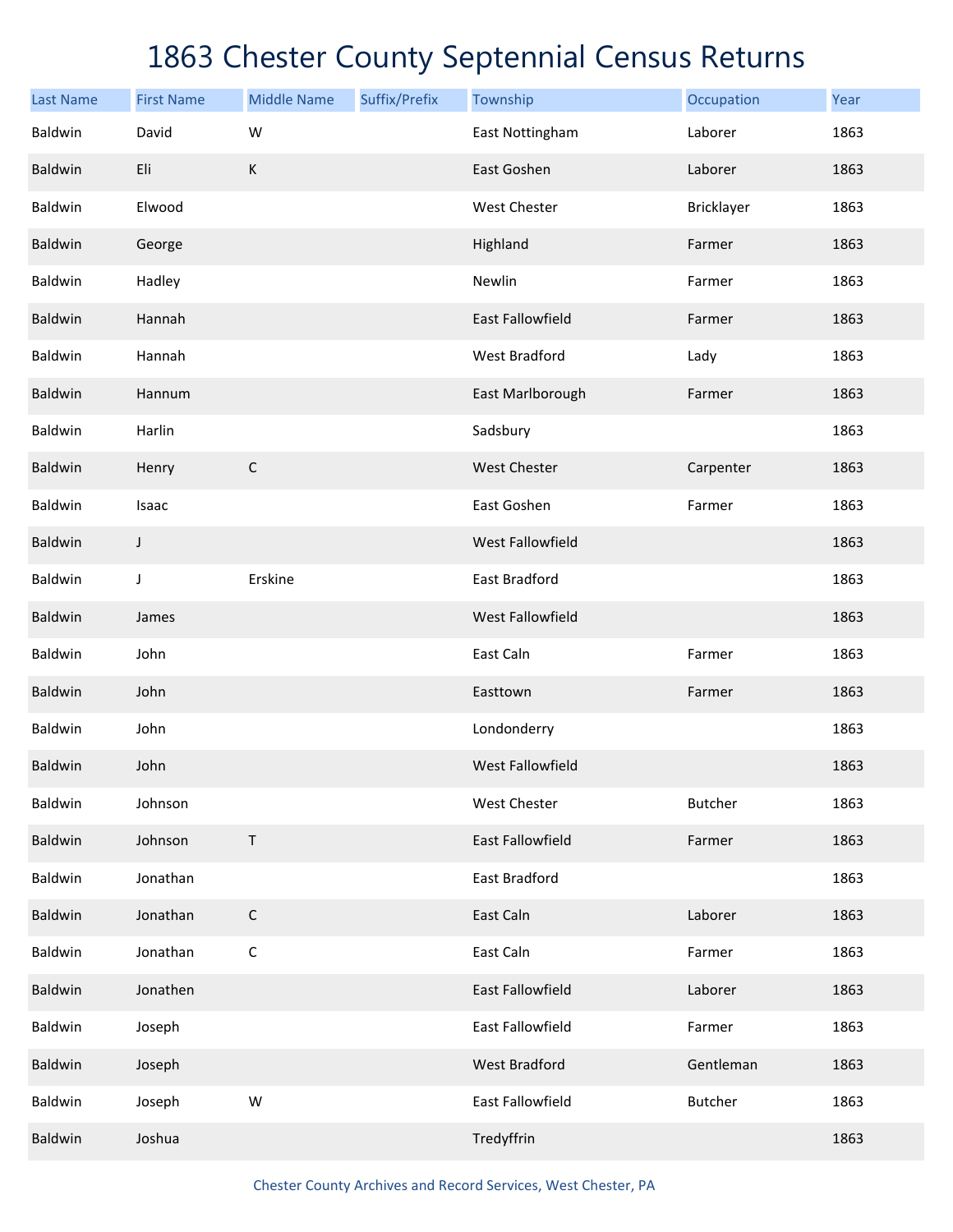| <b>Last Name</b>  | <b>First Name</b> | <b>Middle Name</b> | Suffix/Prefix | Township                | Occupation     | Year |
|-------------------|-------------------|--------------------|---------------|-------------------------|----------------|------|
| <b>Baldwin</b>    | Joshua            |                    |               | <b>West Bradford</b>    | Farmer         | 1863 |
| Baldwin           | Margaret          |                    |               | Sadsbury                |                | 1863 |
| Baldwin           | Mary              |                    |               | <b>West Bradford</b>    | Housekeeper    | 1863 |
| Baldwin           | Rebecca           |                    |               | <b>West Chester</b>     | Lady           | 1863 |
| Baldwin           | Robert            | L                  |               | Valley                  | Watchmaker     | 1863 |
| Baldwin           | Thomas            |                    |               | Easttown                | Farmer         | 1863 |
| Baldwin           | Thomas            | A                  |               | Willistown              | Shoemaker      | 1863 |
| Baldwin           | Thomas            | J                  |               | <b>East Fallowfield</b> | Farmer         | 1863 |
| Baldwin           | William           |                    |               | East Bradford           |                | 1863 |
| Baldwin           | William           |                    |               | <b>West Bradford</b>    | Cabinetmaker   | 1863 |
| Baldwin           | William           | $\mathsf C$        |               | East Bradford           |                | 1863 |
| Baldwin           | William           | L                  |               | <b>West Bradford</b>    | Farmer         | 1863 |
| Baldwin           | William           | P                  |               | <b>East Fallowfield</b> | <b>Butcher</b> | 1863 |
| <b>Balentine</b>  | David             |                    |               | <b>East Bradford</b>    |                | 1863 |
| <b>Balentine</b>  | James             |                    |               | East Bradford           |                | 1863 |
| <b>Balkin</b>     | Kyron             |                    |               | Phoenixville            | Heater         | 1863 |
| Ball              | Elijah            |                    |               | <b>West Nantmeal</b>    | Merchant       | 1863 |
| <b>Ballentin</b>  | John              | ${\sf M}$          |               | Honey Brook             | Cordwainer     | 1863 |
| <b>Ballentine</b> | James             |                    |               | West Brandywine         | Laborer        | 1863 |
| <b>Ballentine</b> | James             | J                  |               | Honey Brook             | Cordwainer     | 1863 |
| <b>Ballentine</b> | William           |                    |               | West Brandywine         | Laborer        | 1863 |
| <b>Ballintine</b> | Archibald         |                    |               | West Caln               | Farmer         | 1863 |
| Bally             | Mathew            |                    |               | <b>West Bradford</b>    | Laborer        | 1863 |
| <b>Bames</b>      | Westley           |                    |               | Kennett                 |                | 1863 |
| <b>Bamont</b>     | Thomas            |                    |               | East Goshen             | Miller         | 1863 |
| Bane              | Abner             |                    |               | Kennett                 |                | 1863 |
| Bane              | Abner             |                    |               | West Whiteland          | Stonemason     | 1863 |
| Bane              | Eber              |                    |               | East Fallowfield        | Farmer         | 1863 |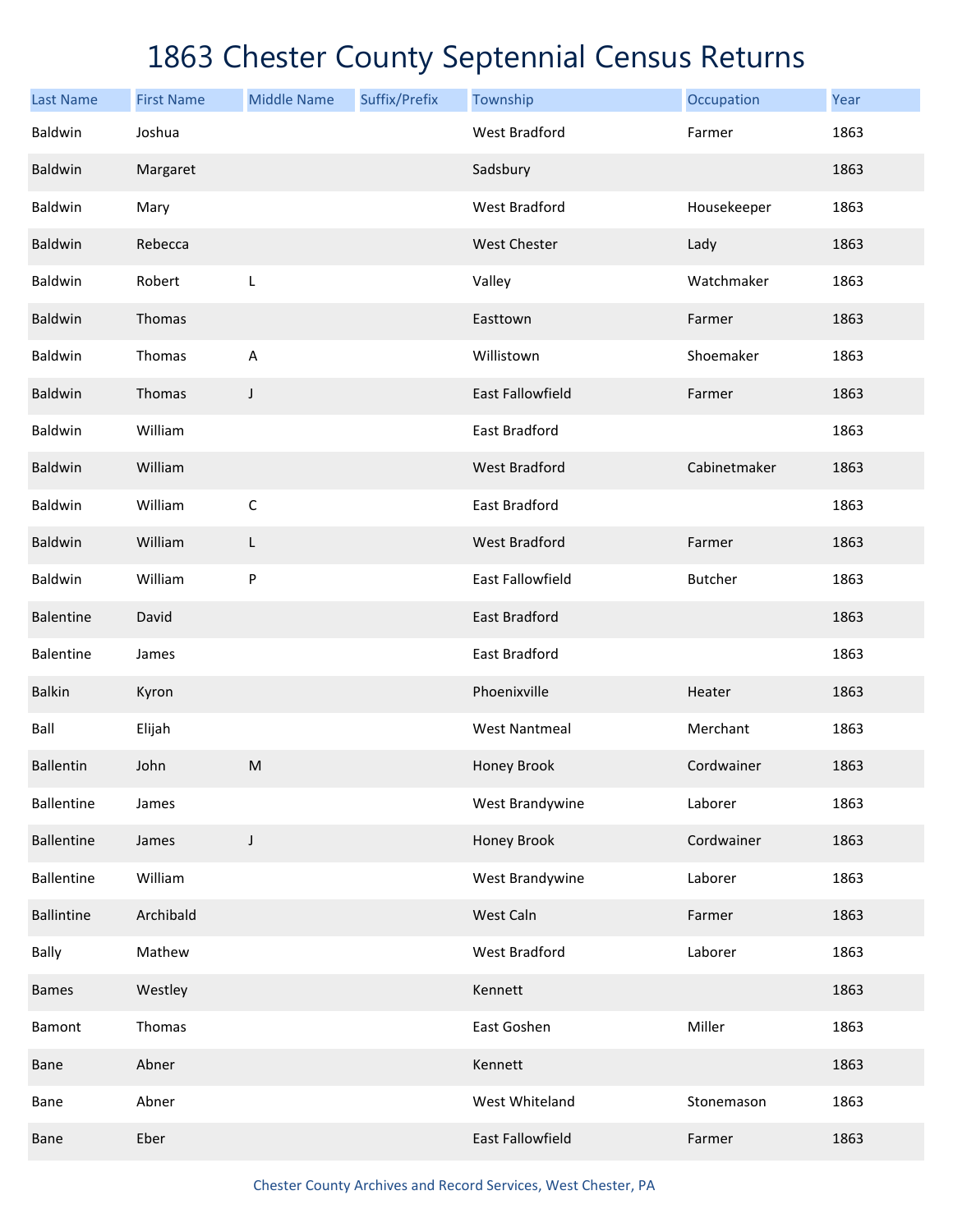| <b>Last Name</b> | <b>First Name</b> | <b>Middle Name</b> | Suffix/Prefix | Township             | Occupation   | Year |
|------------------|-------------------|--------------------|---------------|----------------------|--------------|------|
| Bane             | Hannah            |                    |               | Tredyffrin           |              | 1863 |
| <b>Bane</b>      | Jonah             |                    |               | Wallace              | Laborer      | 1863 |
| Bane             | Jonah             |                    |               | West Whiteland       | Gentleman    | 1863 |
| <b>Bane</b>      | Jonathan          |                    |               | Kennett              |              | 1863 |
| <b>Bane</b>      | Washington        |                    |               | West Pikeland        | Laborer      | 1863 |
| Bangher          | John              |                    |               | Phoenixville         | Puddler      | 1863 |
| <b>Banks</b>     | Aaron             |                    |               | East Marlborough     | Laborer      | 1863 |
| <b>Banks</b>     | John              |                    |               | East Whiteland       | Farmer       | 1863 |
| <b>Banks</b>     | Westley           |                    |               | East Whiteland       | Laborer      | 1863 |
| <b>Banks</b>     | William           |                    |               | Phoenixville         | Patternmaker | 1863 |
| <b>Banks</b>     | William           | P                  |               | West Fallowfield     |              | 1863 |
| Barben           | Absolum           | F                  |               | Sadsbury             |              | 1863 |
| Barber           | Edward            |                    |               | London Britain       | Laborer      | 1863 |
| Barber           | James             |                    |               | <b>West Vincent</b>  | Mechanic     | 1863 |
| Barber           | John              |                    |               | East Nottingham      | Laborer      | 1863 |
| Barber           | John              |                    |               | London Grove         | Laborer      | 1863 |
| Barber           | John              |                    |               | New London           | Laborer      | 1863 |
| <b>Barber</b>    | John              |                    |               | <b>West Chester</b>  | Gentleman    | 1863 |
| Barber           | Joseph            |                    |               | New Garden           | Laborer      | 1863 |
| Barber           | Mark              |                    |               | Valley               | Fuller       | 1863 |
| Barber           | Reece             |                    |               | <b>West Vincent</b>  | Farmer       | 1863 |
| Barber           | Samuel            |                    |               | East Pikeland        | Tailor       | 1863 |
| Barber           | William           |                    |               | London Britain       | Laborer      | 1863 |
| Barber           | William           | E                  |               | West Chester         | Lawyer       | 1863 |
| Barbin           | Joseph            |                    |               | Sadsbury             | Laborer      | 1863 |
| Barclay          | John              |                    | Sr.           | <b>West Nantmeal</b> | Chairmaker   | 1863 |
| Barclay          | John              |                    | Jr.           | <b>West Nantmeal</b> | Laborer      | 1863 |
| Barclay          | Joseph            | J                  |               | Kennett Square       | Blacksmith   | 1863 |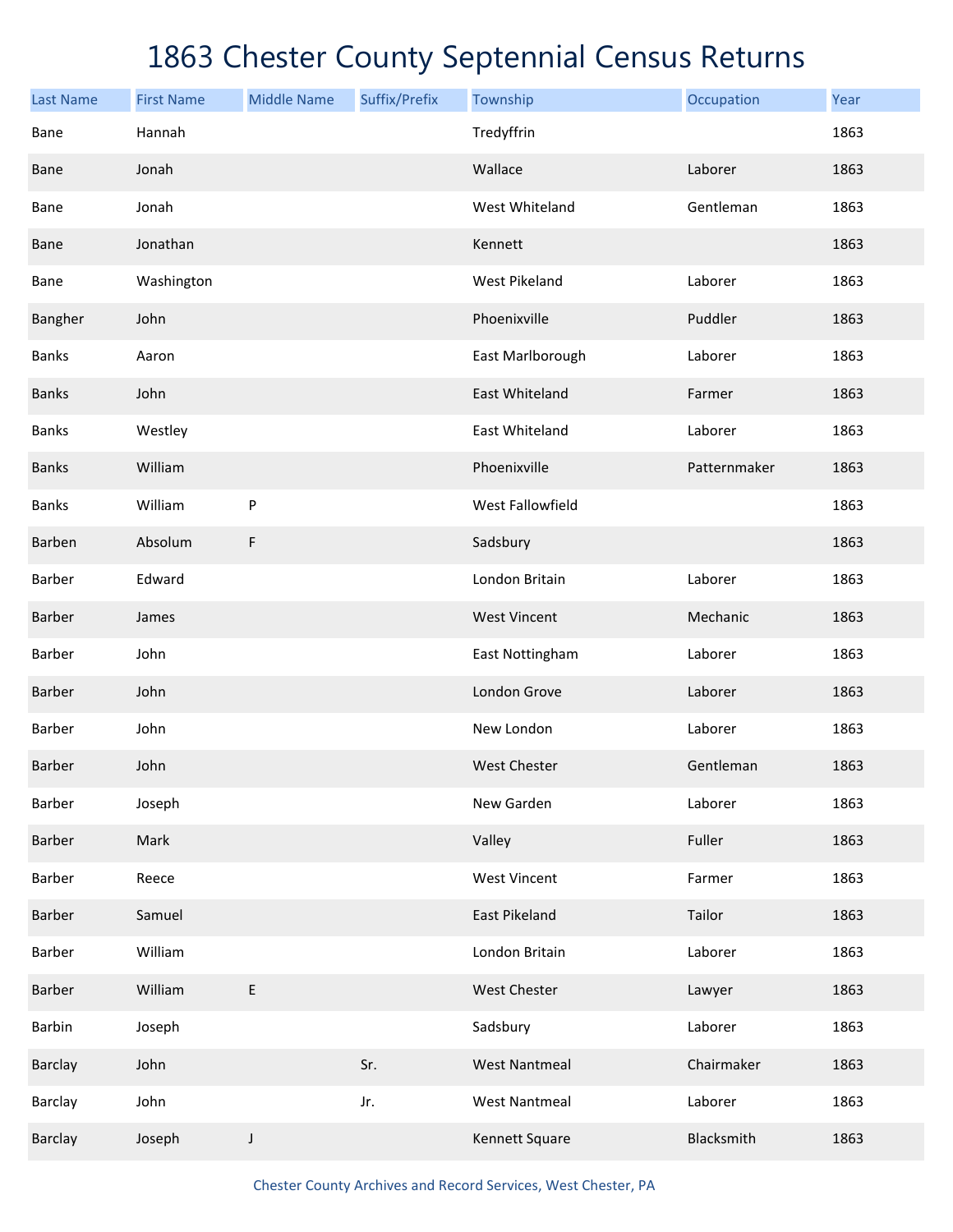| <b>Last Name</b> | <b>First Name</b> | <b>Middle Name</b> | Suffix/Prefix | Township             | Occupation     | Year |
|------------------|-------------------|--------------------|---------------|----------------------|----------------|------|
| Barclay          | Mordecai          |                    |               | <b>West Nantmeal</b> | Farmer         | 1863 |
| <b>Bard</b>      | Samuel            |                    |               | Phoenixville         | Laborer        | 1863 |
| Bard             | Samuel            |                    |               | West Caln            | Farmer         | 1863 |
| Bardin           | $\mathsf{A}$      | Z                  |               | <b>West Chester</b>  | Gentleman      | 1863 |
| Bardin           | Dennis            | ${\sf R}$          |               | Valley               | Physician      | 1863 |
| Bardsley         | James             |                    |               | East Caln            | Laborer        | 1863 |
| Bare             | Abraham           | ${\sf R}$          |               | North Coventry       | Farmer         | 1863 |
| Bare             | David             |                    |               | Sadsbury             | Tailor         | 1863 |
| Bare             | Henry             | W                  |               | Sadsbury             |                | 1863 |
| Bare             | Isaac             |                    |               | Sadsbury             | Laborer        | 1863 |
| Bare             | John              |                    |               | Sadsbury             | Laborer        | 1863 |
| Bare             | John              |                    |               | Schuylkill           | Laborer        | 1863 |
| Bare             | Martin            |                    |               | Sadsbury             | <b>Butcher</b> | 1863 |
| Bare             | William           |                    |               | Sadsbury             |                | 1863 |
| Barefoot         | Job               | P M                | Jr.           | Londonderry          |                | 1863 |
| Barefoot         | Job               | PM                 |               | Londonderry          |                | 1863 |
| Barford          | Jacob             |                    |               | Wallace              | Farmer         | 1863 |
| <b>Barker</b>    | Matthew           |                    |               | East Whiteland       | Farmer         | 1863 |
| Barker           | Nathan            |                    |               | Valley               |                | 1863 |
| Barkley          | Sarah             | P                  |               | South Coventry       |                | 1863 |
| Barley           | Levi              |                    |               | Sadsbury             | Tailor         | 1863 |
| <b>Barlow</b>    | Ashton            |                    |               | <b>West Bradford</b> | Laborer        | 1863 |
| <b>Barmard</b>   | William           |                    |               | Pocopson             | Farmer         | 1863 |
| Barn             | John              |                    |               | Willistown           | Laborer        | 1863 |
| <b>Barnard</b>   | Ann               |                    |               | Kennett Square       |                | 1863 |
| <b>Barnard</b>   | Charles           |                    |               | Pocopson             | Farmer         | 1863 |
| <b>Barnard</b>   | Eusebuis          |                    |               | Pocopson             | Farmer         | 1863 |
| <b>Barnard</b>   | John              | W                  |               | <b>Upper Oxford</b>  | Farmer         | 1863 |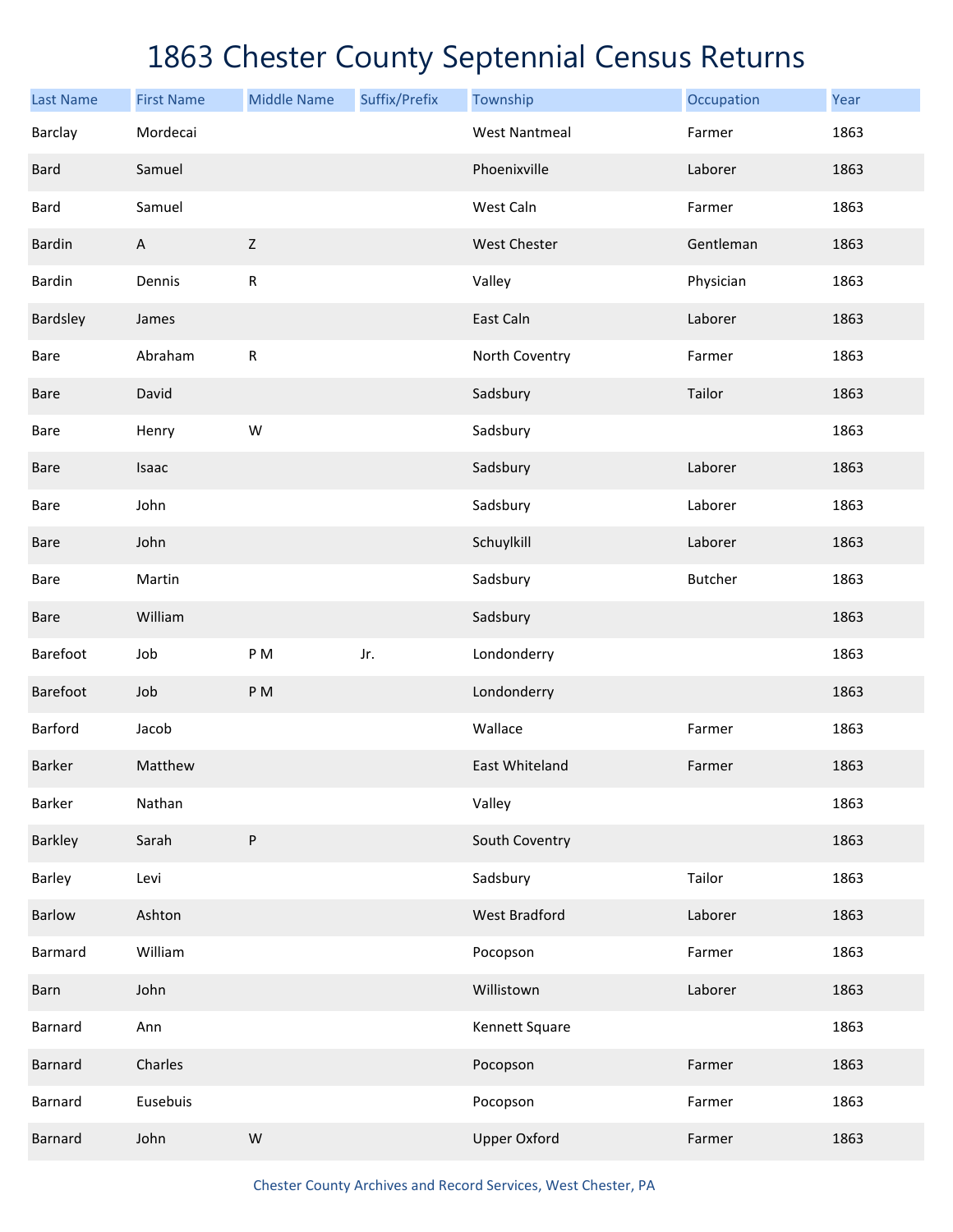| <b>Last Name</b> | <b>First Name</b> | <b>Middle Name</b> | Suffix/Prefix | Township             | Occupation  | Year |
|------------------|-------------------|--------------------|---------------|----------------------|-------------|------|
| Barnard          | Joseph            |                    |               | Newlin               | Laborer     | 1863 |
| <b>Barnard</b>   | Joseph            |                    |               | <b>West Bradford</b> | Laborer     | 1863 |
| Barnard          | Joseph            | W                  |               | West Chester         | Coroner     | 1863 |
| <b>Barnard</b>   | Lettis            |                    |               | <b>West Bradford</b> | Housekeeper | 1863 |
| Barnard          | Levis             |                    |               | London Grove         |             | 1863 |
| <b>Barnard</b>   | Lydia             |                    |               | West Chester         | Lady        | 1863 |
| Barnard          | Milton            |                    |               | Newlin               | Farmer      | 1863 |
| <b>Barnard</b>   | Norris            |                    |               | <b>Upper Oxford</b>  | Farmer      | 1863 |
| Barnard          | Pusey             |                    |               | <b>Upper Oxford</b>  | Farmer      | 1863 |
| <b>Barnard</b>   | Reuben            |                    |               | West Chester         | Gentleman   | 1863 |
| Barnard          | Richard           |                    |               | Kennett Square       | Clerk       | 1863 |
| <b>Barnard</b>   | Vincent           |                    |               | Kennett Square       | Machinist   | 1863 |
| Barnard          | William           |                    |               | Newlin               | Laborer     | 1863 |
| <b>Barnes</b>    | Benjamin          |                    |               | Valley               | Screwman    | 1863 |
| <b>Barnes</b>    | Benjamin          | $\mathsf F$        |               | Valley               | Heater      | 1863 |
| <b>Barnes</b>    | Enos              |                    |               | Willistown           | Farmer      | 1863 |
| <b>Barnes</b>    | Jacob             | L                  |               | Honey Brook          | Blacksmith  | 1863 |
| <b>Barnes</b>    | Jesse             |                    |               | Valley               | Heater      | 1863 |
| <b>Barnes</b>    | John              |                    |               | Newlin               | Laborer     | 1863 |
| <b>Barnes</b>    | Samuel            |                    |               | East Marlborough     | Laborer     | 1863 |
| Barnet           | Andrew            |                    |               | East Nottingham      | Laborer     | 1863 |
| Barnet           | William           |                    |               | East Nottingham      | Laborer     | 1863 |
| <b>Barnett</b>   | Andrew            |                    |               | Lower Oxford         | Laborer     | 1863 |
| Barnett          | Joseph            |                    |               | East Whiteland       | Laborer     | 1863 |
| Barnett          | Patrick           |                    |               | West Chester         | Laborer     | 1863 |
| Barnett          | William           |                    |               | Birmingham           |             | 1863 |
| Barr             | Andrew            | J                  |               | Highland             | Laborer     | 1863 |
| Barr             | Charles           |                    |               | Tredyffrin           |             | 1863 |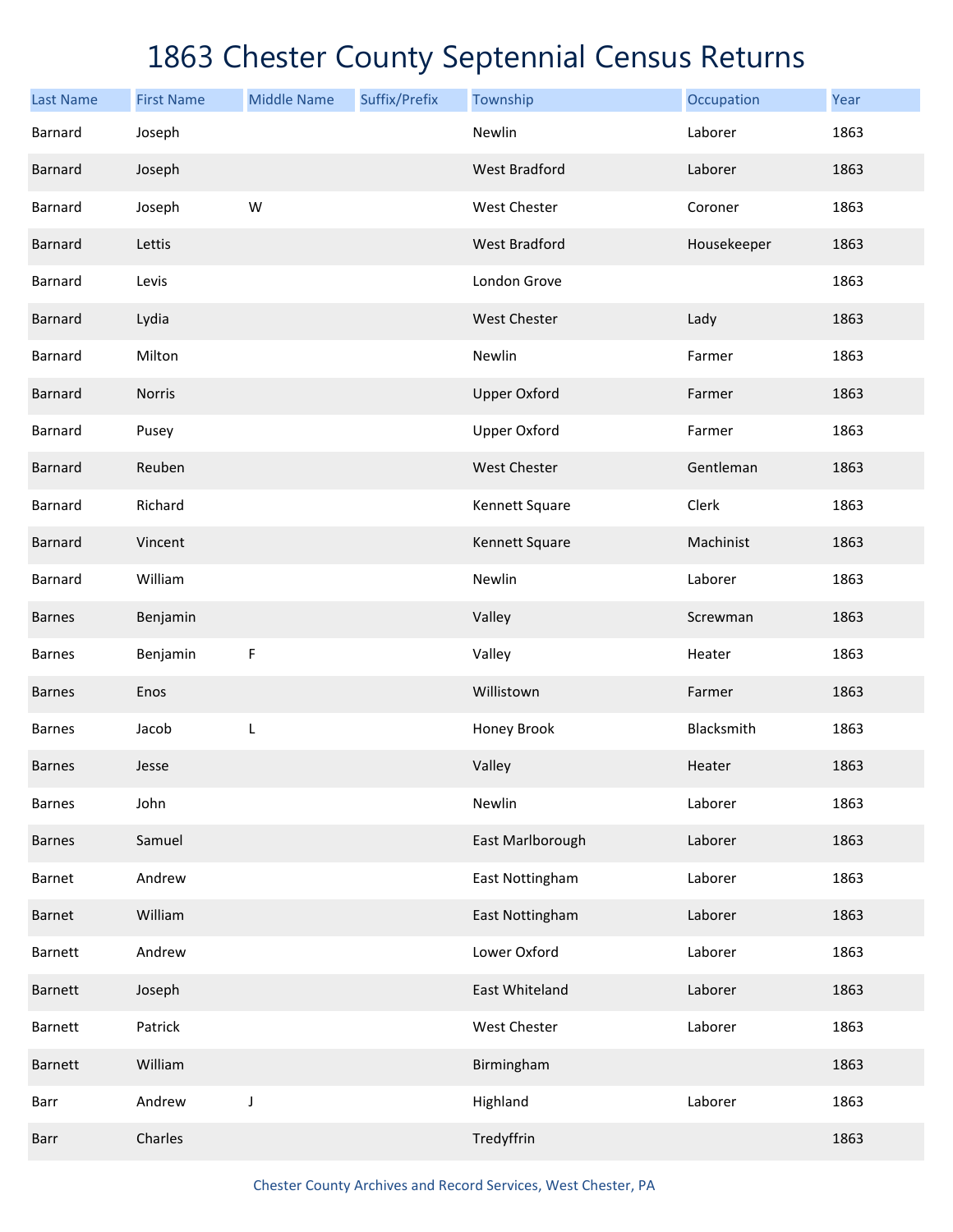| <b>Last Name</b> | <b>First Name</b> | <b>Middle Name</b> | Suffix/Prefix | Township             | Occupation | Year |
|------------------|-------------------|--------------------|---------------|----------------------|------------|------|
| Barr             | Joseph            |                    |               | Willistown           | Laborer    | 1863 |
| Barr             | Joseph            |                    |               | Willistown           | Blacksmith | 1863 |
| Barr             | Sarah             |                    |               | Honey Brook          |            | 1863 |
| Barr             | Thomas            |                    |               | Willistown           | Blacksmith | 1863 |
| Barr             | William           |                    |               | Highland             | Laborer    | 1863 |
| Barrell          | Justus            |                    |               | Oxford               | Stonemason | 1863 |
| Barrett          | David             |                    |               | <b>Upper Uwchlan</b> | Farmer     | 1863 |
| <b>Barrett</b>   | Jacob             |                    | Jr.           | East Brandywine      | Blacksmith | 1863 |
| Barrett          | Jacob             |                    |               | East Brandywine      | Blacksmith | 1863 |
| <b>Barrett</b>   | John              |                    |               | East Goshen          | Laborer    | 1863 |
| Barrett          | John              | $\mathsf H$        |               | <b>Upper Uwchlan</b> | Farmer     | 1863 |
| <b>Barrett</b>   | Samuel            |                    |               | Kennett              |            | 1863 |
| Barrett          | William           |                    |               | Thornbury            |            | 1863 |
| <b>Barrick</b>   | Elihu             |                    |               | Londonderry          |            | 1863 |
| <b>Barrick</b>   | William           |                    |               | Londonderry          |            | 1863 |
| Barrige          | William           |                    |               | Londonderry          |            | 1863 |
| Barrow           | Daniel            |                    |               | Pennsbury            | Laborer    | 1863 |
| Barry            | John              |                    |               | Warwick              |            | 1863 |
| Barry            | Michael           |                    |               | East Bradford        |            | 1863 |
| Barry            | Michael           |                    |               | Newlin               | Farmer     | 1863 |
| Barry            | Partrick          |                    |               | Thornbury            |            | 1863 |
| Barry            | Samuel            |                    |               | Westtown             | Laborer    | 1863 |
| Barry            | Simon             |                    |               | <b>East Vincent</b>  |            | 1863 |
| Barry            | William           |                    |               | Thornbury            |            | 1863 |
| Bartholomew      | Benjamin          |                    |               | East Whiteland       | Farmer     | 1863 |
| Bartholomew      | Edward            |                    |               | Tredyffrin           |            | 1863 |
| Bartholomew      | J                 |                    |               | Tredyffrin           |            | 1863 |
| Bartholomew      | John              |                    |               | East Whiteland       | Farmer     | 1863 |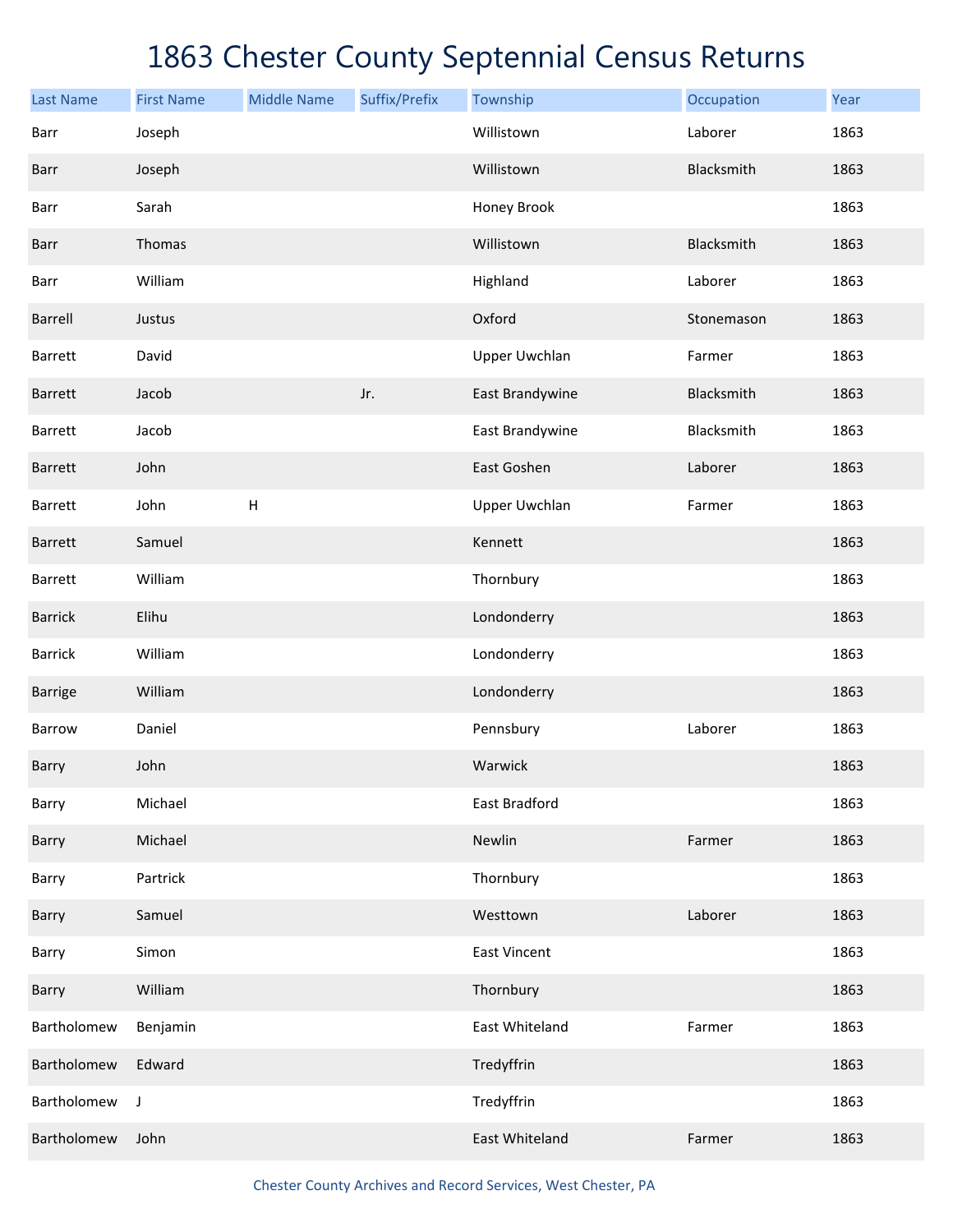| <b>Last Name</b> | <b>First Name</b> | <b>Middle Name</b> | Suffix/Prefix | Township            | Occupation              | Year |
|------------------|-------------------|--------------------|---------------|---------------------|-------------------------|------|
| Bartholomew      | John              |                    |               | East Whiteland      | Farmer                  | 1863 |
| <b>Bartlett</b>  | James             |                    | Sr.           | West Whiteland      | Farmer                  | 1863 |
| <b>Bartolett</b> | Benjamin          |                    |               | <b>East Vincent</b> |                         | 1863 |
| <b>Bartolett</b> | John              |                    |               | <b>East Vincent</b> |                         | 1863 |
| <b>Bartolett</b> | Samuel            |                    |               | East Pikeland       | Farmer & Miller         | 1863 |
| <b>Barton</b>    | B                 | J                  |               | Oxford              | Dentist                 | 1863 |
| Barton           | <b>Bulah</b>      |                    |               | Kennett Square      |                         | 1863 |
| <b>Barton</b>    | George            |                    |               | Elk                 | Miller                  | 1863 |
| Barton           | J                 | W                  |               | West Chester        | Agent                   | 1863 |
| Barton           | James             |                    |               | New Garden          | Manufacturer            | 1863 |
| Barton           | John              | ${\sf R}$          |               | London Britain      | Farmer                  | 1863 |
| <b>Barton</b>    | Jonathan          |                    |               | West Goshen         | Farmer                  | 1863 |
| <b>Barton</b>    | Millaird          |                    |               | Elk                 | Miller                  | 1863 |
| <b>Barton</b>    | Thomas            |                    |               | Phoenixville        | Laborer                 | 1863 |
| <b>Barton</b>    | Thomas            |                    |               | Phoenixville        | Laborer                 | 1863 |
| <b>Barton</b>    | Thomas            |                    |               | Valley              | Laborer                 | 1863 |
| Bartram          | Hibert            |                    |               | Westtown            | Farmer                  | 1863 |
| Bartram          | Israel            |                    |               | Willistown          | Farmer                  | 1863 |
| Bartson          | Martin            |                    |               | Phoenixville        | Laborer                 | 1863 |
| Basher           | Elias             |                    |               | East Bradford       |                         | 1863 |
| <b>Baskin</b>    | Benjamin          | $\mathsf F$        |               | New Garden          | Carpenter               | 1863 |
| <b>Bass</b>      | Barselona         |                    |               | West Chester        | Shoemaker               | 1863 |
| Bateman          | Thomas            |                    |               | West Chester        | County Commissoner 1863 |      |
| <b>Bates</b>     | B                 | $\sf S$            |               | West Chester        | Crier of Court          | 1863 |
| <b>Bates</b>     | James             |                    |               | West Goshen         | Laborer                 | 1863 |
| <b>Bates</b>     | Thomas            |                    |               | West Goshen         | Laborer                 | 1863 |
| <b>Bates</b>     | William           |                    |               | <b>Upper Oxford</b> | Laborer                 | 1863 |
| Batt             | Charles           |                    |               | Schuylkill          | Trader                  | 1863 |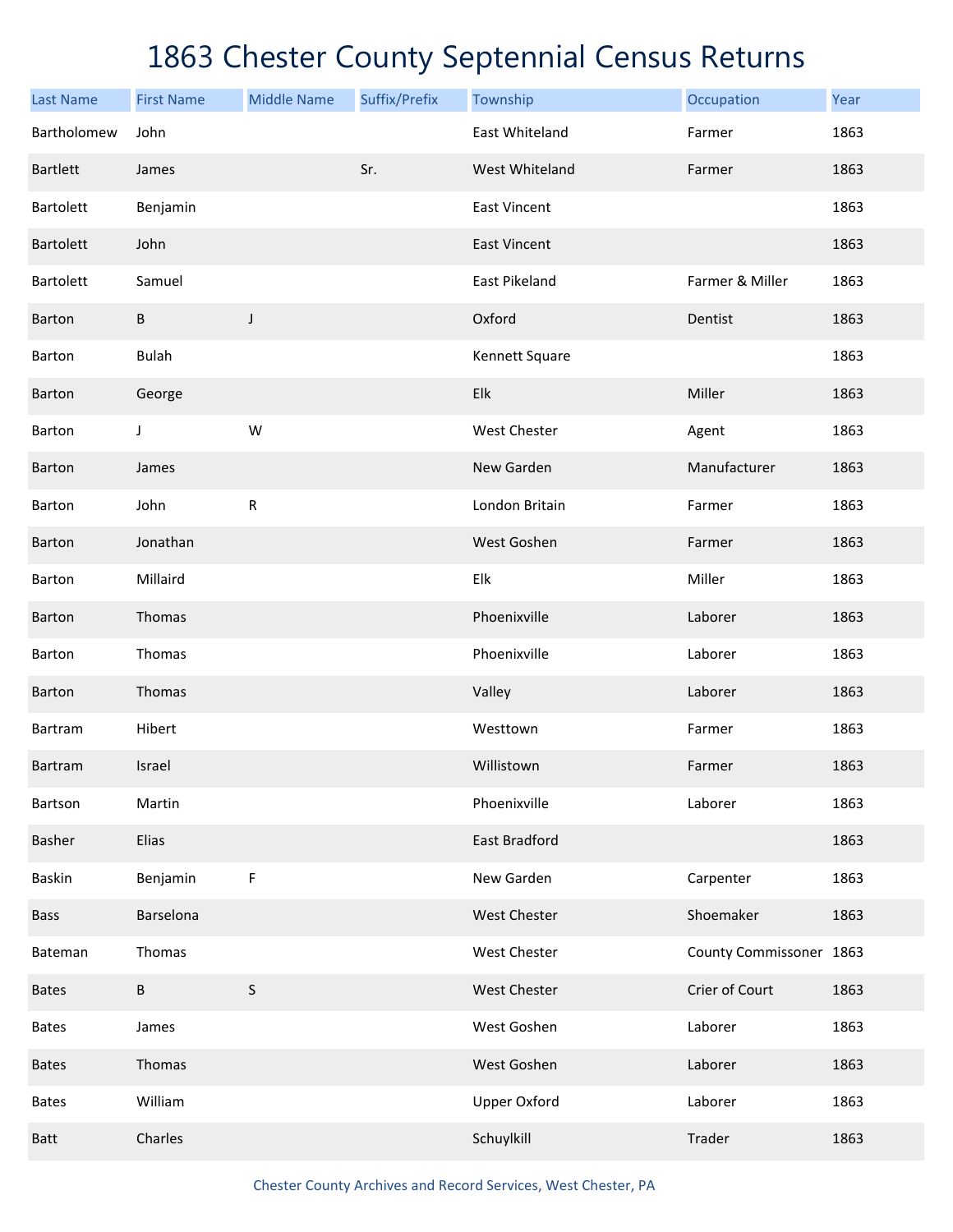| <b>Last Name</b> | <b>First Name</b> | <b>Middle Name</b> | Suffix/Prefix | Township             | Occupation       | Year |
|------------------|-------------------|--------------------|---------------|----------------------|------------------|------|
| Batt             | Joseph            |                    |               | Tredyffrin           |                  | 1863 |
| <b>Batt</b>      | William           |                    |               | Schuylkill           | Laborer          | 1863 |
| Batten           | Isaac             | Υ                  |               | East Caln            | M <sub>D</sub>   | 1863 |
| Batten           | James             |                    | Esq.          | East Brandywine      | Farmer           | 1863 |
| Batten           | James             |                    | Jr.           | East Brandywine      | Gentleman        | 1863 |
| <b>Battin</b>    | Amey              |                    |               | <b>West Bradford</b> | Tailor           | 1863 |
| <b>Battin</b>    | Clowd             | B                  |               | West Chester         | Bricklayer       | 1863 |
| <b>Battin</b>    | John              |                    |               | Easttown             | Mason            | 1863 |
| <b>Battin</b>    | John              |                    | Jr.           | Pocopson             | Farmer           | 1863 |
| <b>Battin</b>    | John              |                    |               | Pocopson             | Farmer           | 1863 |
| <b>Battin</b>    | Marshall          |                    |               | <b>West Chester</b>  | Bricklayer       | 1863 |
| <b>Battin</b>    | Strode            |                    |               | <b>West Chester</b>  | Stonemason       | 1863 |
| Batty            | Thomas            |                    |               | Valley               | Laborer          | 1863 |
| <b>Batzel</b>    | George            |                    |               | Phoenixville         | Laborer          | 1863 |
| Bauer            | Theodore          |                    |               | West Chester         | Music Teacher    | 1863 |
| <b>Baugh</b>     | David             |                    |               | Phoenixville         | Chair Chippe     | 1863 |
| <b>Baugh</b>     | Francis           |                    |               | North Coventry       | Carpenter        | 1863 |
| <b>Baugh</b>     | George            |                    |               | <b>East Coventry</b> | Farmer           | 1863 |
| Baugh            | Jacob             |                    |               | Phoenixville         | Leather Merchant | 1863 |
| Baugh            | Jacob             |                    |               | Tredyffrin           |                  | 1863 |
| Baugh            | James             |                    |               | Tredyffrin           |                  | 1863 |
| Baugh            | John              |                    |               | <b>East Coventry</b> | Farmer           | 1863 |
| Baugh            | John              | $\mathsf C$        |               | West Pikeland        | Cooper           | 1863 |
| Baugh            | John              | ${\sf P}$          |               | Downingtown          | Merchant         | 1863 |
| Baugh            | Joseph            |                    |               | East Caln            | Farmer           | 1863 |
| Baugh            | Joseph            |                    |               | Phoenixville         | Soldier          | 1863 |
| Baugh            | Samuel            |                    |               | Phoenixville         | <b>Butcher</b>   | 1863 |
| Baugh            | Samuel            |                    |               | Tredyffrin           |                  | 1863 |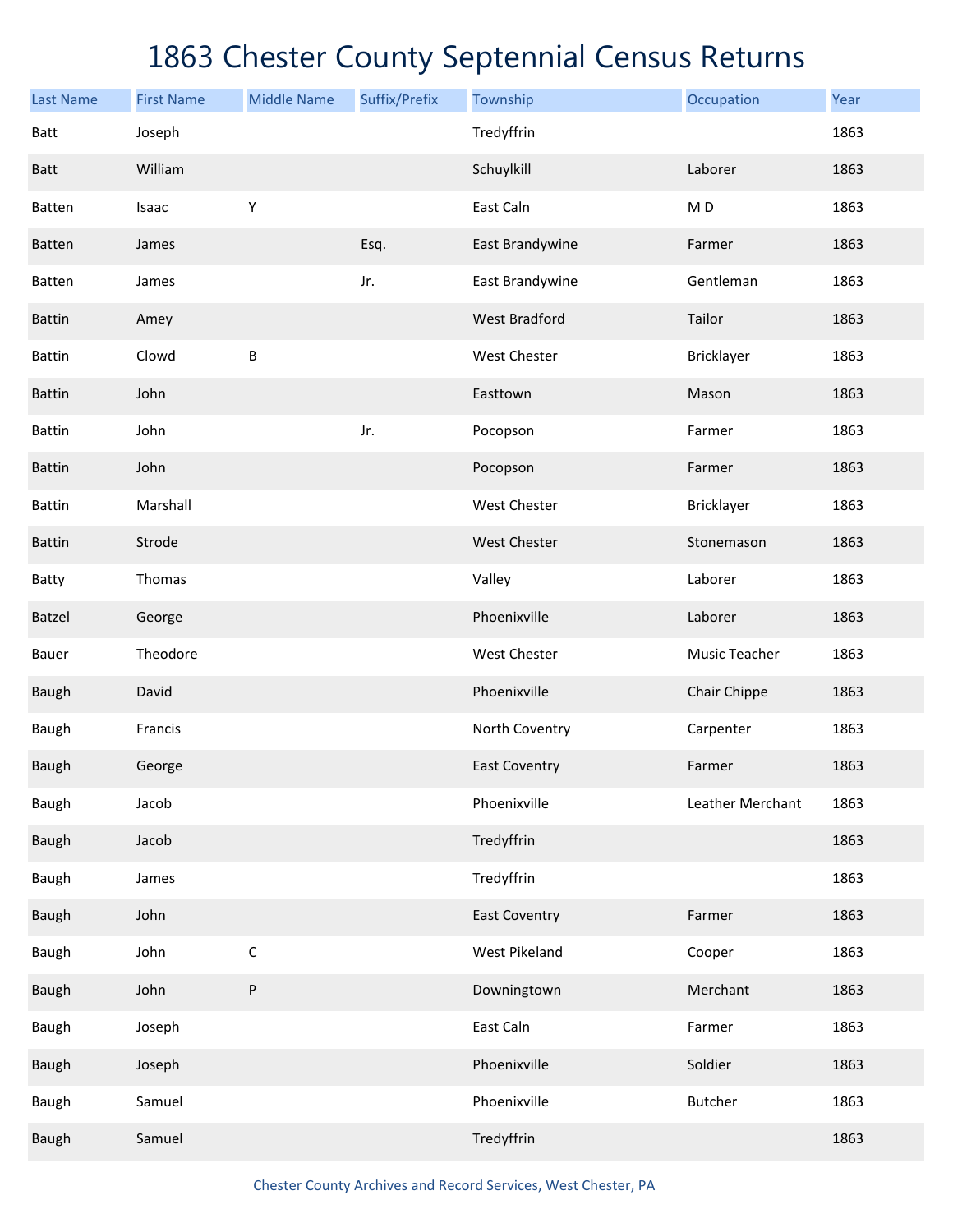| <b>Last Name</b> | <b>First Name</b> | <b>Middle Name</b>                                                                                         | Suffix/Prefix | Township             | Occupation  | Year |
|------------------|-------------------|------------------------------------------------------------------------------------------------------------|---------------|----------------------|-------------|------|
| Baughman         | John              |                                                                                                            |               | Schuylkill           | Blacksmith  | 1863 |
| Baughman         | Jonathan          |                                                                                                            |               | <b>East Vincent</b>  |             | 1863 |
| Baughman         | Joseph            |                                                                                                            |               | East Coventry        | Farmer      | 1863 |
| Baum             | David             |                                                                                                            |               | East Brandywine      | Farmer      | 1863 |
| Baum             | David             |                                                                                                            | Sr.           | Wallace              | Huckster    | 1863 |
| Baum             | David             |                                                                                                            |               | Wallace              | Farmer      | 1863 |
| Baum             | Issachar          |                                                                                                            |               | East Caln            | Laborer     | 1863 |
| Baum             | William           |                                                                                                            |               | Charlestown          |             | 1863 |
| Baum?            | George            |                                                                                                            |               | East Pikeland        | Farmer      | 1863 |
| Bauman           | Emil              |                                                                                                            |               | Phoenixville         | Tailor      | 1863 |
| Baunsel          | James             |                                                                                                            |               | Willistown           | Blacksmith  | 1863 |
| Bavington        | Edward            |                                                                                                            |               | <b>Upper Oxford</b>  | Wagonmaker  | 1863 |
| Bavington        | Joseph            |                                                                                                            |               | <b>Upper Oxford</b>  | Farmer      | 1863 |
| Bavington        | William           |                                                                                                            |               | <b>Upper Oxford</b>  | Farmer      | 1863 |
| Bavington        | William           |                                                                                                            |               | West Fallowfield     |             | 1863 |
| <b>Bavis</b>     | William           |                                                                                                            |               | Charlestown          |             | 1863 |
| Bawl             | Ellis             |                                                                                                            |               | West Fallowfield     |             | 1863 |
| <b>Baxter</b>    | John              |                                                                                                            |               | West Fallowfield     |             | 1863 |
| Bayer            | John              |                                                                                                            |               | Warwick              |             | 1863 |
| Bayer            | William           |                                                                                                            |               | Phoenixville         | Laborer     | 1863 |
| <b>Bayletts</b>  | Thomas            |                                                                                                            |               | Phoenixville         | Machinist   | 1863 |
| Bayne            | Thomas            |                                                                                                            |               | West Goshen          | Laborer     | 1863 |
| Bayne            | Townsend          |                                                                                                            |               | West Goshen          | Laborer     | 1863 |
| Bea              | John              |                                                                                                            |               | East Nottingham      | Wheelwright | 1863 |
| Bea              | Samuel            | $\mathsf{M}% _{T}=\mathsf{M}_{T}\!\left( a,b\right) ,\ \mathsf{M}_{T}=\mathsf{M}_{T}\!\left( a,b\right) ,$ |               | East Nottingham      | Smith       | 1863 |
| Bea              | William           |                                                                                                            |               | East Nottingham      |             | 1863 |
| Beachtel         | Jacob             |                                                                                                            |               | <b>East Vincent</b>  |             | 1863 |
| <b>Beagle</b>    | George            |                                                                                                            |               | <b>West Nantmeal</b> | Constable   | 1863 |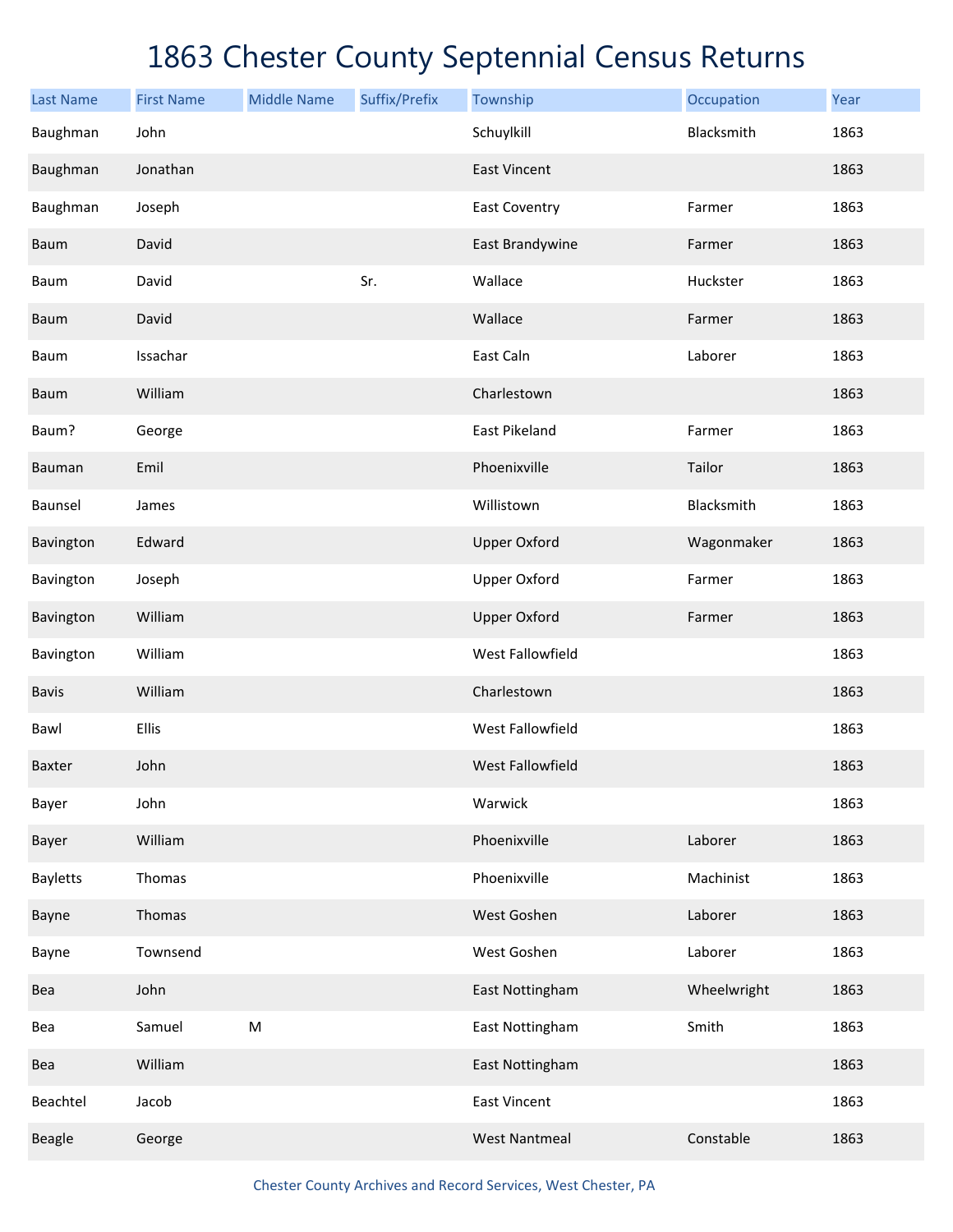| <b>Last Name</b> | <b>First Name</b> | <b>Middle Name</b> | Suffix/Prefix | Township             | Occupation            | Year |
|------------------|-------------------|--------------------|---------------|----------------------|-----------------------|------|
| <b>Beale</b>     | George            | F                  |               | Valley               | Physician             | 1863 |
| Beale            | James             |                    |               | West Whiteland       | Innkeeper             | 1863 |
| Beale            | James             | M                  |               | Valley               | Farmer                | 1863 |
| <b>Beale</b>     | Joseph            |                    |               | <b>West Chester</b>  | Lawyer                | 1863 |
| Bealer           | Davis             | ${\sf R}$          |               | North Coventry       | <b>School Teacher</b> | 1863 |
| Bealer           | Henry             | ${\sf P}$          |               | North Coventry       | Shoemaker             | 1863 |
| Bealer           | Silas             |                    |               | North Coventry       | Farmer                | 1863 |
| Bealow           | John              |                    |               | Downingtown          | Laborer               | 1863 |
| Bealy            | Patrick           |                    |               | Franklin             | Farmer                | 1863 |
| Beam             | Adam              |                    |               | Honey Brook          | Laborer               | 1863 |
| Beam             | George            |                    |               | Honey Brook          | Carpenter             | 1863 |
| Beam             | $\sf U$           | К                  |               | Honey Brook          | Carpenter             | 1863 |
| Bean             | Alim              | A                  |               | Tredyffrin           |                       | 1863 |
| Bean             | Benjamin          |                    |               | Schuylkill           | Merchant              | 1863 |
| Bean             | Ellis             |                    |               | <b>East Coventry</b> | Thresher              | 1863 |
| Bean             | Henry             |                    |               | Schuylkill           | Merchant              | 1863 |
| Bean             | Jones             | $\sf V$            |               | Schuylkill           | Laborer               | 1863 |
| Bean             | Nicholas          |                    | Jr.           | Charlestown          |                       | 1863 |
| Bean             | Nicholas          |                    |               | Schuylkill           | Farmer                | 1863 |
| Bear             | Jacob             |                    |               | West Caln            | Farmer                | 1863 |
| Bear             | Mary              |                    |               | South Coventry       |                       | 1863 |
| <b>Beard</b>     | Harman            |                    |               | <b>West Vincent</b>  | Laborer               | 1863 |
| Beard            | Hays              |                    |               | East Brandywine      | Laborer               | 1863 |
| Beard            | Henry             |                    |               | South Coventry       | Laborer               | 1863 |
| Beard            | Henry             |                    |               | West Pikeland        | Butcher               | 1863 |
| Beard            | John              |                    |               | <b>West Pikeland</b> | Laborer               | 1863 |
| Beatley          | Henry             |                    |               | <b>West Vincent</b>  | Mechanic              | 1863 |
| <b>Beattie</b>   | John              |                    |               | Phoenixville         | Laborer               | 1863 |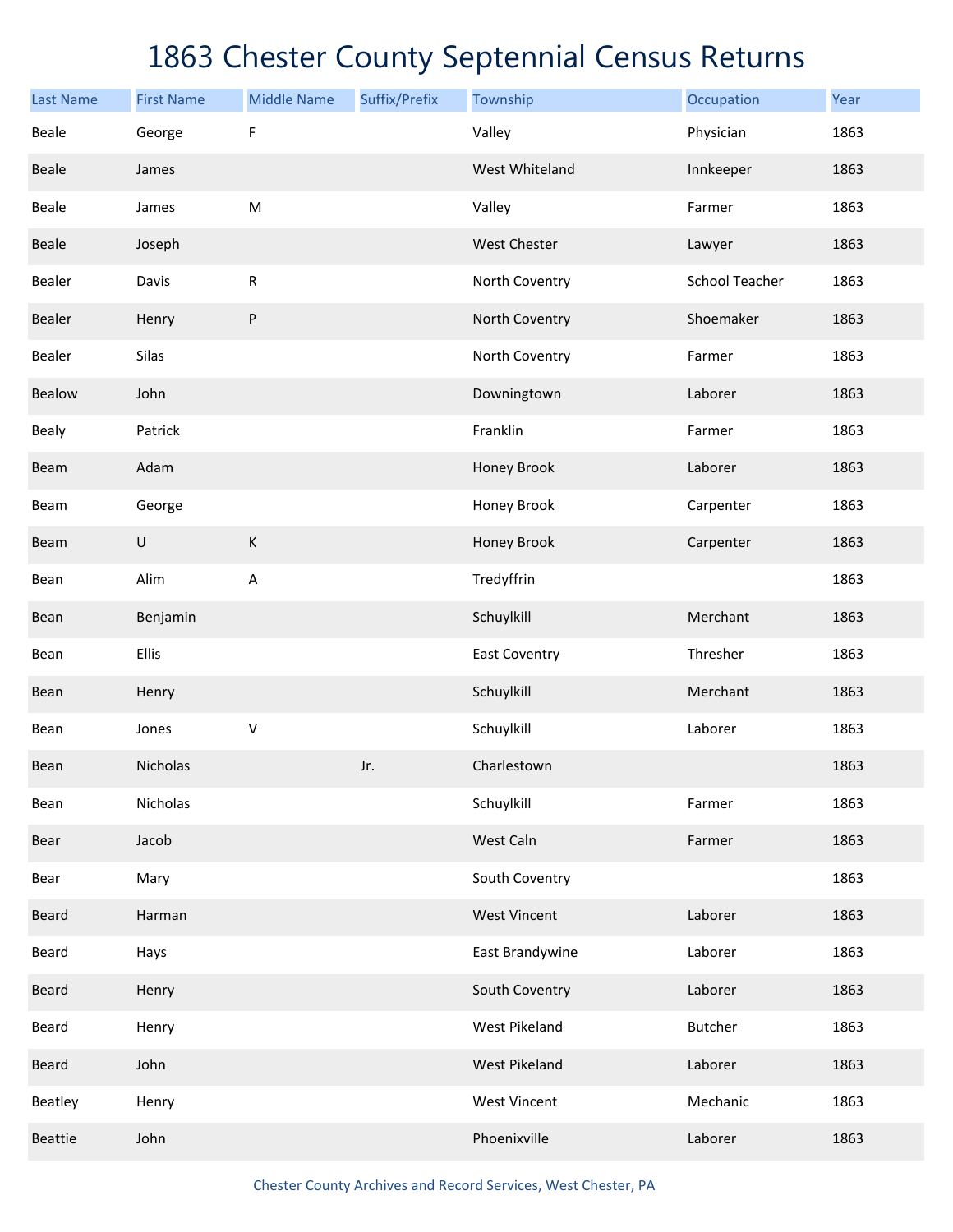| <b>Last Name</b> | <b>First Name</b> | <b>Middle Name</b> | Suffix/Prefix | Township             | Occupation | Year |
|------------------|-------------------|--------------------|---------------|----------------------|------------|------|
| Beaty            | Elmaker           |                    |               | West Marlborough     | Laborer    | 1863 |
| Beauman          | James             |                    |               | Phoenixville         | Laborer    | 1863 |
| Beaumont         | Davis             |                    |               | Easttown             | Laborer    | 1863 |
| Beaumont         | Eber              |                    |               | Easttown             | Farmer     | 1863 |
| Beaumont         | Jabez             |                    |               | Easttown             | Farmer     | 1863 |
| Beaumont         | Jacob             |                    |               | Valley               | Blacksmith | 1863 |
| Beaumont         | James             | W                  |               | Valley               | Blacksmith | 1863 |
| Beaumont         | $\mathsf T$       | B                  |               | West Chester         | Gentleman  | 1863 |
| Beaumont         | Wellington        |                    |               | Easttown             | Laborer    | 1863 |
| Beaver           | Aaron             |                    |               | Charlestown          |            | 1863 |
| Beaver           | Charles           |                    |               | Tredyffrin           |            | 1863 |
| Beaver           | Davault           |                    |               | Charlestown          |            | 1863 |
| Beaver           | Deborah           |                    |               | Tredyffrin           |            | 1863 |
| Beaver           | Eliza             |                    |               | Tredyffrin           |            | 1863 |
| Beaver           | Elizabeth         |                    |               | Tredyffrin           |            | 1863 |
| Beaver           | George            |                    |               | Tredyffrin           |            | 1863 |
| Beaver           | George            |                    |               | Tredyffrin           |            | 1863 |
| Beaver           | George            | ${\sf R}$          |               | Tredyffrin           |            | 1863 |
| Beaver           | Jacob             |                    |               | <b>East Vincent</b>  |            | 1863 |
| Beaver           | John              | ${\sf M}$          |               | Tredyffrin           |            | 1863 |
| Beaver           | Joseph            |                    |               | Charlestown          |            | 1863 |
| Beaver           | Samuel            |                    |               | Tredyffrin           |            | 1863 |
| Beaver           | Susan             |                    |               | Tredyffrin           |            | 1863 |
| Beaver           | Susan             |                    |               | Tredyffrin           |            | 1863 |
| Bechel           | Edward            |                    |               | <b>West Vincent</b>  | Laborer    | 1863 |
| Bechtel          | Charles           |                    |               | <b>East Coventry</b> | Laborer    | 1863 |
| Bechtel          | George            |                    |               | Honey Brook          | Laborer    | 1863 |
| Bechtel          | George            | ${\sf M}$          |               | North Coventry       | Merchant   | 1863 |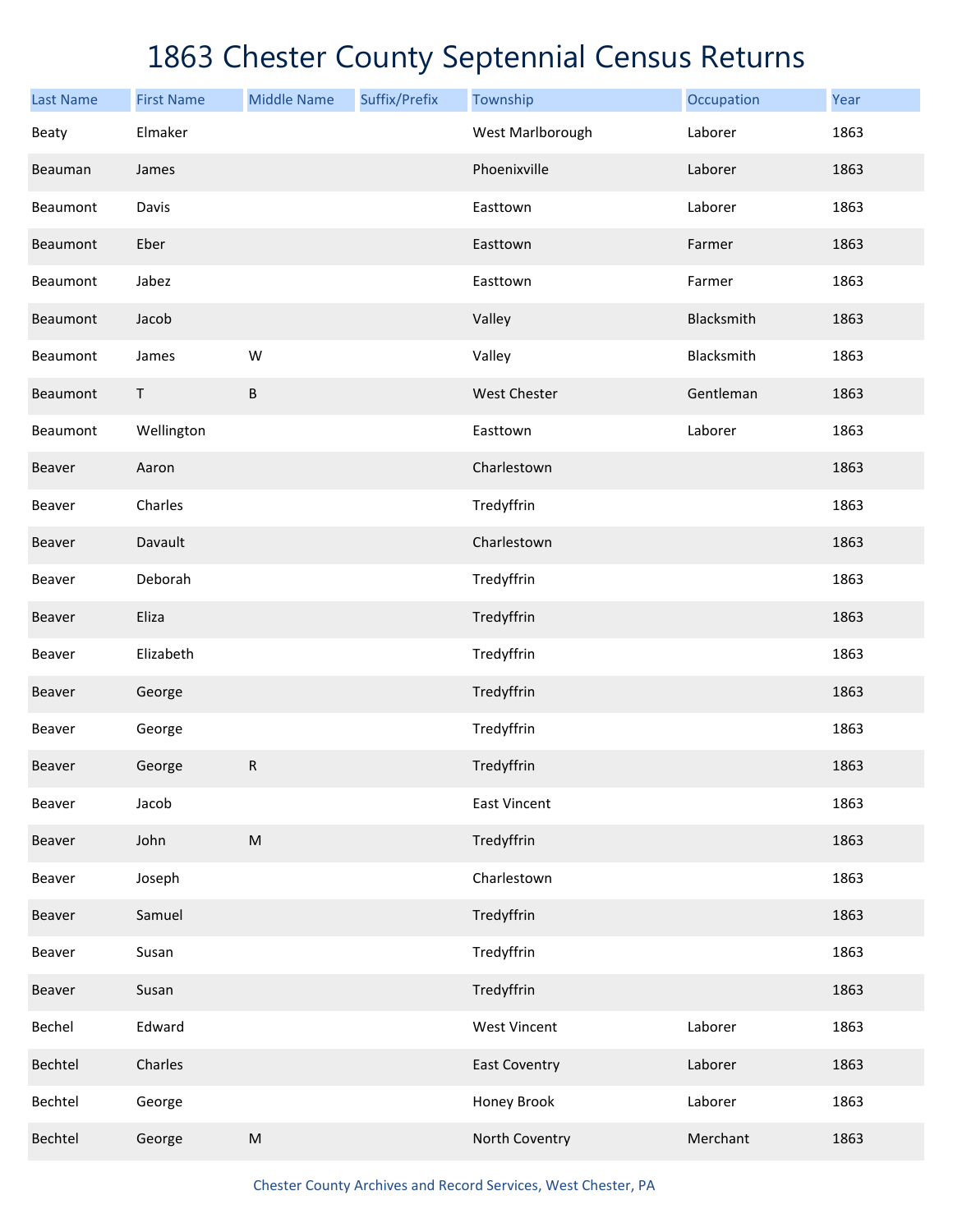| <b>Last Name</b> | <b>First Name</b> | <b>Middle Name</b> | Suffix/Prefix | Township             | Occupation       | Year |
|------------------|-------------------|--------------------|---------------|----------------------|------------------|------|
| Bechtel          | Thomas            |                    |               | <b>East Coventry</b> | Mason            | 1863 |
| Bechtel          | Thomas            |                    |               | <b>West Vincent</b>  | Laborer          | 1863 |
| Bechtle          | Henry             |                    |               | West Pikeland        | Farmer           | 1863 |
| <b>Beck</b>      | Eleanor           |                    |               | <b>East Vincent</b>  |                  | 1863 |
| Beck             | Gottlieb          |                    |               | East Caln            | Laborer          | 1863 |
| <b>Beck</b>      | Joseph            |                    |               | East Goshen          | <b>Edge Tool</b> | 1863 |
| <b>Beck</b>      | Lorenza           |                    |               | East Goshen          | Gentleman        | 1863 |
| <b>Becket</b>    | Rebecca           |                    |               | <b>West Chester</b>  | Housekeeper      | 1863 |
| Beckhimer        | Henry             |                    |               | North Coventry       | Laborer          | 1863 |
| Beckley          | Henry             |                    |               | <b>East Nantmeal</b> |                  | 1863 |
| Bedlow           | John              |                    |               | <b>West Bradford</b> | Laborer          | 1863 |
| Beecher          | Cyrus             |                    |               | Valley               | Screwman         | 1863 |
| Beecher          | Jacob             |                    |               | West Brandywine      | Laborer          | 1863 |
| Beecher          | John              |                    |               | Honey Brook          | Laborer          | 1863 |
| Beecher          | William           |                    |               | Valley               | Laborer          | 1863 |
| Beekley          | Abraham           |                    |               | North Coventry       | Carpenter        | 1863 |
| Beekley          | John              |                    |               | <b>East Nantmeal</b> |                  | 1863 |
| <b>Beekley</b>   | John              |                    |               | <b>West Nantmeal</b> | Shoemaker        | 1863 |
| Beekley          | Mary              |                    |               | <b>East Nantmeal</b> |                  | 1863 |
| Beekley          | Thomas            |                    |               | North Coventry       | Mason            | 1863 |
| Beeler           | David             |                    |               | South Coventry       | Laborer          | 1863 |
| Beerbower        | Harrison          |                    |               | <b>Upper Uwchlan</b> | Merchant         | 1863 |
| Beerbower        | Jacob             |                    |               | <b>Upper Uwchlan</b> | Farmer           | 1863 |
| Beerbower        | Owen              |                    |               | <b>West Pikeland</b> | Carpenter        | 1863 |
| Beerbower        | Reuben            |                    |               | <b>East Vincent</b>  |                  | 1863 |
| Beerbower        | Silvester         | D                  |               | <b>West Pikeland</b> | Carpenter        | 1863 |
| Beidler          | Abram             |                    |               | Tredyffrin           |                  | 1863 |
| Beidler          | Israel            |                    |               | Tredyffrin           |                  | 1863 |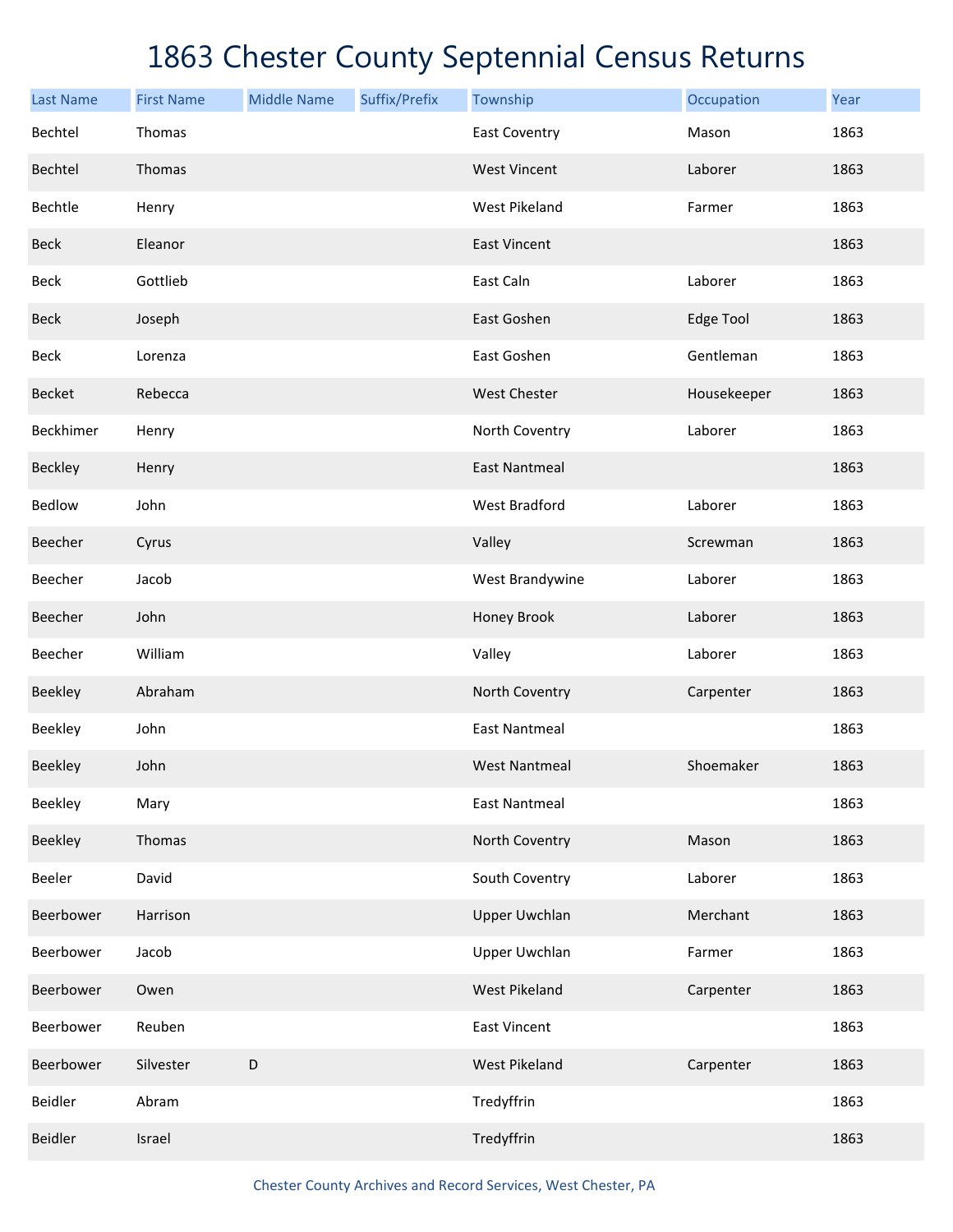| <b>Last Name</b> | <b>First Name</b> | <b>Middle Name</b> | Suffix/Prefix | Township            | Occupation  | Year |
|------------------|-------------------|--------------------|---------------|---------------------|-------------|------|
| Beidler          | Jacob             |                    |               | Tredyffrin          |             | 1863 |
| Beiler           | John              | $\mathsf D$        |               | Highland            | Farmer      | 1863 |
| Beiswanger       | Godfrey           |                    |               | Phoenixville        | Laborer     | 1863 |
| <b>Beitler</b>   | Francis           |                    |               | Charlestown         |             | 1863 |
| Beitler          | Jessie            | J                  |               | Charlestown         |             | 1863 |
| <b>Beitler</b>   | John              |                    |               | Uwchlan             | Farmer      | 1863 |
| Beitler          | John              |                    | Sr.           | Uwchlan             | Farmer      | 1863 |
| Beitlor          | David             |                    |               | East Whiteland      | Gentleman   | 1863 |
| Beitlor          | John              |                    |               | East Whiteland      | Laborer     | 1863 |
| Beitlor          | John              |                    |               | East Whiteland      | Drover      | 1863 |
| Beitlor          | William           |                    |               | East Whiteland      | Storekeeper | 1863 |
| Beitzel          | Charles           |                    |               | Sadsbury            | Laborer     | 1863 |
| Bell             | Abraham           |                    |               | West Goshen         | Laborer     | 1863 |
| Bell             | Amos              |                    |               | Phoenixville        | Soldier     | 1863 |
| Bell             | John              |                    |               | Kennett             |             | 1863 |
| Bell             | John              |                    |               | London Grove        |             | 1863 |
| Bell             | John              |                    |               | Londonderry         |             | 1863 |
| Bell             | John              |                    |               | North Coventry      | Cooper      | 1863 |
| Bell             | John              |                    |               | West Whiteland      | Farmer      | 1863 |
| Bell             | John              | $\mathsf T$        |               | West Whiteland      | Farmer      | 1863 |
| Bell             | Jonathan          |                    |               | North Coventry      | Laborer     | 1863 |
| Bell             | Joseph            | ${\sf W}$          |               | West Whiteland      | Farmer      | 1863 |
| Bell             | Phillip           |                    |               | Charlestown         |             | 1863 |
| Bell             | William           |                    |               | Phoenixville        | Engineer    | 1863 |
| Bell             | William           |                    |               | West Pikeland       | Minor       | 1863 |
| Bell             | William           |                    |               | West Whiteland      | Gentleman   | 1863 |
| Beltz            | Emanuel           |                    |               | London Britain      | Laborer     | 1863 |
| Ben              | Evans             |                    |               | <b>Upper Oxford</b> | Laborer     | 1863 |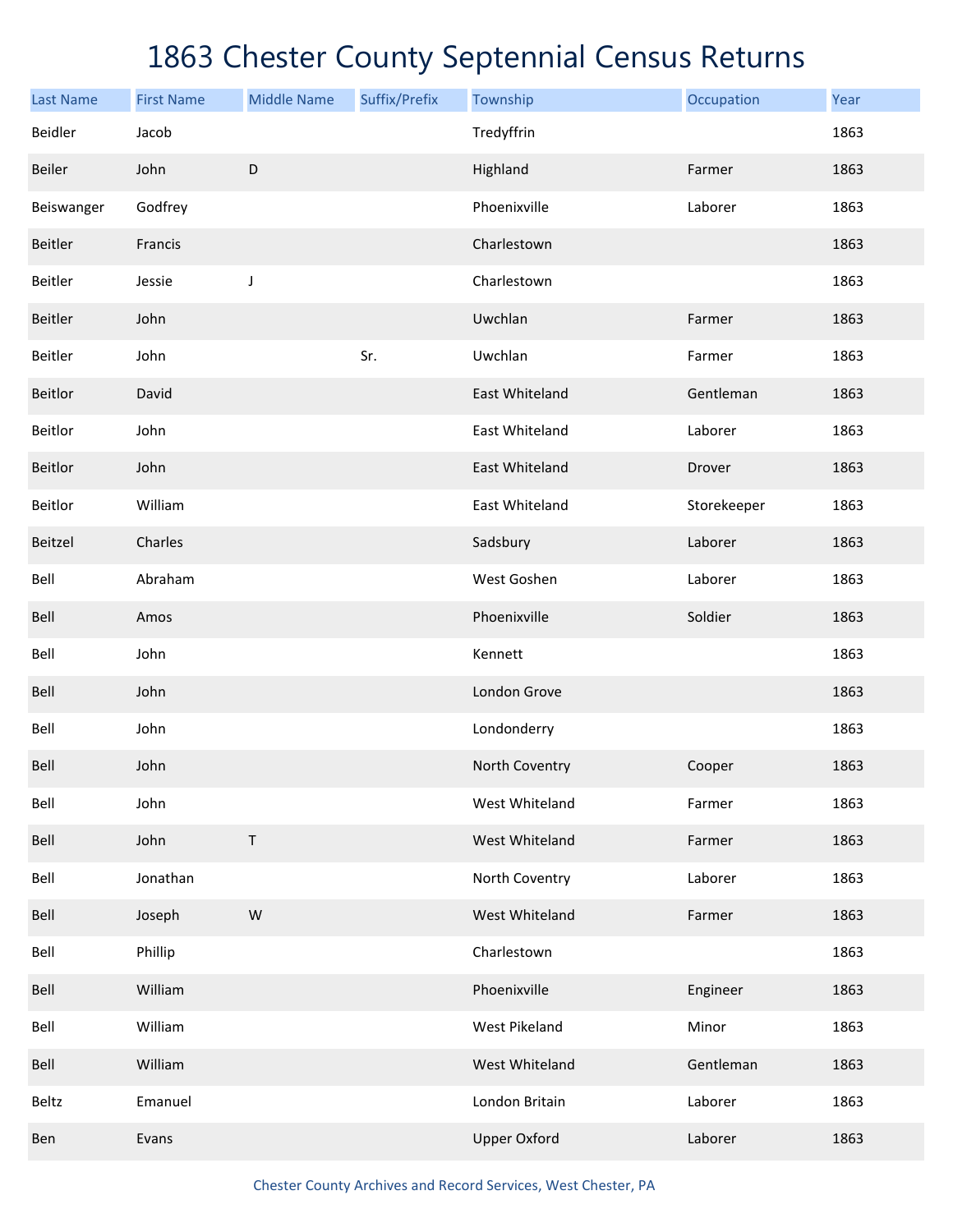| <b>Last Name</b> | <b>First Name</b> | <b>Middle Name</b>        | Suffix/Prefix | Township             | Occupation     | Year |
|------------------|-------------------|---------------------------|---------------|----------------------|----------------|------|
| Benard           | Henry             |                           |               | Tredyffrin           |                | 1863 |
| Bench            | William           |                           |               | <b>West Nantmeal</b> | Laborer        | 1863 |
| Bender           | Anthony           |                           |               | Honey Brook          | Farmer         | 1863 |
| Bender           | George            |                           |               | East Bradford        |                | 1863 |
| Bender           | Henry             |                           |               | <b>East Nantmeal</b> |                | 1863 |
| Bender           | Henry             |                           |               | Warwick              |                | 1863 |
| Bender           | Jacob             |                           |               | <b>West Nantmeal</b> | Coachman       | 1863 |
| Bender           | James             | $\boldsymbol{\mathsf{H}}$ |               | Honey Brook          | Farmer         | 1863 |
| Bender           | John              | ${\sf R}$                 |               | Honey Brook          | Drover         | 1863 |
| Benim            | Naimiah           | W                         |               | East Brandywine      | Preacher       | 1863 |
| Benjamin         | Daniel            |                           |               | <b>East Vincent</b>  |                | 1863 |
| Benn             | Haskin            |                           |               | Highland             | Farmer         | 1863 |
| Benner           | Ann               |                           |               | South Coventry       | Farmer         | 1863 |
| Benner           | Daniel            |                           |               | <b>East Coventry</b> | Farmer         | 1863 |
| Benner           | Daniel            |                           |               | North Coventry       | Farmer         | 1863 |
| Benner           | Daniel            |                           |               | Wallace              | Farmer         | 1863 |
| Benner           | Daniel            | B                         |               | North Coventry       | School Teacher | 1863 |
| <b>Benner</b>    | David             | $\boldsymbol{\mathsf{H}}$ |               | <b>West Nantmeal</b> | Laborer        | 1863 |
| Benner           | Elhannen          | W                         |               | Uwchlan              | Millwright     | 1863 |
| Benner           | Henry             | B                         |               | North Coventry       | Laborer        | 1863 |
| Benner           | Jacob             |                           |               | South Coventry       | Farmer         | 1863 |
| Benner           | John              |                           |               | Wallace              | Farmer         | 1863 |
| Benner           | John              |                           |               | <b>West Nantmeal</b> | Shoemaker      | 1863 |
| Benner           | Julia             | Ann                       |               | <b>West Nantmeal</b> | Farmer         | 1863 |
| Benner           | Mary              |                           |               | <b>East Vincent</b>  |                | 1863 |
| Benner           | Mary              |                           |               | Honey Brook          |                | 1863 |
| Benner           | Owen              | B                         |               | Willistown           | Shoemaker      | 1863 |
| Benner           | Philip            | L                         |               | <b>West Nantmeal</b> | Laborer        | 1863 |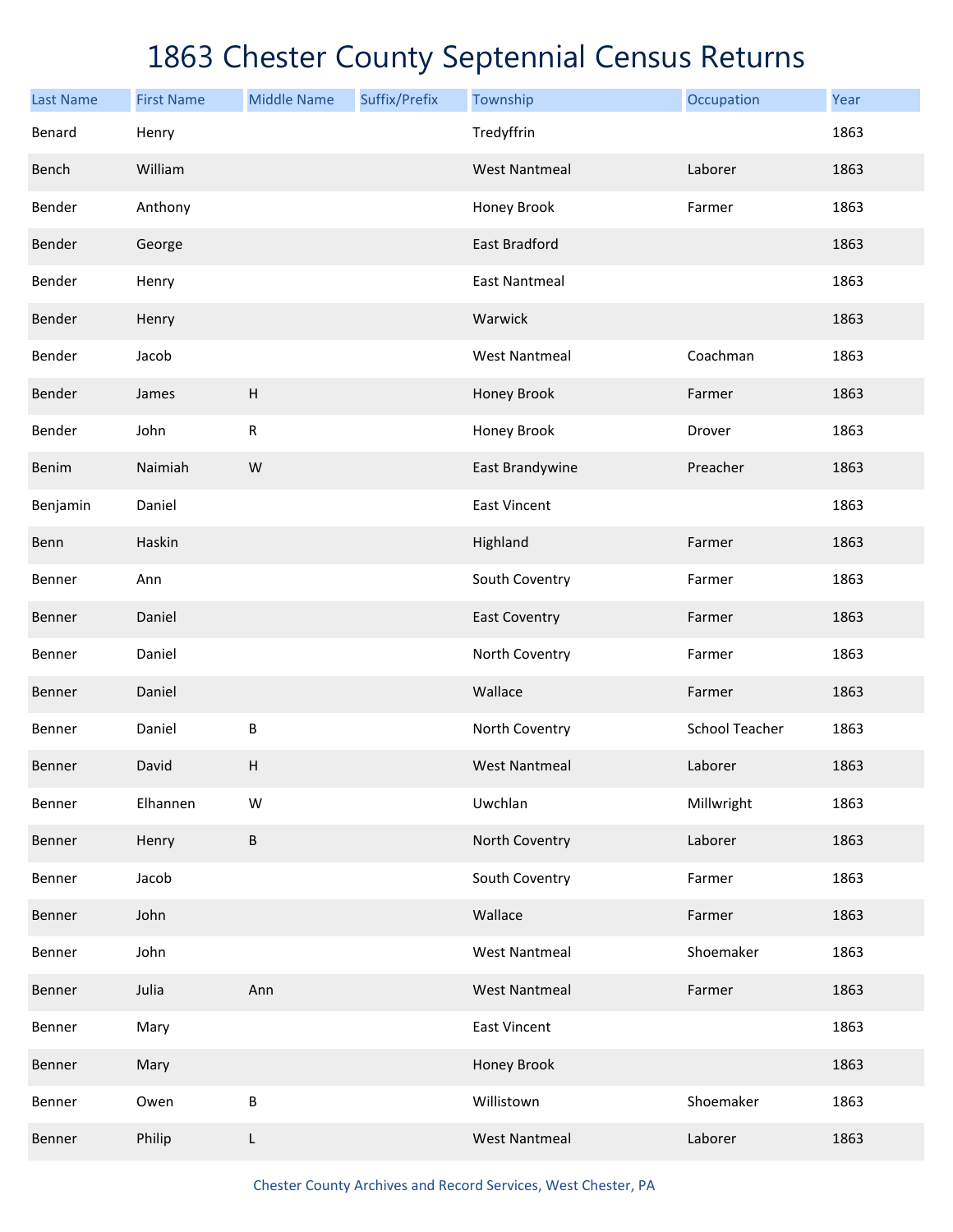| <b>Last Name</b> | <b>First Name</b> | <b>Middle Name</b> | Suffix/Prefix | Township             | Occupation | Year |
|------------------|-------------------|--------------------|---------------|----------------------|------------|------|
| Benner           | William           |                    |               | Wallace              | Laborer    | 1863 |
| Bennet           | James             |                    |               | Tredyffrin           |            | 1863 |
| Bennet           | John              |                    |               | Charlestown          |            | 1863 |
| Bennett          | Abraham           |                    |               | Willistown           | Farmer     | 1863 |
| Bennett          | Alfred            |                    |               | Franklin             | Papermaker | 1863 |
| Bennett          | Henry             | ${\sf R}$          |               | West Chester         | Shoemaker  | 1863 |
| <b>Bennett</b>   | Jacob             |                    |               | Franklin             | Papermaker | 1863 |
| Bennett          | James             |                    |               | <b>East Pikeland</b> | Sawer      | 1863 |
| Bennett          | John              |                    |               | Birmingham           |            | 1863 |
| Bennett          | John              | W                  |               | Kennett Square       | Painter    | 1863 |
| Bennett          | Joseph            | G                  |               | Willistown           | Laborer    | 1863 |
| Bennett          | Josiah            |                    |               | West Chester         | Shoemaker  | 1863 |
| <b>Bennett</b>   | Juliett           |                    |               | West Chester         | Farmer     | 1863 |
| Bennett          | Titus             |                    |               | West Chester         | Gentleman  | 1863 |
| Bennett          | William           |                    |               | West Chester         | Shoemaker  | 1863 |
| Benninghour      | William           |                    |               | Phoenixville         | Laborer    | 1863 |
| Bennit           | Edward            |                    |               | West Caln            | Laborer    | 1863 |
| <b>Bennix</b>    | John              |                    |               | Kennett Square       | Potter     | 1863 |
| Benny            | James             | E                  |               | Pocopson             | Laborer    | 1863 |
| Bent             | $\mathsf D$       | J                  |               | Sadsbury             |            | 1863 |
| Bent             | David             | J                  |               | Highland             | Farmer     | 1863 |
| Bentley          | Aaron             |                    |               | <b>Upper Oxford</b>  | Stonemason | 1863 |
| Bentley          | David             |                    |               | East Fallowfield     | Laborer    | 1863 |
| Bentley          | Evan              | $\mathsf C$        |               | East Fallowfield     | Laborer    | 1863 |
| Bentley          | John              |                    |               | Valley               | Laborer    | 1863 |
| Bentley          | William           |                    |               | Valley               | Laborer    | 1863 |
| Bently           | Joshua            |                    |               | West Brandywine      | Laborer    | 1863 |
| Berbrower        | Samuel            |                    |               | Sadsbury             |            | 1863 |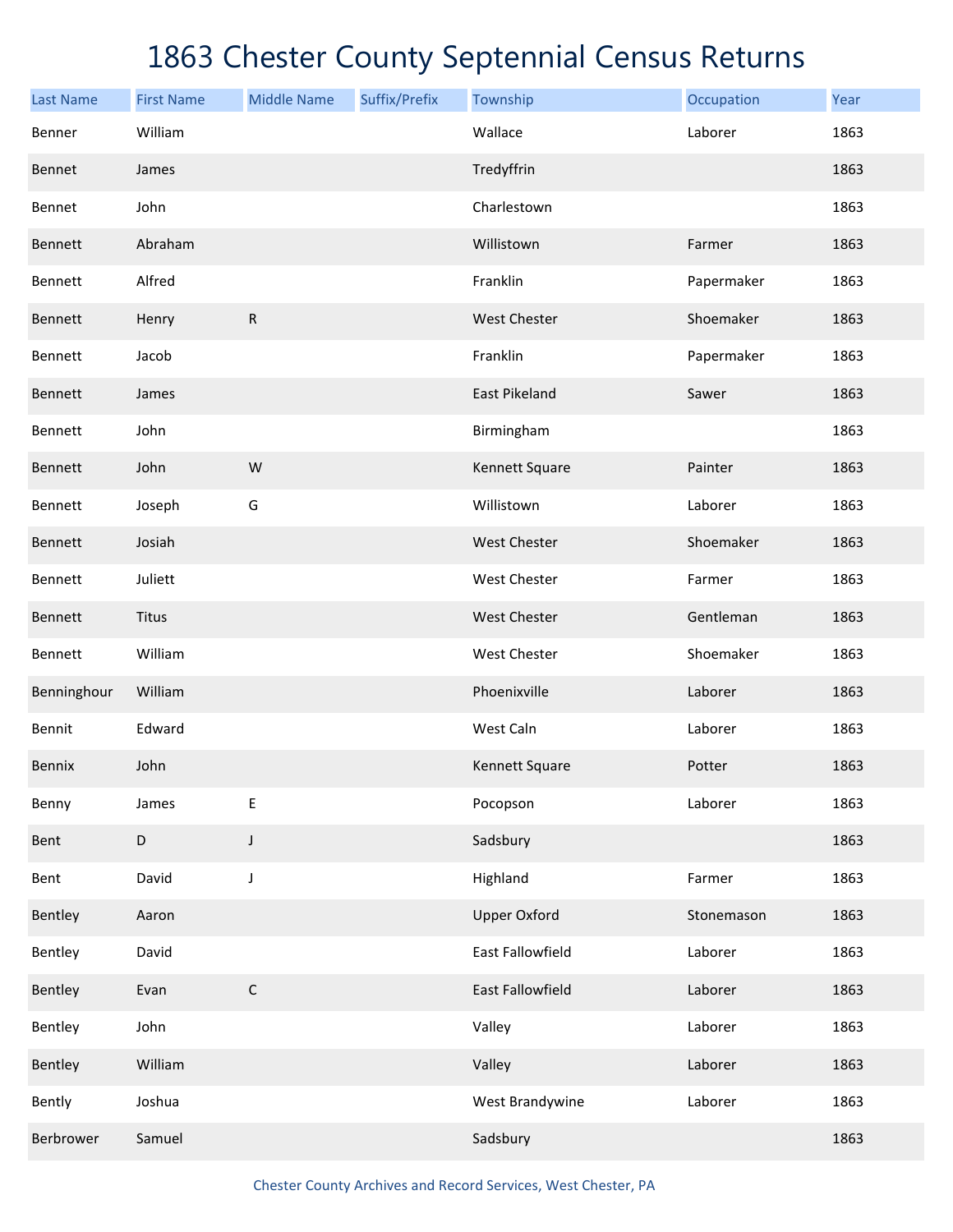| <b>Last Name</b> | <b>First Name</b> | <b>Middle Name</b> | Suffix/Prefix | Township         | Occupation | Year |
|------------------|-------------------|--------------------|---------------|------------------|------------|------|
| Bergan           | Ruth              |                    |               | Thornbury        |            | 1863 |
| Berigan          | Patrick           |                    |               | Valley           | Laborer    | 1863 |
| Berke            | John              |                    |               | West Marlborough | Laborer    | 1863 |
| Berkler          | Frederic          |                    |               | North Coventry   | Laborer    | 1863 |
| Bernard          | Abigail           |                    |               | West Marlborough |            | 1863 |
| Bernard          | Enos              |                    |               | West Marlborough | Farmer     | 1863 |
| Bernard          | Eusebius          |                    |               | Kennett          |            | 1863 |
| Bernard          | James             |                    |               | West Marlborough | Farmer     | 1863 |
| Bernard          | John              |                    |               | East Fallowfield | Laborer    | 1863 |
| Bernard          | John              |                    |               | West Marlborough | Farmer     | 1863 |
| Bernard          | Joseph            | F                  |               | New Garden       | Farmer     | 1863 |
| Bernard          | Lewis             |                    |               | Phoenixville     | Shoemaker  | 1863 |
| Bernard          | Lydia             | $\mathsf T$        |               | London Grove     |            | 1863 |
| Bernard          | Mary              |                    |               | London Grove     |            | 1863 |
| Bernard          | Richard           |                    |               | West Marlborough | Farmer     | 1863 |
| Bernett          | Samuel            |                    |               | East Brandywine  | Farmer     | 1863 |
| Berrigan         | Patrick           |                    |               | West Brandywine  | Laborer    | 1863 |
| Berry            | George            | L                  |               | West Goshen      | Laborer    | 1863 |
| Berry            | Isreal            |                    |               | West Caln        | Farmer     | 1863 |
| Berry            | John              |                    |               | Phoenixville     | Soldier    | 1863 |
| Berry            | John              |                    |               | West Whiteland   | Farmer     | 1863 |
| Berry            | Milton            |                    |               | West Caln        | Farmer     | 1863 |
| Berry            | Samuel            |                    |               | Tredyffrin       |            | 1863 |
| Berry            | Samuel            |                    |               | Tredyffrin       |            | 1863 |
| Berry            | Thomas            |                    |               | East Marlborough | Laborer    | 1863 |
| Berry            | Walter            |                    |               | Honey Brook      | Laborer    | 1863 |
| Bershler         | Philip            |                    |               | Valley           | Papermaker | 1863 |
| Berstler         | David             |                    |               | West Brandywine  | Papermaker | 1863 |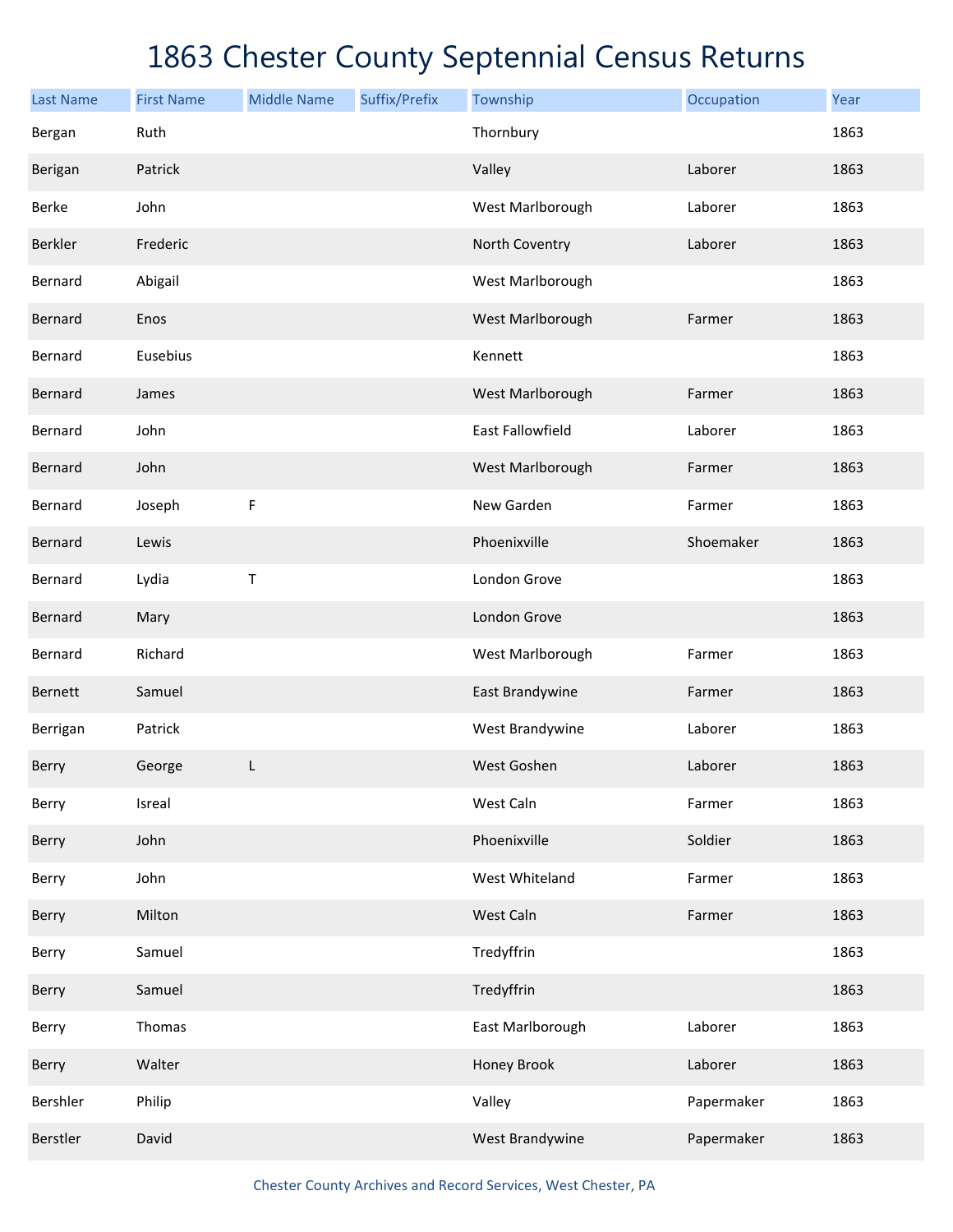| <b>Last Name</b> | <b>First Name</b> | <b>Middle Name</b> | Suffix/Prefix | Township             | Occupation  | Year |
|------------------|-------------------|--------------------|---------------|----------------------|-------------|------|
| Berstler         | John              | ${\sf M}$          |               | West Marlborough     | Farmer      | 1863 |
| Berstler         | Jonah             |                    |               | West Brandywine      | Papermaker  | 1863 |
| Best             | Elizabeth         |                    |               | London Grove         |             | 1863 |
| <b>Best</b>      | Joseph            | S                  |               | Lower Oxford         | Painter     | 1863 |
| Best             | Miller            |                    |               | East Bradford        |             | 1863 |
| <b>Best</b>      | Miller            |                    |               | West Marlborough     | Laborer     | 1863 |
| Best             | Thomas            |                    |               | West Marlborough     | Gentleman   | 1863 |
| <b>Betts</b>     | Albert            |                    |               | Kennett Square       | Moulder     | 1863 |
| <b>Bewers</b>    | John              | $\mathsf C$        |               | <b>East Vincent</b>  |             | 1863 |
| <b>Bewly</b>     | Charles           |                    |               | Honey Brook          | Carpenter   | 1863 |
| Bewly            | Levi              |                    |               | Honey Brook          | Laborer     | 1863 |
| <b>Bice</b>      | John              |                    |               | West Caln            | Carpenter   | 1863 |
| <b>Bice</b>      | Samuel            |                    |               | West Caln            | Laborer     | 1863 |
| <b>Bice</b>      | William           |                    |               | West Caln            | Farmer      | 1863 |
| <b>Bickel</b>    | Benjamin          |                    |               | Valley               | Gentleman   | 1863 |
| <b>Bickel</b>    | Daniel            |                    |               | <b>East Coventry</b> | Wheelwright | 1863 |
| <b>Bickel</b>    | Frederick         |                    |               | Valley               | Tinsmith    | 1863 |
| <b>Bickel</b>    | William           |                    |               | North Coventry       | Laborer     | 1863 |
| Bickell          | Franklin          |                    |               | Valley               | Tinsmith    | 1863 |
| <b>Bicking</b>   | Alvanus           |                    |               | East Fallowfield     | Papermaker  | 1863 |
| <b>Bicking</b>   | Ann               |                    |               | Valley               | Gentlewoman | 1863 |
| <b>Bicking</b>   | $\sf B$           | F                  |               | West Chester         | Blacksmith  | 1863 |
| <b>Bicking</b>   | Benjamin          |                    |               | East Fallowfield     | Papermaker  | 1863 |
| <b>Bicking</b>   | David             |                    |               | <b>Upper Oxford</b>  | Papermaker  | 1863 |
| <b>Bicking</b>   | Frederick         |                    |               | <b>Upper Oxford</b>  | Farmer      | 1863 |
| <b>Bicking</b>   | James             | $\mathsf C$        |               | <b>Upper Oxford</b>  | Farmer      | 1863 |
| <b>Bicking</b>   | Joseph            |                    |               | Upper Uwchlan        | Factory man | 1863 |
| <b>Bicking</b>   | Phoeby            |                    |               | <b>Upper Uwchlan</b> | Lady        | 1863 |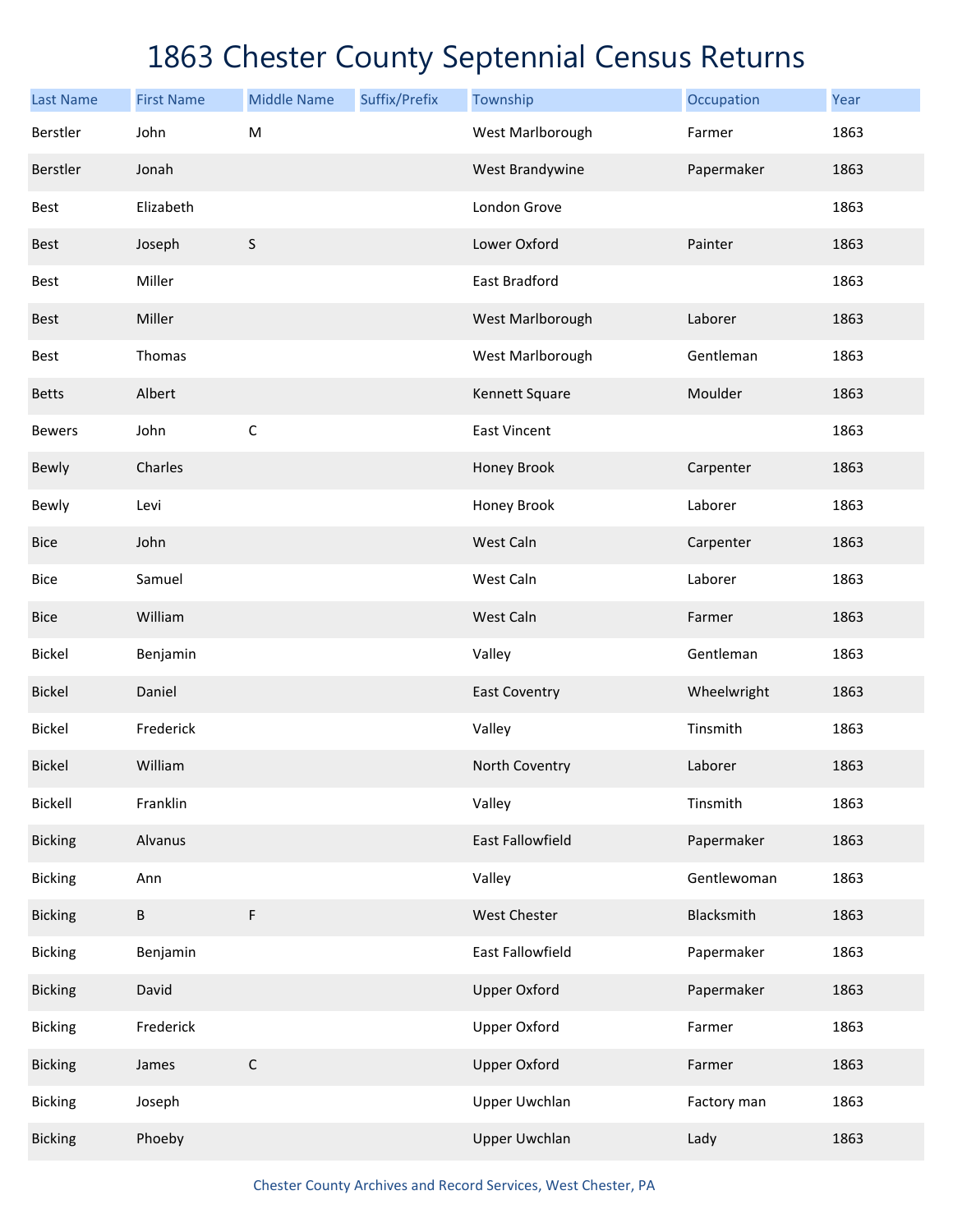| <b>Last Name</b> | <b>First Name</b> | <b>Middle Name</b>        | Suffix/Prefix | Township             | Occupation  | Year |
|------------------|-------------------|---------------------------|---------------|----------------------|-------------|------|
| <b>Bicking</b>   | Samuel            |                           |               | <b>Upper Uwchlan</b> | Factory man | 1863 |
| <b>Bickings</b>  | Austin            |                           |               | East Brandywine      | Farmer      | 1863 |
| <b>Bickle</b>    | Amos              | L                         |               | Phoenixville         | Laborer     | 1863 |
| Biddison         | Aquilla           |                           |               | West Fallowfield     |             | 1863 |
| <b>Biddle</b>    | Clement           |                           |               | Birmingham           |             | 1863 |
| <b>Biddle</b>    | John              | B                         |               | East Bradford        |             | 1863 |
| Biddler          | Joseph            |                           |               | Honey Brook          | Farmer      | 1863 |
| Bidison          | Aquilla           | $\mathsf C$               |               | <b>Upper Oxford</b>  | Farmer      | 1863 |
| Bieard?          | John              |                           |               | Sadsbury             | Laborer     | 1863 |
| Biel             | William           | $\boldsymbol{\mathsf{A}}$ |               | Sadsbury             | Tinner      | 1863 |
| <b>Biglee</b>    | John              |                           |               | Phoenixville         | Puddler     | 1863 |
| Bigley           | William           |                           |               | <b>West Chester</b>  | Laborer     | 1863 |
| <b>Biles</b>     | Amos              | $\mathsf Y$               |               | New London           | Laborer     | 1863 |
| <b>Biles</b>     | Charles           |                           |               | New London           | Laborer     | 1863 |
| <b>Biles</b>     | Samuel            |                           |               | New London           | Farmer      | 1863 |
| <b>Biles</b>     | Thomas            |                           |               | West Goshen          | Laborer     | 1863 |
| <b>Biller</b>    | David             |                           |               | Warwick              |             | 1863 |
| Bilson           | John              |                           |               | West Marlborough     | Shoemaker   | 1863 |
| Binder           | J                 | Н                         |               | East Vincent         |             | 1863 |
| Binder           | Jacob             |                           |               | <b>West Vincent</b>  | Farmer      | 1863 |
| Binder           | Moses             |                           |               | <b>West Vincent</b>  | Farmer      | 1863 |
| Binder           | Ruben             |                           |               | <b>West Vincent</b>  | Farmer      | 1863 |
| Binder           | William           |                           |               | <b>West Vincent</b>  | Laborer     | 1863 |
| Bindley          | Pat               |                           |               | Phoenixville         |             | 1863 |
| <b>Bing</b>      | John              |                           |               | East Fallowfield     | Farmer      | 1863 |
| Bingaman         | Fredrick          |                           |               | Uwchlan              | Merchant    | 1863 |
| Bingaman         | Joseph            | P                         |               | Uwchlan              | Merchant    | 1863 |
| Bingaman         | Joshua            |                           |               | South Coventry       | Farmer      | 1863 |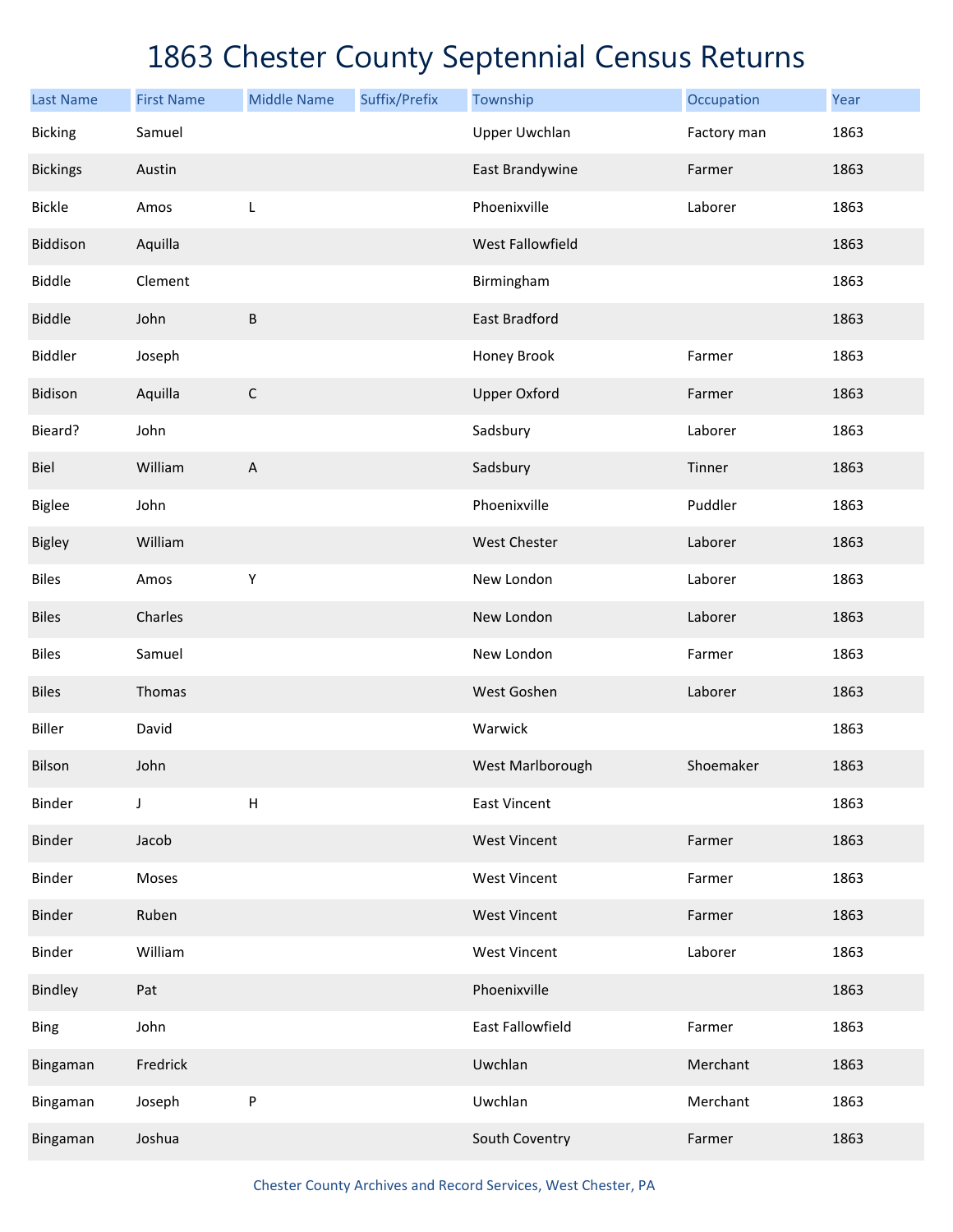| <b>Last Name</b> | <b>First Name</b> | <b>Middle Name</b> | Suffix/Prefix | Township             | Occupation | Year |
|------------------|-------------------|--------------------|---------------|----------------------|------------|------|
| Bingaman         | Levi              |                    |               | South Coventry       | Merchant   | 1863 |
| Bingaman         | Robert            |                    |               | South Coventry       | Gentleman  | 1863 |
| Bingaman         | William           | L                  |               | Warwick              |            | 1863 |
| Bingham          | Oliver            |                    |               | London Grove         | Carpenter  | 1863 |
| Bingham          | Samuel            |                    |               | West Bradford        | Laborer    | 1863 |
| Bingham          | W                 | ${\sf R}$          |               | Oxford               | Minister   | 1863 |
| <b>Bins</b>      | Thomas            |                    |               | Downingtown          | Engineer   | 1863 |
| <b>Bird</b>      | Jesse             |                    |               | London Britain       | Laborer    | 1863 |
| Bireley          | George            |                    |               | Sadsbury             | Laborer    | 1863 |
| Bireley          | George            |                    |               | Sadsbury             |            | 1863 |
| <b>Bisbing</b>   | John              |                    |               | North Coventry       | Farmer     | 1863 |
| Bishop           | Charles           |                    |               | West Chester         | Liveryman  | 1863 |
| Bishop           | David             | F                  |               | West Chester         | Gentleman  | 1863 |
| Bishop           | Davis             |                    |               | <b>Upper Uwchlan</b> | Farmer     | 1863 |
| Bishop           | Davis             |                    |               | West Chester         | Gentleman  | 1863 |
| Bishop           | Frank             | T                  |               | West Chester         | Gentleman  | 1863 |
| Bishop           | George            | ${\sf M}$          |               | Phoenixville         | Chairmaker | 1863 |
| Bishop           | $\mathsf J$       | Franklin           |               | East Caln            | Laborer    | 1863 |
| Bishop           | Janie             | Т                  |               | West Chester         | Lady       | 1863 |
| Bishop           | Joseph            |                    |               | <b>Upper Uwchlan</b> | Gentleman  | 1863 |
| Bishop           | Malin             |                    |               | East Caln            | Farmer     | 1863 |
| Bishop           | Margaret          |                    |               | Easttown             |            | 1863 |
| Bishop           | Thomas            |                    |               | East Brandywine      | Gentleman  | 1863 |
| Bishop           | Thomas            |                    |               | West Chester         | Laborer    | 1863 |
| Bishop           | Wayne             |                    |               | Westtown             | Carpenter  | 1863 |
| Bishop           | William           |                    |               | Phoenixville         | Bricklayer | 1863 |
| <b>Bittle</b>    | Adam              | $\sf S$            |               | East Goshen          | Laborer    | 1863 |
| <b>Bittle</b>    | George            |                    |               | Tredyffrin           |            | 1863 |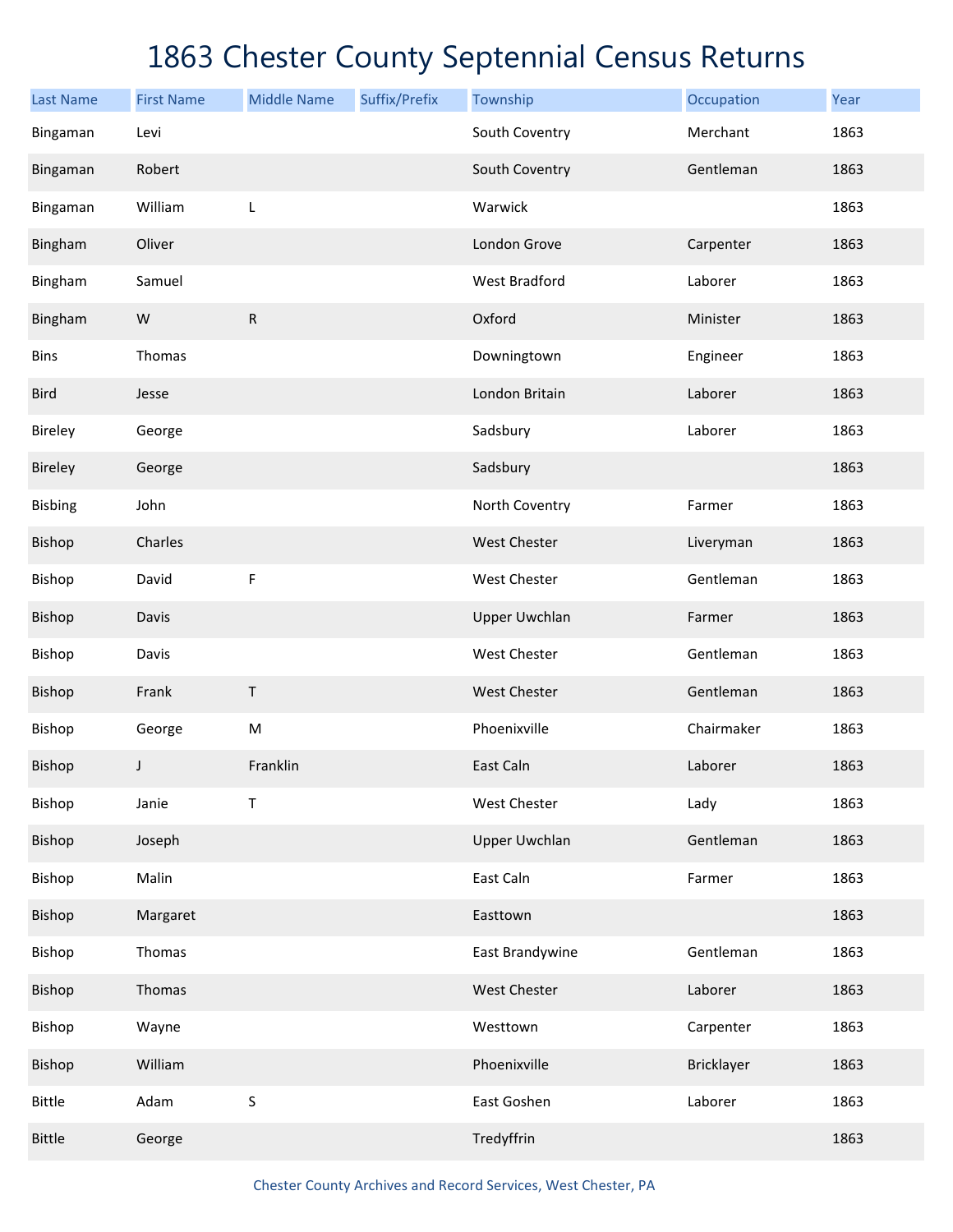| <b>Last Name</b> | <b>First Name</b>         | <b>Middle Name</b> | Suffix/Prefix | Township             | Occupation             | Year |
|------------------|---------------------------|--------------------|---------------|----------------------|------------------------|------|
| <b>Bittle</b>    | Samuel                    |                    |               | Tredyffrin           |                        | 1863 |
| <b>Bittle</b>    | Thomas                    |                    |               | Tredyffrin           |                        | 1863 |
| <b>Black</b>     |                           |                    | Mrs.          | Phoenixville         | Lady                   | 1863 |
| <b>Black</b>     | Alexander                 |                    |               | East Marlborough     | Farmer                 | 1863 |
| <b>Black</b>     | Alexander                 |                    |               | Kennett Square       | Farmer                 | 1863 |
| <b>Black</b>     | Anderson                  | D                  |               | East Brandywine      | Laborer                | 1863 |
| <b>Black</b>     | Benjamin                  | К                  |               | Kennett Square       | Laborer                | 1863 |
| <b>Black</b>     | Edward                    |                    |               | Phoenixville         | Roller                 | 1863 |
| <b>Black</b>     | F                         | H                  |               | Tredyffrin           |                        | 1863 |
| <b>Black</b>     | Francis                   |                    |               | Kennett              |                        | 1863 |
| <b>Black</b>     | Samuel                    |                    |               | Downingtown          | <b>Merchant Tailor</b> | 1863 |
| <b>Black</b>     | Samuel                    |                    |               | Newlin               | Laborer                | 1863 |
| Blackburn        | Ephraim                   |                    |               | West Nottingham      | Farmer                 | 1863 |
| Blackburn        | Oliver                    |                    |               | Sadsbury             |                        | 1863 |
| Blackburn        | Samuel                    |                    | Estate        | West Nottingham      |                        | 1863 |
| Blackburn        | Stephen                   |                    |               | West Nottingham      | Farmer                 | 1863 |
| Blackwell        | Princeton                 | В                  |               | <b>East Coventry</b> |                        | 1863 |
| <b>Blair</b>     | William                   |                    |               | West Marlborough     | Farmer                 | 1863 |
| Blair            | William                   | P                  |               | West Marlborough     | Farmer                 | 1863 |
| Blakely          | Hugh                      |                    |               | Easttown             | Laborer                | 1863 |
| Blakeslee        | William                   | ${\sf N}$          |               | Valley               | Physician              | 1863 |
| Blankenbeler     | Peter                     |                    |               | Sadsbury             |                        | 1863 |
| Blatchfood       | Stephen                   |                    |               | Downingtown          | Farmer                 | 1863 |
| Blaxton          | Thomas                    |                    |               | Uwchlan              | Laborer                | 1863 |
| Bleigher         | Casper                    |                    |               | Phoenixville         | Laborer                | 1863 |
| Blenkin          | Nimrod                    |                    |               | East Bradford        |                        | 1863 |
| <b>Bliss</b>     | $\boldsymbol{\mathsf{H}}$ |                    | Rev.          | Sadsbury             | Preacher               | 1863 |
| <b>Bliss</b>     | Robert                    |                    |               | West Chester         | Gentleman              | 1863 |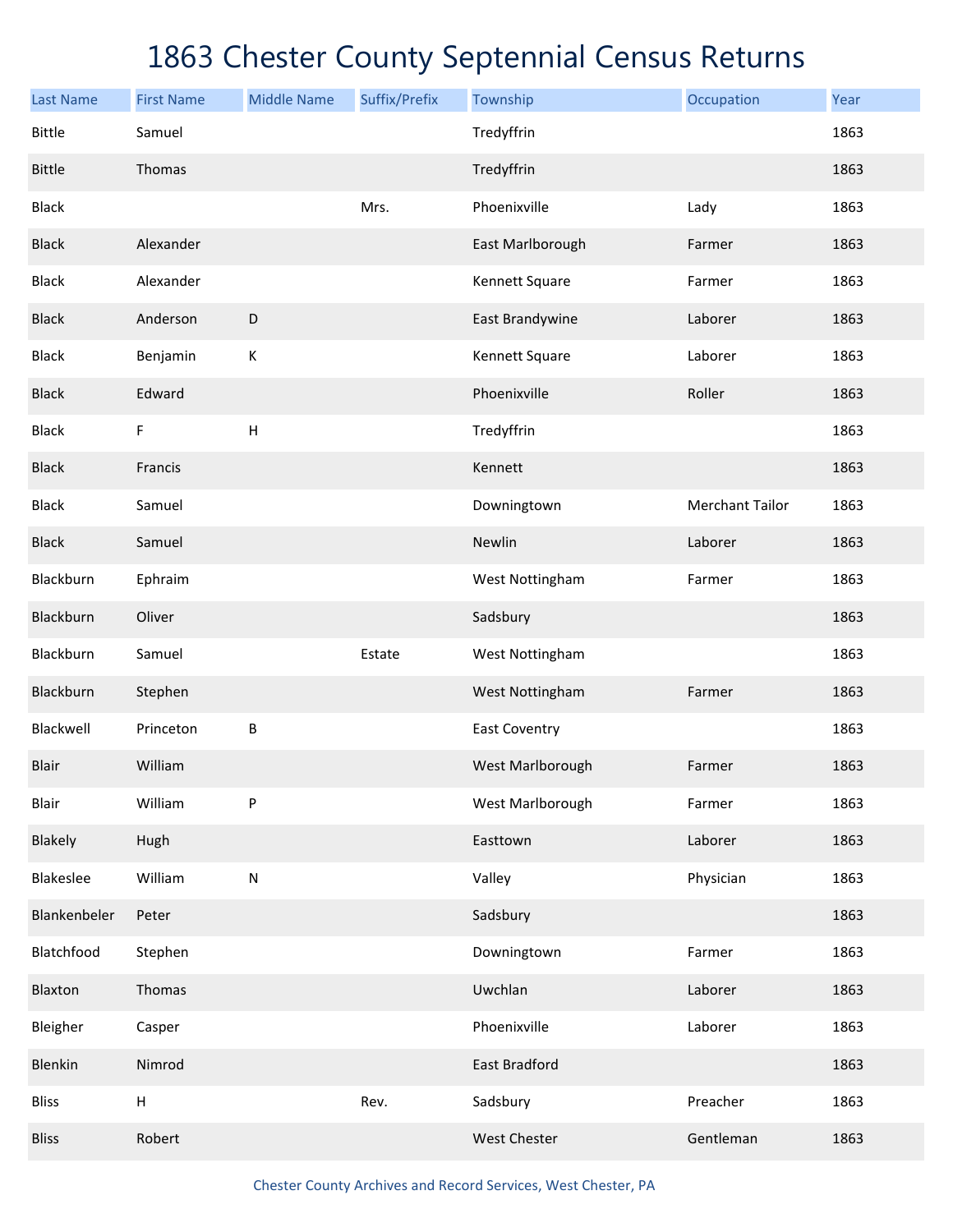| <b>Last Name</b> | <b>First Name</b> | <b>Middle Name</b> | Suffix/Prefix | Township                | Occupation           | Year |
|------------------|-------------------|--------------------|---------------|-------------------------|----------------------|------|
| Bloom            | John              | $\mathsf C$        |               | Tredyffrin              |                      | 1863 |
| Bloom            | Peter             |                    |               | Easttown                | Farmer               | 1863 |
| Bloom            | Robert            |                    |               | Easttown                | Laborer              | 1863 |
| Bloom            | Samuel            |                    |               | Tredyffrin              |                      | 1863 |
| Bloomer          | Edward            |                    |               | Tredyffrin              |                      | 1863 |
| Bloomer          | George            |                    |               | Tredyffrin              |                      | 1863 |
| Bloomhart        | Charles           |                    |               | Schuylkill              | Laborer              | 1863 |
| Bloomhart        | George            |                    |               | Schuylkill              | Farmer               | 1863 |
| <b>Boate</b>     | George            |                    |               | <b>West Nantmeal</b>    | Justice of the Peace | 1863 |
| <b>Bode</b>      | Conrad            |                    |               | <b>East Vincent</b>     |                      | 1863 |
| Bode             | Frederick         |                    |               | <b>East Vincent</b>     |                      | 1863 |
| <b>Bode</b>      | Henry             |                    |               | <b>East Vincent</b>     |                      | 1863 |
| Bode             | Henry             |                    |               | <b>East Vincent</b>     |                      | 1863 |
| <b>Bodle</b>     | Edward            |                    |               | East Marlborough        | Shoemaker            | 1863 |
| Bogenreiff       | Thomas            |                    |               | North Coventry          | Laborer              | 1863 |
| <b>Boggs</b>     | Stephen           |                    |               | Highland                | Farmer               | 1863 |
| <b>Boggs</b>     | William           | $R$ T              |               | Highland                | Laborer              | 1863 |
| <b>Bogue</b>     | Charles           |                    |               | Phoenixville            | <b>Butcher</b>       | 1863 |
| <b>Bogue</b>     | John              |                    | Jr.           | Phoenixville            | Butcher              | 1863 |
| <b>Bogue</b>     | John              |                    | Sr.           | Phoenixville            | <b>Butcher</b>       | 1863 |
| <b>Boid</b>      | James             |                    |               | West Bradford           | Laborer              | 1863 |
| <b>Bokes</b>     | John              |                    |               | <b>East Fallowfield</b> | Laborer              | 1863 |
| Boland           | Thomas            |                    |               | East Nottingham         |                      | 1863 |
| <b>Boland</b>    | Thomas            |                    |               | Oxford                  | Merchant             | 1863 |
| <b>Bolding</b>   | John              |                    |               | West Bradford           | Farmer               | 1863 |
| <b>Bollard</b>   | Thomas            |                    |               | <b>West Bradford</b>    | Laborer              | 1863 |
| Bolt             | George            |                    |               | Phoenixville            | Blacksmith           | 1863 |
| <b>Bolt</b>      | William           |                    |               | Phoenixville            | Moulder              | 1863 |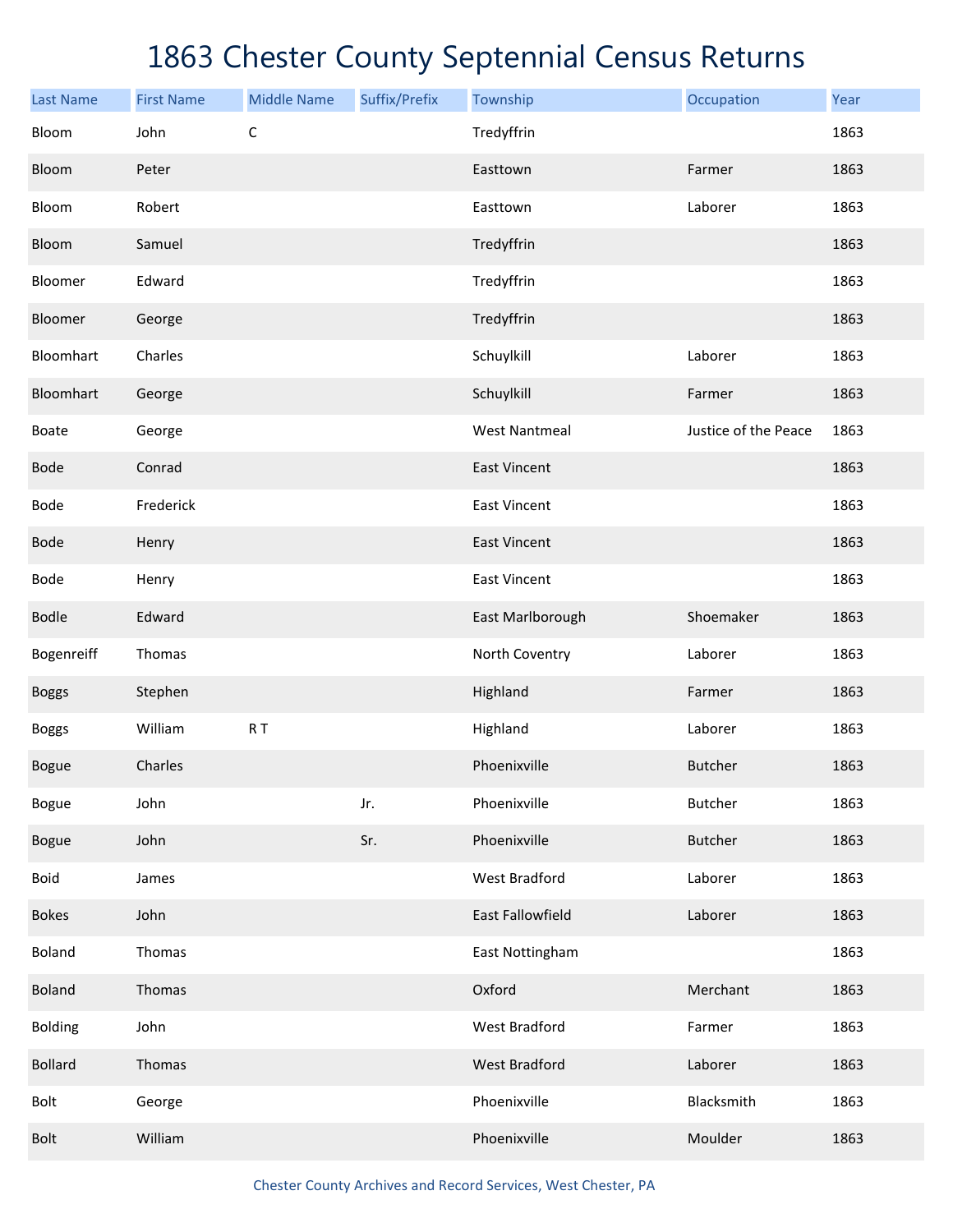| <b>Last Name</b> | <b>First Name</b> | <b>Middle Name</b> | Suffix/Prefix | Township                | Occupation    | Year |
|------------------|-------------------|--------------------|---------------|-------------------------|---------------|------|
| Bolton           | Lewis             |                    |               | Valley                  | Livery Keeper | 1863 |
| <b>Bond</b>      |                   |                    |               | Tredyffrin              |               | 1863 |
| <b>Bond</b>      | Benjamin          | $\mathsf F$        |               | East Whiteland          | Farmer        | 1863 |
| <b>Bond</b>      | George            |                    |               | Charlestown             |               | 1863 |
| <b>Bond</b>      | Harmon            |                    | Jr.           | Charlestown             |               | 1863 |
| <b>Bond</b>      | Harmon            |                    |               | East Goshen             | Farmer        | 1863 |
| Boner            | James             |                    |               | Valley                  | Laborer       | 1863 |
| Boner            | William           |                    |               | Valley                  | Laborer       | 1863 |
| <b>Bones</b>     | James             |                    |               | East Brandywine         | Laborer       | 1863 |
| <b>Bones</b>     | James             |                    |               | Honey Brook             | Blacksmith    | 1863 |
| <b>Bones</b>     | $\sf P$           | J                  | Col.          | <b>East Vincent</b>     |               | 1863 |
| <b>Bones</b>     | Thomas            | J                  |               | Downingtown             | Foreman       | 1863 |
| Bonham           | Thomas            |                    |               | East Nottingham         | Laborer       | 1863 |
| Bonner           |                   |                    | Miss          | Phoenixville            | Milliner      | 1863 |
| Bonner           | Ann               |                    |               | Phoenixville            | Milliner      | 1863 |
| Bonner           | Francis           |                    |               | Phoenixville            | Michinist     | 1863 |
| Bonner           | Jane              |                    |               | Phoenixville            | Milliner      | 1863 |
| Bonney           | Patrick           |                    |               | Willistown              | Farmer        | 1863 |
| Bonny            | Joseph            |                    |               | Easttown                | Laborer       | 1863 |
| Bonsal           | Caleb             |                    |               | East Bradford           |               | 1863 |
| Bonsal           | Caleb             |                    |               | East Bradford           |               | 1863 |
| Bonsal           | William           | ${\sf P}$          |               | <b>East Fallowfield</b> | Farmer        | 1863 |
| Bonsall          | Thomas            |                    |               | West Caln               | Farmer        | 1863 |
| Bonsall          | Thomas            |                    | Sr.           | West Caln               | Farmer        | 1863 |
| Bonsell          | Joseph            |                    |               | <b>West Bradford</b>    | Bricklayer    | 1863 |
| Booth            | Charles           |                    |               | Londonderry             |               | 1863 |
| Booth            | Ebenezer          |                    |               | Londonderry             |               | 1863 |
| Booth            | George            |                    |               | New London              | Carpenter     | 1863 |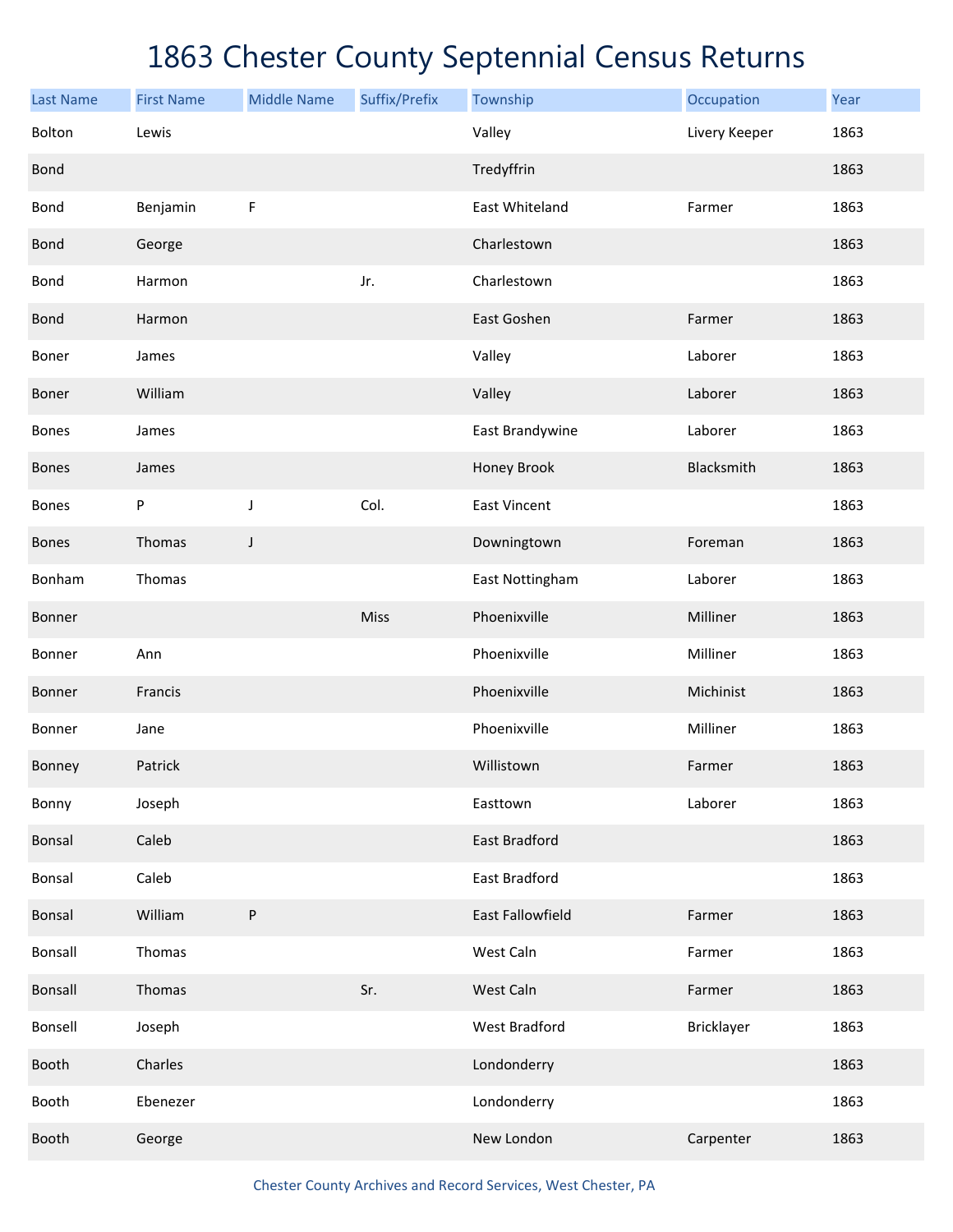| <b>Last Name</b> | <b>First Name</b> | <b>Middle Name</b> | Suffix/Prefix | Township             | Occupation  | Year |
|------------------|-------------------|--------------------|---------------|----------------------|-------------|------|
| Booth            | Jonathan          | К                  |               | New London           | Farmer      | 1863 |
| Booth            | Joseph            | ${\sf P}$          |               | Londonderry          |             | 1863 |
| Booth            | Joseph            | Τ                  |               | Londonderry          |             | 1863 |
| Booth            | Milton            |                    |               | Londonderry          |             | 1863 |
| Booth            | Milton            | R                  |               | Londonderry          |             | 1863 |
| Booth            | Robert            |                    |               | Willistown           | Farmer      | 1863 |
| Booth            | Thomas            |                    |               | Elk                  | Farmer      | 1863 |
| Booth            | Thomas            |                    |               | New London           | Shoemaker   | 1863 |
| Booth            | Walter            |                    |               | New London           | Laborer     | 1863 |
| Booth            | William           | F                  |               | Elk                  | Blacksmith  | 1863 |
| Booth            | William           | J                  |               | Elk                  | Farmer      | 1863 |
| Boothroyd        | John              |                    |               | East Caln            | Laborer     | 1863 |
| Boottomley       | William           |                    |               | <b>Upper Oxford</b>  | Laborer     | 1863 |
| Boozer           | Henry             |                    |               | <b>West Chester</b>  | Shoemaker   | 1863 |
| Boozer           | Lydia             |                    |               | Penn                 | Housekeeper | 1863 |
| Boozer           | Richard           |                    |               | Penn                 | Miller      | 1863 |
| Borden           | Joseph            |                    |               | East Marlborough     | Laborer     | 1863 |
| Borton           | Thomas            |                    |               | Kennett              |             | 1863 |
| Bossart          | Jonas             |                    |               | East Pikeland        | Farmer      | 1863 |
| <b>Bossert</b>   | Amos              |                    |               | Phoenixville         | Carpenter   | 1863 |
| <b>Bossert</b>   | John              |                    |               | North Coventry       | Shoemaker   | 1863 |
| <b>Bostwick</b>  | Washington        |                    |               | Valley               | Laborer     | 1863 |
| Botton           | John              |                    |               | Sadsbury             | Wheelwright | 1863 |
| Bound            | Joseph            |                    |               | <b>West Bradford</b> | Blacksmith  | 1863 |
| Bourgoine        | Eliza             |                    |               | West Brandywine      | Lady        | 1863 |
| Bourgoine        | John              | ${\sf R}$          |               | West Brandywine      | Shoemaker   | 1863 |
| Bowden           | Andrew            |                    |               | Phoenixville         | Puddler     | 1863 |
| Bowen            | Barnard           |                    |               | West Chester         | Laborer     | 1863 |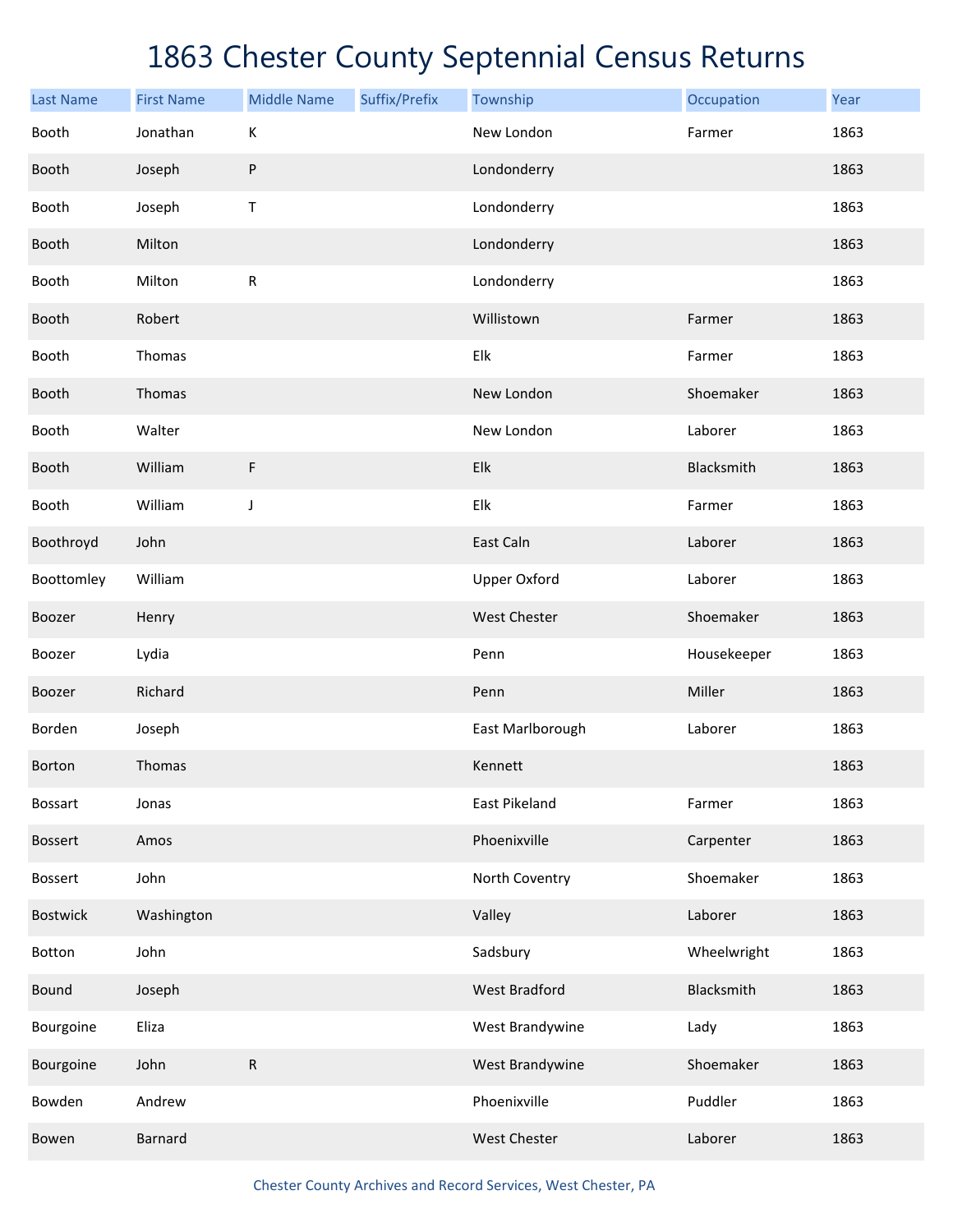| <b>Last Name</b> | <b>First Name</b> | <b>Middle Name</b>                                                                                         | Suffix/Prefix | Township            | Occupation   | Year |
|------------------|-------------------|------------------------------------------------------------------------------------------------------------|---------------|---------------------|--------------|------|
| Bowen            | Ezikiel           |                                                                                                            |               | Schuylkill          | Farmer       | 1863 |
| Bowen            | John              | $\sf S$                                                                                                    |               | Uwchlan             | Laborer      | 1863 |
| Bower            | Christopher       |                                                                                                            |               | <b>East Vincent</b> |              | 1863 |
| <b>Bowers</b>    | George            |                                                                                                            |               | London Britain      | Shoemaker    | 1863 |
| <b>Bowers</b>    | Thomas            |                                                                                                            |               | Lower Oxford        | Laborer      | 1863 |
| Bowker           | Thomas            |                                                                                                            |               | East Whiteland      | Miner        | 1863 |
| Bowman           | David             |                                                                                                            |               | South Coventry      | Hotel Keeper | 1863 |
| Bowman           | Eli               |                                                                                                            |               | Kennett             |              | 1863 |
| Bowman           | Erastus           |                                                                                                            |               | Phoenixville        | Machinist    | 1863 |
| Bowman           | Ezekiel           |                                                                                                            |               | Tredyffrin          |              | 1863 |
| Bowman           | Francis           |                                                                                                            |               | Oxford              | Watchmaker   | 1863 |
| Bowman           | George            |                                                                                                            |               | Tredyffrin          |              | 1863 |
| Bowman           | Henry             |                                                                                                            |               | Sadsbury            | Merchant     | 1863 |
| Bowman           | Hugh              |                                                                                                            |               | East Bradford       |              | 1863 |
| Bowman           | Jonas             |                                                                                                            |               | Easttown            | Farmer       | 1863 |
| Bowman           | Jonathan          |                                                                                                            |               | New London          | Laborer      | 1863 |
| Bowman           | Rebecca           |                                                                                                            |               | Oxford              | Lady         | 1863 |
| Bowman           | Thomas            |                                                                                                            |               | Phoenixville        | Laborer      | 1863 |
| Bowyer           | William           |                                                                                                            |               | Franklin            | Shoemaker    | 1863 |
| Boy              | William           | $\mathsf{M}% _{T}=\mathsf{M}_{T}\!\left( a,b\right) ,\ \mathsf{M}_{T}=\mathsf{M}_{T}\!\left( a,b\right) ,$ |               | Sadsbury            | Laborer      | 1863 |
| Boyce            | Ruth              |                                                                                                            |               | Newlin              | Gentlewoman  | 1863 |
| Boyd             | Andrew            |                                                                                                            |               | East Nottingham     | Miller       | 1863 |
| Boyd             | Andrew            |                                                                                                            |               | Hopewell            | Miller       | 1863 |
| Boyd             | Ebenezer          |                                                                                                            |               | Oxford              | Farmer       | 1863 |
| Boyd             | Elizabeth         |                                                                                                            |               | Sadsbury            |              | 1863 |
| Boyd             | G                 | ${\sf N}$                                                                                                  |               | Sadsbury            |              | 1863 |
| Boyd             | George            |                                                                                                            |               | Franklin            | Farmer       | 1863 |
| Boyd             | Harlan            |                                                                                                            |               | Valley              | Laborer      | 1863 |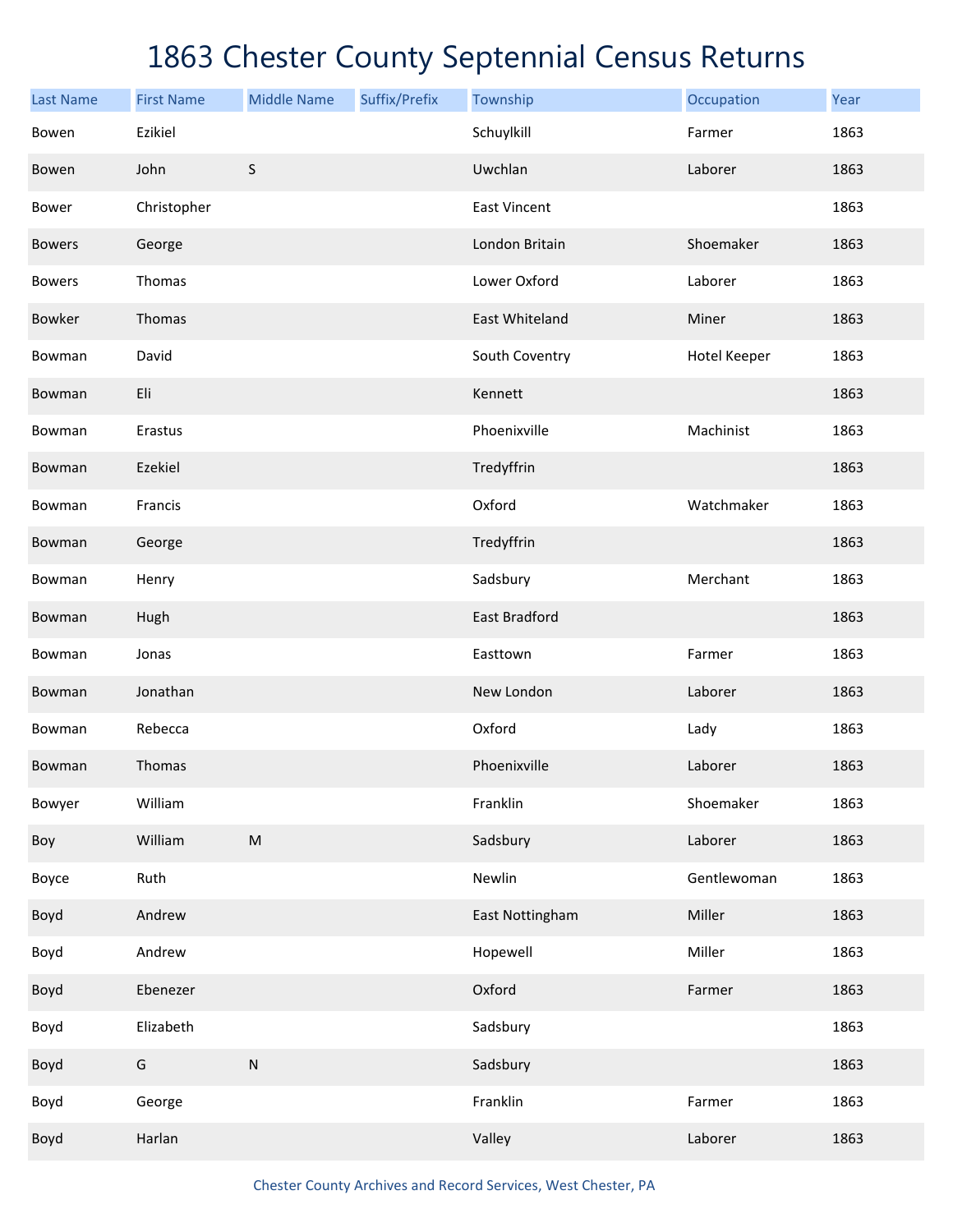| <b>Last Name</b> | <b>First Name</b> | <b>Middle Name</b> | Suffix/Prefix | Township             | Occupation     | Year |
|------------------|-------------------|--------------------|---------------|----------------------|----------------|------|
| Boyd             | Hiram             |                    |               | Valley               |                | 1863 |
| Boyd             | James             |                    |               | Valley               | Watchman       | 1863 |
| Boyd             | John              |                    |               | Franklin             | M. D.          | 1863 |
| Boyd             | John              |                    |               | Phoenixville         | Laborer        | 1863 |
| Boyd             | John              |                    |               | Sadsbury             |                | 1863 |
| Boyd             | John              |                    |               | Warwick              |                | 1863 |
| Boyd             | John              |                    |               | West Caln            | Carpenter      | 1863 |
| Boyd             | Joseph            | $\mathsf C$        |               | Sadsbury             |                | 1863 |
| Boyd             | M                 | Τ                  |               | Sadsbury             |                | 1863 |
| Boyd             | Oliver            |                    |               | Valley               | Screwman       | 1863 |
| Boyd             | Robert            |                    |               | East Nottingham      |                | 1863 |
| Boyd             | Sarah             |                    |               | East Nottingham      |                | 1863 |
| Boyd             | Sarah             |                    |               | Sadsbury             |                | 1863 |
| Boyd             | Thomas            |                    |               | Phoenixville         | Laborer        | 1863 |
| Boyd             | William           |                    |               | Phoenixville         | Laborer        | 1863 |
| Boyd             | William           |                    |               | Valley               | Screwman       | 1863 |
| Boyd             | Wilson            |                    |               | Downingtown          | Quarryman      | 1863 |
| Boyde            | Amos              |                    |               | <b>Upper Oxford</b>  | Laborer        | 1863 |
| Boyde            | Benjamin          |                    |               | <b>Upper Oxford</b>  | Laborer        | 1863 |
| Boyde            | $\mathsf{L}$      | P W                |               | <b>Upper Oxford</b>  | Laborer        | 1863 |
| Boyde            | Matthias          |                    |               | <b>Upper Oxford</b>  | Laborer        | 1863 |
| Boyer            | Eli               |                    |               | <b>East Nantmeal</b> |                | 1863 |
| Boyer            | Hannah            |                    |               | West Whiteland       |                | 1863 |
| Boyer            | Henry             |                    |               | East Caln            | M <sub>D</sub> | 1863 |
| Boyer            | Isaac             |                    |               | <b>East Nantmeal</b> |                | 1863 |
| Boyer            | Jacob             |                    |               | East Marlborough     | Laborer        | 1863 |
| Boyer            | Jacob             |                    |               | East Pikeland        | Farmer         | 1863 |
| Boyer            | John              |                    |               | Honey Brook          | Blacksmith     | 1863 |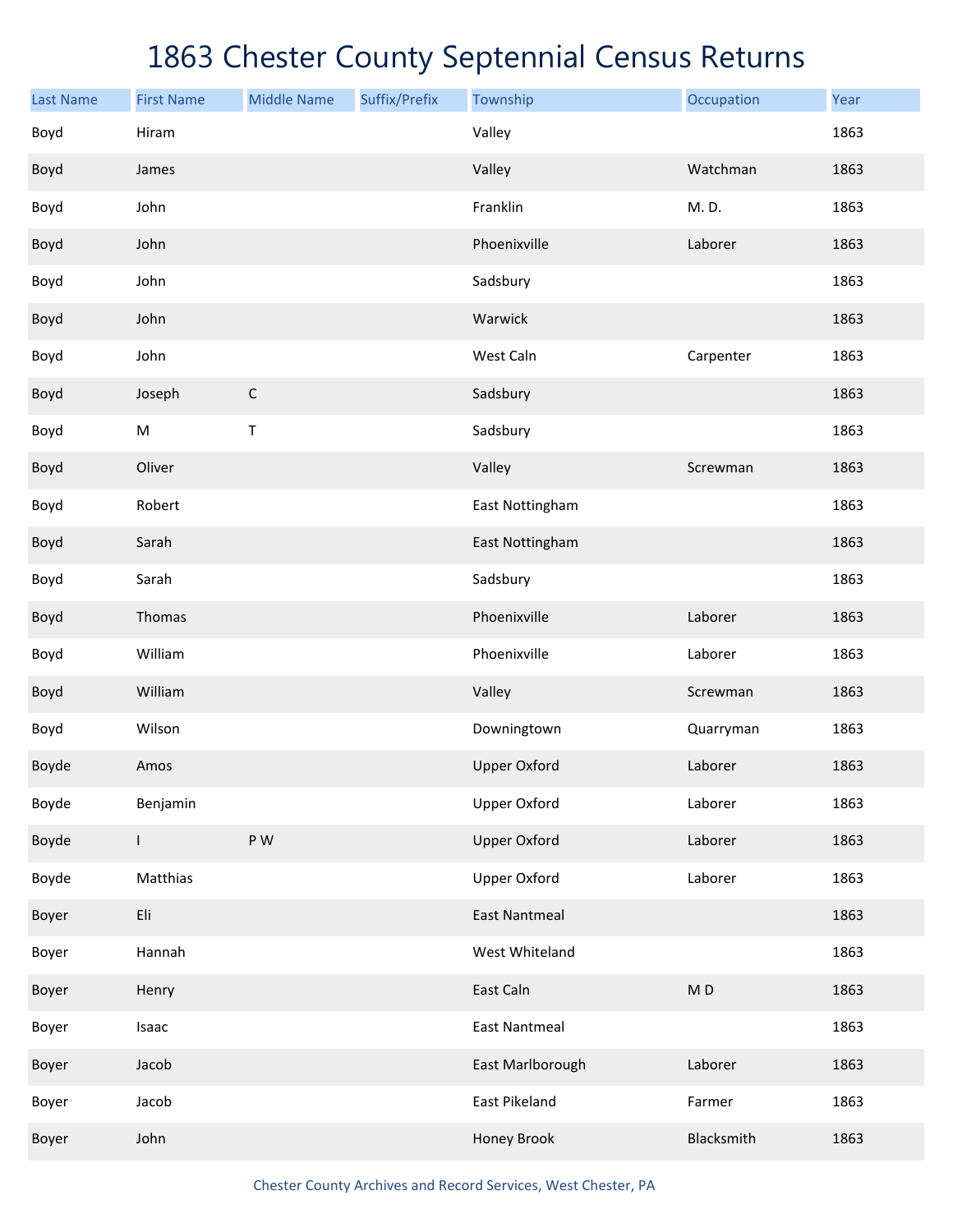| <b>Last Name</b> | <b>First Name</b> | <b>Middle Name</b> | Suffix/Prefix | Township             | Occupation     | Year |
|------------------|-------------------|--------------------|---------------|----------------------|----------------|------|
| Boyer            | John              |                    |               | <b>West Chester</b>  | Engineer       | 1863 |
| Boyer            | John              |                    |               | West Whiteland       | Bartender      | 1863 |
| Boyer            | John              | J                  |               | New Garden           | Blacksmith     | 1863 |
| Boyer            | Martin            |                    |               | New Garden           | Laborer        | 1863 |
| Boyer            | Mary              | Е                  |               | West Whiteland       | Innkeeper      | 1863 |
| Boyer            | Micheal           |                    |               | New Garden           |                | 1863 |
| Boyer            | Mordecai          |                    |               | <b>East Nantmeal</b> |                | 1863 |
| Boyer            | Nathaniel         |                    |               | <b>East Pikeland</b> | Foundry Man    | 1863 |
| Boyer            | Nathaniel         |                    |               | Phoenixville         | Laborer        | 1863 |
| Boyer            | Nathaniel         |                    |               | Valley               | Waiter         | 1863 |
| Boyer            | Nelson            |                    |               | Londonderry          |                | 1863 |
| Boyer            | Nelson            |                    |               | Newlin               | Laborer        | 1863 |
| Boyer            | Nicholas          |                    |               | Phoenixville         | Laborer        | 1863 |
| Boyer            | Owen              |                    |               | Charlestown          |                | 1863 |
| Boyer            | Peter             |                    |               | Honey Brook          | Laborer        | 1863 |
| Boyer            | Reece             |                    | Jr.           | Kennett Square       | Carpenter      | 1863 |
| Boyer            | Reece             |                    |               | Kennett Square       | <b>Butcher</b> | 1863 |
| Boyer            | Samuel            |                    |               | Honey Brook          | Farmer         | 1863 |
| Boyer            | Thomas            |                    |               | West Goshen          | Laborer        | 1863 |
| Boyer            | William           |                    |               | Honey Brook          | Carpenter      | 1863 |
| Boyer            | Zenes             |                    |               | Phoenixville         | Roller         | 1863 |
| <b>Boyers</b>    | Stephen           |                    |               | East Goshen          | Farmer         | 1863 |
| Boyl             | John              |                    |               | East Caln            | Laborer        | 1863 |
| Boyle            | Dorlington        |                    |               | West Caln            | Farmer         | 1863 |
| Boyle            | Francis           |                    |               | Valley               | Laborer        | 1863 |
| Boyle            | James             |                    |               | Phoenixville         | Puddler        | 1863 |
| Boyle            | John              |                    |               | West Caln            | Farmer         | 1863 |
| Boyle            | Joseph            |                    |               | Phoenixville         | Blacksmith     | 1863 |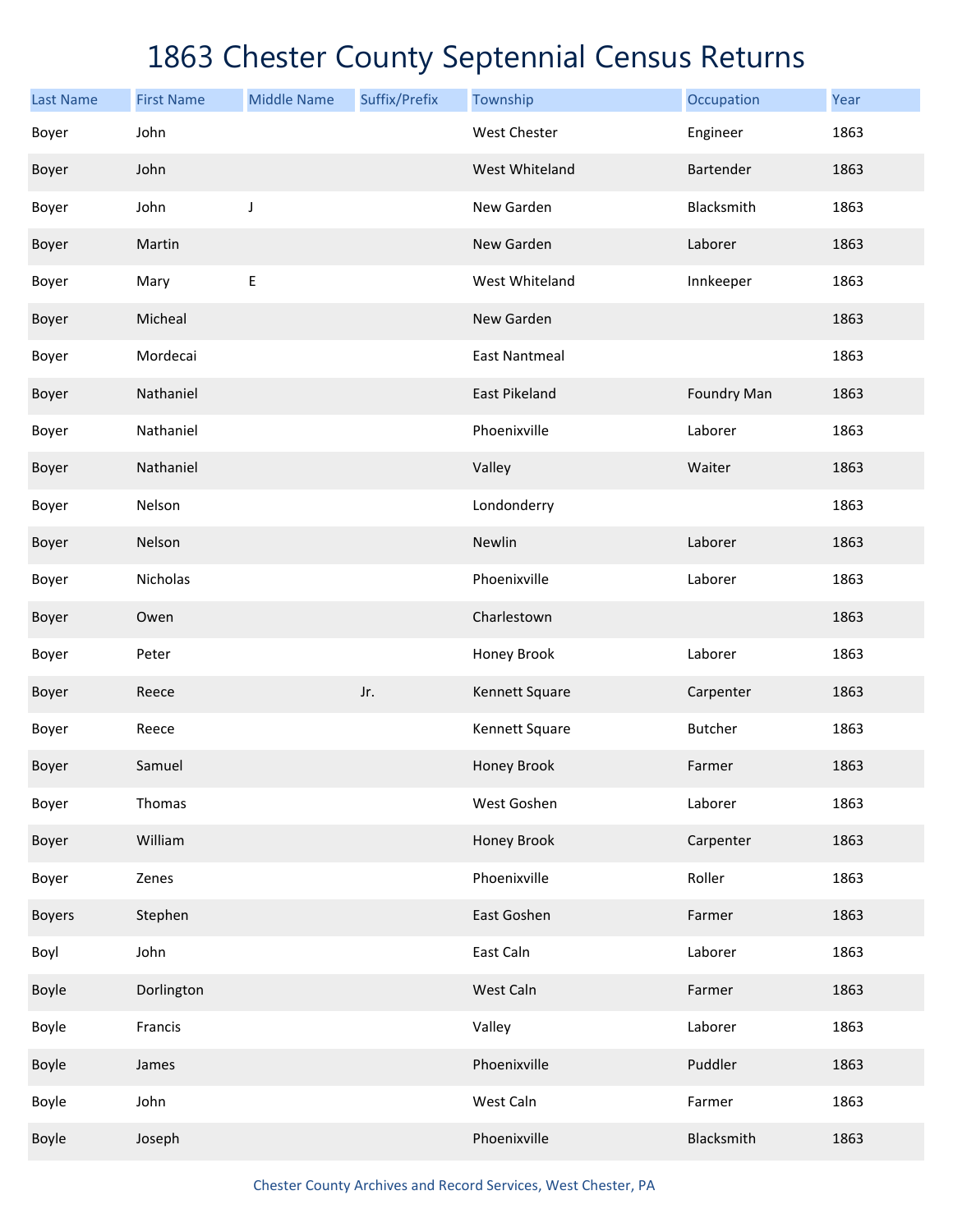| <b>Last Name</b> | <b>First Name</b> | <b>Middle Name</b>        | Suffix/Prefix | Township         | Occupation | Year |
|------------------|-------------------|---------------------------|---------------|------------------|------------|------|
| Boyle            | Oliver            | Α                         |               | West Caln        | Farmer     | 1863 |
| Boyle            | Pat               |                           |               | Phoenixville     | Puddler    | 1863 |
| Boyle            | Pat               |                           |               | Phoenixville     | Puddler    | 1863 |
| Boyle            | Peter             |                           |               | Phoenixville     | Laborer    | 1863 |
| Boyle            | Richard           |                           |               | West Nottingham  | Farmer     | 1863 |
| Boyle            | William           |                           |               | Schuylkill       | Farmer     | 1863 |
| Boyse            | Henry             |                           |               | Westtown         | Laborer    | 1863 |
| Brabson          | Levi              |                           |               | West Nottingham  | Mason      | 1863 |
| <b>Brackon</b>   | John              |                           |               | London Grove     |            | 1863 |
| Bradbury         | Edward            |                           |               | Valley           | Weaver     | 1863 |
| Braden           | Henry             |                           |               | East Brandywine  | Laborer    | 1863 |
| <b>Bradford</b>  | Mary              |                           |               | West Chester     | Lady       | 1863 |
| <b>Bradford</b>  | Mary              | $\boldsymbol{\mathsf{H}}$ |               | West Chester     | Lady       | 1863 |
| <b>Bradford</b>  | Robert            |                           |               | Sadsbury         |            | 1863 |
| <b>Bradley</b>   | Alexander         |                           |               | Phoenixville     | Laborer    | 1863 |
| <b>Bradley</b>   | Alice             | Ann                       |               | East Bradford    |            | 1863 |
| <b>Bradley</b>   | Caleb             | Н                         |               | Valley           | Secretary  | 1863 |
| <b>Bradley</b>   | Charles           |                           |               | Phoenixville     | Laborer    | 1863 |
| <b>Bradley</b>   | Cornelius         |                           |               | Phoenixville     | Laborer    | 1863 |
| <b>Bradley</b>   | Daniel            |                           |               | Birmingham       | Laborer    | 1863 |
| <b>Bradley</b>   | George            |                           |               | Downingtown      | Gentleman  | 1863 |
| <b>Bradley</b>   | Hugh              |                           |               | Phoenixville     | Puddler    | 1863 |
| <b>Bradley</b>   | $\mathsf J$       |                           | Rev.          | Phoenixville     | Minister   | 1863 |
| <b>Bradley</b>   | James             |                           |               | Phoenixville     | Puddler    | 1863 |
| <b>Bradley</b>   | John              |                           |               | Phoenixville     | Laborer    | 1863 |
| <b>Bradley</b>   | Lafayeett         |                           |               | West Fallowfield |            | 1863 |
| <b>Bradley</b>   | Patrick           |                           |               | Phoenixville     | Laborer    | 1863 |
| <b>Bradley</b>   | Peter             |                           |               | Phoenixville     | Laborer    | 1863 |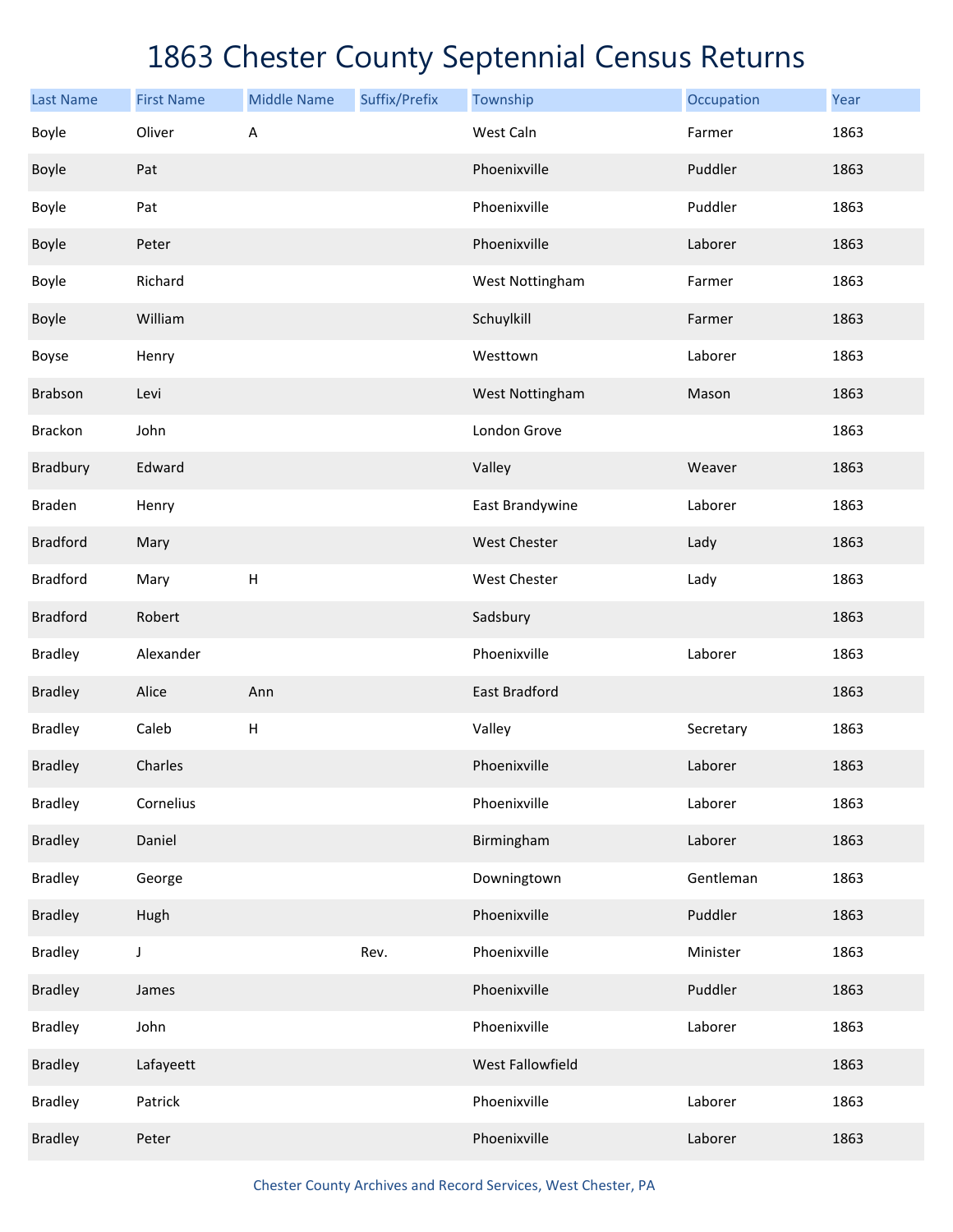| <b>Last Name</b> | <b>First Name</b> | <b>Middle Name</b>        | Suffix/Prefix | Township        | Occupation    | Year |
|------------------|-------------------|---------------------------|---------------|-----------------|---------------|------|
| <b>Bradley</b>   | William           | W                         |               | Phoenixville    | Soldier       | 1863 |
| <b>Bradly</b>    | Albina            |                           |               | London Grove    |               | 1863 |
| Bradway          | David             | W                         |               | East Nottingham |               | 1863 |
| Bradway          | Thomas            |                           |               | East Nottingham |               | 1863 |
| <b>Brady</b>     | Edward            |                           |               | Phoenixville    | <b>Boss</b>   | 1863 |
| <b>Brady</b>     | Pat               |                           |               | Phoenixville    | Laborer       | 1863 |
| Bramberry        | David             |                           |               | Londonderry     |               | 1863 |
| Bramberry        | Henry             |                           |               | Londonderry     |               | 1863 |
| Bramberry        | James             |                           |               | London Grove    |               | 1863 |
| <b>Brannan</b>   | William           |                           |               | East Whiteland  | Laborer       | 1863 |
| <b>Brannon</b>   | Barney            |                           |               | Phoenixville    | Laborer       | 1863 |
| <b>Brannon</b>   | James             |                           |               | Wallace         | Laborer       | 1863 |
| <b>Brannon</b>   | John              |                           |               | Phoenixville    | Boatman       | 1863 |
| <b>Brannon</b>   | John              |                           |               | Wallace         | Laborer       | 1863 |
| <b>Brannon</b>   | John              |                           |               | Westtown        | Laborer       | 1863 |
| <b>Brannon</b>   | Michael           |                           |               | Phoenixville    | Boatman       | 1863 |
| <b>Brannon</b>   | Michael           |                           |               | Phoenixville    |               | 1863 |
| <b>Brannon</b>   | Michael           |                           |               | Westtown        | Laborer       | 1863 |
| Brannon          | Patric            |                           |               | Wallace         | Laborer       | 1863 |
| Brannon          | Thomas            |                           |               | Westtown        | Laborer       | 1863 |
| Branson          | David             | $\boldsymbol{\mathsf{H}}$ |               | West Brandywine | Drover        | 1863 |
| Branson          | James             |                           |               | East Brandywine | Gentleman     | 1863 |
| Branson          | John              | ${\sf M}$                 |               | Valley          | Photographist | 1863 |
| Branson          | William           | ${\sf R}$                 |               | West Brandywine | Farmer        | 1863 |
| <b>Brantuer</b>  | John              |                           |               | Phoenixville    | Laborer       | 1863 |
| <b>Bratton</b>   | William           |                           |               | Kennett         |               | 1863 |
| <b>Bready</b>    | Jackson           |                           |               | Lower Oxford    | Laborer       | 1863 |
| <b>Bready</b>    | John              |                           |               | Lower Oxford    | Farmer        | 1863 |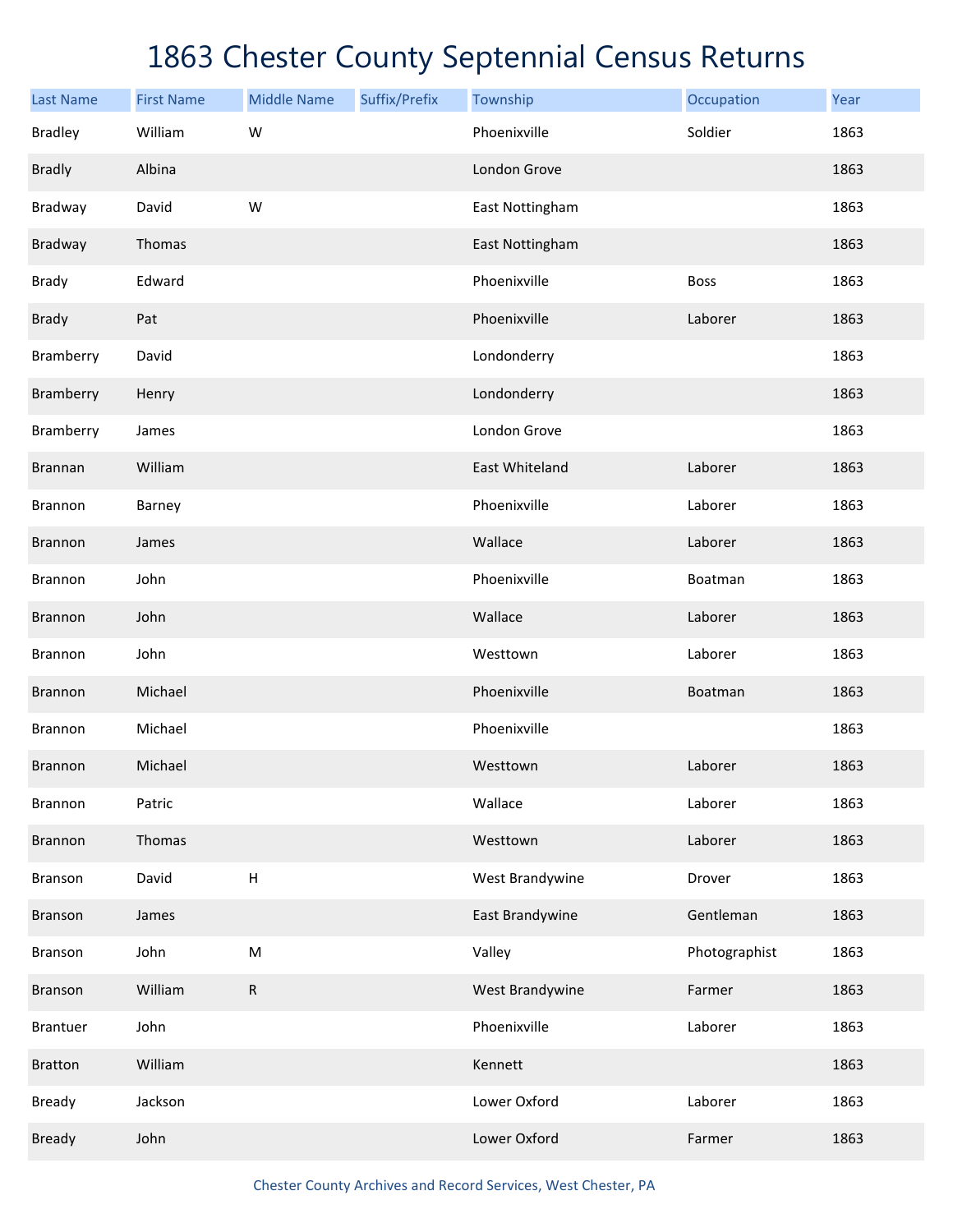| <b>Last Name</b>    | <b>First Name</b> | <b>Middle Name</b>                                                                                         | Suffix/Prefix | Township              | Occupation           | Year |
|---------------------|-------------------|------------------------------------------------------------------------------------------------------------|---------------|-----------------------|----------------------|------|
| <b>Bready</b>       | William           |                                                                                                            |               | Lower Oxford          | Farmer               | 1863 |
| Breckenridge        | David             |                                                                                                            |               | <b>East Whiteland</b> | <b>Toll Gatherer</b> | 1863 |
| Breckenridge        | William           |                                                                                                            |               | Wallace               | Laborer              | 1863 |
| <b>Breeckinreed</b> | Gillmore          |                                                                                                            |               | Charlestown           |                      | 1863 |
| <b>Brennen</b>      | James             |                                                                                                            |               | West Brandywine       | Laborer              | 1863 |
| Brennenger          | Michael           |                                                                                                            |               | <b>West Vincent</b>   | Laborer              | 1863 |
| <b>Breslan</b>      | John              |                                                                                                            |               | Phoenixville          | <b>Blast Furnace</b> | 1863 |
| <b>Breslyer</b>     | Charles           |                                                                                                            |               | Phoenixville          | Puddler              | 1863 |
| Brewbaker           | Abraham           |                                                                                                            |               | Sadsbury              | Laborer              | 1863 |
| <b>Brian</b>        | Denard            |                                                                                                            |               | New Garden            |                      | 1863 |
| <b>Brian</b>        | Nicholas          |                                                                                                            |               | Easttown              | Farmer               | 1863 |
| <b>Briant</b>       | William           |                                                                                                            |               | East Marlborough      | Laborer              | 1863 |
| <b>Bricin</b>       | Charles           |                                                                                                            |               | New Garden            |                      | 1863 |
| <b>Bride</b>        | John              | $\mathsf{M}% _{T}=\mathsf{M}_{T}\!\left( a,b\right) ,\ \mathsf{M}_{T}=\mathsf{M}_{T}\!\left( a,b\right) ,$ |               | East Brandywine       | Laborer              | 1863 |
| <b>Brien</b>        | James             |                                                                                                            |               | Sadsbury              | Blacksmith           | 1863 |
| <b>Brien</b>        | William           |                                                                                                            |               | Sadsbury              |                      | 1863 |
| <b>Briggs</b>       | Joseph            |                                                                                                            |               | West Brandywine       | Farmer               | 1863 |
| <b>Briggs</b>       | Malcolm           |                                                                                                            |               | West Whiteland        | Laborer              | 1863 |
| <b>Briggs</b>       | William           |                                                                                                            |               | West Whiteland        | Farmer               | 1863 |
| <b>Briner</b>       | Abram             |                                                                                                            |               | West Whiteland        | Laborer              | 1863 |
| <b>Bringhurst</b>   | John              |                                                                                                            |               | Uwchlan               | Farmer               | 1863 |
| Brinten             | ${\sf W}$         |                                                                                                            |               | Sadsbury              |                      | 1863 |
| <b>Brinton</b>      | Ann               |                                                                                                            |               | Pennsbury             | Gentlewoman          | 1863 |
| <b>Brinton</b>      | Caleb             |                                                                                                            |               | Birmingham            |                      | 1863 |
| <b>Brinton</b>      | Caleb             |                                                                                                            |               | East Bradford         |                      | 1863 |
| <b>Brinton</b>      | Charles           |                                                                                                            |               | Thornbury             |                      | 1863 |
| <b>Brinton</b>      | Charles           |                                                                                                            |               | Thornbury             |                      | 1863 |
| <b>Brinton</b>      | Clarisa           |                                                                                                            |               | Pennsbury             | Farmer               | 1863 |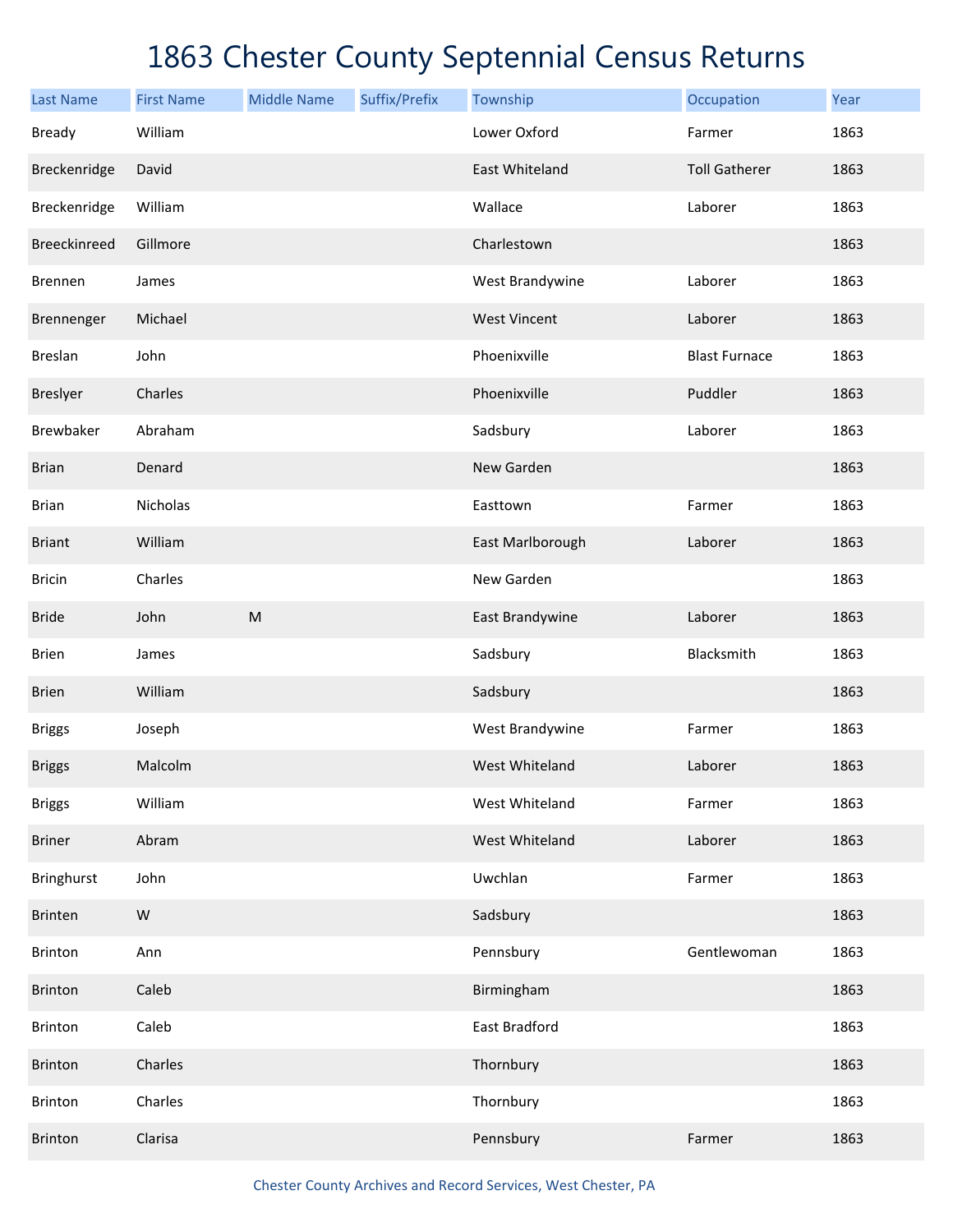| <b>Last Name</b> | <b>First Name</b> | <b>Middle Name</b>        | Suffix/Prefix | Township             | Occupation    | Year |
|------------------|-------------------|---------------------------|---------------|----------------------|---------------|------|
| <b>Brinton</b>   | Daniel            | G                         |               | <b>West Chester</b>  | Physician     | 1863 |
| Brinton          | Emmor             |                           |               | Birmingham           |               | 1863 |
| Brinton          | George            |                           |               | Thornbury            |               | 1863 |
| Brinton          | George            |                           |               | West Chester         | <b>Banker</b> | 1863 |
| Brinton          | H                 | F                         |               | Oxford               | Printer       | 1863 |
| Brinton          | James             |                           |               | Pennsbury            | Farmer        | 1863 |
| Brinton          | Jesse             | К                         |               | West Nottingham      | Farmer        | 1863 |
| Brinton          | John              | $\sf B$                   |               | West Chester         | Physician     | 1863 |
| Brinton          | John              | $\boldsymbol{\mathsf{H}}$ |               | West Chester         | Lawyer        | 1863 |
| Brinton          | Joseph            |                           |               | Birmingham           | Laborer       | 1863 |
| Brinton          | Joseph            |                           |               | Pennsbury            | Laborer       | 1863 |
| Brinton          | Joseph            | ${\sf N}$                 |               | Thornbury            |               | 1863 |
| Brinton          | Lewis             |                           |               | Thornbury            |               | 1863 |
| Brinton          | Lewis             |                           |               | West Chester         | Gentleman     | 1863 |
| Brinton          | Lydia             |                           |               | Pennsbury            | Gentlewoman   | 1863 |
| Brinton          | P                 | UB                        |               | West Whiteland       | Farmer        | 1863 |
| <b>Brinton</b>   | Samuel            |                           |               | <b>Upper Oxford</b>  | Farmer        | 1863 |
| <b>Brinton</b>   | Sarah             |                           |               | Pennsbury            | Gentlewoman   | 1863 |
| Brinton          | Thomas            |                           |               | Birmingham           |               | 1863 |
| <b>Briscoe</b>   | William           |                           |               | Willistown           |               | 1863 |
| Brison           | John              |                           |               | East Marlborough     | Laborer       | 1863 |
| <b>Briton</b>    | Ephraim           |                           |               | <b>Upper Uwchlan</b> | Farmer        | 1863 |
| <b>Britton</b>   | Sallie            |                           |               | <b>West Nantmeal</b> |               | 1863 |
| <b>Broadbelt</b> | James             |                           |               | Willistown           | Laborer       | 1863 |
| Brogan           | B                 | ${\sf W}$                 |               | West Fallowfield     |               | 1863 |
| <b>Brogan</b>    | Michael           |                           |               | West Whiteland       | Laborer       | 1863 |
| Brogan           | Patrick           |                           |               | East Whiteland       | Laborer       | 1863 |
| Brogan           | Phebe             |                           |               | London Britain       | Farmer        | 1863 |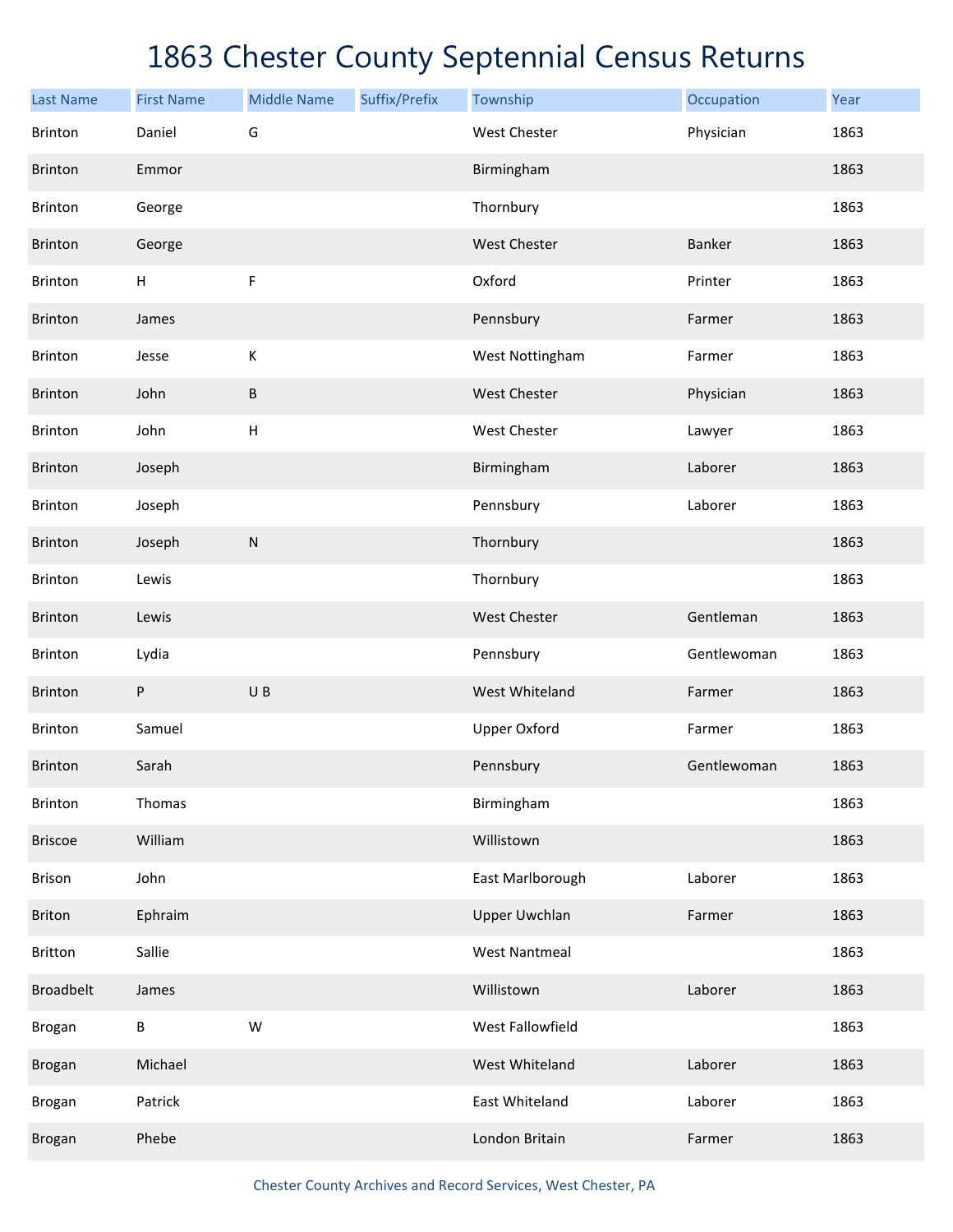| <b>Last Name</b> | <b>First Name</b> | <b>Middle Name</b> | Suffix/Prefix | Township             | Occupation   | Year |
|------------------|-------------------|--------------------|---------------|----------------------|--------------|------|
| <b>Brogan</b>    | Rufus             |                    |               | <b>West Chester</b>  | Tinner       | 1863 |
| <b>Brogan</b>    | Sarah             | J                  |               | West Fallowfield     |              | 1863 |
| Brogan           | Westley           |                    |               | London Britain       | Carpenter    | 1863 |
| Broghan          | Samuel            |                    |               | West Fallowfield     |              | 1863 |
| <b>Broisus</b>   | Augustis          |                    |               | <b>Upper Oxford</b>  | Farmer       | 1863 |
| <b>Broisus</b>   | Henry             |                    |               | <b>Upper Oxford</b>  | Farmer       | 1863 |
| <b>Broisus</b>   | Mahlon            | G                  |               | <b>Upper Oxford</b>  | Farmer       | 1863 |
| <b>Broisus</b>   | Truman            |                    |               | <b>Upper Oxford</b>  | Farmer       | 1863 |
| <b>Brook</b>     | Benjamin          |                    |               | <b>Upper Oxford</b>  | Laborer      | 1863 |
| <b>Brook</b>     | Charles           |                    | Sr.           | West Caln            | Farmer       | 1863 |
| <b>Brook</b>     | Charles           | $\mathsf E$        |               | West Caln            | Iron Master  | 1863 |
| <b>Brook</b>     | Clement           |                    |               | Warwick              |              | 1863 |
| <b>Brook</b>     | Dorsey            |                    |               | West Whiteland       | Laborer      | 1863 |
| <b>Brook</b>     | Edward            |                    |               | Warwick              |              | 1863 |
| <b>Brook</b>     | G                 |                    |               | Warwick              |              | 1863 |
| <b>Brook</b>     | George            |                    |               | Pennsbury            | Laborer      | 1863 |
| <b>Brook</b>     | Samuel            |                    |               | Phoenixville         | Painter      | 1863 |
| <b>Brooke</b>    | Ellis             | L                  |               | <b>East Pikeland</b> | Doctor       | 1863 |
| <b>Brooke</b>    | Firman            | $\mathsf C$        |               | <b>East Coventry</b> | Merchant     | 1863 |
| <b>Brooke</b>    | John              |                    |               | Tredyffrin           | M.D.         | 1863 |
| <b>Brooke</b>    | John              |                    |               | Tredyffrin           |              | 1863 |
| <b>Brooke</b>    | Josiah            | C.                 |               | <b>East Coventry</b> | Storekeeper  | 1863 |
| <b>Brookens</b>  | Samuel            |                    |               | Newlin               | Laborer      | 1863 |
| <b>Brooks</b>    | George            |                    |               | New Garden           | Laborer      | 1863 |
| <b>Brooks</b>    | George            |                    |               | Thornbury            |              | 1863 |
| <b>Brooks</b>    | James             | $\sf S$            |               | East Whiteland       | Smith        | 1863 |
| <b>Brooks</b>    | John              |                    |               | East Caln            | Manufacturer | 1863 |
| <b>Brooks</b>    | Matthew           |                    |               | North Coventry       | Farmer       | 1863 |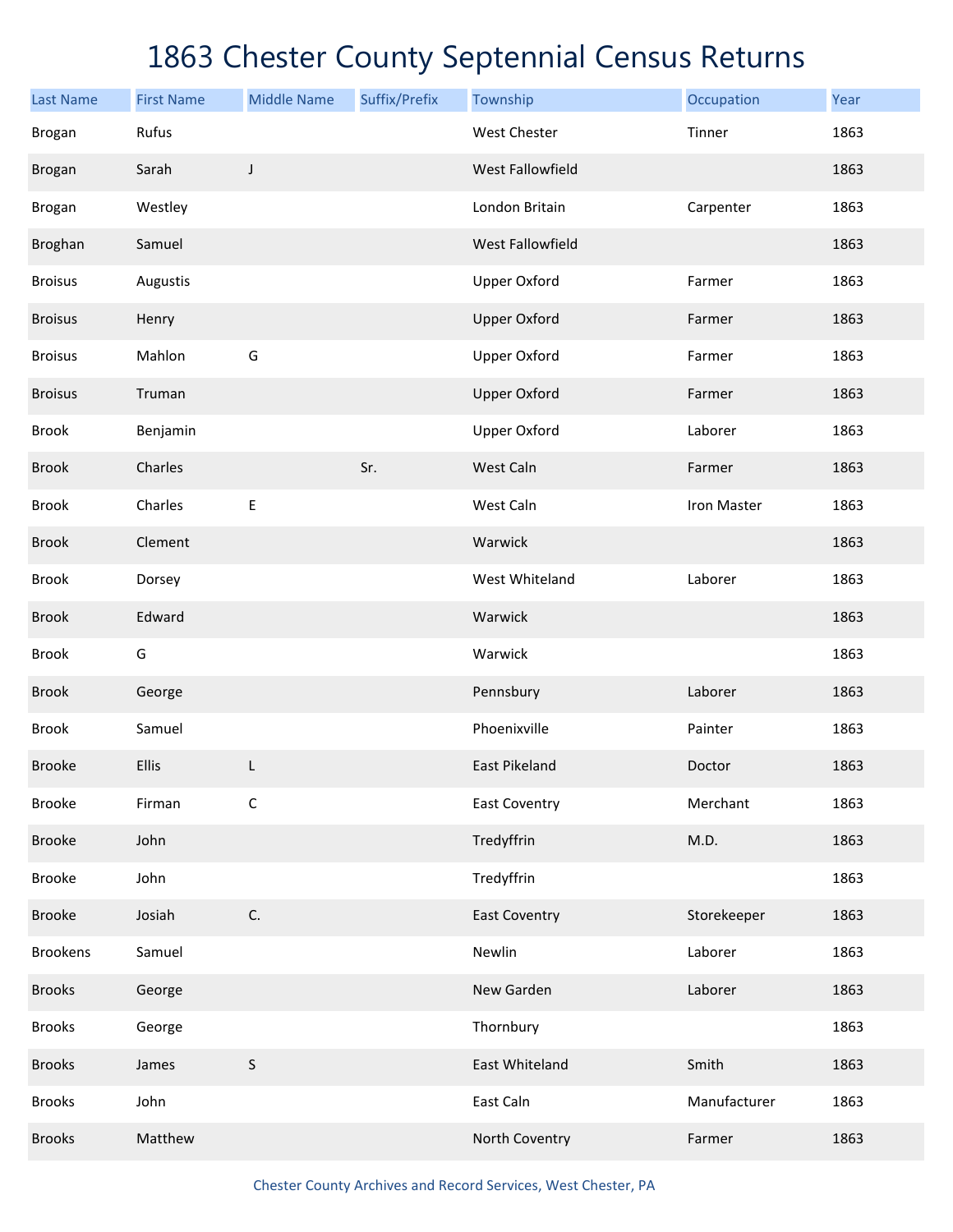| <b>Last Name</b> | <b>First Name</b> | <b>Middle Name</b>        | Suffix/Prefix | Township                | Occupation | Year |
|------------------|-------------------|---------------------------|---------------|-------------------------|------------|------|
| <b>Brooks</b>    | Robert            |                           |               | <b>West Chester</b>     | Laborer    | 1863 |
| <b>Brooks</b>    | William           |                           |               | North Coventry          | Farmer     | 1863 |
| Brooksar         | William           |                           |               | <b>West Bradford</b>    | Laborer    | 1863 |
| <b>Broom</b>     | Thomas            |                           |               | Tredyffrin              |            | 1863 |
| Broomall         | John              |                           |               | <b>West Vincent</b>     | Laborer    | 1863 |
| Broomall         | John              | S                         |               | Phoenixville            | Blacksmith | 1863 |
| Broomall         | Nathan            | B                         |               | Phoenixville            | Mailer     | 1863 |
| Broomall         | Senica            |                           |               | <b>Upper Oxford</b>     | Farmer     | 1863 |
| Broomel          | John              | $\mathsf C$               |               | East Fallowfield        | Papermaker | 1863 |
| Broomel          | Joshua            | B                         |               | <b>East Fallowfield</b> | Papermaker | 1863 |
| Broomell         | Humphrey          |                           |               | <b>West Chester</b>     | Carpenter  | 1863 |
| Broomell         | James             | $\boldsymbol{\mathsf{H}}$ |               | <b>Upper Oxford</b>     | Teacher    | 1863 |
| Broomell         | Jason             | D                         |               | Valley                  | Baker      | 1863 |
| Broomell         | John              |                           |               | <b>Upper Oxford</b>     | Farmer     | 1863 |
| Broomell         | Nathan            |                           |               | West Chester            | Painter    | 1863 |
| Broomell         | Samuel            | $\boldsymbol{\mathsf{H}}$ |               | <b>Upper Oxford</b>     | Farmer     | 1863 |
| Broomell         | William           | P                         |               | <b>Upper Oxford</b>     | Millwright | 1863 |
| Broomhall        | Abram             |                           |               | <b>West Chester</b>     | Carpenter  | 1863 |
| Broomhall        | Henry             |                           |               | <b>West Chester</b>     | Carpenter  | 1863 |
| Broomhall        | Thomas            |                           |               | Pocopson                | Laborer    | 1863 |
| Brophay          | Dennis            |                           |               | <b>Upper Oxford</b>     | Laborer    | 1863 |
| <b>Brophe</b>    | Michael           |                           |               | East Nottingham         |            | 1863 |
| Brophy           | John              |                           |               | Phoenixville            | Laborer    | 1863 |
| <b>Brosins</b>   | Edwin             |                           |               | Kennett Square          | Potter     | 1863 |
| <b>Brosius</b>   | Henry             |                           |               | East Marlborough        | Farmer     | 1863 |
| <b>Brosius</b>   | Henry             | ${\sf N}$                 |               | East Marlborough        | Carpenter  | 1863 |
| <b>Brosius</b>   | $\sf T$           | $\mathsf C$               |               | West Fallowfield        |            | 1863 |
| <b>Brothers</b>  | Charles           |                           |               | London Britain          | Farmer     | 1863 |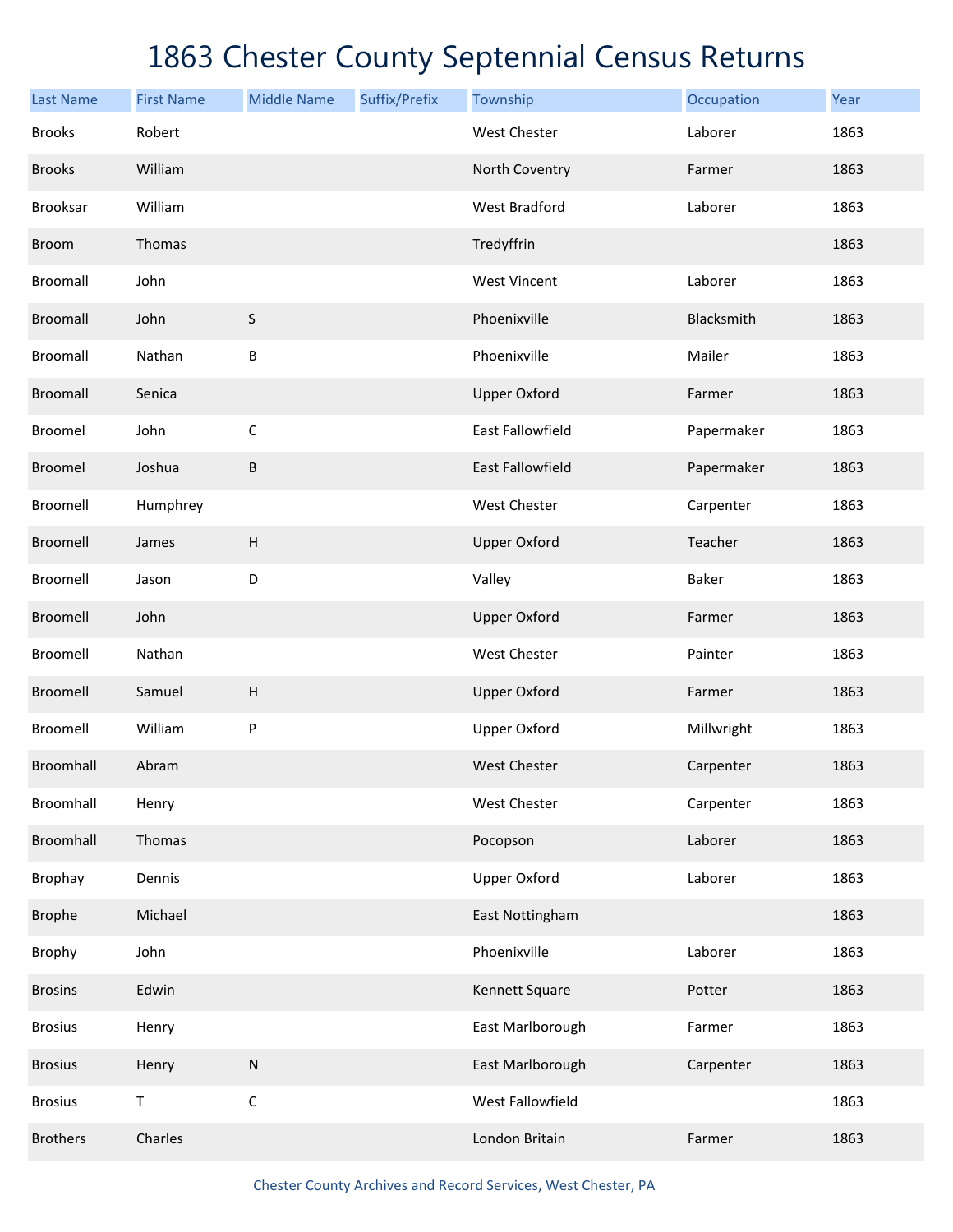| <b>Last Name</b> | <b>First Name</b> | <b>Middle Name</b> | Suffix/Prefix | Township                | Occupation            | Year |
|------------------|-------------------|--------------------|---------------|-------------------------|-----------------------|------|
| <b>Brower</b>    | Daniel            |                    |               | Phoenixville            | Soldier               | 1863 |
| <b>Brower</b>    | Elizabeth         |                    |               | <b>East Coventry</b>    |                       | 1863 |
| <b>Brower</b>    | Gilbert           |                    |               | <b>East Coventry</b>    | Farmer                | 1863 |
| <b>Brower</b>    | Harrison          |                    |               | <b>East Coventry</b>    | Farmer                | 1863 |
| <b>Brower</b>    | Henry             |                    | Jr.           | <b>West Fallowfield</b> |                       | 1863 |
| <b>Brower</b>    | Henry             |                    | Sr.           | West Fallowfield        |                       | 1863 |
| <b>Brower</b>    | Joseph            |                    |               | Honey Brook             | Laborer               | 1863 |
| <b>Brower</b>    | Mary              |                    |               | <b>East Coventry</b>    |                       | 1863 |
| <b>Brower</b>    | Peter             |                    |               | <b>East Coventry</b>    | Carpenter             | 1863 |
| <b>Brower</b>    | Rees              | H                  |               | Honey Brook             | Carpenter             | 1863 |
| <b>Brower</b>    | William           |                    |               | <b>East Coventry</b>    | <b>School Teacher</b> | 1863 |
| <b>Brower</b>    | William           |                    |               | West Fallowfield        |                       | 1863 |
| Brown            |                   |                    |               | Londonderry             |                       | 1863 |
| Brown            | $\overline{A}$    | Stanley            |               | Honey Brook             | Farmer                | 1863 |
| Brown            | Aaron             |                    |               | Valley                  | Laborer               | 1863 |
| Brown            | Adley             | G                  |               | West Caln               | Laborer               | 1863 |
| Brown            | Alexander         | $\sf B$            |               | Elk                     | Blacksmith            | 1863 |
| Brown            | Anderson          |                    |               | East Bradford           |                       | 1863 |
| Brown            | Andrew            |                    |               | Phoenixville            | Laborer               | 1863 |
| Brown            | Atley             |                    |               | Downingtown             | Carpenter             | 1863 |
| Brown            | Benjamin          |                    |               | East Nottingham         |                       | 1863 |
| Brown            | Benjamin          |                    |               | Honey Brook             | Carpenter             | 1863 |
| Brown            | Benjamin          |                    | Jr.           | New London              | Laborer               | 1863 |
| Brown            | Benjamin          |                    | Sr.           | New London              | Farmer                | 1863 |
| Brown            | Benjamin          |                    |               | North Coventry          | Blacksmith            | 1863 |
| Brown            | Benjamin          |                    |               | West Nottingham         | Farmer                | 1863 |
| Brown            | Charles           | $\mathsf F$        |               | West Chester            | Carpenter             | 1863 |
| Brown            | David             |                    |               | London Grove            |                       | 1863 |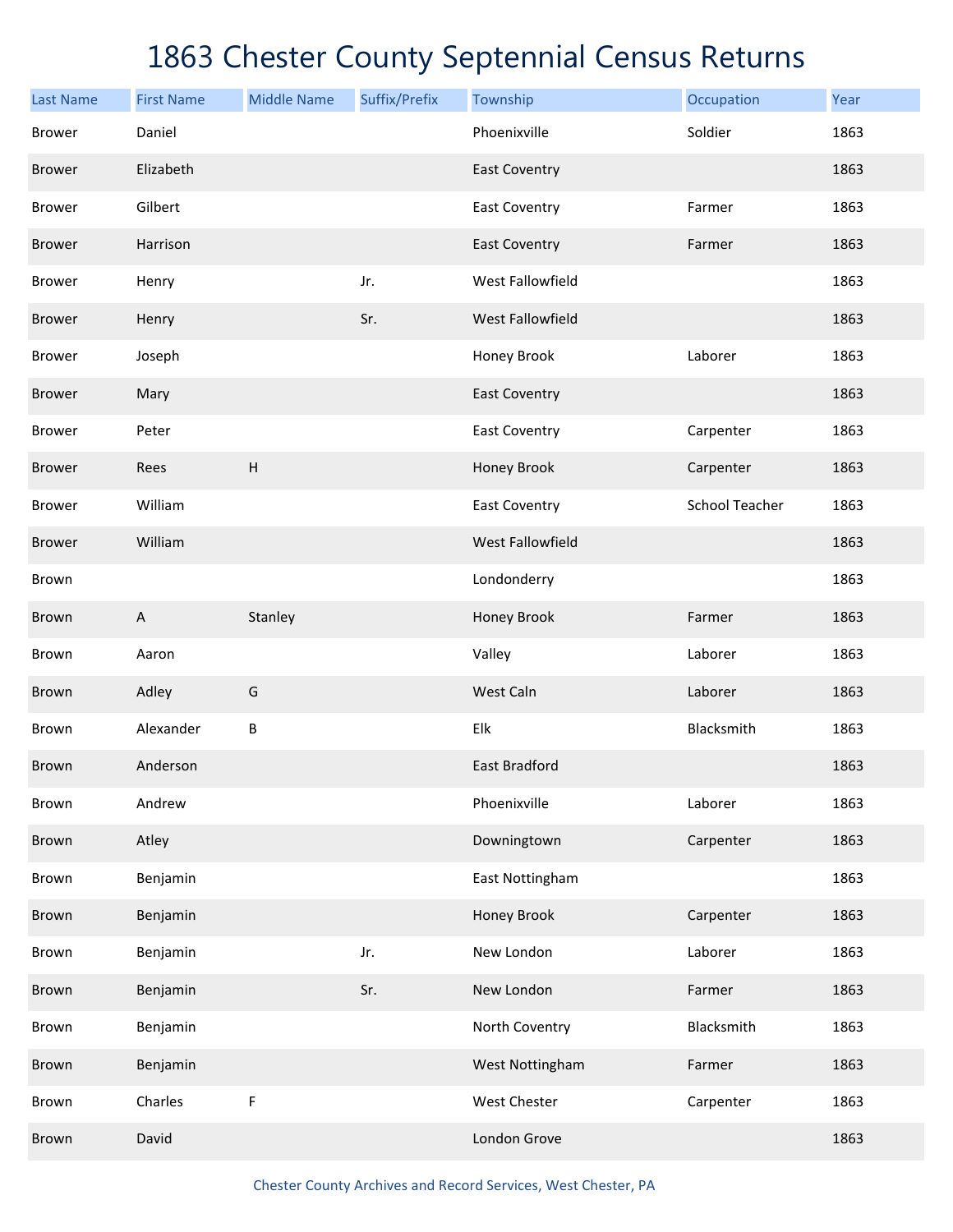| <b>Last Name</b> | <b>First Name</b> | <b>Middle Name</b> | Suffix/Prefix | Township                | Occupation          | Year |
|------------------|-------------------|--------------------|---------------|-------------------------|---------------------|------|
| Brown            | David             |                    |               | Thornbury               |                     | 1863 |
| Brown            | David             | ${\sf M}$          |               | New Garden              | Farmer              | 1863 |
| Brown            | Davis             |                    |               | West Brandywine         | Laborer             | 1863 |
| Brown            | Edward            | H                  |               | Lower Oxford            | Carpenter           | 1863 |
| Brown            | Eli               |                    |               | Pennsbury               | Laborer             | 1863 |
| Brown            | Elisha            |                    |               | Elk                     | Stonemason          | 1863 |
| Brown            | Elizabeth         |                    |               | Charlestown             |                     | 1863 |
| Brown            | Evan              |                    |               | New Garden              | Farmer              | 1863 |
| Brown            | Ezra              |                    |               | West Brandywine         | Drover              | 1863 |
| Brown            | Forrester         |                    |               | Willistown              | Farmer              | 1863 |
| Brown            | George            |                    |               | <b>East Fallowfield</b> | Trader              | 1863 |
| Brown            | George            |                    |               | Phoenixville            | Laborer             | 1863 |
| Brown            | George            |                    |               | Valley                  | Laborer             | 1863 |
| Brown            | George            | F                  |               | New Garden              | Farmer              | 1863 |
| Brown            | George            | T                  |               | Wallace                 | Farmer              | 1863 |
| Brown            | Harvy             |                    |               | West Nottingham         | Laborer             | 1863 |
| Brown            | Henry             |                    |               | <b>East Coventry</b>    | <b>Boat Builder</b> | 1863 |
| Brown            | Henry             |                    |               | East Pikeland           | Farmer              | 1863 |
| Brown            | Isaac             |                    |               | East Marlborough        | Laborer             | 1863 |
| Brown            | Jacob             |                    |               | New London              | Laborer             | 1863 |
| Brown            | Jacob             | P                  |               | Penn                    | Farmer              | 1863 |
| Brown            | James             |                    |               | East Brandywine         | Drover              | 1863 |
| Brown            | James             |                    |               | East Whiteland          | Farmer              | 1863 |
| Brown            | James             |                    |               | Elk                     | Farmer              | 1863 |
| Brown            | James             |                    |               | Franklin                |                     | 1863 |
| Brown            | James             |                    |               | Honey Brook             | Gentleman           | 1863 |
| Brown            | James             |                    |               | West Bradford           | Laborer             | 1863 |
| Brown            | James             |                    |               | West Whiteland          | Laborer             | 1863 |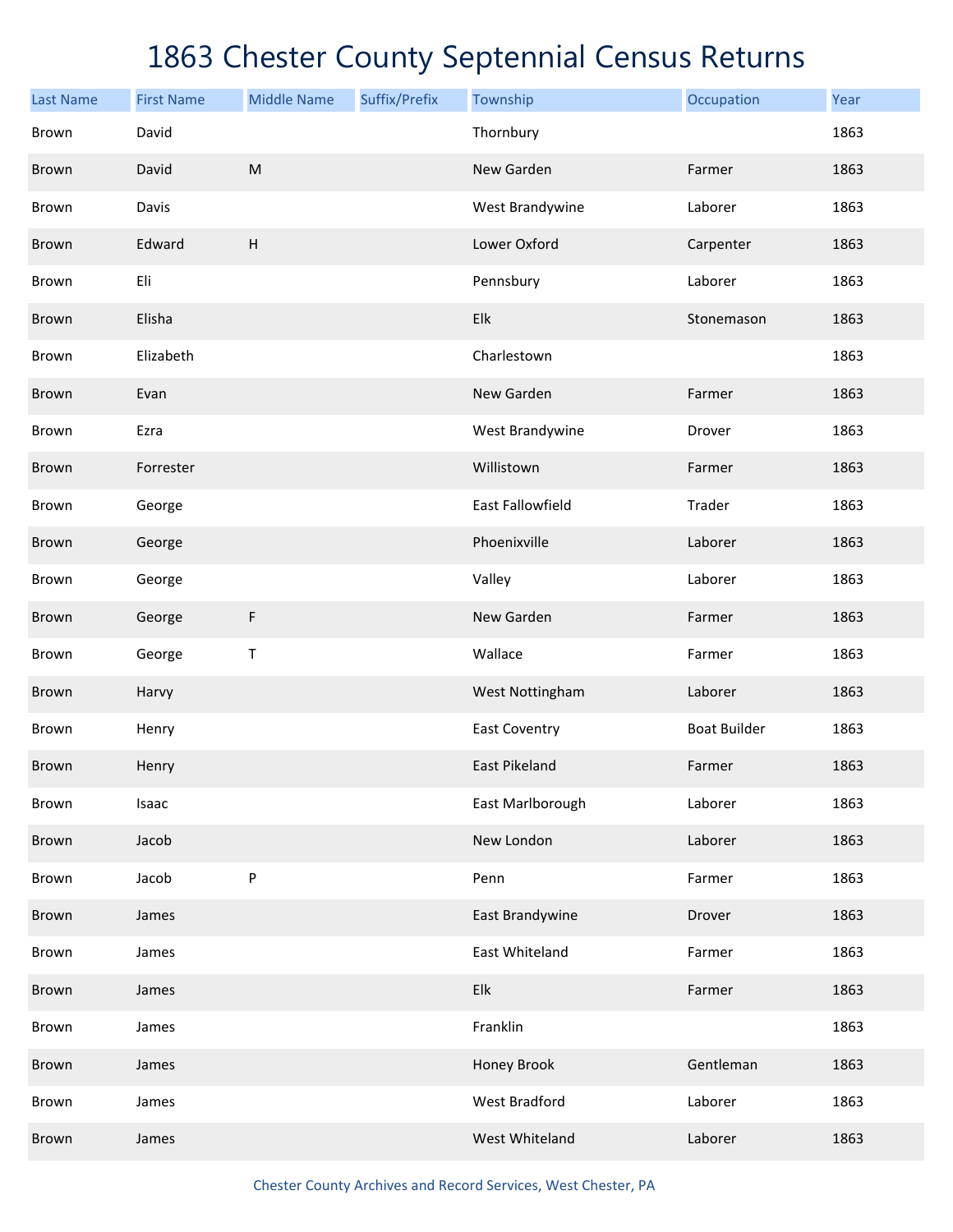| <b>Last Name</b> | <b>First Name</b> | <b>Middle Name</b> | Suffix/Prefix | Township                  | Occupation  | Year |
|------------------|-------------------|--------------------|---------------|---------------------------|-------------|------|
| Brown            | James             | $\mathsf C$        |               | Wallace                   | Farmer      | 1863 |
| Brown            | James             | E                  |               | West Nottingham           | Farmer      | 1863 |
| Brown            | James             | Υ                  |               | East Nottingham           |             | 1863 |
| Brown            | Jesse             |                    |               | Penn                      | Farmer      | 1863 |
| Brown            | John              |                    |               | East Caln                 |             | 1863 |
| Brown            | John              |                    |               | <b>East Fallowfield</b>   | Laborer     | 1863 |
| Brown            | John              |                    |               | Elk                       | Farmer      | 1863 |
| Brown            | John              |                    |               | Elk                       | Stonemason  | 1863 |
| Brown            | John              |                    | Jr.           | Franklin                  |             | 1863 |
| Brown            | John              |                    |               | Lower Oxford              | Carpenter   | 1863 |
| Brown            | John              |                    |               | New Garden                | Farmer      | 1863 |
| Brown            | John              |                    |               | Sadsbury                  |             | 1863 |
| Brown            | John              |                    |               | Uwchlan                   | Farmer      | 1863 |
| Brown            | John              |                    |               | West Marlborough          | Laborer     | 1863 |
| Brown            | John              |                    |               | West Nottingham           | Farmer      | 1863 |
| Brown            | John              |                    |               | West Nottingham           | Laborer     | 1863 |
| Brown            | John              | $\mathsf C$        |               | Valley                    | Storekeeper | 1863 |
| <b>Brown</b>     | John              | E                  |               | East Nottingham           |             | 1863 |
| Brown            | John              | ${\sf R}$          |               | East Fallowfield          |             | 1863 |
| Brown            | John              | W                  |               | West Nottingham           | Carpenter   | 1863 |
| Brown            | Joseph            |                    |               | Lower Oxford              | Laborer     | 1863 |
| Brown            | Joseph            |                    |               | Pocopson                  | Mason       | 1863 |
| Brown            | Joseph            |                    |               | West Nottingham           | Shoemaker   | 1863 |
| Brown            | Joseph            | B                  |               | Pennsbury                 | Stonemason  | 1863 |
| Brown            | Levi              |                    |               | East Caln                 |             | 1863 |
| Brown            | Lewis             |                    |               | Franklin                  | Farmer      | 1863 |
| Brown            | Lewis             | $\mathsf C$        |               | Franklin                  | Shoemaker   | 1863 |
| Brown            | Lewis             | $\mathsf K$        |               | ${\sf E} {\sf I} {\sf k}$ | Farmer      | 1863 |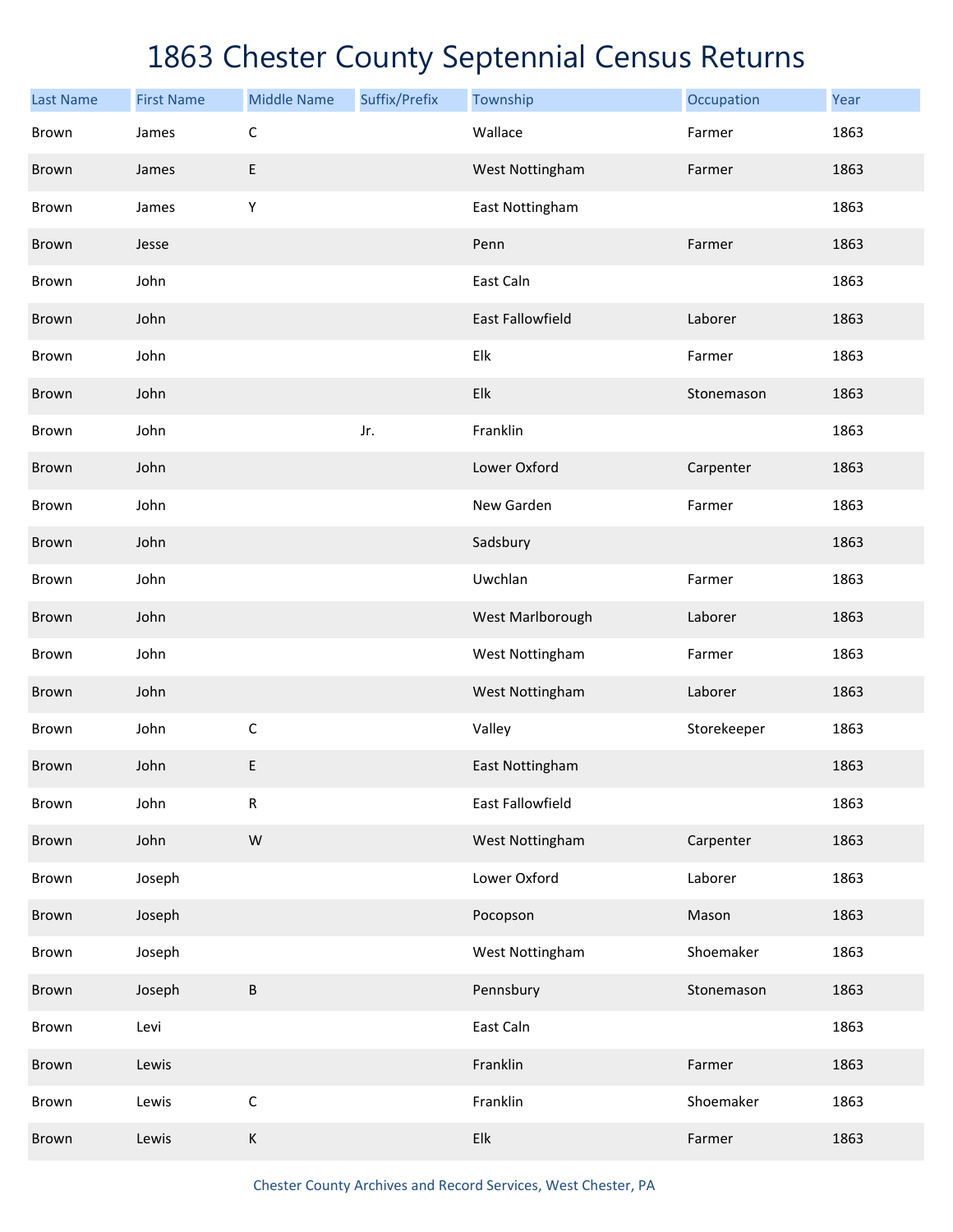| <b>Last Name</b> | <b>First Name</b> | <b>Middle Name</b> | Suffix/Prefix | Township                | Occupation | Year |
|------------------|-------------------|--------------------|---------------|-------------------------|------------|------|
| Brown            | Lot               |                    |               | <b>West Nantmeal</b>    | Miner      | 1863 |
| Brown            | Martha            |                    | Mrs.          | New London              | Farmer     | 1863 |
| Brown            | Milton            |                    |               | <b>East Fallowfield</b> | Laborer    | 1863 |
| Brown            | Mint              |                    |               | East Brandywine         | Farmer     | 1863 |
| Brown            | Morris            |                    |               | East Marlborough        | Laborer    | 1863 |
| Brown            | Nathan            |                    |               | Franklin                |            | 1863 |
| Brown            | Nathan            |                    |               | West Nottingham         | Farmer     | 1863 |
| Brown            | Owin              |                    |               | Franklin                |            | 1863 |
| Brown            | Patrick           |                    |               | London Grove            | Laborer    | 1863 |
| Brown            | Pearce            |                    |               | Franklin                |            | 1863 |
| Brown            | Phebe             |                    |               | Tredyffrin              |            | 1863 |
| Brown            | R                 | A                  |               | West Fallowfield        |            | 1863 |
| Brown            | Riley             |                    |               | <b>West Bradford</b>    | Laborer    | 1863 |
| Brown            | Samuel            |                    |               | East Marlborough        | Laborer    | 1863 |
| Brown            | Samuel            |                    |               | <b>Upper Oxford</b>     | Laborer    | 1863 |
| Brown            | Samuel            |                    |               | West Nottingham         | Farmer     | 1863 |
| Brown            | Samuel            | ${\sf M}$          |               | Valley                  | Moulder    | 1863 |
| Brown            | Taylor            |                    |               | Pennsbury               | Stonemason | 1863 |
| Brown            | Taylor            | P                  |               | Franklin                | Farmer     | 1863 |
| Brown            | Theodore          |                    |               | West Nottingham         | Laborer    | 1863 |
| Brown            | Thomas            |                    |               | East Marlborough        | Laborer    | 1863 |
| Brown            | Thomas            |                    |               | New Garden              |            | 1863 |
| Brown            | Thomas            | W                  |               | West Nottingham         | Miller     | 1863 |
| Brown            | Thompson          |                    |               | West Nottingham         | Laborer    | 1863 |
| Brown            | Timothy           | $\sf K$            |               | East Nottingham         |            | 1863 |
| Brown            | Townsend          |                    |               | Pennsbury               | Stonemason | 1863 |
| Brown            | Victory           |                    |               | West Nottingham         | Laborer    | 1863 |
| Brown            | William           |                    |               | East Nottingham         | Laborer    | 1863 |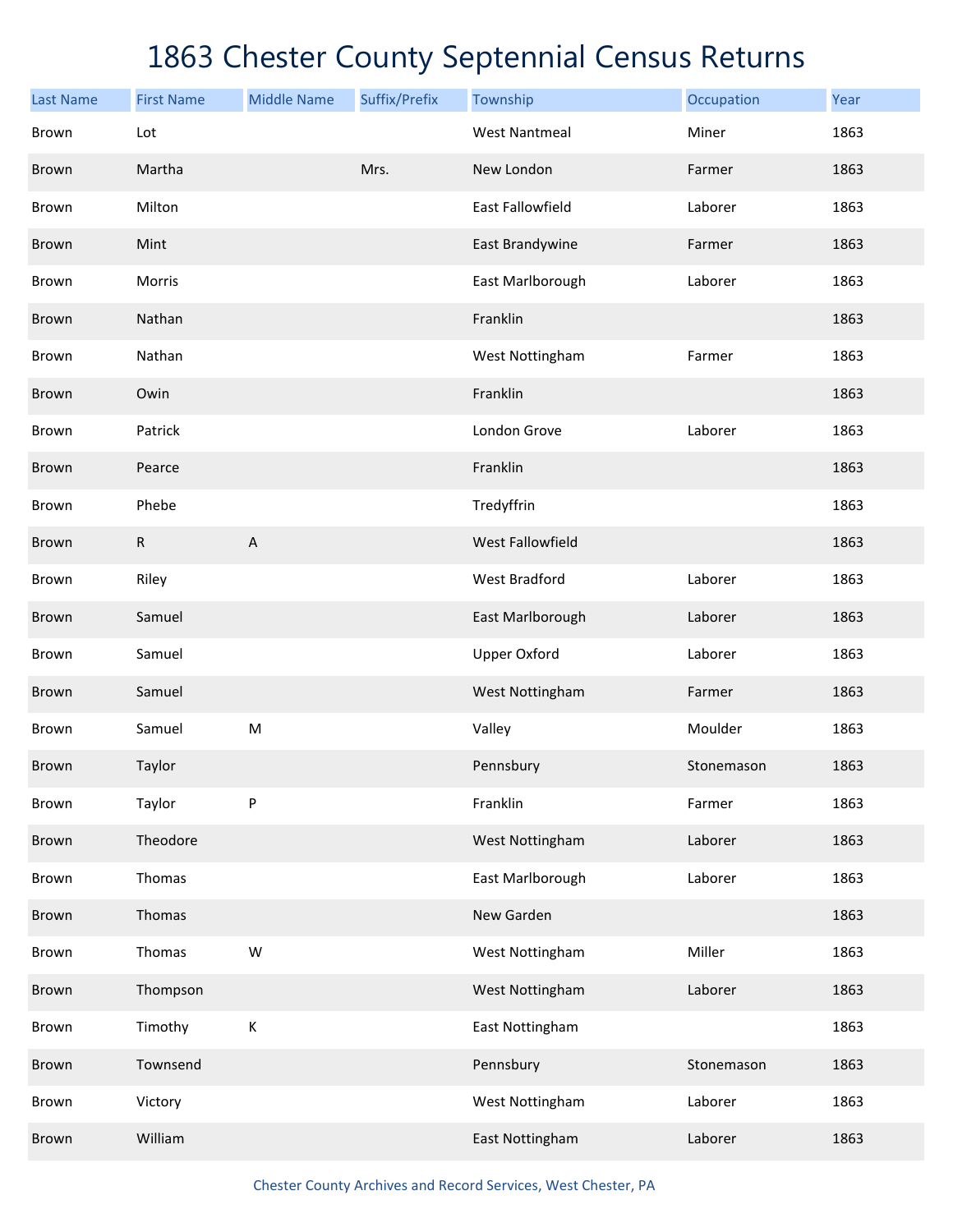| <b>Last Name</b> | <b>First Name</b> | <b>Middle Name</b> | Suffix/Prefix | Township             | Occupation | Year |
|------------------|-------------------|--------------------|---------------|----------------------|------------|------|
| <b>Brown</b>     | William           |                    |               | East Nottingham      |            | 1863 |
| Brown            | William           |                    |               | Lower Oxford         | Laborer    | 1863 |
| Brown            | William           |                    | Sr.           | New Garden           | Farmer     | 1863 |
| Brown            | William           |                    | Jr.           | New Garden           | Farmer     | 1863 |
| Brown            | William           |                    |               | Sadsbury             |            | 1863 |
| Brown            | William           |                    |               | South Coventry       | Farmer     | 1863 |
| Brown            | William           | $\mathbf{I}$       |               | Pennsbury            | Farmer     | 1863 |
| Brown            | William           | P                  |               | East Nottingham      |            | 1863 |
| Brown            | Wilson            | ${\sf N}$          |               | West Nottingham      | Farmer     | 1863 |
| Brown            | Woodward          |                    |               | East Goshen          | Carpenter  | 1863 |
| Brownbach        | James             |                    |               | <b>West Vincent</b>  | Farmer     | 1863 |
| Brownback        | Edward            |                    |               | <b>East Vincent</b>  |            | 1863 |
| <b>Brownback</b> | Holland           | К                  |               | <b>Upper Uwchlan</b> | Farmer     | 1863 |
| <b>Brownback</b> | Jesse             |                    |               | <b>East Coventry</b> | Farmer     | 1863 |
| <b>Brownback</b> | Jesse             |                    |               | <b>East Vincent</b>  |            | 1863 |
| <b>Brownback</b> | John              |                    |               | <b>Upper Uwchlan</b> | Farmer     | 1863 |
| <b>Brownback</b> | Lewis             |                    |               | <b>East Coventry</b> | Farmer     | 1863 |
| <b>Brownback</b> | Madison           |                    |               | <b>East Coventry</b> | Merchant   | 1863 |
| <b>Brownback</b> | Margaret          |                    |               | <b>East Coventry</b> |            | 1863 |
| <b>Brownback</b> | Oliver            |                    |               | <b>Upper Uwchlan</b> | Farmer     | 1863 |
| <b>Brownback</b> | Peter             |                    |               | <b>East Coventry</b> | Farmer     | 1863 |
| <b>Brownback</b> | Rebecca           |                    |               | <b>East Vincent</b>  |            | 1863 |
| <b>Brownback</b> | Uriah             |                    |               | Warwick              |            | 1863 |
| <b>Brownback</b> | William           |                    |               | <b>East Coventry</b> | Carpenter  | 1863 |
| <b>Brownback</b> | William           |                    |               | <b>West Vincent</b>  | Farmer     | 1863 |
| <b>Browne</b>    | George            | ${\sf W}$          |               | Downingtown          | Carpenter  | 1863 |
| Broyan           | Hugh              |                    |               | Phoenixville         | Puddler    | 1863 |
| <b>Bruce</b>     | Isaac             |                    |               | <b>West Chester</b>  | Gentleman  | 1863 |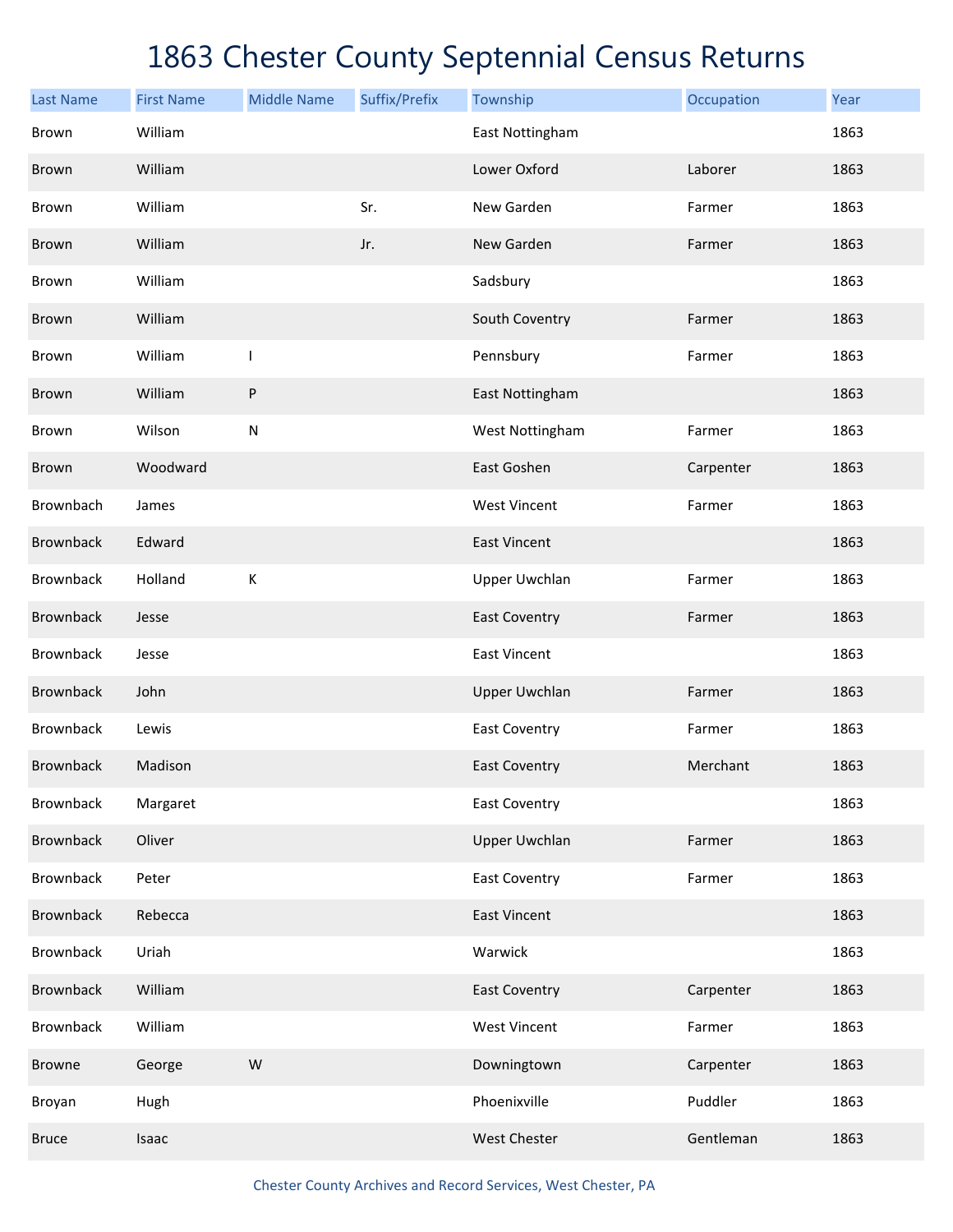| <b>Last Name</b> | <b>First Name</b> | <b>Middle Name</b>        | Suffix/Prefix | Township                | Occupation | Year |
|------------------|-------------------|---------------------------|---------------|-------------------------|------------|------|
| <b>Brumer</b>    | Edward            |                           |               | <b>West Fallowfield</b> |            | 1863 |
| <b>Brumer</b>    | William           |                           |               | West Fallowfield        |            | 1863 |
| <b>Bruner</b>    | George            |                           |               | Phoenixville            | Carpenter  | 1863 |
| <b>Bruner</b>    | Jacob             |                           |               | Honey Brook             | Farmer     | 1863 |
| Bryan            | Roberts           |                           |               | Phoenixville            | Laborer    | 1863 |
| <b>Buch</b>      | David             | $\mathsf{R}$              |               | <b>East Pikeland</b>    | Farmer     | 1863 |
| <b>Buch</b>      | Joshua            | $\mathsf F$               |               | East Pikeland           | Farmer     | 1863 |
| Buchanan         | Andrew            |                           |               | Honey Brook             | Farmer     | 1863 |
| Buchanan         | Andrew            |                           |               | <b>Upper Uwchlan</b>    | Farmer     | 1863 |
| Buchanan         | Andrew            |                           |               | West Nottingham         | Laborer    | 1863 |
| Buchanan         | Charles           |                           |               | <b>Upper Uwchlan</b>    | Farmer     | 1863 |
| Buchanan         | David             |                           | Sr.           | Honey Brook             | Farmer     | 1863 |
| Buchanan         | David             |                           | Jr.           | Honey Brook             | Farmer     | 1863 |
| Buchanan         | Jacob             | $\mathsf C$               |               | Honey Brook             | Farmer     | 1863 |
| Buchanan         | James             |                           |               | Honey Brook             | Farmer     | 1863 |
| Buchanan         | James             | Τ                         |               | Honey Brook             | Plasterer  | 1863 |
| Buchanan         | Jeremiah          |                           |               | Honey Brook             | Farmer     | 1863 |
| Buchanan         | Jesse             |                           |               | Honey Brook             | Laborer    | 1863 |
| Buchanan         | John              |                           |               | West Whiteland          | Farmer     | 1863 |
| Buchanan         | John              | $\boldsymbol{\mathsf{A}}$ |               | <b>Upper Uwchlan</b>    | Merchant   | 1863 |
| Buchanan         | Lucinda           |                           |               | Honey Brook             | Farmer     | 1863 |
| Buchanan         | Margaret          |                           |               | Honey Brook             |            | 1863 |
| Buchanan         | Martha            |                           |               | Honey Brook             |            | 1863 |
| Buchanan         | Samuel            |                           |               | Honey Brook             | Farmer     | 1863 |
| Buchanan         | William           |                           | Jr.           | Honey Brook             | Farmer     | 1863 |
| Buchanan         | William           | ${\sf M}$                 |               | West Whiteland          | Farmer     | 1863 |
| Buchanan         | William           | P                         |               | Honey Brook             | Farmer     | 1863 |
| <b>Bucher</b>    |                   |                           |               | <b>East Vincent</b>     |            | 1863 |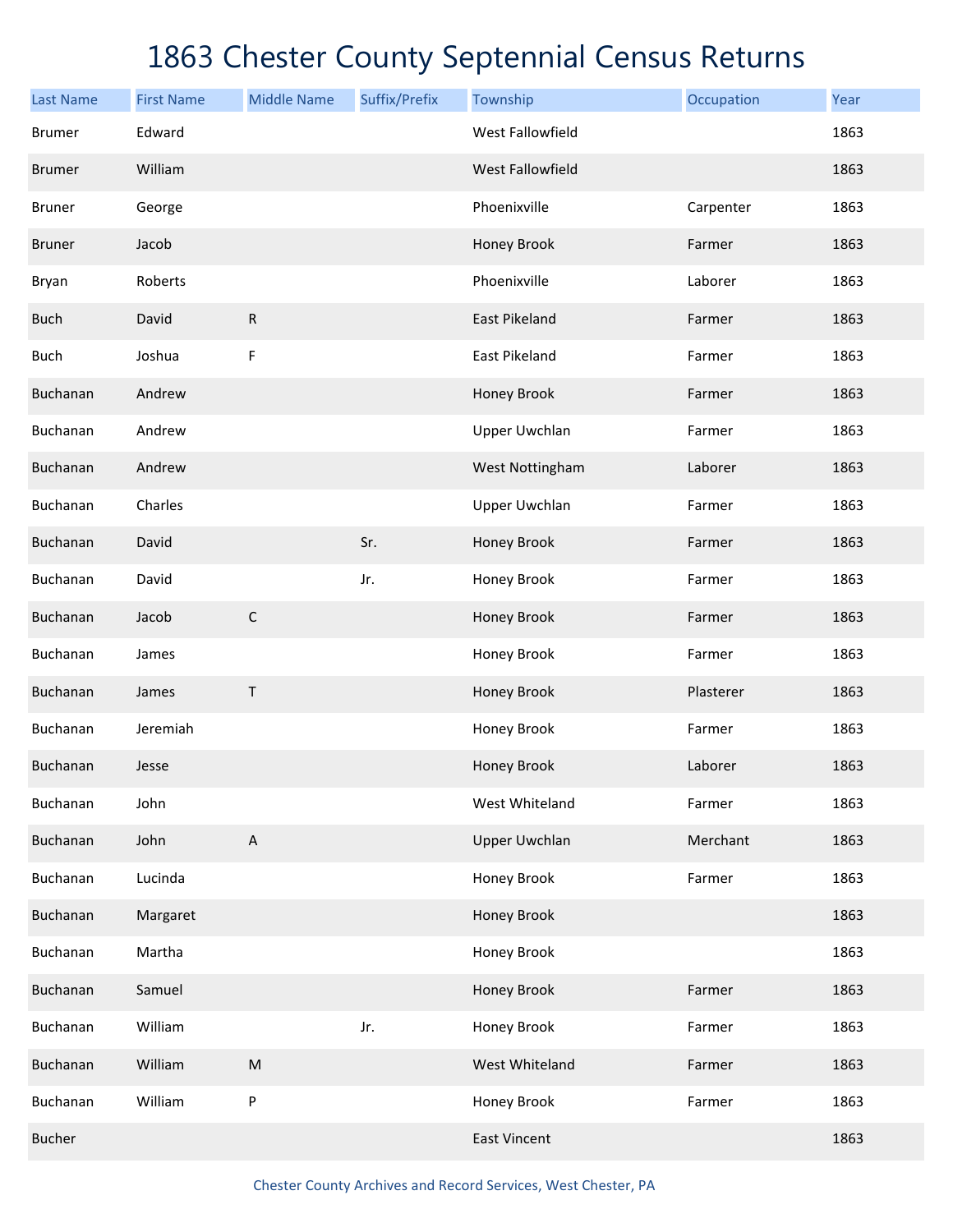| <b>Last Name</b> | <b>First Name</b> | <b>Middle Name</b> | Suffix/Prefix | Township            | Occupation     | Year |
|------------------|-------------------|--------------------|---------------|---------------------|----------------|------|
| <b>Bucher</b>    | Daniel            |                    |               | South Coventry      | Gentleman      | 1863 |
| <b>Buck</b>      | George            |                    |               | Phoenixville        | Laborer        | 1863 |
| <b>Buck</b>      | John              |                    |               | London Grove        |                | 1863 |
| <b>Buck</b>      | John              |                    |               | Phoenixville        | Laborer        | 1863 |
| <b>Buck</b>      | John              |                    |               | Phoenixville        | Laborer        | 1863 |
| <b>Buck</b>      | Robert            |                    |               | West Marlborough    | Shoemaker      | 1863 |
| <b>Buck</b>      | William           |                    |               | Phoenixville        | Laborer        | 1863 |
| <b>Buckalew</b>  | Howard            |                    |               | Elk                 | Farmer         | 1863 |
| <b>Buckalew</b>  | Jesse             |                    |               | East Nottingham     | Laborer        | 1863 |
| <b>Buckalew</b>  | John              |                    |               | East Nottingham     | Laborer        | 1863 |
| Buckhanan        | Andrew            |                    |               | East Brandywine     | Drover         | 1863 |
| Buckingham       | Thomas            |                    |               | Penn                | Tailor         | 1863 |
| <b>Buckley</b>   |                   |                    |               | Sadsbury            |                | 1863 |
| <b>Buckley</b>   | Daniel            |                    |               | Pocopson            | Laborer        | 1863 |
| <b>Buckley</b>   | Daniel            |                    |               | Thornbury           |                | 1863 |
| <b>Buckley</b>   | Edmund            |                    |               | Valley              |                | 1863 |
| <b>Buckley</b>   | Edwin             |                    |               | Sadsbury            | Merchant       | 1863 |
| <b>Buckley</b>   | Henry             |                    |               | East Brandywine     | Laborer        | 1863 |
| <b>Buckley</b>   | J                 | W                  |               | Oxford              | Shoemaker      | 1863 |
| <b>Buckley</b>   | James             |                    |               | Sadsbury            |                | 1863 |
| <b>Buckley</b>   | John              |                    |               | Phoenixville        | Laborer        | 1863 |
| <b>Buckley</b>   | Joseph            |                    |               | East Caln           | M <sub>D</sub> | 1863 |
| <b>Buckly</b>    | Patrick           |                    |               | New London          | Farmer         | 1863 |
| Buckwalter       | Abram             |                    |               | <b>West Vincent</b> | Mechanic       | 1863 |
| Buckwalter       | Benjamin          | F                  |               | <b>West Vincent</b> | Mechanic       | 1863 |
| Buckwalter       | Charles           |                    |               | Charlestown         |                | 1863 |
| Buckwalter       | Christopher       |                    |               | East Vincent        |                | 1863 |
| Buckwalter       | Daniel            |                    |               | Schuylkill          | Farmer         | 1863 |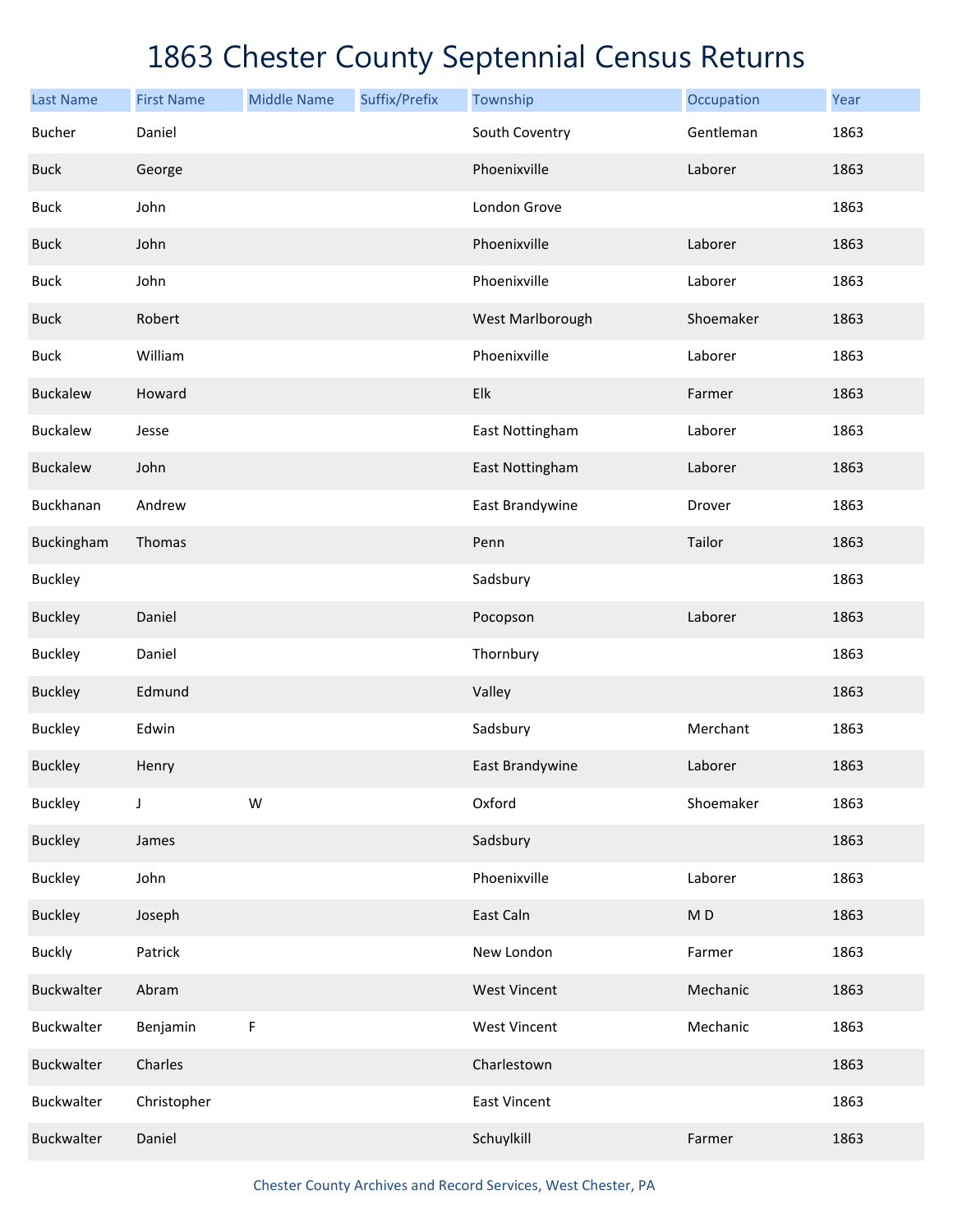| <b>Last Name</b>  | <b>First Name</b> | <b>Middle Name</b>        | Suffix/Prefix | Township             | Occupation   | Year |
|-------------------|-------------------|---------------------------|---------------|----------------------|--------------|------|
| Buckwalter        | Daniel            |                           |               | Schuylkill           | Laborer      | 1863 |
| Buckwalter        | Daniel            |                           |               | <b>West Nantmeal</b> | Laborer      | 1863 |
| Buckwalter        | David             |                           |               | <b>East Vincent</b>  |              | 1863 |
| Buckwalter        | David             |                           |               | Honey Brook          | Laborer      | 1863 |
| Buckwalter        | David             |                           |               | <b>Upper Uwchlan</b> | Farmer       | 1863 |
| Buckwalter        | Elijah            |                           |               | Wallace              | Farmer       | 1863 |
| Buckwalter        | Evan              |                           |               | <b>West Nantmeal</b> | Coachmaker   | 1863 |
| Buckwalter        | Franklin          |                           |               | <b>East Vincent</b>  |              | 1863 |
| Buckwalter        | H                 |                           |               | West Chester         | Conveyancer  | 1863 |
| Buckwalter        | Henry             |                           |               | <b>West Vincent</b>  | Mechanic     | 1863 |
| Buckwalter        | Henry             | $\sf H$                   |               | <b>Upper Uwchlan</b> | Farmer       | 1863 |
| Buckwalter        | Holland           |                           |               | <b>West Vincent</b>  | Mechanic     | 1863 |
| Buckwalter        | Isaac             |                           |               | <b>East Coventry</b> | Farmer       | 1863 |
| Buckwalter        | Jacob             |                           |               | Phoenixville         | Carter       | 1863 |
| Buckwalter        | James             |                           |               | <b>Upper Uwchlan</b> | Horse Drover | 1863 |
| <b>Buckwalter</b> | James             | $\boldsymbol{\mathsf{A}}$ |               | <b>West Vincent</b>  | Mechanic     | 1863 |
| Buckwalter        | John              |                           |               | <b>East Nantmeal</b> |              | 1863 |
| Buckwalter        | John              |                           |               | Schuylkill           | Laborer      | 1863 |
| Buckwalter        | John              |                           |               | <b>Upper Uwchlan</b> | Farmer       | 1863 |
| Buckwalter        | John              | $\boldsymbol{\mathsf{H}}$ |               | Schuylkill           | Farmer       | 1863 |
| Buckwalter        | Joseph            |                           | Jr.           | Charlestown          |              | 1863 |
| Buckwalter        | Joseph            |                           |               | Schuylkill           | Farmer       | 1863 |
| <b>Buckwalter</b> | Mary              | Ann                       |               | Charlestown          |              | 1863 |
| Buckwalter        | Mathew            |                           |               | <b>West Nantmeal</b> | Tailor       | 1863 |
| Buckwalter        | Mathias           |                           |               | Charlestown          |              | 1863 |
| Buckwalter        | Nathan            |                           |               | <b>West Vincent</b>  | Gentleman    | 1863 |
| Buckwalter        | Samuel            |                           |               | Charlestown          |              | 1863 |
| Buckwalter        | Samuel            |                           |               | <b>East Vincent</b>  |              | 1863 |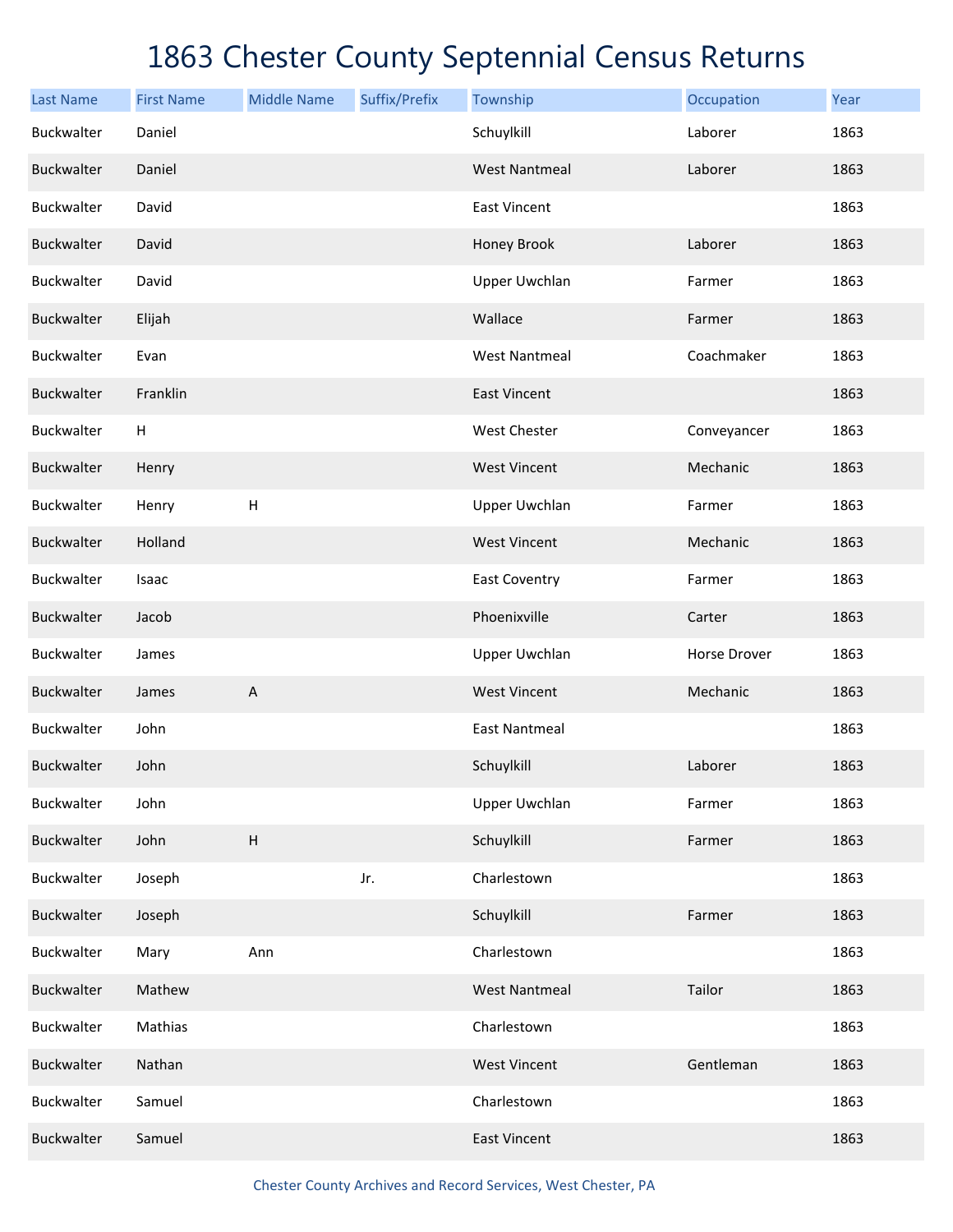| <b>Last Name</b>   | <b>First Name</b> | <b>Middle Name</b> | Suffix/Prefix | Township             | Occupation        | Year |
|--------------------|-------------------|--------------------|---------------|----------------------|-------------------|------|
| Buckwalter         | Samuel            |                    |               | <b>West Nantmeal</b> | Farmer            | 1863 |
| Buckwalter         | Samuel            | W                  |               | Schuylkill           | Laborer           | 1863 |
| Buckwalter         | Solon?            |                    |               | Phoenixville         | Laborer           | 1863 |
| Buckwalter         | Victor?           |                    |               | <b>West Nantmeal</b> | Plasterer         | 1863 |
| Buckwalter         | William           |                    |               | <b>East Coventry</b> | Farmer            | 1863 |
| <b>Buckwalters</b> | John              |                    |               | Phoenixville         | <b>Bank Watch</b> | 1863 |
| Buffington         | Caleb             |                    |               | <b>West Bradford</b> | Gentleman         | 1863 |
| Buffington         | Charles           |                    |               | <b>West Bradford</b> | Merchant          | 1863 |
| Buffington         | Elizabeth         |                    |               | <b>East Bradford</b> |                   | 1863 |
| Buffington         | Isaac             |                    |               | East Whiteland       | Gentleman         | 1863 |
| Buffington         | James             |                    |               | Valley               | Laborer           | 1863 |
| Buffington         | James             |                    |               | <b>West Vincent</b>  | Farmer            | 1863 |
| Buffington         | John              |                    |               | West Brandywine      | Laborer           | 1863 |
| <b>Buffington</b>  | Joseph            | ${\sf M}$          |               | East Bradford        |                   | 1863 |
| Buffington         | Joseph            | ${\sf M}$          |               | <b>West Bradford</b> | Pumpmaker         | 1863 |
| <b>Buffington</b>  | ${\sf M}$         |                    |               | Sadsbury             |                   | 1863 |
| Buffington         | Marshall          |                    |               | <b>West Bradford</b> | Merchant          | 1863 |
| Buffington         | Mary              |                    |               | <b>West Bradford</b> | Lady              | 1863 |
| Buffington         | Mary              |                    |               | West Brandywine      | Lady              | 1863 |
| Buffington         | Pusey             |                    |               | West Marlborough     | Farmer            | 1863 |
| Buffington         | Pusey             | W                  |               | Penn                 | Clerk             | 1863 |
| Buffington         | Rachel            |                    |               | <b>West Bradford</b> | Housekeeper       | 1863 |
| Buffington         | Richard           |                    |               | West Marlborough     | Farmer            | 1863 |
| Buffington         | Robert            |                    |               | <b>West Bradford</b> | Farmer            | 1863 |
| <b>Bugless</b>     | George            |                    |               | West Goshen          | Farmer            | 1863 |
| <b>Bugless</b>     | Thomas            |                    |               | West Chester         | Soldier           | 1863 |
| <b>Bugless</b>     | Thomas            | P                  |               | Newlin               | Farmer            | 1863 |
| Bull               | Heber             | $\sf H$            |               | Warwick              |                   | 1863 |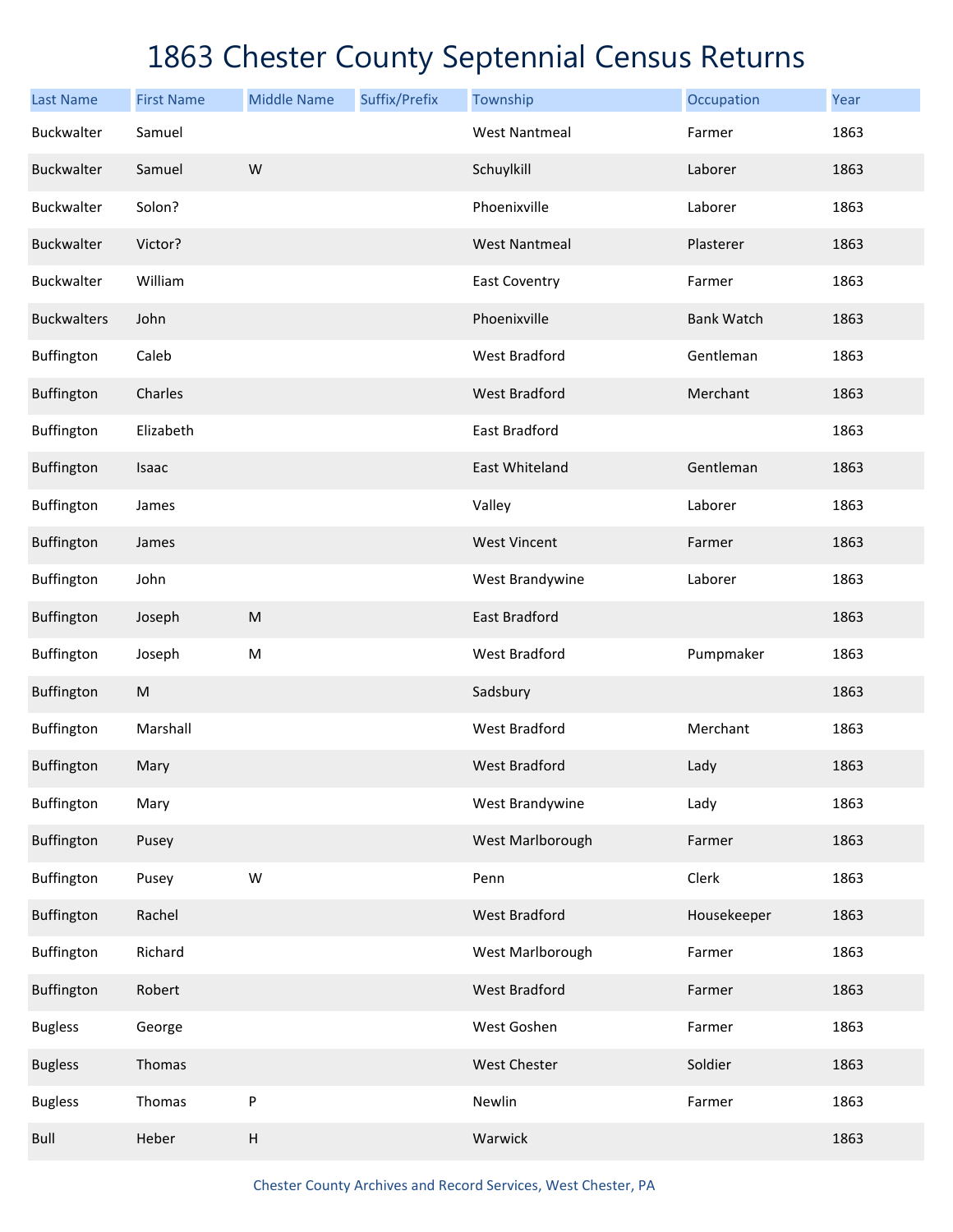| <b>Last Name</b> | <b>First Name</b> | <b>Middle Name</b> | Suffix/Prefix | Township             | Occupation        | Year |
|------------------|-------------------|--------------------|---------------|----------------------|-------------------|------|
| Bull             | James             | Н                  |               | <b>East Nantmeal</b> |                   | 1863 |
| Bull             | James             | Н                  |               | <b>West Chester</b>  | Lawyer            | 1863 |
| Bull             | S                 | Octavius           |               | <b>East Nantmeal</b> |                   | 1863 |
| Bull             | Thomas            | $\sf K$            |               | Warwick              |                   | 1863 |
| <b>Buller</b>    | Brown             |                    |               | East Brandywine      | Laborer           | 1863 |
| <b>Buller</b>    | Davis             |                    |               | <b>East Nantmeal</b> |                   | 1863 |
| <b>Buller</b>    | Henry             |                    |               | West Bradford        | Laborer           | 1863 |
| <b>Buller</b>    | James             |                    |               | East Brandywine      | Laborer           | 1863 |
| <b>Buller</b>    | Mary              |                    |               | <b>East Nantmeal</b> |                   | 1863 |
| <b>Buller</b>    | William           |                    |               | <b>West Nantmeal</b> | Stonemason        | 1863 |
| <b>Bullinger</b> | Joseph            |                    |               | West Chester         | Cooper            | 1863 |
| <b>Bullock</b>   | Eli               | S                  |               | Thornbury            |                   | 1863 |
| <b>Bullock</b>   | John              | W                  |               | East Pikeland        | Blacksmith        | 1863 |
| <b>Bullock</b>   | Thomas            |                    |               | Wallace              | Laborer           | 1863 |
| <b>Bullock</b>   | Vincent           |                    |               | Easttown             | Blacksmith        | 1863 |
| <b>Bundey</b>    | Thomas            |                    |               | Sadsbury             |                   | 1863 |
| Bunn             | Benjamin          |                    |               | Honey Brook          | Farmer            | 1863 |
| Bunn             | David             |                    |               | Honey Brook          | Farmer            | 1863 |
| <b>Bunn</b>      | Harrison          |                    |               | North Coventry       | Boatman           | 1863 |
| <b>Bunn</b>      | John              | ${\sf W}$          |               | North Coventry       | Carpenter         | 1863 |
| Bunn             | Reuben            |                    |               | North Coventry       | Boatman           | 1863 |
| <b>Bunn</b>      | Solomon           |                    |               | North Coventry       | Boatman           | 1863 |
| <b>Bunting</b>   | Horatio           | A                  |               | Lower Oxford         | Farmer            | 1863 |
| <b>Bunting</b>   | Isaac             | S                  |               | Valley               | Provision Dealer? | 1863 |
| <b>Bunting</b>   | John              |                    |               | <b>Upper Oxford</b>  | Farmer            | 1863 |
| <b>Bunting</b>   | John              | $\mathsf C$        |               | Valley               | Hatter            | 1863 |
| <b>Bunting</b>   | Joseph            |                    |               | <b>Upper Oxford</b>  | Laborer           | 1863 |
| <b>Bunting</b>   | Robert            |                    |               | <b>West Bradford</b> | Laborer           | 1863 |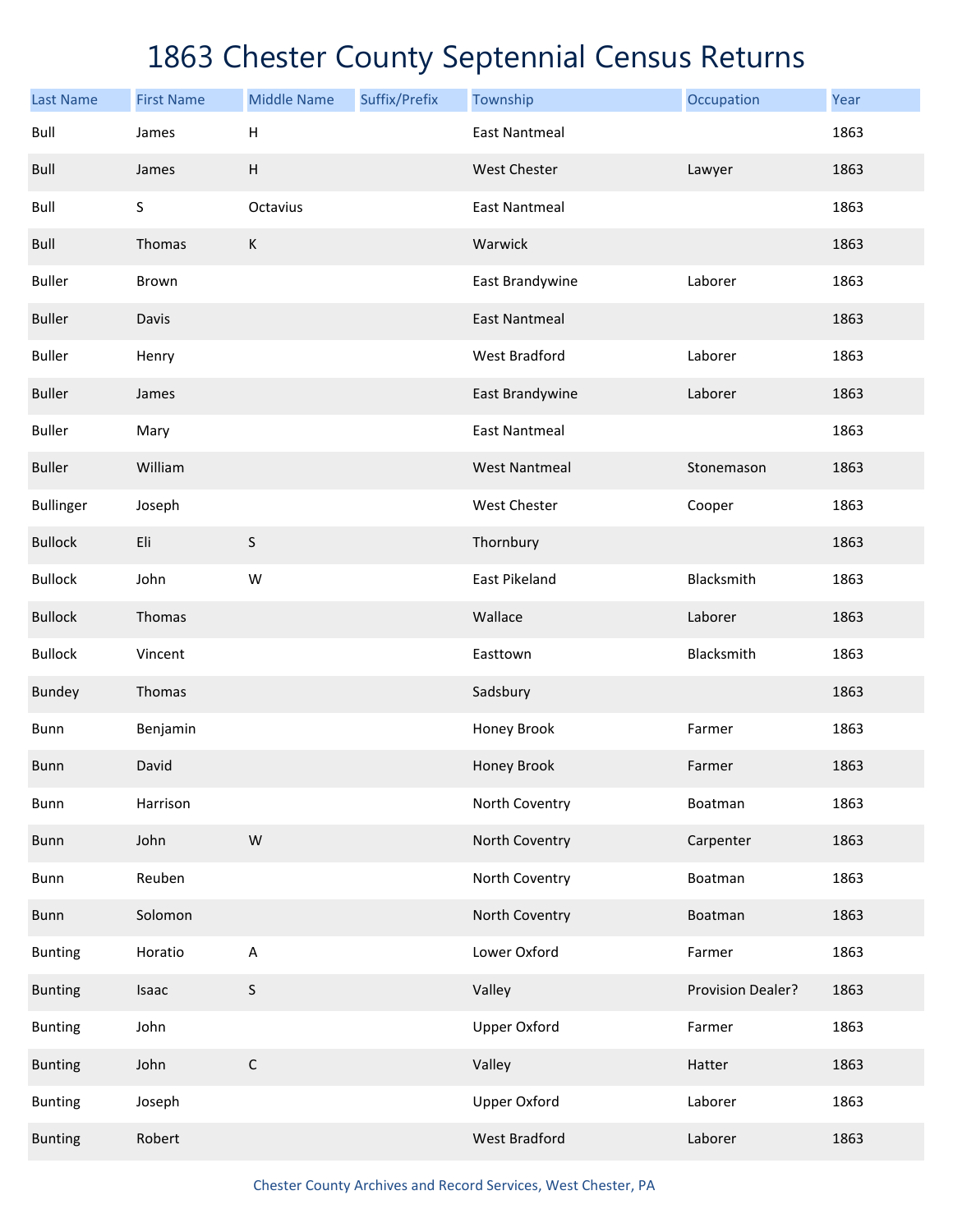| <b>Last Name</b> | <b>First Name</b> | <b>Middle Name</b>        | Suffix/Prefix | Township             | Occupation     | Year |
|------------------|-------------------|---------------------------|---------------|----------------------|----------------|------|
| <b>Bunting</b>   | Washington        | $\mathsf C$               |               | <b>Upper Oxford</b>  | Papermaker     | 1863 |
| <b>Bunting</b>   | William           |                           |               | <b>Upper Oxford</b>  | Laborer        | 1863 |
| Burgantine       | James             |                           |               | Franklin             | Mason          | 1863 |
| <b>Burger</b>    | Adam              |                           |               | Phoenixville         | Blacksmith     | 1863 |
| Burgoyne         | Joshua            |                           |               | South Coventry       | Farmer         | 1863 |
| <b>Burk</b>      | Lewis             |                           |               | Willistown           | Papermaker     | 1863 |
| <b>Burk</b>      | Moses             |                           |               | West Brandywine      | Farmer         | 1863 |
| <b>Burk</b>      | William           |                           |               | London Grove         |                | 1863 |
| <b>Burke</b>     | Thomas            | F                         |               | Elk                  | Farmer         | 1863 |
| <b>Burkley</b>   | <b>Brian</b>      |                           |               | <b>West Bradford</b> | Laborer        | 1863 |
| Burleigh         | Charles           |                           |               | <b>West Nantmeal</b> | Laborer        | 1863 |
| Burn             | William           |                           |               | Londonderry          |                | 1863 |
| Burn             | William           |                           |               | <b>Upper Oxford</b>  | Farmer         | 1863 |
| <b>Burnell</b>   | William           |                           |               | Pennsbury            | Farmer         | 1863 |
| <b>Burnes</b>    | James             |                           |               | Honey Brook          | Carpenter      | 1863 |
| <b>Burnes</b>    | John              | D                         |               | Uwchlan              | Potter         | 1863 |
| <b>Burnes</b>    | William           |                           |               | Honey Brook          | Farmer         | 1863 |
| <b>Burnes</b>    | William           |                           | Jr.           | Honey Brook          | Farmer         | 1863 |
| <b>Burnes</b>    | William           |                           |               | Uwchlan              | Shoemaker      | 1863 |
| <b>Burnett</b>   | Banard            |                           |               | Downingtown          | Laborer        | 1863 |
| <b>Burnett</b>   | Jackson           |                           |               | West Whiteland       | Farmer         | 1863 |
| <b>Burnett</b>   | Josiah            |                           |               | West Chester         | Shoemaker      | 1863 |
| <b>Burnett</b>   | Lewis             |                           |               | Pennsbury            | Carpenter      | 1863 |
| Burnett          | Robert            | $\boldsymbol{\mathsf{A}}$ |               | Lower Oxford         | Carpenter      | 1863 |
| Burnett          | Samuel            |                           |               | East Bradford        |                | 1863 |
| <b>Burnett</b>   | William           | $\boldsymbol{\mathsf{H}}$ |               | Pennsbury            | <b>Butcher</b> | 1863 |
| <b>Burns</b>     | Andrew            |                           |               | Newlin               | Laborer        | 1863 |
| <b>Burns</b>     | Ann               |                           |               | Newlin               | Laborer        | 1863 |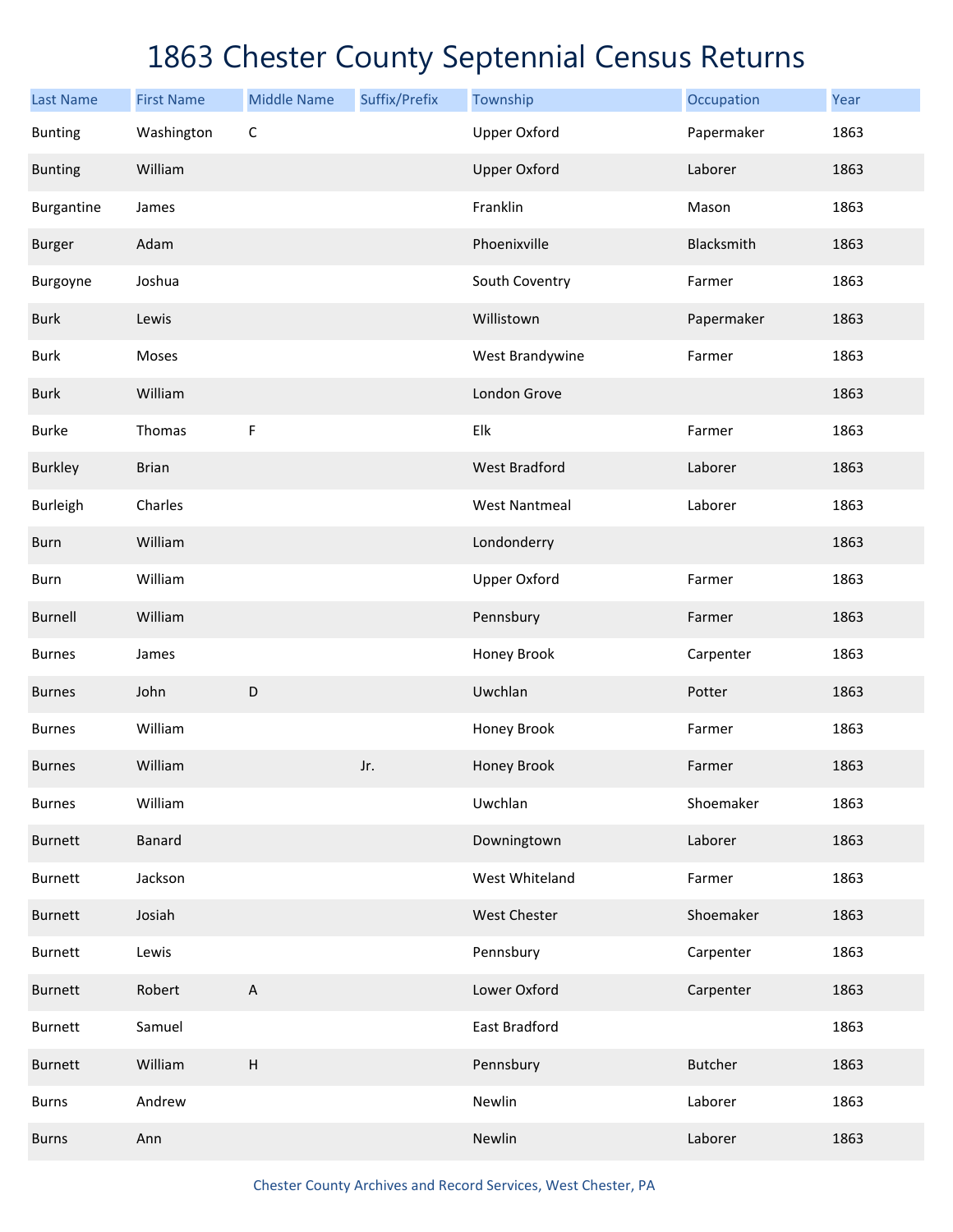| <b>Last Name</b> | <b>First Name</b> | <b>Middle Name</b>        | Suffix/Prefix | Township             | Occupation           | Year |
|------------------|-------------------|---------------------------|---------------|----------------------|----------------------|------|
| <b>Burns</b>     | Ann               |                           |               | <b>West Chester</b>  | Lady                 | 1863 |
| <b>Burns</b>     | Charles           |                           |               | West Goshen          | Carpenter            | 1863 |
| <b>Burns</b>     | Charles           |                           |               | West Whiteland       | Shoemaker            | 1863 |
| <b>Burns</b>     | Ezelina           | A                         |               | <b>West Chester</b>  | Lady                 | 1863 |
| <b>Burns</b>     | Henry             |                           |               | <b>West Chester</b>  | Saddler              | 1863 |
| <b>Burns</b>     | Henry             | S                         |               | Willistown           | Mason                | 1863 |
| <b>Burns</b>     | James             | D                         |               | West Chester         | Carpenter            | 1863 |
| <b>Burns</b>     | James             | F                         |               | London Britain       | Blacksmith           | 1863 |
| <b>Burns</b>     | Jerald            |                           |               | West Brandywine      | Stonemason           | 1863 |
| <b>Burns</b>     | Joseph            |                           |               | <b>East Coventry</b> | Cooper               | 1863 |
| <b>Burns</b>     | Joseph            |                           |               | Willistown           | Laborer              | 1863 |
| <b>Burns</b>     | Mathew            |                           |               | West Goshen          | Carpenter            | 1863 |
| <b>Burns</b>     | Michael           |                           |               | East Caln            | Laborer              | 1863 |
| <b>Burns</b>     | Peter             |                           |               | Easttown             | Mason                | 1863 |
| <b>Burns</b>     | Peter             |                           |               | Phoenixville         | <b>Blast Furnace</b> | 1863 |
| <b>Burns</b>     | Peter             |                           |               | Tredyffrin           |                      | 1863 |
| <b>Burns</b>     | Samuel            |                           |               | Phoenixville         | <b>Blast Furnace</b> | 1863 |
| <b>Burns</b>     | Swisher           |                           |               | New London           | <b>Butcher</b>       | 1863 |
| <b>Burns</b>     | Thomas            |                           |               | Valley               | Laborer              | 1863 |
| <b>Burns</b>     | Thomas            |                           |               | West Brandywine      | Laborer              | 1863 |
| <b>Burns</b>     | Valentine         |                           |               | <b>East Coventry</b> | Cooper               | 1863 |
| <b>Burns</b>     | William           |                           |               | East Goshen          | Farmer               | 1863 |
| <b>Burns</b>     | William           | $\sf H$                   |               | West Chester         | Carpenter            | 1863 |
| Burrell          | Frank             |                           |               | East Marlborough     | Laborer              | 1863 |
| <b>Burridge</b>  | Thomas            | $\boldsymbol{\mathsf{H}}$ |               | East Bradford        |                      | 1863 |
| Burrught         | Samuel            |                           |               | Highland             | Laborer              | 1863 |
| Burton           | James             |                           |               | Pennsbury            | Laborer              | 1863 |
| <b>Burton</b>    | Peter             |                           |               | West Chester         | Laborer              | 1863 |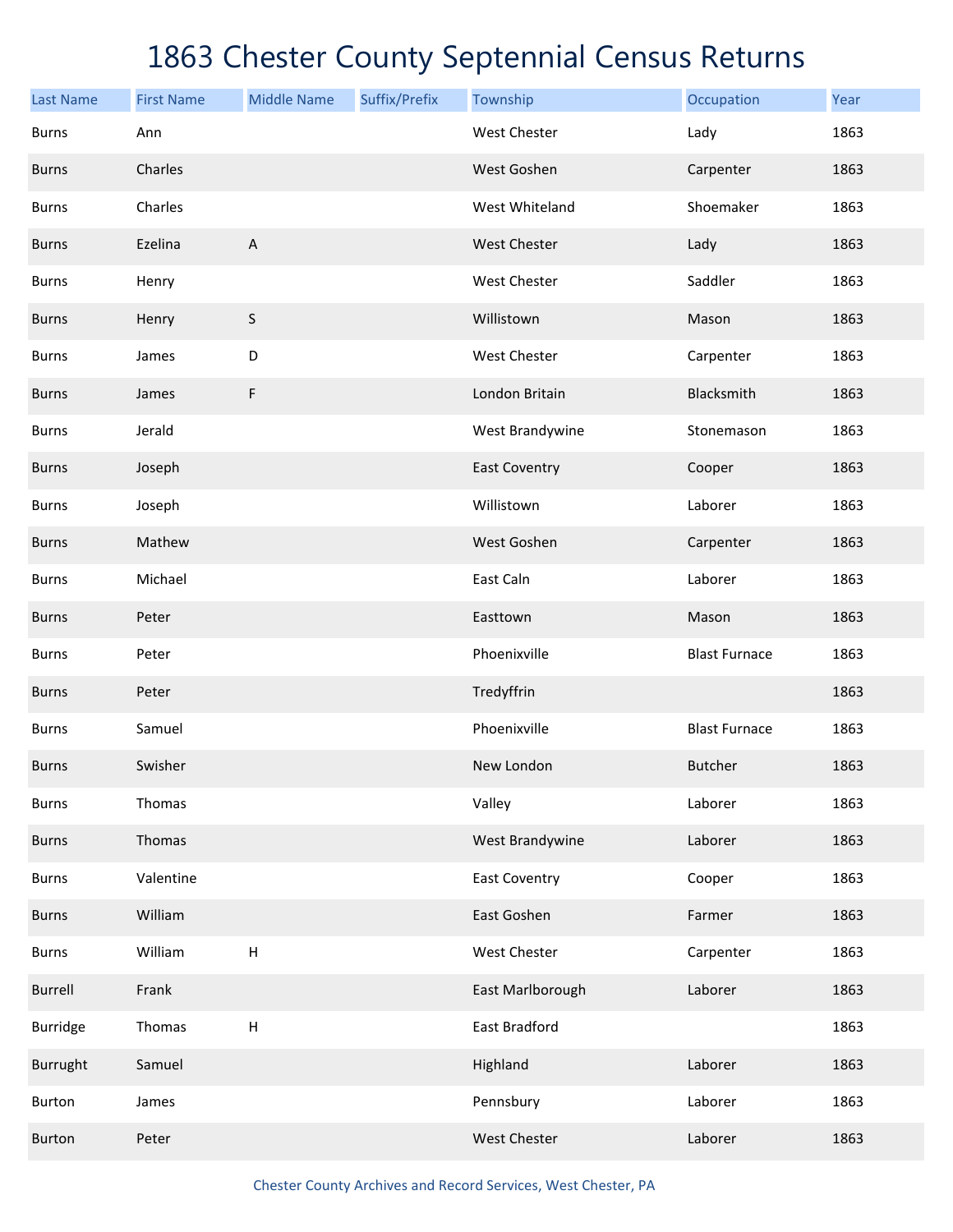| <b>Last Name</b> | <b>First Name</b> | <b>Middle Name</b> | Suffix/Prefix | Township             | Occupation | Year |
|------------------|-------------------|--------------------|---------------|----------------------|------------|------|
| <b>Busbee</b>    | Israel            |                    |               | Schuylkill           | Miller     | 1863 |
| <b>Busby</b>     | Israel            |                    |               | Tredyffrin           |            | 1863 |
| Buschman         | Charles           |                    |               | <b>West Chester</b>  | Tinsmith   | 1863 |
| Bush             | Andrew            |                    |               | <b>East Coventry</b> | Farmer     | 1863 |
| Bush             | Christian         | $\mathsf F$        |               | Charlestown          |            | 1863 |
| Bush             | George            |                    |               | Honey Brook          | Laborer    | 1863 |
| Bush             | Harrison          |                    |               | North Coventry       | Mason      | 1863 |
| Bush             | Henry             |                    |               | <b>East Pikeland</b> | Farmer     | 1863 |
| Bush             | Henry             |                    |               | South Coventry       | Plasterer  | 1863 |
| Bush             | Jacob             |                    |               | <b>East Pikeland</b> | Farmer     | 1863 |
| Bush             | Jacob             |                    |               | Schuylkill           | Farmer     | 1863 |
| Bush             | Jeremial          |                    |               | <b>West Nantmeal</b> | Forgeman   | 1863 |
| Bush             | John              |                    |               | North Coventry       | Laborer    | 1863 |
| Bush             | John              |                    |               | North Coventry       | Laborer    | 1863 |
| Bush             | John              | W                  |               | North Coventry       | Mason      | 1863 |
| <b>Bush</b>      | William           | E                  |               | East Whiteland       | Farmer     | 1863 |
| <b>Bushel</b>    | Benjamin          |                    |               | East Caln            |            | 1863 |
| <b>Bushong</b>   | John              |                    |               | Penn                 | Farmer     | 1863 |
| <b>Bushong</b>   | John              |                    |               | <b>Upper Oxford</b>  | Farmer     | 1863 |
| <b>Butcher</b>   | Stephen           |                    | Jr.           | Lower Oxford         | Laborer    | 1863 |
| <b>Butler</b>    |                   |                    | Mrs.          | Phoenixville         | Lady       | 1863 |
| <b>Butler</b>    | Ann               |                    |               | East Marlborough     |            | 1863 |
| <b>Butler</b>    | George            |                    |               | East Nottingham      |            | 1863 |
| <b>Butler</b>    | Henry             |                    |               | <b>West Nantmeal</b> | Laborer    | 1863 |
| <b>Butler</b>    | Jacob             |                    |               | Londonderry          |            | 1863 |
| <b>Butler</b>    | James             |                    |               | East Caln            | Laborer    | 1863 |
| <b>Butler</b>    | James             |                    |               | <b>West Nantmeal</b> | Farmer     | 1863 |
| <b>Butler</b>    | John              | $\sf H$            |               | East Caln            | Laborer    | 1863 |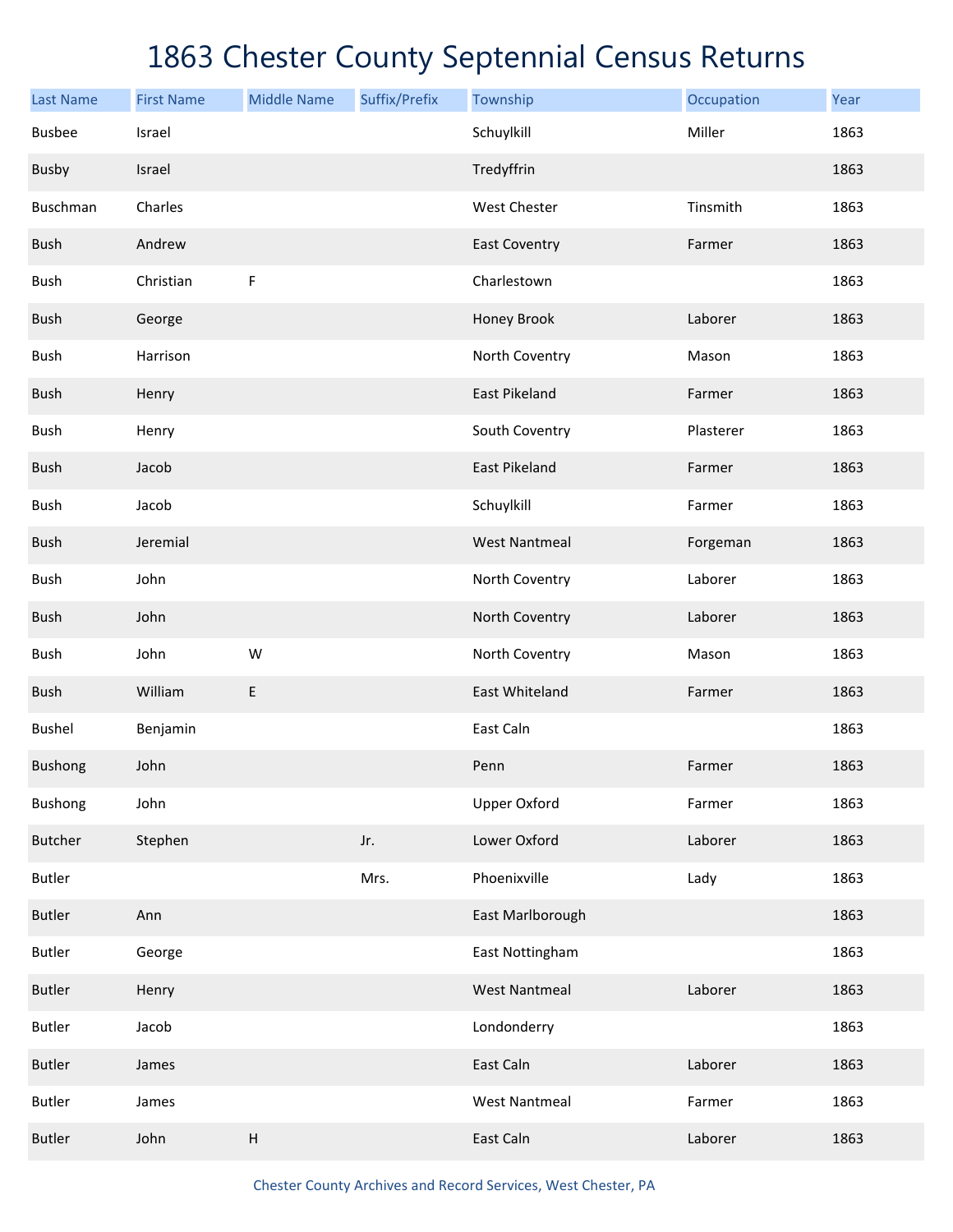| <b>Last Name</b> | <b>First Name</b> | <b>Middle Name</b> | Suffix/Prefix | Township             | Occupation     | Year |
|------------------|-------------------|--------------------|---------------|----------------------|----------------|------|
| <b>Butler</b>    | Jonathan          | P                  |               | Uwchlan              | Farmer         | 1863 |
| <b>Butler</b>    | Joseph            |                    |               | <b>Upper Uwchlan</b> | Farmer         | 1863 |
| <b>Butler</b>    | Joseph            |                    |               | <b>West Bradford</b> | Carpenter      | 1863 |
| <b>Butler</b>    | Mary              |                    |               | Uwchlan              |                | 1863 |
| <b>Butler</b>    | Nathan            |                    |               | New London           | Carpenter      | 1863 |
| <b>Butler</b>    | Robert            | W                  |               | East Marlborough     | Tailor         | 1863 |
| <b>Butler</b>    | Samuel            |                    |               | Uwchlan              | Farmer         | 1863 |
| <b>Butler</b>    | Thomas            | ${\sf M}$          |               | Lower Oxford         | Laborer        | 1863 |
| <b>Butler</b>    | William           |                    |               | West Chester         | Judge of Court | 1863 |
| <b>Buzzard</b>   | Jonas             |                    |               | Schuylkill           | Laborer        | 1863 |
| <b>Buzzard</b>   | Samuel            | $\mathsf{L}%$      |               | Charlestown          |                | 1863 |
| <b>Buzzard</b>   | Simeon            |                    |               | Schuylkill           | Farmer         | 1863 |
| Bye              | Albert            |                    |               | Elk                  | Farmer         | 1863 |
| Bye              | Benjamin          | $\mathsf{T}$       |               | Elk                  | Farmer         | 1863 |
| Bye              | Charles           |                    |               | Elk                  | Farmer         | 1863 |
| Bye              | Charles           | P                  |               | Franklin             | M.D.           | 1863 |
| Bye              | Enoch             |                    |               | East Nottingham      | Carpenter      | 1863 |
| Bye              | John              | Н                  |               | Elk                  | Farmer         | 1863 |
| Bye              | Samuel            |                    |               | Elk                  | Farmer         | 1863 |
| Bye              | William           | $\mathsf F$        |               | Elk                  | Carpenter      | 1863 |
| Bye              | William           | $\mathsf F$        |               | Elk                  | Farmer         | 1863 |
| <b>Byerly</b>    | David             |                    |               | Wallace              | Farmer         | 1863 |
| <b>Byerly</b>    | John              |                    |               | Phoenixville         | Laborer        | 1863 |
| <b>Byers</b>     | Henry             |                    |               | North Coventry       | Laborer        | 1863 |
| <b>Byers</b>     | John              |                    |               | North Coventry       | Laborer        | 1863 |
| <b>Byers</b>     | William           |                    |               | North Coventry       | Carpenter      | 1863 |
| Byler            | Robert            |                    |               | <b>West Nantmeal</b> | Farmer         | 1863 |
| Byrne            | Darby             |                    |               | <b>East Bradford</b> |                | 1863 |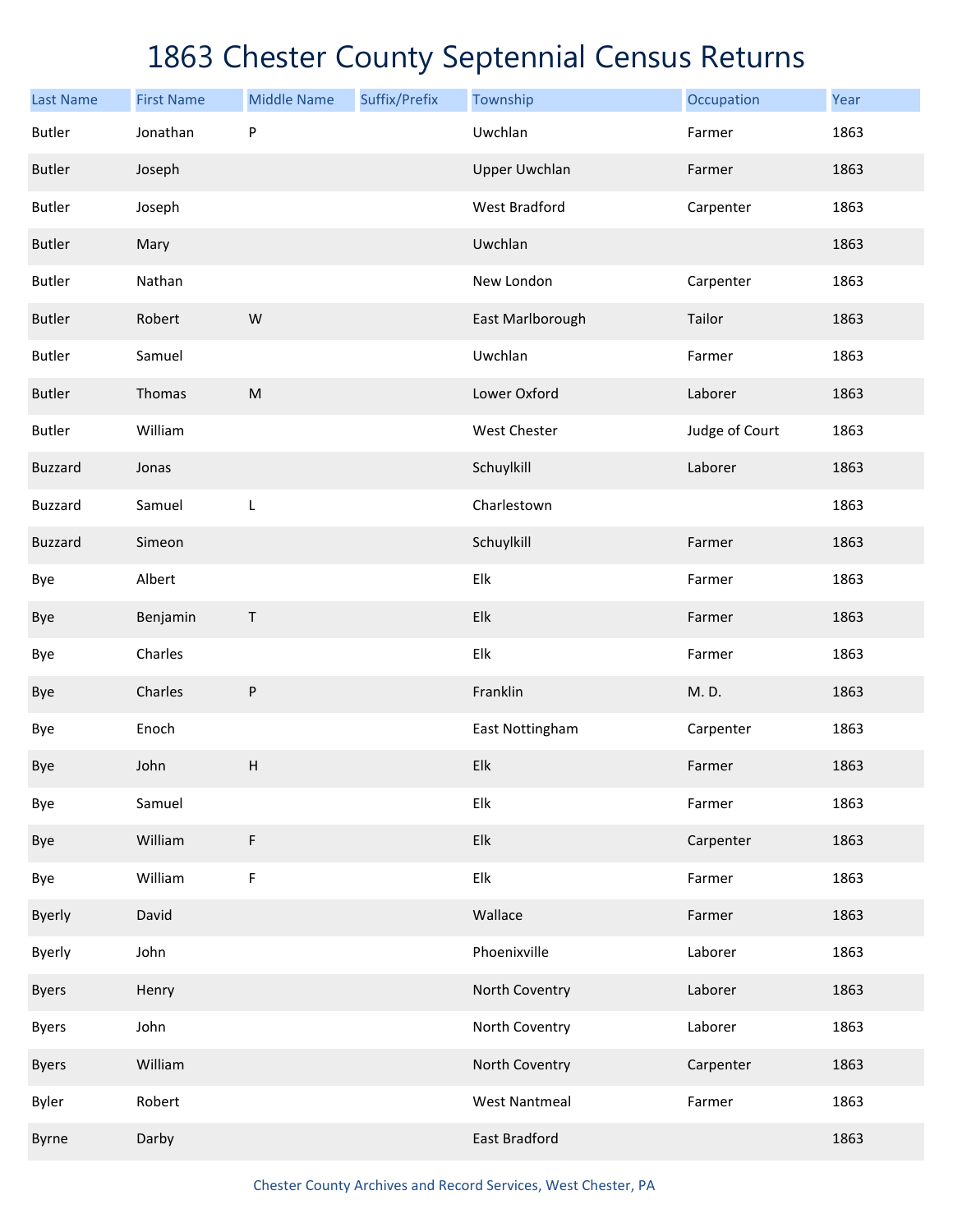| <b>Last Name</b> | <b>First Name</b> | <b>Middle Name</b> | Suffix/Prefix | Township            | Occupation            | Year |
|------------------|-------------------|--------------------|---------------|---------------------|-----------------------|------|
| Byrne            | Darby             |                    |               | <b>West Chester</b> | Laborer               | 1863 |
| Byrne            | John              |                    |               | Phoenixville        | Heater                | 1863 |
| Byrne            | Pat               |                    |               | Phoenixville        | Heater                | 1863 |
| Byrne            | Thomas            |                    |               | Phoenixville        | Rail Inspector        | 1863 |
| <b>Byrnes</b>    | John              |                    |               | Valley              | Laborer               | 1863 |
| <b>Byrnes</b>    | Michael           |                    |               | Valley              | Laborer               | 1863 |
| <b>Byrns</b>     | Peter             |                    |               | Phoenixville        | Superintendent        | 1863 |
| Cable            | Mordecai          |                    |               | Phoenixville        | Puddler               | 1863 |
| Cadwalader       | Isaac             | ${\sf P}$          |               | South Coventry      | Tanner                | 1863 |
| Cadwallader      | Davis             |                    |               | West Whiteland      | Shoemaker             | 1863 |
| Caffreu          | George            |                    |               | <b>West Vincent</b> | Laborer               | 1863 |
| Cahill           | Priscilla         |                    |               | Tredyffrin          |                       | 1863 |
| Cain             | Eli               |                    |               | Uwchlan             | Blacksmith            | 1863 |
| Cain             | George            |                    |               | West Brandywine     | Laborer               | 1863 |
| Cain             | Hugh              |                    |               | Phoenixville        | Puddler               | 1863 |
| Cain             | John              |                    |               | West Brandywine     | Laborer               | 1863 |
| Cain             | Joseph            |                    |               | Uwchlan             | Laborer               | 1863 |
| Cain             | Martin            |                    |               | Newlin              | Farmer                | 1863 |
| Cain             | Matthew           |                    |               | West Brandywine     | Laborer               | 1863 |
| Cain             | Pat               |                    |               | Phoenixville        | Blacksmith            | 1863 |
| Cairnes          | David             |                    |               | Honey Brook         | Farmer                | 1863 |
| Cairnes          | James             |                    |               | Honey Brook         | Farmer                | 1863 |
| Cairnes          | John              |                    |               | Honey Brook         | Weaver                | 1863 |
| Cairnes          | Robert            |                    |               | Honey Brook         | Laborer               | 1863 |
| Cairnes          | William           |                    |               | Honey Brook         | Plasterer             | 1863 |
| Cairy            | Alfred            |                    |               | <b>West Vincent</b> | <b>School Teacher</b> | 1863 |
| Calahan          | James             |                    |               | Charlestown         |                       | 1863 |
| Caldwell         | John              |                    |               | West Chester        | Laborer               | 1863 |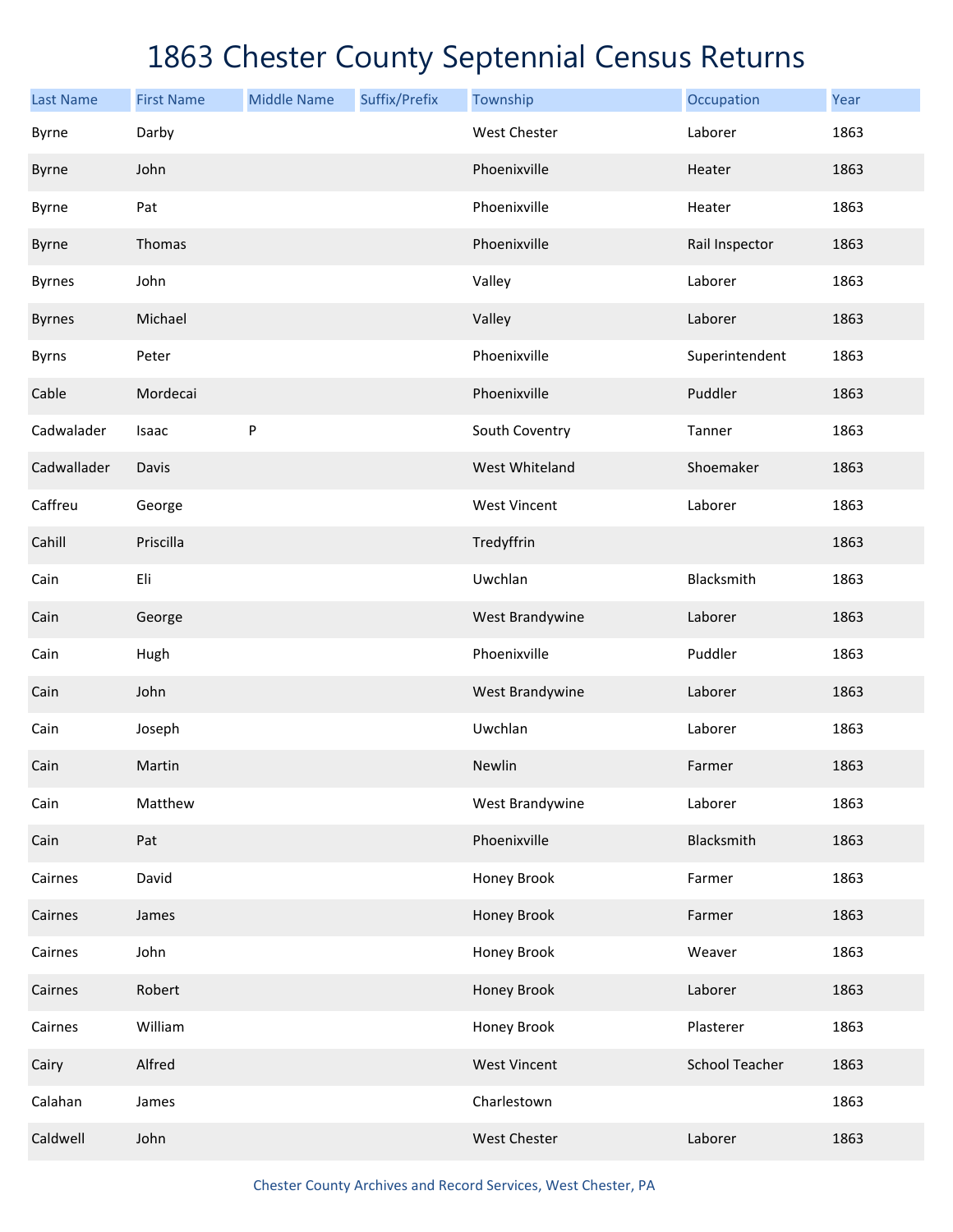| <b>Last Name</b> | <b>First Name</b> | <b>Middle Name</b>                                                                                         | Suffix/Prefix | Township             | Occupation  | Year |
|------------------|-------------------|------------------------------------------------------------------------------------------------------------|---------------|----------------------|-------------|------|
| Caldwell         | John              |                                                                                                            |               | <b>West Vincent</b>  | Farmer      | 1863 |
| Caldwell         | John              | $\sf B$                                                                                                    |               | <b>West Vincent</b>  | Farmer      | 1863 |
| Caldwell         | Peter             |                                                                                                            |               | Oxford               | Farmer      | 1863 |
| Caldwell         | Robert            |                                                                                                            |               | Pocopson             | Farmer      | 1863 |
| Caldwell         | Timothy           |                                                                                                            |               | East Whiteland       |             | 1863 |
| Caley            | George            | ${\sf P}$                                                                                                  |               | Easttown             | Farmer      | 1863 |
| Calhoon          | William           |                                                                                                            |               | <b>West Bradford</b> | Laborer     | 1863 |
| Calhoun          | John              |                                                                                                            |               | Phoenixville         | Shoemaker   | 1863 |
| Callaham         | James             |                                                                                                            |               | Phoenixville         | Quarryman   | 1863 |
| Callaham         | Patrick           |                                                                                                            |               | Phoenixville         | Laborer     | 1863 |
| Callahan         | Patrick           |                                                                                                            |               | Kennett              |             | 1863 |
| Callegan         | John              |                                                                                                            |               | Kennett              |             | 1863 |
| Cally            | William           |                                                                                                            |               | <b>East Vincent</b>  |             | 1863 |
| Calvert          | Reese             |                                                                                                            |               | Tredyffrin           |             | 1863 |
| Calvert          | William           |                                                                                                            |               | East Marlborough     | Laborer     | 1863 |
| Cambell          | Felix             |                                                                                                            |               | Downingtown          | Laborer     | 1863 |
| Camble           |                   |                                                                                                            | Mr.           | East Whiteland       | Gentleman   | 1863 |
| Cameron          | Robert            | F                                                                                                          |               | East Nottingham      |             | 1863 |
| Camlin           | Norris            |                                                                                                            |               | Phoenixville         | Gardener    | 1863 |
| Cammel           | Samuel            |                                                                                                            |               | Kennett Square       | Car Builder | 1863 |
| Cammon           | David             |                                                                                                            |               | Westtown             | Laborer     | 1863 |
| Camp             | Fred              | $\mathsf{M}% _{T}=\mathsf{M}_{T}\!\left( a,b\right) ,\ \mathsf{M}_{T}=\mathsf{M}_{T}\!\left( a,b\right) ,$ |               | West Chester         | Clerk       | 1863 |
| Campbell         | Archibald         |                                                                                                            |               | West Nottingham      | Farmer      | 1863 |
| Campbell         | Coleman           |                                                                                                            |               | South Coventry       | Forgeman    | 1863 |
| Campbell         | George            | W                                                                                                          |               | West Nottingham      | Farmer      | 1863 |
| Campbell         | James             |                                                                                                            |               | Elk                  | Farmer      | 1863 |
| Campbell         | John              |                                                                                                            |               | Easttown             | Laborer     | 1863 |
| Campbell         | John              |                                                                                                            |               | Tredyffrin           |             | 1863 |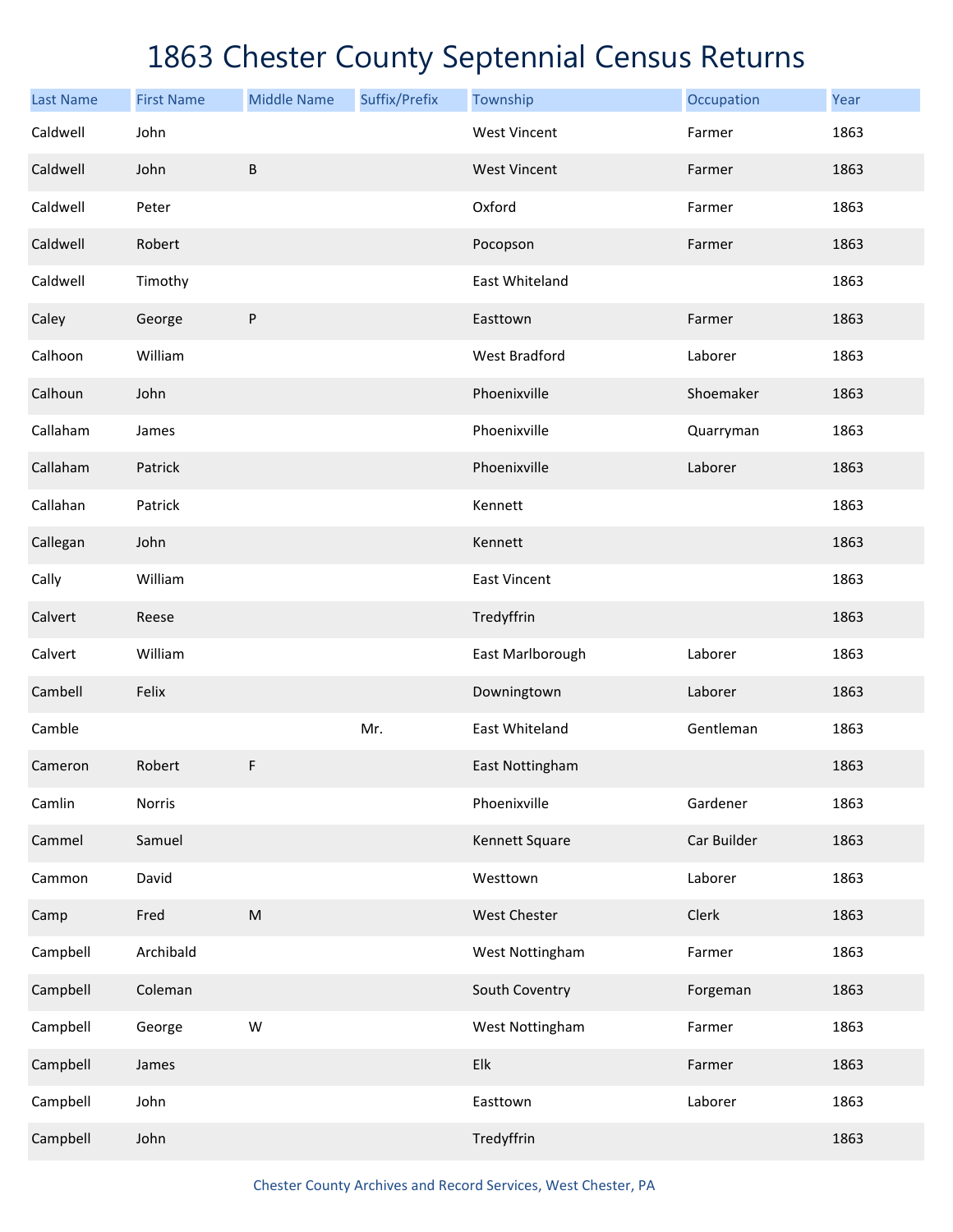| <b>Last Name</b> | <b>First Name</b> | <b>Middle Name</b>                                                                                         | Suffix/Prefix | Township             | Occupation   | Year |
|------------------|-------------------|------------------------------------------------------------------------------------------------------------|---------------|----------------------|--------------|------|
| Campbell         | John              |                                                                                                            |               | West Nottingham      | Farmer       | 1863 |
| Campbell         | John              | $\mathsf C$                                                                                                |               | West Nottingham      | Farmer       | 1863 |
| Campbell         | John              | ${\sf M}$                                                                                                  |               | Easttown             | Farmer       | 1863 |
| Campbell         | Mary              | B                                                                                                          |               | Valley               | Paperhanger  | 1863 |
| Campbell         | Michael           |                                                                                                            |               | <b>East Vincent</b>  |              | 1863 |
| Campbell         | Patrick           |                                                                                                            |               | West Marlborough     | Wheelwright  | 1863 |
| Campbell         | Rebecca           |                                                                                                            |               | <b>East Coventry</b> |              | 1863 |
| Campbell         | Robert            |                                                                                                            |               | Phoenixville         | Laborer      | 1863 |
| Campbell         | Robert            |                                                                                                            |               | Tredyffrin           |              | 1863 |
| Campbell         | Robert            |                                                                                                            |               | West Nottingham      | Farmer       | 1863 |
| Campbell         | Sallie            |                                                                                                            |               | Easttown             |              | 1863 |
| Campbell         | Samuel            |                                                                                                            |               | London Grove         | Laborer      | 1863 |
| Campbell         | Samuel            |                                                                                                            |               | North Coventry       | Laborer      | 1863 |
| Campbell         | Thomas            |                                                                                                            |               | New London           | Gentleman    | 1863 |
| Campbell         | Thomas            |                                                                                                            |               | Tredyffrin           |              | 1863 |
| Campell          | Alexander         |                                                                                                            |               | Valley               | <b>Baker</b> | 1863 |
| Canada           | Charles           |                                                                                                            |               | Willistown           |              | 1863 |
| Canan            | John              |                                                                                                            |               | West Fallowfield     |              | 1863 |
| Canary           | Patrick           |                                                                                                            |               | Birmingham           | Laborer      | 1863 |
| Canby            | William           | $\mathsf{M}% _{T}=\mathsf{M}_{T}\!\left( a,b\right) ,\ \mathsf{M}_{T}=\mathsf{M}_{T}\!\left( a,b\right) ,$ |               | Pennsbury            | Farmer       | 1863 |
| Canders          | Robert            |                                                                                                            |               | Honey Brook          | Laborer      | 1863 |
| Cane             | Agustus           |                                                                                                            |               | Sadsbury             |              | 1863 |
| Cane             | Eli               |                                                                                                            |               | East Caln            |              | 1863 |
| Cane             | John              |                                                                                                            |               | Phoenixville         | Shoemaker    | 1863 |
| Cane             | Joseph            |                                                                                                            |               | <b>East Vincent</b>  |              | 1863 |
| Cann             | Samuel            |                                                                                                            |               | Franklin             | Farmer       | 1863 |
| Cann             | Thomas            |                                                                                                            |               | London Grove         |              | 1863 |
| Cannagan         | Michael           |                                                                                                            |               | East Whiteland       | Laborer      | 1863 |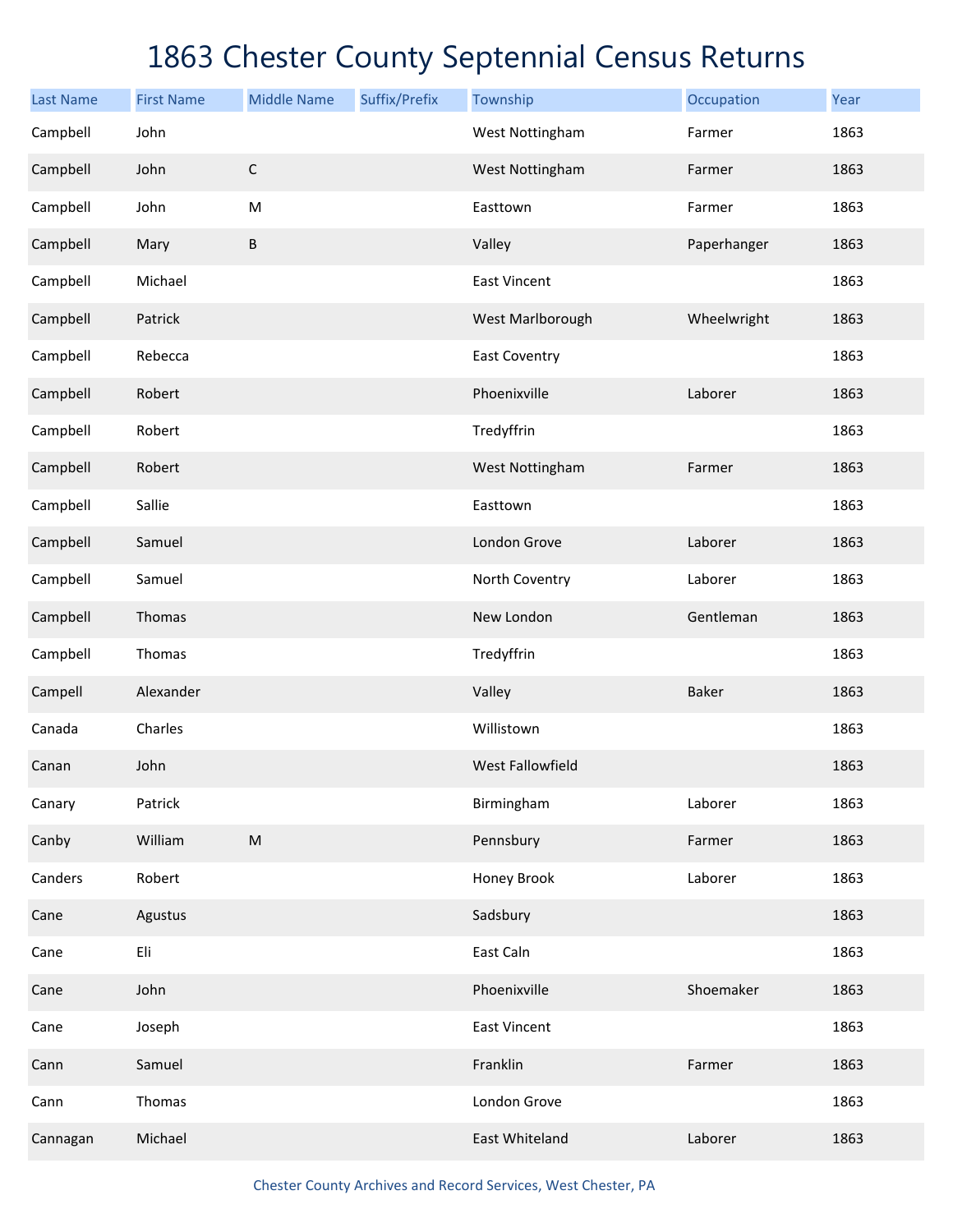| <b>Last Name</b> | <b>First Name</b> | <b>Middle Name</b>        | Suffix/Prefix | Township             | Occupation            | Year |
|------------------|-------------------|---------------------------|---------------|----------------------|-----------------------|------|
| Cannan           | Peter             |                           |               | Elk                  | Farmer                | 1863 |
| Canning          | Charles           |                           |               | London Grove         |                       | 1863 |
| Cannon           | Peter             |                           |               | Lower Oxford         | Laborer               | 1863 |
| Carathurs        | John              | C.                        |               | East Caln            |                       | 1863 |
| Carbeary         | Morris            |                           |               | Uwchlan              | Farmer                | 1863 |
| Carbury          | Thomas            |                           |               | West Whiteland       | Laborer               | 1863 |
| Cardwell         | George            | G                         |               | West Chester         | Dentist               | 1863 |
| Care             | Henry             |                           |               | Warwick              |                       | 1863 |
| Care             | Thomas            |                           |               | Warwick              |                       | 1863 |
| Carell           | Michael           |                           |               | West Goshen          | Laborer               | 1863 |
| Carey            | John              |                           |               | Phoenixville         | Laborer               | 1863 |
| Carey            | John              |                           |               | <b>West Chester</b>  | Laborer               | 1863 |
| Carey            | Richard           |                           |               | West Bradford        | Farmer                | 1863 |
| Carey            | Robert            |                           |               | <b>West Vincent</b>  | <b>School Teacher</b> | 1863 |
| Carey            | Thomas            |                           |               | West Bradford        | Farmer                | 1863 |
| Carl             | Gabriel           |                           |               | <b>East Vincent</b>  |                       | 1863 |
| Carl             | Henry             |                           |               | Elk                  |                       | 1863 |
| Carl             | Henry             | $\boldsymbol{\mathsf{H}}$ |               | <b>West Chester</b>  | Engineer              | 1863 |
| Carl             | Jacob             |                           |               | Elk                  |                       | 1863 |
| Carl             | John              |                           |               | <b>East Coventry</b> | Mason                 | 1863 |
| Carl             | Peter             |                           |               | <b>East Vincent</b>  |                       | 1863 |
| Carl             | Robert            |                           |               | Elk                  |                       | 1863 |
| Carl             | William           |                           |               | <b>East Coventry</b> | Carpenter             | 1863 |
| Carlbaugh        | Henry             |                           |               | Phoenixville         | Laborer               | 1863 |
| Carlies          | Jacob             | W                         |               | London Britain       | Farmer                | 1863 |
| Carlile          | John              | S                         |               | London Grove         |                       | 1863 |
| Carlile          | Joseph            |                           |               | Pocopson             | Laborer               | 1863 |
| Carlile          | Samuel            |                           |               | New London           | Farmer                | 1863 |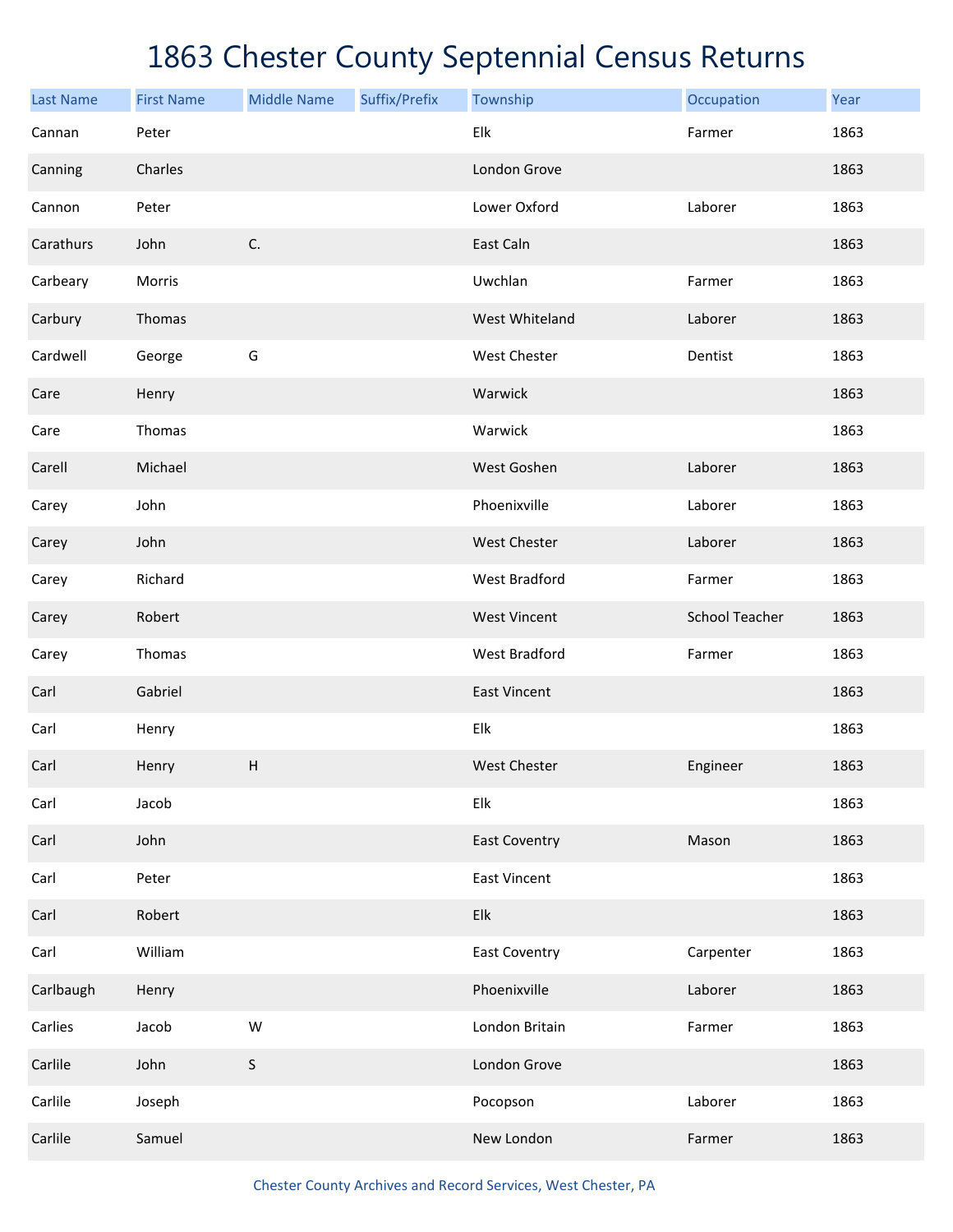| <b>Last Name</b> | <b>First Name</b> | <b>Middle Name</b> | Suffix/Prefix | Township             | Occupation  | Year |
|------------------|-------------------|--------------------|---------------|----------------------|-------------|------|
| Carlin           | John              |                    |               | Phoenixville         | Heater      | 1863 |
| Carlisle         | Elizabeth         |                    |               | London Britain       | Farmer      | 1863 |
| Carlisle         | John              |                    |               | East Nottingham      |             | 1863 |
| Carlisle         | John              |                    |               | Valley               | Blacksmith  | 1863 |
| Carlisle         | Theodore          |                    |               | London Britain       | Farmer      | 1863 |
| Carlos           | J                 | ${\sf M}$          |               | New Garden           | wheelmaker  | 1863 |
| Carney           | Thomas            |                    |               | Phoenixville         | Puddler     | 1863 |
| Carpenter        | Albina            |                    |               | <b>West Bradford</b> | Housekeeper | 1863 |
| Carpenter        | Cyrus             |                    |               | Pennsbury            | Gentleman   | 1863 |
| Carpenter        | Edwin             |                    |               | <b>West Bradford</b> | Volunteer   | 1863 |
| Carpenter        | John              |                    |               | West Brandywine      | Farmer      | 1863 |
| Carpenter        | Joseph            |                    |               | Lower Oxford         | Laborer     | 1863 |
| Carpenter        | Lewis             |                    |               | West Brandywine      | Carpenter   | 1863 |
| Carpenter        | Moses             | S                  |               | <b>West Bradford</b> | Farmer      | 1863 |
| Carpenter        | Thomas            |                    |               | <b>West Bradford</b> | Gentleman   | 1863 |
| Carpenter        | Thomas            |                    |               | <b>West Chester</b>  | Tailor      | 1863 |
| Carpenter        | William           |                    |               | West Brandywine      | Laborer     | 1863 |
| Carr             | Abi               | $\mathsf C$        |               | <b>West Chester</b>  | Lady        | 1863 |
| Carr             | Alexander         |                    |               | <b>West Vincent</b>  | Assessor?   | 1863 |
| Carr             | David             |                    |               | East Marlborough     | Laborer     | 1863 |
| Carr             | James             |                    |               | Lower Oxford         | Laborer     | 1863 |
| Carr             | James             |                    |               | Tredyffrin           |             | 1863 |
| Carr             | John              | D                  |               | <b>West Vincent</b>  | Farmer      | 1863 |
| Carr             | Jonathan          |                    |               | Phoenixville         | Soldier     | 1863 |
| Carr             | Leonard           | F                  |               | Tredyffrin           |             | 1863 |
| Carr             | Leonard           | F                  |               | Tredyffrin           |             | 1863 |
| Carr             | Robert            |                    |               | Phoenixville         | Blacksmith  | 1863 |
| Carr             | Samuel            |                    |               | East Bradford        |             | 1863 |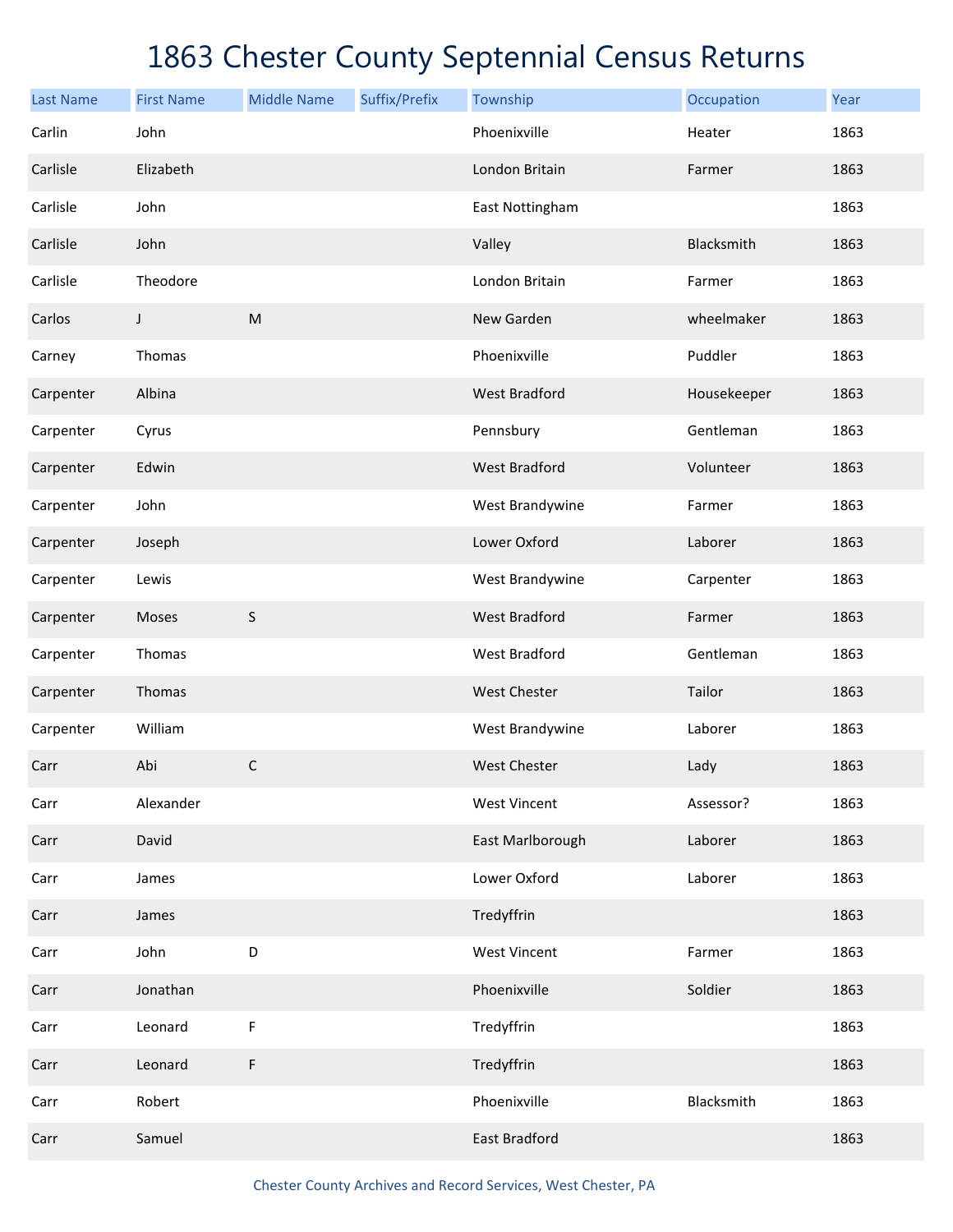| <b>Last Name</b> | <b>First Name</b> | <b>Middle Name</b> | Suffix/Prefix | Township             | Occupation | Year |
|------------------|-------------------|--------------------|---------------|----------------------|------------|------|
| Carr             | Silas             | S                  |               | Wallace              | Blacksmith | 1863 |
| Carr             | Thomas            |                    |               | Phoenixville         | Laborer    | 1863 |
| Carrer           | William           |                    |               | Tredyffrin           |            | 1863 |
| Carrol           | Minshall          |                    |               | Birmingham           | Laborer    | 1863 |
| Carroll          | Charles           |                    |               | New London           | Farmer     | 1863 |
| Carroll          | John              |                    |               | West Goshen          | Farmer     | 1863 |
| Carroll          | Michael           |                    |               | West Goshen          | Laborer    | 1863 |
| Carroll          | Patrick           |                    |               | New London           | Farmer     | 1863 |
| Carroll          | Thomas            |                    |               | West Goshen          | Farmer     | 1863 |
| Carroll          | Thomas            |                    |               | West Goshen          | Laborer    | 1863 |
| Carruthers       | Benjamin          |                    |               | Valley               | Laborer    | 1863 |
| Carry            | Daniel            |                    | Sr.           | Phoenixville         | Laborer    | 1863 |
| Carry            | ${\sf P}$         | G                  |               | Phoenixville         | Scrivener  | 1863 |
| Carry            | Wilber            | F                  |               | Phoenixville         | Laborer    | 1863 |
| Carson           | Azariah           |                    |               | <b>West Nantmeal</b> | Stonemason | 1863 |
| Carson           | Azariak           |                    |               | Uwchlan              | Saddler    | 1863 |
| Carson           | <b>Bart</b>       | E                  |               | West Brandywine      | Laborer    | 1863 |
| Carson           | Benjamin          |                    |               | Franklin             | Farmer     | 1863 |
| Carson           | Davis             |                    |               | West Brandywine      | Laborer    | 1863 |
| Carson           | John              |                    |               | New London           | Farmer     | 1863 |
| Carson           | John              |                    |               | <b>Upper Uwchlan</b> | Farmer     | 1863 |
| Carson           | John              |                    |               | West Brandywine      | Laborer    | 1863 |
| Carson           | John              |                    |               | West Brandywine      | Laborer    | 1863 |
| Carson           | John              | B                  |               | South Coventry       | Farmer     | 1863 |
| Carson           | Joseph            |                    |               | Wallace              | Laborer    | 1863 |
| Carson           | Michael           |                    |               | <b>West Vincent</b>  | Laborer    | 1863 |
| Carson           | William           |                    |               | East Goshen          | Farmer     | 1863 |
| Carter           | Daniel            |                    |               | <b>West Bradford</b> | Laborer    | 1863 |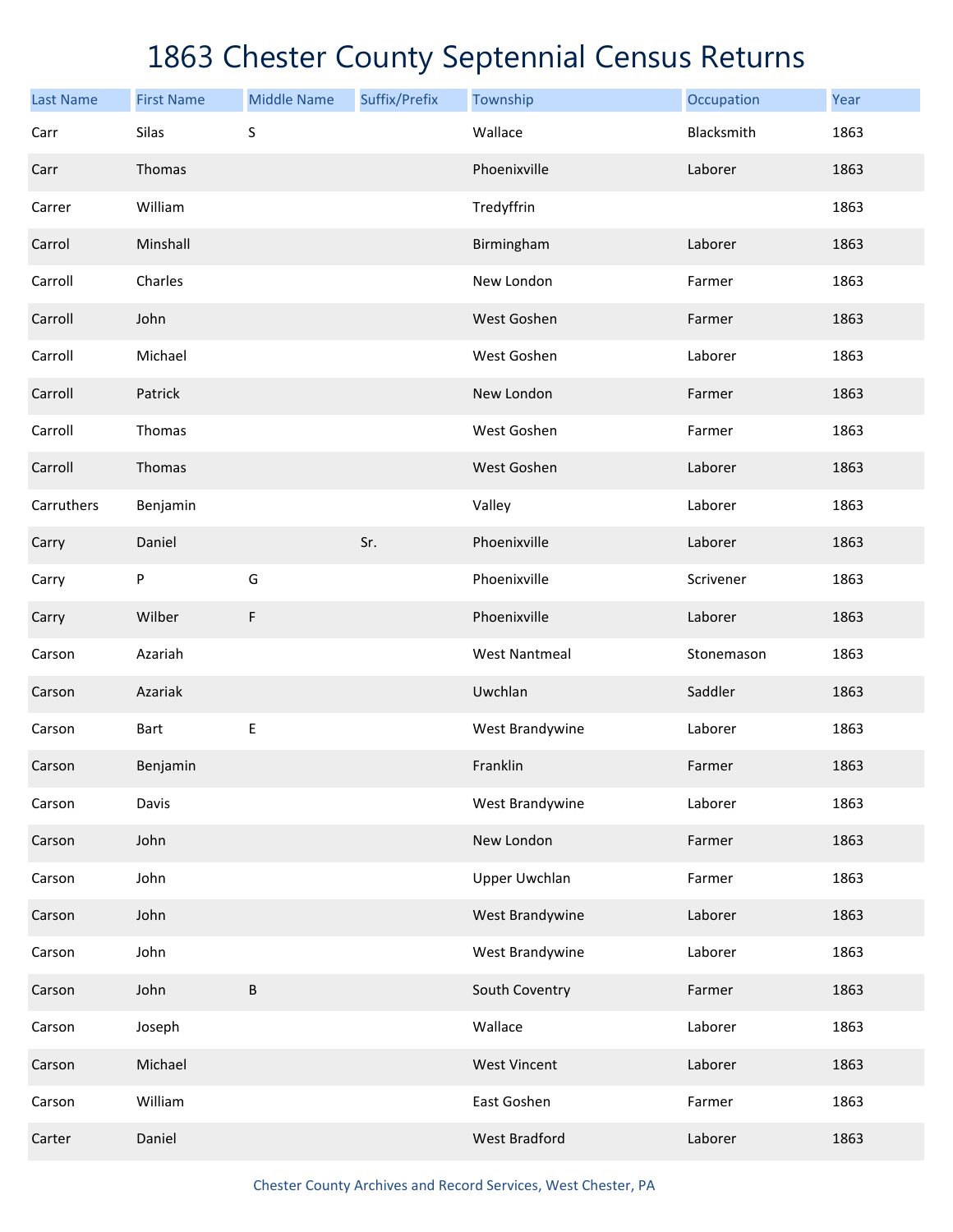| <b>Last Name</b> | <b>First Name</b> | <b>Middle Name</b> | Suffix/Prefix | Township                | Occupation  | Year |
|------------------|-------------------|--------------------|---------------|-------------------------|-------------|------|
| Carter           | Edward            |                    |               | <b>West Fallowfield</b> |             | 1863 |
| Carter           | Emmor             |                    |               | East Marlborough        | Gentleman   | 1863 |
| Carter           | George            |                    |               | Phoenixville            | Boatman     | 1863 |
| Carter           | George            | W                  |               | Charlestown             |             | 1863 |
| Carter           | Henry             | Υ                  |               | Tredyffrin              |             | 1863 |
| Carter           | Jacob             |                    |               | <b>East Fallowfield</b> | Laborer     | 1863 |
| Carter           | Jacob             |                    |               | <b>West Vincent</b>     | Farmer      | 1863 |
| Carter           | James             |                    |               | Phoenixville            |             | 1863 |
| Carter           | James             |                    |               | Phoenixville            | Laborer     | 1863 |
| Carter           | John              |                    |               | Schuylkill              | Engineer    | 1863 |
| Carter           | John              |                    |               | <b>West Vincent</b>     | Laborer     | 1863 |
| Carter           | John              | $\mathsf{l}$       |               | <b>Upper Oxford</b>     | Farmer      | 1863 |
| Carter           | John              | J                  |               | Schuylkill              | Miner       | 1863 |
| Carter           | Matilda           |                    |               | Charlestown             |             | 1863 |
| Carter           | Nicholas          |                    |               | <b>West Vincent</b>     | Farmer      | 1863 |
| Carter           | Patrick           |                    |               | <b>West Chester</b>     | Oysterman   | 1863 |
| Carter           | Phebe             |                    |               | Charlestown             |             | 1863 |
| Carter           | Richard           |                    |               | <b>West Fallowfield</b> |             | 1863 |
| Carter           | Samuel            |                    |               | <b>West Vincent</b>     | Laborer     | 1863 |
| Carter           | William           |                    |               | Elk                     | Farmer      | 1863 |
| Carter           | William           | W                  |               | Penn                    | Agent       | 1863 |
| Cartnell         | John              |                    |               | New Garden              | wheelmaker  | 1863 |
| Caruth           | John              |                    |               | Lower Oxford            | Farmer      | 1863 |
| Caruthers        | Elizabeth         |                    |               | <b>West Nantmeal</b>    |             | 1863 |
| Carver           | George            | ${\sf W}$          |               | West Chester            | Storekeeper | 1863 |
| Carver           | John              |                    |               | Tredyffrin              |             | 1863 |
| Case             | Elliot            |                    |               | Schuylkill              | Laborer     | 1863 |
| Cashwiler        | John              |                    |               | Wallace                 | Farmer      | 1863 |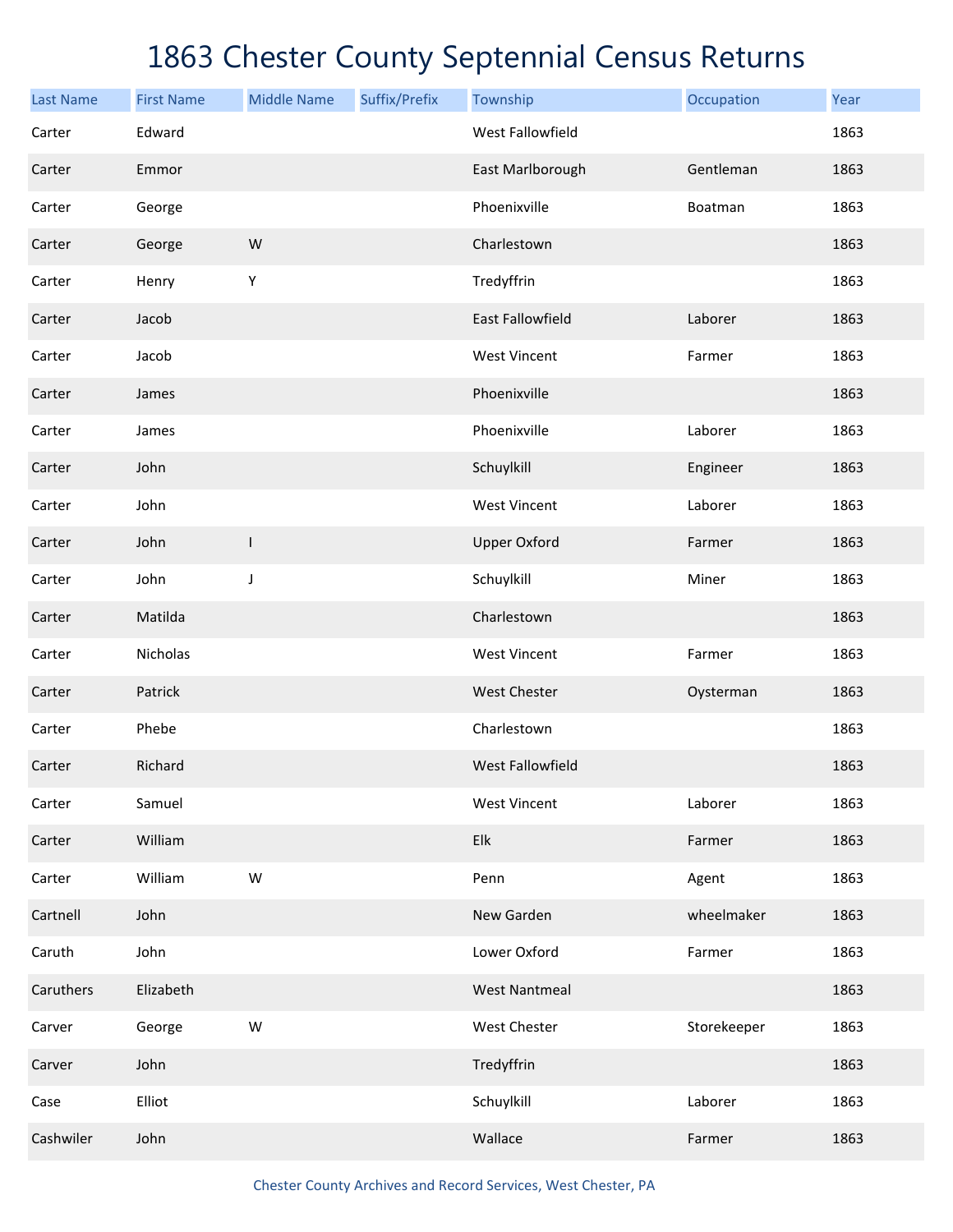| <b>Last Name</b> | <b>First Name</b> | <b>Middle Name</b> | Suffix/Prefix | Township             | Occupation | Year |
|------------------|-------------------|--------------------|---------------|----------------------|------------|------|
| Casley           | James             |                    |               | Willistown           | Laborer    | 1863 |
| Caslin           | Daniel            |                    |               | West Goshen          | Farmer     | 1863 |
| Caslin           | Thomas            |                    |               | Phoenixville         | Puddler    | 1863 |
| Casper           | Thomas            | J                  |               | West Chester         | Druggist   | 1863 |
| Cassatts         | Robert            | $\sf S$            |               | Thornbury            |            | 1863 |
| Casselberry      | Amos              | $\mathsf C$        |               | <b>East Vincent</b>  |            | 1863 |
| Cassey           | Jeremiah          |                    |               | Lower Oxford         | Laborer    | 1863 |
| Cassey           | Patrick           |                    |               | Newlin               | Laborer    | 1863 |
| Castalo          | Michael           |                    |               | Sadsbury             | Laborer    | 1863 |
| Castillo         | Richard           |                    |               | West Goshen          | Laborer    | 1863 |
| Cathcart         | Allen             |                    |               | Willistown           | Farmer     | 1863 |
| Cathcart         | Samuel            |                    |               | Easttown             | Farmer     | 1863 |
| Cato             | Elisha            |                    |               | Elk                  |            | 1863 |
| Caton            | Patrick           |                    |               | Kennett Square       | Moulder    | 1863 |
| Catron           | Ann               |                    |               | Willistown           | Farmer     | 1863 |
| Catron           | David             | B                  |               | Willistown           | Laborer    | 1863 |
| Catshall         | William           |                    |               | Honey Brook          | Cordwainer | 1863 |
| Cattern          | Henry             |                    |               | Sadsbury             |            | 1863 |
| Catz             | Christian         |                    |               | <b>West Nantmeal</b> | Laborer    | 1863 |
| Cauler           | James             |                    |               | <b>East Coventry</b> | Laborer    | 1863 |
| Caust            | Christian         |                    |               | Phoenixville         | Laborer    | 1863 |
| Cavenagh         | John              |                    |               | Honey Brook          | Farmer     | 1863 |
| Cavenagh         | Peter             |                    |               | Honey Brook          | Farmer     | 1863 |
| Cavey            | Patrick           |                    |               | East Goshen          | Farmer     | 1863 |
| Cawler           | Daniel            |                    |               | <b>East Vincent</b>  |            | 1863 |
| Cear             | George            |                    |               | South Coventry       | Laborer    | 1863 |
| Chaffant         | Cloud             |                    |               | Franklin             | Farmer     | 1863 |
| Chalfant         | Alfred            |                    |               | Phoenixville         | Restaurant | 1863 |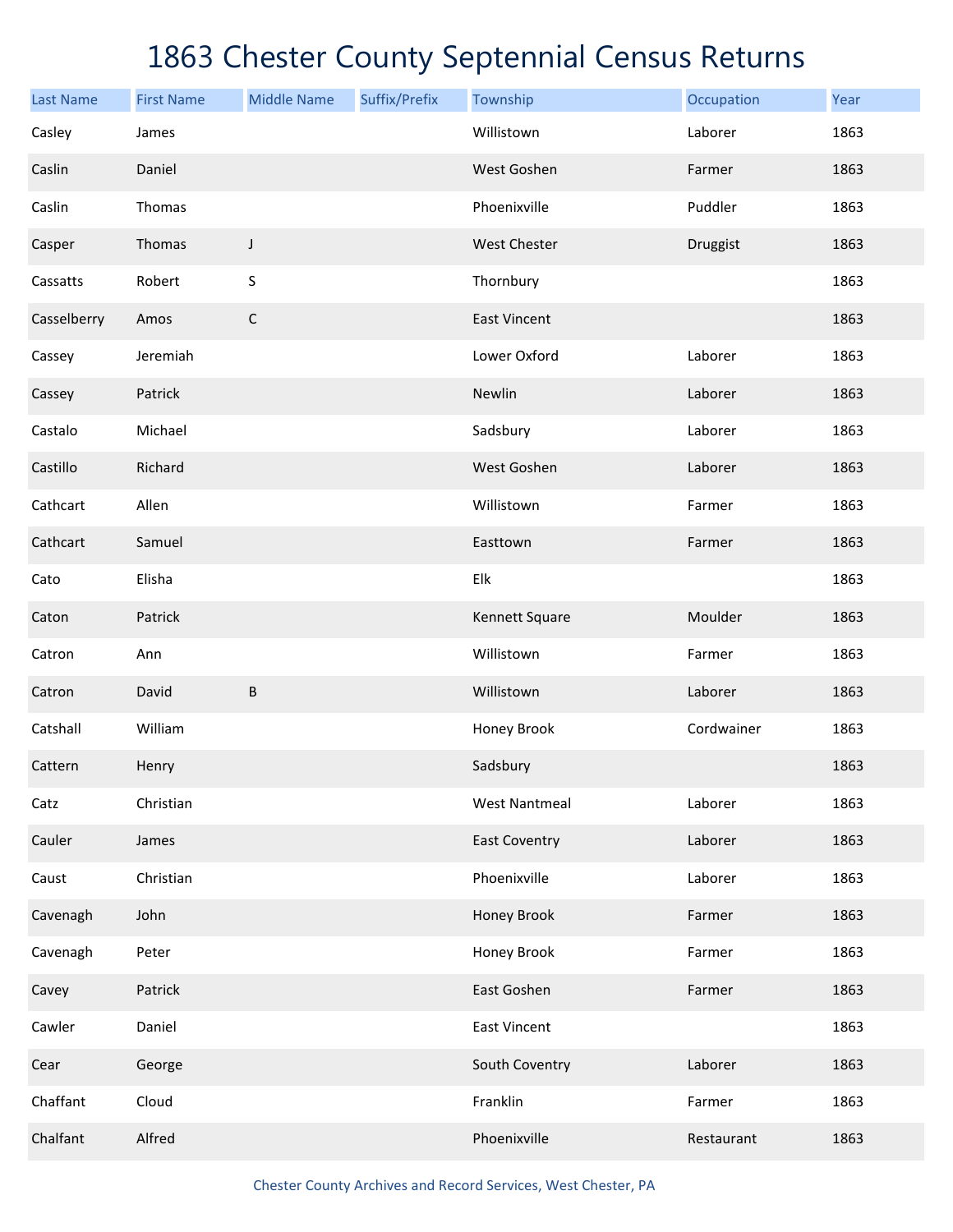| <b>Last Name</b> | <b>First Name</b> | <b>Middle Name</b> | Suffix/Prefix | Township             | Occupation            | Year |
|------------------|-------------------|--------------------|---------------|----------------------|-----------------------|------|
| Chalfant         | Caleb             |                    |               | West Marlborough     | Innkeeper             | 1863 |
| Chalfant         | Evan              |                    |               | Highland             | Farmer                | 1863 |
| Chalfant         | Goodwin           |                    |               | East Marlborough     | Farmer                | 1863 |
| Chalfant         | Joel              |                    |               | West Marlborough     | Mason                 | 1863 |
| Chalfant         | John              |                    |               | Sadsbury             | Merchant              | 1863 |
| Chalfant         | John              |                    |               | Valley               | Gentleman             | 1863 |
| Chalfant         | John              | $\mathsf{N}$       |               | Sadsbury             |                       | 1863 |
| Chalfant         | Rachel            | H                  |               | East Marlborough     |                       | 1863 |
| Chalfant         | Reuben            |                    |               | London Grove         |                       | 1863 |
| Chalfant         | Robert            |                    |               | Pennsbury            | <b>School Teacher</b> | 1863 |
| Chalfant         | Thomas            |                    |               | Highland             | Farmer                | 1863 |
| Chalfant         | Thomas            | E                  |               | Valley               | Wheelwright           | 1863 |
| Chalfant         | William           |                    |               | East Marlborough     | Farmer                | 1863 |
| Chalfant         | William           |                    |               | Penn                 | Farmer                | 1863 |
| Chalfant         | William           |                    |               | West Marlborough     | Farmer                | 1863 |
| Chamber          | David             | E                  |               | East Marlborough     | Farmer                | 1863 |
| Chamber          | Joseph            | D                  |               | East Marlborough     | Farmer                | 1863 |
| Chamber          | Rebecca           |                    |               | London Grove         |                       | 1863 |
| Chamber          | William           | ${\sf R}$          |               | East Marlborough     | Farmer                | 1863 |
| Chamberlain      | James             |                    |               | West Fallowfield     |                       | 1863 |
| Chamberlain      | Palmer            |                    |               | <b>East Bradford</b> |                       | 1863 |
| Chamberlain      | $\mathsf{R}$      |                    |               | <b>East Bradford</b> |                       | 1863 |
| Chamberlain      | Thomas            |                    |               | East Nottingham      | Potter                | 1863 |
| Chamberlain      | Thomas            | ${\sf M}$          |               | West Fallowfield     |                       | 1863 |
| Chamberlen       | Jones             |                    |               | Sadsbury             |                       | 1863 |
| Chamberlin       | Palmer            |                    |               | West Chester         | Gentleman             | 1863 |
| Chamberlin       | Rachel            |                    |               | West Chester         | Lady                  | 1863 |
| Chamberlin       | Thomas            |                    |               | West Chester         | Carpenter             | 1863 |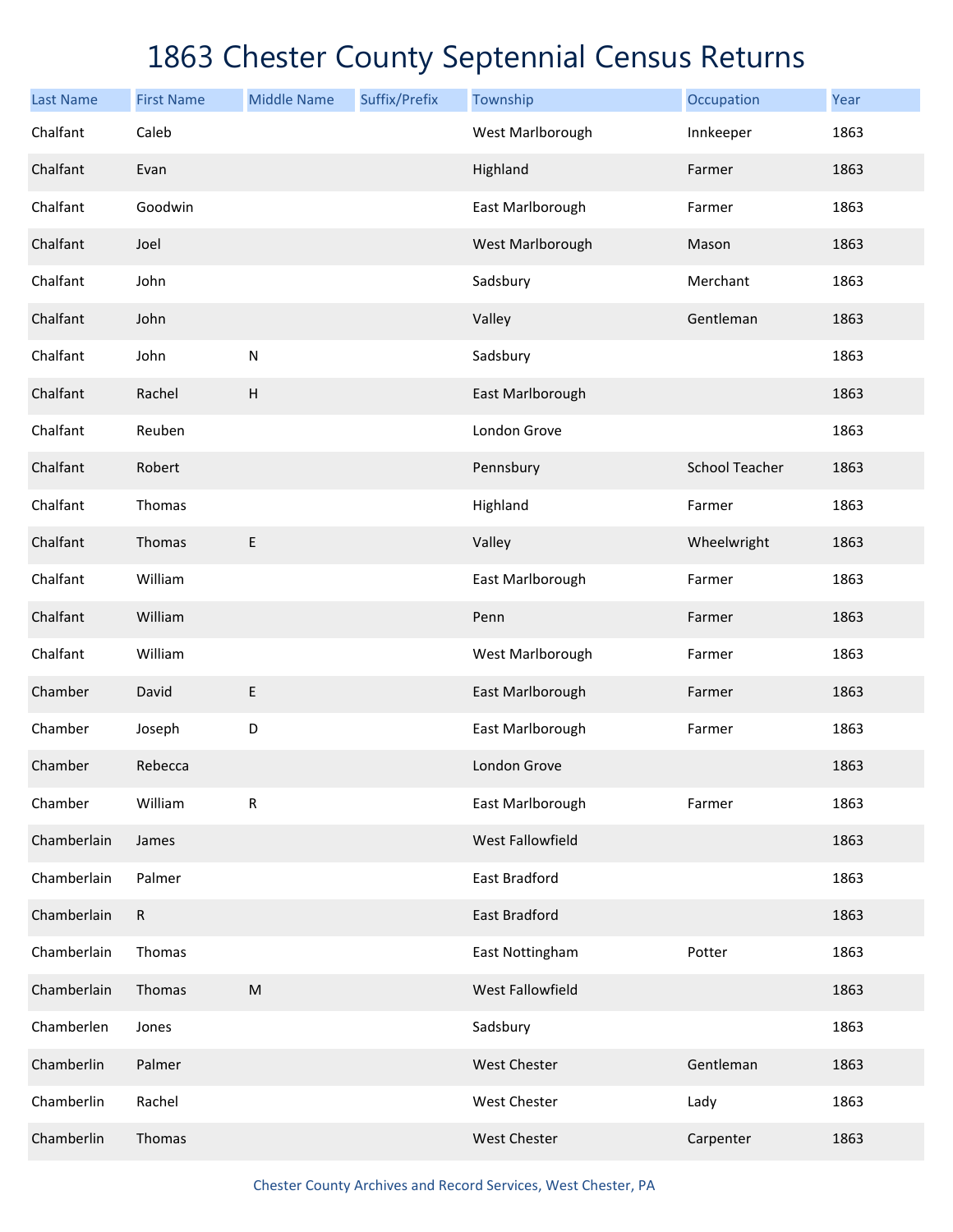| <b>Last Name</b> | <b>First Name</b> | <b>Middle Name</b> | Suffix/Prefix | Township             | Occupation | Year |
|------------------|-------------------|--------------------|---------------|----------------------|------------|------|
| Chambers         | Caleb             | $\mathsf E$        |               | <b>West Bradford</b> | Tanner     | 1863 |
| Chambers         | Cyrus             |                    |               | Kennett Square       | Farmer     | 1863 |
| Chambers         | Cyrus             |                    |               | New Garden           |            | 1863 |
| Chambers         | David             |                    |               | London Grove         |            | 1863 |
| Chambers         | David             |                    |               | <b>West Bradford</b> | Farmer     | 1863 |
| Chambers         | David             | $\sf B$            |               | Kennett Square       | Machinist  | 1863 |
| Chambers         | David             | ${\sf P}$          |               | London Grove         |            | 1863 |
| Chambers         | Edwin             |                    |               | Kennett Square       | Dentist    | 1863 |
| Chambers         | Elizabeth         |                    |               | Kennett              |            | 1863 |
| Chambers         | Elizabeth         |                    |               | Kennett Square       |            | 1863 |
| Chambers         | Elwood            |                    |               | West Nottingham      | Farmer     | 1863 |
| Chambers         | $\mathsf{I}$      | ${\sf N}$          | Jr.           | London Britain       | Laborer    | 1863 |
| Chambers         | $\mathbf{I}$      | ${\sf N}$          |               | London Britain       | Farmer     | 1863 |
| Chambers         | John              |                    |               | London Grove         |            | 1863 |
| Chambers         | John              |                    |               | Lower Oxford         | Farmer     | 1863 |
| Chambers         | John              | ${\sf P}$          |               | Kennett Square       | Farmer     | 1863 |
| Chambers         | Joseph            |                    | Sr.           | New Garden           |            | 1863 |
| Chambers         | Joseph            |                    |               | <b>West Bradford</b> | Laborer    | 1863 |
| Chambers         | Joseph            | ${\sf M}$          |               | New Garden           | Farmer     | 1863 |
| Chambers         | Joseph            | $\sf P$            | Jr.           | New Garden           |            | 1863 |
| Chambers         | Lewis             |                    |               | Lower Oxford         | Carpenter  | 1863 |
| Chambers         | Marshall          |                    |               | <b>West Bradford</b> | Tanner     | 1863 |
| Chambers         | Phebe             | Ann                |               | New Garden           |            | 1863 |
| Chambers         | Richard           | $\sf B$            |               | New Garden           | Farmer     | 1863 |
| Chambers         | Ruth              | Ann                |               | Kennett Square       |            | 1863 |
| Chambers         | Samuel            |                    |               | Sadsbury             | Clerk      | 1863 |
| Chandlar         | Joshua            |                    |               | Valley               | Laborer    | 1863 |
| Chandler         | Allen             |                    |               | New Garden           | Innkeeper  | 1863 |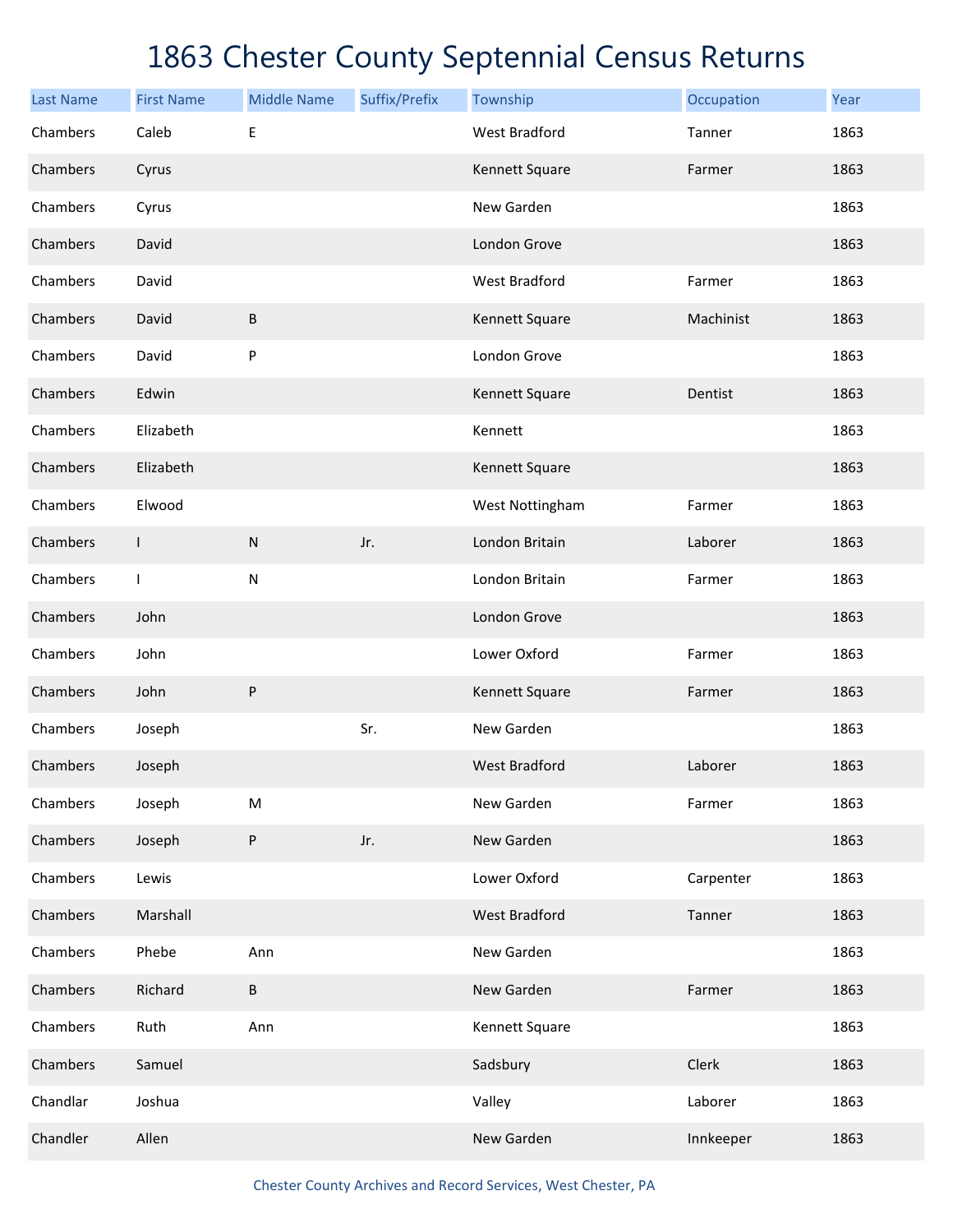| <b>Last Name</b> | <b>First Name</b> | <b>Middle Name</b> | Suffix/Prefix | Township         | Occupation     | Year |
|------------------|-------------------|--------------------|---------------|------------------|----------------|------|
| Chandler         | Caustland         |                    |               | Pennsbury        | Farmer         | 1863 |
| Chandler         | David             |                    |               | New Garden       | Farmer         | 1863 |
| Chandler         | Edward            | B                  |               | East Marlborough |                | 1863 |
| Chandler         | Edwin             |                    |               | West Marlborough | Farmer         | 1863 |
| Chandler         | George            |                    |               | West Fallowfield |                | 1863 |
| Chandler         | Hannah            |                    |               | East Marlborough |                | 1863 |
| Chandler         | J                 | P                  |               | New Garden       | Farmer         | 1863 |
| Chandler         | Jacob             |                    |               | Newlin           | Laborer        | 1863 |
| Chandler         | Jacob             |                    |               | Penn             | Farmer         | 1863 |
| Chandler         | James             |                    |               | East Marlborough | Laborer        | 1863 |
| Chandler         | James             |                    |               | London Grove     |                | 1863 |
| Chandler         | James             | Τ                  |               | West Marlborough | Farmer         | 1863 |
| Chandler         | Jehu              |                    |               | Kennett          |                | 1863 |
| Chandler         | John              |                    |               | Kennett          | <b>Butcher</b> | 1863 |
| Chandler         | John              |                    |               | Kennett          |                | 1863 |
| Chandler         | John              |                    |               | New Garden       | Farmer         | 1863 |
| Chandler         | John              | $\mathsf C$        |               | New Garden       | Carpenter      | 1863 |
| Chandler         | Joseph            |                    |               | East Marlborough | Gentleman      | 1863 |
| Chandler         | Joseph            |                    |               | Kennett Square   | Laborer        | 1863 |
| Chandler         | Joseph            | $\sf S$            |               | East Marlborough | <b>Butcher</b> | 1863 |
| Chandler         | Joshua            |                    |               | New Garden       | Carpenter      | 1863 |
| Chandler         | Lindley           |                    |               | East Marlborough | Drover         | 1863 |
| Chandler         | ${\sf M}$         | $\mathsf T$        |               | West Chester     | Innkeeper      | 1863 |
| Chandler         | Mariah            | J                  |               | Kennett Square   |                | 1863 |
| Chandler         | Marshall          |                    |               | Birmingham       |                | 1863 |
| Chandler         | Mary              | $\sf H$            |               | East Marlborough |                | 1863 |
| Chandler         | Samuel            | D                  |               | Penn             | Merchant       | 1863 |
| Chandler         | Sarah             | $\mathsf A$        |               | East Nottingham  |                | 1863 |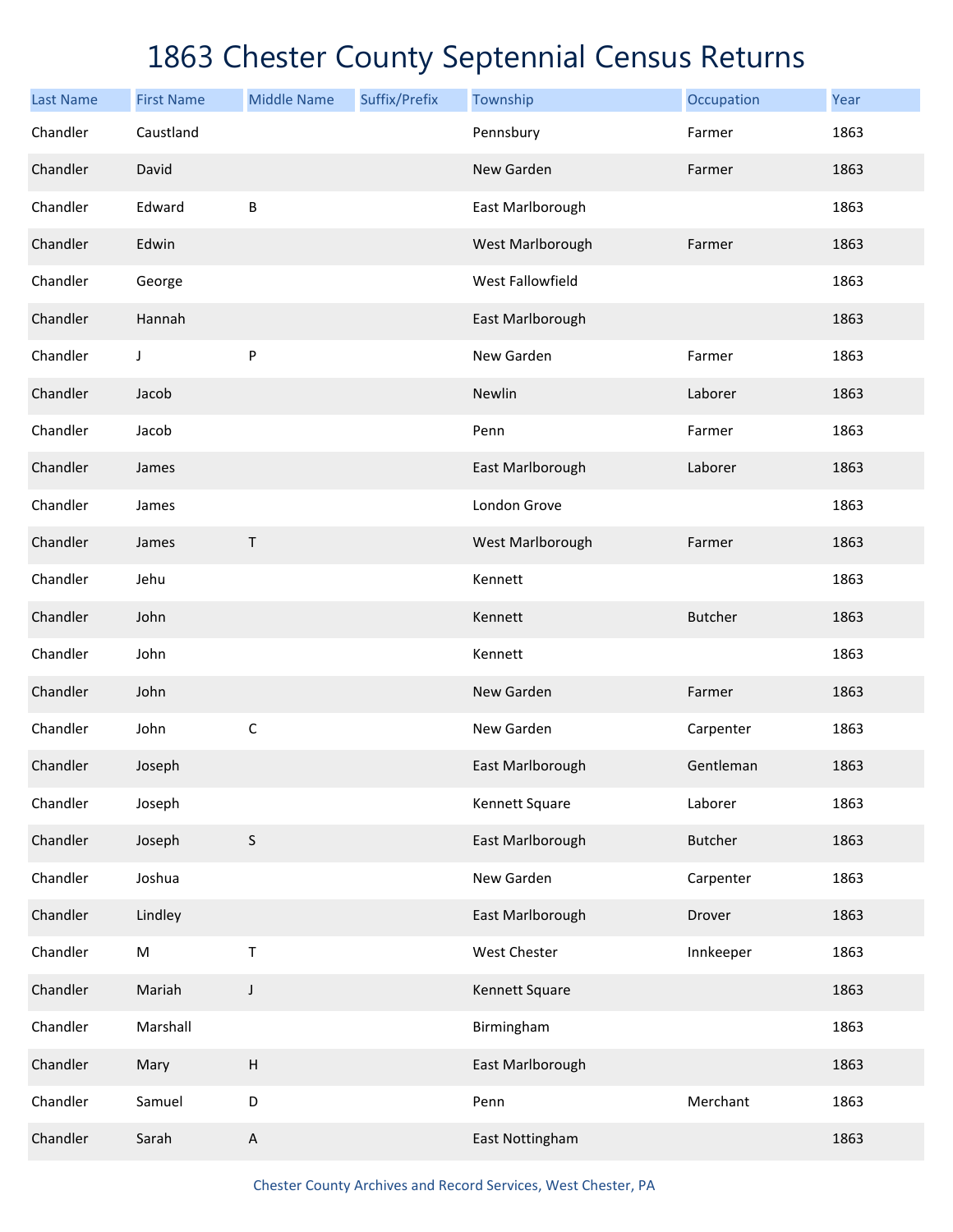| <b>Last Name</b> | <b>First Name</b> | <b>Middle Name</b> | Suffix/Prefix | Township             | Occupation               | Year |
|------------------|-------------------|--------------------|---------------|----------------------|--------------------------|------|
| Chandler         | Swithen           |                    |               | London Grove         | Laborer                  | 1863 |
| Chandler         | Thomas            |                    |               | Kennett Square       | Surveyor                 | 1863 |
| Chandler         | Thomas            |                    |               | West Marlborough     | Farmer                   | 1863 |
| Chandler         | Thomas            | A                  |               | Pennsbury            | Farmer                   | 1863 |
| Chandler         | William           |                    |               | Kennett Square       | <b>School Proprietor</b> | 1863 |
| Chandler         | William           |                    | Sr.           | New Garden           |                          | 1863 |
| Chandler         | William           |                    | Jr.           | New Garden           | Farmer                   | 1863 |
| Chandler         | William           | B                  |               | London Grove         |                          | 1863 |
| Chandler         | William           | $\mathsf E$        |               | Phoenixville         | Soldier                  | 1863 |
| Channell         | John              |                    |               | Easttown             | Blacksmith               | 1863 |
| Channell         | John              |                    |               | Warwick              |                          | 1863 |
| Chantry          | William           |                    |               | Phoenixville         | Soldier                  | 1863 |
| Chapman          | George            |                    |               | East Nottingham      | Laborer                  | 1863 |
| Chapman          | John              |                    |               | Sadsbury             |                          | 1863 |
| Chapman          | Josiah            |                    |               | <b>West Chester</b>  | Gentleman                | 1863 |
| Chapman          | William           |                    |               | Sadsbury             | Laborer                  | 1863 |
| Charles          | Daniel            | $\mathsf C$        |               | <b>East Vincent</b>  |                          | 1863 |
| Charlton         | Thomas            |                    |               | West Whiteland       | Farmer                   | 1863 |
| Charlton         | Thomas            | ${\sf M}$          |               | Penn                 | Farmer                   | 1863 |
| Chaselor         | Daniel            |                    |               | Uwchlan              | Farmer                   | 1863 |
| Cheevers         | В                 | F                  |               | Pocopson             | Drover                   | 1863 |
| Cheney           | J                 | Wilson             |               | <b>West Bradford</b> | Shoemaker                | 1863 |
| Chericks         | Edward            |                    |               | East Marlborough     | Laborer                  | 1863 |
| Cherrington      | Rachel            |                    |               | <b>West Chester</b>  | Lady                     | 1863 |
| Cherry           | John              |                    |               | Elk                  | Farmer                   | 1863 |
| Cherry           | Robert            |                    |               | Elk                  | Farmer                   | 1863 |
| Cherry           | Samuel            |                    |               | Phoenixville         | <b>Blast Furnance</b>    | 1863 |
| Chew             | $\sf S$           | ${\sf N}$          |               | Valley               | Minister                 | 1863 |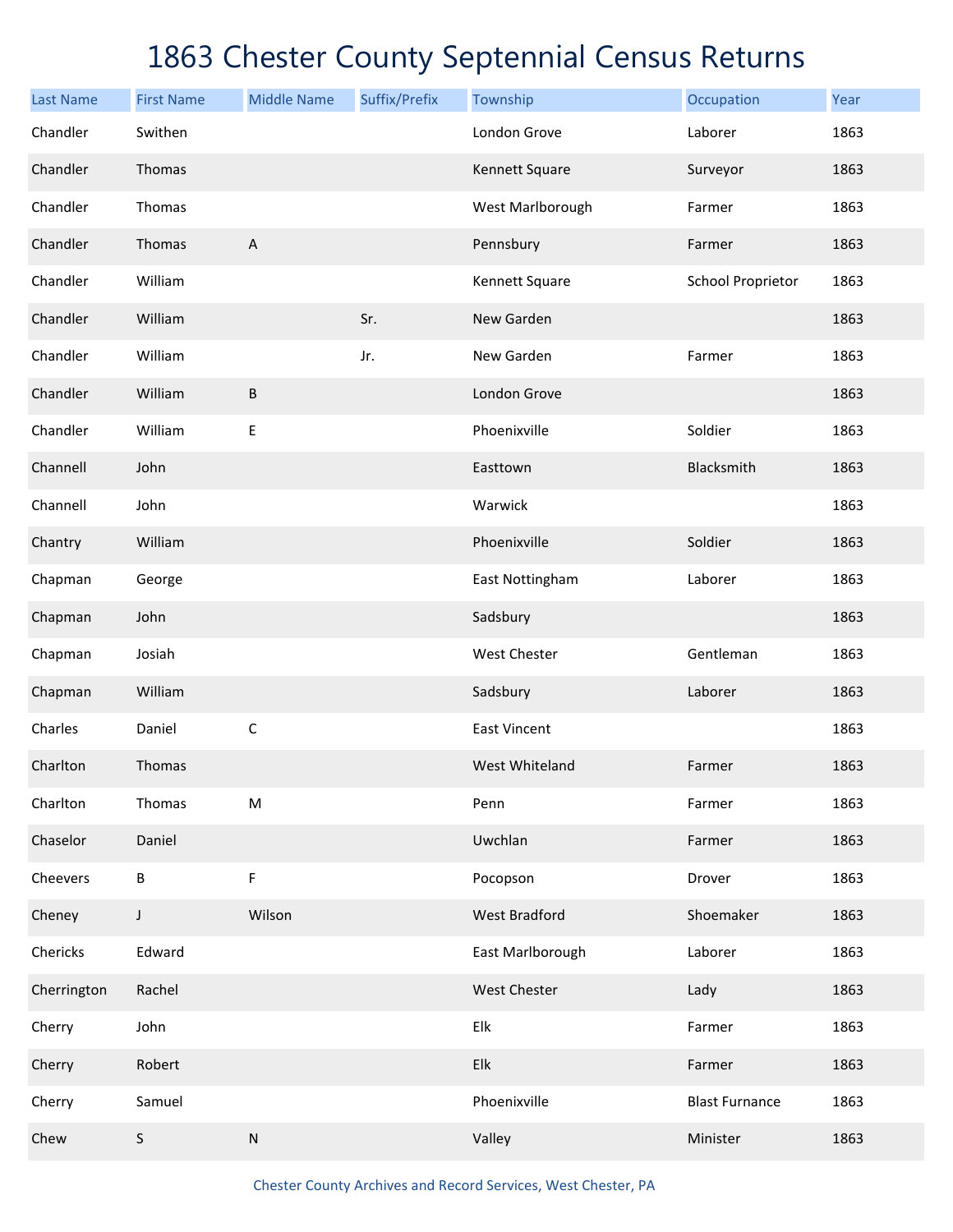| <b>Last Name</b> | <b>First Name</b> | <b>Middle Name</b> | Suffix/Prefix | Township             | Occupation            | Year |
|------------------|-------------------|--------------------|---------------|----------------------|-----------------------|------|
| Cheyney          | Ann               |                    |               | <b>West Chester</b>  | Housekeeper           | 1863 |
| Cheyney          | Curtis            |                    |               | Thornbury            |                       | 1863 |
| Cheyney          | Eliphaz           |                    | Estate        | West Nottingham      |                       | 1863 |
| Cheyney          | G                 | $\mathsf D$        |               | <b>West Chester</b>  | Gentleman             | 1863 |
| Cheyney          | Jesse             | $\sf S$            |               | Westtown             | <b>School Teacher</b> | 1863 |
| Cheyney          | John              | $\sf P$            |               | West Marlborough     | Farmer                | 1863 |
| Cheyney          | Margaret          |                    |               | <b>West Chester</b>  | Housekeeper           | 1863 |
| Cheyney          | Moses             | $\sf P$            |               | West Marlborough     | Farmer                | 1863 |
| Cheyney          | Richard           |                    |               | <b>West Chester</b>  | Gentleman             | 1863 |
| Cheyney          | Rufus             | $\mathsf T$        |               | Thornbury            |                       | 1863 |
| Cheyney          | Thomas            | W                  |               | Thornbury            |                       | 1863 |
| Cheyney          | William           | G                  |               | <b>West Chester</b>  | Painter               | 1863 |
| Cheyney          | William           | $\mathsf H$        |               | New London           | Farmer                | 1863 |
| Cheyney          | William           | S                  |               | Lower Oxford         | Laborer               | 1863 |
| Childs           | Hannah            |                    |               | <b>East Coventry</b> |                       | 1863 |
| Childs           | Samuel            |                    |               | <b>East Coventry</b> | Boatman               | 1863 |
| Childs           | Thomas            |                    |               | <b>East Coventry</b> | Laborer               | 1863 |
| Chimes           | Henry             |                    |               | West Fallowfield     |                       | 1863 |
| Chittick         | Irwin             |                    |               | Willistown           | Laborer               | 1863 |
| Chrisman         | Daniel            |                    |               | <b>West Vincent</b>  | Farmer                | 1863 |
| Chrisman         | David             |                    |               | Tredyffrin           |                       | 1863 |
| Chrisman         | George            |                    |               | East Brandywine      | Laborer               | 1863 |
| Chrisman         | George            |                    |               | East Brandywine      | Carpenter             | 1863 |
| Chrisman         | George            |                    |               | <b>East Nantmeal</b> |                       | 1863 |
| Chrisman         | George            |                    |               | <b>East Nantmeal</b> |                       | 1863 |
| Chrisman         | George            |                    |               | Schuylkill           | Farmer                | 1863 |
| Chrisman         | George            |                    | 3rd           | South Coventry       | Iron Master           | 1863 |
| Chrisman         | George            |                    | Jr.           | South Coventry       | Gentleman             | 1863 |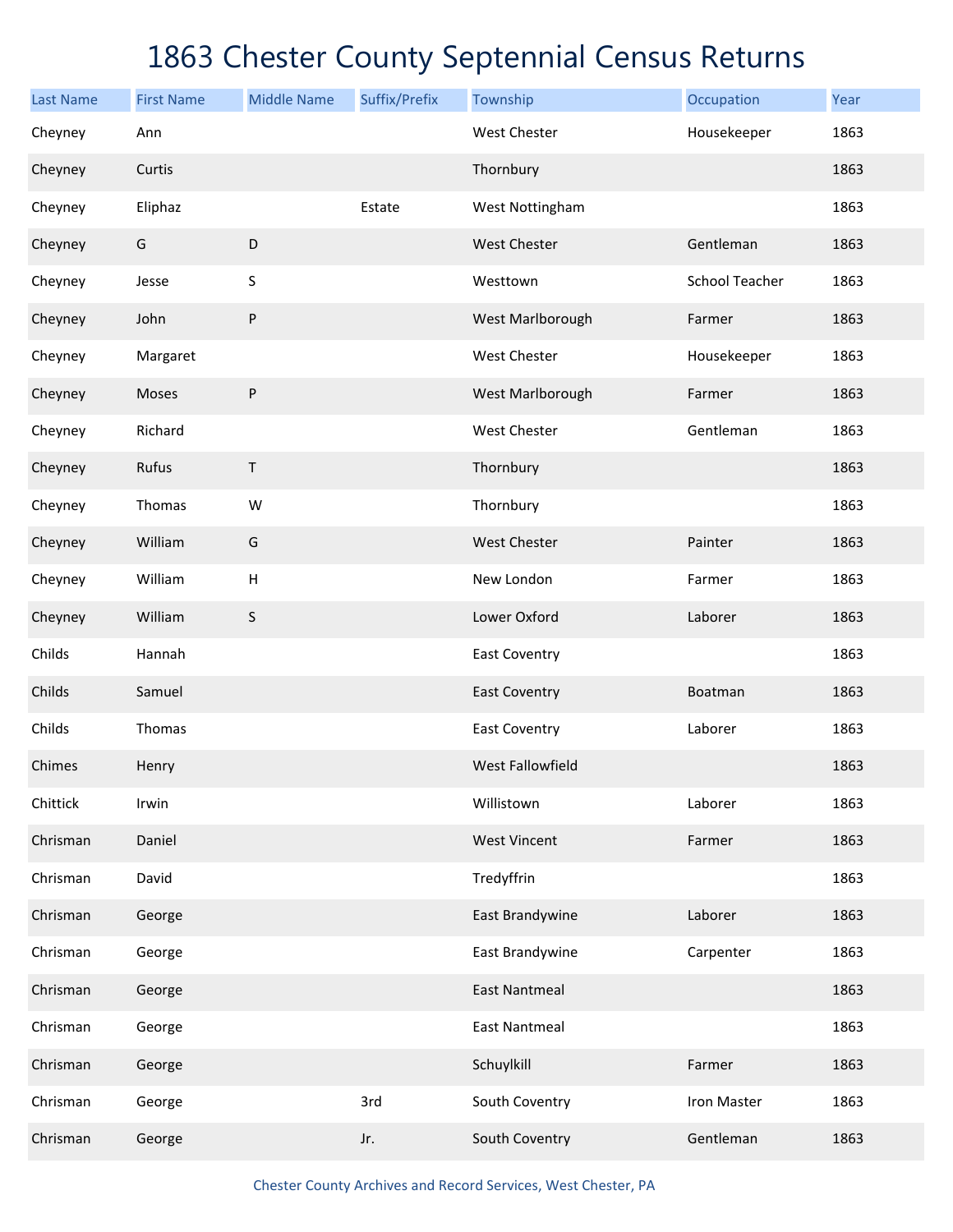| <b>Last Name</b> | <b>First Name</b> | <b>Middle Name</b> | Suffix/Prefix | Township             | Occupation                | Year |
|------------------|-------------------|--------------------|---------------|----------------------|---------------------------|------|
| Chrisman         | George            |                    | Sr.           | South Coventry       | Gentleman                 | 1863 |
| Chrisman         | George            |                    |               | Warwick              |                           | 1863 |
| Chrisman         | George            | W                  |               | <b>East Nantmeal</b> |                           | 1863 |
| Chrisman         | Henry             |                    |               | <b>East Vincent</b>  |                           | 1863 |
| Chrisman         | Henry             |                    |               | Schuylkill           | Farmer                    | 1863 |
| Chrisman         | Isaac             |                    |               | Schuylkill           | Farmer                    | 1863 |
| Chrisman         | Isaac             |                    |               | Warwick              |                           | 1863 |
| Chrisman         | Jacob             |                    |               | <b>East Nantmeal</b> |                           | 1863 |
| Chrisman         | James             |                    |               | East Brandywine      | Farmer                    | 1863 |
| Chrisman         | John              |                    |               | <b>East Nantmeal</b> |                           | 1863 |
| Chrisman         | John              |                    |               | Schuylkill           | Farmer                    | 1863 |
| Chrisman         | John              |                    |               | South Coventry       | Farmer                    | 1863 |
| Chrisman         | John              | $\sf B$            |               | South Coventry       | Paper Merchant            | 1863 |
| Chrisman         | Joshua            |                    |               | <b>East Vincent</b>  |                           | 1863 |
| Chrisman         | Patrick           |                    |               | Schuylkill           | Laborer                   | 1863 |
| Chrisman         | Robert            | F                  |               | Schuylkill           | Farmer                    | 1863 |
| Chrisman         | Samuel            |                    |               | Honey Brook          | Farmer                    | 1863 |
| Chrisman         | William           |                    |               | East Brandywine      | Laborer                   | 1863 |
| Christ           | George            |                    |               | Phoenixville         | Laborer                   | 1863 |
| Christman        | Enos              | L                  |               | West Chester         | <b>Provost Marshall</b>   | 1863 |
| Christman        | George            |                    |               | <b>East Vincent</b>  |                           | 1863 |
| Christman        | Henry             |                    |               | <b>East Vincent</b>  |                           | 1863 |
| Christman        | Henry             | Е                  |               | <b>East Vincent</b>  |                           | 1863 |
| Christman        | Jacob             |                    |               | <b>East Coventry</b> | Farmer                    | 1863 |
| Christman        | Jacob             |                    |               | <b>East Vincent</b>  |                           | 1863 |
| Christman        | John              |                    |               | <b>East Vincent</b>  |                           | 1863 |
| Christman        | Joshua            |                    |               | <b>East Vincent</b>  |                           | 1863 |
| Christman        | William           | $\mathsf D$        |               | West Chester         | <b>Assistant Marshall</b> | 1863 |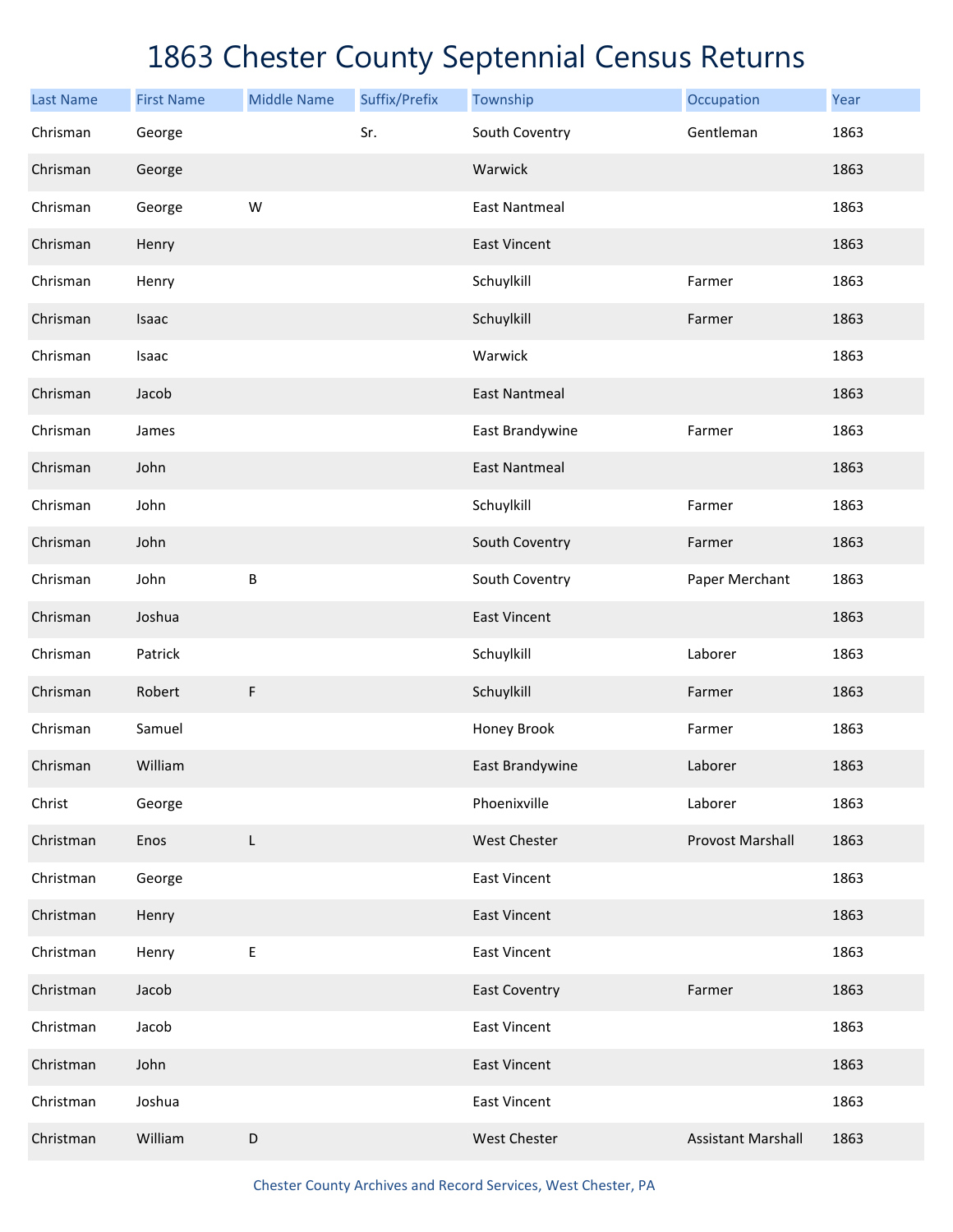| <b>Last Name</b> | <b>First Name</b> | <b>Middle Name</b> | Suffix/Prefix | Township             | Occupation | Year |
|------------------|-------------------|--------------------|---------------|----------------------|------------|------|
| Christy          | John              |                    |               | Londonderry          |            | 1863 |
| Christy          | Joseph            |                    |               | West Brandywine      | Farmer     | 1863 |
| Christy          | Samuel            |                    |               | West Brandywine      | Farmer     | 1863 |
| Christy          | William           |                    |               | West Brandywine      | Laborer    | 1863 |
| Citcart          | Robert            |                    |               | Phoenixville         | Laborer    | 1863 |
| Citchart         | Alexander         |                    |               | Phoenixville         | Laborer    | 1863 |
| Claby            | John              |                    |               | Phoenixville         | Laborer    | 1863 |
| Clair            | Edmond            | $\sf S$            |               | Kennett              |            | 1863 |
| Clair            | James             |                    |               | Willistown           | Farmer     | 1863 |
| Clair            | John              |                    |               | <b>West Vincent</b>  | Smith      | 1863 |
| Clapman          | Charles           |                    |               | East Brandywine      | Laborer    | 1863 |
| Clapton          | William           |                    |               | West Marlborough     | Farmer     | 1863 |
| Clare            | Jacob             |                    |               | Schuylkill           | Laborer    | 1863 |
| Clark            | Charles           |                    |               | Phoenixville         | Puddler    | 1863 |
| Clark            | Daniel            |                    |               | Sadsbury             |            | 1863 |
| Clark            | Daniel            |                    | Jr.           | Sadsbury             |            | 1863 |
| Clark            | David             |                    |               | West Whiteland       | Farmer     | 1863 |
| Clark            | David             | $\mathsf E$        |               | Londonderry          |            | 1863 |
| Clark            | David             | Τ                  |               | Highland             | Farmer     | 1863 |
| Clark            | Emmor             |                    |               | Valley               | Laborer    | 1863 |
| Clark            | Frank             |                    |               | Phoenixville         | Puddler    | 1863 |
| Clark            | Frank             |                    |               | Phoenixville         | Laborer    | 1863 |
| Clark            | Franklin          |                    |               | <b>West Bradford</b> | Laborer    | 1863 |
| Clark            | Henry             |                    |               | East Fallowfield     | Miller     | 1863 |
| Clark            | Henry             |                    |               | Kennett Square       | Laborer    | 1863 |
| Clark            | Hugh              |                    |               | Phoenixville         | Laborer    | 1863 |
| Clark            | Jacob             |                    |               | Newlin               | Smith      | 1863 |
| Clark            | James             | $\sf H$            |               | West Caln            | Tailor     | 1863 |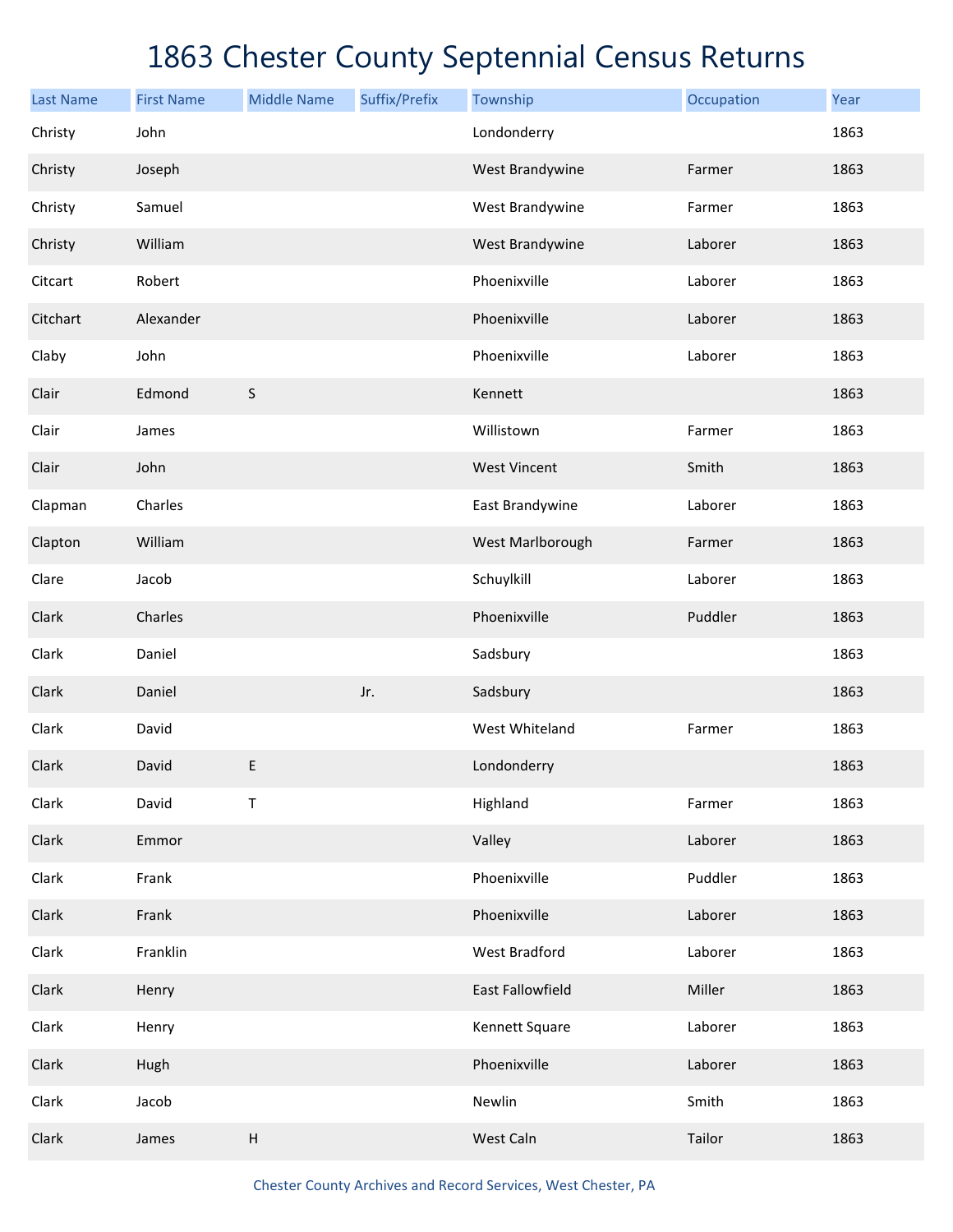| <b>Last Name</b> | <b>First Name</b> | <b>Middle Name</b> | Suffix/Prefix | Township                | Occupation  | Year |
|------------------|-------------------|--------------------|---------------|-------------------------|-------------|------|
| Clark            | Jehu              |                    |               | Londonderry             |             | 1863 |
| Clark            | John              |                    |               | New Garden              | Farmer      | 1863 |
| Clark            | John              |                    |               | Phoenixville            | Puddler     | 1863 |
| Clark            | John              |                    |               | <b>Upper Uwchlan</b>    | Farmer      | 1863 |
| Clark            | John              |                    |               | West Whiteland          | Laborer     | 1863 |
| Clark            | John              | ${\sf M}$          |               | East Nottingham         | Teacher     | 1863 |
| Clark            | John              | W                  |               | <b>East Fallowfield</b> | Innkeeper   | 1863 |
| Clark            | John              | $\mathsf Y$        |               | West Whiteland          | Laborer     | 1863 |
| Clark            | Joseph            |                    |               | East Nottingham         |             | 1863 |
| Clark            | Joseph            |                    |               | Phoenixville            | Laborer     | 1863 |
| Clark            | Joseph            | B                  |               | Highland                | Farmer      | 1863 |
| Clark            | Joseph            | B                  |               | Londonderry             |             | 1863 |
| Clark            | Joseph            | B                  |               | Londonderry             |             | 1863 |
| Clark            | Joseph            | G                  |               | West Marlborough        | Farmer      | 1863 |
| Clark            | Joseph            | ${\sf R}$          |               | East Marlborough        | Farmer      | 1863 |
| Clark            | Joseph            | $\mathsf Y$        |               | Downingtown             | Carpenter   | 1863 |
| Clark            | Margaret          |                    |               | Kennett Square          |             | 1863 |
| Clark            | Maris             | T                  |               | Highland                | Farmer      | 1863 |
| Clark            | Matthew           |                    |               | West Nottingham         | Miner       | 1863 |
| Clark            | Moses             |                    |               | West Marlborough        | Innkeeper   | 1863 |
| Clark            | Nelson            |                    |               | West Bradford           | Farmer      | 1863 |
| Clark            | Pat               |                    |               | Phoenixville            | Laborer     | 1863 |
| Clark            | Richard           |                    |               | Upper Uwchlan           | Farmer      | 1863 |
| Clark            | Robert            |                    |               | West Whiteland          | Farmer      | 1863 |
| Clark            | Sarah             |                    |               | Valley                  | Gentlewoman | 1863 |
| Clark            | Susan             |                    |               | London Grove            |             | 1863 |
| Clark            | Thomas            |                    |               | Newlin                  | Laborer     | 1863 |
| Clark            | Thomas            |                    |               | Phoenixville            | Laborer     | 1863 |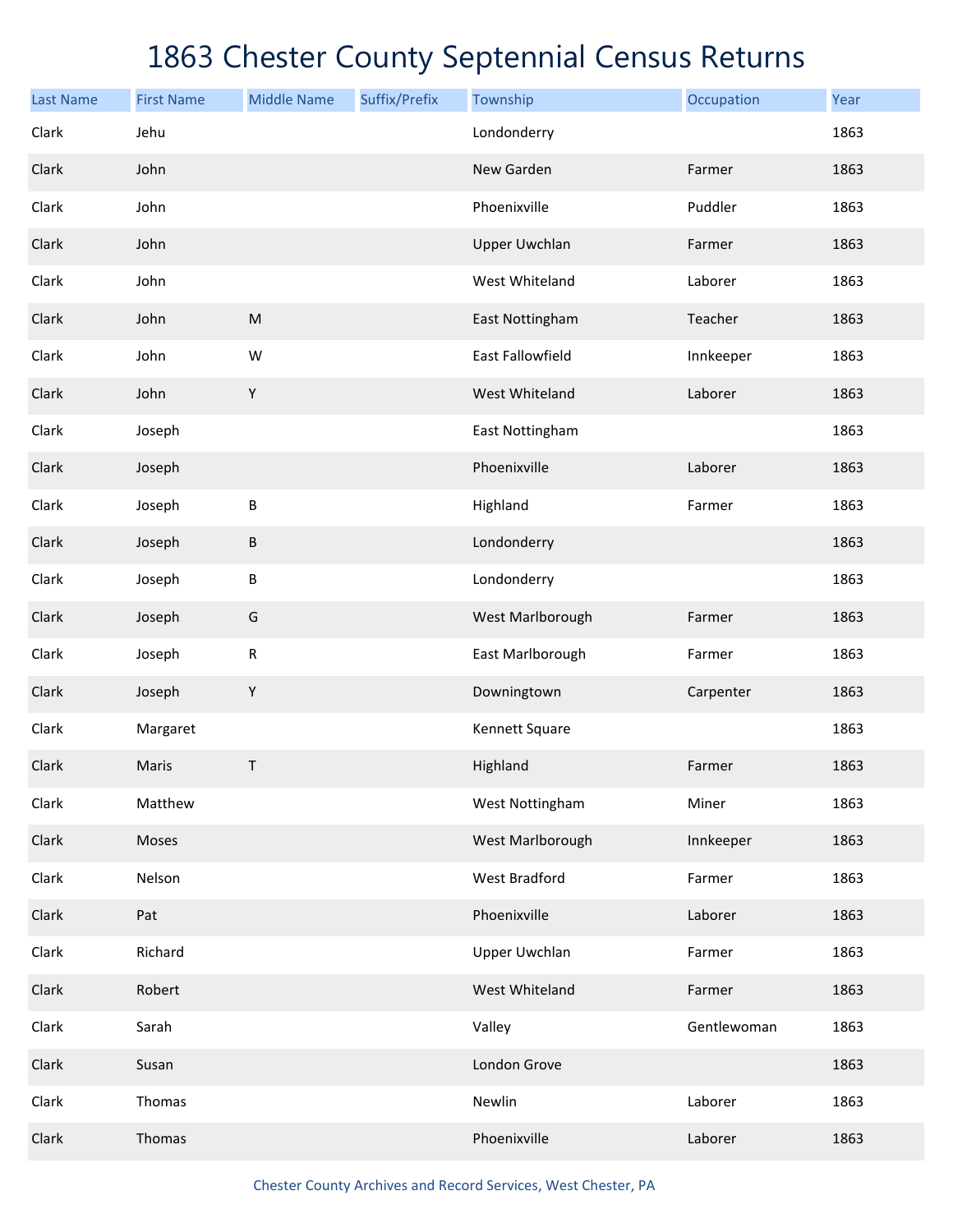| <b>Last Name</b> | <b>First Name</b> | <b>Middle Name</b> | Suffix/Prefix | Township             | Occupation | Year |
|------------------|-------------------|--------------------|---------------|----------------------|------------|------|
| Clark            | Townsend          |                    | Jr.           | East Marlborough     | Saddler    | 1863 |
| Clark            | Townsend          | ${\sf N}$          |               | East Marlborough     | Saddler    | 1863 |
| Clark            | William           |                    |               | Phoenixville         | Laborer    | 1863 |
| Clark            | William           |                    |               | Pocopson             | Shoemaker  | 1863 |
| Clark            | William           |                    |               | Sadsbury             | Shoemaker  | 1863 |
| Clark            | William           |                    |               | Valley               | Farmer     | 1863 |
| Clark            | William           |                    |               | West Goshen          | Laborer    | 1863 |
| Clark            | William           |                    |               | West Whiteland       | Farmer     | 1863 |
| Clark            | William           | J                  |               | <b>Upper Uwchlan</b> | Farmer     | 1863 |
| Clarke           | James             |                    |               | Lower Oxford         | Farmer     | 1863 |
| Clarke           | James             | G                  |               | West Chester         | Teacher    | 1863 |
| Clarke           | Lambert           |                    |               | <b>West Chester</b>  | Bookbinder | 1863 |
| Clarke           | Michael           |                    |               | West Chester         | Laborer    | 1863 |
| Clarke           | Rufus             |                    |               | <b>West Chester</b>  | Soldier    | 1863 |
| Clarke           | William           |                    |               | <b>West Chester</b>  | Laborer    | 1863 |
| Clarkson         | Isaiah            |                    |               | Lower Oxford         | Laborer    | 1863 |
| Clarkson         | William           |                    |               | Valley               | Laborer    | 1863 |
| Claude           | Jefferson         |                    |               | Pennsbury            | Laborer    | 1863 |
| Claus            | John              |                    |               | Downingtown          | Trader     | 1863 |
| Clavenstine?     | Jacob             |                    |               | Phoenixville         | Innkeeper  | 1863 |
| Clayton          | Baldwin           |                    |               | <b>West Bradford</b> | Farmer     | 1863 |
| Clayton          | Elias             | B                  |               | Sadsbury             | Watchmaker | 1863 |
| Clayton          | Franklin          |                    |               | <b>West Bradford</b> | Farmer     | 1863 |
| Clayton          | Gregg             |                    |               | <b>West Bradford</b> | Farmer     | 1863 |
| Clayton          | Harlan            |                    |               | Thornbury            |            | 1863 |
| Clayton          | Jacob             |                    |               | Londonderry          |            | 1863 |
| Clayton          | Joseph            |                    |               | <b>West Bradford</b> | Farmer     | 1863 |
| Clayton          | Joseph            | B                  |               | Thornbury            |            | 1863 |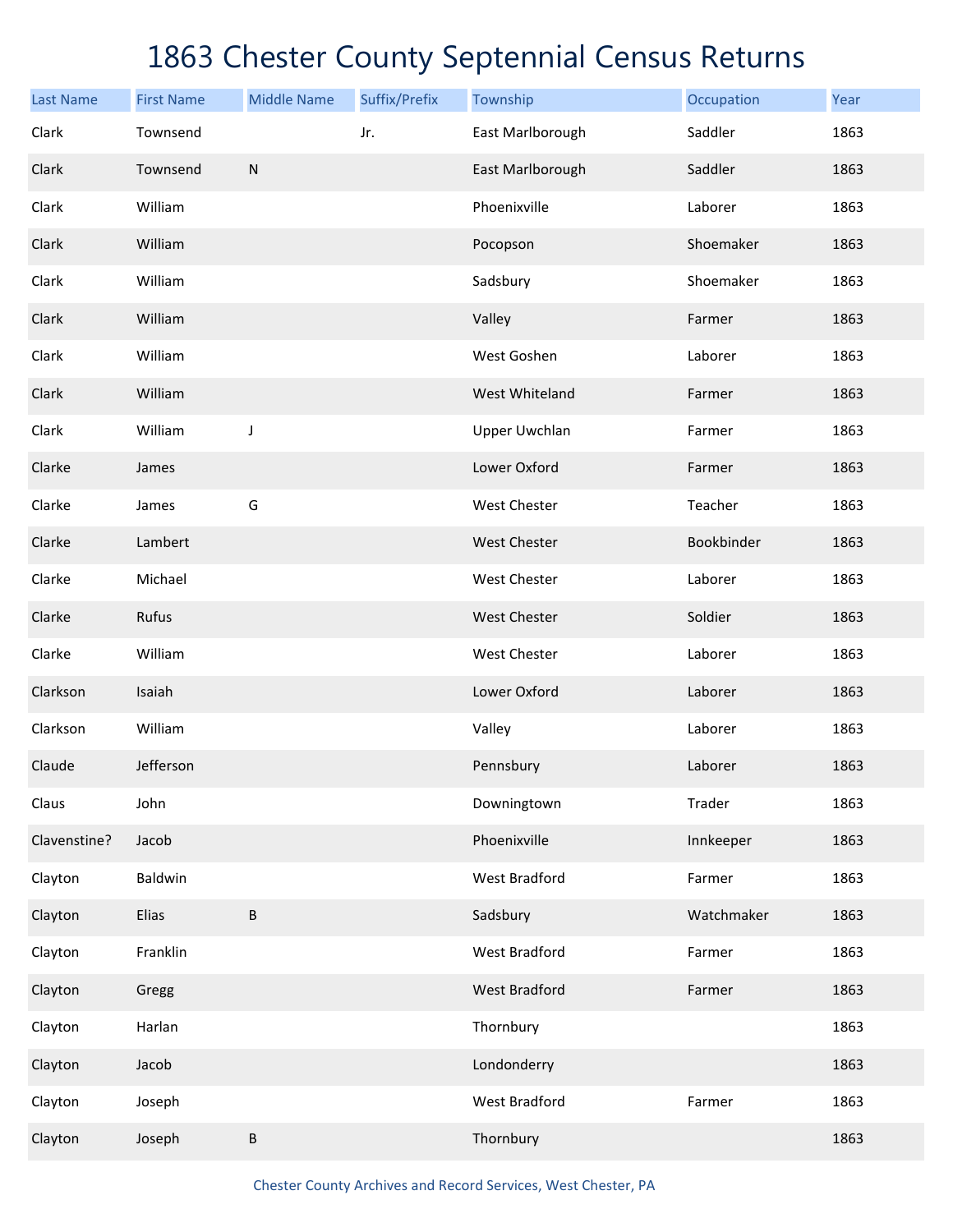| <b>Last Name</b> | <b>First Name</b> | <b>Middle Name</b> | Suffix/Prefix | Township             | Occupation    | Year |
|------------------|-------------------|--------------------|---------------|----------------------|---------------|------|
| Clayton          | Levi              |                    |               | London Grove         |               | 1863 |
| Clayton          | Lydia             |                    |               | <b>West Bradford</b> | Housekeeper   | 1863 |
| Clayton          | Richard           |                    |               | Newlin               | Farmer        | 1863 |
| Clayton          | Sarah             |                    |               | <b>West Bradford</b> | Housekeeper   | 1863 |
| Clayton          | Thomas            |                    |               | <b>West Bradford</b> | Farmer        | 1863 |
| Clayton          | Thomas            | W                  |               | Newlin               | Farmer        | 1863 |
| Clayton          | Uriah             |                    |               | Newlin               | Farmer        | 1863 |
| Clearer          | Hiram             |                    |               | Tredyffrin           |               | 1863 |
| Cleary           | James             |                    |               | Phoenixville         | Laborer       | 1863 |
| Cleary           | John              |                    |               | Phoenixville         | Laborer       | 1863 |
| Cleaver          | Jonathan          |                    |               | Tredyffrin           |               | 1863 |
| Clegg            | George            |                    |               | Phoenixville         | Chair Chiffer | 1863 |
| Clegg            | Isaac             |                    |               | Phoenixville         |               | 1863 |
| Clegg            | William           |                    |               | Phoenixville         | Roller        | 1863 |
| Clemens          | Carter            |                    |               | <b>East Vincent</b>  |               | 1863 |
| Clemens          | David             |                    |               | Charlestown          |               | 1863 |
| Clemens          | Garret            |                    |               | East Pikeland        | Papermaker    | 1863 |
| Clemens          | Hashabiah         |                    |               | Warwick              |               | 1863 |
| Clemens          | Jacob             |                    |               | Charlestown          |               | 1863 |
| Clemens          | Jacob             |                    | Sr.           | East Pikeland        | Farmer        | 1863 |
| Clemens          | Jacob             |                    | Jr.           | <b>East Pikeland</b> | Farmer        | 1863 |
| Clemens          | Jacob             |                    |               | East Pikeland        | Boatman       | 1863 |
| Clemens          | Jacob             |                    |               | <b>West Pikeland</b> |               | 1863 |
| Clemens          | Lewis             |                    |               | Honey Brook          | Laborer       | 1863 |
| Clemmons         | D                 | ${\sf R}$          |               | Tredyffrin           |               | 1863 |
| Clemmons         | George            |                    |               | Tredyffrin           |               | 1863 |
| Clemmons         | Joshua            | $\sf B$            |               | Tredyffrin           |               | 1863 |
| Clemmonsen       | Jonathan          |                    |               | West Caln            | Farmer        | 1863 |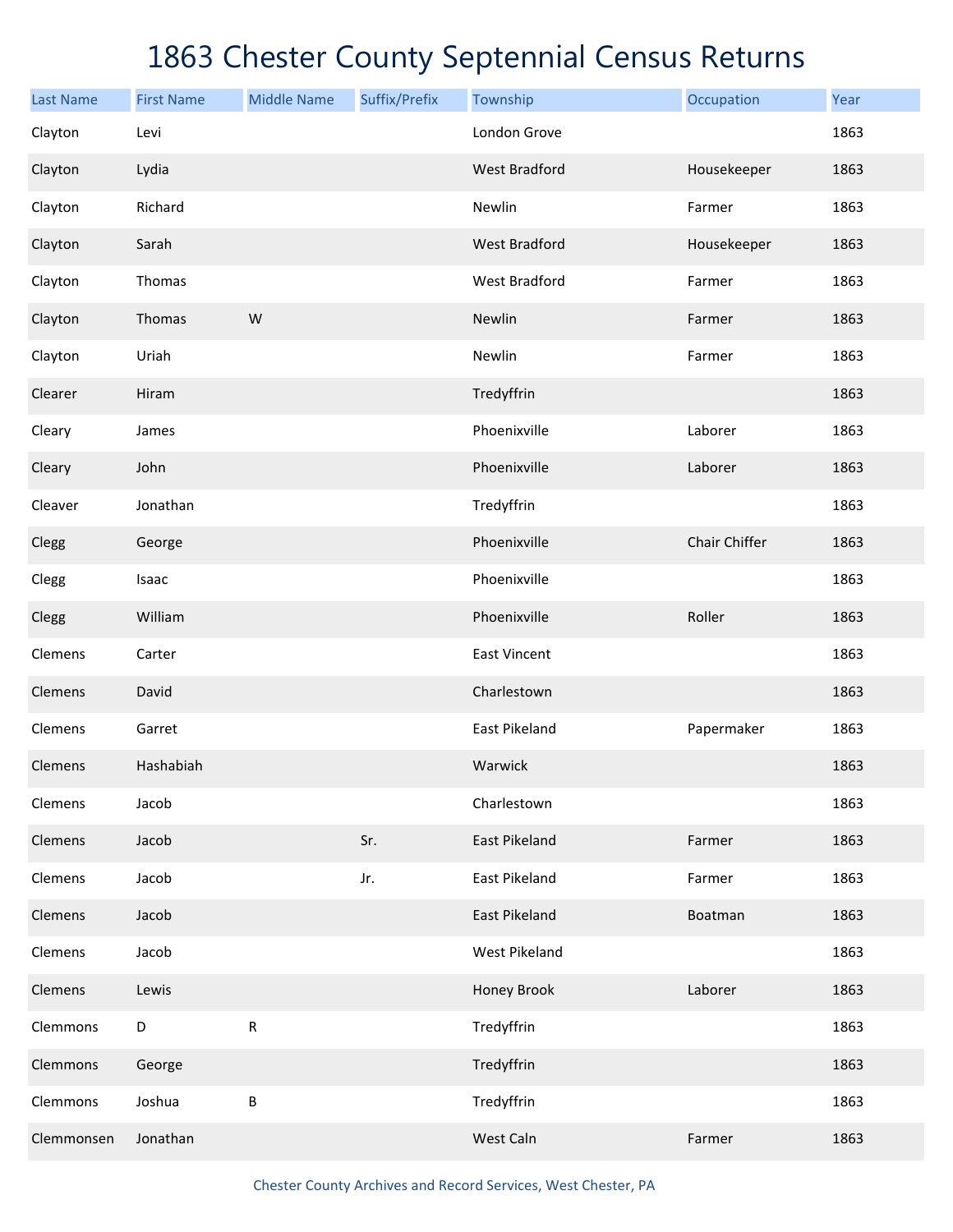| <b>Last Name</b> | <b>First Name</b> | <b>Middle Name</b> | Suffix/Prefix | Township             | Occupation     | Year |
|------------------|-------------------|--------------------|---------------|----------------------|----------------|------|
| Clempson         | James             |                    |               | <b>West Bradford</b> | Farmer         | 1863 |
| Clendining       | Robert            |                    |               | Honey Brook          | Laborer        | 1863 |
| Clevenstine      | Aaron             |                    |               | East Pikeland        | Farmer         | 1863 |
| Clevenstine      | George            |                    |               | <b>East Vincent</b>  |                | 1863 |
| Clevenstine      | Henry             |                    |               | Charlestown          |                | 1863 |
| Clevenstine      | Henry             |                    |               | East Pikeland        | Farmer         | 1863 |
| Clevenstine      | John              |                    |               | Charlestown          |                | 1863 |
| Clevenstine      | John              |                    |               | East Pikeland        | Farmer         | 1863 |
| Clevenstine      | John              |                    |               | Schuylkill           | Laborer        | 1863 |
| Clevestine       | John              |                    |               | West Caln            | Collier        | 1863 |
| Click            | Josiah            |                    |               | East Brandywine      | Laborer        | 1863 |
| Cliff            | Philip            |                    |               | Phoenixville         | Laborer        | 1863 |
| Cliff            | Hannah            |                    |               | Schuylkill           | Lady           | 1863 |
| Climenson        | Edmund            |                    |               | Honey Brook          | <b>Butcher</b> | 1863 |
| Climenson        | John              |                    | Jr.           | Honey Brook          | Wheelwright    | 1863 |
| Climenson        | John              |                    | Sr.           | Honey Brook          | Gentleman      | 1863 |
| Climenson        | Susan             |                    |               | Honey Brook          |                | 1863 |
| Cline            | Anthony           |                    |               | <b>West Pikeland</b> | Laborer        | 1863 |
| Clingaman        | Daniel            |                    |               | Honey Brook          | Blockmaker     | 1863 |
| Clingan          | William           |                    |               | West Fallowfield     |                | 1863 |
| Clinger          | Henry             |                    |               | Easttown             | Farmer         | 1863 |
| Clinger          | Henry             |                    |               | Tredyffrin           |                | 1863 |
| Clinger          | Jacob             |                    |               | <b>Upper Oxford</b>  | Farmer         | 1863 |
| Clingin          | William           |                    |               | West Fallowfield     |                | 1863 |
| Clothier         | James             |                    |               | West Brandywine      | Gentleman      | 1863 |
| Cloud            | Allen             |                    |               | Kennett              |                | 1863 |
| Cloud            | Allen             | J                  |               | Kennett              |                | 1863 |
| Cloud            | Charles           |                    |               | West Fallowfield     |                | 1863 |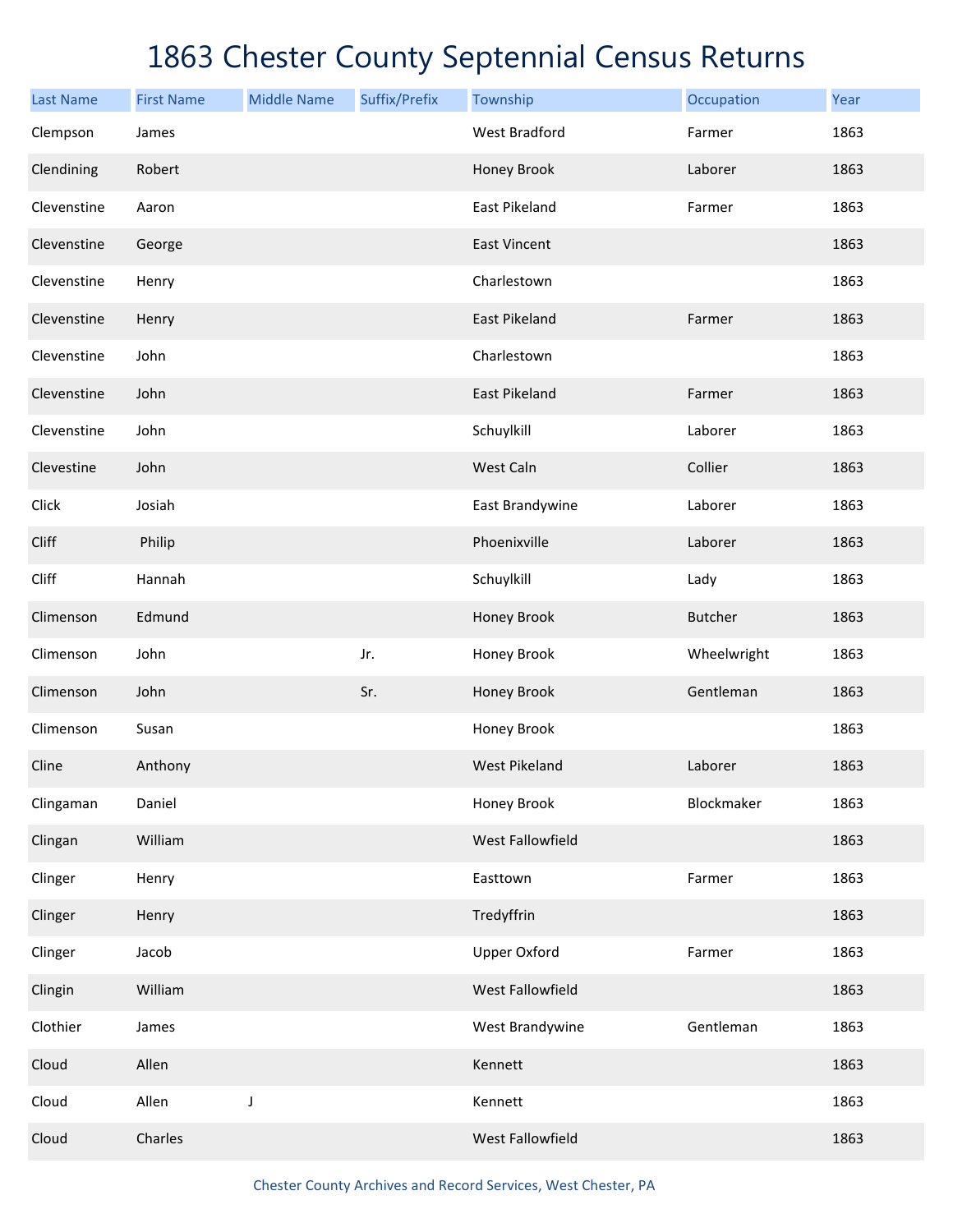| <b>Last Name</b> | <b>First Name</b> | <b>Middle Name</b> | Suffix/Prefix | Township             | Occupation  | Year |
|------------------|-------------------|--------------------|---------------|----------------------|-------------|------|
| Cloud            | Edward            |                    |               | New Garden           | Shoemaker   | 1863 |
| Cloud            | Edwin             | $\mathsf C$        |               | Franklin             | Farmer      | 1863 |
| Cloud            | Edwin             | $\mathsf C$        |               | London Grove         | Guarden     | 1863 |
| Cloud            | Franklin          |                    |               | Kennett              |             | 1863 |
| Cloud            | Glen              | $\mathsf C$        |               | East Nottingham      | Laborer     | 1863 |
| Cloud            | Hannah            |                    |               | East Marlborough     |             | 1863 |
| Cloud            | Harlan            |                    |               | Kennett              |             | 1863 |
| Cloud            | Harlan            |                    |               | Kennett              |             | 1863 |
| Cloud            | Henry             | W                  |               | East Marlborough     | Farmer      | 1863 |
| Cloud            | James             |                    |               | Kennett              |             | 1863 |
| Cloud            | James             |                    |               | West Fallowfield     |             | 1863 |
| Cloud            | Jesse             |                    |               | Valley               | Shopkeeper  | 1863 |
| Cloud            | Jesse             |                    |               | West Chester         | Storekeeper | 1863 |
| Cloud            | John              |                    |               | East Fallowfield     | Carpenter   | 1863 |
| Cloud            | John              |                    |               | Kennett              |             | 1863 |
| Cloud            | John              |                    |               | Kennett              |             | 1863 |
| Cloud            | John              |                    |               | New Garden           | Shoemaker   | 1863 |
| Cloud            | Joseph            |                    |               | <b>East Nantmeal</b> |             | 1863 |
| Cloud            | Joseph            |                    |               | Highland             | Farmer      | 1863 |
| Cloud            | Joshua            |                    |               | Pocopson             | Farmer      | 1863 |
| Cloud            | Mary              |                    |               | London Grove         |             | 1863 |
| Cloud            | Pusey             |                    |               | East Marlborough     | Farmer      | 1863 |
| Cloud            | Rachel            |                    |               | East Marlborough     |             | 1863 |
| Cloud            | Robert            |                    |               | East Nottingham      | Laborer     | 1863 |
| Cloud            | Thomas            | $\sf A$            |               | Kennett              |             | 1863 |
| Cloud            | William           |                    | Sr.           | East Goshen          | Farmer      | 1863 |
| Cloud            | William           |                    |               | East Marlborough     | Farmer      | 1863 |
| Cloud            | William           |                    |               | Pocopson             | Farmer      | 1863 |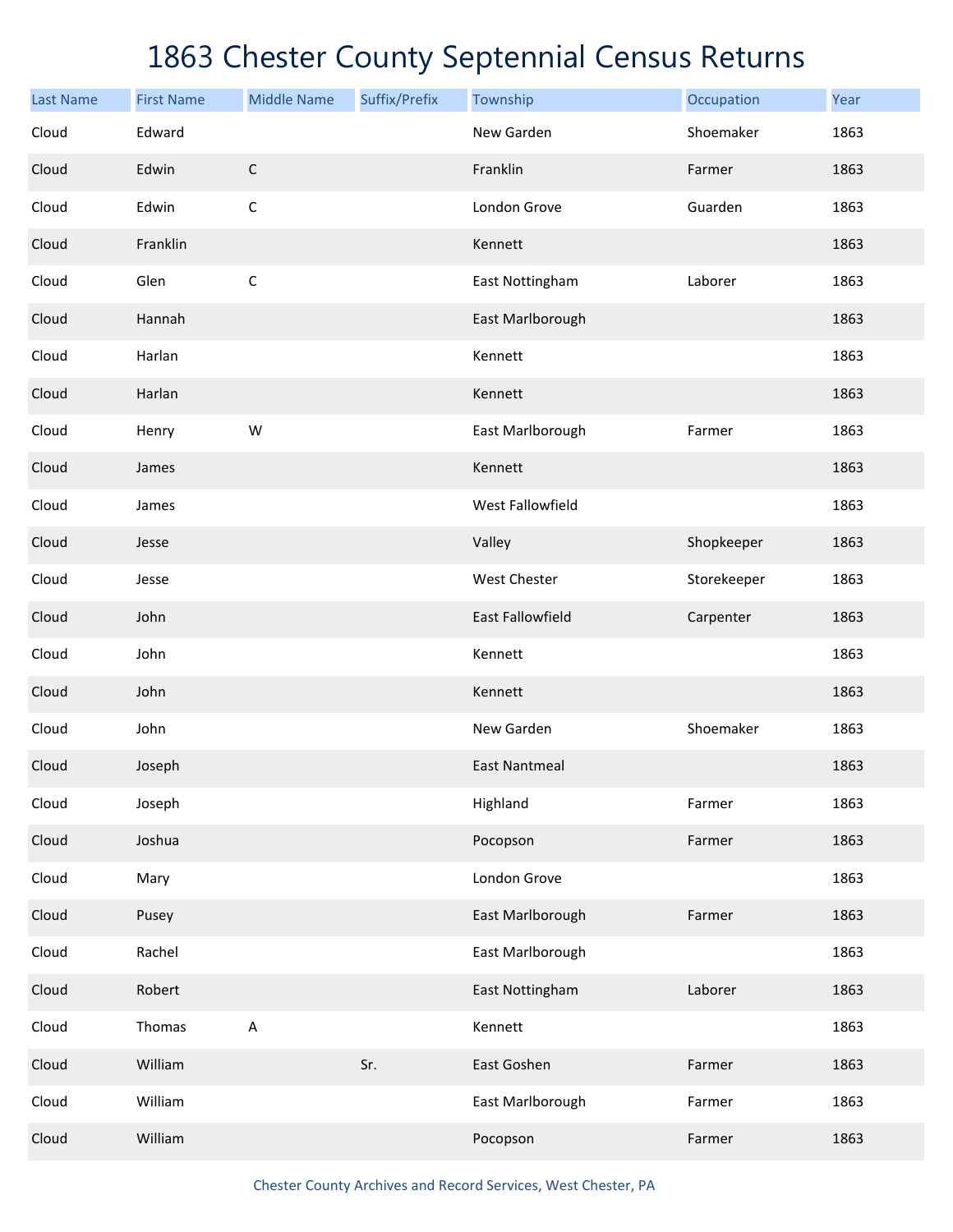| <b>Last Name</b> | <b>First Name</b> | <b>Middle Name</b>        | Suffix/Prefix | Township            | Occupation  | Year |
|------------------|-------------------|---------------------------|---------------|---------------------|-------------|------|
| Cloud            | William           |                           |               | <b>West Chester</b> | Coachmaker  | 1863 |
| Cloud            | William           | $\boldsymbol{\mathsf{A}}$ |               | East Marlborough    | Wheelwright | 1863 |
| Cloud            | William           | B                         |               | Kennett             |             | 1863 |
| Cloud            | William           | ${\sf M}$                 |               | Kennett             |             | 1863 |
| Cloud            | William           | Τ                         |               | East Marlborough    | Laborer     | 1863 |
| Clower           | Daniel            |                           |               | West Caln           | Farmer      | 1863 |
| Clower           | Elizabeth         |                           |               | Tredyffrin          |             | 1863 |
| Clower           | James             |                           |               | West Caln           | Blacksmith  | 1863 |
| Clower           | Kerlin            |                           |               | East Brandywine     | Laborer     | 1863 |
| Clynic           | Joseph            |                           |               | East Nottingham     |             | 1863 |
| Coady            | Andrew            |                           |               | <b>East Vincent</b> |             | 1863 |
| Coates           | Amos              |                           |               | Londonderry         |             | 1863 |
| Coates           | Charles           |                           |               | Valley              |             | 1863 |
| Coates           | Cyrus             |                           |               | <b>Upper Oxford</b> | Farmer      | 1863 |
| Coates           | Ellis             |                           |               | <b>Upper Oxford</b> | Farmer      | 1863 |
| Coates           | Ezra              |                           |               | Honey Brook         | Teacher     | 1863 |
| Coates           | George            |                           |               | Londonderry         |             | 1863 |
| Coates           | George            | D                         |               | Lower Oxford        | Laborer     | 1863 |
| Coates           | Harte             | G                         |               | Lower Oxford        | Farmer      | 1863 |
| Coates           | Isaac             | P                         |               | Valley              |             | 1863 |
| Coates           | J                 | Armstrong                 |               | New London          | Gentleman   | 1863 |
| Coates           | Jesse             |                           |               | Valley              | Physician   | 1863 |
| Coates           | John              |                           |               | Highland            | Farmer      | 1863 |
| Coates           | Levi              |                           |               | Londonderry         |             | 1863 |
| Coates           | Simmons           |                           |               | London Grove        |             | 1863 |
| Coates           | Sinley            |                           |               | Tredyffrin          |             | 1863 |
| Coates           | Warrick           |                           |               | <b>Upper Oxford</b> | Farmer      | 1863 |
| Coatis           | Chalkley          |                           |               | Highland            | Farmer      | 1863 |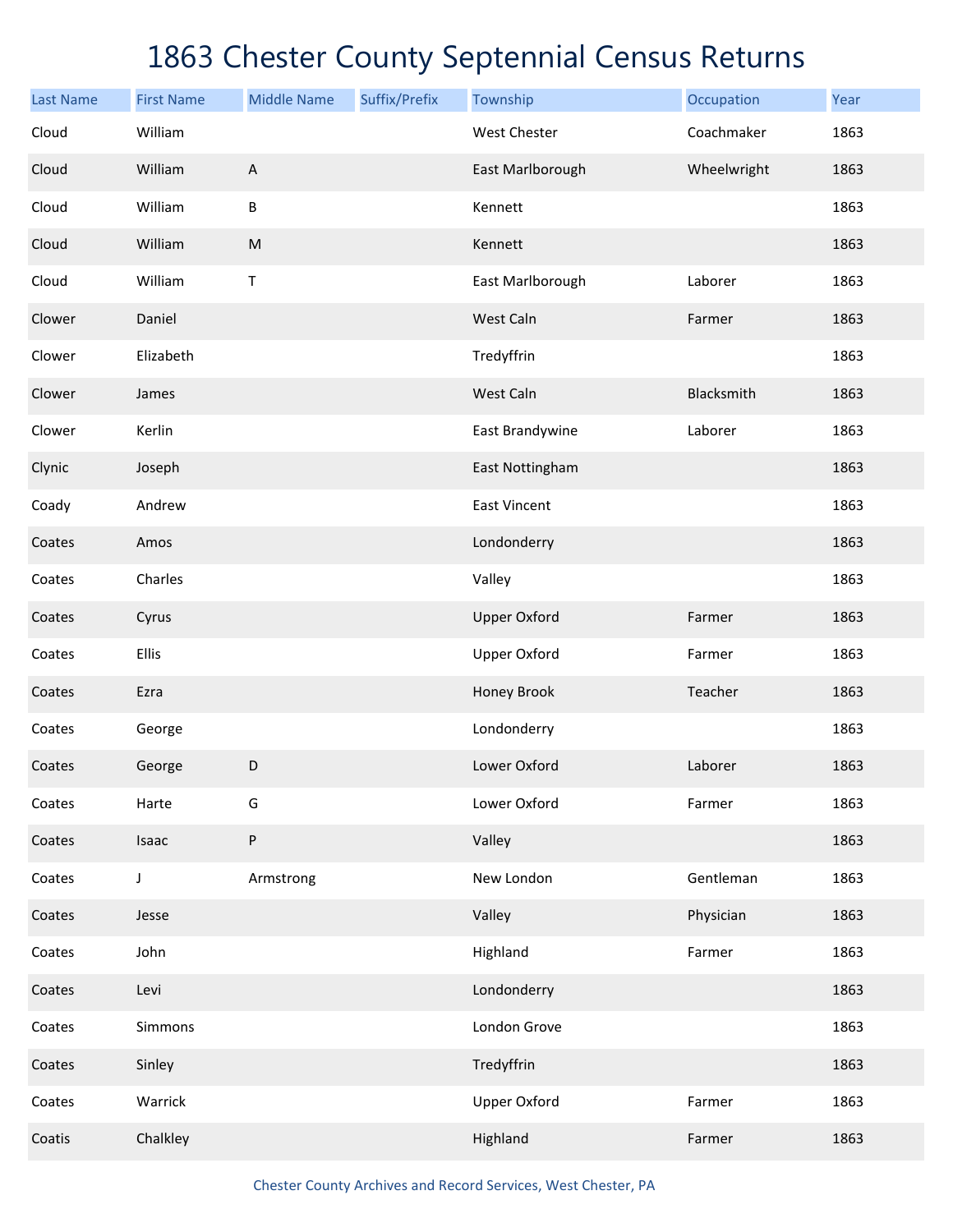| <b>Last Name</b> | <b>First Name</b> | <b>Middle Name</b> | Suffix/Prefix | Township             | Occupation | Year |
|------------------|-------------------|--------------------|---------------|----------------------|------------|------|
| Coax             | Thomas            |                    |               | Birmingham           | Shoemaker  | 1863 |
| Coborn           | Jesse             |                    |               | Willistown           | Farmer     | 1863 |
| Cobourn          | John              |                    |               | Westtown             | Stonemason | 1863 |
| Cobourn          | Joseph            |                    |               | Westtown             | Stonemason | 1863 |
| Cochlin          | Daniel            |                    |               | <b>East Bradford</b> |            | 1863 |
| Cochlin          | Patrick           |                    |               | East Bradford        |            | 1863 |
| Cochrain         | Isaac             |                    |               | Westtown             | Farmer     | 1863 |
| Cochran          | Davis             |                    |               | West Chester         | Drover     | 1863 |
| Cochran          | George            |                    |               | Highland             | Farmer     | 1863 |
| Cochran          | George            |                    |               | Londonderry          |            | 1863 |
| Cochran          | Israel            |                    |               | Highland             | Farmer     | 1863 |
| Cochran          | James             |                    |               | <b>East Nantmeal</b> |            | 1863 |
| Cochran          | James             |                    |               | Highland             | Farmer     | 1863 |
| Cochran          | James             |                    |               | Lower Oxford         | Laborer    | 1863 |
| Cochran          | John              |                    |               | Highland             | Farmer     | 1863 |
| Cochran          | John              | ${\sf M}$          |               | Penn                 | Farmer     | 1863 |
| Cochran          | Joseph            | $\mathsf C$        |               | Highland             | Farmer     | 1863 |
| Cochran          | Robert            |                    |               | West Fallowfield     |            | 1863 |
| Cochran          | William           | H                  |               | West Marlborough     | Blacksmith | 1863 |
| Cochran          | William           | L                  |               | Willistown           | Farmer     | 1863 |
| Cocking          | Joseph            |                    |               | Schuylkill           | Miner      | 1863 |
| Cocklin          | Michael           |                    |               | West Chester         | Soldier    | 1863 |
| Cody             | Patrick           |                    |               | West Chester         | Laborer    | 1863 |
| Coffman          | Daniel            |                    |               | Charlestown          |            | 1863 |
| Coffman          | Edward            |                    |               | West Chester         | Clerk      | 1863 |
| Coffman          | Elias             |                    |               | Uwchlan              | Farmer     | 1863 |
| Coffman          | Isaac             |                    |               | <b>West Pikeland</b> | Laborer    | 1863 |
| Coffman          | Jacob             |                    |               | West Whiteland       | Laborer    | 1863 |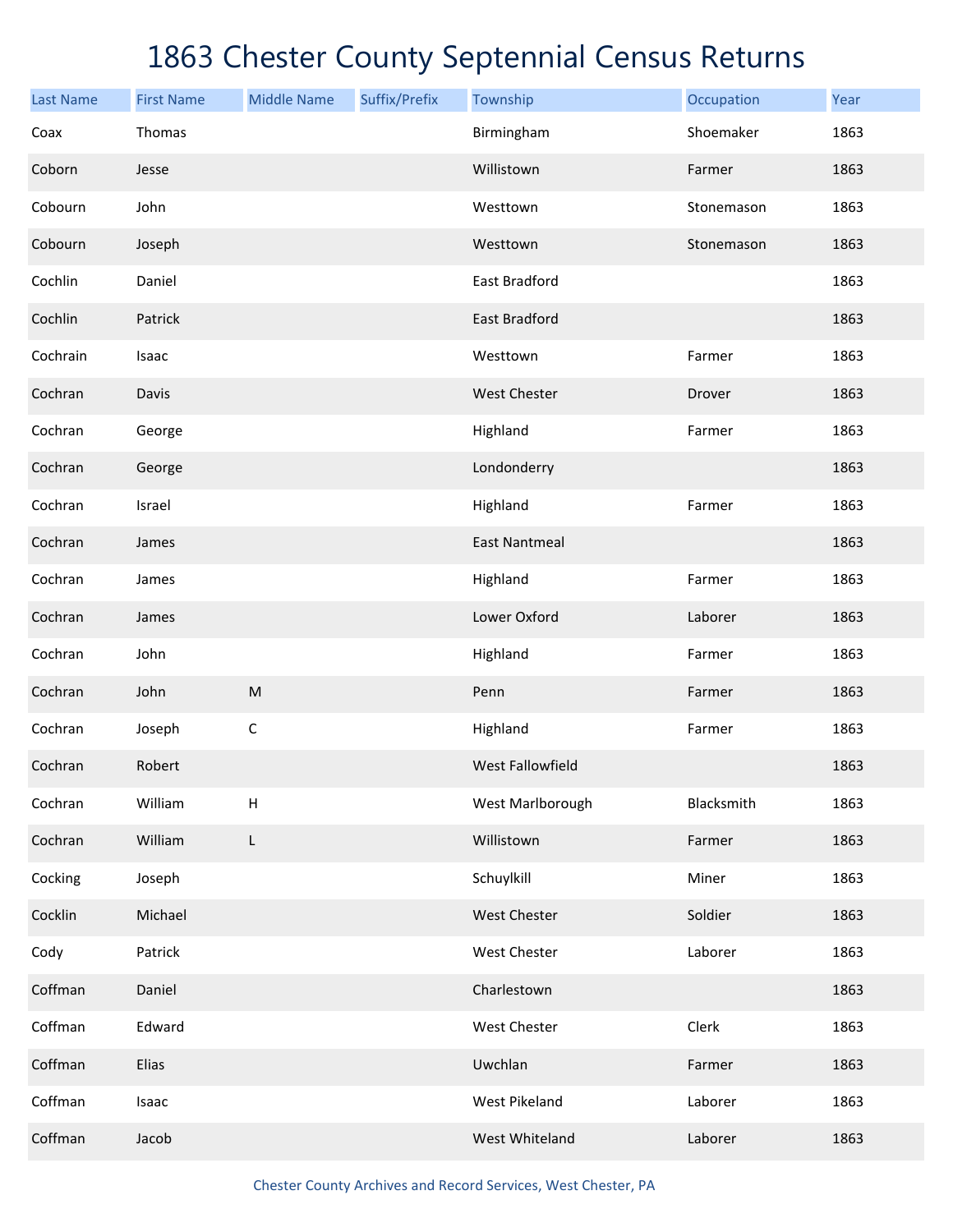| <b>Last Name</b> | <b>First Name</b> | <b>Middle Name</b> | Suffix/Prefix | Township             | Occupation | Year |
|------------------|-------------------|--------------------|---------------|----------------------|------------|------|
| Coffman          | Joseph            |                    |               | Phoenixville         | Soldier    | 1863 |
| Coffman          | Moses             |                    |               | Uwchlan              | Tanner     | 1863 |
| Coffman          | Samuel            |                    |               | Charlestown          |            | 1863 |
| Coffman          | Samuel            |                    |               | East Whiteland       | Farmer     | 1863 |
| Coffman          | Samuel            |                    |               | Lower Oxford         | Laborer    | 1863 |
| Coffman          | $\mathsf T$       | Z                  | Dr.           | Phoenixville         | Doctor     | 1863 |
| Coffroad         | Abner             |                    |               | Honey Brook          | Stonemason | 1863 |
| Coffroad         | Jacob             |                    |               | Honey Brook          | Stonemason | 1863 |
| Coffroad         | John              |                    |               | Honey Brook          | Laborer    | 1863 |
| Coffrote         | Michael           |                    |               | Sadsbury             | Laborer    | 1863 |
| Coin             | Andrew            |                    |               | Birmingham           | Laborer    | 1863 |
| Coldwell         | William           |                    |               | East Marlborough     | Laborer    | 1863 |
| Cole             | Henry             |                    |               | Sadsbury             |            | 1863 |
| Cole             | James             |                    |               | Lower Oxford         | Farmer     | 1863 |
| Cole             | Lewis             |                    |               | West Fallowfield     |            | 1863 |
| Cole             | William           |                    |               | Sadsbury             |            | 1863 |
| Colehoraer       | Peter             |                    |               | East Whiteland       | Gentleman  | 1863 |
| Colehower        | Isaac             |                    |               | Willistown           | Farmer     | 1863 |
| Colehower        | Zimmerman         |                    |               | Downingtown          | Miller     | 1863 |
| Coleman          | Cornelius         |                    |               | Willistown           | Laborer    | 1863 |
| Coleman          | George            |                    |               | <b>West Nantmeal</b> | Tailor     | 1863 |
| Coleman          | John              |                    |               | Elk                  | Farmer     | 1863 |
| Coleman          | Joseph            |                    |               | Elk                  | Farmer     | 1863 |
| Coleman          | Lindman           |                    |               | Willistown           |            | 1863 |
| Coleman          | Nathaniel         |                    |               | <b>West Vincent</b>  | Laborer    | 1863 |
| Coleman          | Nicholas          |                    |               | Honey Brook          | Farmer     | 1863 |
| Coleman          | Samuel            |                    |               | Honey Brook          | Laborer    | 1863 |
| Coley            | Simon             |                    |               | Phoenixville         | Laborer    | 1863 |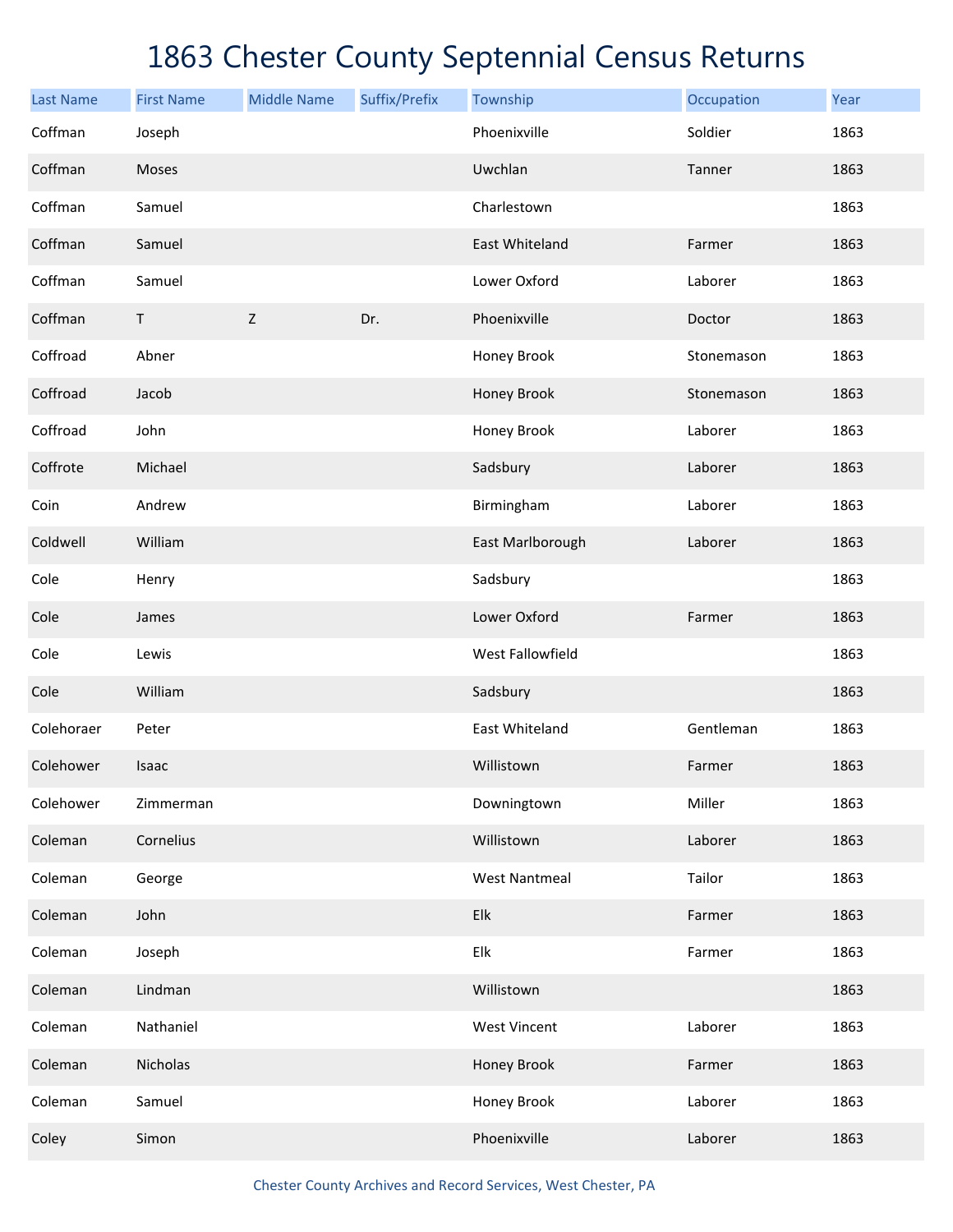| <b>Last Name</b> | <b>First Name</b> | <b>Middle Name</b> | Suffix/Prefix | Township                | Occupation    | Year |
|------------------|-------------------|--------------------|---------------|-------------------------|---------------|------|
| Colgan           | Charles           |                    |               | London Grove            |               | 1863 |
| Colgan           | Sarah             |                    |               | <b>East Fallowfield</b> | Farmer        | 1863 |
| Colgin           | Charles           |                    |               | London Grove            |               | 1863 |
| Collens          | James             |                    |               | Sadsbury                |               | 1863 |
| Collier          | William           | $\mathsf H$        |               | <b>West Chester</b>     | Clerk         | 1863 |
| Collier          | William           | $\sf S$            |               | East Marlborough        | Tinner        | 1863 |
| Collins          | Daniel            |                    |               | East Pikeland           | Farmer        | 1863 |
| Collins          | Dennis            |                    |               | West Goshen             | Laborer       | 1863 |
| Collins          | Edward            |                    |               | Franklin                | Farmer        | 1863 |
| Collins          | Owen              |                    |               | Londonderry             |               | 1863 |
| Collins          | Pat               |                    |               | Phoenixville            | Laborer       | 1863 |
| Collins          | Robert            |                    |               | East Nottingham         |               | 1863 |
| Collins          | Thadeus           | Stepheness         |               | Uwchlan                 | Laborer       | 1863 |
| Collins          | Thomas            |                    |               | Sadsbury                | Laborer       | 1863 |
| Collins          | Thomas            |                    |               | Valley                  | Tinsmith      | 1863 |
| Collins          | William           |                    |               | Elk                     | Farmer        | 1863 |
| Collins          | William           |                    |               | West Marlborough        | Laborer       | 1863 |
| Collison         | Lewis             |                    |               | West Fallowfield        |               | 1863 |
| Collom           | Jesse             | J                  |               | East Nottingham         | Laborer       | 1863 |
| Collom           | John              |                    |               | East Nottingham         |               | 1863 |
| Collom           | Robert            | $\mathsf K$        |               | East Nottingham         |               | 1863 |
| Coltes           | James             |                    |               | <b>West Bradford</b>    | Gentleman     | 1863 |
| Colts            | Robert            |                    |               | East Nottingham         |               | 1863 |
| Colts            | Robison           |                    |               | East Nottingham         |               | 1863 |
| Colts            | William           |                    |               | East Nottingham         |               | 1863 |
| Colwell          | James             |                    |               | East Caln               | Laborer       | 1863 |
| Colwell          | Samuel            |                    |               | West Bradford           | Laborer       | 1863 |
| Combs            | $\mathsf C$       | $\mathsf C$        |               | Phoenixville            | Chair Chiffer | 1863 |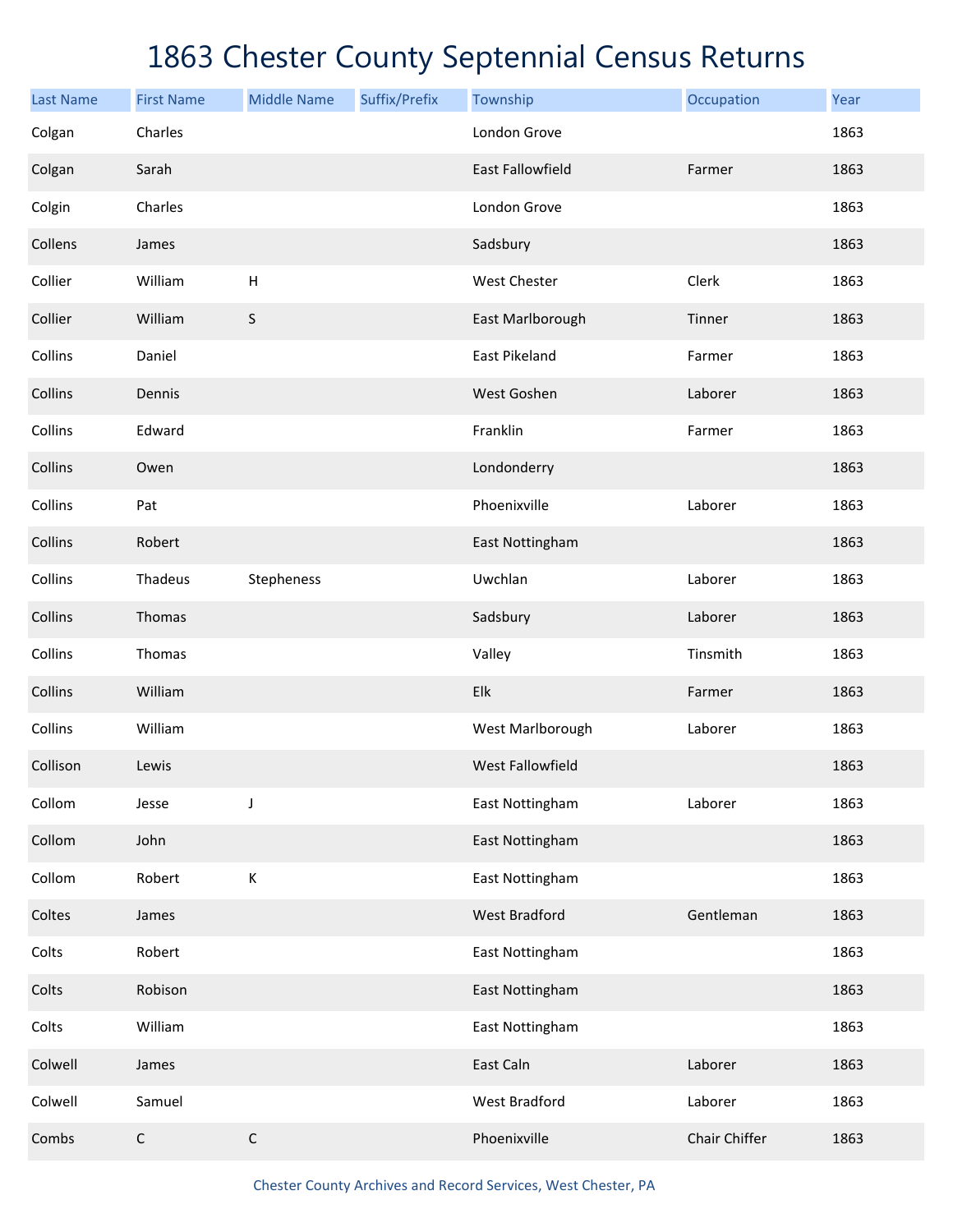| <b>Last Name</b> | <b>First Name</b> | <b>Middle Name</b> | Suffix/Prefix | Township                | Occupation          | Year |
|------------------|-------------------|--------------------|---------------|-------------------------|---------------------|------|
| Comills          | Morris            |                    |               | West Goshen             | Laborer             | 1863 |
| Commager         | Collins           |                    |               | West Chester            | Laborer             | 1863 |
| Commiskey        | A                 |                    | Mrs.          | East Whiteland          |                     | 1863 |
| Commons          | Aaron             |                    |               | West Marlborough        | Farmer              | 1863 |
| Commons          | Eli               |                    |               | London Britain          | Laborer             | 1863 |
| Commons          | John              | G                  |               | Sadsbury                | Miller              | 1863 |
| Commons          | Rebecca           |                    |               | Kennett Square          |                     | 1863 |
| Commons          | Rebecca           |                    |               | West Fallowfield        |                     | 1863 |
| Commons          | Taylor            |                    |               | Elk                     | Farmer              | 1863 |
| Compton          | Alfred            | G                  |               | Downingtown             | Cooper              | 1863 |
| Compton          | Henry             |                    |               | Londonderry             |                     | 1863 |
| Compton          | Joseph            |                    |               | Londonderry             |                     | 1863 |
| Compton          | Nathan            |                    |               | West Marlborough        | Mason               | 1863 |
| Compton          | Samuel            |                    |               | <b>East Fallowfield</b> | Laborer             | 1863 |
| Compton          | William           |                    |               | Tredyffrin              |                     | 1863 |
| Conard           | Alfred            |                    |               | London Grove            |                     | 1863 |
| Conard           | David             |                    |               | New London              | Farmer              | 1863 |
| Conard           | Edward            |                    |               | New London              | Farmer              | 1863 |
| Conard           | Evard             |                    |               | New London              | Farmer              | 1863 |
| Conard           | Joel              | P                  |               | New London              | Farmer              | 1863 |
| Conard           | John              | S                  |               | London Grove            |                     | 1863 |
| Conard           | Milton            |                    |               | London Grove            |                     | 1863 |
| Conard           | Nancy             |                    | Mrs.          | New London              | <b>Retired Lady</b> | 1863 |
| Conard           | Patrick           |                    |               | Kennett                 |                     | 1863 |
| Conard           | Thomas            |                    |               | London Grove            |                     | 1863 |
| Conard           | Thomas            | P                  |               | London Grove            |                     | 1863 |
| Conaway          | Bond              |                    |               | New Garden              |                     | 1863 |
| Conaway          | Charles           |                    |               | Charlestown             |                     | 1863 |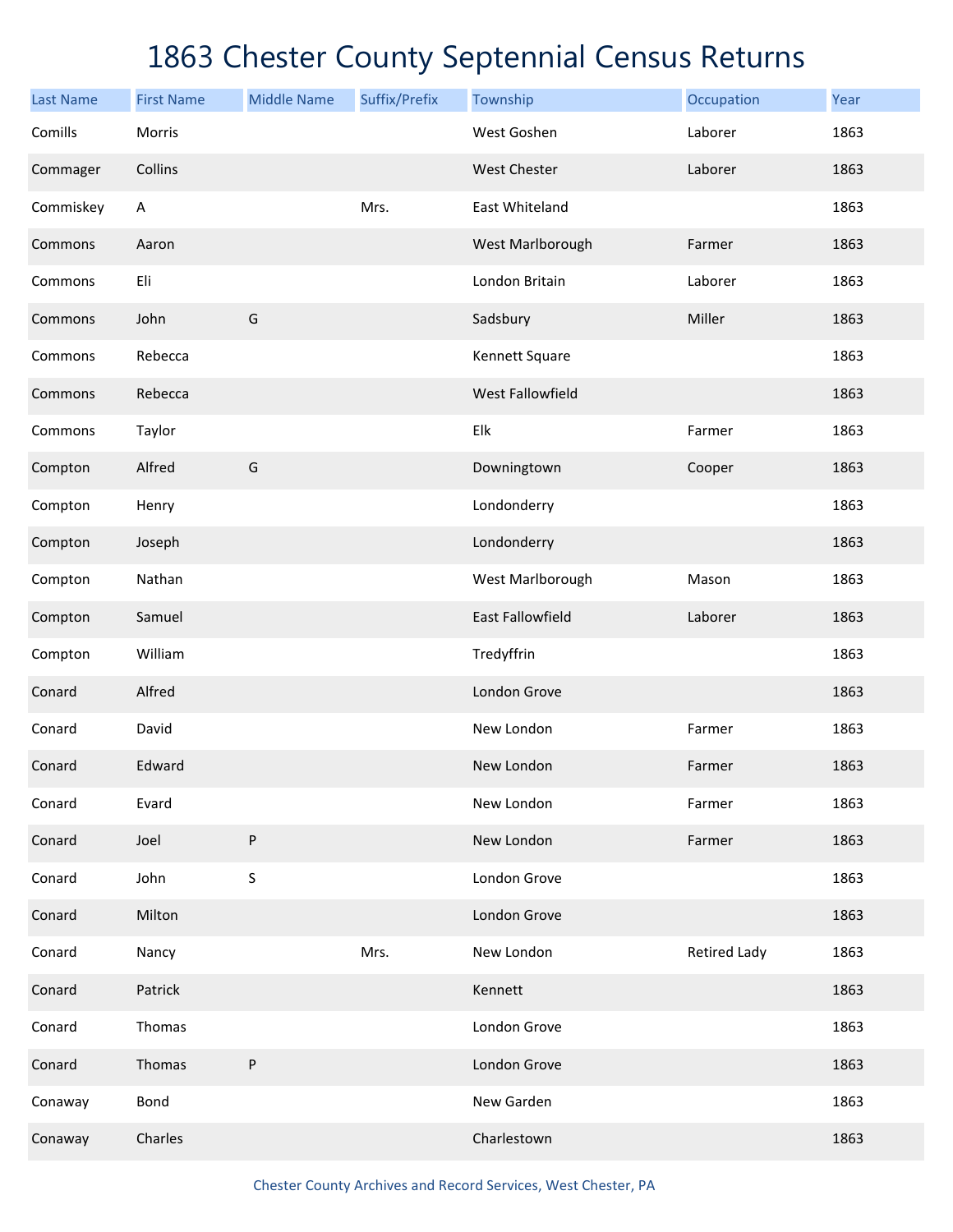| <b>Last Name</b> | <b>First Name</b> | <b>Middle Name</b> | Suffix/Prefix | Township             | Occupation  | Year |
|------------------|-------------------|--------------------|---------------|----------------------|-------------|------|
| Conaway          | Thomas            |                    |               | <b>East Nantmeal</b> |             | 1863 |
| Coner            | John              |                    |               | <b>West Bradford</b> | Painter     | 1863 |
| Coney            | John              |                    |               | Franklin             | Gentleman   | 1863 |
| Congo            | Henry             |                    |               | New Garden           |             | 1863 |
| Conkey           | David             | ${\sf M}$          |               | Westtown             | Conveyancer | 1863 |
| Conklin          | Joseph            |                    |               | Phoenixville         | Soldier     | 1863 |
| Conley           | Jesse             |                    |               | Sadsbury             |             | 1863 |
| Conley           | Michael           |                    |               | Phoenixville         | Puddler     | 1863 |
| Conly            | Davis             |                    |               | New London           | Farmer      | 1863 |
| Conly            | Washington        |                    |               | Westtown             | Laborer     | 1863 |
| Conly            | William           |                    |               | West Caln            | Laborer     | 1863 |
| Conn             | George            |                    |               | New London           | Carpenter   | 1863 |
| Conn             | Hamilton          |                    |               | Phoenixville         | Laborer     | 1863 |
| Conn             | Samuel            |                    |               | New London           | Laborer     | 1863 |
| Conn             | William           |                    |               | East Nottingham      |             | 1863 |
| Connard          | John              | ${\sf R}$          |               | East Whiteland       | Limeburne   | 1863 |
| Connel           | James             |                    |               | Phoenixville         | Laborer     | 1863 |
| Connel           | John              |                    |               | Phoenixville         | Laborer     | 1863 |
| Connell          | John              | $\mathsf O$        |               | New London           | Farmer      | 1863 |
| Connell          | Mark              |                    |               | East Caln            | Landlord    | 1863 |
| Connell          | Patrick           |                    |               | Kennett              |             | 1863 |
| Connelly         | Patrick           |                    |               | Londonderry          |             | 1863 |
| Connelly         | William           |                    |               | Phoenixville         | Laborer     | 1863 |
| Conner           | Anthony           |                    |               | Penn                 | Laborer     | 1863 |
| Conner           | Banner            |                    |               | East Marlborough     | Gentleman   | 1863 |
| Conner           | Banner            |                    |               | Newlin               | Farmer      | 1863 |
| Conner           | Barney            |                    |               | Downingtown          | Laborer     | 1863 |
| Conner           | Bayarde           |                    |               | Newlin               | Laborer     | 1863 |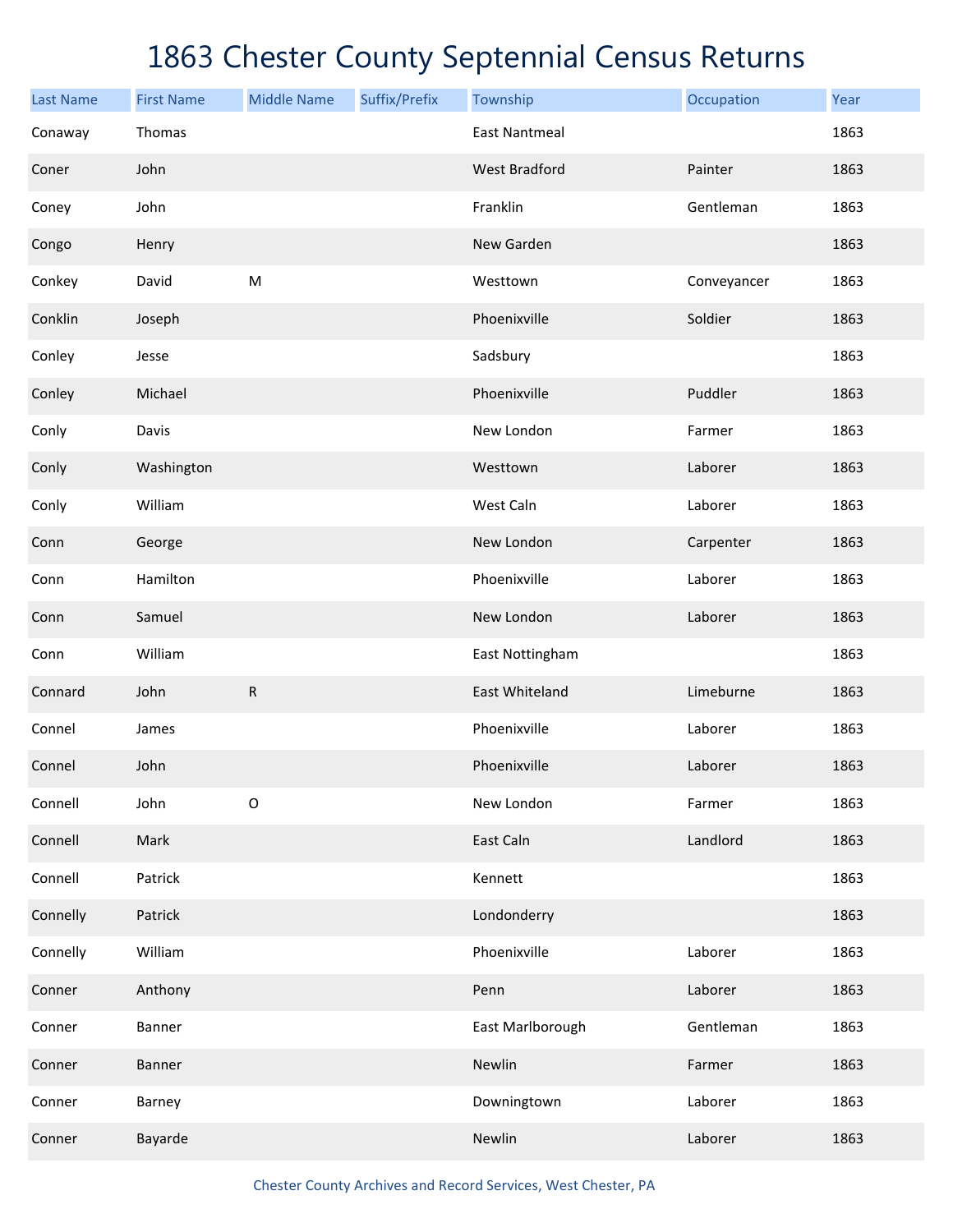| <b>Last Name</b> | <b>First Name</b> | <b>Middle Name</b>        | Suffix/Prefix | Township                | Occupation         | Year |
|------------------|-------------------|---------------------------|---------------|-------------------------|--------------------|------|
| Conner           | Caleb             |                           |               | Newlin                  | Farmer             | 1863 |
| Conner           | Charles           |                           |               | East Marlborough        | Laborer            | 1863 |
| Conner           | Charles           |                           |               | Newlin                  | Laborer            | 1863 |
| Conner           | Dennis            |                           |               | Phoenixville            | Laborer            | 1863 |
| Conner           | Frank             |                           |               | Phoenixville            | Laborer            | 1863 |
| Conner           | George            |                           |               | Newlin                  | Farmer             | 1863 |
| Conner           | Hayes             |                           |               | Newlin                  | Laborer            | 1863 |
| Conner           | Henry             |                           |               | <b>East Fallowfield</b> | Farmer             | 1863 |
| Conner           | J                 |                           |               | Willistown              | Farmer             | 1863 |
| Conner           | Jacob             |                           |               | <b>East Coventry</b>    | Farmer             | 1863 |
| Conner           | James             |                           |               | Newlin                  | Farmer             | 1863 |
| Conner           | Jane              | ${\sf P}$                 |               | East Marlborough        |                    | 1863 |
| Conner           | John              |                           |               | Phoenixville            | Laborer            | 1863 |
| Conner           | John              |                           |               | Phoenixville            | Laborer            | 1863 |
| Conner           | Joseph            |                           |               | Newlin                  | Laborer            | 1863 |
| Conner           | Levi              |                           |               | <b>West Bradford</b>    | Blacksmith         | 1863 |
| Conner           | Martin            |                           |               | West Chester            | Soldier            | 1863 |
| Conner           | Mary              | A                         | Mrs.          | New London              | Farmer             | 1863 |
| Conner           | Michael           |                           |               | Wallace                 | Laborer            | 1863 |
| Conner           | Pat               |                           |               | Phoenixville            | Laborer            | 1863 |
| Conner           | Patrick           |                           |               | New Garden              | Laborer            | 1863 |
| Conner           | Patrick           |                           |               | Willistown              | Farmer             | 1863 |
| Conner           | Seal              |                           |               | Kennett Square          | <b>Team Driver</b> | 1863 |
| Conner           | Tamer             | $\boldsymbol{\mathsf{H}}$ |               | Newlin                  | Farmer             | 1863 |
| Conner           | Thomas            |                           |               | Phoenixville            | Laborer            | 1863 |
| Conner           | Thomas            |                           |               | Willistown              | Laborer            | 1863 |
| Conningham       | Sarah             | А                         |               | New London              | Post Mistress      | 1863 |
| Connor           | John              |                           |               | West Chester            | Nurseryman         | 1863 |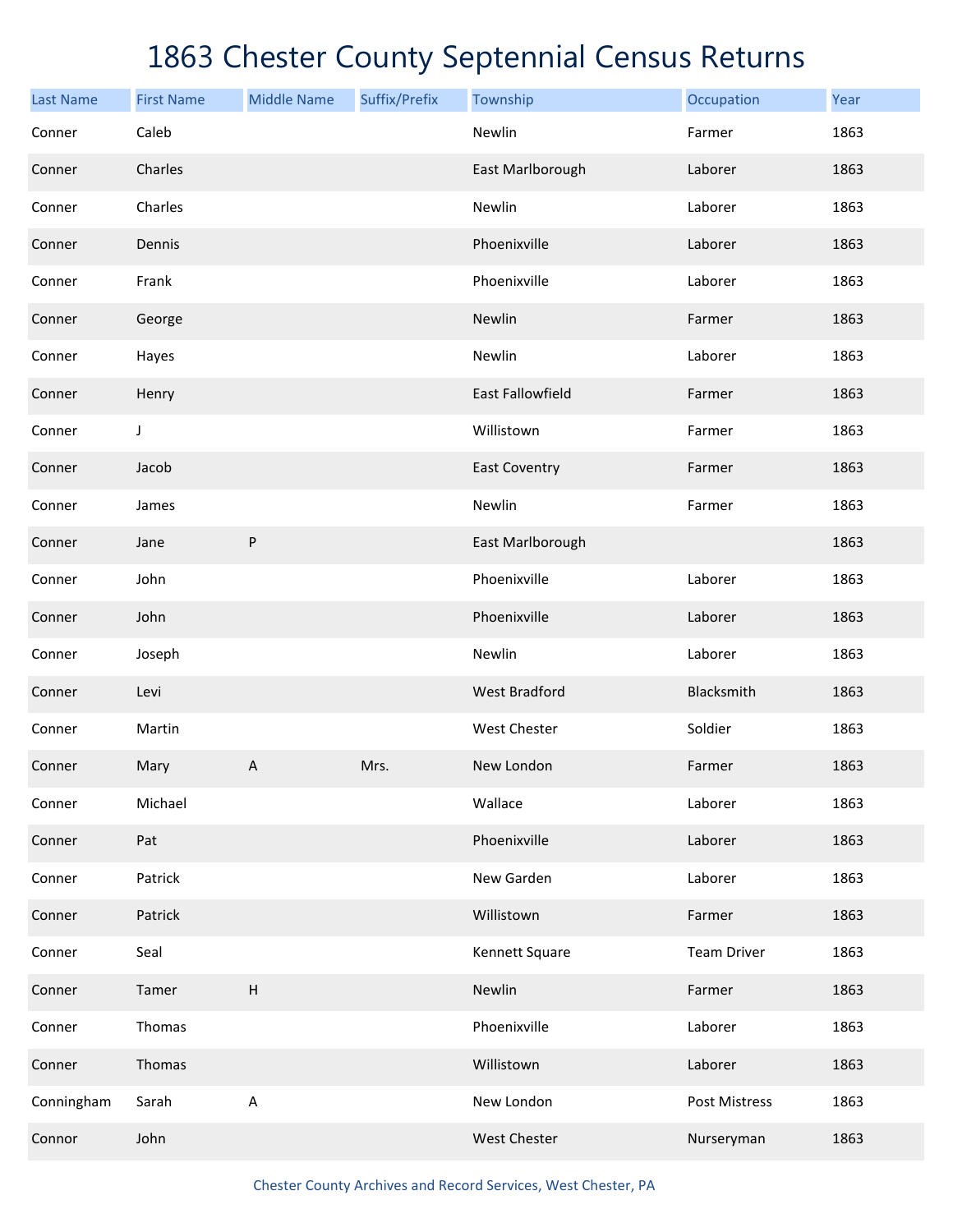| <b>Last Name</b> | <b>First Name</b> | <b>Middle Name</b> | Suffix/Prefix | Township             | Occupation | Year |
|------------------|-------------------|--------------------|---------------|----------------------|------------|------|
| Connor           | Jones             |                    |               | Valley               | Laborer    | 1863 |
| Connor           | Joseph            |                    |               | Valley               | Laborer    | 1863 |
| Connor           | Michael           |                    |               | West Chester         | Laborer    | 1863 |
| Connor           | Rebecca           |                    |               | West Chester         | Lady       | 1863 |
| Connor           | Samuel            |                    |               | Valley               | Laborer    | 1863 |
| Conoway          | John              |                    |               | East Brandywine      | Laborer    | 1863 |
| Conoway          | Joseph            |                    |               | East Brandywine      | Laborer    | 1863 |
| Conquert         | Henry             |                    |               | East Brandywine      | Laborer    | 1863 |
| Conquest         | James             |                    |               | East Bradford        |            | 1863 |
| Conquest         | William           |                    |               | East Brandywine      | Farmer     | 1863 |
| Conroy           | George            |                    |               | West Chester         | Carpenter  | 1863 |
| Conroy           | Patric            |                    |               | Westtown             | Laborer    | 1863 |
| Conroy           | Thomas            |                    |               | East Brandywine      | Laborer    | 1863 |
| Conroy           | Thomas            |                    |               | Phoenixville         | Laborer    | 1863 |
| Conroy           | Thomas            |                    |               | Phoenixville         |            | 1863 |
| Conroy           | Thomas            |                    |               | Westtown             | Laborer    | 1863 |
| Conway           | Edward            |                    |               | Phoenixville         | Puddler    | 1863 |
| Conway           | Joseph            |                    |               | Schuylkill           | Laborer    | 1863 |
| Conway           | Thomas            |                    |               | Valley               | Laborer    | 1863 |
| Conyers          | Samuel            |                    |               | West Goshen          | Laborer    | 1863 |
| Cook             | Caroline          |                    |               | Tredyffrin           |            | 1863 |
| Cook             | Charles           | L                  |               | Valley               | Farmer     | 1863 |
| Cook             | Christian         |                    |               | <b>East Coventry</b> | Laborer    | 1863 |
| Cook             | Daniel            |                    |               | <b>Upper Oxford</b>  | Osler      | 1863 |
| Cook             | Ebenezer          |                    |               | Sadsbury             |            | 1863 |
| Cook             | Enion             |                    |               | London Grove         |            | 1863 |
| Cook             | George            |                    |               | <b>East Vincent</b>  |            | 1863 |
| Cook             | George            |                    |               | <b>West Vincent</b>  | Farmer     | 1863 |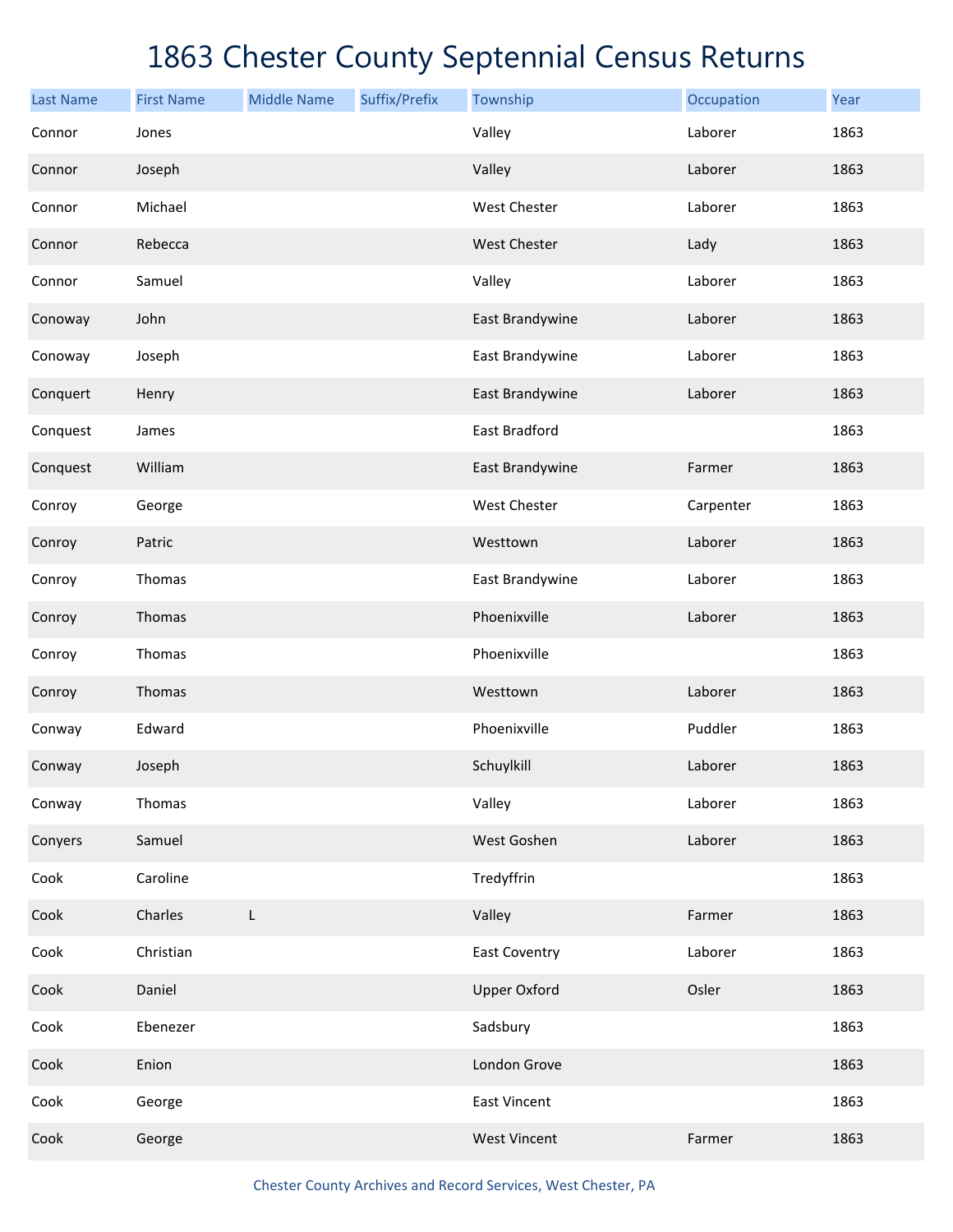| <b>Last Name</b> | <b>First Name</b> | <b>Middle Name</b> | Suffix/Prefix | Township                  | Occupation    | Year |
|------------------|-------------------|--------------------|---------------|---------------------------|---------------|------|
| Cook             | Isaac             |                    |               | Valley                    | Painter       | 1863 |
| Cook             | Jacob             |                    |               | <b>East Coventry</b>      | Laborer       | 1863 |
| Cook             | John              |                    |               | Lower Oxford              | Farmer        | 1863 |
| Cook             | John              |                    |               | South Coventry            | Commissionman | 1863 |
| Cook             | John              |                    |               | <b>West Bradford</b>      | Farmer        | 1863 |
| Cook             | John              |                    |               | <b>West Pikeland</b>      | Laborer       | 1863 |
| Cook             | Jonathan          |                    |               | Tredyffrin                |               | 1863 |
| Cook             | Marcillious       | $\sf S$            |               | London Grove              |               | 1863 |
| Cook             | Orpha             |                    |               | London Grove              |               | 1863 |
| Cook             | P                 | Reese              |               | Willistown                | PRR           | 1863 |
| Cook             | Richard           |                    |               | South Coventry            | Commissionman | 1863 |
| Cook             | Samuel            |                    |               | North Coventry            | Turner        | 1863 |
| Cook             | Stephen           | G                  |               | Valley                    | Druggist      | 1863 |
| Cook             | Thomas            |                    |               | London Grove              |               | 1863 |
| Cook             | William           |                    |               | <b>West Bradford</b>      | Laborer       | 1863 |
| Cook             | William           | G                  |               | Phoenixville              | Soldier       | 1863 |
| Cooney           | Peter             |                    |               | Phoenixville              | Laborer       | 1863 |
| Coonis           | Gilbert           |                    |               | Phoenixville              | Laborer       | 1863 |
| Cooper           | Ashel             |                    |               | East Fallowfield          | Farmer        | 1863 |
| Cooper           | Benjamin          |                    |               | East Fallowfield          | Retired       | 1863 |
| Cooper           | Charles           |                    |               | London Grove              |               | 1863 |
| Cooper           | Charles           |                    |               | Londonderry               |               | 1863 |
| Cooper           | Clement           |                    |               | West Chester              | Bricklayer    | 1863 |
| Cooper           | David             | $\mathsf Y$        |               | Birmingham                | Laborer       | 1863 |
| Cooper           | Edward            |                    |               | ${\sf E} {\sf I} {\sf k}$ | Farmer        | 1863 |
| Cooper           | Elwood            |                    |               | New Garden                | Farmer        | 1863 |
| Cooper           | George            |                    |               | West Marlborough          | Farmer        | 1863 |
| Cooper           | Horatio           |                    |               | London Grove              |               | 1863 |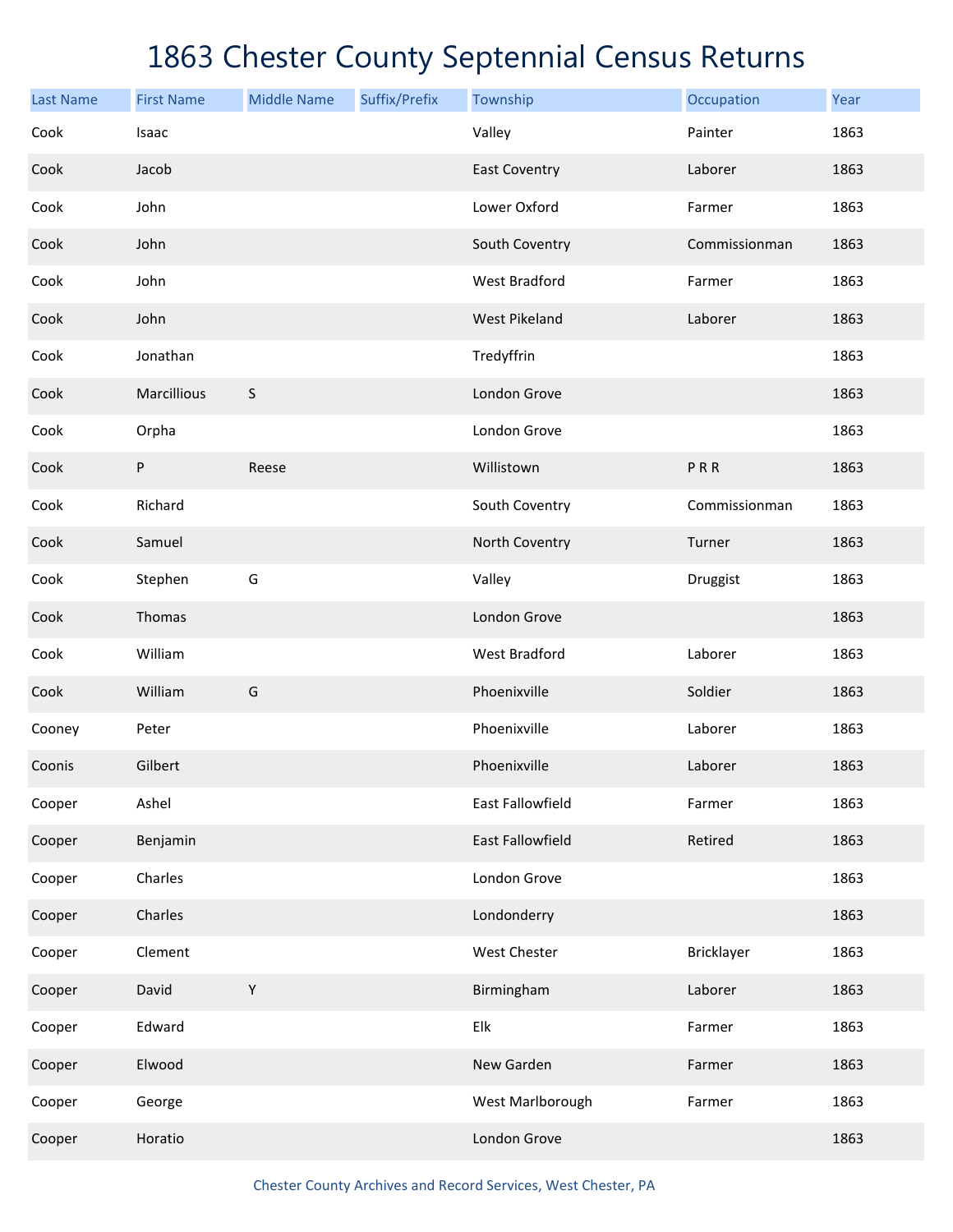| <b>Last Name</b> | <b>First Name</b> | <b>Middle Name</b>        | Suffix/Prefix | Township            | Occupation        | Year |
|------------------|-------------------|---------------------------|---------------|---------------------|-------------------|------|
| Cooper           | Jacob             |                           |               | Penn                | Farmer            | 1863 |
| Cooper           | James             |                           |               | Lower Oxford        | Smith             | 1863 |
| Cooper           | James             |                           |               | <b>Upper Oxford</b> | Laborer           | 1863 |
| Cooper           | James             | $\mathsf C$               |               | Lower Oxford        | Farmer            | 1863 |
| Cooper           | James             | P                         |               | East Fallowfield    | Farmer            | 1863 |
| Cooper           | James             | ${\sf R}$                 |               | Londonderry         |                   | 1863 |
| Cooper           | Jeremiah          |                           |               | West Nottingham     | Farmer            | 1863 |
| Cooper           | John              |                           |               | Lower Oxford        | Farmer            | 1863 |
| Cooper           | John              |                           |               | Pennsbury           | Laborer           | 1863 |
| Cooper           | John              |                           |               | Valley              | Laborer           | 1863 |
| Cooper           | John              | Τ                         |               | Lower Oxford        | Farmer            | 1863 |
| Cooper           | John              | W                         |               | <b>West Chester</b> | Physician         | 1863 |
| Cooper           | Joseph            |                           |               | East Goshen         | Farmer            | 1863 |
| Cooper           | Joseph            |                           |               | East Marlborough    | Shoemaker         | 1863 |
| Cooper           | Joseph            |                           |               | Sadsbury            |                   | 1863 |
| Cooper           | Joseph            | $\sf B$                   |               | Sadsbury            |                   | 1863 |
| Cooper           | Lewis             |                           |               | West Nottingham     | Smith             | 1863 |
| Cooper           | Martha            | J                         |               | Valley              | Servant           | 1863 |
| Cooper           | Matson            |                           |               | Sadsbury            |                   | 1863 |
| Cooper           | Meiflin           |                           |               | New Garden          | Farmer            | 1863 |
| Cooper           | Naboth            |                           |               | Honey Brook         | Farmer            | 1863 |
| Cooper           | Otley             | $\mathsf D$               |               | West Chester        | <b>Bricklayer</b> | 1863 |
| Cooper           | Persiblo          |                           |               | Sadsbury            |                   | 1863 |
| Cooper           | Phinea            |                           |               | East Marlborough    | Shoemaker         | 1863 |
| Cooper           | Samuel            |                           |               | Sadsbury            | Farmer            | 1863 |
| Cooper           | Samuel            | $\boldsymbol{\mathsf{A}}$ |               | Elk                 | Farmer            | 1863 |
| Cooper           | Samuel            | ${\sf W}$                 |               | Pocopson            | Laborer           | 1863 |
| Cooper           | Stephen           |                           |               | Birmingham          | Laborer           | 1863 |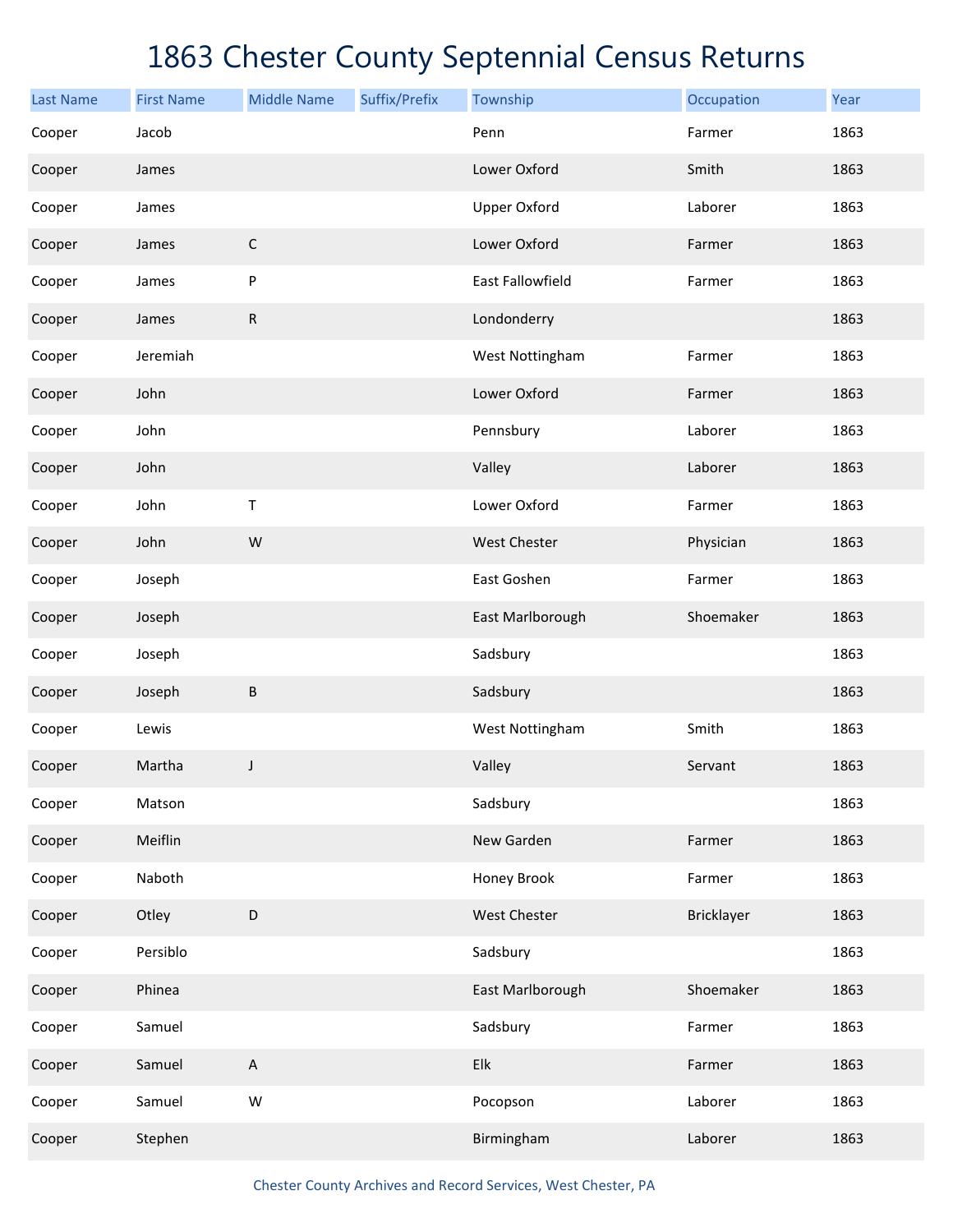| <b>Last Name</b> | <b>First Name</b> | <b>Middle Name</b> | Suffix/Prefix | Township                | Occupation | Year |
|------------------|-------------------|--------------------|---------------|-------------------------|------------|------|
| Cooper           | Susanah           |                    |               | Sadsbury                |            | 1863 |
| Coover           | Jacob             |                    |               | <b>West Fallowfield</b> |            | 1863 |
| Cope             | Abiah             |                    |               | West Marlborough        | Farmer     | 1863 |
| Cope             | Allen             |                    |               | East Bradford           |            | 1863 |
| Cope             | Benjamin          |                    |               | East Bradford           |            | 1863 |
| Cope             | Caleb             | $\mathsf S$        |               | East Bradford           |            | 1863 |
| Cope             | Darlington        |                    |               | Franklin                | Farmer     | 1863 |
| Cope             | David             |                    |               | East Whiteland          | Farmer     | 1863 |
| Cope             | David             |                    |               | West Marlborough        | Farmer     | 1863 |
| Cope             | Edge              | $\top$             |               | East Bradford           |            | 1863 |
| Cope             | Edge              | $\sf T$            |               | East Bradford           |            | 1863 |
| Cope             | Edge              | $\mathsf{T}$       |               | East Bradford           |            | 1863 |
| Cope             | Edward            | $\mathsf D$        |               | Valley                  | Farmer     | 1863 |
| Cope             | Eli               |                    |               | East Bradford           |            | 1863 |
| Cope             | Emmor             | B                  |               | East Bradford           |            | 1863 |
| Cope             | Ezra              |                    |               | East Bradford           |            | 1863 |
| Cope             | Ferard            | B                  |               | East Bradford           |            | 1863 |
| Cope             | George            | Н                  |               | Lower Oxford            | Farmer     | 1863 |
| Cope             | Gilbert           |                    |               | East Bradford           |            | 1863 |
| Cope             | Henry             |                    |               | West Marlborough        | Farmer     | 1863 |
| Cope             | John              |                    | Jr.           | East Bradford           |            | 1863 |
| Cope             | John              |                    | Sr.           | East Bradford           |            | 1863 |
| Cope             | Jonathan          |                    |               | East Goshen             | Merchant   | 1863 |
| Cope             | Joseph            |                    |               | East Bradford           |            | 1863 |
| Cope             | Morris            |                    |               | West Marlborough        | Farmer     | 1863 |
| Cope             | Pasehall          |                    |               | <b>West Chester</b>     | Gentleman  | 1863 |
| Cope             | Samuel            |                    |               | East Bradford           |            | 1863 |
| Cope             | Samuel            |                    |               | West Marlborough        | Farmer     | 1863 |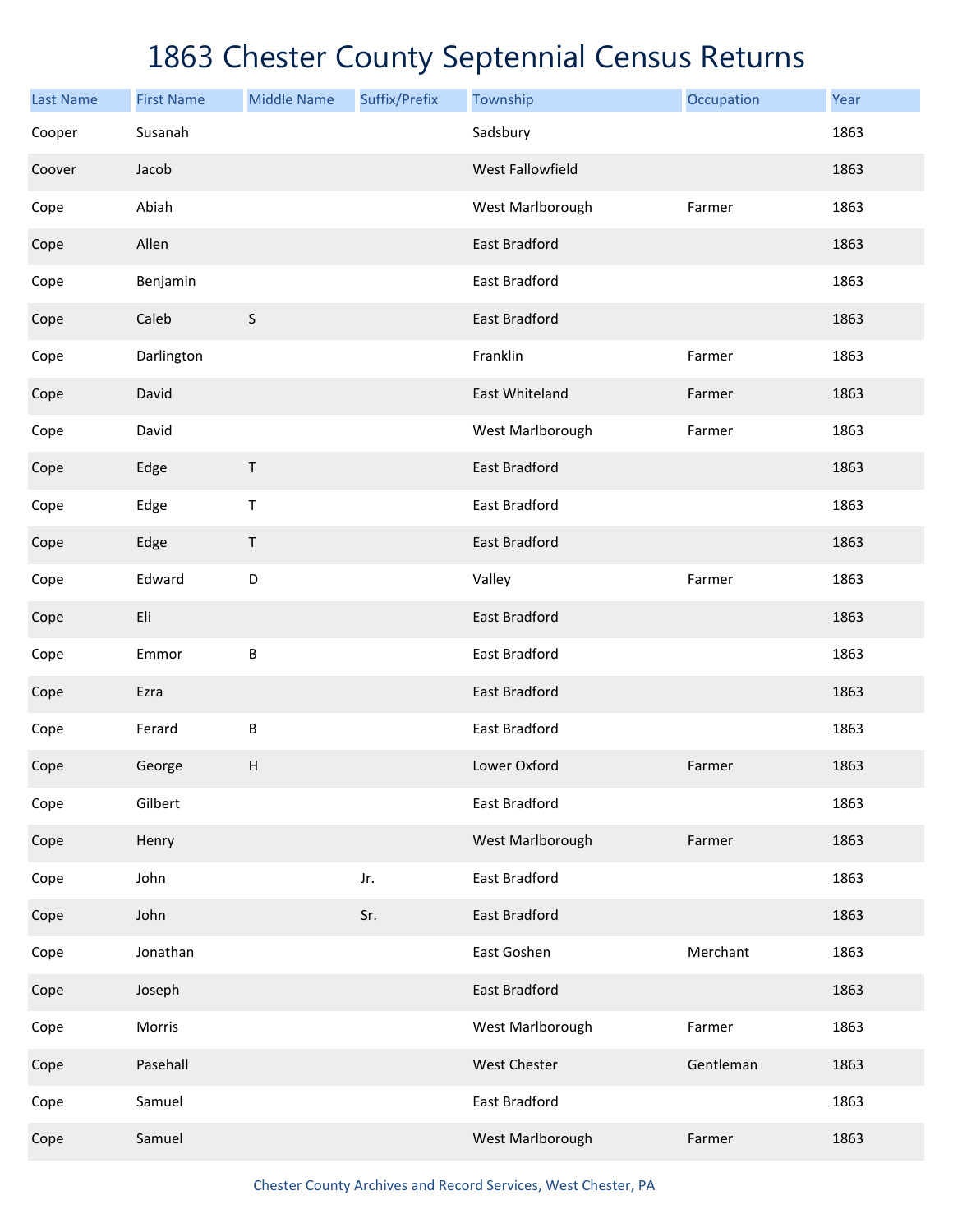| <b>Last Name</b> | <b>First Name</b> | <b>Middle Name</b>        | Suffix/Prefix | Township             | Occupation     | Year |
|------------------|-------------------|---------------------------|---------------|----------------------|----------------|------|
| Cope             | Thomas            | Savery                    |               | East Bradford        |                | 1863 |
| Cope             | William           |                           | Jr.           | East Bradford        |                | 1863 |
| Copeland         | James             |                           |               | East Caln            |                | 1863 |
| Copeland         | John              |                           |               | East Marlborough     | <b>Butcher</b> | 1863 |
| Copeman          | John              |                           |               | <b>West Pikeland</b> | Laborer        | 1863 |
| Coppick          | John              |                           |               | Penn                 | Farmer         | 1863 |
| Corbit           | John              |                           |               | Honey Brook          | Farmer         | 1863 |
| Corcoran         | Patric            |                           |               | Westtown             | Laborer        | 1863 |
| Corcoran         | Patrick           |                           |               | Valley               | Laborer        | 1863 |
| Cork             | Empson            |                           |               | Westtown             | Laborer        | 1863 |
| Corklin          | Cornelius         |                           |               | Pennsbury            | Laborer        | 1863 |
| Corklin          | John              |                           |               | Pennsbury            | Laborer        | 1863 |
| Corklin          | John              |                           |               | West Goshen          | Laborer        | 1863 |
| Cornealy         | Micheal           |                           |               | West Caln            | Farmer         | 1863 |
| Cornell          | ${\sf N}$         | $\mathsf C$               |               | <b>West Pikeland</b> |                | 1863 |
| Cornet           | Eliza             | $\boldsymbol{\mathsf{A}}$ |               | Charlestown          |                | 1863 |
| Cornett          | Samuel            |                           |               | Schuylkill           | Farmer         | 1863 |
| Cornett          | William           |                           |               | Phoenixville         | Mason          | 1863 |
| Cornish          | John              |                           |               | Valley               | Laborer        | 1863 |
| Cornog           | Abner             |                           |               | Charlestown          |                | 1863 |
| Cornog           | Forrest           |                           |               | Phoenixville         | Merchant       | 1863 |
| Cornog           | Henry             |                           |               | Valley               | Bartender      | 1863 |
| Cornog           | John              |                           |               | Wallace              | Farmer         | 1863 |
| Cornog           | Lewis             | $\mathsf D$               |               | Tredyffrin           |                | 1863 |
| Cornog           | Mordecai          | D                         |               | Tredyffrin           |                | 1863 |
| Cornog           | Theodore          |                           |               | Tredyffrin           |                | 1863 |
| Correy           | William           | $\sf K$                   |               | Franklin             | Farmer         | 1863 |
| Corsan           | Marple            |                           |               | East Whiteland       | Farmer         | 1863 |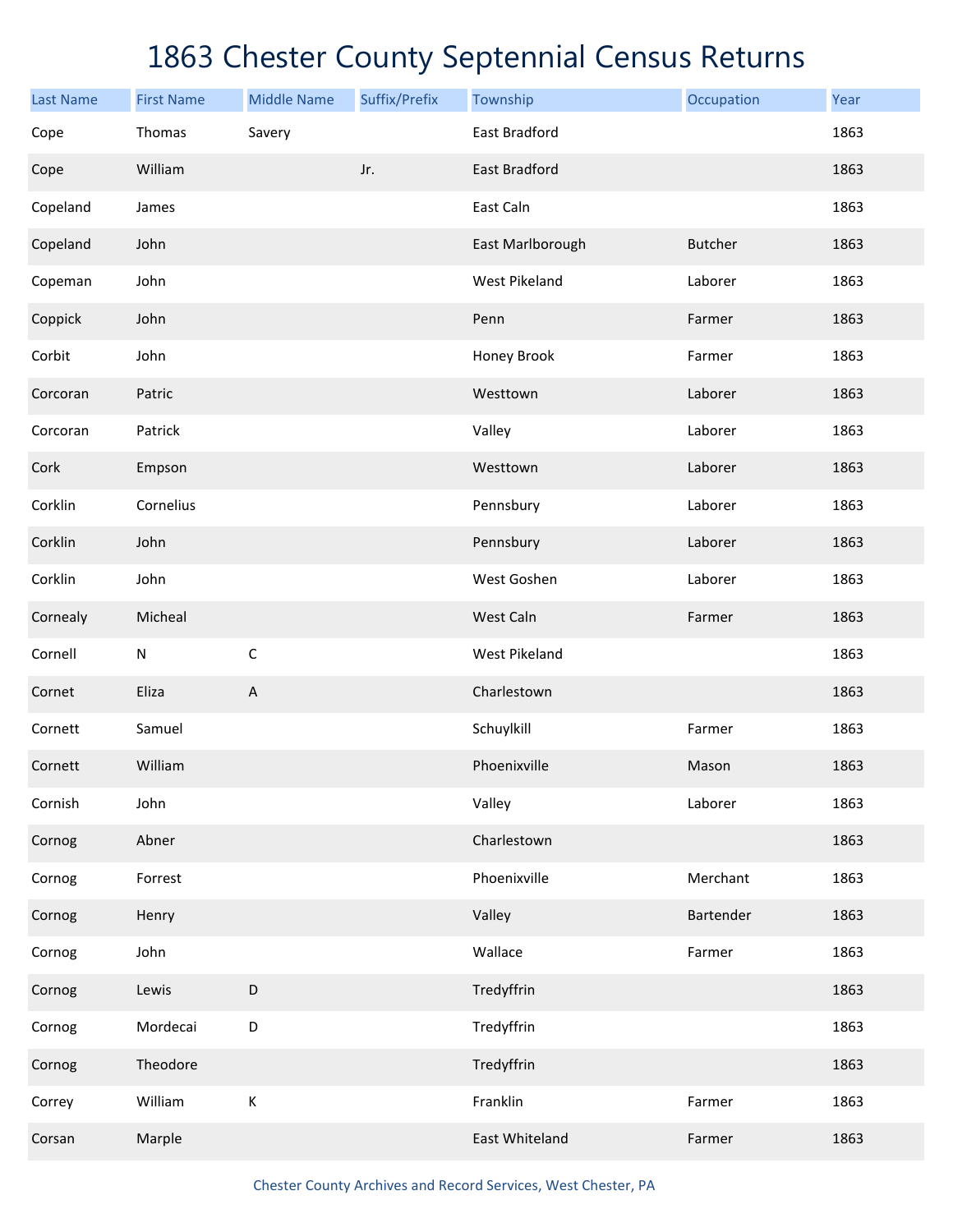| <b>Last Name</b> | <b>First Name</b> | <b>Middle Name</b>        | Suffix/Prefix | Township             | Occupation               | Year |
|------------------|-------------------|---------------------------|---------------|----------------------|--------------------------|------|
| Corsey           | Abram             |                           |               | East Whiteland       | Farmer                   | 1863 |
| Corsey           | Soloman           |                           |               | Valley               | Hostler                  | 1863 |
| Corson           | John              |                           |               | Phoenixville         | Laborer                  | 1863 |
| Corson           | Joseph            |                           |               | East Brandywine      | Farmer                   | 1863 |
| Corten           | Edward            |                           |               | Pennsbury            | Laborer                  | 1863 |
| Cosgrave         | James             |                           |               | <b>East Nantmeal</b> |                          | 1863 |
| Cosgrow          | David             |                           |               | Phoenixville         | Laborer                  | 1863 |
| Cosgrow          | Pat               | $\sf B$                   |               | Phoenixville         | Laborer                  | 1863 |
| Cosgrow          | Patrick           |                           |               | Phoenixville         | Laborer                  | 1863 |
| Cosly            | Cornelias         |                           |               | <b>West Bradford</b> | Laborer                  | 1863 |
| Costello         | Thomas            |                           |               | West Chester         | Laborer                  | 1863 |
| Costolo          | John              |                           |               | Phoenixville         | Laborer                  | 1863 |
| Coston           | John              |                           |               | Phoenixville         | Laborer                  | 1863 |
| Coswell          | E                 | L                         |               | Phoenixville         | Tin & Stone Mercant 1863 |      |
| Coswell          | J                 | ${\sf R}$                 |               | Phoenixville         | Clerk                    | 1863 |
| Coswell          | John              |                           |               | Phoenixville         | Gentleman                | 1863 |
| Cotsawaddle      | George            |                           |               | <b>East Vincent</b>  |                          | 1863 |
| Cotter           | Cornelius         |                           |               | Pennsbury            | Laborer                  | 1863 |
| Cotter           | Michael           |                           |               | Birmingham           | Laborer                  | 1863 |
| Cotter           | Micheal           |                           |               | Pennsbury            | Laborer                  | 1863 |
| Cottinger        | Edward            |                           |               | Phoenixville         | Laborer                  | 1863 |
| Cotton           | Isaac             |                           |               | East Whiteland       |                          | 1863 |
| Cotton           | John              |                           |               | Willistown           |                          | 1863 |
| Couch            | Jonathan          |                           |               | <b>Upper Uwchlan</b> | Farmer                   | 1863 |
| Coughlin         | Mary              |                           |               | West Chester         | Lady                     | 1863 |
| Couley           | Thomas            |                           |               | Tredyffrin           |                          | 1863 |
| Coulson          | Edward            | $\boldsymbol{\mathsf{H}}$ |               | East Bradford        |                          | 1863 |
| Coulson          | Philip            |                           |               | East Marlborough     | Laborer                  | 1863 |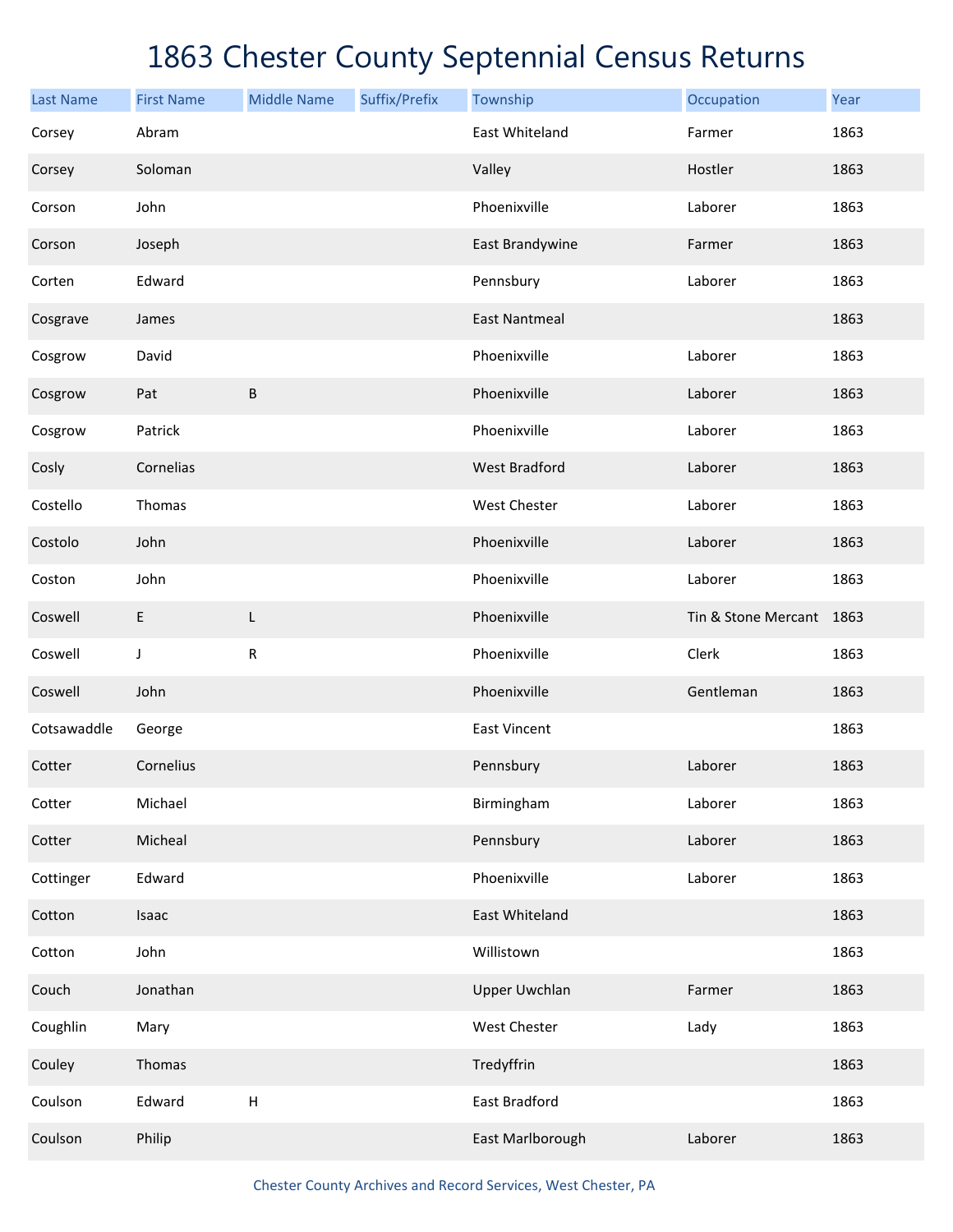| <b>Last Name</b> | <b>First Name</b> | <b>Middle Name</b> | Suffix/Prefix | Township             | Occupation               | Year |
|------------------|-------------------|--------------------|---------------|----------------------|--------------------------|------|
| Coulston         | Thomas            | J                  |               | <b>East Vincent</b>  |                          | 1863 |
| Coulter          | Benjamin          |                    |               | East Whiteland       | Farmer                   | 1863 |
| Coulter          | Charles           |                    |               | East Whiteland       | Farmer                   | 1863 |
| Coulter          | George            |                    |               | East Whiteland       | Farmer                   | 1863 |
| Coulter          | George            |                    |               | Wallace              | Laborer                  | 1863 |
| Coulter          | Jane              |                    |               | East Whiteland       | Farmer                   | 1863 |
| Coulter          | John              |                    |               | Wallace              | Laborer                  | 1863 |
| Coulter          | Jones             |                    |               | West Whiteland       | Farmer                   | 1863 |
| Coulter          | Lewis             |                    |               | East Whiteland       | Farmer                   | 1863 |
| Coulter          | Robert            |                    |               | Oxford               | Stonemason               | 1863 |
| Coulton          | George            |                    |               | Uwchlan              | Farmer                   | 1863 |
| Coulton          | John              |                    |               | Uwchlan              | Farmer                   | 1863 |
| Counsler         | William           |                    |               | <b>West Bradford</b> | Laborer                  | 1863 |
| Coursey          | Joshua            |                    |               | Charlestown          |                          | 1863 |
| Court            | George            |                    |               | West Chester         | Stage driver             | 1863 |
| Court            | Samuel            | ${\sf W}$          |               | <b>West Chester</b>  | <b>Butcher</b>           | 1863 |
| Courtney         | James             |                    |               | Honey Brook          | Laborer                  | 1863 |
| Courtney         | James             |                    |               | West Whiteland       | Laborer                  | 1863 |
| Courtney         | Jervis            |                    |               | West Whiteland       | Laborer                  | 1863 |
| Courtney         | Joseph            |                    |               | Willistown           | Farmer                   | 1863 |
| Covington        | Charles           |                    |               | Franklin             | Farmer                   | 1863 |
| Covington        | George            |                    |               | London Britain       | Laborer                  | 1863 |
| Covington        | George            |                    |               | West Whiteland       | Grain & Coal Mercha 1863 |      |
| Covington        | Thomas            |                    |               | West Whiteland       | Shoemaker                | 1863 |
| Cowan            | James             |                    |               | Valley               | Farmer                   | 1863 |
| Cowan            | John              |                    |               | Valley               | Carrier                  | 1863 |
| Cowan            | Robert            |                    |               | West Fallowfield     |                          | 1863 |
| Cowan            | William           | ${\sf W}$          |               | Franklin             | Farmer                   | 1863 |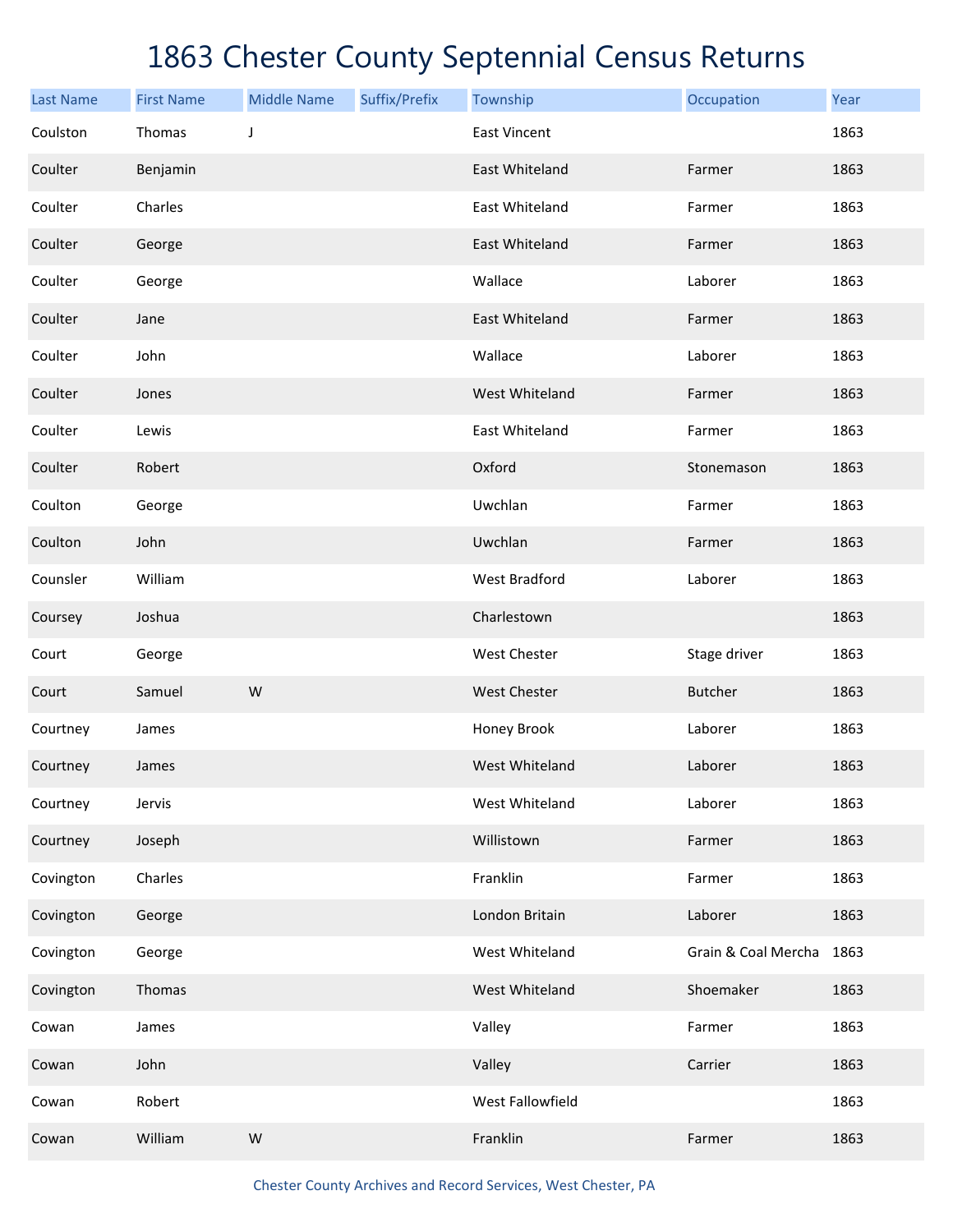| <b>Last Name</b> | <b>First Name</b> | <b>Middle Name</b> | Suffix/Prefix | Township             | Occupation        | Year |
|------------------|-------------------|--------------------|---------------|----------------------|-------------------|------|
| Cowden           | James             | F                  |               | New Garden           | Carpenter         | 1863 |
| Cowden           | Robert            |                    |               | New London           | Laborer           | 1863 |
| Cowell           | Tristram          |                    |               | Honey Brook          | Farmer            | 1863 |
| Cowen            | James             |                    |               | Kennett              |                   | 1863 |
| Cowen            | Joseph            |                    |               | Sadsbury             |                   | 1863 |
| Cowen            | Peobey            |                    |               | Sadsbury             |                   | 1863 |
| Cowen            | Richard           |                    |               | Oxford               | Carpenter         | 1863 |
| Cowen            | Robert            |                    |               | Sadsbury             |                   | 1863 |
| Cowen            | Robert            | $\mathsf C$        |               | Sadsbury             |                   | 1863 |
| Cowghlin         | James             |                    |               | West Chester         | Soldier           | 1863 |
| Cowick           | Joseph            |                    |               | <b>West Bradford</b> | Shoemaker         | 1863 |
| Cox              | Andrew            |                    |               | Downingtown          | <b>Brickmaker</b> | 1863 |
| Cox              | Benjamin          |                    |               | Kennett              |                   | 1863 |
| Cox              | Bennett           |                    |               | Willistown           | Farmer            | 1863 |
| Cox              | Caleb             |                    |               | Westtown             | Farmer            | 1863 |
| Cox              | Franklin          |                    |               | East Bradford        |                   | 1863 |
| Cox              | Isaac             |                    |               | Pennsbury            | Farmer            | 1863 |
| Cox              | Jacob             | ${\sf P}$          |               | East Marlborough     | Farmer            | 1863 |
| Cox              | James             |                    |               | Downingtown          | Miller            | 1863 |
| Cox              | James             |                    |               | Kennett              |                   | 1863 |
| Cox              | James             |                    |               | Kennett              |                   | 1863 |
| Cox              | John              |                    |               | East Marlborough     | Farmer            | 1863 |
| Cox              | John              |                    |               | Pennsbury            | Farmer            | 1863 |
| Cox              | John              |                    |               | West Caln            | Tavern Keeper     | 1863 |
| Cox              | John              | William            |               | East Marlborough     | Farmer            | 1863 |
| Cox              | Jonathan          | D                  |               | East Marlborough     | Carpenter         | 1863 |
| Cox              | Josephus          |                    |               | Penn                 | Farmer            | 1863 |
| Cox              | Joshua            | S                  |               | Easttown             | Farmer            | 1863 |

Chester County Archives and Record Services, West Chester, PA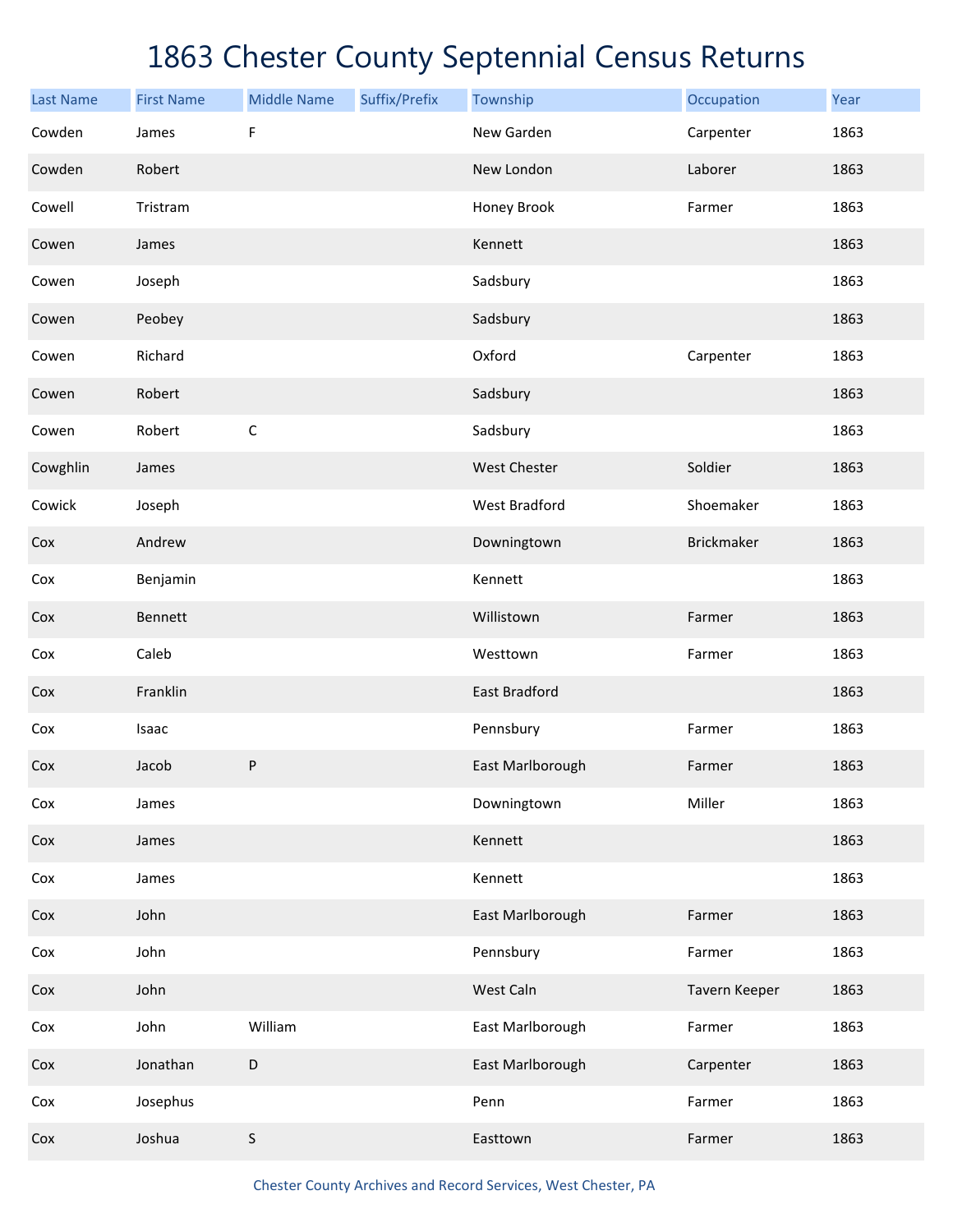| <b>Last Name</b> | <b>First Name</b> | <b>Middle Name</b> | Suffix/Prefix | Township             | Occupation | Year |
|------------------|-------------------|--------------------|---------------|----------------------|------------|------|
| Cox              | Levi              |                    |               | Willistown           | Farmer     | 1863 |
| Cox              | Mark              | J                  |               | East Marlborough     | Farmer     | 1863 |
| Cox              | Miller            |                    |               | New Garden           | Carpenter  | 1863 |
| Cox              | Nelson            |                    |               | East Marlborough     | Carpenter  | 1863 |
| Cox              | Osander           |                    |               | East Marlborough     | Carpenter  | 1863 |
| Cox              | Samuel            |                    |               | Highland             | Farmer     | 1863 |
| Cox              | Thomas            |                    |               | Willistown           | Farmer     | 1863 |
| Cox              | Thomas            | S                  |               | Willistown           | Farmer     | 1863 |
| Cox              | W                 |                    |               | Willistown           | Farmer     | 1863 |
| Cox              | Washington        |                    |               | Kennett              |            | 1863 |
| Cox              | Washington        |                    |               | Kennett              |            | 1863 |
| Cox              | William           |                    |               | East Marlborough     | Farmer     | 1863 |
| Cox              | William           |                    |               | Tredyffrin           |            | 1863 |
| Cox              | William           |                    |               | West Brandywine      | Laborer    | 1863 |
| Cox              | William           |                    |               | Willistown           | Drover     | 1863 |
| Cox              | William           |                    | Jr.           | Willistown           | Farmer     | 1863 |
| Cox              | William           | Н                  |               | West Chester         | Laborer    | 1863 |
| Coyl             | William           |                    |               | East Brandywine      | Laborer    | 1863 |
| Coziere          | J                 |                    |               | West Chester         | Teacher    | 1863 |
| Crager           | John              |                    |               | Charlestown          |            | 1863 |
| Craig            | John              |                    |               | East Marlborough     | Blacksmith | 1863 |
| Craig            | John              |                    |               | Pennsbury            | Farmer     | 1863 |
| Craig            | Walter            |                    |               | Pennsbury            | Farmer     | 1863 |
| Craig            | William           | B                  |               | Penn                 | Carpenter  | 1863 |
| Crall            | Calvin            | B                  |               | Phoenixville         | Merchant   | 1863 |
| Cramp            | George            |                    |               | <b>East Coventry</b> | Farmer     | 1863 |
| Crater           | Emanuel           |                    |               | <b>East Vincent</b>  |            | 1863 |
| Crater           | Ephraim           |                    |               | <b>East Vincent</b>  |            | 1863 |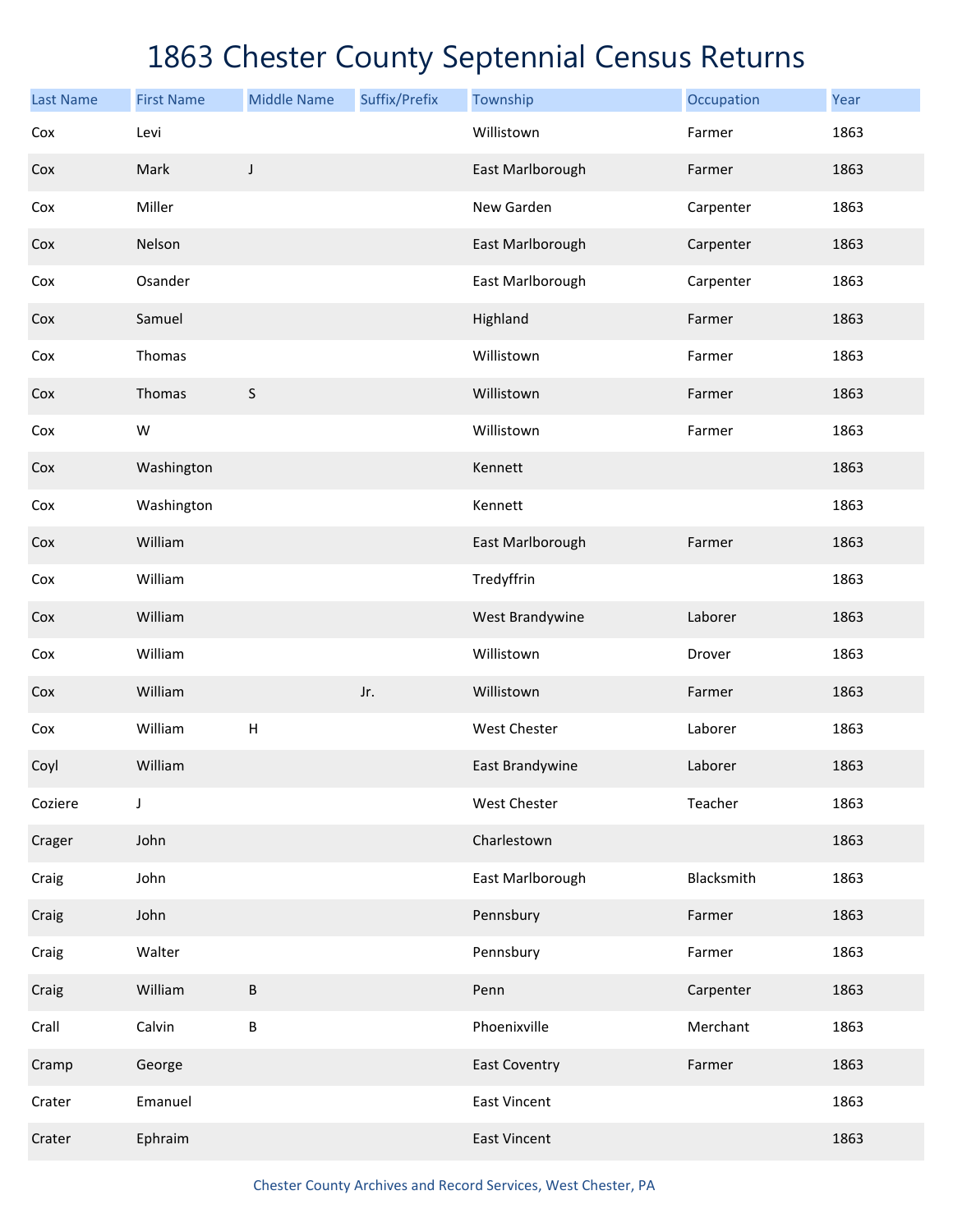| <b>Last Name</b> | <b>First Name</b> | <b>Middle Name</b> | Suffix/Prefix | Township                | Occupation             | Year |
|------------------|-------------------|--------------------|---------------|-------------------------|------------------------|------|
| Crater           | Henry             |                    |               | <b>East Coventry</b>    | Farmer                 | 1863 |
| Crater           | Owen              |                    |               | <b>East Vincent</b>     |                        | 1863 |
| Craven           | Nicholas          |                    |               | West Brandywine         | Laborer                | 1863 |
| Crawford         | Davis             |                    |               | Sadsbury                |                        | 1863 |
| Crawford         | Edward            |                    |               | Lower Oxford            | Laborer                | 1863 |
| Crawford         | James             |                    |               | Penn                    | Laborer                | 1863 |
| Crawford         | James             |                    |               | West Fallowfield        |                        | 1863 |
| Crawford         | John              |                    |               | Phoenixville            | Merchant               | 1863 |
| Crawford         | John              | S                  |               | Lower Oxford            | Laborer                | 1863 |
| Crawford         | Samuel            | $\sf B$            |               | Lower Oxford            | Laborer                | 1863 |
| Crawford         | Thomas            |                    |               | Sadsbury                |                        | 1863 |
| Crawford         | William           |                    |               | <b>West Fallowfield</b> |                        | 1863 |
| Creamer          | Jacob             |                    |               | Kennett Square          | Laborer                | 1863 |
| Creemer          | Joseph            |                    |               | Sadsbury                | Laborer                | 1863 |
| Creemer          | Windle            |                    |               | Sadsbury                | Laborer                | 1863 |
| Creigh           | James             | G                  |               | <b>West Chester</b>     | <b>States Attorney</b> | 1863 |
| Cressey          | George            |                    |               | East Coventry           | Moulder                | 1863 |
| Creswell         | Elijah            |                    |               | West Fallowfield        |                        | 1863 |
| Creswell         | Isaac             |                    |               | Londonderry             |                        | 1863 |
| Creswell         | Robert            | ${\sf W}$          |               | Londonderry             |                        | 1863 |
| Creswell         | Samuel            | $\sf B$            |               | Londonderry             |                        | 1863 |
| Crew             | Samuel            |                    |               | Tredyffrin              |                        | 1863 |
| Criley           | Benjamin          | F                  |               | Honey Brook             | Carpenter              | 1863 |
| Criley           | Conrad            |                    |               | Valley                  | Blacksmith             | 1863 |
| Criley           | Franklin          |                    |               | <b>West Nantmeal</b>    | Carpenter              | 1863 |
| Criley           | Isaac             | $\mathsf D$        |               | Valley                  | Blacksmith             | 1863 |
| Criley           | John              |                    |               | Sadsbury                |                        | 1863 |
| Criley           | John              |                    |               | <b>West Nantmeal</b>    | Gentleman              | 1863 |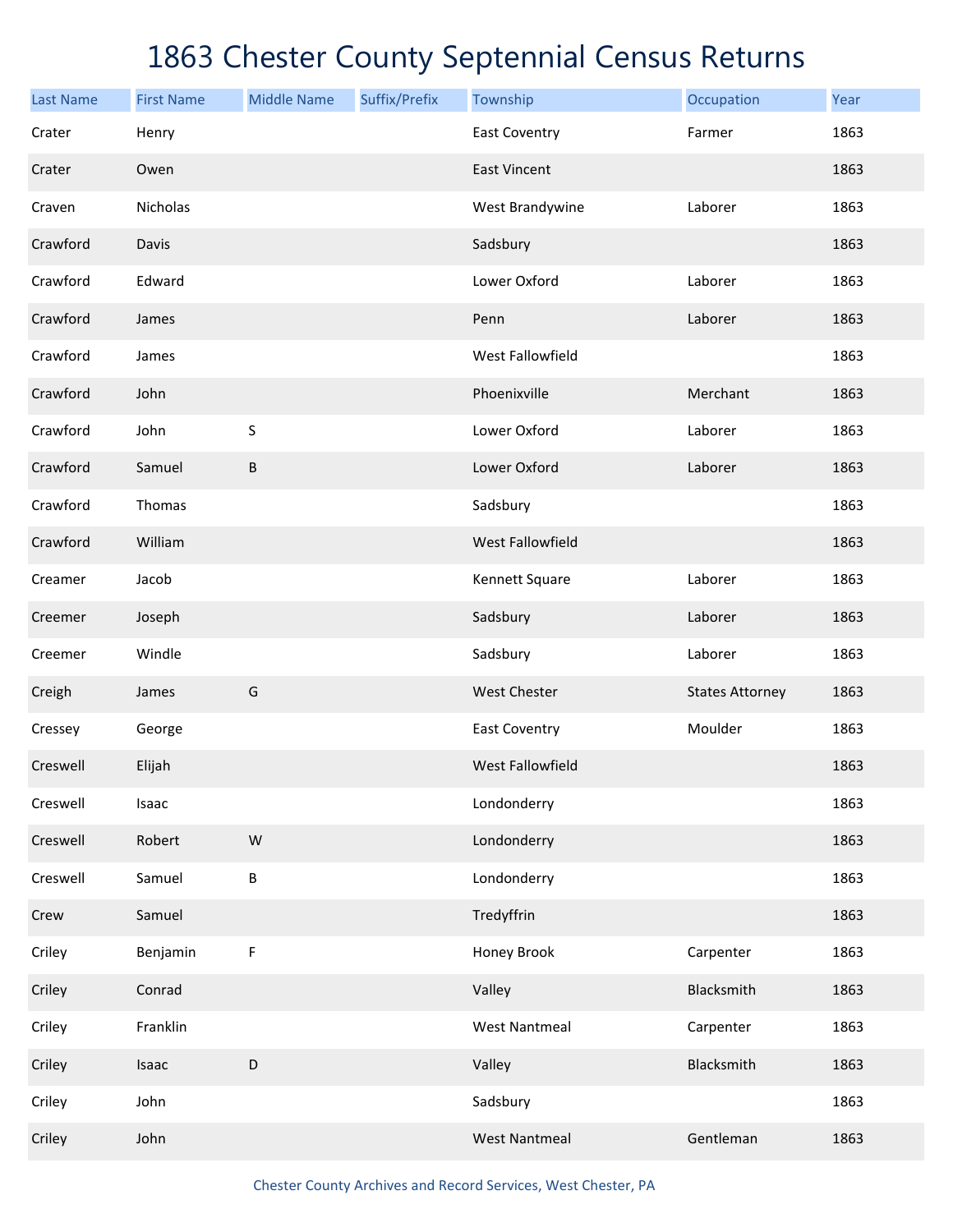| <b>Last Name</b> | <b>First Name</b> | <b>Middle Name</b> | Suffix/Prefix | Township             | Occupation | Year |
|------------------|-------------------|--------------------|---------------|----------------------|------------|------|
| Criley           | John              | D                  |               | Honey Brook          | Carpenter  | 1863 |
| Criley           | Oliver            |                    |               | <b>West Nantmeal</b> | Carpenter  | 1863 |
| Criley           | Peter             |                    |               | Honey Brook          | Blacksmith | 1863 |
| Crilley          | Pat               |                    |               | Phoenixville         | Laborer    | 1863 |
| Crisswell        | George            |                    |               | West Fallowfield     |            | 1863 |
| Cristle          | John              |                    |               | <b>West Pikeland</b> | Laborer    | 1863 |
| Cristy           | Samuel            |                    |               | <b>West Bradford</b> | Laborer    | 1863 |
| Criswell         | Andrew            | G                  |               | Lower Oxford         | Farmer     | 1863 |
| Criswell         | Auria             |                    |               | Londonderry          |            | 1863 |
| Criswell         | George            |                    |               | <b>Upper Oxford</b>  | Laborer    | 1863 |
| Criswell         | James             |                    |               | <b>West Bradford</b> | Farmer     | 1863 |
| Criswell         | John              |                    |               | Londonderry          |            | 1863 |
| Criswell         | Johnston          |                    |               | <b>Upper Oxford</b>  | Farmer     | 1863 |
| Criswell         | Margaret          |                    |               | Londonderry          |            | 1863 |
| Criswell         | Maria             |                    |               | Londonderry          |            | 1863 |
| Criswell         | Samuel            |                    |               | Highland             | Laborer    | 1863 |
| Criswell         | Thomas            |                    |               | <b>Upper Oxford</b>  | Laborer    | 1863 |
| Croley           | William           |                    |               | West Fallowfield     |            | 1863 |
| Cromen           | Thomas            |                    |               | Phoenixville         | Laborer    | 1863 |
| Crone            | Dennis            |                    |               | Phoenixville         | Roller     | 1863 |
| Cronin           | Michael           |                    |               | East Bradford        |            | 1863 |
| Cronon           | Michael           |                    |               | <b>West Bradford</b> | Laborer    | 1863 |
| Crooks           | Mary              | F                  |               | Penn                 | Milliner   | 1863 |
| Crooks           | Matthew           |                    |               | Willistown           | Farmer     | 1863 |
| Crooks           | William           |                    |               | Penn                 | Laborer    | 1863 |
| Crosbey          | David             | $\sf T$            |               | <b>Upper Oxford</b>  | Farmer     | 1863 |
| Crosby           | David             | ${\sf W}$          |               | Lower Oxford         | Farmer     | 1863 |
| Crosby           | Enoch             |                    |               | Tredyffrin           |            | 1863 |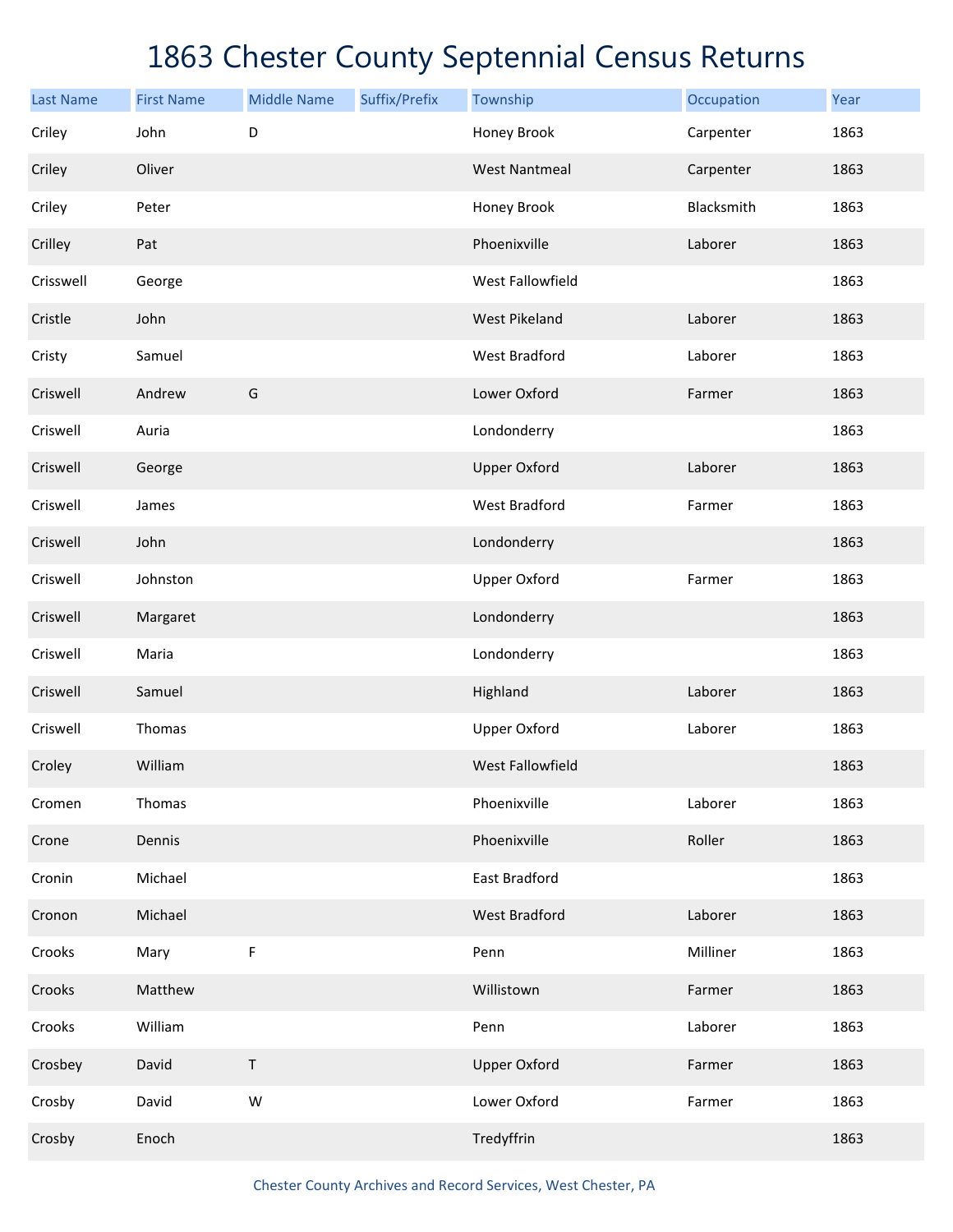| <b>Last Name</b> | <b>First Name</b> | <b>Middle Name</b>        | Suffix/Prefix | Township             | Occupation  | Year |
|------------------|-------------------|---------------------------|---------------|----------------------|-------------|------|
| Crosby           | Francis           |                           |               | Warwick              |             | 1863 |
| Crosby           | Frank             |                           |               | <b>West Chester</b>  | Teacher     | 1863 |
| Crosby           | James             |                           |               | West Fallowfield     |             | 1863 |
| Crosby           | John              |                           | Sr.           | Warwick              |             | 1863 |
| Crosby           | Nathan            |                           |               | Warwick              |             | 1863 |
| Crosby           | Samuel            |                           |               | Lower Oxford         | Farmer      | 1863 |
| Crosby           | Thomas            |                           | Sr.           | Warwick              |             | 1863 |
| Crosby           | Thomas            |                           |               | Warwick              |             | 1863 |
| Crosby           | William           | ${\sf N}$                 |               | Lower Oxford         | Farmer      | 1863 |
| Crosgrove        | Hannah            |                           |               | Pennsbury            | Gentlewoman | 1863 |
| Cross            | Thomas            |                           |               | <b>East Nantmeal</b> |             | 1863 |
| Crossan          | James             |                           |               | London Britain       | Farmer      | 1863 |
| Crossan          | Kennedy           |                           |               | London Britain       | Farmer      | 1863 |
| Crossan          | Wallace           | $\mathsf Y$               |               | London Britain       | Farmer      | 1863 |
| Crossan          | Washington        |                           |               | New Garden           | Laborer     | 1863 |
| Crossan          | William           |                           |               | London Britain       | Farmer      | 1863 |
| Crossley         | Samuel            |                           |               | Warwick              |             | 1863 |
| Crossman         | James             |                           |               | Phoenixville         | Merchant    | 1863 |
| Crosson          | Anthony           |                           |               | East Marlborough     | Carpenter   | 1863 |
| Crosson          | $\mathsf D$       |                           |               | West Fallowfield     |             | 1863 |
| Crosson          | $\mathsf J$       | ${\sf M}$                 |               | West Fallowfield     |             | 1863 |
| Crosson          | James             |                           |               | West Fallowfield     |             | 1863 |
| Crosson          | John              | $\mathsf A$               |               | West Fallowfield     |             | 1863 |
| Crosson          | Josiah            |                           |               | West Fallowfield     |             | 1863 |
| Crosson          | Lewis             | $\boldsymbol{\mathsf{H}}$ |               | Franklin             | Farmer      | 1863 |
| Crouse           | Christopher       |                           |               | Phoenixville         | Laborer     | 1863 |
| Crouse           | Levi              | $\boldsymbol{\mathsf{H}}$ |               | Wallace              | Farmer      | 1863 |
| Crouse           | Samuel            |                           |               | Honey Brook          | Farmer      | 1863 |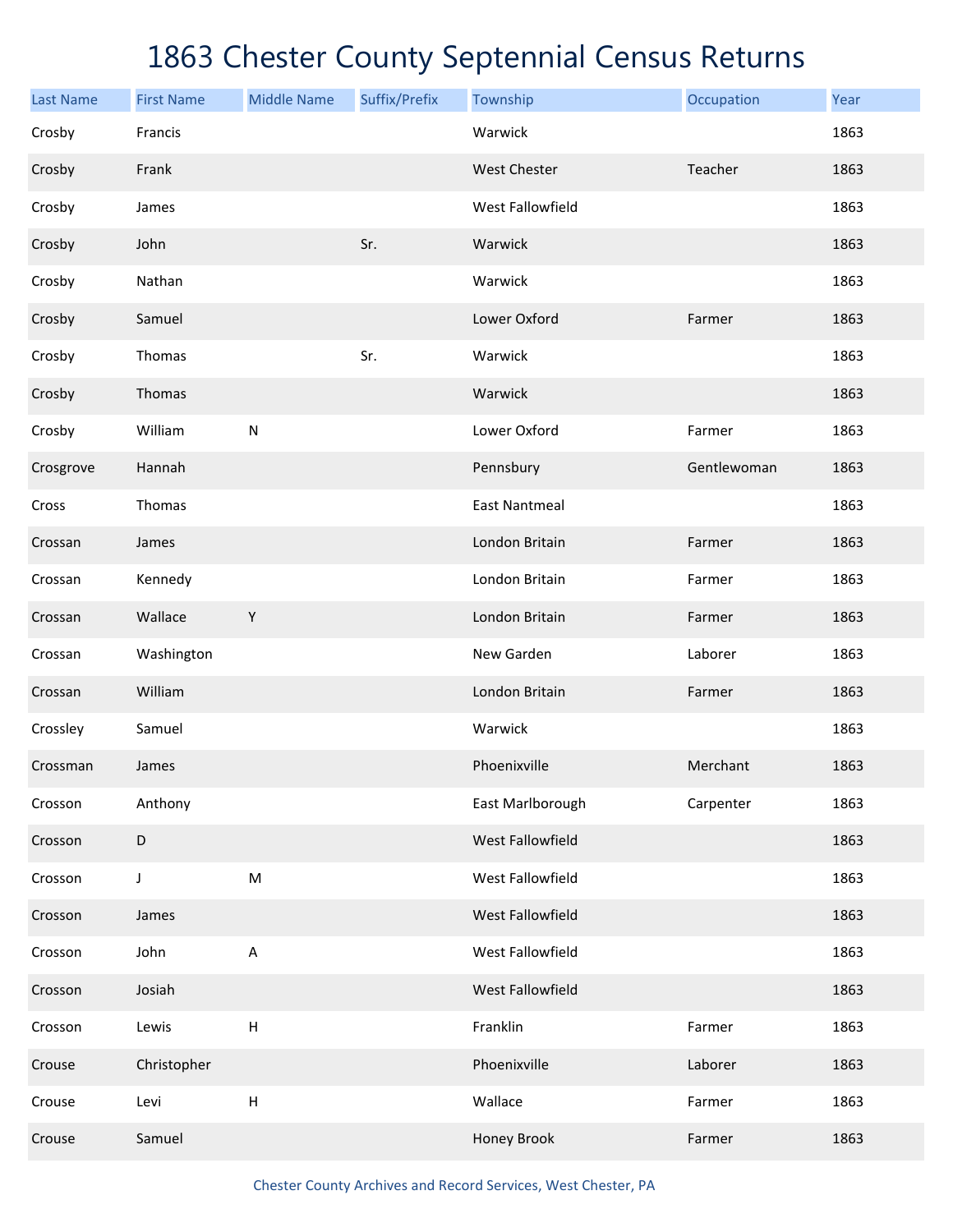| <b>Last Name</b> | <b>First Name</b> | <b>Middle Name</b> | Suffix/Prefix | Township             | Occupation     | Year |
|------------------|-------------------|--------------------|---------------|----------------------|----------------|------|
| Crouse           | William           | H                  |               | Honey Brook          | Farmer         | 1863 |
| Crow             | George            |                    |               | <b>Upper Uwchlan</b> | Farmer         | 1863 |
| Crow             | James             |                    |               | Sadsbury             | Carpenter      | 1863 |
| Crow             | John              |                    |               | West Brandywine      | Miller         | 1863 |
| Crow             | Thomas            | L                  |               | West Chester         | Trader         | 1863 |
| Crow             | William           |                    |               | East Caln            | M <sub>D</sub> | 1863 |
| Crowell          | Charles           | M                  |               | West Chester         | Gentleman      | 1863 |
| Crowell          | ${\sf R}$         | ${\sf M}$          |               | <b>West Chester</b>  | Druggist       | 1863 |
| Crowl            | Alexander         |                    |               | Elk                  | Harnessmaker   | 1863 |
| Crowl            | Charles           |                    |               | East Nottingham      |                | 1863 |
| Crowl            | David             | A                  |               | East Nottingham      |                | 1863 |
| Crowl            | Finley            |                    |               | East Nottingham      |                | 1863 |
| Crowl            | Isaac             | W                  |               | East Nottingham      | Laborer        | 1863 |
| Crowl            | James             | L                  |               | East Nottingham      |                | 1863 |
| Crowl            | Jesse             |                    |               | New London           | Tailor         | 1863 |
| Crowl            | John              |                    |               | East Nottingham      | Laborer        | 1863 |
| Crowl            | John              |                    | Jr.           | East Nottingham      | Laborer        | 1863 |
| Crowl            | John              | A                  |               | East Nottingham      |                | 1863 |
| Crowl            | Joseph            | W                  |               | East Nottingham      |                | 1863 |
| Crowl            | Levi              |                    |               | Oxford               | Gentleman      | 1863 |
| Crowl            | Robert            |                    |               | New London           | Farmer         | 1863 |
| Crowl            | Wilson            |                    |               | Lower Oxford         | Laborer        | 1863 |
| Crowly           | James             |                    |               | <b>East Vincent</b>  |                | 1863 |
| Crownas          | John              |                    |               | Sadsbury             | Laborer        | 1863 |
| Crozier          | John              |                    |               | Kennett Square       | Laborer        | 1863 |
| Crust            | Richard           |                    |               | Londonderry          |                | 1863 |
| Cruther          | John              |                    |               | Phoenixville         | Heater         | 1863 |
| Cuff             | William           |                    |               | Westtown             | Farmer         | 1863 |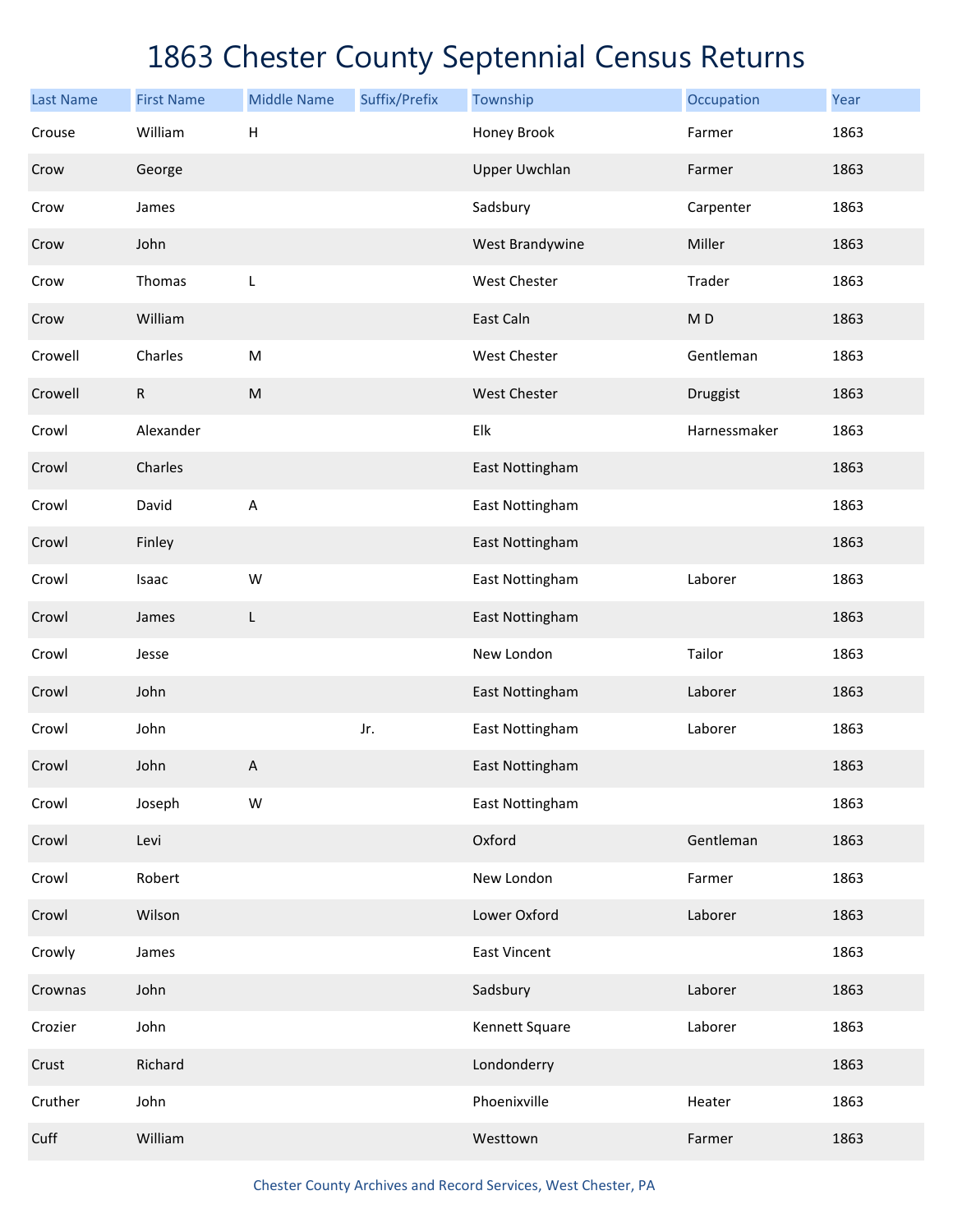| <b>Last Name</b> | <b>First Name</b> | <b>Middle Name</b>        | Suffix/Prefix | Township             | Occupation      | Year |
|------------------|-------------------|---------------------------|---------------|----------------------|-----------------|------|
| Culin            | Charles           | $\mathsf C$               |               | <b>West Chester</b>  | Wheelwright     | 1863 |
| Cullen           | Pat               |                           |               | Phoenixville         | Gentleman       | 1863 |
| Cullen           | William           |                           |               | Phoenixville         | Laborer         | 1863 |
| Culley           | Felix             |                           |               | Phoenixville         | Puddler         | 1863 |
| Culley           | James             |                           |               | Phoenixville         | Shopkeeper      | 1863 |
| Cullin           | James             |                           |               | Phoenixville         | Roller          | 1863 |
| Cullon           | Pat               |                           | Jr.           | Phoenixville         | Laborer         | 1863 |
| Culp             | Henry             |                           |               | Phoenixville         | Laborer         | 1863 |
| Cumminges        | Aaron             |                           |               | East Caln            |                 | 1863 |
| Cummingham       | E                 | F                         |               | <b>West Chester</b>  | Lady            | 1863 |
| Cummingham       | Hugh              |                           |               | Phoenixville         | Moulder         | 1863 |
| Cummingham       | J                 | $\boldsymbol{\mathsf{H}}$ |               | Oxford               | Cashier of Bank | 1863 |
| Cummings         | Eli               |                           |               | East Bradford        |                 | 1863 |
| Cummings         | Esra              |                           |               | Downingtown          | Laborer         | 1863 |
| Cummings         | John              |                           |               | Lower Oxford         | Laborer         | 1863 |
| Cummins          | Henry             |                           |               | <b>West Chester</b>  | Laborer         | 1863 |
| Cummins          | Jeremiah          |                           |               | West Chester         | Laborer         | 1863 |
| <b>Cummins</b>   | John              |                           |               | East Whiteland       | Shoemaker       | 1863 |
| Cummins          | Mahton            |                           |               | West Bradford        | Farmer          | 1863 |
| Cummins          | S                 | ${\sf W}$                 |               | West Chester         | Plasterer       | 1863 |
| Cummins          | Thomas            | J                         |               | London Grove         |                 | 1863 |
| Cummons          | Robert            |                           |               | <b>West Bradford</b> | Tanner          | 1863 |
| Cumpton          | Samuel            | $\sf H$                   |               | West Brandywine      | Laborer         | 1863 |
| Cuncannon        | Martin            |                           |               | Kennett              |                 | 1863 |
| Cundy            | William           |                           |               | Tredyffrin           |                 | 1863 |
| Cunningham       | Elton             |                           |               | London Grove         | Laborer         | 1863 |
| Cunningham       | Hugh              |                           |               | Phoenixville         | Heater          | 1863 |
| Cunningham       | James             |                           |               | Easttown             | Laborer         | 1863 |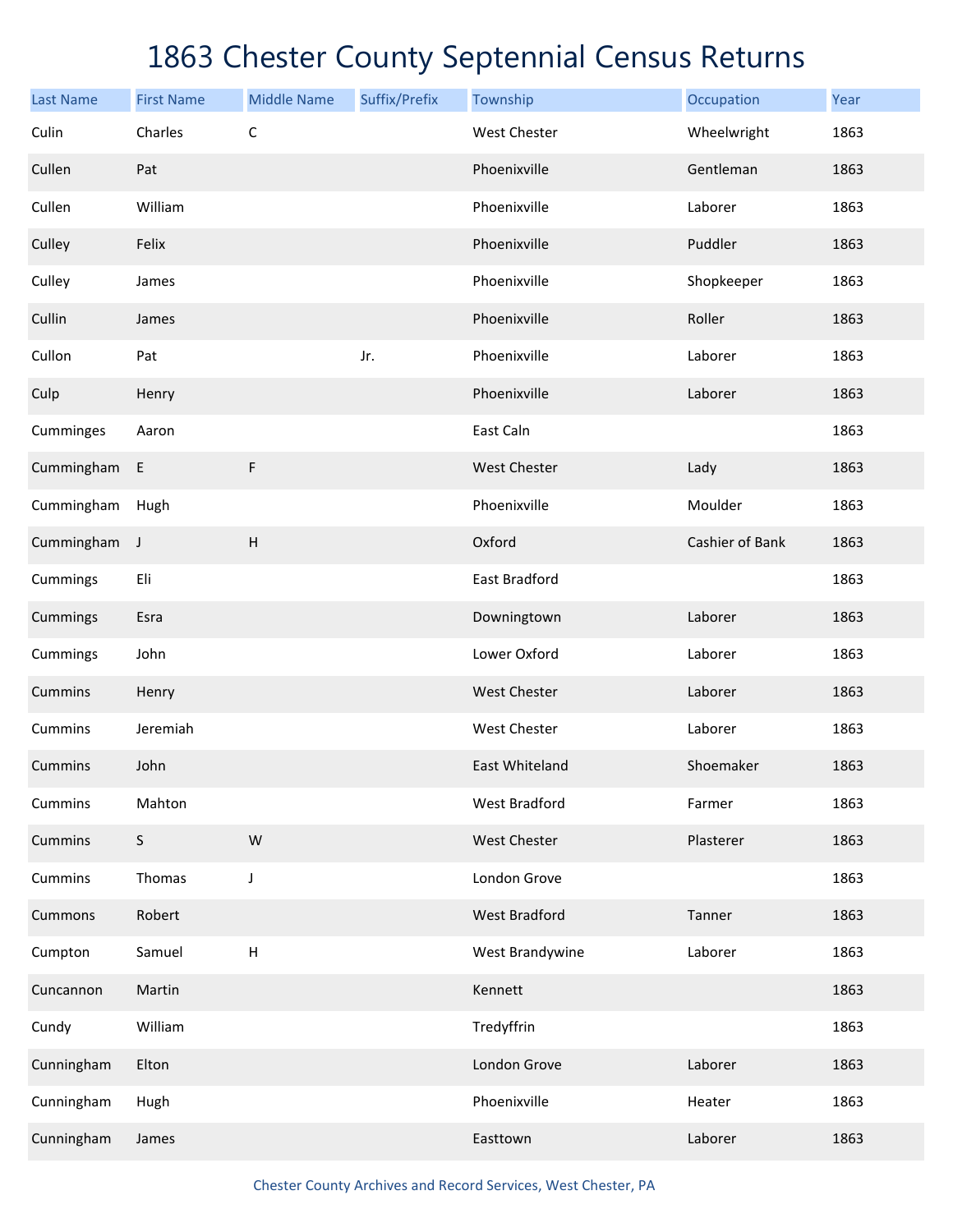| <b>Last Name</b> | <b>First Name</b> | <b>Middle Name</b>        | Suffix/Prefix | Township             | Occupation  | Year |
|------------------|-------------------|---------------------------|---------------|----------------------|-------------|------|
| Cunningham       | James             |                           |               | Tredyffrin           |             | 1863 |
| Cunningham       | James             | $\boldsymbol{\mathsf{H}}$ |               | Elk                  | Farmer      | 1863 |
| Cunningham       | Robert            |                           |               | East Fallowfield     | Farmer      | 1863 |
| Cunningham       | Robert            |                           |               | London Grove         |             | 1863 |
| Cunningham       | Thomas            |                           |               | Phoenixville         | Laborer     | 1863 |
| Cunningham       | William           |                           |               | New London           | Laborer     | 1863 |
| Cunninghan       | Thomas            |                           |               | East Bradford        |             | 1863 |
| Cunninging       | John              |                           |               | New Garden           | Carpenter   | 1863 |
| Curley           | Michael           |                           |               | Phoenixville         | Heater      | 1863 |
| Currey           | John              |                           |               | Sadsbury             |             | 1863 |
| Curry            | Alexander         |                           |               | Franklin             | Farmer      | 1863 |
| Curry            | Edward            |                           |               | <b>East Vincent</b>  |             | 1863 |
| Curry            | James             |                           |               | Franklin             | Farmer      | 1863 |
| Curry            | John              |                           |               | East Pikeland        | Blacksmith  | 1863 |
| Curry            | John              |                           |               | Franklin             | Laborer     | 1863 |
| Curry            | John              |                           |               | Tredyffrin           |             | 1863 |
| Curry            | John              |                           |               | Valley               | Laborer     | 1863 |
| Curry            | Wallace           |                           |               | Franklin             | Farmer      | 1863 |
| Curry            | William           |                           |               | London Britain       | Farmer      | 1863 |
| Curst            | Andrew            |                           |               | West Chester         | Gentleman   | 1863 |
| Cury             | John              |                           |               | East Brandywine      | Gentleman   | 1863 |
| Cussack          | John              |                           |               | West Chester         | Wheelwright | 1863 |
| Custard          | Richard           |                           |               | West Chester         | Laborer     | 1863 |
| Custer           | Abraham           |                           |               | <b>East Coventry</b> | Farmer      | 1863 |
| Custer           | David             | Υ                         |               | <b>East Coventry</b> | Miller      | 1863 |
| Custer           | John              |                           |               | <b>East Coventry</b> | Farmer      | 1863 |
| Custer           | Joshua            |                           |               | <b>West Vincent</b>  | Miller      | 1863 |
| Custer           | Levi              |                           |               | <b>East Coventry</b> | Mason       | 1863 |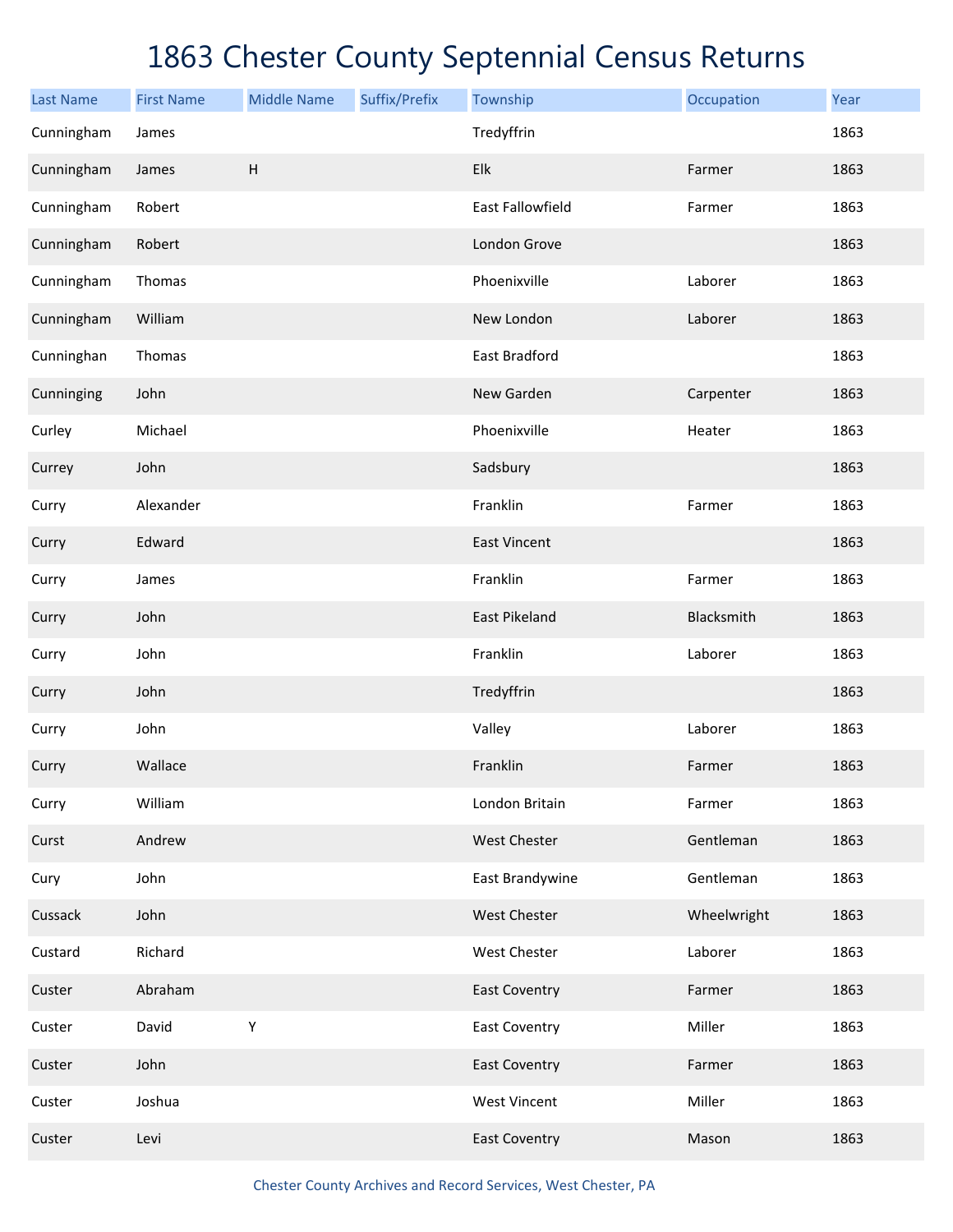| <b>Last Name</b> | <b>First Name</b> | <b>Middle Name</b> | Suffix/Prefix | Township             | Occupation  | Year |
|------------------|-------------------|--------------------|---------------|----------------------|-------------|------|
| Cutler           | James             |                    |               | Warwick              |             | 1863 |
| Daeley           | James             |                    |               | East Whiteland       | Farmer      | 1863 |
| Dague            | Andrew            |                    |               | Honey Brook          | Laborer     | 1863 |
| Dague            | David             |                    |               | Honey Brook          | Farmer      | 1863 |
| Dailey           | Bartol            |                    |               | Valley               | Laborer     | 1863 |
| Dailey           | Cheyney           | $\mathsf Y$        |               | West Marlborough     | Miller      | 1863 |
| Dailey           | Luke              |                    |               | <b>West Bradford</b> | Laborer     | 1863 |
| Dailington       | Richard           |                    |               | West Marlborough     | Farmer      | 1863 |
| Daily            | James             |                    |               | Phoenixville         | Painter     | 1863 |
| Daily            | John              |                    |               | Birmingham           | Laborer     | 1863 |
| Daily            | John              |                    |               | Charlestown          |             | 1863 |
| Daily            | John              |                    |               | Phoenixville         | Laborer     | 1863 |
| Daily            | Owen              |                    |               | Willistown           | P. R. R.    | 1863 |
| Daine            | John              |                    |               | West Caln            | Farmer      | 1863 |
| Dairs            | Francis           | F                  |               | Valley               | Cashier     | 1863 |
| Dairs            | J                 | S                  |               | Valley               | Clerk       | 1863 |
| Dairs            | Mary              |                    |               | Valley               | Gentlewoman | 1863 |
| Dairs            | Samuel            | ${\sf N}$          |               | Valley               | Watchman    | 1863 |
| Dale             | Samuel            | Ε                  |               | West Chester         | Shoemaker   | 1863 |
| Dale             | William           | F                  |               | <b>Upper Oxford</b>  | Laborer     | 1863 |
| Dale             | William           | $\sf H$            |               | Uwchlan              | Farmer      | 1863 |
| Daley            | John              |                    |               | Elk                  | Farmer      | 1863 |
| Daley            | Paterick          |                    |               | Downingtown          | Quarryman   | 1863 |
| Dalington        | Milton            |                    |               | West Marlborough     | Farmer      | 1863 |
| Dallett          | Gillies           |                    |               | West Chester         | Gentleman   | 1863 |
| Dallett          | William           | $\sf H$            |               | West Goshen          | Farmer      | 1863 |
| Dalling          | William           |                    |               | West Chester         | Painter     | 1863 |
| Dalton           | James             |                    |               | Valley               | Laborer     | 1863 |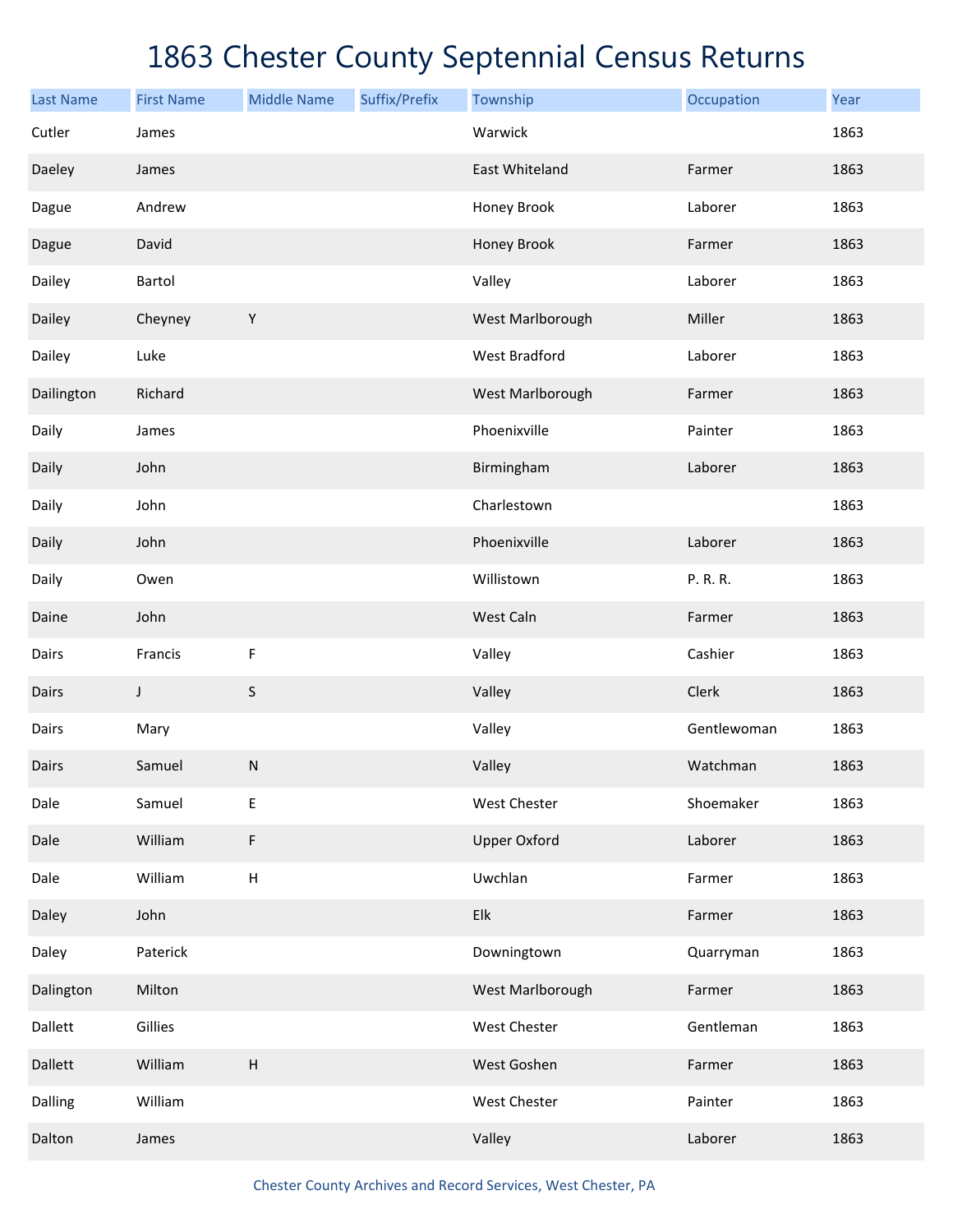| <b>Last Name</b> | <b>First Name</b> | <b>Middle Name</b> | Suffix/Prefix | Township             | Occupation | Year |
|------------------|-------------------|--------------------|---------------|----------------------|------------|------|
| Dalton           | James             |                    |               | West Goshen          | Farmer     | 1863 |
| Daly             | John              |                    |               | West Whiteland       | Laborer    | 1863 |
| Daman            | Lorenzo           |                    |               | West Chester         | Gentleman  | 1863 |
| Dampman          | David             |                    |               | Warwick              |            | 1863 |
| Dampman          | Elizabeth         |                    |               | <b>West Nantmeal</b> | Lady       | 1863 |
| Dampman          | Evan              |                    |               | <b>West Nantmeal</b> | Innkeeper  | 1863 |
| Dampman          | Jacob             |                    |               | Warwick              |            | 1863 |
| Dampman          | Jacob             |                    |               | <b>West Nantmeal</b> | Farmer     | 1863 |
| Dampman          | James             |                    |               | Warwick              |            | 1863 |
| Dampman          | John              |                    | Sr.           | Warwick              |            | 1863 |
| Dampman          | Mary              |                    |               | <b>West Nantmeal</b> |            | 1863 |
| Dampman          | Peter             |                    |               | Honey Brook          | Farmer     | 1863 |
| Dampman          | Rebecca           |                    |               | <b>West Nantmeal</b> | Lady       | 1863 |
| Dampman          | Richard           |                    |               | Warwick              |            | 1863 |
| Danakee          | James             | G                  |               | Tredyffrin           |            | 1863 |
| Dance            | Clifton           | B                  |               | New London           | Laborer    | 1863 |
| Dance            | David             |                    |               | Franklin             | Farmer     | 1863 |
| Dance            | Isaac             |                    |               | Franklin             | Laborer    | 1863 |
| Dance            | Isaac             |                    |               | Highland             | Blacksmith | 1863 |
| Dance            | Joel              |                    |               | Lower Oxford         | Farmer     | 1863 |
| Dance            | John              | $\sf S$            |               | Lower Oxford         | Mason      | 1863 |
| Dance            | Joseph            |                    |               | Lower Oxford         | Farmer     | 1863 |
| Dance            | Josiah            |                    |               | New London           | Blacksmith | 1863 |
| Dance            | Josiah            | W                  |               | New London           | Farmer     | 1863 |
| Dance            | Thomas            | К                  |               | Highland             | Coachmaker | 1863 |
| Dance            | William           |                    |               | London Grove         |            | 1863 |
| Danfield         | Peter             |                    |               | <b>West Vincent</b>  |            | 1863 |
| Danfield         | William           |                    |               | <b>West Vincent</b>  | Laborer    | 1863 |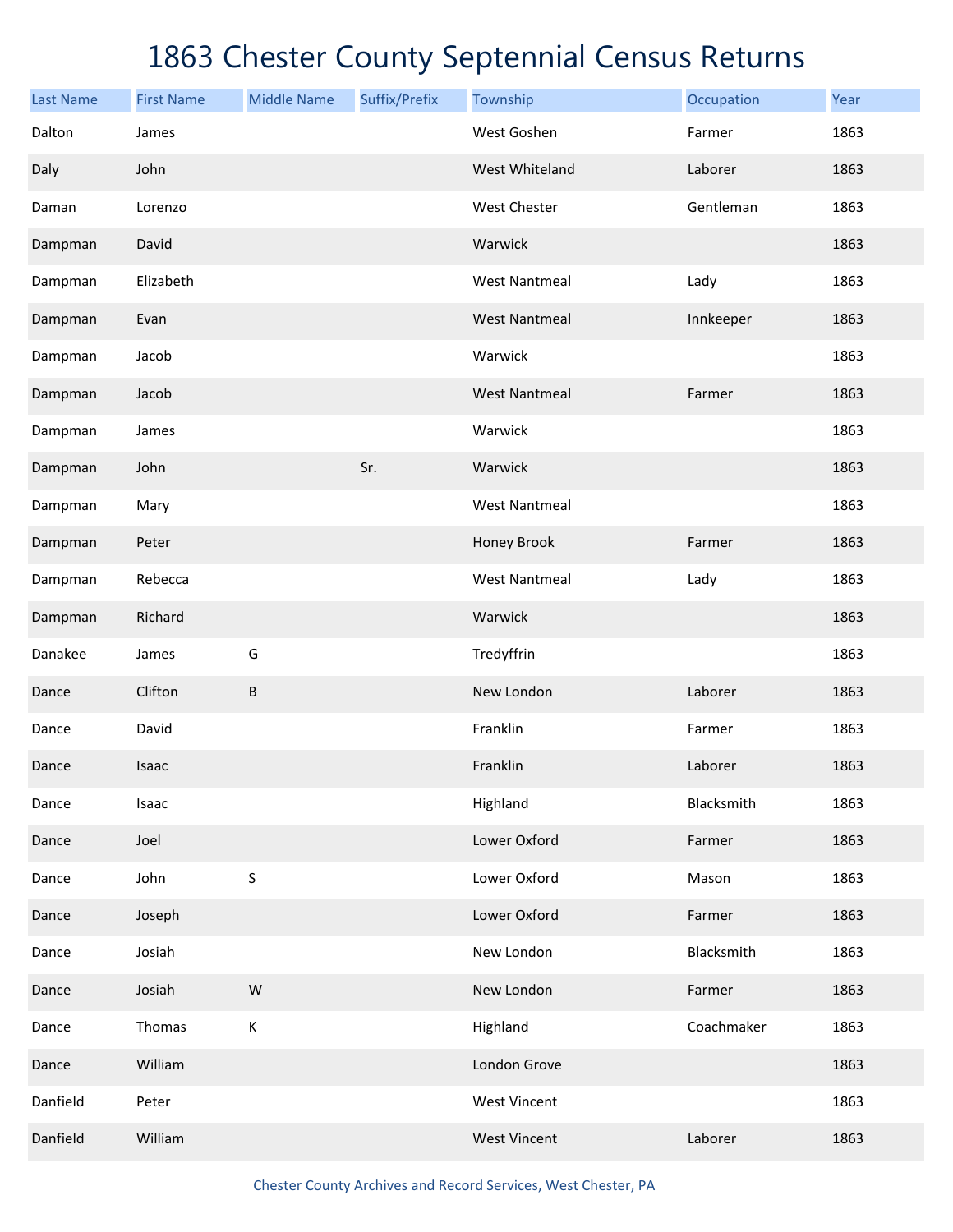| <b>Last Name</b> | <b>First Name</b>         | <b>Middle Name</b> | Suffix/Prefix | Township             | Occupation | Year |
|------------------|---------------------------|--------------------|---------------|----------------------|------------|------|
| Dangherty        | Bernard                   |                    |               | Phoenixville         | Laborer    | 1863 |
| Daniel           | Catharine                 |                    |               | Easttown             |            | 1863 |
| Daniel           | Hugh                      |                    |               | Highland             | Farmer     | 1863 |
| Daniel           | James                     |                    |               | West Fallowfield     |            | 1863 |
| Daniel           | Joseph                    |                    |               | <b>West Bradford</b> | Laborer    | 1863 |
| Daniel           | Thomas                    |                    |               | Easttown             | Laborer    | 1863 |
| Daniel           | Thomas                    |                    |               | Easttown             | Farmer     | 1863 |
| Dankillman       | Jacob                     |                    |               | East Brandywine      | Laborer    | 1863 |
| Dankillman       | Phillip                   |                    |               | East Brandywine      | Farmer     | 1863 |
| Dansle           | Jacob                     |                    |               | <b>West Nantmeal</b> | Shoemaker  | 1863 |
| Dare             | F                         | ${\sf M}$          |               | Oxford               | Trader     | 1863 |
| Dare             | Joseph                    |                    |               | West Fallowfield     |            | 1863 |
| Darlan           | James                     | ${\sf M}$          |               | East Brandywine      | Farmer     | 1863 |
| Darlington       | $\boldsymbol{\mathsf{A}}$ |                    |               | Thornbury            |            | 1863 |
| Darlington       | $\boldsymbol{\mathsf{A}}$ | B                  |               | Birmingham           |            | 1863 |
| Darlington       | Abel                      |                    |               | Londonderry          |            | 1863 |
| Darlington       | Alfred                    |                    |               | Westtown             | Stonemason | 1863 |
| Darlington       | Amos                      | ${\sf N}$          |               | <b>East Bradford</b> |            | 1863 |
| Darlington       | Benedict                  |                    |               | Londonderry          |            | 1863 |
| Darlington       | Brinton                   |                    |               | West Chester         | Gentleman  | 1863 |
| Darlington       | Caleb                     |                    |               | East Bradford        |            | 1863 |
| Darlington       | Chandler                  |                    |               | Kennett              |            | 1863 |
| Darlington       | Cidney                    |                    |               | West Chester         | Lady       | 1863 |
| Darlington       | Clement                   |                    |               | West Chester         | Clerk      | 1863 |
| Darlington       | Cyrus                     |                    |               | Valley               | Blacksmith | 1863 |
| Darlington       | Edith                     |                    |               | West Chester         | Lady       | 1863 |
| Darlington       | Edward                    |                    |               | Kennett              |            | 1863 |
| Darlington       | Elisha                    |                    |               | Pocopson             | Farmer     | 1863 |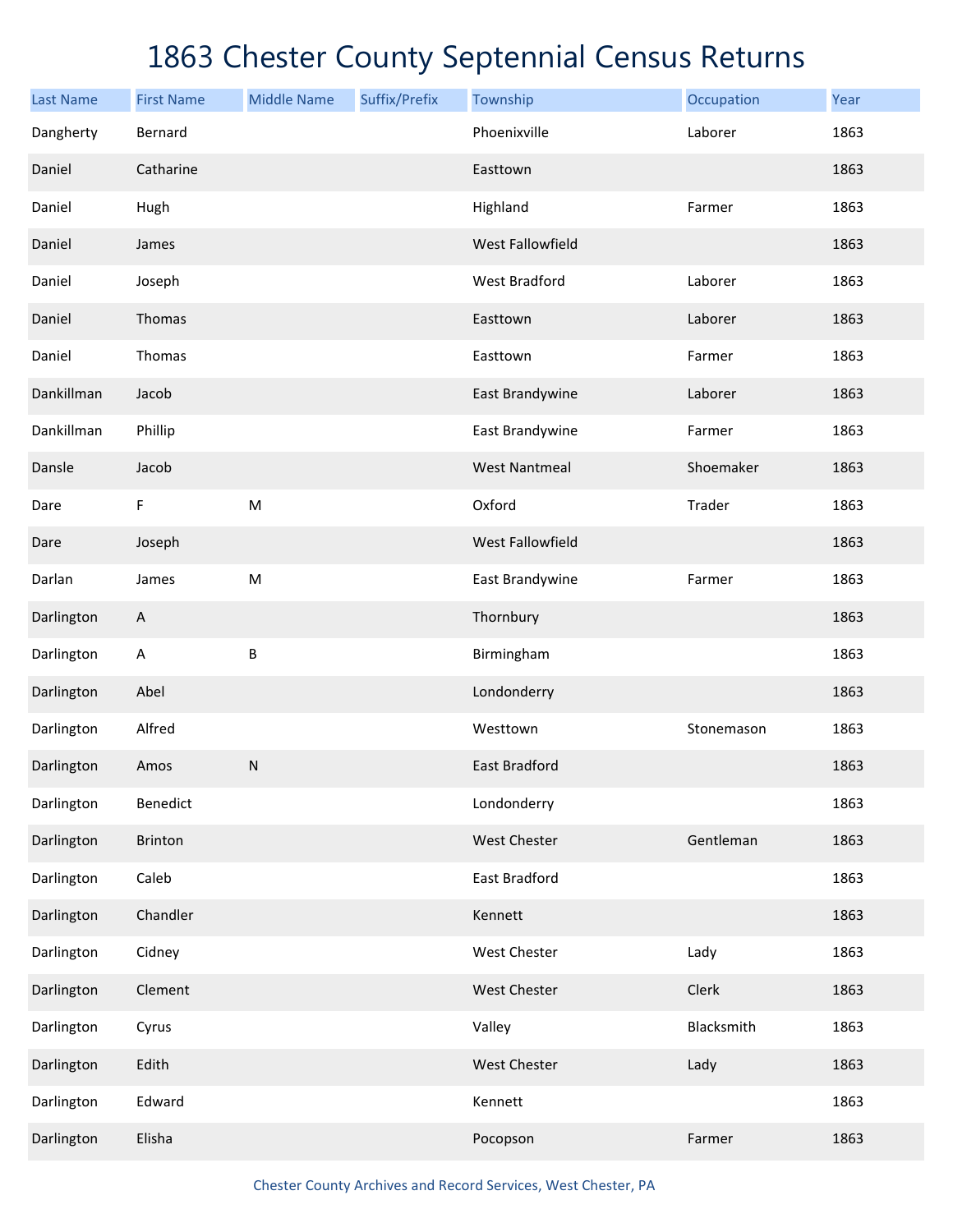| <b>Last Name</b> | <b>First Name</b> | <b>Middle Name</b> | Suffix/Prefix | Township             | Occupation             | Year |
|------------------|-------------------|--------------------|---------------|----------------------|------------------------|------|
| Darlington       | Francis           | J                  |               | East Marlborough     | Farmer                 | 1863 |
| Darlington       | Franklin          |                    |               | Kennett Square       | <b>Merchant Tailor</b> | 1863 |
| Darlington       | Franklin          |                    |               | West Chester         | Storekeeper            | 1863 |
| Darlington       | Garrett           |                    |               | East Bradford        |                        | 1863 |
| Darlington       | George            |                    |               | Pocopson             | Farmer                 | 1863 |
| Darlington       | George            |                    | Jr.           | Pocopson             | Farmer                 | 1863 |
| Darlington       | Hannah            |                    |               | West Chester         | Lady                   | 1863 |
| Darlington       | Hannah            | $\sf T$            |               | Birmingham           |                        | 1863 |
| Darlington       | Harvey            |                    |               | Birmingham           | Storekeeper            | 1863 |
| Darlington       | Hoopes            |                    |               | <b>East Bradford</b> |                        | 1863 |
| Darlington       | Isaac             | G                  |               | East Bradford        |                        | 1863 |
| Darlington       | J                 | Lacey              |               | <b>West Chester</b>  | Gentleman              | 1863 |
| Darlington       | Jane              |                    |               | West Chester         | Lady                   | 1863 |
| Darlington       | Job               |                    |               | <b>East Bradford</b> |                        | 1863 |
| Darlington       | Job               |                    |               | <b>West Bradford</b> | Farmer                 | 1863 |
| Darlington       | John              |                    |               | Kennett              |                        | 1863 |
| Darlington       | John              |                    |               | West Brandywine      | Laborer                | 1863 |
| Darlington       | Joseph            | $\sf B$            |               | Pocopson             | Farmer                 | 1863 |
| Darlington       | Joshua            |                    |               | West Goshen          | Gentleman              | 1863 |
| Darlington       | Richard           |                    | Jr.           | East Fallowfield     | <b>School Teacher</b>  | 1863 |
| Darlington       | Richard           |                    |               | East Whiteland       | Laborer                | 1863 |
| Darlington       | Robert            |                    |               | East Fallowfield     | Innkeeper              | 1863 |
| Darlington       | Samuel            | $\mathsf C$        |               | Westtown             | Farmer                 | 1863 |
| Darlington       | Smedley           |                    |               | East Fallowfield     | Farmer                 | 1863 |
| Darlington       | Stephen           |                    |               | Pocopson             | Farmer                 | 1863 |
| Darlington       | Theoffilus        |                    |               | Sadsbury             | Laborer                | 1863 |
| Darlington       | Thomas            |                    |               | Birmingham           | Gentleman              | 1863 |
| Darlington       | Thomas            |                    |               | <b>Upper Uwchlan</b> | Factory man            | 1863 |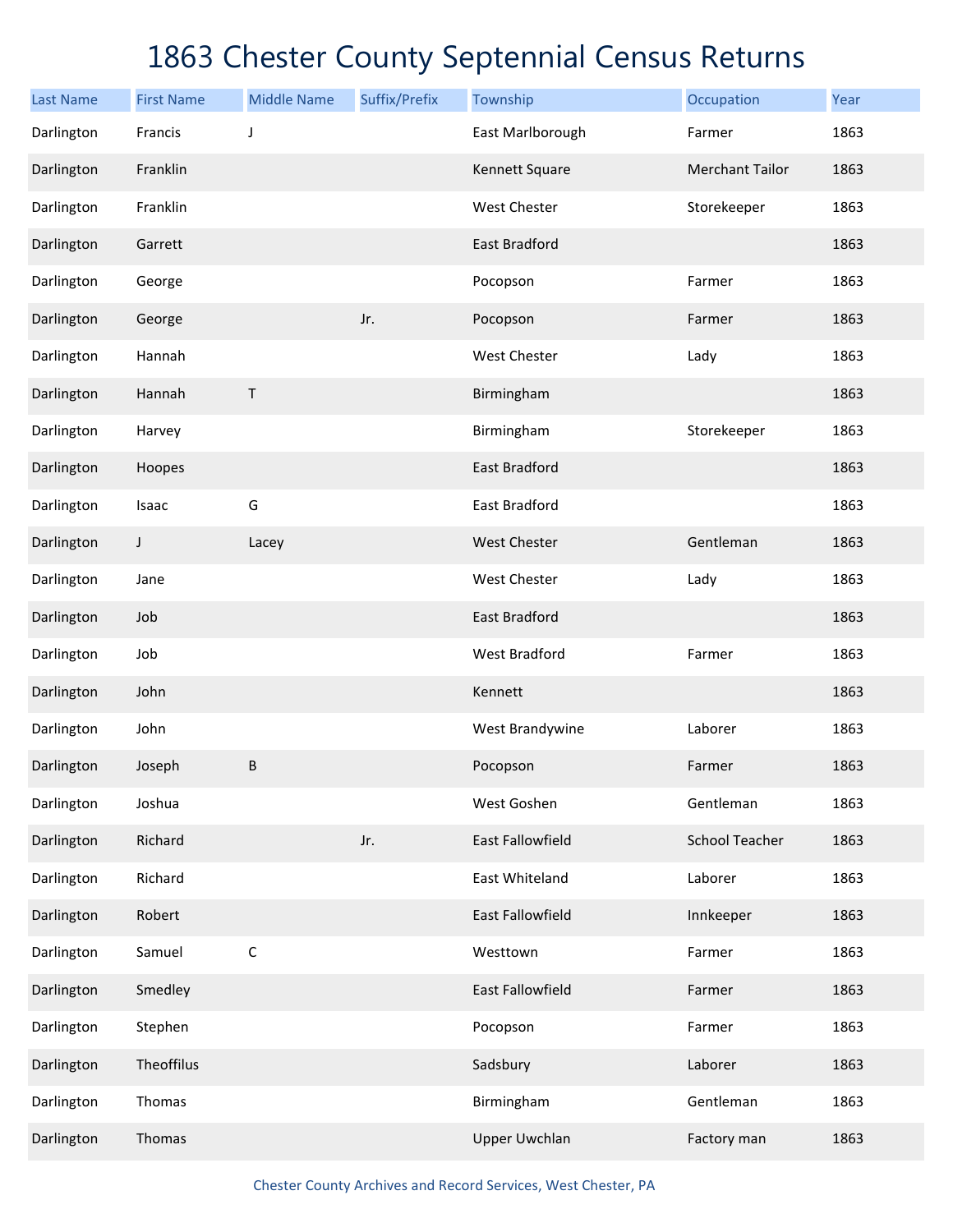| <b>Last Name</b> | <b>First Name</b> | <b>Middle Name</b>        | Suffix/Prefix | Township             | Occupation          | Year |
|------------------|-------------------|---------------------------|---------------|----------------------|---------------------|------|
| Darlington       | Thomas            | B                         |               | East Bradford        |                     | 1863 |
| Darlington       | Thomas            | $\mathsf C$               |               | Birmingham           |                     | 1863 |
| Darlington       | W                 | ${\sf P}$                 |               | Thornbury            |                     | 1863 |
| Darlington       | William           |                           |               | West Chester         | Lawyer              | 1863 |
| Darlington       | William           | $\boldsymbol{\mathsf{H}}$ |               | West Chester         | Soldier             | 1863 |
| Darlington       | Ziba              |                           |               | <b>West Chester</b>  | Gentleman           | 1863 |
| Daslund          | John              | ${\sf P}$                 |               | Sadsbury             |                     | 1863 |
| Daufield         | John              |                           |               | <b>East Nantmeal</b> |                     | 1863 |
| Daugherty        | Hugh              |                           |               | Easttown             | Laborer             | 1863 |
| Daugherty        | James             |                           |               | Phoenixville         | Laborer             | 1863 |
| Daugherty        | Michael           |                           |               | Phoenixville         | Laborer             | 1863 |
| Daugherty        | Michael           |                           |               | Phoenixville         |                     | 1863 |
| Daugherty        | Michael           |                           |               | Phoenixville         | Laborer             | 1863 |
| Dauman           | Christopher       |                           |               | West Brandywine      | Shoemaker           | 1863 |
| Dauman           | James             |                           |               | Uwchlan              | Merchant            | 1863 |
| Dauman           | Jesse             | T.                        |               | West Brandywine      | Surveyor            | 1863 |
| Dauman           | John              |                           |               | Honey Brook          | Farmer              | 1863 |
| Davidsize        | John              |                           |               | North Coventry       | Farmer              | 1863 |
| Davidson         | Henry             |                           |               | Phoenixville         | Laborer             | 1863 |
| Davidson         | Isaac             |                           |               | London Britain       | Laborer             | 1863 |
| Davidson         | Samuel            |                           |               | <b>West Vincent</b>  | Laborer             | 1863 |
| Davidson         | William           |                           |               | West Caln            | Laborer             | 1863 |
| Davidwiser?      | Samuel            |                           |               | East Pikeland        | Farmer & Miller Oil | 1863 |
| Davis            | A                 | ${\sf M}$                 |               | Uwchlan              | Farmer              | 1863 |
| Davis            | Aaron             |                           |               | West Bradford        | Fencemaker          | 1863 |
| Davis            | Aaron             |                           |               | West Caln            | Farmer              | 1863 |
| Davis            | Abner             |                           |               | <b>Upper Oxford</b>  | Farmer              | 1863 |
| Davis            | Albert            | ${\sf R}$                 |               | Tredyffrin           |                     | 1863 |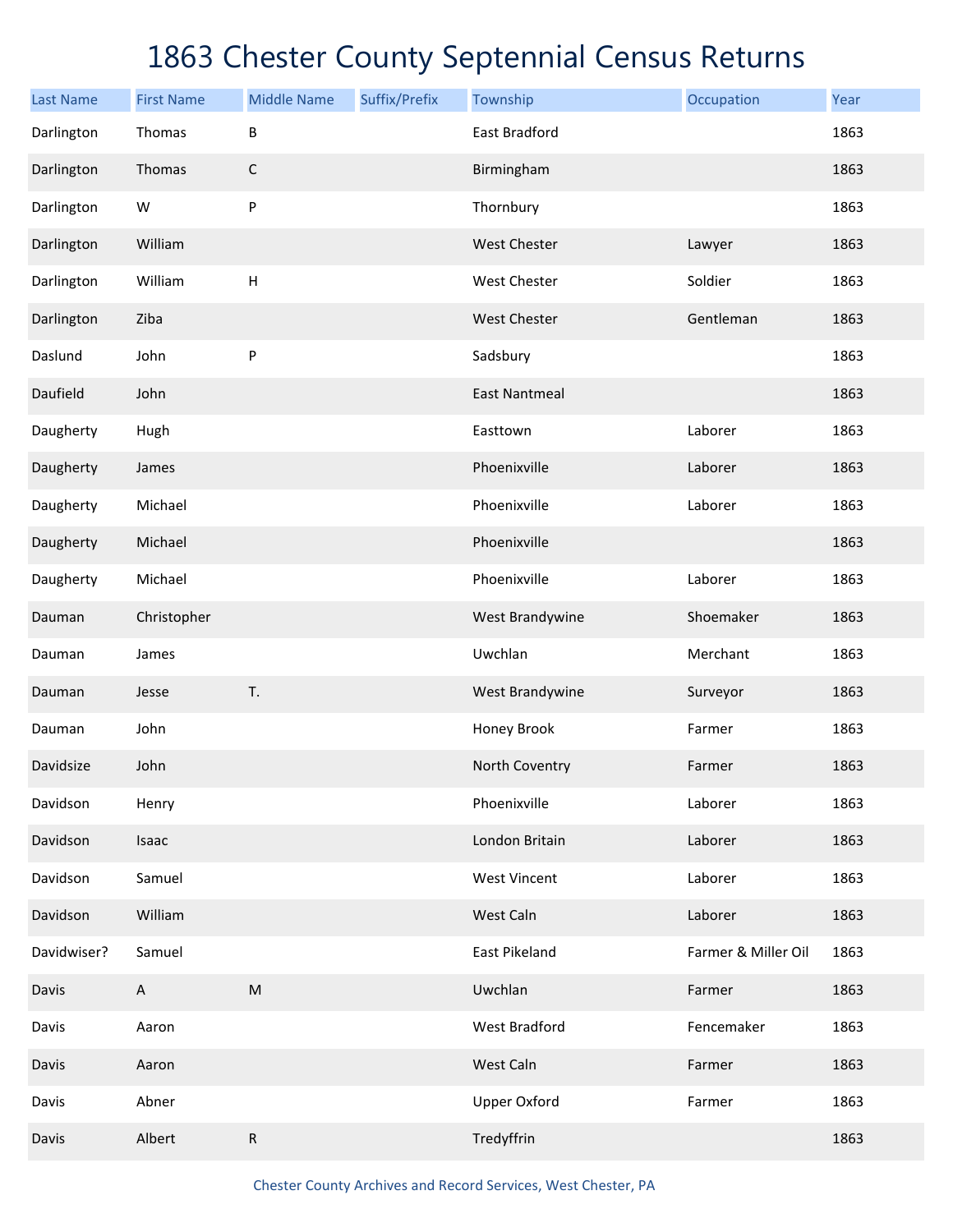| <b>Last Name</b> | <b>First Name</b> | <b>Middle Name</b>        | Suffix/Prefix | Township            | Occupation | Year |
|------------------|-------------------|---------------------------|---------------|---------------------|------------|------|
| Davis            | Albin             | W                         |               | Kennett Square      | Plasterer  | 1863 |
| Davis            | Alexander         |                           |               | Phoenixville        | Laborer    | 1863 |
| Davis            | Allen             | M                         |               | West Chester        | Lawyer     | 1863 |
| Davis            | Amos              |                           |               | Valley              | Laborer    | 1863 |
| Davis            | Amos              |                           |               | West Brandywine     | Farmer     | 1863 |
| Davis            | Amos              |                           |               | <b>West Chester</b> | Plasterer  | 1863 |
| Davis            | Amos              |                           |               | West Goshen         | Laborer    | 1863 |
| Davis            | Amy               |                           |               | West Brandywine     | Lady       | 1863 |
| Davis            | Andrew            | B                         |               | West Caln           | Farmer     | 1863 |
| Davis            | Ann               |                           |               | Uwchlan             |            | 1863 |
| Davis            | Ann               |                           |               | Willistown          | Milliners  | 1863 |
| Davis            | Anthony           |                           |               | Lower Oxford        | Laborer    | 1863 |
| Davis            | $\sf B$           | F                         |               | East Nottingham     | Laborer    | 1863 |
| Davis            | Benjamin          |                           |               | Uwchlan             | Farmer     | 1863 |
| Davis            | Benjamin          |                           |               | West Bradford       | Farmer     | 1863 |
| Davis            | Benjamin          | P                         |               | Phoenixville        | Clerk      | 1863 |
| Davis            | Cephus            |                           |               | Phoenixville        | Clerk      | 1863 |
| Davis            | Charles           |                           |               | London Britain      | Farmer     | 1863 |
| Davis            | Charles           |                           |               | Phoenixville        | Laborer    | 1863 |
| Davis            | Charles           |                           |               | Tredyffrin          |            | 1863 |
| Davis            | Charles           | G                         |               | Willistown          | PRR        | 1863 |
| Davis            | Conrad            |                           |               | Uwchlan             | Farmer     | 1863 |
| Davis            | Corbin            | P                         |               | Elk                 | Farmer     | 1863 |
| Davis            | Cyrus             |                           |               | Schuylkill          | Carpenter  | 1863 |
| Davis            | Edmand            |                           |               | East Whiteland      | Laborer    | 1863 |
| Davis            | Edward            | $\boldsymbol{\mathsf{H}}$ |               | Charlestown         |            | 1863 |
| Davis            | Eliza             |                           |               | Kennett Square      |            | 1863 |
| Davis            | Elizabeth         |                           |               | West Goshen         | Farmer     | 1863 |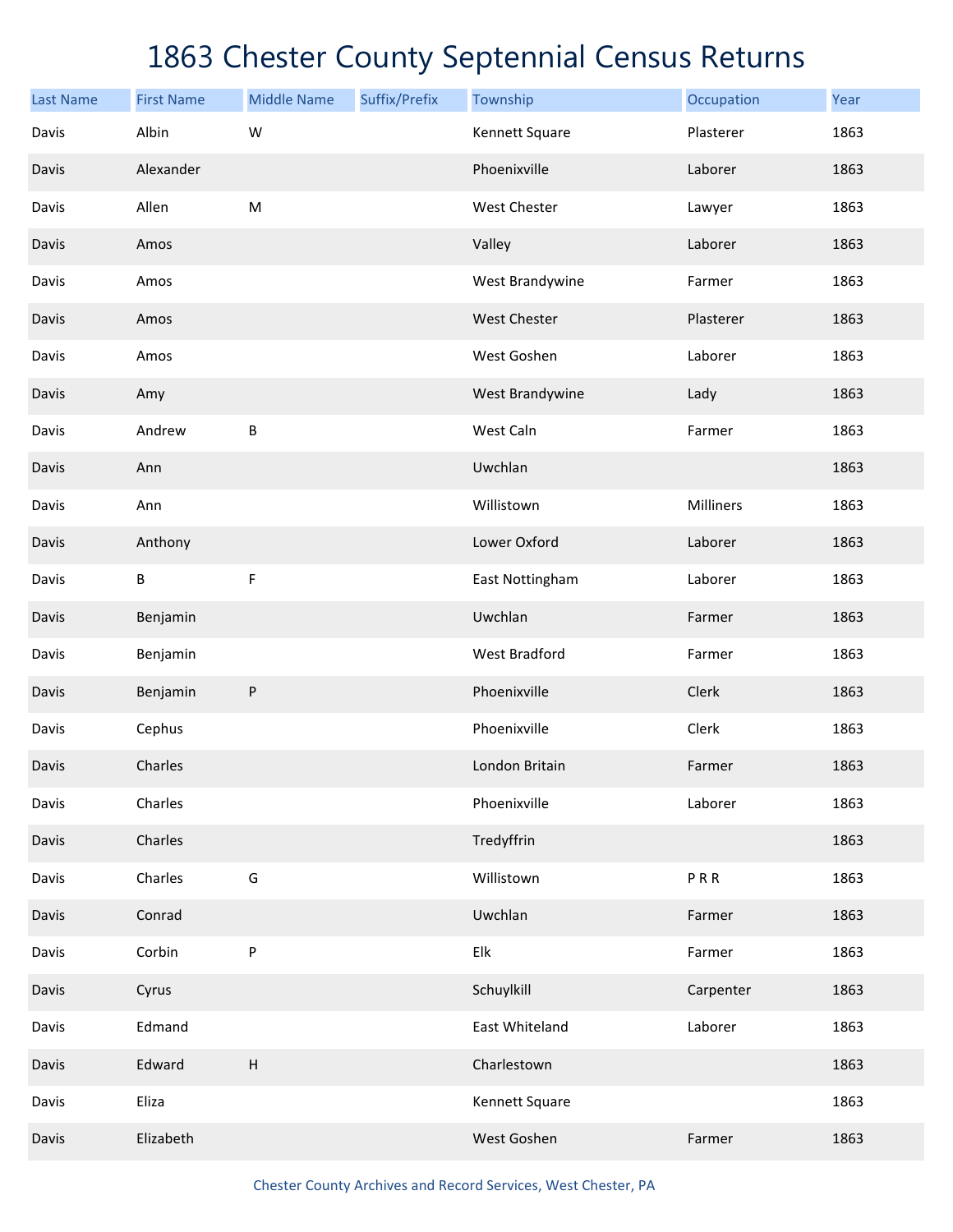| <b>Last Name</b> | <b>First Name</b> | <b>Middle Name</b> | Suffix/Prefix | Township             | Occupation           | Year |
|------------------|-------------------|--------------------|---------------|----------------------|----------------------|------|
| Davis            | Emmor             |                    |               | East Bradford        |                      | 1863 |
| Davis            | Enoch             |                    |               | <b>East Coventry</b> | Farmer               | 1863 |
| Davis            | Evan              |                    |               | East Bradford        |                      | 1863 |
| Davis            | Evan              |                    |               | East Bradford        |                      | 1863 |
| Davis            | Evan              |                    |               | Phoenixville         | Heater               | 1863 |
| Davis            | Evan              |                    |               | West Whiteland       | Farmer               | 1863 |
| Davis            | Franklin          |                    |               | Penn                 | Augermaker           | 1863 |
| Davis            | George            |                    |               | Franklin             | Farmer               | 1863 |
| Davis            | George            |                    |               | <b>West Bradford</b> | Carpenter            | 1863 |
| Davis            | George            |                    |               | Willistown           | Farmer               | 1863 |
| Davis            | George            | S                  |               | West Brandywine      | Farmer               | 1863 |
| Davis            | Hannah            |                    |               | <b>West Chester</b>  | Lady                 | 1863 |
| Davis            | Harriet           |                    |               | Charlestown          |                      | 1863 |
| Davis            | Henry             |                    |               | Phoenixville         | <b>Blast Furnace</b> | 1863 |
| Davis            | Henry             |                    |               | West Goshen          | Laborer              | 1863 |
| Davis            | Hibberd           |                    | Jr.           | Birmingham           |                      | 1863 |
| Davis            | Howard            |                    |               | Newlin               | Laborer              | 1863 |
| Davis            | Isaac             |                    |               | East Brandywine      | Laborer              | 1863 |
| Davis            | Isaac             |                    |               | East Brandywine      | Farmer               | 1863 |
| Davis            | Isaac             |                    | Jr.           | East Goshen          | Teacher              | 1863 |
| Davis            | Isaac             |                    | Sr.           | East Goshen          | Farmer               | 1863 |
| Davis            | Isaac             |                    |               | <b>East Vincent</b>  |                      | 1863 |
| Davis            | Isaac             |                    |               | <b>East Vincent</b>  |                      | 1863 |
| Davis            | Isaac             |                    |               | <b>Upper Uwchlan</b> | Farmer               | 1863 |
| Davis            | Isaac             |                    |               | Warwick              |                      | 1863 |
| Davis            | Isaac             | $\sf H$            |               | Tredyffrin           |                      | 1863 |
| Davis            | Isaac             | $\mathsf K$        |               | <b>Upper Uwchlan</b> | Farmer               | 1863 |
| Davis            | Isaac             | ${\sf M}$          |               | Charlestown          |                      | 1863 |

Chester County Archives and Record Services, West Chester, PA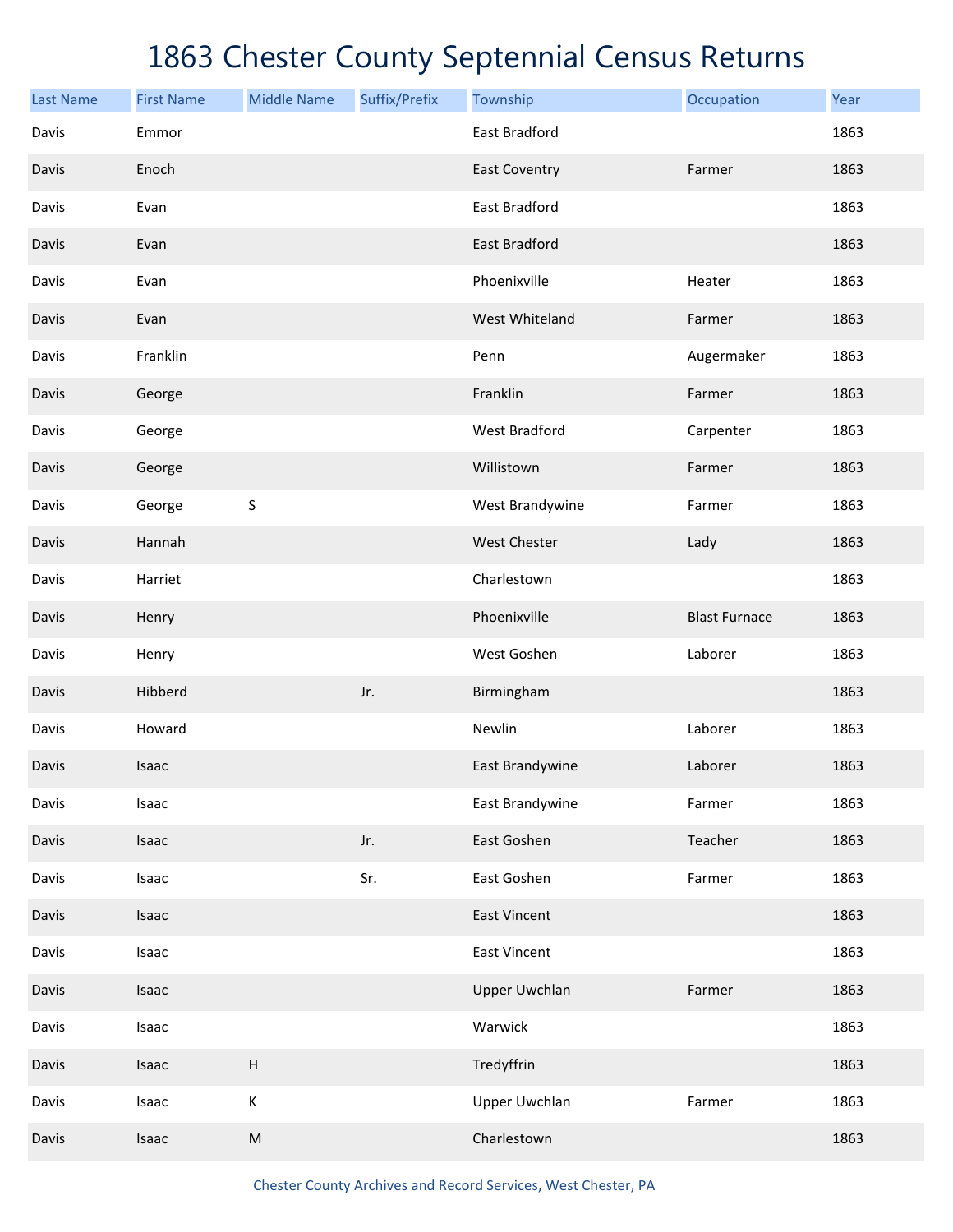| <b>Last Name</b> | <b>First Name</b> | <b>Middle Name</b> | Suffix/Prefix | Township             | Occupation              | Year |
|------------------|-------------------|--------------------|---------------|----------------------|-------------------------|------|
| Davis            | Isaac             | W                  |               | Charlestown          |                         | 1863 |
| Davis            | J                 |                    |               | West Fallowfield     |                         | 1863 |
| Davis            | Jacob             |                    |               | West Whiteland       | Laborer                 | 1863 |
| Davis            | James             |                    |               | East Bradford        |                         | 1863 |
| Davis            | James             |                    |               | East Marlborough     | Laborer                 | 1863 |
| Davis            | James             |                    |               | East Nottingham      |                         | 1863 |
| Davis            | James             |                    |               | <b>Upper Oxford</b>  | Shoemaker & Farmer 1863 |      |
| Davis            | James             |                    |               | Valley               |                         | 1863 |
| Davis            | James             |                    |               | West Caln            | Farmer                  | 1863 |
| Davis            | James             |                    |               | Willistown           | Farmer                  | 1863 |
| Davis            | Janetta           |                    |               | Charlestown          |                         | 1863 |
| Davis            | Jesse             |                    |               | East Whiteland       | Farmer                  | 1863 |
| Davis            | Jesse             | В                  |               | Willistown           | Miller                  | 1863 |
| Davis            | Joel              |                    |               | West Brandywine      | Farmer                  | 1863 |
| Davis            | Joel              | ${\sf R}$          |               | West Brandywine      | Farmer                  | 1863 |
| Davis            | John              |                    |               | Charlestown          |                         | 1863 |
| Davis            | John              |                    |               | <b>East Vincent</b>  |                         | 1863 |
| Davis            | John              |                    |               | Honey Brook          | Merchant                | 1863 |
| Davis            | John              |                    |               | Lower Oxford         | Laborer                 | 1863 |
| Davis            | John              |                    |               | Phoenixville         | Laborer                 | 1863 |
| Davis            | John              |                    |               | <b>Upper Oxford</b>  | Farmer                  | 1863 |
| Davis            | John              |                    | Jr.           | <b>Upper Uwchlan</b> | Carpenter               | 1863 |
| Davis            | John              |                    |               | <b>West Chester</b>  | Laborer                 | 1863 |
| Davis            | John              |                    |               | West Fallowfield     |                         | 1863 |
| Davis            | John              |                    |               | West Pikeland        | Farmer                  | 1863 |
| Davis            | John              |                    |               | West Whiteland       | Laborer                 | 1863 |
| Davis            | John              | D                  |               | Lower Oxford         | Innkeeper               | 1863 |
| Davis            | John              | $\sf K$            |               | West Brandywine      | Engineer                | 1863 |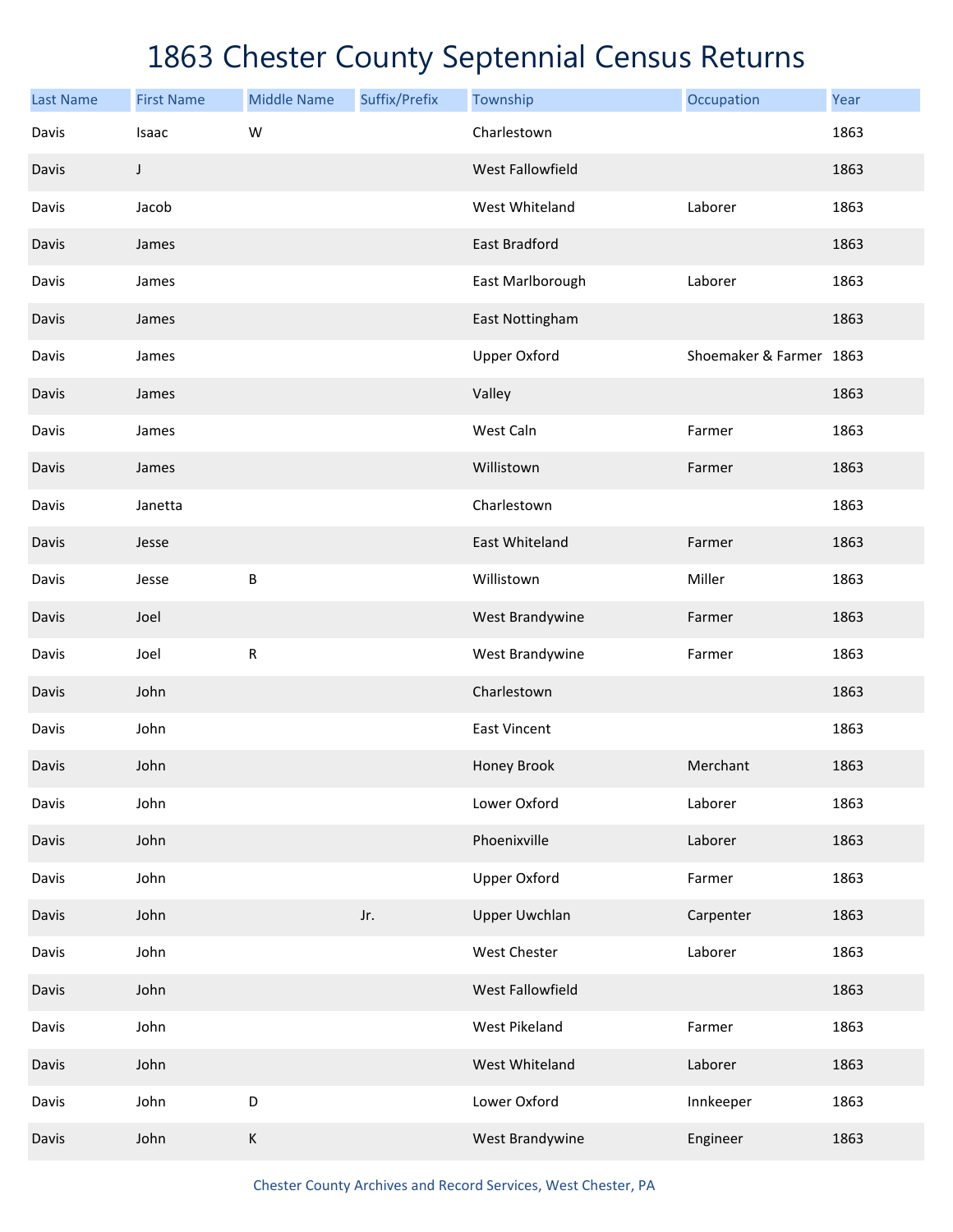| <b>Last Name</b> | <b>First Name</b> | <b>Middle Name</b> | Suffix/Prefix | Township                | Occupation | Year |
|------------------|-------------------|--------------------|---------------|-------------------------|------------|------|
| Davis            | John              | M                  |               | Tredyffrin              |            | 1863 |
| Davis            | John              | ${\sf P}$          |               | <b>East Vincent</b>     |            | 1863 |
| Davis            | John              | S                  |               | <b>Upper Uwchlan</b>    | Farmer     | 1863 |
| Davis            | John              | W                  |               | Easttown                | Farmer     | 1863 |
| Davis            | Jonathan          |                    |               | West Marlborough        | Blacksmith | 1863 |
| Davis            | Joseph            |                    |               | Honey Brook             | Merchant   | 1863 |
| Davis            | Joseph            |                    |               | Tredyffrin              |            | 1863 |
| Davis            | Joseph            |                    |               | <b>West Chester</b>     | Carpenter  | 1863 |
| Davis            | Joseph            |                    |               | West Chester            | Carpenter  | 1863 |
| Davis            | Joseph            |                    |               | <b>West Fallowfield</b> |            | 1863 |
| Davis            | Joseph            | E                  |               | Lower Oxford            | Farmer     | 1863 |
| Davis            | Joseph            | $\sf H$            |               | <b>Upper Uwchlan</b>    | Farmer     | 1863 |
| Davis            | Joseph            | ${\sf M}$          |               | West Brandywine         | Miller     | 1863 |
| Davis            | Josiah            |                    |               | <b>Upper Oxford</b>     | Farmer     | 1863 |
| Davis            | Layfaette         |                    |               | Willistown              | PRR        | 1863 |
| Davis            | Lemuel            |                    |               | Honey Brook             | Sawyer     | 1863 |
| Davis            | Levis             | Н                  |               | West Chester            | Machinist  | 1863 |
| Davis            | Lewis             |                    |               | Easttown                | Farmer     | 1863 |
| Davis            | Lewis             |                    |               | Schuylkill              | Farmer     | 1863 |
| Davis            | Lewis             |                    |               | West Caln               | Farmer     | 1863 |
| Davis            | Lewis             |                    |               | West Chester            | Gentleman  | 1863 |
| Davis            | Lewis             |                    |               | <b>West Pikeland</b>    | Farmer     | 1863 |
| Davis            | Markley           |                    |               | West Caln               | Farmer     | 1863 |
| Davis            | Mary              |                    |               | <b>West Bradford</b>    | Seamstress | 1863 |
| Davis            | Mary              | ${\sf P}$          |               | Charlestown             |            | 1863 |
| Davis            | Michael           |                    |               | Warwick                 |            | 1863 |
| Davis            | Miller            |                    |               | New Garden              | Carpenter  | 1863 |
| Davis            | Mirah             |                    |               | Kennett Square          |            | 1863 |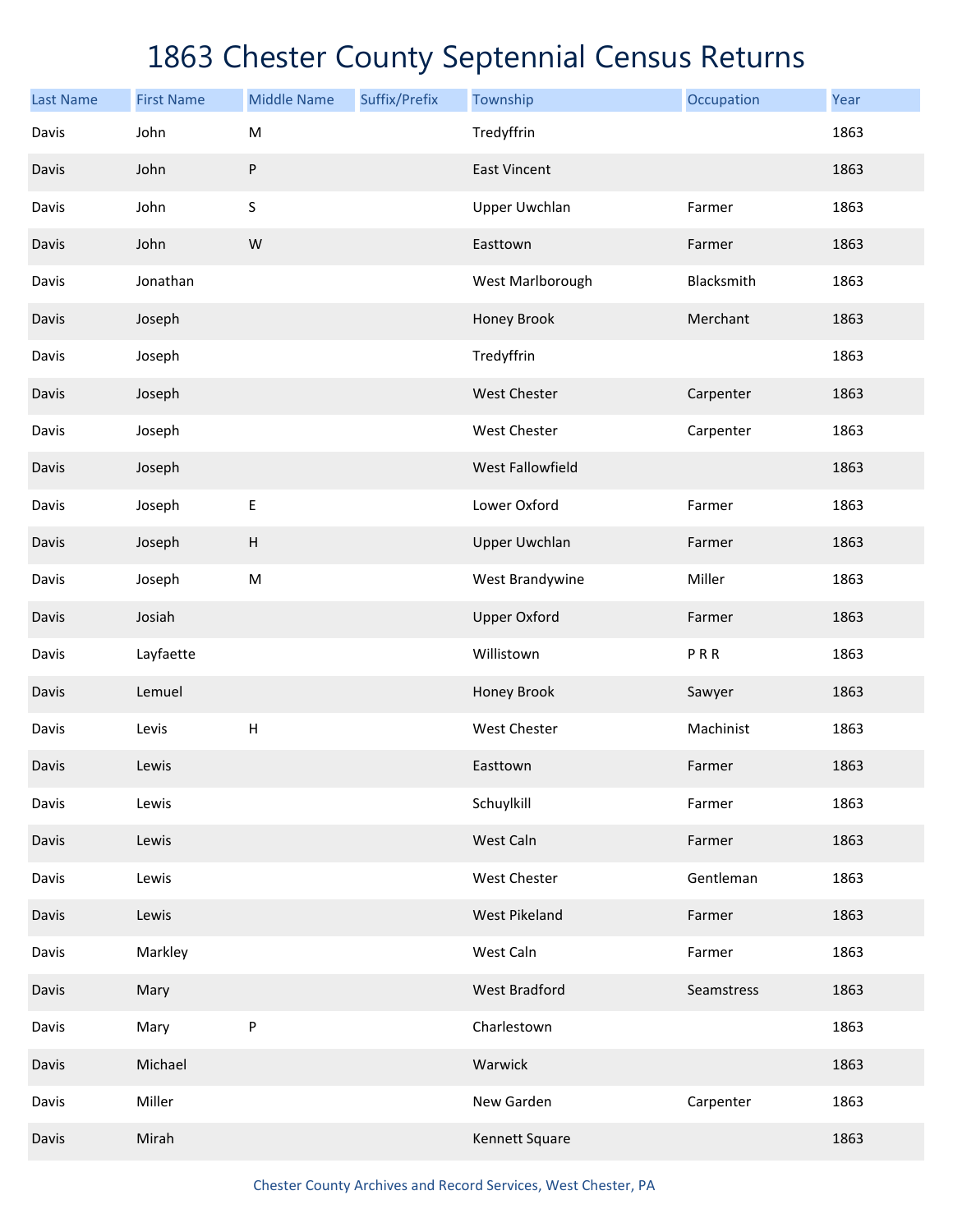| <b>Last Name</b> | <b>First Name</b> | <b>Middle Name</b>        | Suffix/Prefix | Township             | Occupation             | Year |
|------------------|-------------------|---------------------------|---------------|----------------------|------------------------|------|
| Davis            | Morgan            | Τ                         |               | Charlestown          |                        | 1863 |
| Davis            | Nathaniel         |                           |               | Charlestown          |                        | 1863 |
| Davis            | Nathaniel         |                           |               | Sadsbury             |                        | 1863 |
| Davis            | Peter             |                           |               | <b>Upper Oxford</b>  | Laborer                | 1863 |
| Davis            | Peter             | S                         |               | <b>West Pikeland</b> | Farmer                 | 1863 |
| Davis            | Phebe             |                           |               | <b>West Chester</b>  | Lady                   | 1863 |
| Davis            | $\mathsf R$       |                           |               | Willistown           | Milliners              | 1863 |
| Davis            | Rebecca           |                           |               | London Britain       | Farmer                 | 1863 |
| Davis            | Rebecca           |                           |               | Uwchlan              |                        | 1863 |
| Davis            | Rebecca           |                           |               | Warwick              |                        | 1863 |
| Davis            | Reece             |                           |               | West Chester         | Lawyer                 | 1863 |
| Davis            | Robert            |                           |               | East Nottingham      |                        | 1863 |
| Davis            | Robert            |                           |               | West Goshen          | Farmer                 | 1863 |
| Davis            | Rodger            |                           |               | Charlestown          |                        | 1863 |
| Davis            | Samuel            |                           |               | Charlestown          |                        | 1863 |
| Davis            | Samuel            |                           |               | <b>West Bradford</b> | Farmer                 | 1863 |
| Davis            | Samuel            |                           |               | West Chester         | Carpenter              | 1863 |
| Davis            | Samuel            |                           |               | West Whiteland       | Farmer                 | 1863 |
| Davis            | Samuel            |                           |               | Westtown             | <b>House Carpenter</b> | 1863 |
| Davis            | Samuel            | $\boldsymbol{\mathsf{H}}$ |               | Tredyffrin           |                        | 1863 |
| Davis            | Samuel            | $\sf T$                   |               | East Pikeland        | Gardner                | 1863 |
| Davis            | $\mathsf T$       | ${\sf W}$                 |               | West Fallowfield     |                        | 1863 |
| Davis            | Thomas            |                           |               | Charlestown          |                        | 1863 |
| Davis            | Thomas            |                           |               | East Brandywine      | Trader                 | 1863 |
| Davis            | Thomas            |                           |               | Uwchlan              | Farmer                 | 1863 |
| Davis            | Thomas            |                           |               | West Chester         | Laborer                | 1863 |
| Davis            | Thomas            | ${\sf R}$                 |               | West Chester         | Drover                 | 1863 |
| Davis            | Thompson          |                           |               | Charlestown          |                        | 1863 |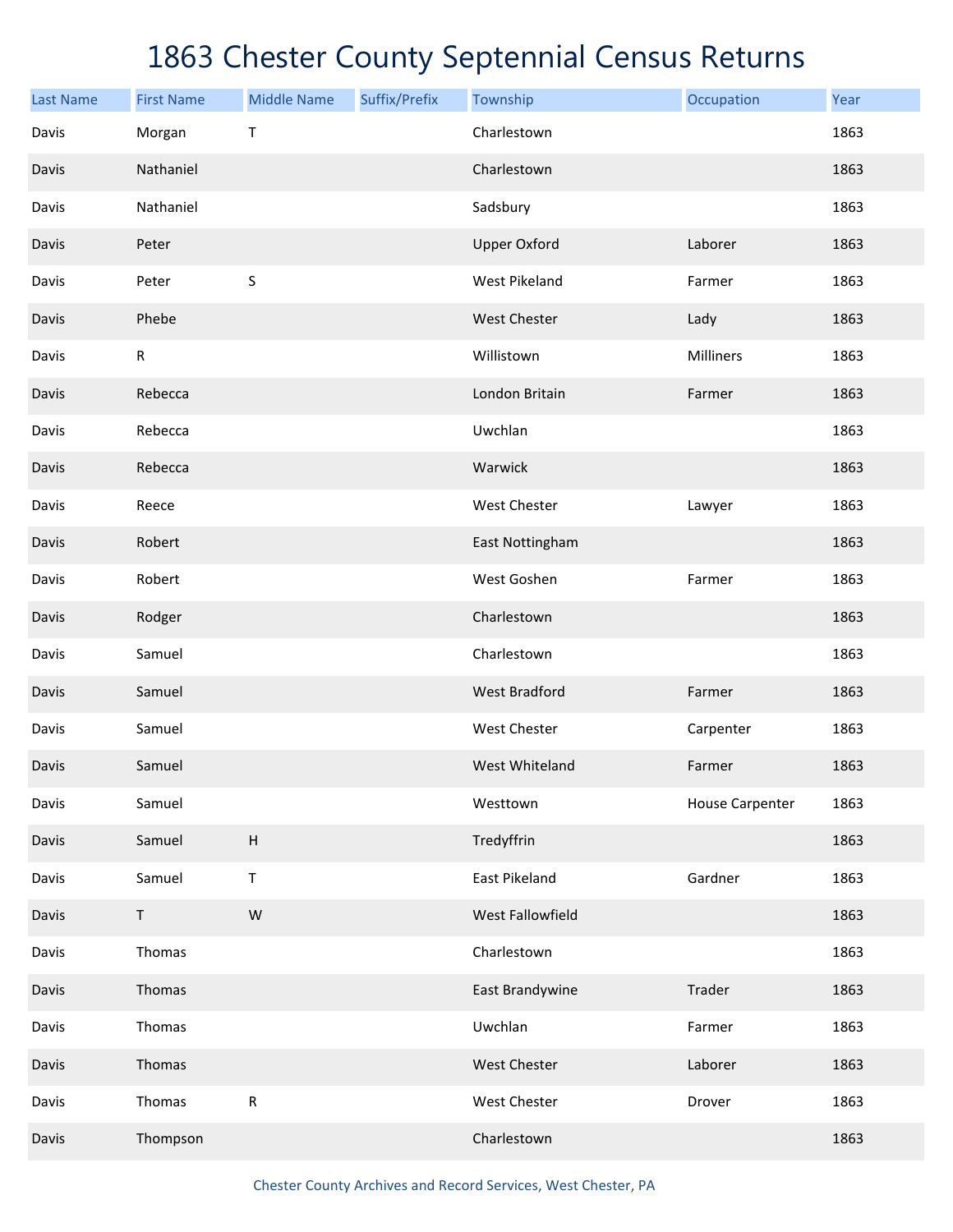| <b>Last Name</b> | <b>First Name</b> | <b>Middle Name</b>        | Suffix/Prefix | Township             | Occupation  | Year |
|------------------|-------------------|---------------------------|---------------|----------------------|-------------|------|
| Davis            | Townsend          |                           |               | Phoenixville         | Pumpmaker   | 1863 |
| Davis            | William           |                           |               | East Marlborough     | Carpenter   | 1863 |
| Davis            | William           |                           |               | Franklin             | Laborer     | 1863 |
| Davis            | William           |                           |               | Honey Brook          | Merchant    | 1863 |
| Davis            | William           |                           |               | New Garden           |             | 1863 |
| Davis            | William           |                           |               | New Garden           | Farmer      | 1863 |
| Davis            | William           |                           |               | Phoenixville         | Basketmaker | 1863 |
| Davis            | William           |                           |               | Tredyffrin           |             | 1863 |
| Davis            | William           |                           |               | Tredyffrin           |             | 1863 |
| Davis            | William           |                           |               | <b>Upper Oxford</b>  | Laborer     | 1863 |
| Davis            | William           |                           |               | West Fallowfield     |             | 1863 |
| Davis            | William           |                           |               | <b>West Pikeland</b> | <b>MD</b>   | 1863 |
| Davis            | William           |                           |               | Willistown           | Farmer      | 1863 |
| Davis            | William           |                           |               | Willistown           | Farmer      | 1863 |
| Davis            | William           | B                         |               | West Whiteland       | Farmer      | 1863 |
| Davis            | William           | $\sf H$                   |               | Charlestown          |             | 1863 |
| Davis            | William           | Н                         |               | East Marlborough     | Farmer      | 1863 |
| Davis            | William           | Н                         | Sr.           | East Whiteland       | Farmer      | 1863 |
| Davis            | William           | $\boldsymbol{\mathsf{H}}$ | Jr.           | East Whiteland       | Farmer      | 1863 |
| Davis            | William           | H                         |               | Lower Oxford         | Laborer     | 1863 |
| Davis            | William           | JE                        |               | Charlestown          |             | 1863 |
| Davis            | William           | К                         |               | West Caln            | Farmer      | 1863 |
| Davis            | William           | $\mathsf L$               |               | Charlestown          |             | 1863 |
| Davis            | William           | M                         |               | West Brandywine      | Farmer      | 1863 |
| Davis            | William           | ${\sf N}$                 |               | East Bradford        |             | 1863 |
| Davis            | William           | ${\sf R}$                 |               | East Marlborough     | Laborer     | 1863 |
| Davis            | William           | W                         |               | Tredyffrin           |             | 1863 |
| Davis            | Wilmer            |                           |               | East Goshen          | Teacher     | 1863 |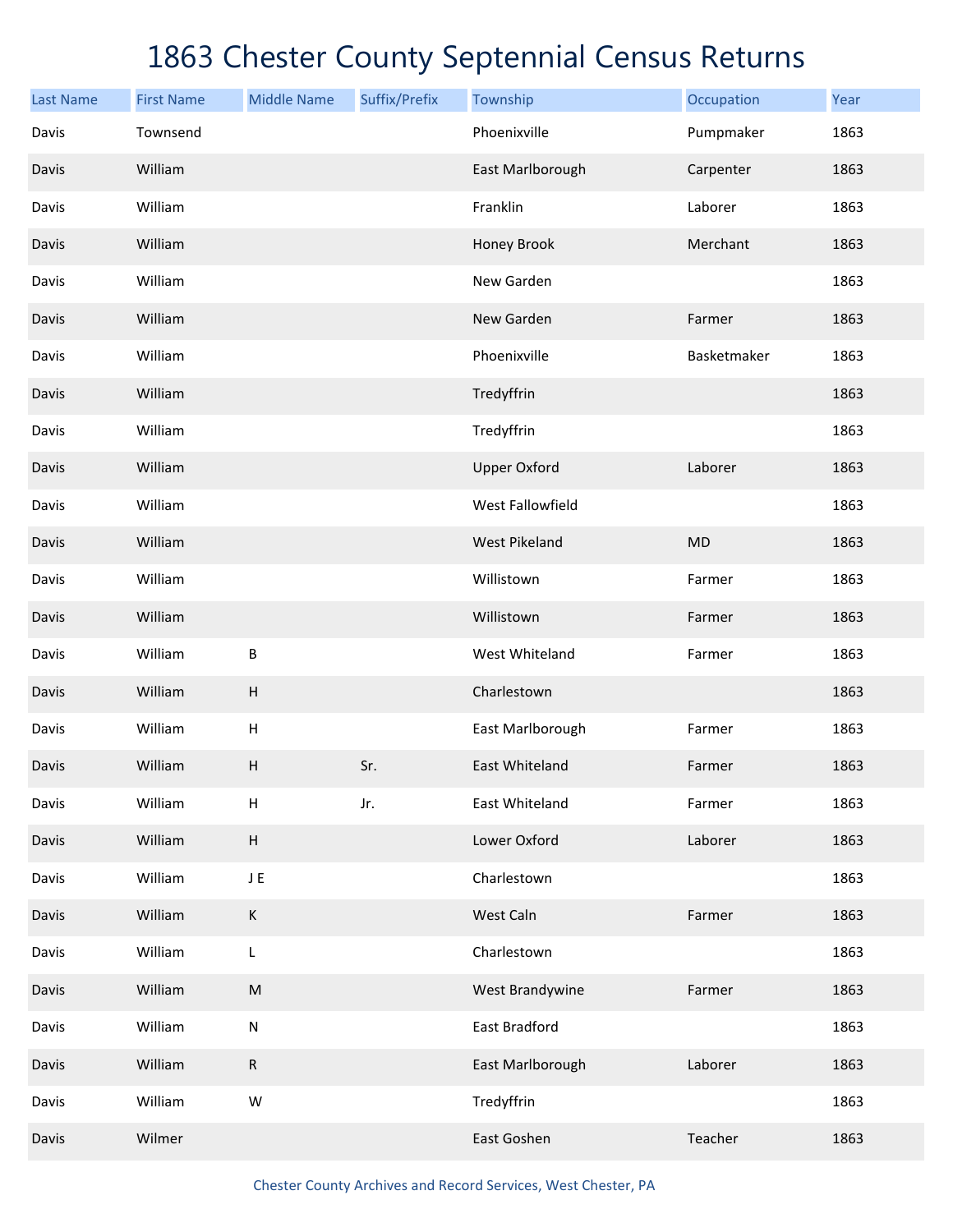| <b>Last Name</b> | <b>First Name</b> | <b>Middle Name</b> | Suffix/Prefix | Township             | Occupation   | Year |
|------------------|-------------------|--------------------|---------------|----------------------|--------------|------|
| Davis            | Zachariah         |                    |               | West Marlborough     | Blacksmith   | 1863 |
| Davis            | Zebulon           | ${\sf W}$          |               | West Brandywine      | Miller       | 1863 |
| Davison          | Ezekiel           |                    |               | <b>Upper Uwchlan</b> | Laborer      | 1863 |
| Davison          | James             |                    |               | West Caln            | Laborer      | 1863 |
| Davison          | John              |                    |               | Tredyffrin           |              | 1863 |
| Davison          | Smith             |                    |               | New London           | Laborer      | 1863 |
| Dawalt           | Philip            |                    |               | North Coventry       | Mason        | 1863 |
| Dawcey           | Michael           |                    |               | West Chester         | Laborer      | 1863 |
| Dawcey           | Moses             |                    |               | West Chester         | Laborer      | 1863 |
| Dawson           | Elliott           |                    |               | East Goshen          | Manufacturer | 1863 |
| Dawson           | Howard            |                    |               | East Nottingham      | Laborer      | 1863 |
| Dawson           | Jacob             |                    |               | Elk                  | Farmer       | 1863 |
| Dawson           | Jacob             | J                  |               | Elk                  | Farmer       | 1863 |
| Dawson           | John              |                    |               | Charlestown          |              | 1863 |
| Dawson           | Joseph            |                    |               | East Nottingham      | Laborer      | 1863 |
| Dawson           | Richard           |                    |               | Tredyffrin           |              | 1863 |
| Day              | Henry             |                    |               | Uwchlan              | Laborer      | 1863 |
| Day              | James             |                    |               | Birmingham           | Laborer      | 1863 |
| Day              | James             |                    |               | Kennett              |              | 1863 |
| Day              | James             |                    | Sr.           | Pennsbury            | Laborer      | 1863 |
| Dayman           | George            |                    |               | Valley               | Laborer      | 1863 |
| Deacon           | Ephraim           | $\mathsf{T}$       |               | Kennett              |              | 1863 |
| Deam             | John              |                    |               | Uwchlan              | Shoemaker    | 1863 |
| Deam             | Martin            |                    |               | West Caln            | Laborer      | 1863 |
| Deam             | Samuel            |                    |               | Sadsbury             |              | 1863 |
| Dean             | G                 | ${\sf W}$          |               | Sadsbury             | Watchman     | 1863 |
| Dean             | George            |                    |               | West Caln            | Laborer      | 1863 |
| Dean             | Gideon            |                    |               | Valley               | Mason        | 1863 |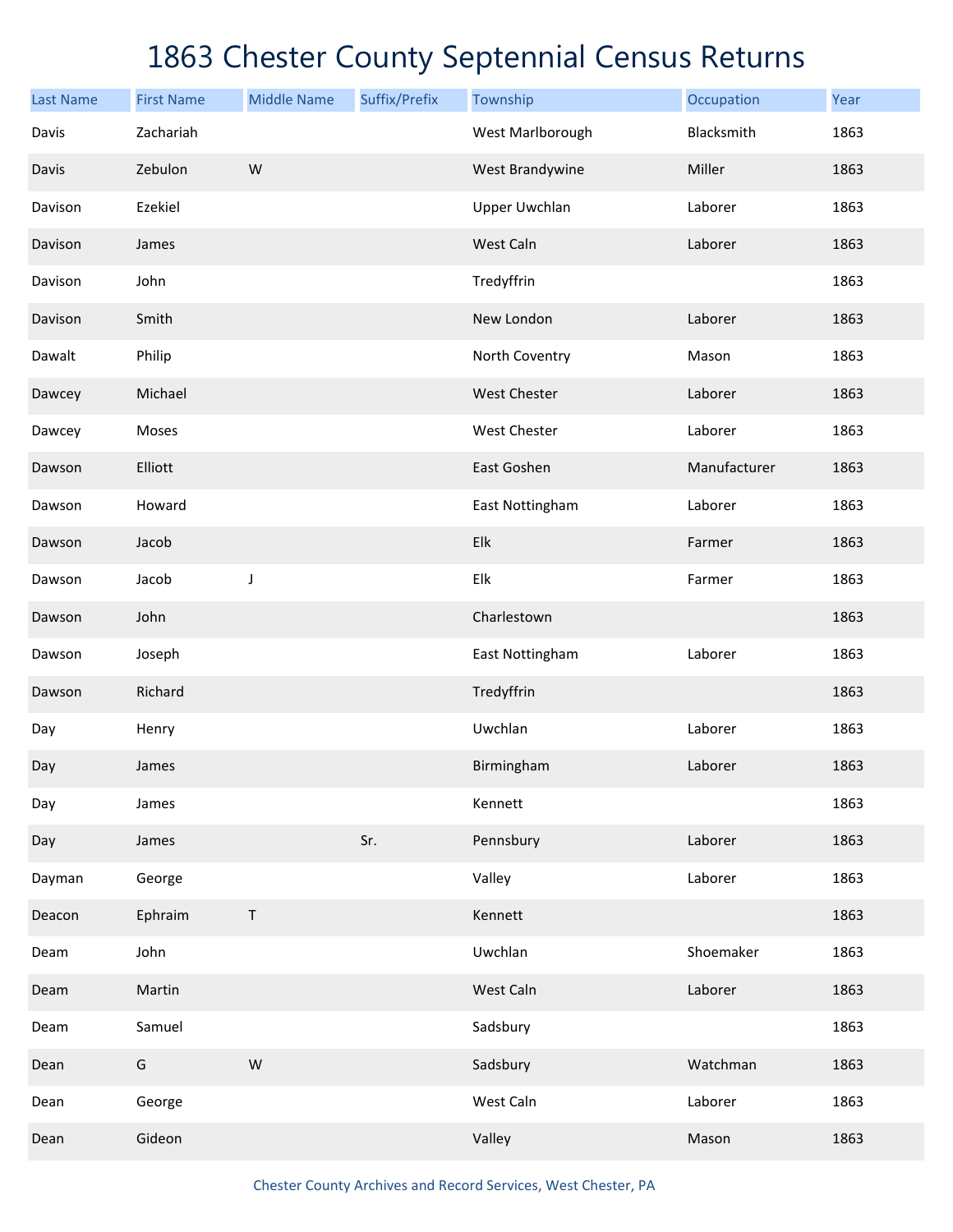| <b>Last Name</b> | <b>First Name</b> | <b>Middle Name</b> | Suffix/Prefix | Township              | Occupation  | Year |
|------------------|-------------------|--------------------|---------------|-----------------------|-------------|------|
| Dean             | Huey              |                    |               | Willistown            | PRR         | 1863 |
| Dean             | Hugh              |                    |               | Willistown            | Gentleman   | 1863 |
| Dean             | James             |                    |               | Wallace               | Forgeman    | 1863 |
| Dean             | Joel              | ${\sf R}$          |               | West Brandywine       | Farmer      | 1863 |
| Dean             | John              |                    |               | East Whiteland        | Limeburner  | 1863 |
| Dean             | John              |                    |               | <b>East Whiteland</b> | Laborer     | 1863 |
| Dean             | Joseph            |                    |               | Kennett               |             | 1863 |
| Dean             | Margarett         |                    |               | Tredyffrin            |             | 1863 |
| Dean             | Martin            |                    |               | Willistown            | PRR         | 1863 |
| Dean             | Samuel            |                    |               | Sadsbury              | Inf.        | 1863 |
| Dean             | Stephen           |                    |               | Willistown            | P. R. R.    | 1863 |
| Dean             | William           |                    |               | East Whiteland        | Limeburner  | 1863 |
| Dearmer          | Davis             |                    |               | Honey Brook           | Laborer     | 1863 |
| Dearnley         | Isaac             |                    |               | East Caln             | Farmer      | 1863 |
| deCarrizares     | M                 |                    |               | West Chester          | Teacher     | 1863 |
| Deem             | Alexander         |                    |               | Honey Brook           | Wheelwright | 1863 |
| Deery            | A                 | J                  |               | <b>West Pikeland</b>  | Farmer      | 1863 |
| Deery            | Anthony           | W                  |               | <b>West Vincent</b>   | Mechanic    | 1863 |
| Deery            | George            |                    |               | <b>West Vincent</b>   | Farmer      | 1863 |
| Deery            | Henry             |                    |               | <b>West Vincent</b>   | Farmer      | 1863 |
| Deery            | Peter             | Ε                  |               | Charlestown           |             | 1863 |
| Deery            | William           | P                  |               | West Pikeland         | Farmer      | 1863 |
| Deever           | Aquilla           |                    |               | West Nottingham       | Laborer     | 1863 |
| Deever           | David             |                    |               | West Nottingham       | Farmer      | 1863 |
| Deever           | Lewis             |                    | Jr.           | West Nottingham       | Laborer     | 1863 |
| Deever           | William           |                    |               | West Nottingham       | Farmer      | 1863 |
| Deffendarfer     | Henry             |                    |               | <b>East Vincent</b>   |             | 1863 |
| Deffendarfer     | Henry             |                    |               | South Coventry        | Drover      | 1863 |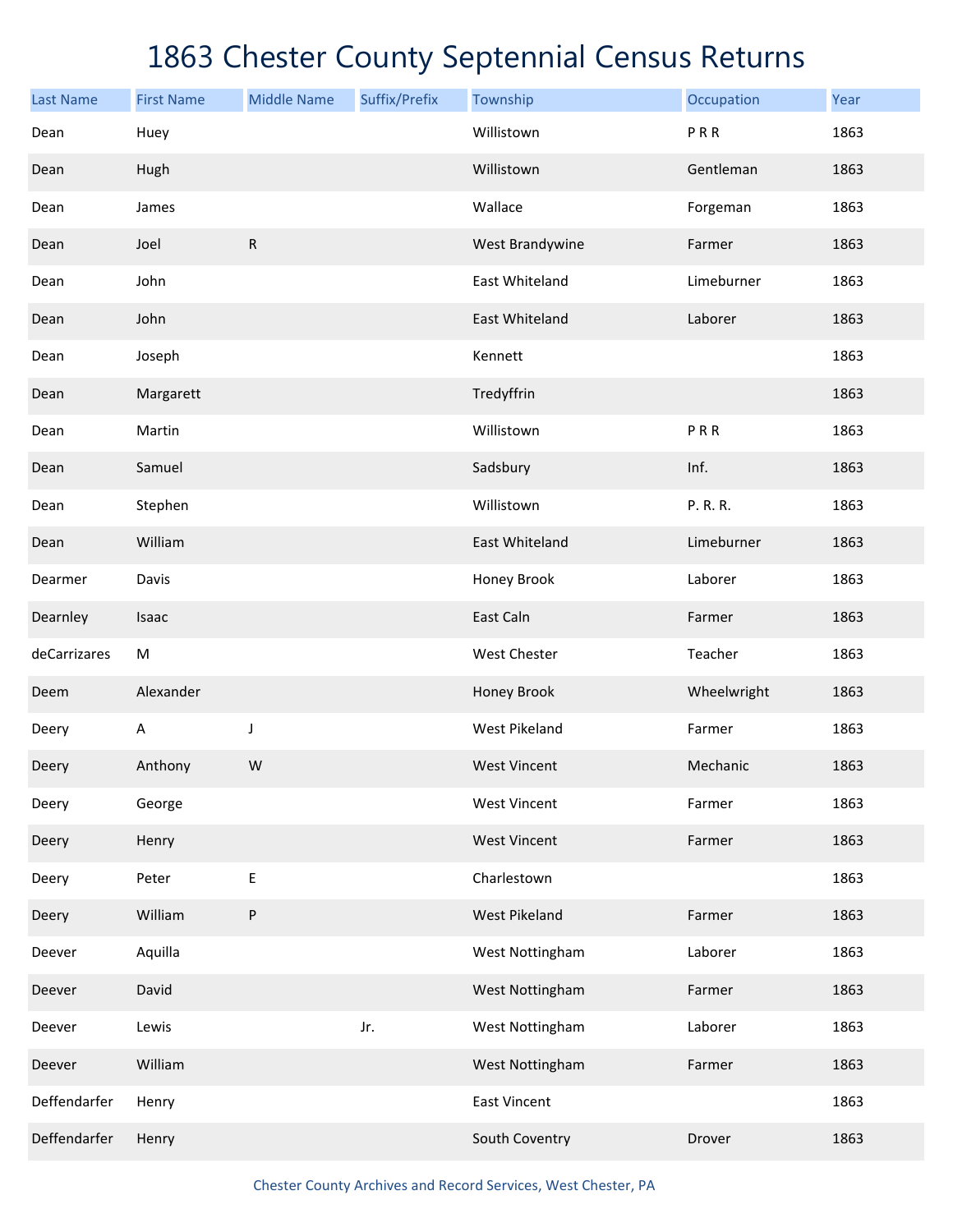| <b>Last Name</b> | <b>First Name</b> | <b>Middle Name</b> | Suffix/Prefix | Township             | Occupation | Year |
|------------------|-------------------|--------------------|---------------|----------------------|------------|------|
| Defrain          | Benjamin          |                    |               | <b>East Coventry</b> | Farmer     | 1863 |
| Defrain          | G                 | Washington         |               | South Coventry       | Merchant   | 1863 |
| Defrain          | Hannah            |                    |               | South Coventry       |            | 1863 |
| Defrain          | Isaac             |                    |               | South Coventry       | Farmer     | 1863 |
| Defrain          | Samuel            |                    | Sr.           | <b>East Coventry</b> | Farmer     | 1863 |
| Defrain          | Samuel            |                    |               | <b>East Coventry</b> | Farmer     | 1863 |
| Defrain          | Samuel            |                    |               | <b>East Vincent</b>  |            | 1863 |
| Defrain          | William           |                    |               | <b>East Coventry</b> | Farmer     | 1863 |
| Defraine         | Benjamin          | J                  |               | North Coventry       | Laborer    | 1863 |
| Dehaven          | Andrew            |                    |               | <b>East Coventry</b> | Farmer     | 1863 |
| Dehaven          | Hugh              |                    |               | Phoenixville         | Laborer    | 1863 |
| Dehaven          | John              |                    |               | Phoenixville         | Laborer    | 1863 |
| Dehaven          | John              |                    |               | Phoenixville         | Laborer    | 1863 |
| Dehaven          | Jonas             |                    |               | <b>East Coventry</b> | Mason      | 1863 |
| Dehaven          | Joseph            |                    |               | <b>East Coventry</b> | Carpenter  | 1863 |
| Deiffenderfer    | John              |                    | Mrs.          | <b>East Coventry</b> |            | 1863 |
| Deihm            | William           |                    |               | Honey Brook          | Farmer     | 1863 |
| Deim             | William           |                    |               | Valley               | Blacksmith | 1863 |
| Deimer           | Frederick         |                    |               | <b>East Vincent</b>  |            | 1863 |
| Deimer           | Rebecca           |                    |               | <b>East Vincent</b>  |            | 1863 |
| Deimer           | Samuel            |                    |               | <b>East Vincent</b>  |            | 1863 |
| Deisem           | John              |                    | Jr.           | Honey Brook          | Painter    | 1863 |
| Deisem           | John              |                    | Sr.           | Honey Brook          | Huckster   | 1863 |
| Deitrick         | Charles           |                    |               | South Coventry       | Farmer     | 1863 |
| Deller           | Charles           |                    |               | East Caln            | Laborer    | 1863 |
| Deller           | Samuel            |                    | Sr.           | East Caln            | Laborer    | 1863 |
| Deller           | Samuel            |                    |               | East Caln            | Laborer    | 1863 |
| Deller           | William           |                    |               | East Caln            | Laborer    | 1863 |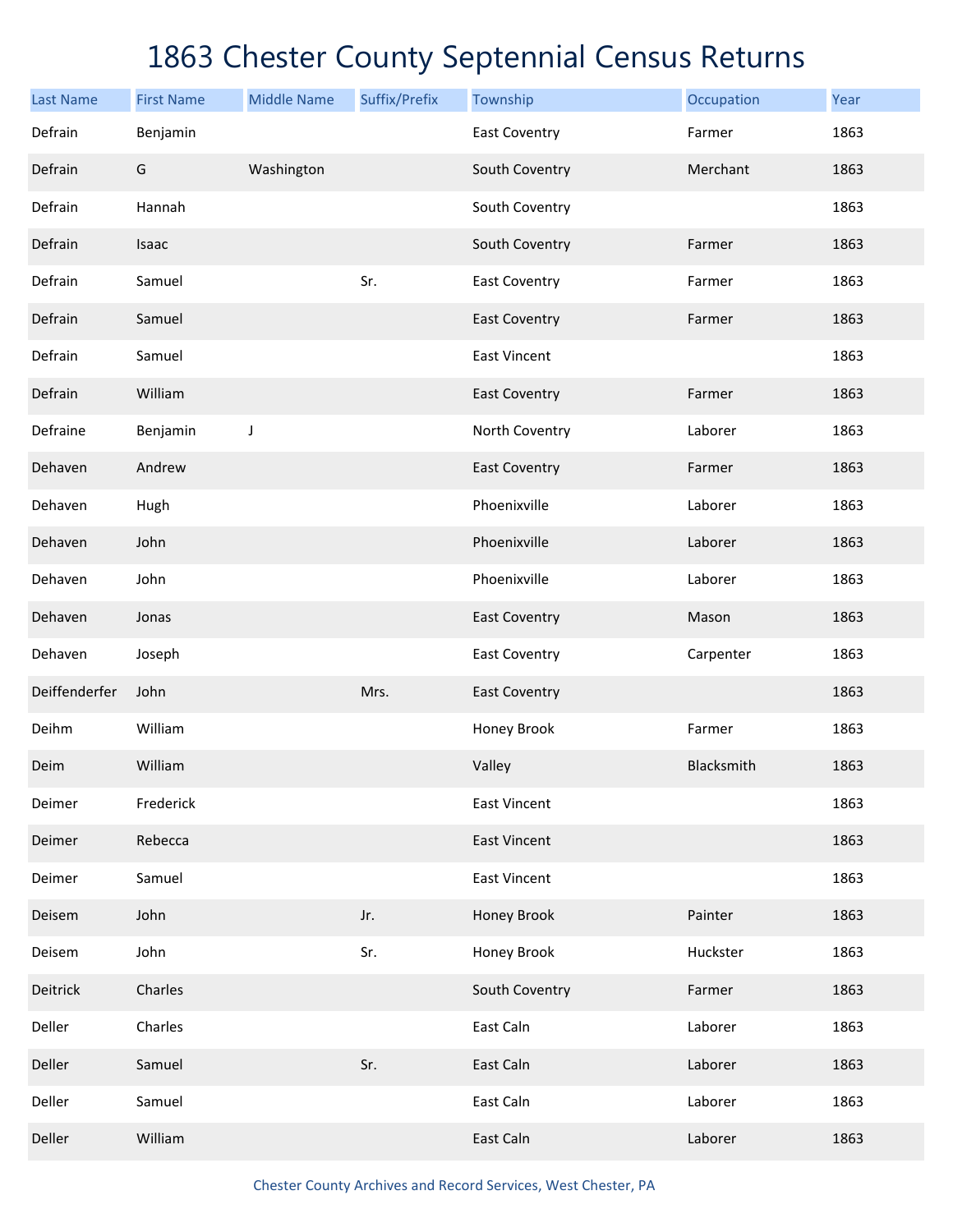| <b>Last Name</b> | <b>First Name</b> | <b>Middle Name</b> | Suffix/Prefix | Township             | Occupation  | Year |
|------------------|-------------------|--------------------|---------------|----------------------|-------------|------|
| Delong           | Thomas            |                    |               | <b>West Nantmeal</b> | Laborer     | 1863 |
| Delp             | Leonard           |                    |               | Phoenixville         | Laborer     | 1863 |
| Demain           | Thomas            |                    |               | Valley               | Weaver      | 1863 |
| Demsey           | Thomas            |                    |               | Downingtown          | Laborer     | 1863 |
| Demsey           | Thomas            |                    |               | <b>West Bradford</b> | Laborer     | 1863 |
| Dengler          | Charles           | $\sf S$            |               | <b>West Nantmeal</b> | Laborer     | 1863 |
| Dengler          | George            |                    |               | Warwick              |             | 1863 |
| Dengler          | Henry             |                    |               | <b>West Nantmeal</b> | Laborer     | 1863 |
| Dengler          | John              |                    |               | <b>West Nantmeal</b> | Laborer     | 1863 |
| Denison          | Joseph            |                    |               | West Nottingham      | Farmer      | 1863 |
| Denison          | Lewis             |                    |               | Downingtown          | Shoemaker   | 1863 |
| Denithorn        | John              |                    |               | Phoenixville         | Boilermaker | 1863 |
| Denkle           | John              |                    |               | Charlestown          |             | 1863 |
| Denney           | Dennis            |                    |               | Charlestown          |             | 1863 |
| Denney           | Elijah            |                    |               | Pennsbury            | Laborer     | 1863 |
| Denney           | Joseph            |                    |               | <b>West Chester</b>  | Laborer     | 1863 |
| Denney           | Samuel            |                    |               | Sadsbury             | Laborer     | 1863 |
| Denney           | Timothy           |                    |               | East Caln            | Limeburn    | 1863 |
| Denning          | James             |                    |               | Phoenixville         | Laborer     | 1863 |
| Denninger        | Leonard           |                    |               | <b>East Vincent</b>  |             | 1863 |
| Denninger        | Leonard           |                    |               | Phoenixville         | Laborer     | 1863 |
| Dennis           | Isaac             |                    |               | Phoenixville         | Soldier     | 1863 |
| Dennis           | Jane              |                    |               | West Chester         | Seamstress  | 1863 |
| Dennis           | Susan             |                    |               | West Chester         | Lady        | 1863 |
| Dennithorn       | John              |                    |               | Phoenixville         | Mason       | 1863 |
| Dennithorn       | Richard           |                    |               | Phoenixville         | Mason       | 1863 |
| Denny            | David             |                    |               | <b>Upper Uwchlan</b> | Gentleman   | 1863 |
| Densmore         | James             |                    |               | East Marlborough     | Laborer     | 1863 |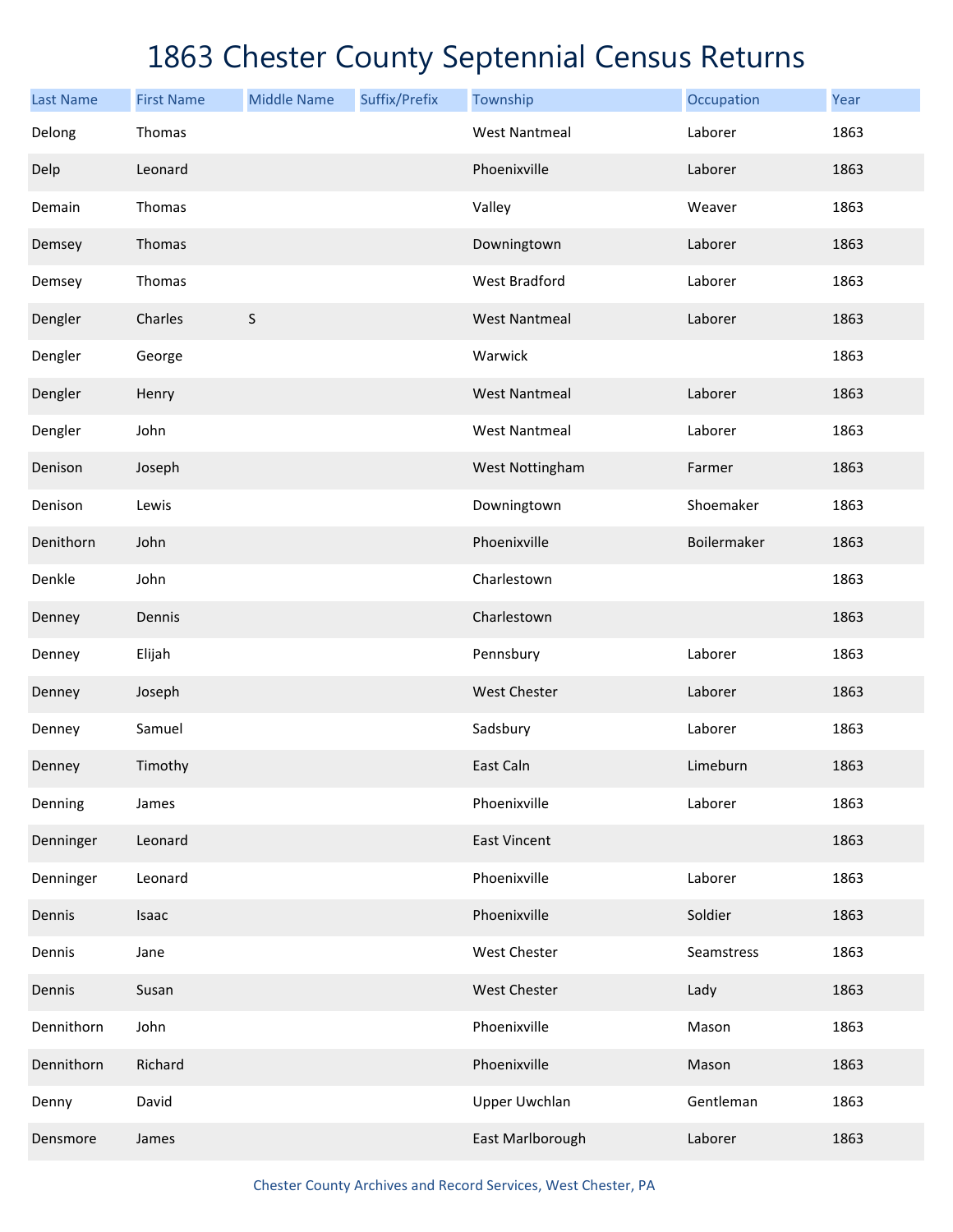| <b>Last Name</b> | <b>First Name</b> | <b>Middle Name</b> | Suffix/Prefix | Township             | Occupation  | Year |
|------------------|-------------------|--------------------|---------------|----------------------|-------------|------|
| Denton           | John              |                    |               | <b>Upper Uwchlan</b> | Factory man | 1863 |
| Derborrow        | Isaac             |                    |               | West Whiteland       | Shoemaker   | 1863 |
| Derham           | Parker            |                    |               | Honey Brook          | Laborer     | 1863 |
| Dermar           | James             |                    |               | Penn                 | Laborer     | 1863 |
| Derrick          | Charles           |                    |               | Valley               | Laborer     | 1863 |
| Derry            | James             |                    |               | <b>West Chester</b>  | Laborer     | 1863 |
| Derry            | William           |                    |               | West Chester         | Laborer     | 1863 |
| Desmond          | John              |                    |               | Valley               | Laborer     | 1863 |
| Deterline        | Samuel            |                    |               | Phoenixville         | Laborer     | 1863 |
| Detra            | George            |                    |               | Phoenixville         | Laborer     | 1863 |
| Detrick          | George            | Τ                  |               | <b>West Chester</b>  | Painter     | 1863 |
| Dettera          | David             |                    |               | Phoenixville         | Soldier     | 1863 |
| Dettera          | John              |                    |               | Phoenixville         | Clerk       | 1863 |
| Detweiler        | Abraham           |                    |               | <b>East Coventry</b> | Laborer     | 1863 |
| Detweiler        | William           |                    |               | <b>East Coventry</b> | Smith       | 1863 |
| Detwiler         | Henry             |                    |               | Tredyffrin           |             | 1863 |
| Detwiler         | Isaac             |                    |               | Tredyffrin           |             | 1863 |
| Detwiler         | John              |                    |               | Tredyffrin           |             | 1863 |
| Detwiler         | John              | $\mathsf H$        |               | <b>East Coventry</b> | Farmer      | 1863 |
| Detwiler         | John              | ${\sf R}$          |               | <b>East Coventry</b> | Mason       | 1863 |
| Detwiles         | James             |                    |               | South Coventry       | Miller      | 1863 |
| Develin          | Charles           |                    |               | Phoenixville         | Laborer     | 1863 |
| Devilin          | Frank             |                    |               | Phoenixville         | Laborer     | 1863 |
| Devilin          | John              |                    |               | Phoenixville         | Laborer     | 1863 |
| Devilin          | William           |                    |               | Phoenixville         | Laborer     | 1863 |
| Devine           | Liten             |                    |               | Charlestown          |             | 1863 |
| Devine           | Pat               |                    |               | Phoenixville         | Laborer     | 1863 |
| Devine           | William           |                    |               | Downingtown          | Laborer     | 1863 |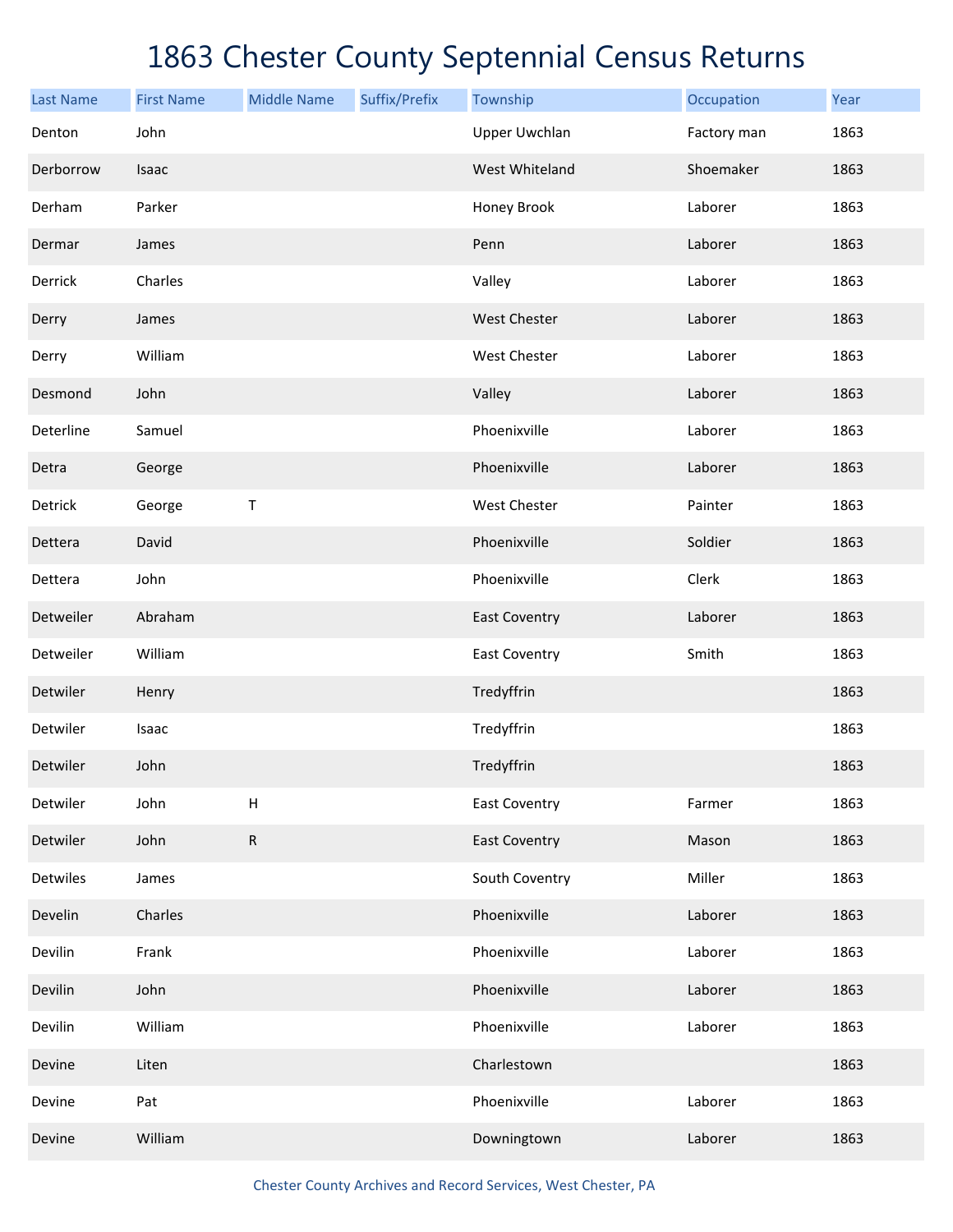| <b>Last Name</b> | <b>First Name</b> | <b>Middle Name</b>        | Suffix/Prefix | Township                  | Occupation           | Year |
|------------------|-------------------|---------------------------|---------------|---------------------------|----------------------|------|
| Devinie          | Archie            |                           |               | Phoenixville              | <b>Blast Furnace</b> | 1863 |
| Devinnie         | Arthur            |                           |               | Phoenixville              | Roller               | 1863 |
| Devinnie         | William           |                           |               | Phoenixville              | Laborer              | 1863 |
| Devlin           | Edward            |                           |               | West Brandywine           | Gentleman            | 1863 |
| Devlin           | John              |                           |               | East Fallowfield          | Laborer              | 1863 |
| Devlin           | Joseph            |                           |               | Phoenixville              | Laborer              | 1863 |
| Devlin           | Joseph            |                           |               | Phoenixville              |                      | 1863 |
| Devlin           | Pat               |                           |               | Phoenixville              | Laborer              | 1863 |
| Devlin           | Pat               |                           |               | Phoenixville              | Laborer              | 1863 |
| Devo             | William           |                           |               | West Brandywine           | Laborer              | 1863 |
| Devoe            | Jacob             |                           |               | West Chester              | <b>Butcher</b>       | 1863 |
| Dewees           | Jacob             | $\boldsymbol{\mathsf{H}}$ |               | <b>West Vincent</b>       | Farmer               | 1863 |
| Dewees           | Joseph            |                           |               | Tredyffrin                |                      | 1863 |
| Dewees           | Stephen           |                           |               | Phoenixville              | Laborer              | 1863 |
| Dewees           | Thomas            |                           |               | <b>West Vincent</b>       | Farmer               | 1863 |
| Dewitt           | Isaac             |                           |               | Honey Brook               | Laborer              | 1863 |
| Deysher          | Peter             |                           |               | <b>East Coventry</b>      | Laborer              | 1863 |
| <b>Dice</b>      | Jesse             | $\sf H$                   |               | Tredyffrin                |                      | 1863 |
| Dicinsheets      | Anthony           |                           |               | Tredyffrin                |                      | 1863 |
| Dick             | Cadwalader        |                           |               | Londonderry               |                      | 1863 |
| Dickason         | Joseph            | G                         |               | West Goshen               | Farmer               | 1863 |
| <b>Dickess</b>   | James             |                           |               | East Goshen               | Manufacturer         | 1863 |
| Dickey           | $\mathsf D$       | J                         |               | East Nottingham           |                      | 1863 |
| Dickey           | David             |                           |               | ${\sf E} {\sf I} {\sf k}$ | Farmer               | 1863 |
| Dickey           | Ebenezer          | J                         |               | Hopewell                  | Farmer               | 1863 |
| Dickey           | Elizabeth         |                           |               | West Chester              | Lady                 | 1863 |
| Dickey           | Francis           |                           |               | Oxford                    | Lady                 | 1863 |
| Dickey           | Helen             |                           |               | Oxford                    | Lady                 | 1863 |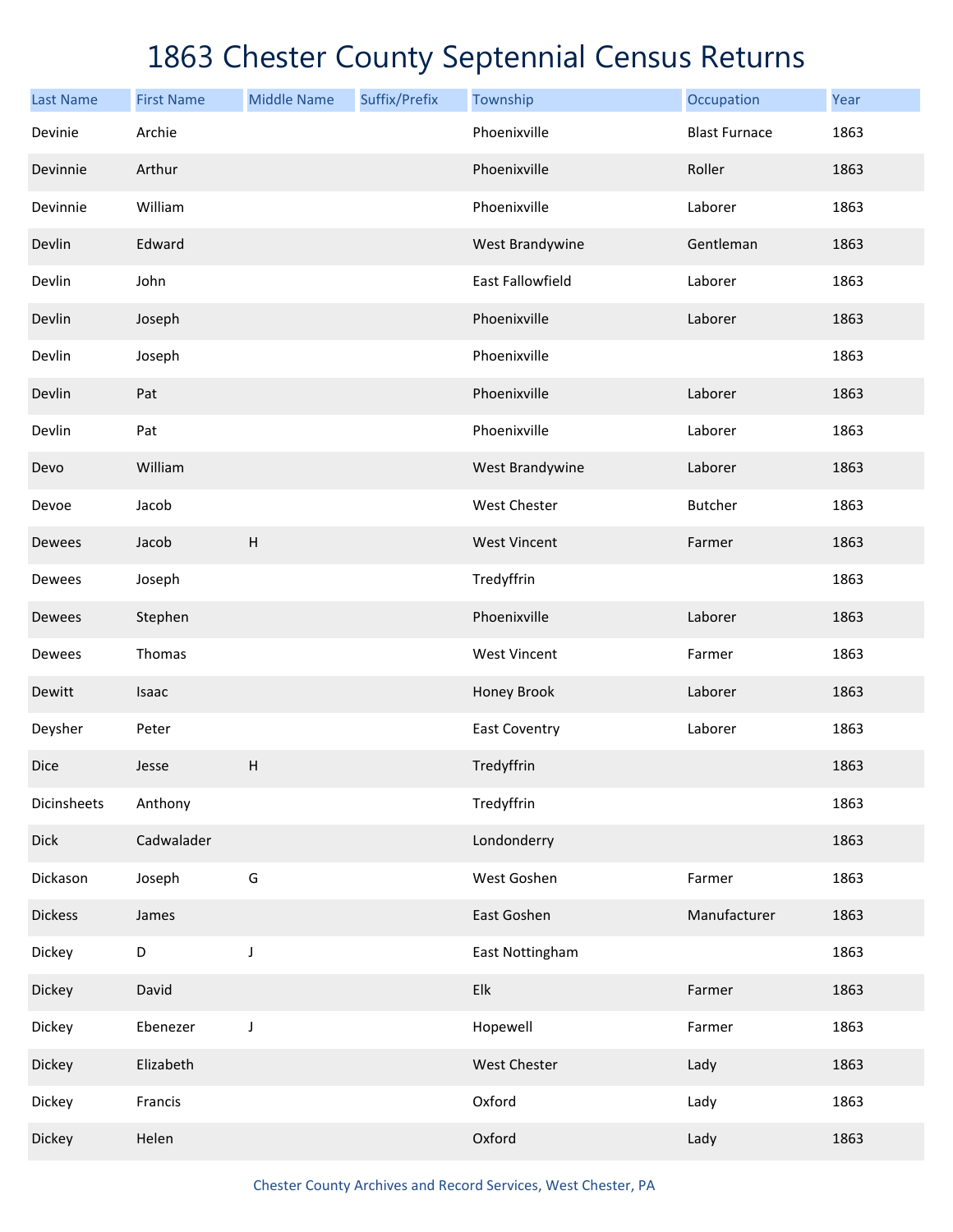| <b>Last Name</b> | <b>First Name</b> | <b>Middle Name</b> | Suffix/Prefix | Township             | Occupation            | Year |
|------------------|-------------------|--------------------|---------------|----------------------|-----------------------|------|
| Dickey           | J                 | ${\sf M}$          |               | Oxford               | Minister              | 1863 |
| Dickey           | Jesse             | $\mathsf C$        |               | New London           | Farmer                | 1863 |
| Dickey           | Jesse             | $\mathsf C$        |               | West Chester         | Gentleman             | 1863 |
| Dickey           | Nancy             |                    |               | Oxford               | Lady                  | 1863 |
| Dickey           | $\sf S$           | J                  |               | East Nottingham      |                       | 1863 |
| Dickey           | Samuel            |                    |               | Oxford               | Minister              | 1863 |
| Dickey           | Samuel            | H                  |               | Hopewell             | <b>School Teacher</b> | 1863 |
| Dickey           | Samuel            | J                  |               | Hopewell             | Farmer                | 1863 |
| Dickey           | William           | B                  |               | Hopewell             | Merchant              | 1863 |
| Dickinson        | Abner             |                    |               | <b>East Bradford</b> |                       | 1863 |
| Dickinson        | Charles           |                    |               | Sadsbury             |                       | 1863 |
| Dickinson        | Charles           |                    |               | Wallace              | Blacksmith            | 1863 |
| Dickinson        | Davis             |                    |               | <b>West Vincent</b>  | Farmer                | 1863 |
| Dickinson        | Hannan            |                    |               | North Coventry       | Cooper                | 1863 |
| Dickinson        | Isaac             |                    |               | Valley               | Laborer               | 1863 |
| Dickinson        | Isaac             |                    |               | <b>West Pikeland</b> | Farmer                | 1863 |
| Dickinson        | Jerman            |                    |               | <b>West Vincent</b>  | Farmer                | 1863 |
| Dickinson        | Jessie            |                    |               | North Coventry       | Blacksmith            | 1863 |
| Dickinson        | John              |                    |               | East Bradford        |                       | 1863 |
| Dickinson        | John              |                    |               | West Caln            | Farmer                | 1863 |
| Dickinson        | William           |                    |               | <b>Upper Uwchlan</b> | Blacksmith            | 1863 |
| Diffendaffer     | Alexander         |                    |               | North Coventry       | Blacksmith            | 1863 |
| Diffendarfer     | William           | HH                 |               | Kennett Square       | Laborer               | 1863 |
| Dill             | Edward            |                    |               | Schuylkill           | Laborer               | 1863 |
| Dill             | Edward            |                    |               | Willistown           |                       | 1863 |
| Dill             | George            |                    |               | Schuylkill           | Laborer               | 1863 |
| Dill             | Joseph            |                    |               | Schuylkill           | Laborer               | 1863 |
| Dill             | Mary              |                    |               | Willistown           |                       | 1863 |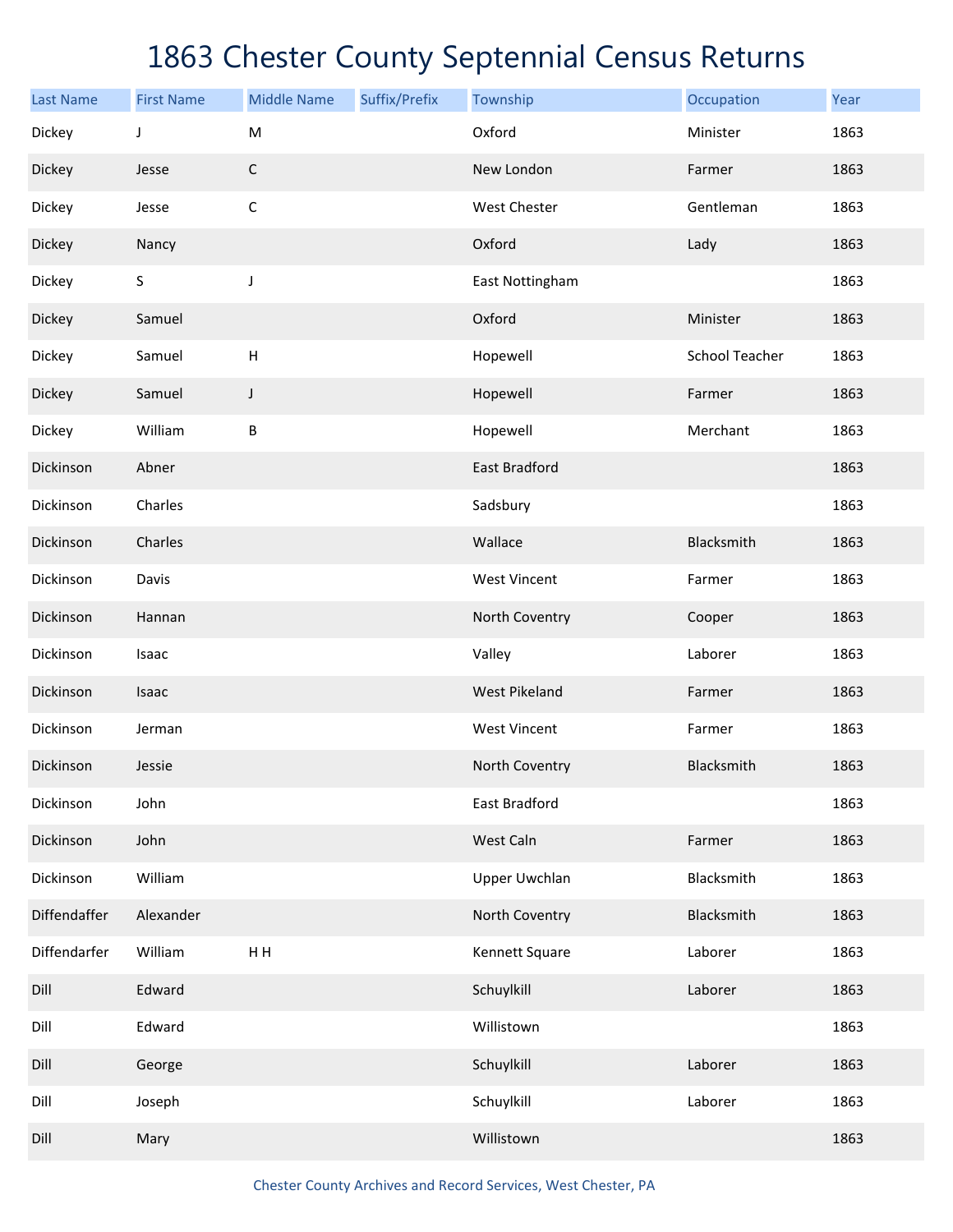| <b>Last Name</b> | <b>First Name</b> | <b>Middle Name</b>        | Suffix/Prefix | Township             | Occupation          | Year |
|------------------|-------------------|---------------------------|---------------|----------------------|---------------------|------|
| Dill             | Thomas            |                           |               | Schuylkill           | Laborer             | 1863 |
| Dillan           | Charles           | $\boldsymbol{\mathsf{A}}$ |               | Tredyffrin           |                     | 1863 |
| Dillin           | Martin            |                           |               | New Garden           | Laborer             | 1863 |
| Dilling          | Samuel            |                           |               | Oxford               | <b>Stage Driver</b> | 1863 |
| Dillinger        | Samuel            |                           |               | <b>West Vincent</b>  | Carpenter           | 1863 |
| Dillingham       | Joseph            | $\boldsymbol{\mathsf{H}}$ |               | <b>West Chester</b>  | Gentleman           | 1863 |
| Dillingher       | John              |                           |               | Uwchlan              | Farmer              | 1863 |
| Dillingher       | William           | $\mathsf D$               |               | Uwchlan              | Wheelwright         | 1863 |
| Dillworth        | Joel              |                           |               | Wallace              | Farmer              | 1863 |
| Dillworth        | John              |                           |               | Wallace              | Farmer              | 1863 |
| Dilworth         | Alban             |                           |               | Pennsbury            | Laborer             | 1863 |
| Dilworth         | Charles           |                           |               | Pennsbury            | Laborer             | 1863 |
| Dilworth         | Hannah            |                           |               | Kennett Square       |                     | 1863 |
| Dilworth         | James             |                           |               | Kennett              |                     | 1863 |
| Dilworth         | James             |                           | Jr.           | Pennsbury            | Farmer              | 1863 |
| Dilworth         | James             |                           | Sr.           | Pennsbury            | Farmer              | 1863 |
| Dilworth         | Joseph            |                           |               | Birmingham           |                     | 1863 |
| Dilworth         | Richard           |                           |               | Pennsbury            | Laborer             | 1863 |
| Dilworth         | Taylor            |                           |               | <b>East Nantmeal</b> |                     | 1863 |
| Dilworth         | Thomas            |                           |               | Birmingham           |                     | 1863 |
| Dilworth         | William           |                           |               | Kennett              |                     | 1863 |
| Dilworth         | William           |                           |               | Valley               | Carrier             | 1863 |
| Dilworth         | William           | L                         |               | Kennett              |                     | 1863 |
| Dingee           | David             |                           |               | East Marlborough     | Shoemaker           | 1863 |
| Dingee           | Jacob             |                           |               | West Caln            | Farmer              | 1863 |
| Dingey           | Rebecca           |                           |               | Sadsbury             |                     | 1863 |
| Dingle           | John              |                           |               | East Whiteland       | Laborer             | 1863 |
| Dingy            | Charles           |                           |               | London Grove         |                     | 1863 |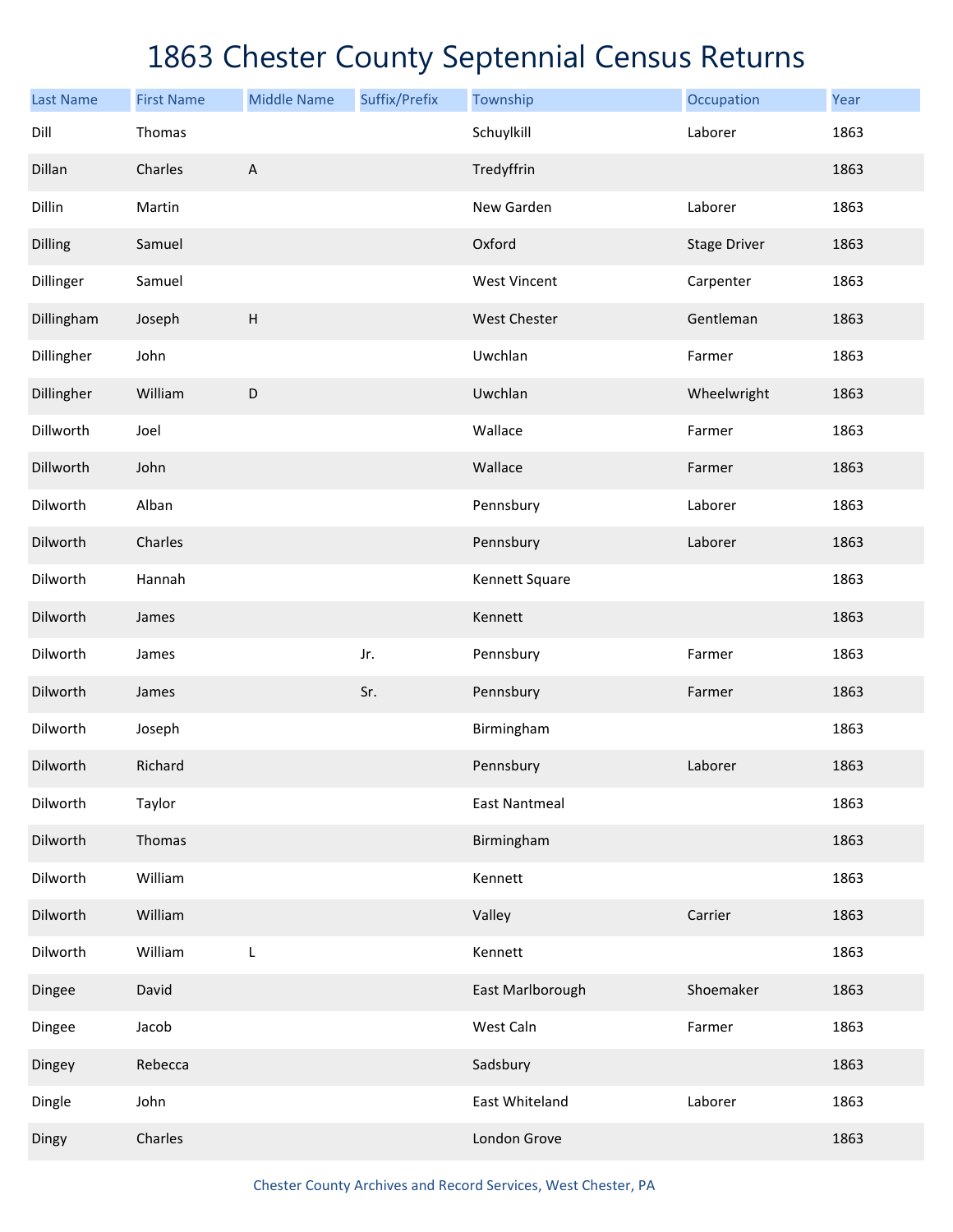| <b>Last Name</b> | <b>First Name</b> | <b>Middle Name</b>        | Suffix/Prefix | Township         | Occupation             | Year |
|------------------|-------------------|---------------------------|---------------|------------------|------------------------|------|
| Dingy            | Charles           |                           |               | London Grove     |                        | 1863 |
| Dinness          | Firey             |                           |               | Sadsbury         |                        | 1863 |
| Dish             | Jacob             |                           |               | Phoenixville     | Puddler                | 1863 |
| Dismond          | Cornelius         |                           |               | Phoenixville     | Heater                 | 1863 |
| Dismond          | J                 | S                         |               | Phoenixville     | Jeweller               | 1863 |
| Diterline        | Lewis             |                           | Sr.           | East Fallowfield | Laborer                | 1863 |
| Diterline        | Lewis             |                           | Jr.           | East Fallowfield | Laborer                | 1863 |
| Ditterline       | Absolam           |                           |               | Pennsbury        | Laborer                | 1863 |
| Divine           | Lighten           |                           |               | Tredyffrin       |                        | 1863 |
| Divine           | William           |                           |               | Newlin           | Laborer                | 1863 |
| Divinnie         | Richard           |                           |               | Phoenixville     | Innkeeper              | 1863 |
| Dixon            | Enoch             |                           |               | Kennett          |                        | 1863 |
| Dixon            | Evan              |                           |               | Kennett          |                        | 1863 |
| Dixon            | Evan              | P                         |               | Kennett          |                        | 1863 |
| Dixon            | James             |                           |               | East Marlborough |                        | 1863 |
| Dixon            | James             |                           |               | Kennett          |                        | 1863 |
| Dixon            | Mariah            |                           |               | Kennett Square   |                        | 1863 |
| Dixon            | Miller            |                           |               | Kennett          |                        | 1863 |
| Dixon            | Thomas            |                           |               | Westtown         | Laborer                | 1863 |
| Doan             | Israel            |                           |               | West Brandywine  | Stonemason             | 1863 |
| Doan             | John              |                           |               | West Brandywine  | Farmer                 | 1863 |
| Doan             | Joseph            |                           |               | West Brandywine  | Farmer                 | 1863 |
| Doan             | Joseph            | $\sf B$                   |               | West Brandywine  | Carpenter              | 1863 |
| Doan             | Thomas            |                           |               | West Brandywine  | Farmer                 | 1863 |
| Doan             | Thomas            | $\boldsymbol{\mathsf{H}}$ |               | West Brandywine  | <b>House Carpenter</b> | 1863 |
| Doane            | George            | W                         |               | East Goshen      | Farmer                 | 1863 |
| Doane            | Harlan            |                           |               | Kennett          |                        | 1863 |
| Dobson           | John              | $\mathsf R$               |               | Phoenixville     | Captain                | 1863 |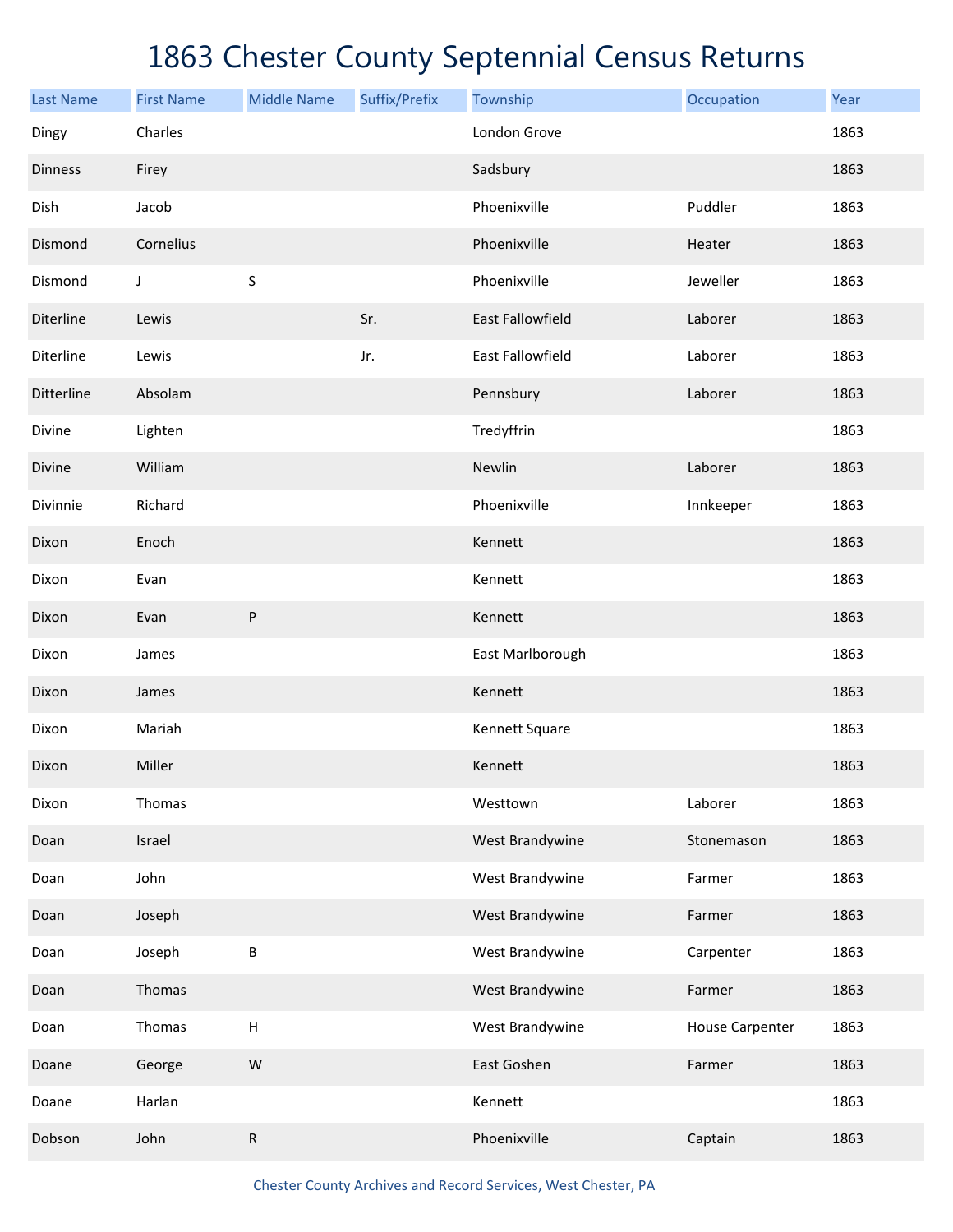| <b>Last Name</b> | <b>First Name</b> | <b>Middle Name</b>        | Suffix/Prefix | Township             | Occupation     | Year |
|------------------|-------------------|---------------------------|---------------|----------------------|----------------|------|
| Dobson           | Joseph            |                           |               | Phoenixville         | Superintendent | 1863 |
| Dock             | William           | $\boldsymbol{\mathsf{H}}$ |               | West Chester         | printer        | 1863 |
| Dodd             | Abel              |                           |               | Lower Oxford         | Shoemaker      | 1863 |
| Dodwell          | John              |                           |               | Tredyffrin           |                | 1863 |
| Dogin            | Nethias           |                           |               | Pennsbury            | Laborer        | 1863 |
| Doherty          | Benjamin          |                           |               | West Caln            | Laborer        | 1863 |
| Dolan            | Charles           |                           |               | New Garden           |                | 1863 |
| Dolan            | Edmund            |                           |               | West Goshen          | Farmer         | 1863 |
| Dolby            | Able              |                           |               | Uwchlan              | Farmer         | 1863 |
| Dolby            | Abraham           |                           |               | West Caln            | Farmer         | 1863 |
| Dolby            | Abram             |                           |               | Uwchlan              | Farmer         | 1863 |
| Dolby            | Adam              |                           |               | Phoenixville         | Shoemaker      | 1863 |
| Dolby            | Conrad            |                           |               | Uwchlan              | Farmer         | 1863 |
| Dolby            | John              |                           |               | <b>East Nantmeal</b> |                | 1863 |
| Dolby            | John              |                           |               | Warwick              |                | 1863 |
| Dolby            | John              |                           |               | <b>West Vincent</b>  | Mechanic       | 1863 |
| Dolby            | Joseph            |                           |               | <b>West Vincent</b>  | Farmer         | 1863 |
| Dolby            | Newlan            |                           |               | Warwick              |                | 1863 |
| Dolby            | Thomas            |                           |               | West Chester         | Laborer        | 1863 |
| Dolby            | Thomas            |                           | Jr.           | West Chester         | Soldier        | 1863 |
| Dolby            | Wheelen           |                           |               | <b>West Vincent</b>  | Mechanic       | 1863 |
| Dolin            | James             |                           |               | West Goshen          | Laborer        | 1863 |
| Dollingty        | Thomas            |                           |               | Phoenixville         | Heater         | 1863 |
| Donagra          | Joseph            |                           |               | East Brandywine      | Farmer         | 1863 |
| Donahoe          | John              |                           |               | Phoenixville         | Laborer        | 1863 |
| Donahoe          | John              |                           |               | Phoenixville         | Laborer        | 1863 |
| Donahoe          | John              |                           |               | Phoenixville         | Chair Chapper? | 1863 |
| Donahoe          | John              |                           |               | Phoenixville         | Laborer        | 1863 |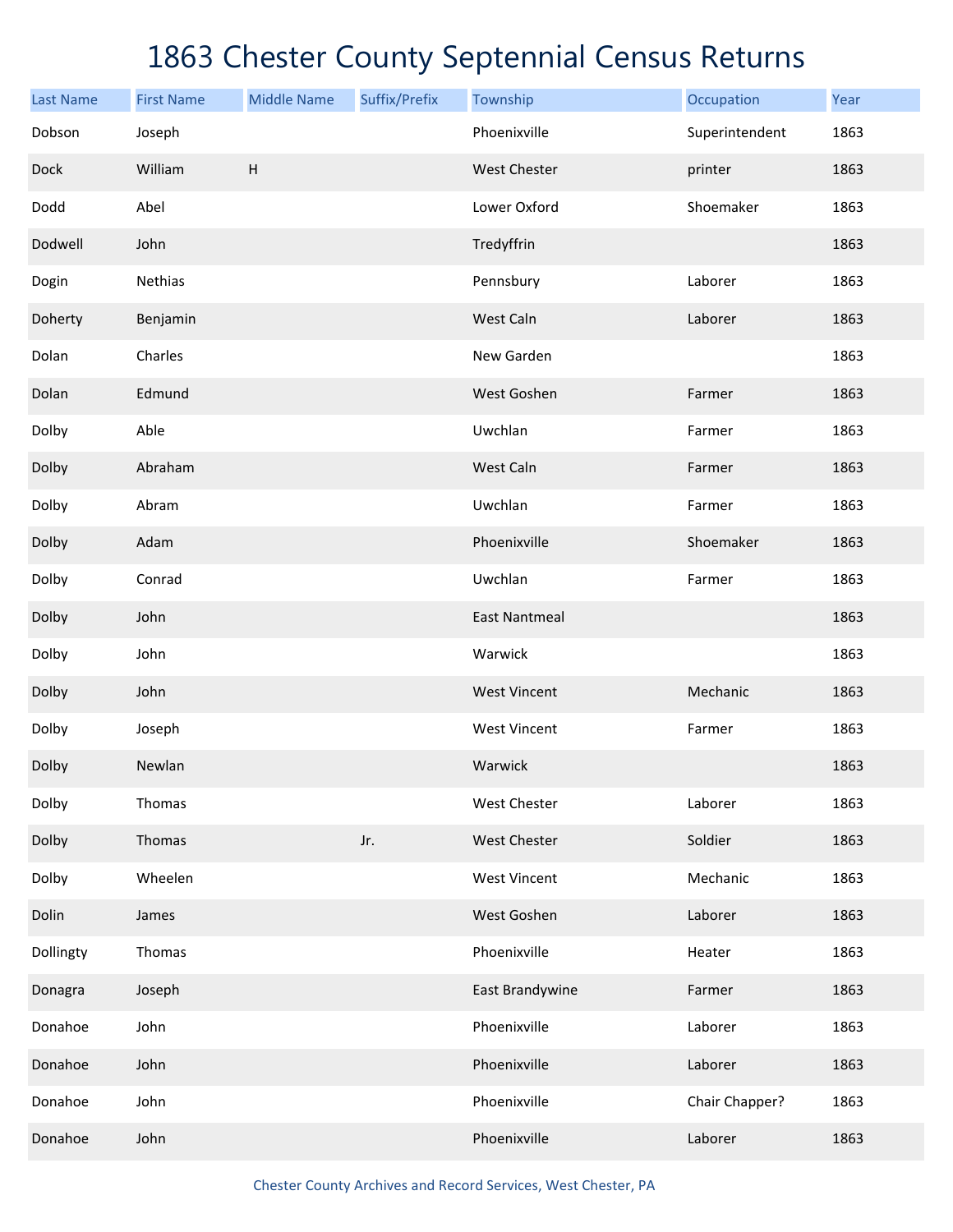| <b>Last Name</b> | <b>First Name</b> | <b>Middle Name</b> | Suffix/Prefix | Township             | Occupation        | Year |
|------------------|-------------------|--------------------|---------------|----------------------|-------------------|------|
| Donahoe          | Michael           |                    |               | Phoenixville         | Puddler           | 1863 |
| Donahoe          | Pat               |                    |               | Phoenixville         | Laborer           | 1863 |
| Donahoe          | Patrick           |                    |               | Kennett              |                   | 1863 |
| Donahon          | William           |                    |               | Birmingham           | Laborer           | 1863 |
| Donahour         | John              |                    |               | Warwick              |                   | 1863 |
| Donahue          | Thomas            |                    |               | London Grove         | Laborer           | 1863 |
| Donal            | Mansfield         | O?                 |               | Tredyffrin           |                   | 1863 |
| Donavan          | Timothy           |                    |               | Penn                 | Moulder           | 1863 |
| Donce            | George            |                    |               | New London           | Paper Manufacture | 1863 |
| Donce            | John              |                    | Sr.           | New London           | Paper Manufacture | 1863 |
| Donce            | John              |                    | Jr.           | New London           | Painter           | 1863 |
| Donigan          | Micheal           |                    |               | East Brandywine      | Farmer            | 1863 |
| Donley           | Edward            |                    |               | <b>West Bradford</b> | Laborer           | 1863 |
| Donley           | George            |                    |               | West Marlborough     | Laborer           | 1863 |
| Donley           | James             |                    |               | West Chester         | Gentleman         | 1863 |
| Donley           | James             | ${\sf P}$          |               | <b>West Chester</b>  | Potter            | 1863 |
| Donley           | Margaret          |                    |               | West Chester         | Lady              | 1863 |
| Donnahoe         | William           |                    |               | Easttown             | Laborer           | 1863 |
| Donnelly         |                   |                    | Mrs.          | Phoenixville         | Lady              | 1863 |
| Donnelly         | Catharine         |                    |               | Phoenixville         | Laborer           | 1863 |
| Donnelly         | John              |                    |               | Phoenixville         | Shoemaker         | 1863 |
| Donnelly         | Quinton           |                    |               | Phoenixville         | Laborer           | 1863 |
| Donohoo          | James             | $\sf E$            |               | East Nottingham      | Carpenter         | 1863 |
| Donovan          | John              |                    |               | Valley               | Laborer           | 1863 |
| Donovan          | Mary              |                    |               | Uwchlan              |                   | 1863 |
| Donovan          | Michael           |                    |               | Londonderry          |                   | 1863 |
| Doolan           | James             |                    |               | West Chester         | Laborer           | 1863 |
| Doolan           | Joseph            |                    |               | West Chester         | Laborer           | 1863 |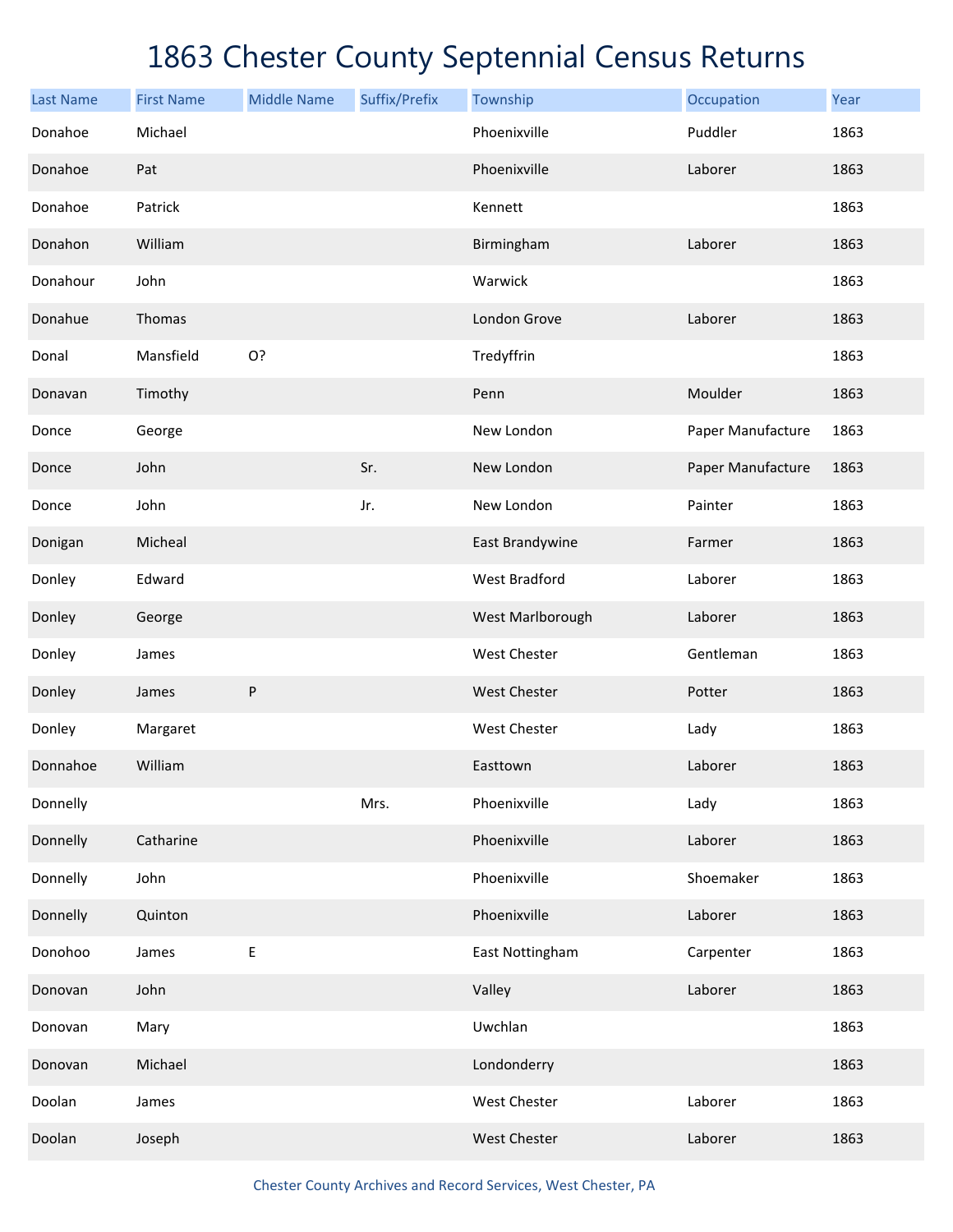| <b>Last Name</b> | <b>First Name</b> | <b>Middle Name</b> | Suffix/Prefix | Township             | Occupation         | Year |
|------------------|-------------------|--------------------|---------------|----------------------|--------------------|------|
| Doolin           | Henry             |                    |               | Honey Brook          | Cordwainer         | 1863 |
| Dooly            | Thomas            |                    |               | Willistown           | Laborer            | 1863 |
| Doran            | Henry             |                    |               | Highland             | Tailor             | 1863 |
| Doran            | Mary              |                    |               | West Caln            |                    | 1863 |
| Dorat            | John              |                    |               | West Whiteland       | Wheelwright        | 1863 |
| Dorlan           | James             |                    |               | West Brandywine      | Farmer             | 1863 |
| Dorlan           | James             | M                  |               | <b>Upper Uwchlan</b> | Farmer             | 1863 |
| Dorlan           | John              | $\mathsf D$        |               | <b>Upper Uwchlan</b> | Farmer             | 1863 |
| Dorlan           | Robert            |                    |               | West Whiteland       | Laborer            | 1863 |
| Dorlan           | Samuel            | B                  |               | <b>Upper Uwchlan</b> | Farmer             | 1863 |
| Dorlan           | Thomas            |                    |               | <b>Upper Uwchlan</b> | Paper Manufacturer | 1863 |
| Dorland          | John              |                    |               | West Brandywine      | Carpenter          | 1863 |
| Dorman           | Francis           |                    |               | Phoenixville         | Laborer            | 1863 |
| Dorman           | William           |                    |               | West Fallowfield     |                    | 1863 |
| Dormon           | John              |                    |               | Kennett              |                    | 1863 |
| Dormon           | Philip            | ${\sf P}$          |               | West Fallowfield     |                    | 1863 |
| Dormon           | William           | P                  |               | West Fallowfield     |                    | 1863 |
| Dorsey           | John              |                    |               | Newlin               | Laborer            | 1863 |
| Dorun            | Daniel            |                    |               | East Caln            | Laborer            | 1863 |
| Dotterer         | Michael           |                    |               | North Coventry       | Laborer            | 1863 |
| Dotterer         | Nathaniel         |                    |               | <b>East Coventry</b> | Carpenter          | 1863 |
| Dotts            | Adam              |                    |               | East Caln            | Laborer            | 1863 |
| Doudel           | Chockley          |                    |               | West Fallowfield     |                    | 1863 |
| Doudle           | John              |                    |               | Uwchlan              | Blacksmith         | 1863 |
| Dougherty        | Daniel            |                    |               | London Grove         | Laborer            | 1863 |
| Dougherty        | Edward            |                    |               | West Whiteland       | Farmer             | 1863 |
| Dougherty        | Edwin             |                    |               | Valley               | Bartender          | 1863 |
| Dougherty        | George            |                    |               | <b>West Bradford</b> | Laborer            | 1863 |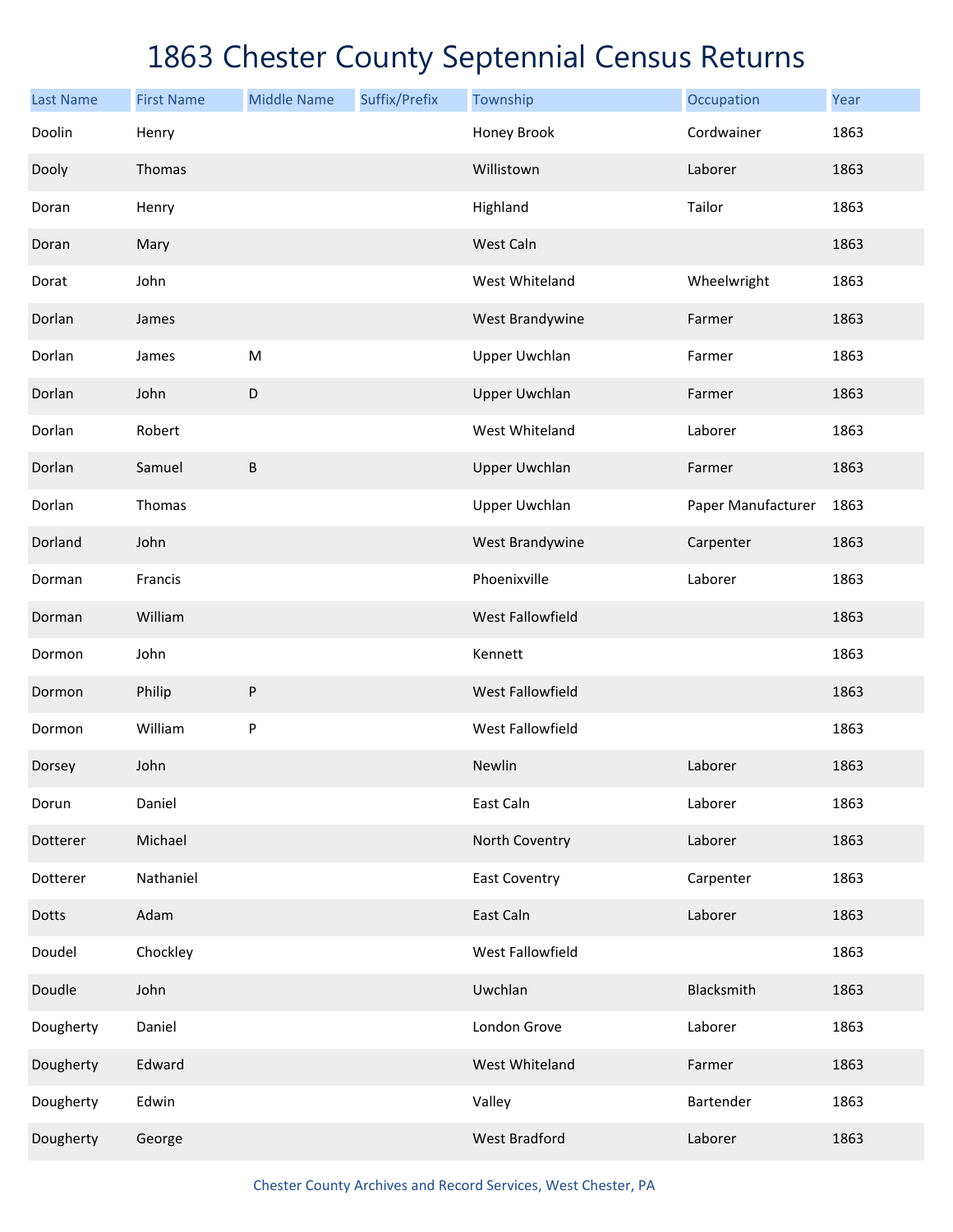| <b>Last Name</b> | <b>First Name</b> | <b>Middle Name</b> | Suffix/Prefix | Township             | Occupation               | Year |
|------------------|-------------------|--------------------|---------------|----------------------|--------------------------|------|
| Dougherty        | James             |                    |               | Elk                  | Papermaker               | 1863 |
| Dougherty        | James             |                    |               | New Garden           | Limeburner               | 1863 |
| Dougherty        | James             |                    |               | <b>West Bradford</b> | Laborer                  | 1863 |
| Dougherty        | John              |                    |               | Charlestown          |                          | 1863 |
| Dougherty        | John              |                    |               | Honey Brook          | Painter                  | 1863 |
| Dougherty        | John              |                    |               | West Whiteland       | Laborer                  | 1863 |
| Dougherty        | John              | W                  |               | Elk                  |                          | 1863 |
| Dougherty        | Martin            |                    |               | Tredyffrin           |                          | 1863 |
| Dougherty        | Matthew           |                    |               | Phoenixville         | Laborer                  | 1863 |
| Dougherty        | Michael           |                    |               | London Grove         | Laborer                  | 1863 |
| Dougherty        | Michael           |                    |               | London Grove         | Laborer                  | 1863 |
| Dougherty        | Milton            |                    |               | East Marlborough     | Tailor                   | 1863 |
| Dougherty        | Patrick           |                    |               | East Goshen          | Laborer                  | 1863 |
| Dougherty        | Peter             | $\sf B$            |               | Franklin             | Farmer                   | 1863 |
| Dougherty        | Philip            |                    |               | Elk                  | Farmer                   | 1863 |
| Dougherty        | Sarah             |                    |               | Valley               | Shopkeeper               | 1863 |
| Doughter         | Sarah             |                    |               | West Caln            |                          | 1863 |
| Douglas          | Benjamin          |                    |               | East Nottingham      | Laborer                  | 1863 |
| Douglass         | George            |                    |               | London Grove         | Laborer                  | 1863 |
| Douglass         | James             |                    |               | West Chester         | Laborer                  | 1863 |
| <b>Dougless</b>  | William           |                    |               | Kennett Square       | Laborer                  | 1863 |
| Doulim           | Thomas            | $\sf B$            |               | East Caln            | $\mathsf{M}\,\mathsf{D}$ | 1863 |
| Dowdall          | John              |                    |               | <b>West Bradford</b> | Farmer                   | 1863 |
| Dowdall          | Joseph            |                    |               | New Garden           | Farmer                   | 1863 |
| Dowdall          | William           |                    |               | New Garden           | Blacksmith               | 1863 |
| Dowell           | Enoch             |                    |               | Willistown           | Farmer                   | 1863 |
| Dowell           | George            |                    |               | Willistown           | Blacksmith               | 1863 |
| Dowell           | Walter            |                    |               | Willistown           | Laborer                  | 1863 |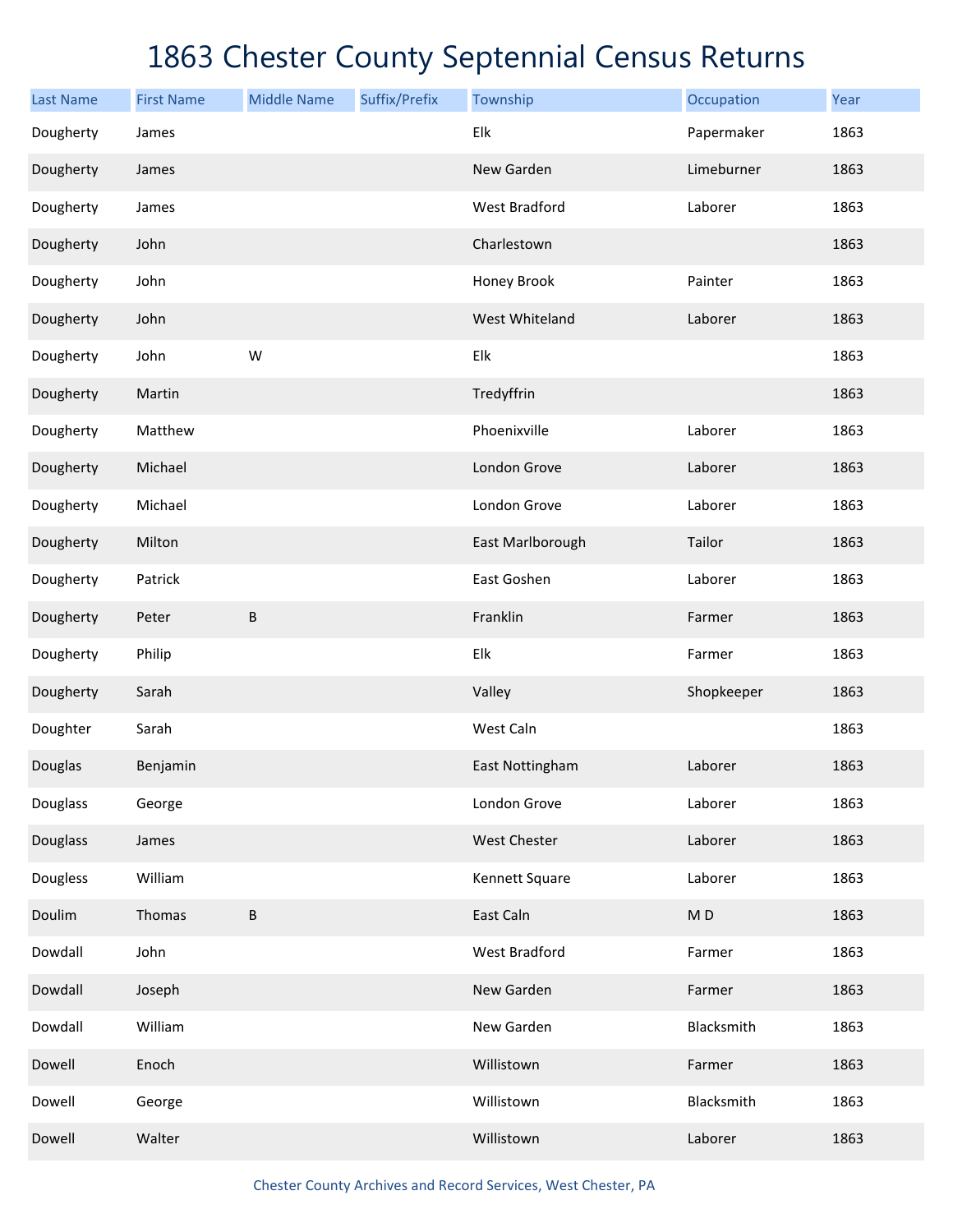| <b>Last Name</b> | <b>First Name</b> | <b>Middle Name</b> | Suffix/Prefix | Township             | Occupation           | Year |
|------------------|-------------------|--------------------|---------------|----------------------|----------------------|------|
| Dowing           | Eugene            |                    |               | West Goshen          | Carpenter            | 1863 |
| Dowlan           | Samuel            | H                  |               | West Nottingham      | Carpenter            | 1863 |
| Dowlan           | Sheredain         |                    |               | West Nottingham      | Farmer               | 1863 |
| Dowlin           | $\overline{A}$    | J                  |               | Uwchlan              | Farmer               | 1863 |
| Dowlin           | Agustus           |                    |               | East Brandywine      | Farmer               | 1863 |
| Dowlin           | George            | F                  |               | Uwchlan              | Farmer               | 1863 |
| Dowlin           | Jacob             |                    |               | Uwchlan              | Farmer               | 1863 |
| Dowlin           | James             |                    |               | Uwchlan              | Farmer               | 1863 |
| Dowlin           | Levi              |                    |               | East Brandywine      | Laborer              | 1863 |
| Dowlin           | Levi              | $\sf B$            |               | Uwchlan              | Farmer               | 1863 |
| Dowlin           | Norris            |                    |               | Uwchlan              | Farmer               | 1863 |
| Dowlin           | Richard           | B                  |               | East Brandywine      | Farmer               | 1863 |
| Dowlin           | Robert            |                    |               | East Brandywine      | Miller               | 1863 |
| Dowlin           | William           |                    | Sr.           | East Brandywine      | Farmer               | 1863 |
| Dowlin           | William           |                    |               | Uwchlan              | Farmer               | 1863 |
| Dowlin           | William           | W                  |               | East Brandywine      | Farmer               | 1863 |
| Downey           | William           |                    |               | <b>Upper Uwchlan</b> | Paper Manufacturer   | 1863 |
| Downing          | Ann               | $\mathsf{T}$       |               | Downingtown          | Farmer               | 1863 |
| Downing          | Benjamin          |                    |               | West Chester         | Soldier              | 1863 |
| Downing          | Charles           |                    |               | Downingtown          | Farmer               | 1863 |
| Downing          | George            | A                  |               | Downingtown          | <b>Bridge Tender</b> | 1863 |
| Downing          | George            | W                  |               | West Chester         | Clerk                | 1863 |
| Downing          | Israel            |                    |               | Downingtown          | Gentleman            | 1863 |
| Downing          | James             |                    |               | <b>West Bradford</b> | Laborer              | 1863 |
| Downing          | John              |                    |               | <b>Upper Oxford</b>  | Laborer              | 1863 |
| Downing          | John              | B                  |               | West Chester         | Teacher              | 1863 |
| Downing          | Joseph            |                    |               | Upper Uwchlan        | Farmer               | 1863 |
| Downing          | Joseph            | ${\sf R}$          |               | Downingtown          | Cashier of Bank      | 1863 |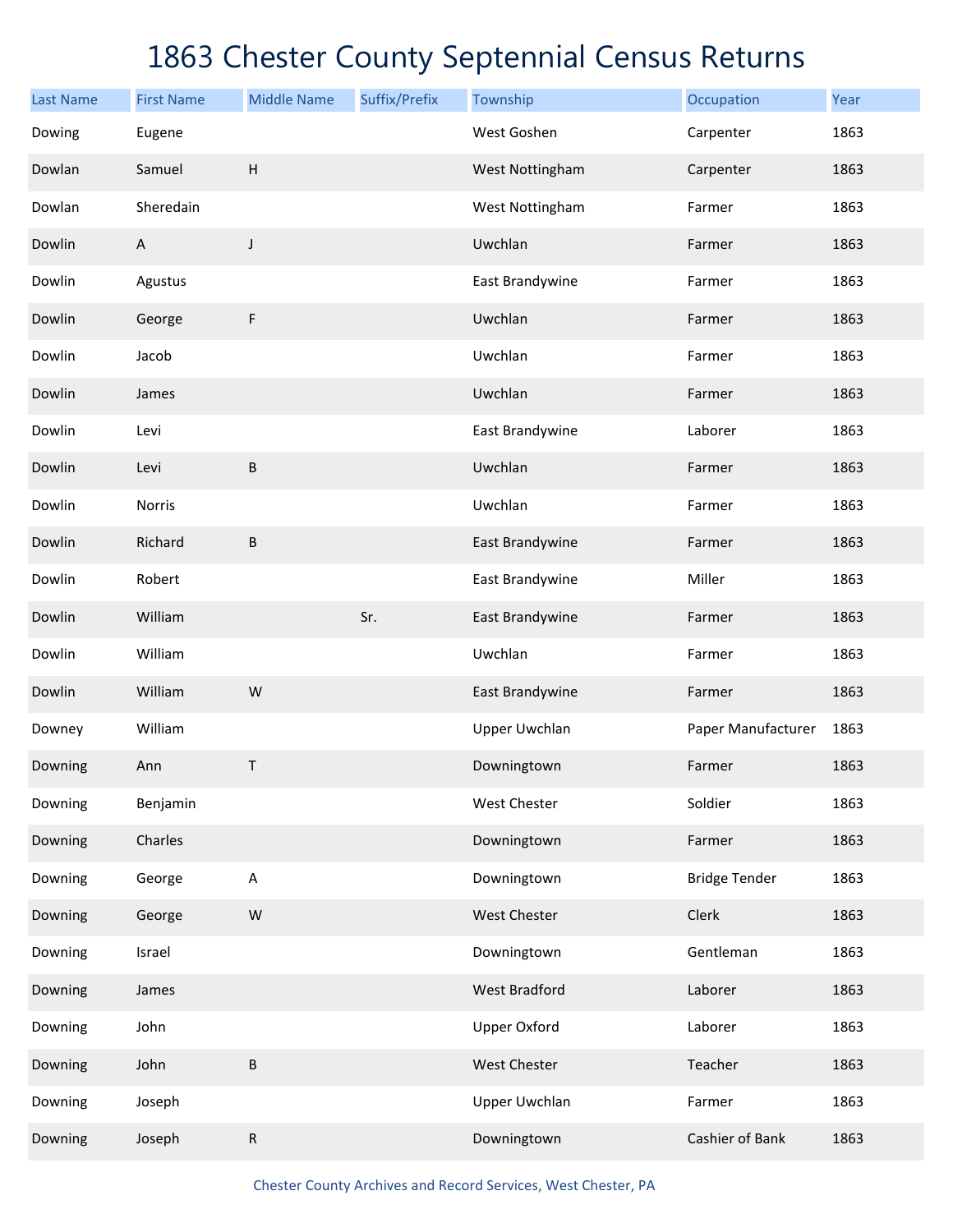| <b>Last Name</b> | <b>First Name</b> | <b>Middle Name</b> | Suffix/Prefix | Township            | Occupation | Year |
|------------------|-------------------|--------------------|---------------|---------------------|------------|------|
| Downing          | Miller            |                    |               | Valley              | Farmer     | 1863 |
| Downing          | Richard           |                    |               | Downingtown         | Gentleman  | 1863 |
| Downing          | Richard           | T                  |               | West Whiteland      | Farmer     | 1863 |
| Downing          | Samuel            | J                  |               | Downingtown         | Gentleman  | 1863 |
| Downing          | Samuel            | ${\sf R}$          |               | East Goshen         | Gentleman  | 1863 |
| Downing          | Samuel            | ${\sf R}$          |               | <b>West Chester</b> | Gentleman  | 1863 |
| Downing          | Theresa           | ${\sf M}$          |               | Downingtown         | Farmer     | 1863 |
| Downing          | Thomas            |                    |               | Uwchlan             | Farmer     | 1863 |
| Downing          | Thomas            | S                  |               | West Whiteland      | Farmer     | 1863 |
| Downing          | William           | $\mathsf D$        |               | Uwchlan             | M.D.       | 1863 |
| Downing          | William           | ${\sf R}$          |               | East Caln           | Farmer     | 1863 |
| Downing          | William           | S                  |               | Uwchlan             | Farmer     | 1863 |
| Downing          | William           | W                  |               | Downingtown         | Farmer     | 1863 |
| Downings         | Charles           |                    | ?             | East Brandywine     | Farmer     | 1863 |
| Doyl             | Philip            |                    |               | Westtown            | Laborer    | 1863 |
| Doyle            | John              |                    |               | East Whiteland      | Laborer    | 1863 |
| Doyle            | Michael           |                    |               | Phoenixville        | Heater     | 1863 |
| <b>Drake</b>     | William           |                    |               | Willistown          | PRR        | 1863 |
| Draper           | Elias             |                    |               | Lower Oxford        | Laborer    | 1863 |
| Draper           | William           |                    |               | West Brandywine     | Laborer    | 1863 |
| Drenen           | Michael           |                    |               | Penn                | Laborer    | 1863 |
| Drennen          | John              |                    |               | West Nottingham     | Farmer     | 1863 |
| Drennen          | Wilson            |                    |               | West Nottingham     | Laborer    | 1863 |
| Drenning         | Ebenezer          | J                  |               | Lower Oxford        | Farmer     | 1863 |
| Drenning         | John              | ${\sf M}$          |               | Lower Oxford        | Farmer     | 1863 |
| Drenning         | Samuel            |                    |               | Lower Oxford        | Laborer    | 1863 |
| Drenning         | William           | $\mathsf C$        |               | Lower Oxford        | Merchant   | 1863 |
| Dresser          | Isaac             |                    |               | West Whiteland      | Farmer     | 1863 |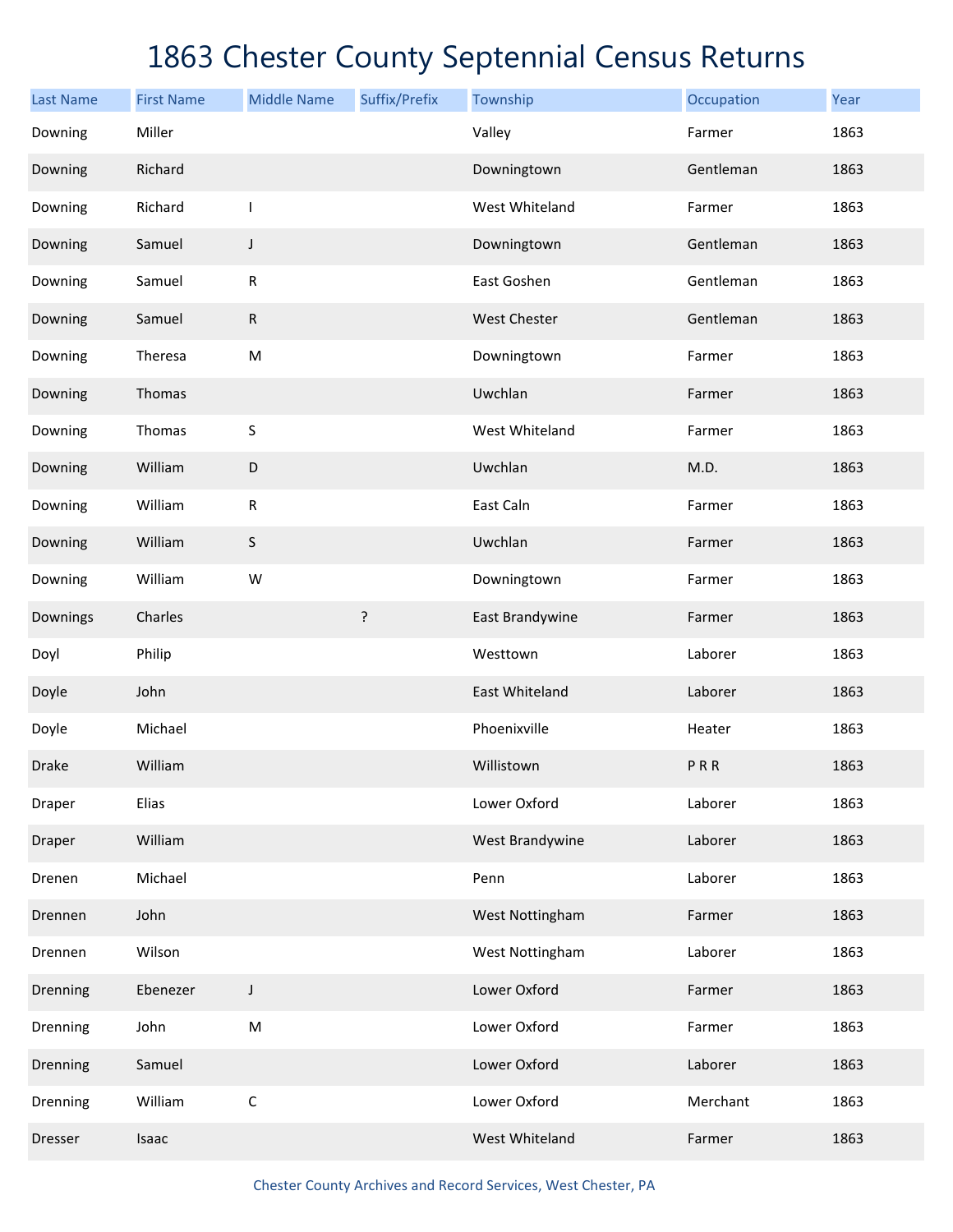| <b>Last Name</b> | <b>First Name</b> | <b>Middle Name</b> | Suffix/Prefix | Township             | Occupation           | Year |
|------------------|-------------------|--------------------|---------------|----------------------|----------------------|------|
| <b>Dripps</b>    | John              |                    |               | Valley               | Laborer              | 1863 |
| <b>Dripps</b>    | William           |                    |               | Valley               | Gentleman            | 1863 |
| Drum             | George            |                    |               | Easttown             | Laborer              | 1863 |
| Drumhella        | George            |                    |               | North Coventry       | Farmer               | 1863 |
| Dryman           | Michael           |                    |               | Phoenixville         | Laborer              | 1863 |
| <b>DuBois</b>    | Robert            | ${\sf P}$          |               | New London           | Minister of the Gosp | 1863 |
| Dubree           | Henry             |                    |               | East Marlborough     | Painter              | 1863 |
| Dubree           | Hiram             |                    |               | Sadsbury             | Shoemaker            | 1863 |
| Duckett          | Charles           | $\mathsf H$        |               | Willistown           | Papermaker           | 1863 |
| Duckett          | John              | B                  |               | Willistown           | Papermaker           | 1863 |
| Duckett          | William           |                    |               | Tredyffrin           |                      | 1863 |
| Duffee           | William           |                    |               | Valley               | Laborer              | 1863 |
| Duffie           | James             |                    |               | Phoenixville         | Laborer              | 1863 |
| Duffie           | Patrick           |                    |               | Phoenixville         | Blacksmith           | 1863 |
| Dugan            | John              |                    |               | Phoenixville         | Laborer              | 1863 |
| Dugan            | John              |                    |               | West Chester         | Firerman             | 1863 |
| Dugan            | Timothy           |                    |               | West Chester         | Laborer              | 1863 |
| Dugans           | Robert            |                    |               | Charlestown          |                      | 1863 |
| <b>Duglass</b>   | James             |                    |               | <b>West Pikeland</b> | Laborer              | 1863 |
| Duitt            | Hannah            |                    |               | West Caln            |                      | 1863 |
| Dull             | Samuel            |                    |               | East Goshen          | Laborer              | 1863 |
| Dumall           | Harvey            |                    |               | <b>Upper Oxford</b>  | Farmer               | 1863 |
| Dunbar           | Maurick           |                    |               | Phoenixville         | Soldier              | 1863 |
| Duncan           | Margaret          | L                  |               | East Marlborough     |                      | 1863 |
| Dunevan          | William           |                    |               | West Goshen          | Laborer              | 1863 |
| Dunlap           | Andrew            |                    |               | West Nottingham      | Farmer               | 1863 |
| Dunlap           | Charles           | $\sf B$            |               | Lower Oxford         | Farmer               | 1863 |
| Dunlap           | David             |                    |               | <b>West Nantmeal</b> | Laborer              | 1863 |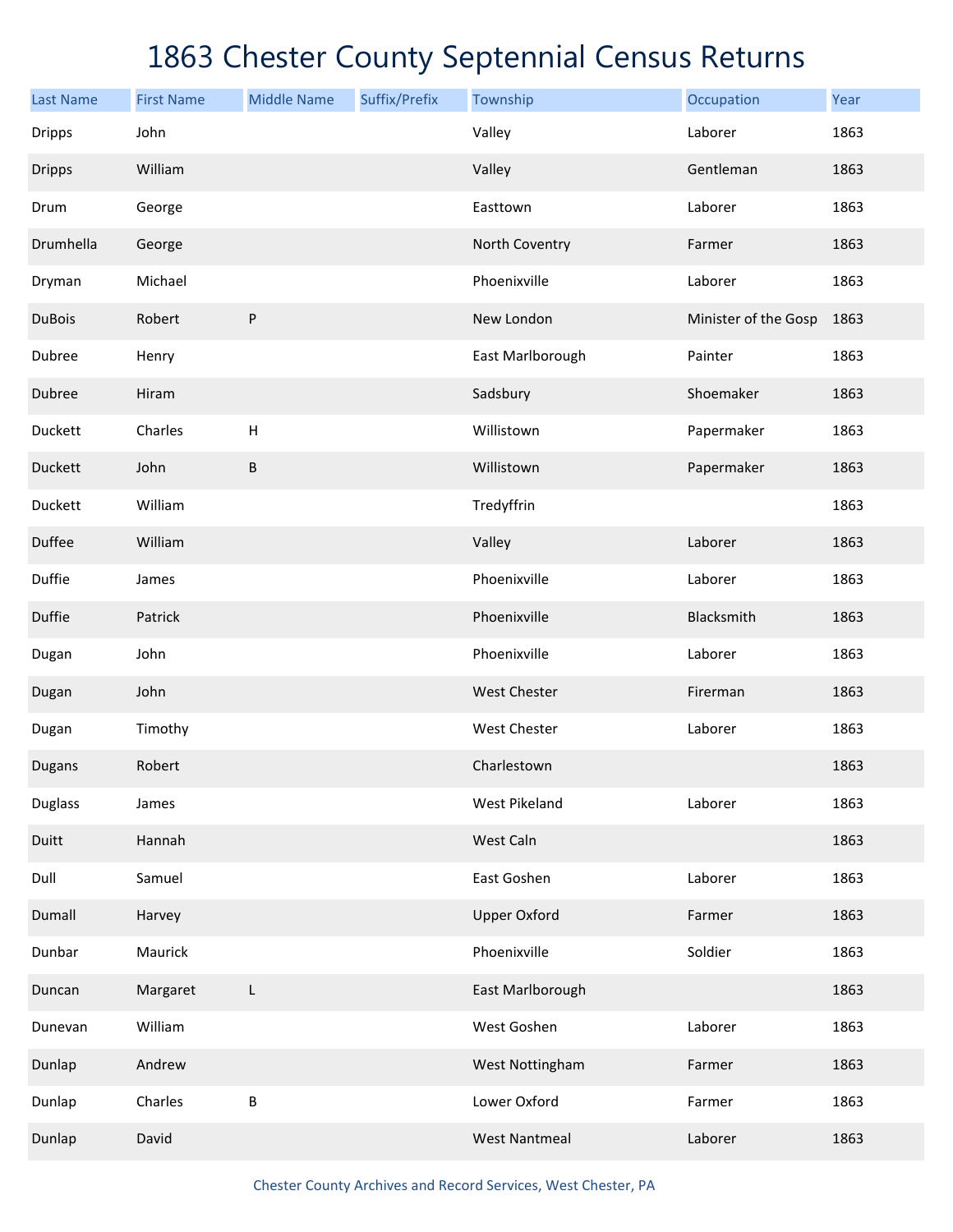| <b>Last Name</b> | <b>First Name</b> | <b>Middle Name</b> | Suffix/Prefix | Township                | Occupation  | Year |
|------------------|-------------------|--------------------|---------------|-------------------------|-------------|------|
| Dunlap           | Enoch             |                    |               | Valley                  | Pumpmaker   | 1863 |
| Dunlap           | Ephraim           |                    |               | Phoenixville            | Clerk       | 1863 |
| Dunlap           | Hugh              |                    |               | East Nottingham         |             | 1863 |
| Dunlap           | Isaac             |                    |               | South Coventry          | Farmer      | 1863 |
| Dunlap           | Jacob             |                    |               | Valley                  | Laborer     | 1863 |
| Dunlap           | James             |                    |               | <b>East Coventry</b>    | Moulder     | 1863 |
| Dunlap           | John              |                    |               | <b>East Coventry</b>    | Moulder     | 1863 |
| Dunlap           | John              |                    |               | <b>East Fallowfield</b> |             | 1863 |
| Dunlap           | Patrick           |                    |               | East Bradford           |             | 1863 |
| Dunlap           | Thomas            |                    |               | West Marlborough        | Laborer     | 1863 |
| Dunlap           | William           |                    |               | <b>East Coventry</b>    | Moulder     | 1863 |
| Dunlap           | William           |                    |               | <b>East Nantmeal</b>    |             | 1863 |
| Dunlap           | William           | A                  |               | East Nottingham         | Farmer      | 1863 |
| Dunlap           | William           | ${\sf P}$          |               | Valley                  | Laborer     | 1863 |
| Dunlapp          | James             |                    |               | West Caln               | Farmer      | 1863 |
| Dunlapp          | William           |                    |               | London Grove            | Laborer     | 1863 |
| Dunlavey         | <b>Bridget</b>    |                    |               | <b>West Chester</b>     | Housekeeper | 1863 |
| Dunlavey         | Michael           |                    |               | <b>East Bradford</b>    |             | 1863 |
| Dunlevey         | Charles           |                    |               | Birmingham              | Laborer     | 1863 |
| Dunlevy          | John              |                    |               | Phoenixville            | Laborer     | 1863 |
| Dunmore          | Daniel            |                    |               | Schuylkill              | Laborer     | 1863 |
| Dunmore          | Henry             |                    |               | Londonderry             |             | 1863 |
| Dunn             | Andrew            |                    |               | Schuylkill              | Laborer     | 1863 |
| Dunn             | Andrew            |                    |               | Schuylkill              | Laborer     | 1863 |
| Dunn             | Jacob             |                    |               | West Brandywine         | Laborer     | 1863 |
| Dunn             | Michael           |                    |               | Honey Brook             | Laborer     | 1863 |
| Dunn             | Michael           |                    |               | West Brandywine         | Laborer     | 1863 |
| Dunn             | Pat               |                    |               | Phoenixville            | Laborer     | 1863 |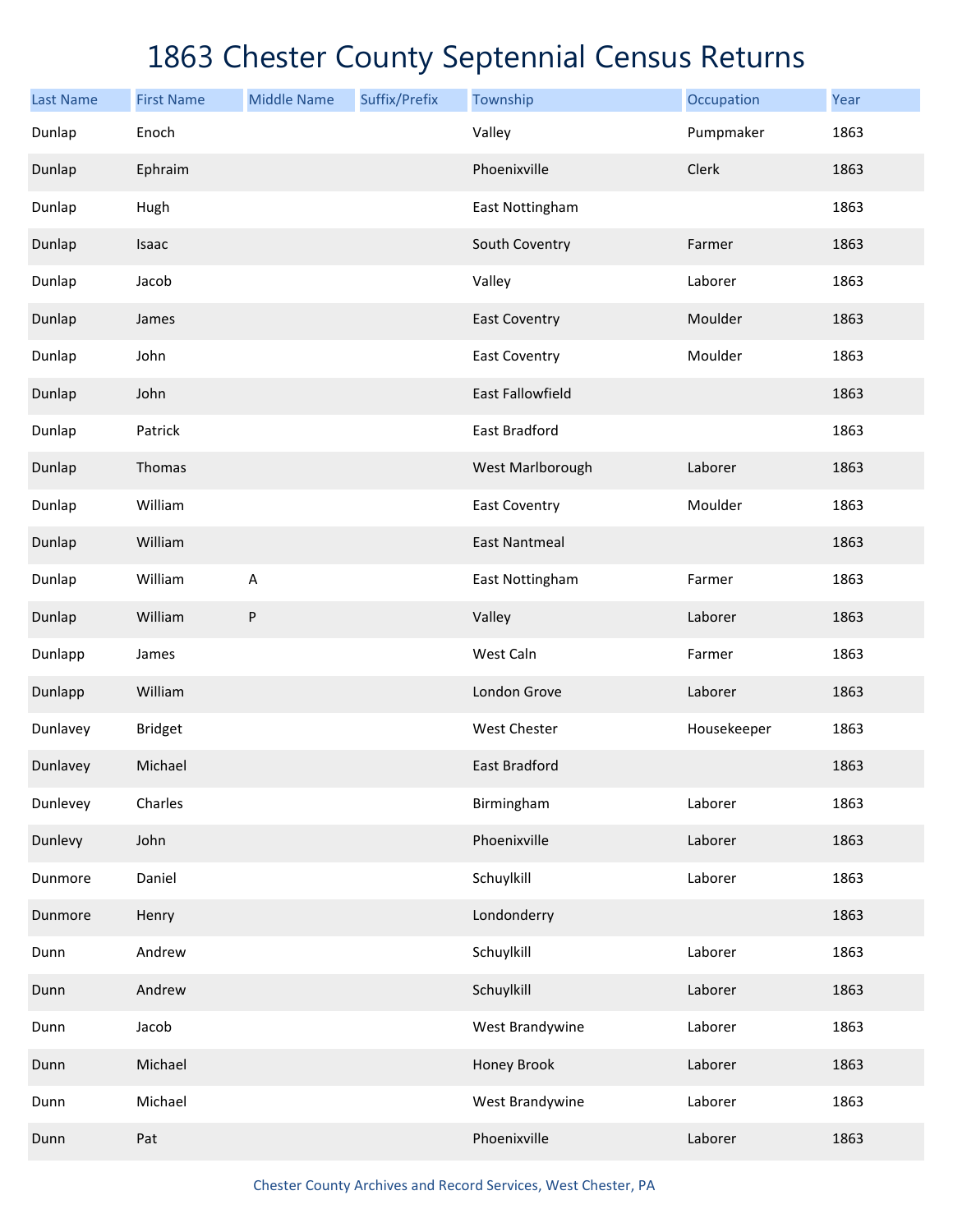| <b>Last Name</b> | <b>First Name</b> | <b>Middle Name</b>        | Suffix/Prefix | Township             | Occupation | Year |
|------------------|-------------------|---------------------------|---------------|----------------------|------------|------|
| Dunn             | Samuel            |                           |               | Tredyffrin           |            | 1863 |
| Dunn             | Thomas            |                           |               | West Marlborough     | Laborer    | 1863 |
| Dunner           | Robert            |                           |               | <b>West Nantmeal</b> | Miner      | 1863 |
| Dunwoody         | George            | W                         |               | <b>West Nantmeal</b> | Farmer     | 1863 |
| Dunwoody         | Jesse             | $\sf B$                   |               | East Brandywine      | Miller     | 1863 |
| Dunwoody         | Nancy             |                           |               | <b>West Nantmeal</b> | Laborer    | 1863 |
| Durborow         | Joshua            |                           |               | East Nottingham      |            | 1863 |
| Durham           | George            | Τ                         |               | West Caln            | Shoemaker  | 1863 |
| Durham           | Samuel            |                           |               | West Caln            | Laborer    | 1863 |
| Durkin           | John              |                           |               | <b>West Chester</b>  | Laborer    | 1863 |
| Durkin           | Patrick           |                           |               | Phoenixville         | Laborer    | 1863 |
| Durmont          | Henry             |                           |               | Tredyffrin           |            | 1863 |
| Durnal           | Milton            |                           |               | East Marlborough     | Teacher    | 1863 |
| Durnall          | John              |                           |               | New Garden           |            | 1863 |
| Durnall          | Joseph            |                           |               | East Bradford        |            | 1863 |
| Durnall          | Lewis             |                           |               | <b>West Bradford</b> | Farmer     | 1863 |
| Durnall          | Mary              | Jane                      |               | <b>West Bradford</b> | Seamstress | 1863 |
| Dutton           | Henry             | $\boldsymbol{\mathsf{H}}$ |               | East Goshen          | Laborer    | 1863 |
| Dutton           | Isaac             | ${\sf P}$                 |               | East Goshen          | Miller     | 1863 |
| Dutton           | Isaac             | $\mathsf S$               |               | West Brandywine      | Farmer     | 1863 |
| Dutton           | Joseph            |                           |               | Westtown             | Farmer     | 1863 |
| Dutton           | Simeon            |                           |               | Easttown             | Miller     | 1863 |
| Dutton           | William           |                           |               | Westtown             | Farmer     | 1863 |
| Duttonhoffer     | Joseph            |                           |               | West Chester         | Soldier    | 1863 |
| Dyer             | Abram             |                           |               | Phoenixville         | Miller     | 1863 |
| Dyer             | Henry             |                           |               | Schuylkill           | Farmer     | 1863 |
| Dyer             | James             |                           |               | Phoenixville         | Miller     | 1863 |
| Dyer             | William           |                           |               | Phoenixville         | Miller     | 1863 |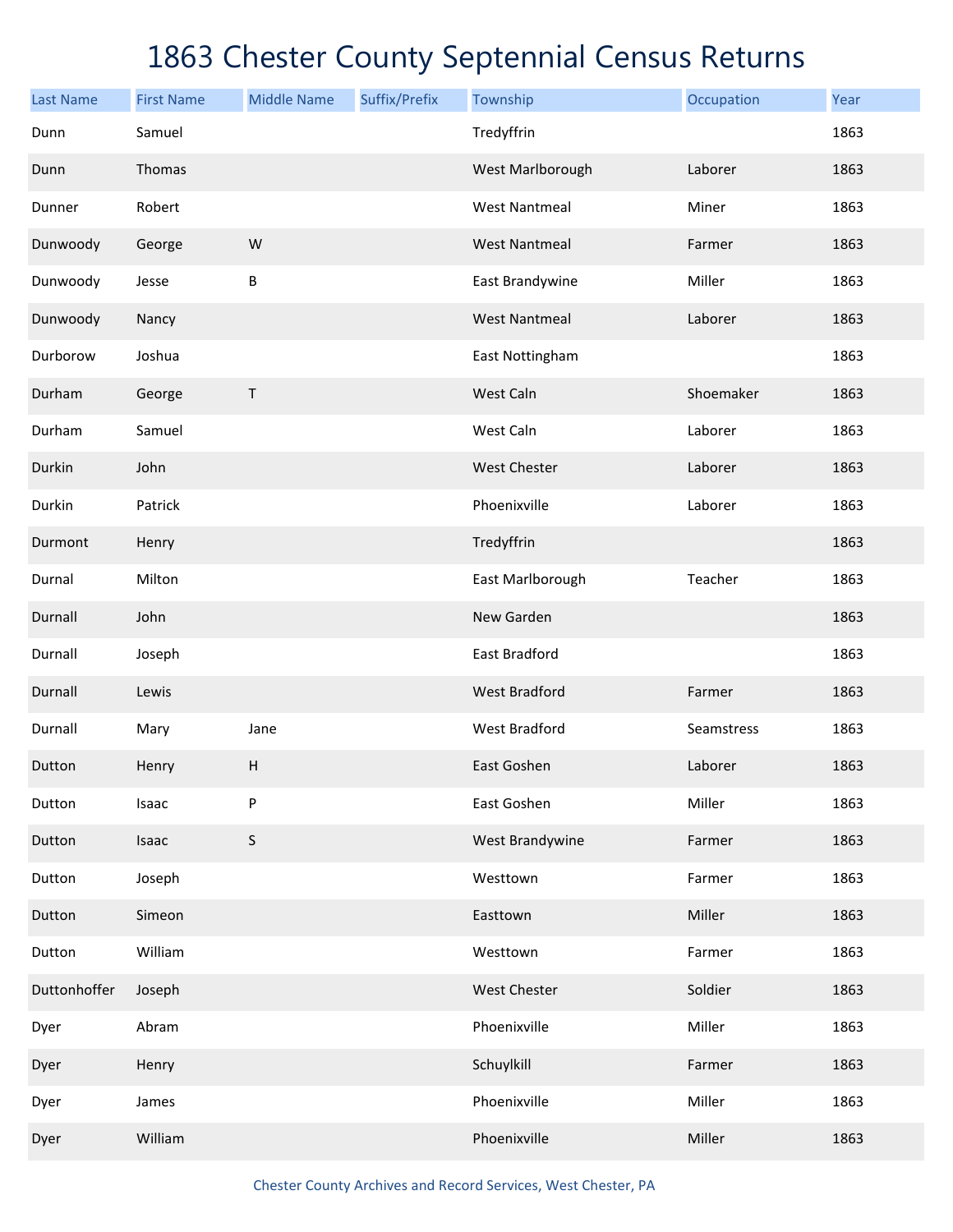| <b>Last Name</b> | <b>First Name</b> | <b>Middle Name</b> | Suffix/Prefix | Township             | Occupation | Year |
|------------------|-------------------|--------------------|---------------|----------------------|------------|------|
| Dyres            | James             |                    |               | <b>Upper Uwchlan</b> | Laborer    | 1863 |
| Dyson            | Benjamin          |                    |               | Valley               | Heater     | 1863 |
| Dyson            | Eli               |                    |               | Sadsbury             | Laborer    | 1863 |
| Dyson            | John              |                    |               | Valley               | Laborer    | 1863 |
| Dyson            | John              |                    |               | Valley               | Turner     | 1863 |
| Eaby             | Cathrine          |                    |               | West Caln            |            | 1863 |
| Eaby             | Mary              |                    |               | West Caln            |            | 1863 |
| Eaby             | Mary              |                    |               | West Caln            |            | 1863 |
| Eaches           | John              | Τ                  |               | Phoenixville         | Soldier    | 1863 |
| Eaches           | Josiah            |                    |               | Phoenixville         | Clerk      | 1863 |
| Eaches           | Townsend          |                    |               | West Goshen          | Farmer     | 1863 |
| Eaches           | William           |                    |               | <b>West Vincent</b>  | Mechanic   | 1863 |
| Eachus           | Abner             |                    |               | East Bradford        |            | 1863 |
| Eachus           | Abner             |                    |               | East Whiteland       | Laborer    | 1863 |
| Eachus           | Eber              |                    |               | Phoenixville         | Clerk      | 1863 |
| Eachus           | F                 | J                  |               | West Chester         | Soldier    | 1863 |
| Eachus           | James             |                    |               | East Whiteland       | Farmer     | 1863 |
| Eachus           | John              |                    |               | <b>East Nantmeal</b> |            | 1863 |
| Eachus           | John              |                    |               | <b>East Nantmeal</b> |            | 1863 |
| Eachus           | Minehall          |                    |               | West Marlborough     | Farmer     | 1863 |
| Eachus           | Mordecai          |                    |               | <b>Upper Uwchlan</b> | Miller     | 1863 |
| Eachus           | Townsend          |                    |               | West Chester         | Gentleman  | 1863 |
| Eachus           | William           |                    |               | <b>East Nantmeal</b> |            | 1863 |
| Eachus           | William           |                    |               | East Whiteland       | Laborer    | 1863 |
| Eachus           | William           |                    |               | West Caln            | Farmer     | 1863 |
| Eachus           | William           |                    |               | West Marlborough     | Farmer     | 1863 |
| Eachus           | William           | W                  |               | West Caln            | Farmer     | 1863 |
| Early            | Milton            |                    |               | East Brandywine      | Farmer     | 1863 |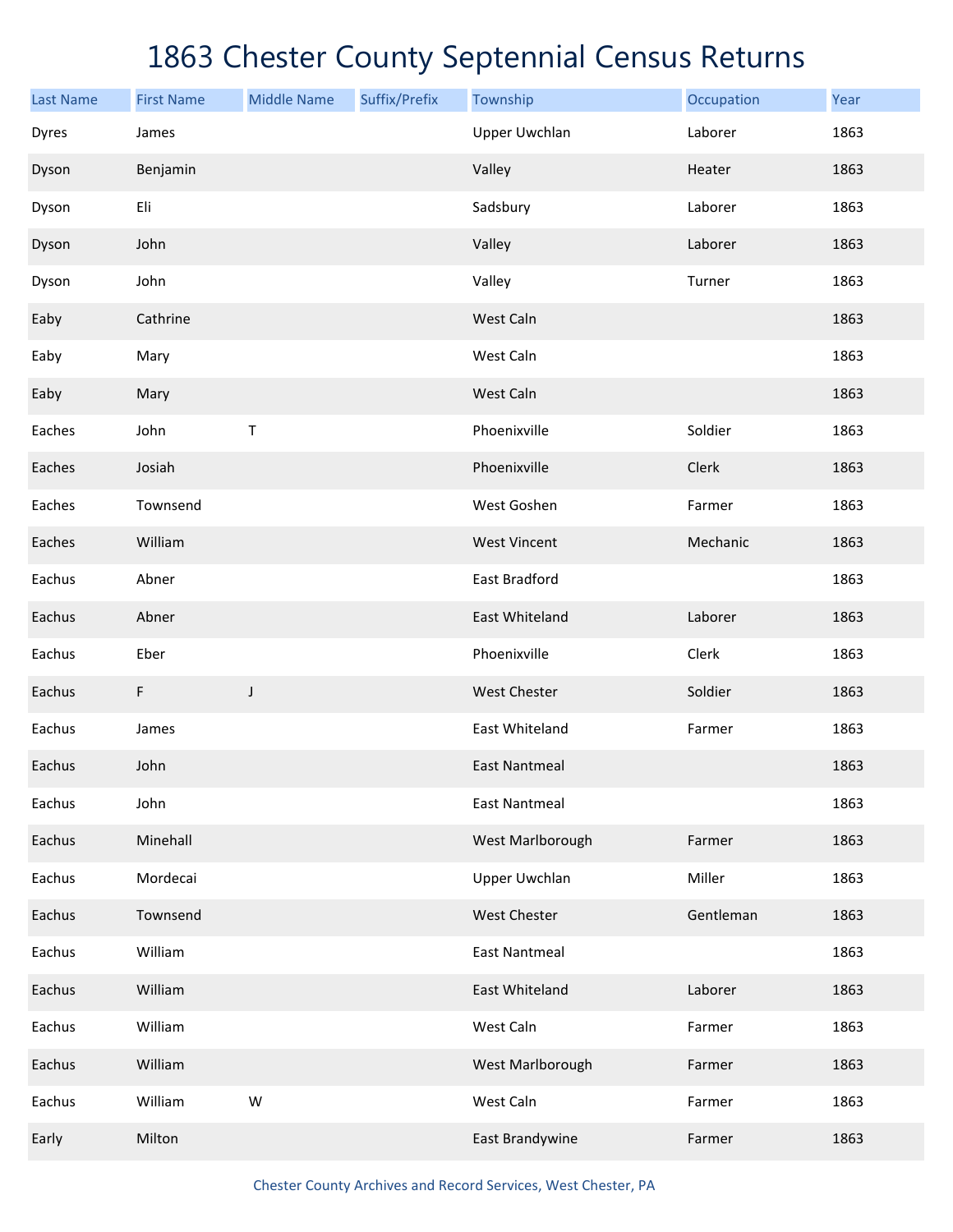| <b>Last Name</b> | <b>First Name</b> | <b>Middle Name</b> | Suffix/Prefix | Township             | Occupation    | Year |
|------------------|-------------------|--------------------|---------------|----------------------|---------------|------|
| Easburn          | Jesse             | ${\sf R}$          |               | Tredyffrin           |               | 1863 |
| East             | Abram             |                    |               | South Coventry       | Farmer        | 1863 |
| East             | Daniel            |                    |               | East Pikeland        | Farmer        | 1863 |
| East             | Elizabeth         |                    |               | <b>East Nantmeal</b> |               | 1863 |
| Eastborn         | Mary              |                    |               | London Grove         |               | 1863 |
| Eastburn         | <b>Baily</b>      |                    |               | West Marlborough     | Wheelwright   | 1863 |
| Easton           | John              |                    |               | East Whiteland       |               | 1863 |
| Eastwood         | David             |                    |               | East Goshen          | Manufacturer  | 1863 |
| Eastwood         | William           |                    |               | Valley               | Spinner       | 1863 |
| Easworthy        | Joseph            |                    |               | West Caln            | Carpenter     | 1863 |
| Easworthy        | Joseph            |                    |               | West Caln            | Shoemaker     | 1863 |
| Eavenson         | George            |                    |               | Franklin             | Farmer        | 1863 |
| Eavenson         | Jesse             |                    |               | Kennett              |               | 1863 |
| Eavenson         | Joseph            |                    |               | Franklin             | Farmer        | 1863 |
| Eavenson         | Thomas            |                    |               | East Bradford        |               | 1863 |
| Ebbs             | Elizabeth         | ${\sf M}$          |               | <b>West Chester</b>  | Farmer        | 1863 |
| Eberhart         | Abraham           |                    |               | <b>East Coventry</b> | Laborer       | 1863 |
| Eberly           | Michael           |                    |               | Phoenixville         | Chair Chipper | 1863 |
| Eberman          | William           |                    |               | Valley               | Tailor        | 1863 |
| Ebey             | Elias             |                    |               | Sadsbury             |               | 1863 |
| Ebilhar          | John              |                    |               | Honey Brook          | Tailor        | 1863 |
| Ebilhar          | John              | D                  |               | Honey Brook          | Plasterer     | 1863 |
| Ebilhar          | Robert            |                    |               | Honey Brook          | Tailor        | 1863 |
| Ebner            | Joseph            |                    |               | <b>East Vincent</b>  |               | 1863 |
| Ebright          | Eli               |                    |               | <b>East Vincent</b>  |               | 1863 |
| Eby              | Jane              |                    |               | Sadsbury             |               | 1863 |
| Echoff           | George            |                    |               | Valley               | Laborer       | 1863 |
| Echoff           | John              |                    |               | East Fallowfield     |               | 1863 |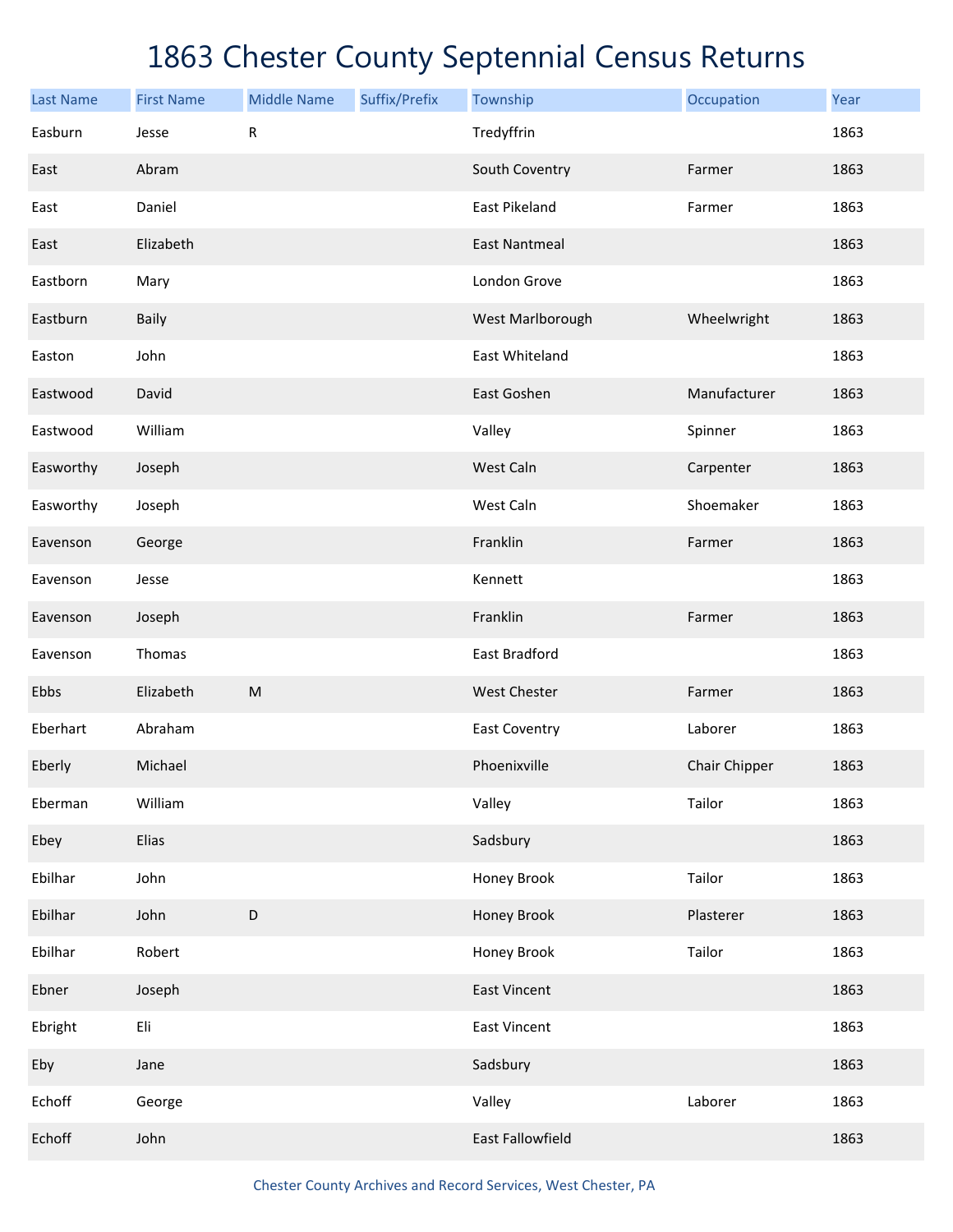| <b>Last Name</b> | <b>First Name</b> | <b>Middle Name</b> | Suffix/Prefix | Township                | Occupation               | Year |
|------------------|-------------------|--------------------|---------------|-------------------------|--------------------------|------|
| Echoff           | Thomas            |                    |               | <b>East Fallowfield</b> | Laborer                  | 1863 |
| Echoff           | Thomas            |                    |               | Valley                  | Laborer                  | 1863 |
| Echoff           | Westley           |                    |               | <b>West Bradford</b>    | Laborer                  | 1863 |
| Echoff           | William           |                    |               | <b>East Fallowfield</b> | Farmer                   | 1863 |
| Echoff           | William           |                    | Jr.           | <b>East Fallowfield</b> | Farmer                   | 1863 |
| Ecker            | Christopher       |                    |               | North Coventry          | Farmer                   | 1863 |
| Ecker            | Christopher       |                    |               | Phoenixville            | Cabinetmaker             | 1863 |
| Ecker            | David             |                    |               | North Coventry          | Farmer                   | 1863 |
| Ecker            | David             |                    |               | North Coventry          | Plasterer                | 1863 |
| Ecker            | Henry             |                    |               | North Coventry          | Farmer                   | 1863 |
| Ecker            | Henry             | $\mathsf C$        |               | North Coventry          | Laborer                  | 1863 |
| Ecker            | Jacob             |                    |               | <b>East Coventry</b>    | Carpenter                | 1863 |
| Ecker            | Samuel            |                    |               | North Coventry          | Farmer                   | 1863 |
| Ecock            | Frank             |                    |               | Phoenixville            | Heater                   | 1863 |
| Ecoff            | Albert            |                    |               | West Caln               | Laborer                  | 1863 |
| Ecoff            | Joseph            |                    |               | <b>West Fallowfield</b> |                          | 1863 |
| Ecoff            | Joshua            |                    |               | West Caln               | Laborer                  | 1863 |
| Ector            | Thomas            |                    |               | Pennsbury               | Farmer                   | 1863 |
| Edeleman         | John              |                    |               | Phoenixville            | Heater                   | 1863 |
| Edge             | Jacob             |                    |               | East Caln               | Laborer                  | 1863 |
| Edge             | Jacob             | $\vee$             |               | East Caln               |                          | 1863 |
| Edge             | John              |                    |               | East Caln               | Laborer                  | 1863 |
| Edge             | John              | P                  |               | Downingtown             | $\mathsf{M}\,\mathsf{D}$ | 1863 |
| Edge             | Thomas            | $\mathsf J$        |               | New Garden              | Farmer                   | 1863 |
| Edge             | William           |                    |               | Downingtown             | Clerk                    | 1863 |
| Edie             | William           |                    | Rev.          | Sadsbury                | Preacher                 | 1863 |
| Edminson         | James             |                    |               | East Fallowfield        |                          | 1863 |
| Edward           | David             |                    |               | South Coventry          | Laborer                  | 1863 |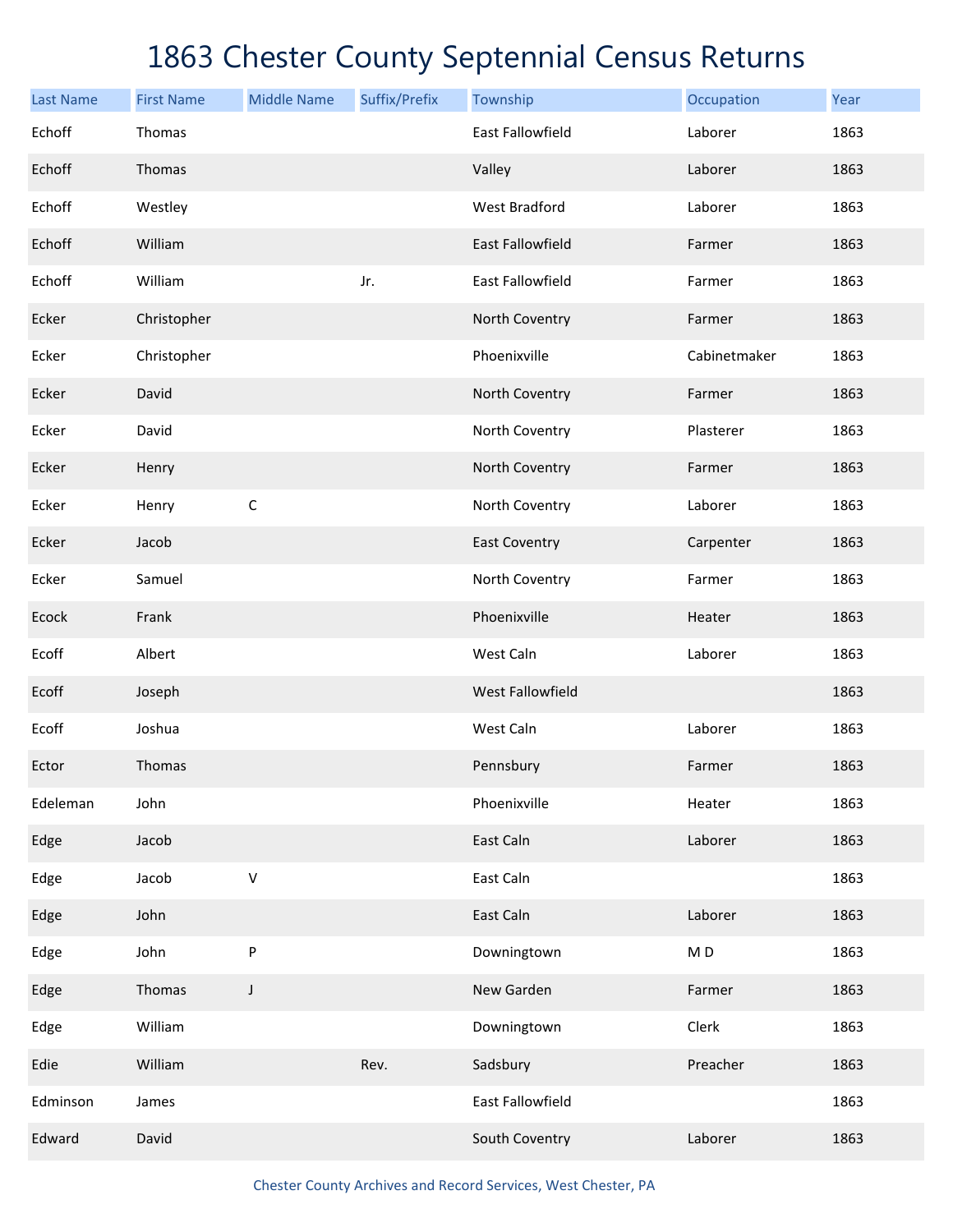| <b>Last Name</b> | <b>First Name</b> | <b>Middle Name</b>        | Suffix/Prefix | Township                  | Occupation   | Year |
|------------------|-------------------|---------------------------|---------------|---------------------------|--------------|------|
| Edward           | George            |                           |               | South Coventry            | Laborer      | 1863 |
| Edward           | Mary              | Ann                       |               | <b>Upper Oxford</b>       |              | 1863 |
| Edward           | Peter             | ${\sf R}$                 |               | Honey Brook               | Machinist    | 1863 |
| Edwards          | Catharine         |                           |               | Honey Brook               | Farmer       | 1863 |
| Edwards          | David             |                           |               | Honey Brook               | Farmer       | 1863 |
| Edwards          | Eliza             |                           |               | Valley                    | Milliner     | 1863 |
| Edwards          | Elizabeth         |                           |               | <b>West Nantmeal</b>      | Lady         | 1863 |
| Edwards          | Hannah            | $\sf B$                   |               | <b>West Chester</b>       | Lady         | 1863 |
| Edwards          | Isaac             |                           |               | Londonderry               |              | 1863 |
| Edwards          | Isaac             |                           |               | Penn                      | Gentleman    | 1863 |
| Edwards          | Isaac             |                           |               | <b>Upper Oxford</b>       | Farmer       | 1863 |
| Edwards          | J                 | $\boldsymbol{\mathsf{H}}$ |               | Kennett                   |              | 1863 |
| Edwards          | John              | D                         |               | Londonderry               |              | 1863 |
| Edwards          | Jonathan          |                           |               | Honey Brook               | Laborer      | 1863 |
| Edwards          | Joseph            |                           |               | Kennett                   |              | 1863 |
| Edwards          | Joseph            |                           |               | Penn                      | Laborer      | 1863 |
| Edwards          | Joshua            |                           |               | East Pikeland             | Boatman      | 1863 |
| Edwards          | Martha            |                           |               | Londonderry               |              | 1863 |
| Edwards          | Nathan            | ${\sf M}$                 |               | Pocopson                  | Carpenter    | 1863 |
| Edwards          | William           |                           |               | ${\sf E} {\sf I} {\sf k}$ | Farmer       | 1863 |
| Edwards          | William           |                           |               | Willistown                | Farmer       | 1863 |
| Eggleing         | Lewis             |                           |               | South Coventry            | Cabinetmaker | 1863 |
| Egoff            | Mahlon            |                           |               | <b>East Pikeland</b>      | Laborer      | 1863 |
| Ehrenzeller      | George            |                           |               | West Chester              | Hatter       | 1863 |
| Eibough          | Peter             |                           |               | Highland                  | Laborer      | 1863 |
| Eichholtz        | G                 | $\mathsf C$ M             |               | Downingtown               | Gentleman    | 1863 |
| Eichholtz        | Henry             |                           |               | Downingtown               | Innkeeper    | 1863 |
| Eichholtz        | James             |                           |               | Downingtown               | Gentleman    | 1863 |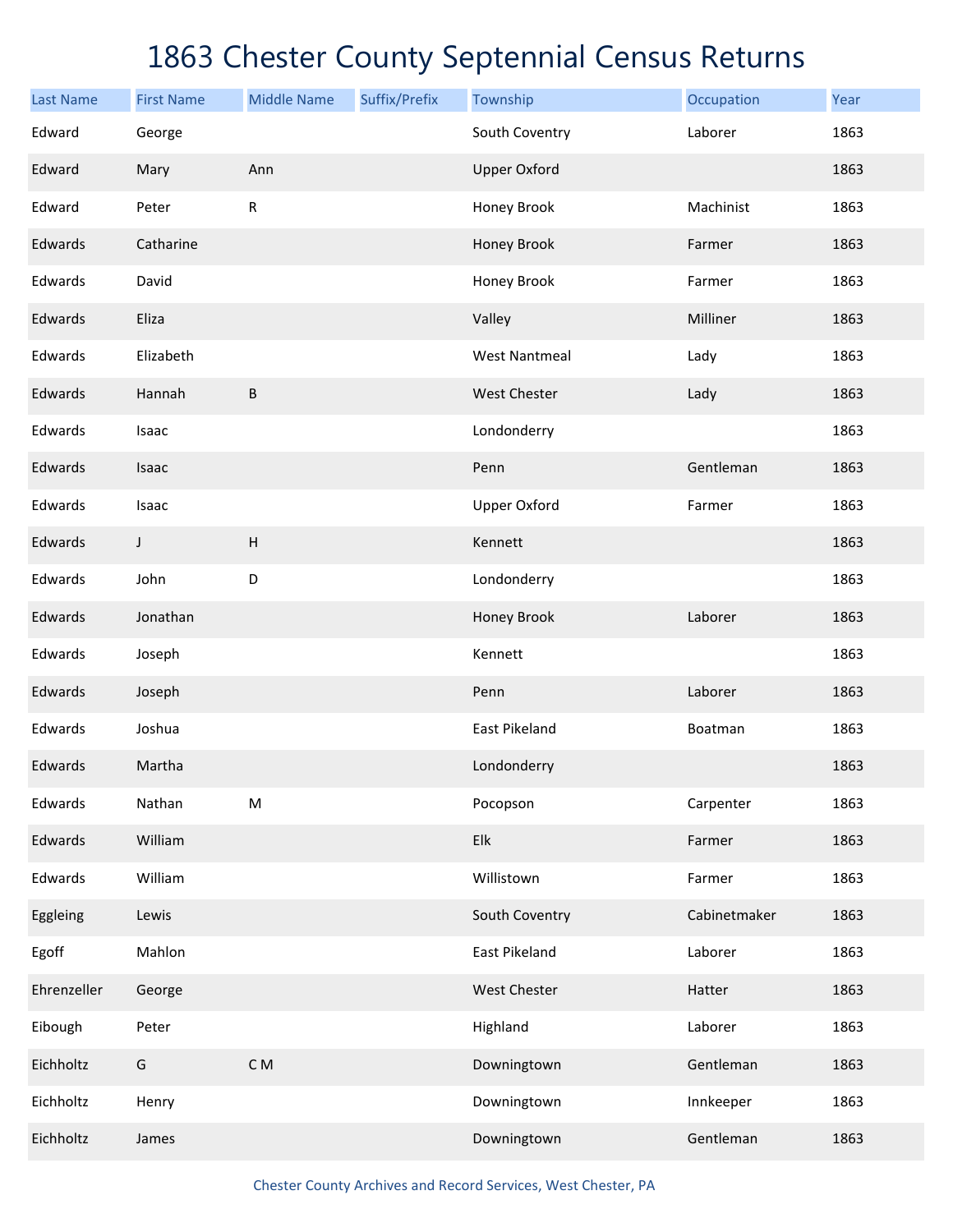| <b>Last Name</b> | <b>First Name</b> | <b>Middle Name</b>        | Suffix/Prefix | Township             | Occupation            | Year |
|------------------|-------------------|---------------------------|---------------|----------------------|-----------------------|------|
| Eicholtz         | George            |                           |               | <b>West Chester</b>  | Register of Wills     | 1863 |
| Eisenbeis        | Lewis             |                           |               | West Chester         | Shoemaker             | 1863 |
| Eisenburg        | John              | G                         |               | <b>East Coventry</b> | <b>School Teacher</b> | 1863 |
| Elans            | William           |                           |               | Phoenixville         | Laborer               | 1863 |
| Elbert           | Isaac             |                           |               | New Garden           |                       | 1863 |
| Elbert           | James             |                           |               | Franklin             |                       | 1863 |
| Eldridge         | Enos              |                           |               | Willistown           | Gentleman             | 1863 |
| Eldridge         | J                 | Clarkson                  |               | East Goshen          | Laborer               | 1863 |
| Eldridge         | Jonathan          |                           |               | East Goshen          | Farmer                | 1863 |
| Eldridge         | Joseph            |                           |               | East Goshen          | Farmer                | 1863 |
| Eldridge         | Ruben             |                           |               | East Goshen          | Farmer                | 1863 |
| Elfrey           | Thomas            |                           |               | <b>West Chester</b>  | Soldier               | 1863 |
| Elias            | James             |                           |               | Franklin             | Farmer                | 1863 |
| Eliason          | William           | $\mathsf C$               |               | Tredyffrin           |                       | 1863 |
| Ellicott         | $\mathsf T$       |                           |               | West Chester         | Lady                  | 1863 |
| Elliot           | James             |                           |               | <b>East Coventry</b> | Moulder               | 1863 |
| Elliott          | Charles           | J                         |               | Tredyffrin           |                       | 1863 |
| Elliott          | George            |                           |               | Schuylkill           | Farmer                | 1863 |
| Elliott          | John              |                           |               | Tredyffrin           |                       | 1863 |
| Elliott          | John              |                           |               | Valley               | Laborer               | 1863 |
| Elliott          | John              |                           |               | Warwick              |                       | 1863 |
| Elliott          | Joseph            |                           |               | <b>East Coventry</b> | Moulder               | 1863 |
| Elliott          | Samuel            |                           |               | Warwick              |                       | 1863 |
| Elliott          | $\sf T$           | $\boldsymbol{\mathsf{H}}$ |               | West Chester         | Gentleman             | 1863 |
| Elliott          | Thomas            |                           |               | London Grove         |                       | 1863 |
| Elliott          | William           |                           |               | West Chester         | Gentleman             | 1863 |
| Elliott          | William           | ${\sf M}$                 |               | East Fallowfield     | Farmer                | 1863 |
| Ellis            | Benjamin          |                           |               | East Brandywine      | Laborer               | 1863 |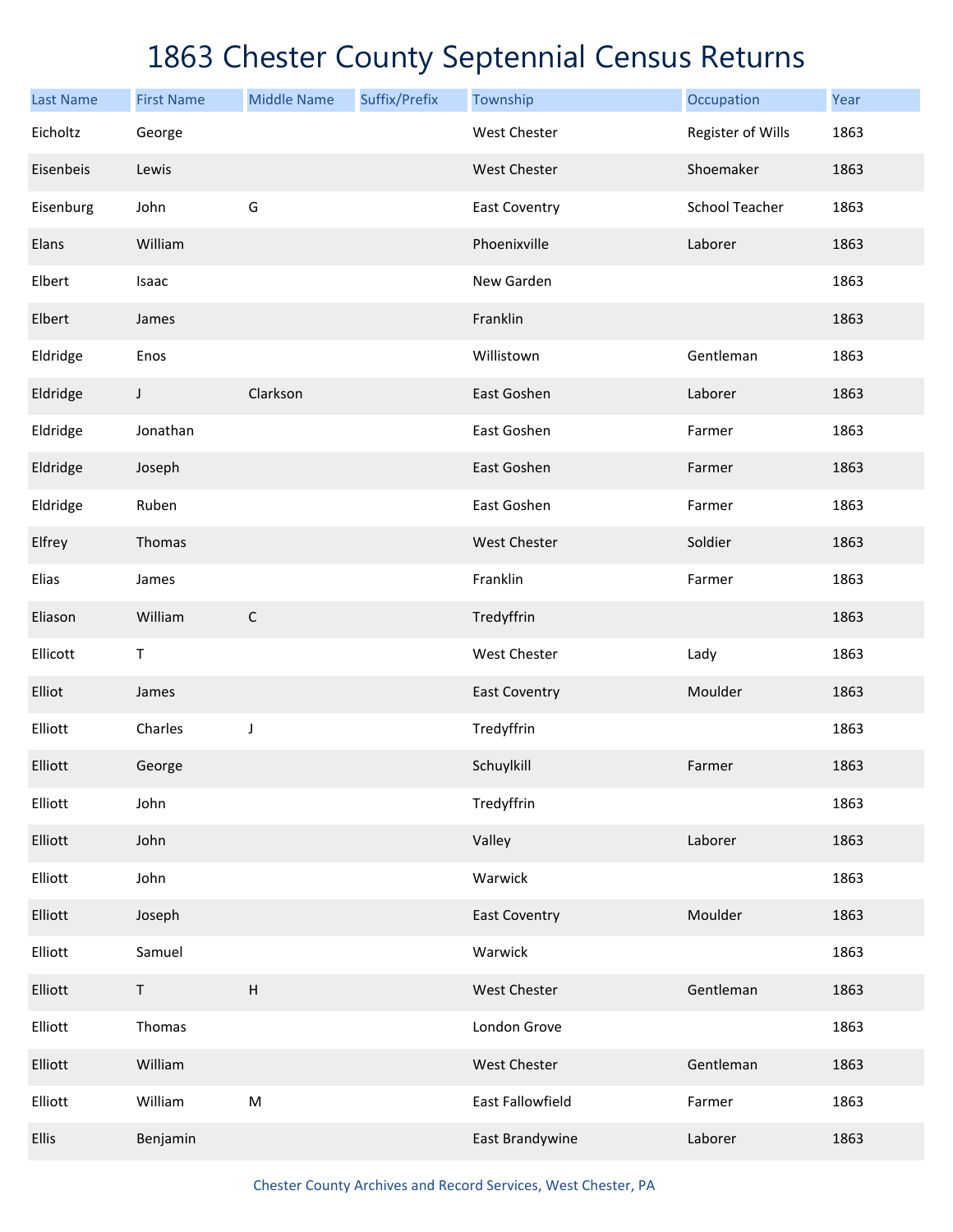| <b>Last Name</b> | <b>First Name</b> | <b>Middle Name</b>                                                                                         | Suffix/Prefix | Township             | Occupation            | Year |
|------------------|-------------------|------------------------------------------------------------------------------------------------------------|---------------|----------------------|-----------------------|------|
| Ellis            | Garvis            |                                                                                                            |               | East Caln            | Laborer               | 1863 |
| Ellis            | Hiram             |                                                                                                            |               | <b>East Vincent</b>  |                       | 1863 |
| Ellis            | James             |                                                                                                            | Sr.           | <b>East Coventry</b> | Farmer                | 1863 |
| Ellis            | James             |                                                                                                            |               | <b>East Vincent</b>  |                       | 1863 |
| Ellis            | James             | L                                                                                                          |               | <b>East Coventry</b> | Farmer                | 1863 |
| Ellis            | John              |                                                                                                            |               | <b>East Coventry</b> | Farmer                | 1863 |
| Ellis            | ${\sf N}$         | $\mathsf{M}% _{T}=\mathsf{M}_{T}\!\left( a,b\right) ,\ \mathsf{M}_{T}=\mathsf{M}_{T}\!\left( a,b\right) ,$ |               | Phoenixville         | Railroad Agent        | 1863 |
| Ellis            | Thomas            |                                                                                                            |               | <b>East Coventry</b> | Shoemaker             | 1863 |
| Elson            | Enoch             |                                                                                                            |               | Sadsbury             | Blacksmith            | 1863 |
| Elston           | Charles           | E                                                                                                          |               | <b>West Bradford</b> | Farmer                | 1863 |
| Elston           | George            | A                                                                                                          |               | Highland             | Farmer                | 1863 |
| Elton            | Esther            |                                                                                                            |               | <b>West Chester</b>  | Lady                  | 1863 |
| Eltonead         | John              | $\sf H$                                                                                                    |               | <b>East Coventry</b> | Farmer                | 1863 |
| Eltonhead        | Joseph            | $\boldsymbol{\mathsf{H}}$                                                                                  |               | <b>West Chester</b>  | Paperhanger           | 1863 |
| Elvin            | John              |                                                                                                            |               | Phoenixville         | Puddler               | 1863 |
| Elwell           | Thomas            | S                                                                                                          |               | Franklin             | Farmer                | 1863 |
| Ely              | Alfred            |                                                                                                            |               | East Nottingham      | Laborer               | 1863 |
| Ely              | Amos              |                                                                                                            |               | East Nottingham      |                       | 1863 |
| Ely              | Charles           |                                                                                                            |               | East Nottingham      | Laborer               | 1863 |
| Ely              | Henry             |                                                                                                            |               | East Nottingham      | Laborer               | 1863 |
| Ely              | John              |                                                                                                            |               | Tredyffrin           |                       | 1863 |
| Ely              | Joshua            |                                                                                                            |               | East Nottingham      |                       | 1863 |
| Ely              | M                 |                                                                                                            |               | Elk                  | Farmer                | 1863 |
| Ely              | ${\sf N}$         |                                                                                                            |               | Elk                  | Farmer                | 1863 |
| Ely              | Susan             |                                                                                                            |               | Valley               | Gentlewoman           | 1863 |
| Embree           | Beulah            |                                                                                                            |               | Newlin               | Farmer                | 1863 |
| Embree           | Comella           |                                                                                                            |               | West Bradford        | Housekeeper           | 1863 |
| Embree           | Hannah            |                                                                                                            |               | West Chester         | <b>School Teacher</b> | 1863 |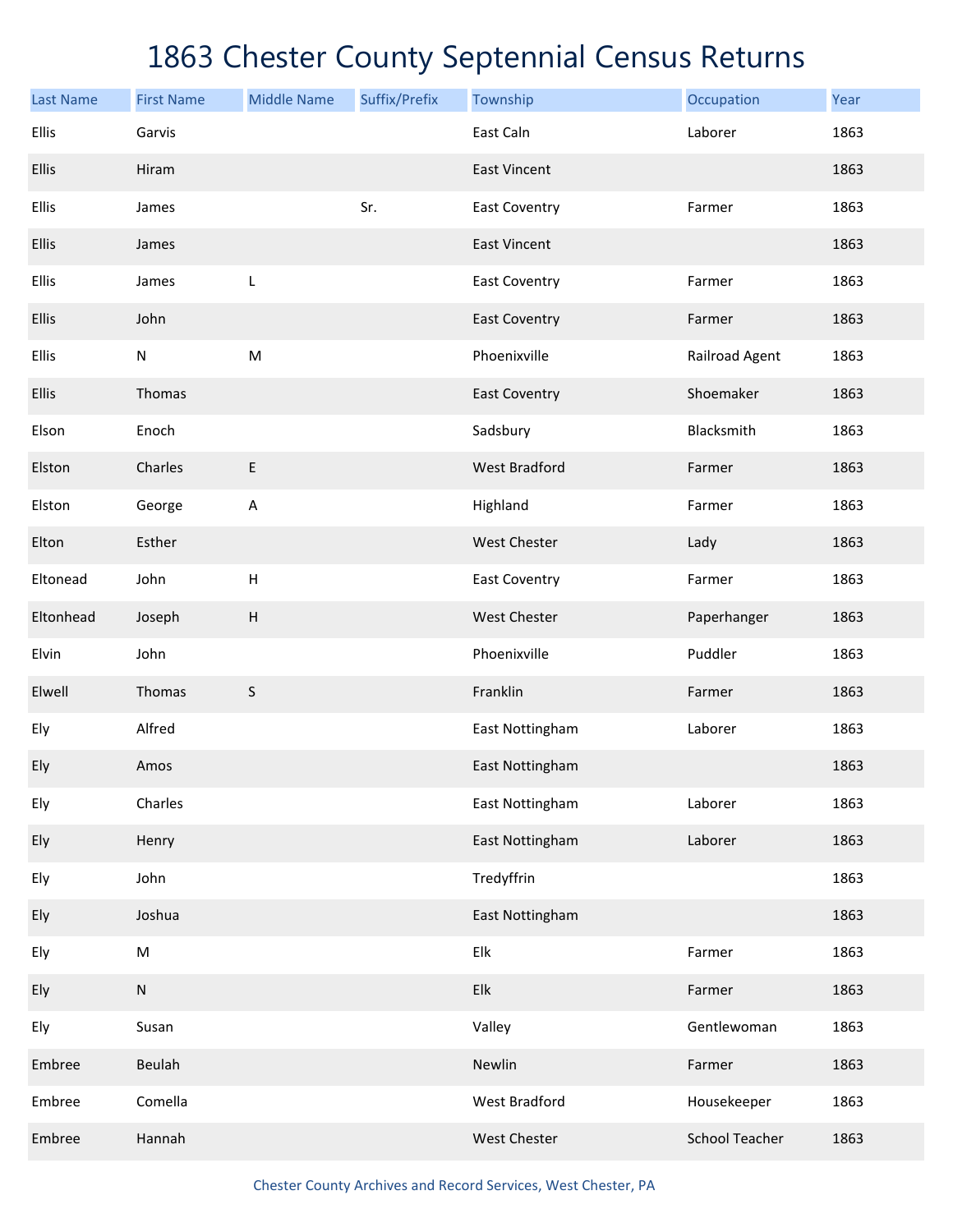| <b>Last Name</b> | <b>First Name</b> | <b>Middle Name</b> | Suffix/Prefix | Township             | Occupation               | Year |
|------------------|-------------------|--------------------|---------------|----------------------|--------------------------|------|
| Embree           | James             |                    |               | <b>West Bradford</b> | Scythe Pole Maker        | 1863 |
| Embree           | Joshua            |                    |               | <b>West Bradford</b> | Farmer                   | 1863 |
| Embree           | Joshua            | G                  |               | <b>West Bradford</b> | Farmer                   | 1863 |
| Embree           | Lewis             |                    |               | Newlin               | Farmer                   | 1863 |
| Embree           | Pearson           |                    |               | West Chester         | Carpenter                | 1863 |
| Embree           | Philip            |                    |               | <b>West Bradford</b> | Laborer                  | 1863 |
| Embree           | Rebecca           |                    |               | West Chester         | Lady                     | 1863 |
| Embree           | Sibbilla          |                    |               | <b>West Chester</b>  | Lady                     | 1863 |
| Embree           | William           |                    |               | West Chester         | Gentleman                | 1863 |
| Embree           | William           | G                  |               | <b>West Bradford</b> | <b>School Teacher</b>    | 1863 |
| Emery            | A                 | $\sf B$            |               | Phoenixville         | Clerk                    | 1863 |
| Emery            | $\mathsf{A}$      | W                  |               | <b>West Pikeland</b> | Farmer                   | 1863 |
| Emery            | Benjamin          |                    |               | <b>East Pikeland</b> | Gentleman                | 1863 |
| Emery            | Christian         |                    |               | East Pikeland        | Blacksmith               | 1863 |
| Emery            | David             |                    |               | East Pikeland        | Farmer                   | 1863 |
| Emery            | David             |                    |               | Warwick              |                          | 1863 |
| Emery            | Elizabeth         |                    |               | East Pikeland        | Lady                     | 1863 |
| Emery            | Esther            |                    |               | <b>West Pikeland</b> |                          | 1863 |
| Emery            | George            |                    |               | East Pikeland        | Laborer                  | 1863 |
| Emery            | George            |                    |               | Honey Brook          | Farmer                   | 1863 |
| Emery            | George            | T                  |               | Honey Brook          | Farmer                   | 1863 |
| Emery            | Henry             |                    |               | East Pikeland        | Farmer & Blacksmith 1863 |      |
| Emery            | Jacob             |                    |               | Charlestown          |                          | 1863 |
| Emery            | Jacob             |                    |               | West Pikeland        | Farmer                   | 1863 |
| Emery            | Jacob             | $\sf H$            |               | Warwick              |                          | 1863 |
| Emery            | Jacob             | $\sf H$            |               | Warwick              |                          | 1863 |
| Emery            | John              |                    |               | <b>East Nantmeal</b> |                          | 1863 |
| Emery            | John              |                    |               | <b>East Vincent</b>  |                          | 1863 |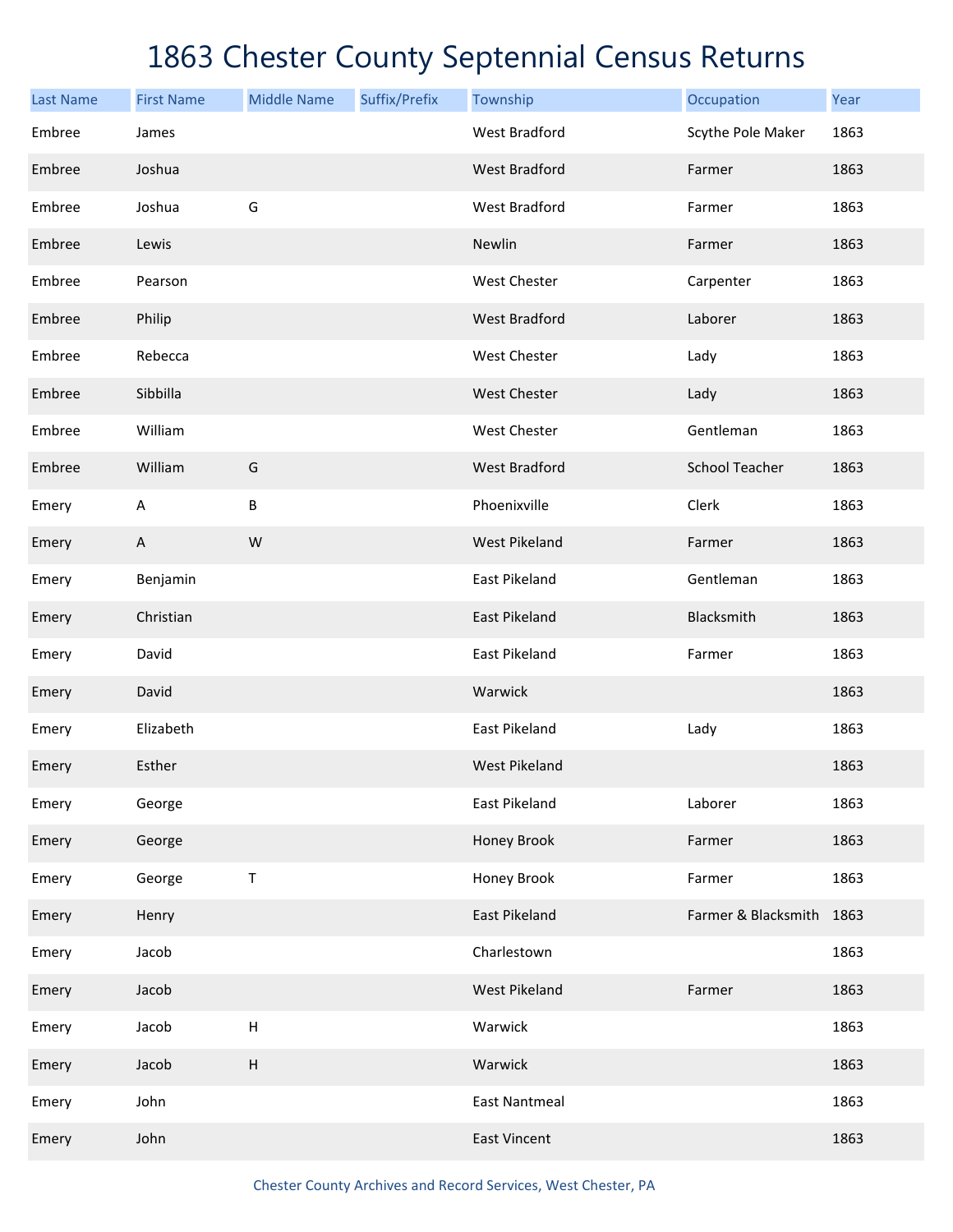| <b>Last Name</b> | <b>First Name</b> | <b>Middle Name</b> | Suffix/Prefix | Township                | Occupation    | Year |
|------------------|-------------------|--------------------|---------------|-------------------------|---------------|------|
| Emery            | John              |                    |               | Warwick                 |               | 1863 |
| Emery            | John              |                    |               | <b>West Nantmeal</b>    | Farmer        | 1863 |
| Emery            | Lewis             |                    |               | East Pikeland           | Farmer        | 1863 |
| Emery            | Lewis             |                    |               | <b>West Nantmeal</b>    | Laborer       | 1863 |
| Emery            | Lewis             | $\mathsf C$        |               | West Brandywine         | Undertaker    | 1863 |
| Emery            | Mahlon            |                    |               | Charlestown             |               | 1863 |
| Emery            | Moses             |                    |               | Phoenixville            | Blacksmith    | 1863 |
| Emery            | Moses             |                    |               | Wallace                 | Laborer       | 1863 |
| Emery            | Peter             |                    |               | <b>East Vincent</b>     |               | 1863 |
| Emery            | Simon             |                    |               | <b>West Vincent</b>     | Farmer        | 1863 |
| Emery            | Thomas            |                    |               | <b>West Nantmeal</b>    | Laborer       | 1863 |
| Emery            | William           |                    |               | <b>West Pikeland</b>    | Laborer       | 1863 |
| Emlen            | James             |                    |               | West Chester            | Gentleman     | 1863 |
| Emlin            | George            |                    |               | Tredyffrin              |               | 1863 |
| Emmett           | John              |                    |               | Sadsbury                | Laborer       | 1863 |
| Emmitt           | John              |                    |               | East Marlborough        | Gentleman     | 1863 |
| Emrick           | Levi              |                    |               | <b>East Fallowfield</b> | Trader        | 1863 |
| Emry             | Levi              |                    |               | <b>West Vincent</b>     | Tavern Keeper | 1863 |
| Emry             | Oliver            |                    |               | <b>West Vincent</b>     | Laborer       | 1863 |
| Engelerth        | George            |                    |               | Honey Brook             | Laborer       | 1863 |
| Engelerth        | John              |                    |               | Honey Brook             | Laborer       | 1863 |
| England          | Cyrus             |                    |               | Warwick                 |               | 1863 |
| England          | Henry             | $\sf H$            |               | East Caln               | Laborer       | 1863 |
| England          | Joseph            |                    |               | East Caln               | Laborer       | 1863 |
| England          | ${\sf M}$         | $\sf B$            |               | West Chester            | Laborer       | 1863 |
| England          | William           |                    | Jr.           | East Caln               |               | 1863 |
| Engle            | Cyrus             |                    |               | New Garden              | Farmer        | 1863 |
| Engle            | Robert            |                    |               | East Goshen             | Laborer       | 1863 |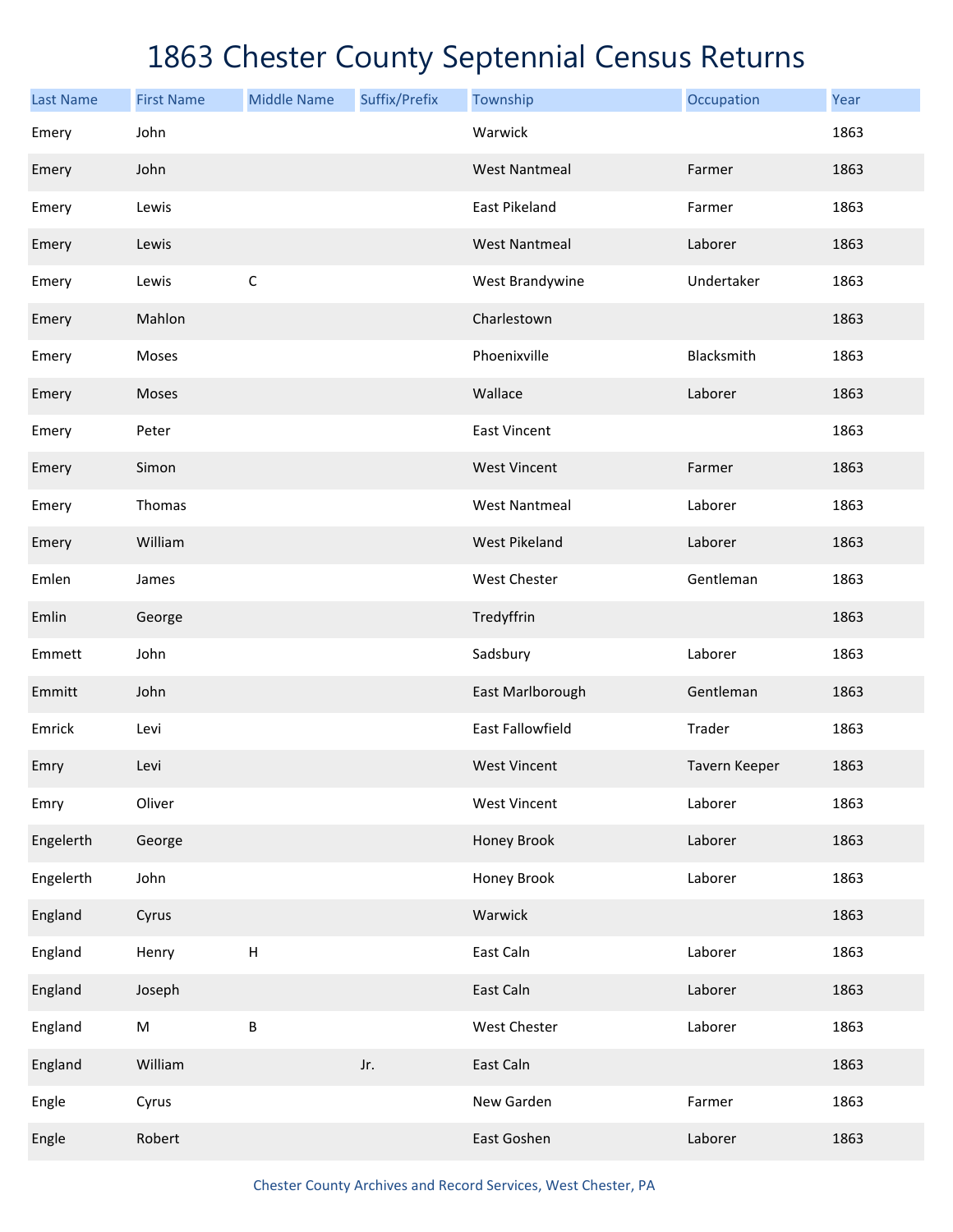| <b>Last Name</b> | <b>First Name</b> | <b>Middle Name</b> | Suffix/Prefix | Township             | Occupation | Year |
|------------------|-------------------|--------------------|---------------|----------------------|------------|------|
| English          | Edward            | B                  |               | East Whiteland       | Lime Agent | 1863 |
| English          | Michael           |                    |               | Phoenixville         | Boatman    | 1863 |
| Ennis            | Ephraim           |                    |               | Elk                  |            | 1863 |
| Ennis            | John              |                    |               | Elk                  |            | 1863 |
| Ennis            | Joseph            |                    |               | Elk                  |            | 1863 |
| Enos             | Thomas            |                    |               | Sadsbury             |            | 1863 |
| Enow             | Thomas            |                    |               | Sadsbury             |            | 1863 |
| Entrekin         | James             |                    |               | West Caln            | Farmer     | 1863 |
| Entriken         | Caleb             |                    |               | Kennett              |            | 1863 |
| Entriken         | David             | H                  |               | <b>East Bradford</b> |            | 1863 |
| Entriken         | Ezekiel           |                    |               | Pocopson             | Farmer     | 1863 |
| Entriken         | George            |                    |               | Willistown           | Farmer     | 1863 |
| Entriken         | Jacob             |                    |               | West Marlborough     | Farmer     | 1863 |
| Entriken         | John              |                    |               | Pocopson             | Farmer     | 1863 |
| Entriken         | John              |                    |               | West Caln            | Farmer     | 1863 |
| Entriken         | John              |                    |               | Willistown           | Farmer     | 1863 |
| Entriken         | Llewellyn         |                    |               | East Bradford        |            | 1863 |
| Entriken         | Samuel            |                    |               | Willistown           | Farmer     | 1863 |
| Entriken         | Thomas            |                    |               | West Caln            | Farmer     | 1863 |
| Entriken         | ${\sf W}$         | Worthington        |               | Willistown           | Miller     | 1863 |
| Entriken         | William           |                    |               | West Marlborough     | Farmer     | 1863 |
| Entriken         | William           |                    |               | Willistown           | Laborer    | 1863 |
| Entriken         | William           | $\mathsf H$        |               | West Caln            | Farmer     | 1863 |
| Entrikin         | Ε.                | $\sf S$            |               | West Chester         | Saddler    | 1863 |
| Entrikin         | Emmor             | ${\sf W}$          |               | East Bradford        |            | 1863 |
| Entrikin         | John              | G                  |               | South Coventry       | Minister   | 1863 |
| Entrikin         | Samuel            | $\sf S$            |               | East Bradford        |            | 1863 |
| Entrikin         | William           |                    |               | East Goshen          | Farmer     | 1863 |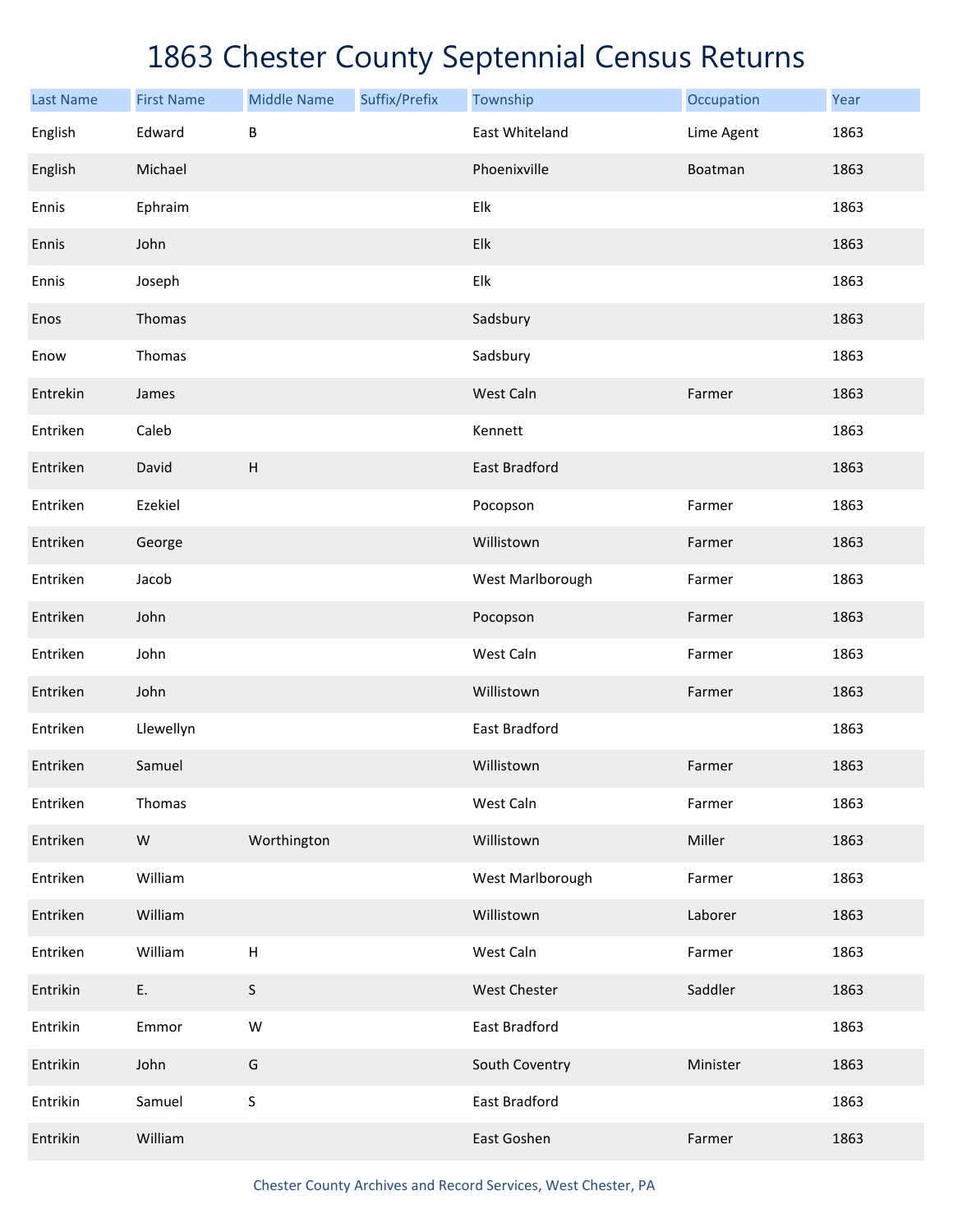| <b>Last Name</b> | <b>First Name</b> | <b>Middle Name</b> | Suffix/Prefix | Township             | Occupation               | Year |
|------------------|-------------------|--------------------|---------------|----------------------|--------------------------|------|
| Entwisle         | Thomas            |                    |               | Phoenixville         | Chair Inspector          | 1863 |
| Ephimer          | George            |                    |               | <b>East Vincent</b>  |                          | 1863 |
| Ephimer          | Henry             |                    |               | <b>East Vincent</b>  |                          | 1863 |
| Eppright         | Henry             |                    |               | Willistown           | Laborer                  | 1863 |
| Epricht          | Solomon           |                    |               | Phoenixville         | Machinist                | 1863 |
| Epright          | Ephraim           |                    |               | <b>East Coventry</b> | Shoemaker                | 1863 |
| Epright          | James             |                    |               | <b>Upper Uwchlan</b> | Wheelwright              | 1863 |
| Epright          | John              | J                  |               | West Goshen          | Blacksmith               | 1863 |
| Epright          | Samuel            |                    |               | Upper Uwchlan        | Laborer                  | 1863 |
| Epright          | Samuel            |                    |               | Valley               | Blacksmith               | 1863 |
| Epright          | William           |                    |               | <b>Upper Uwchlan</b> | Blacksmith               | 1863 |
| Epright          | William           | ${\sf R}$          |               | <b>East Vincent</b>  |                          | 1863 |
| Ergood           | Jacob             |                    |               | Warwick              |                          | 1863 |
| Erwin            | Edward            |                    |               | <b>East Bradford</b> |                          | 1863 |
| Erwin            | John              |                    |               | <b>West Vincent</b>  | Laborer                  | 1863 |
| Erwin            | Samuel            |                    |               | Willistown           | Mason                    | 1863 |
| Esber            | Godfrey           |                    |               | Phoenixville         | Laborer                  | 1863 |
| Esbin            | Jesse             |                    | Sr.           | East Goshen          | Farmer                   | 1863 |
| Esbin            | Jesse             |                    | Jr.           | East Goshen          | Laborer                  | 1863 |
| Eshelman         | Christian         |                    |               | Honey Brook          | Laborer                  | 1863 |
| Eshleman         | John              | К                  |               | East Caln            | $\mathsf{M}\,\mathsf{D}$ | 1863 |
| Eshleman         | Marlin            | $\sf B$            |               | Londonderry          |                          | 1863 |
| Essey            | Adam              |                    |               | Willistown           | PRR                      | 1863 |
| Essic            | Joseph            |                    |               | Warwick              |                          | 1863 |
| Essick           | Benjamin          | G                  |               | Phoenixville         | Saddler                  | 1863 |
| Essick           | Henderson         |                    |               | Warwick              |                          | 1863 |
| Essick           | John              |                    |               | <b>East Vincent</b>  |                          | 1863 |
| Essick           | John              |                    |               | Wallace              | Farmer                   | 1863 |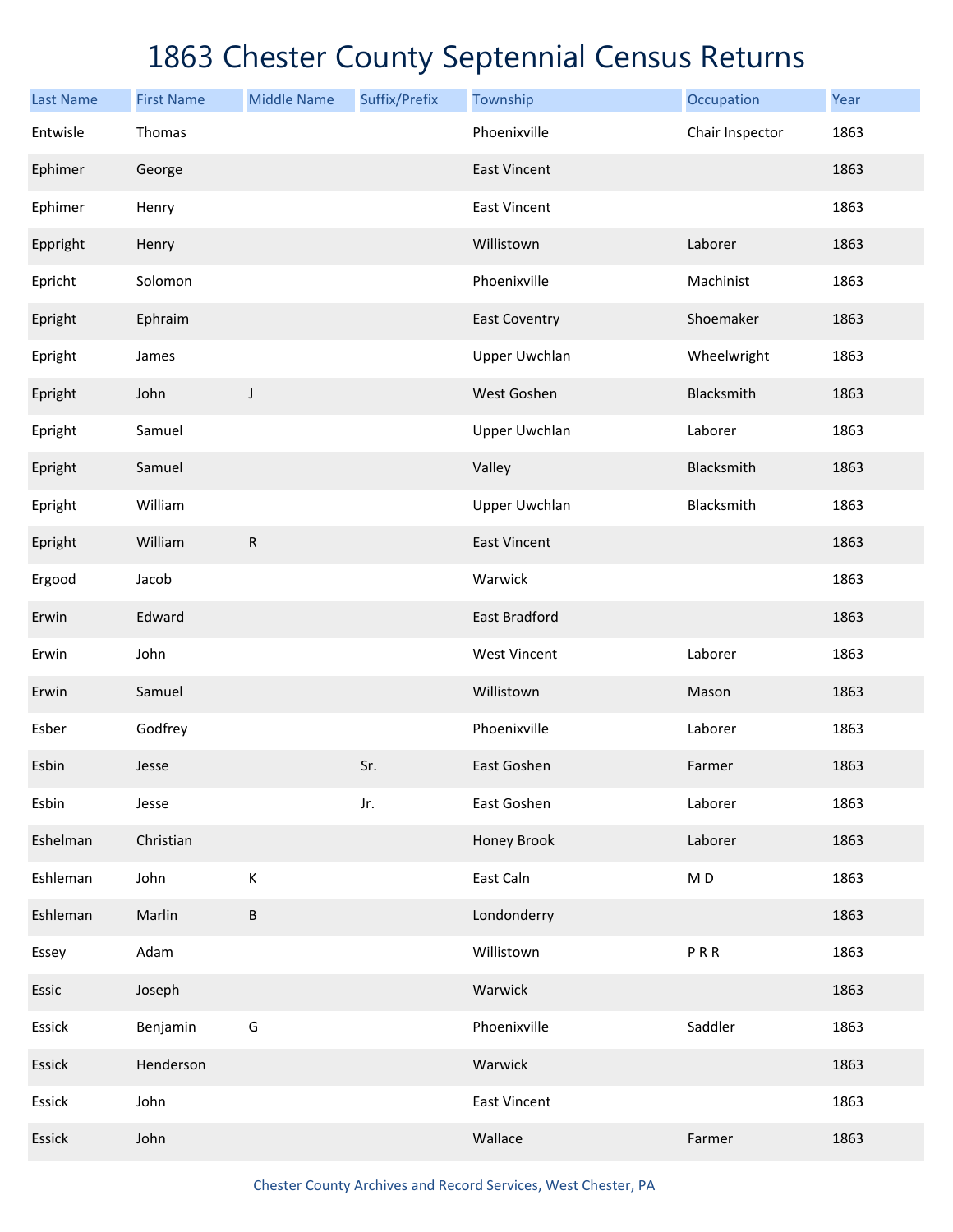| <b>Last Name</b> | <b>First Name</b> | <b>Middle Name</b> | Suffix/Prefix | Township             | Occupation            | Year |
|------------------|-------------------|--------------------|---------------|----------------------|-----------------------|------|
| Essick           | John              |                    |               | Wallace              | Farmer                | 1863 |
| Essick           | Jonathan          |                    |               | <b>West Nantmeal</b> | Laborer               | 1863 |
| Essick           | Rudolph           |                    |               | South Coventry       | Laborer               | 1863 |
| Essick           | Samuel            |                    |               | Wallace              | Laborer               | 1863 |
| Essick           | Samuel            |                    |               | <b>West Vincent</b>  | Mechanic              | 1863 |
| Essig            | James             |                    |               | <b>East Nantmeal</b> |                       | 1863 |
| Essig            | John              |                    |               | West Chester         | Cordwainer            | 1863 |
| Esterling        | William           |                    |               | Elk                  | Farmer                | 1863 |
| Esworthy         | Thomas            | Τ                  |               | West Chester         | Shoemaker             | 1863 |
| Evan             | Palmerah          |                    |               | West Chester         | <b>School Teacher</b> | 1863 |
| Evans            | Abel              |                    |               | <b>West Vincent</b>  | Farmer                | 1863 |
| Evans            | Abner             |                    |               | West Chester         | Soldier               | 1863 |
| Evans            | Abner             | G                  |               | <b>East Nantmeal</b> |                       | 1863 |
| Evans            | Albert            |                    |               | Honey Brook          | Plasterer             | 1863 |
| Evans            | Amos              | К                  |               | North Coventry       | Boatman               | 1863 |
| Evans            | Ann               | ${\sf M}$          |               | Willistown           |                       | 1863 |
| Evans            | Benjamin          | F                  |               | East Pikeland        | Laborer               | 1863 |
| Evans            | Caleb             |                    |               | Wallace              | Huckster              | 1863 |
| Evans            | David             |                    |               | Franklin             | Farmer                | 1863 |
| Evans            | David             |                    |               | Phoenixville         | Roller                | 1863 |
| Evans            | David             |                    |               | Willistown           | Farmer                | 1863 |
| Evans            | Edmund            | $\mathsf C$        |               | East Bradford        |                       | 1863 |
| Evans            | Elizabeth         |                    |               | Honey Brook          |                       | 1863 |
| Evans            | Evan              |                    |               | <b>Upper Uwchlan</b> | Farmer                | 1863 |
| Evans            | Evan              | B                  |               | <b>Upper Uwchlan</b> | Farmer                | 1863 |
| Evans            | Eyra              |                    |               | <b>Upper Uwchlan</b> | Gentleman             | 1863 |
| Evans            | Hannah            |                    |               | <b>West Vincent</b>  |                       | 1863 |
| Evans            | Henry             | S                  |               | West Chester         | Printer               | 1863 |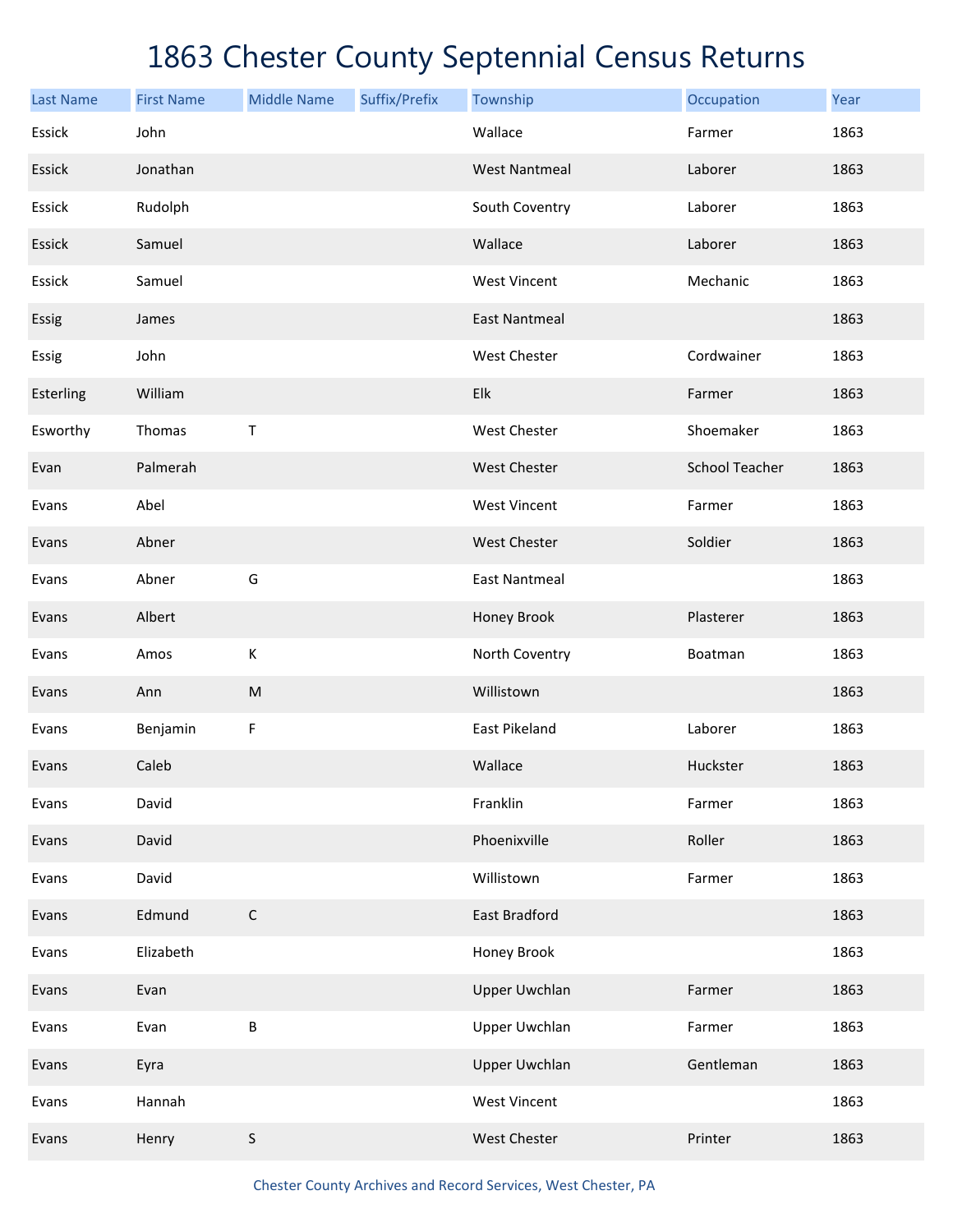| <b>Last Name</b> | <b>First Name</b> | <b>Middle Name</b> | Suffix/Prefix | Township             | Occupation            | Year |
|------------------|-------------------|--------------------|---------------|----------------------|-----------------------|------|
| Evans            | Henry             | Τ                  |               | Tredyffrin           |                       | 1863 |
| Evans            | Hibberd           |                    |               | Willistown           | Farmer                | 1863 |
| Evans            | Jane              |                    |               | Easttown             |                       | 1863 |
| Evans            | Jefferson         |                    |               | South Coventry       | Mason                 | 1863 |
| Evans            | Jesse             |                    |               | <b>East Nantmeal</b> |                       | 1863 |
| Evans            | Jesse             | $\sf B$            |               | <b>Upper Uwchlan</b> | Farmer                | 1863 |
| Evans            | Job               |                    |               | Phoenixville         | Machinist             | 1863 |
| Evans            | Joel              |                    |               | Franklin             | Miller                | 1863 |
| Evans            | John              |                    |               | Honey Brook          | Laborer               | 1863 |
| Evans            | John              |                    |               | South Coventry       | Mason                 | 1863 |
| Evans            | John              |                    |               | <b>Upper Oxford</b>  | Stonemason            | 1863 |
| Evans            | John              |                    |               | Willistown           | Farmer                | 1863 |
| Evans            | John              | $\sf B$            |               | <b>Upper Uwchlan</b> | Farmer                | 1863 |
| Evans            | John              | $\mathsf C$        |               | <b>Upper Oxford</b>  | Miller                | 1863 |
| Evans            | John              | D                  |               | Tredyffrin           |                       | 1863 |
| Evans            | John              | F                  |               | Charlestown          |                       | 1863 |
| Evans            | John              | F                  |               | Wallace              | M. D.                 | 1863 |
| Evans            | John              | G                  |               | Honey Brook          | Blacksmith            | 1863 |
| Evans            | John              | $\sf H$            |               | <b>East Coventry</b> | Farmer                | 1863 |
| Evans            | John              | $\sf T$            |               | Charlestown          |                       | 1863 |
| Evans            | Jonathan          |                    |               | Upper Uwchlan        | Farmer                | 1863 |
| Evans            | Joseph            |                    |               | Tredyffrin           |                       | 1863 |
| Evans            | Joseph            |                    |               | <b>Upper Oxford</b>  | Miller                | 1863 |
| Evans            | Joseph            | $\sf S$            |               | West Chester         | <b>School Teacher</b> | 1863 |
| Evans            | Levi              |                    |               | West Pikeland        | Laborer               | 1863 |
| Evans            | Lewis             | $\sf H$            |               | <b>Upper Uwchlan</b> | Soldier               | 1863 |
| Evans            | Lewis             | J                  |               | West Chester         | Blacksmith            | 1863 |
| Evans            | Lewis             | ${\sf W}$          |               | <b>Upper Oxford</b>  | Miller                | 1863 |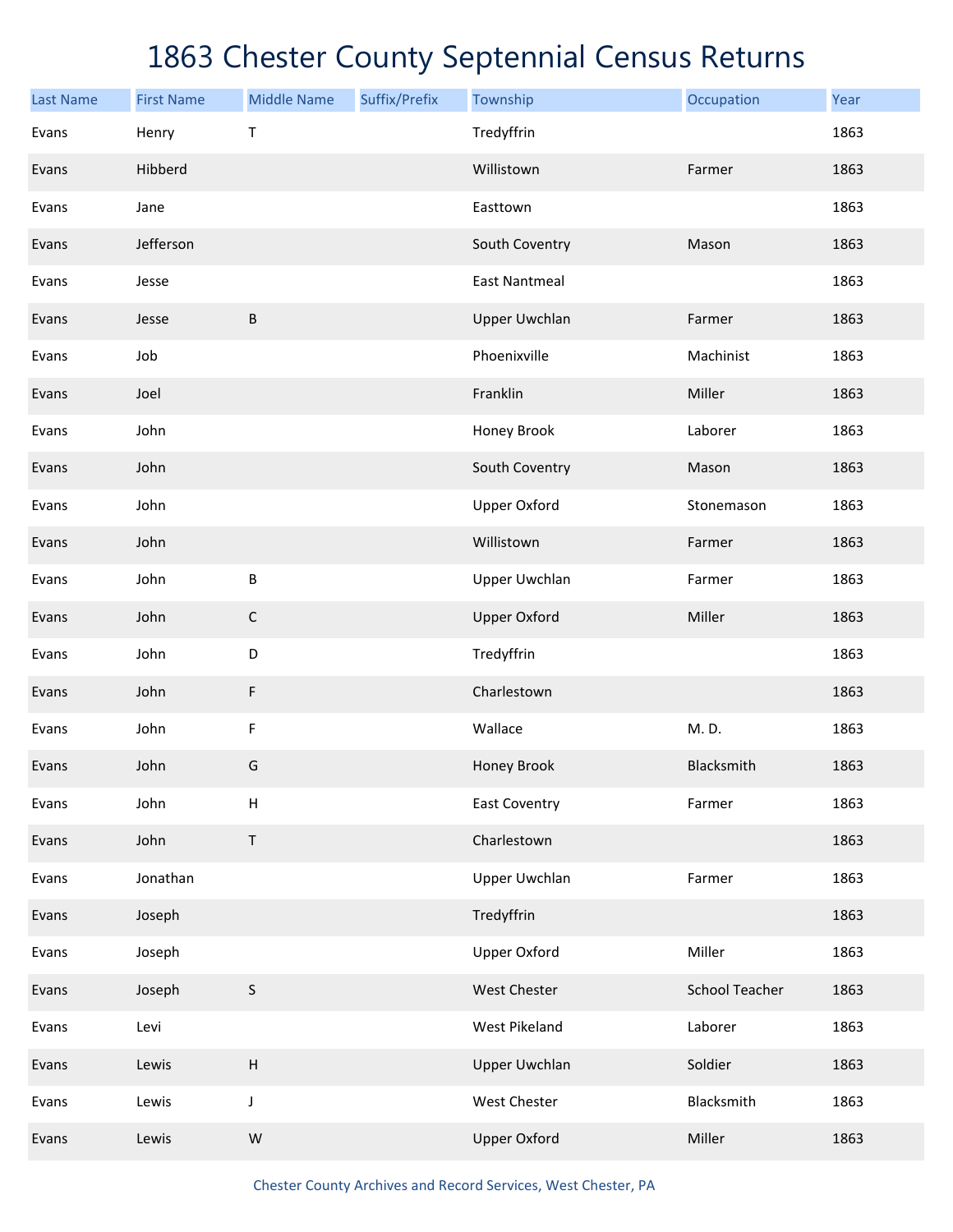| <b>Last Name</b> | <b>First Name</b> | <b>Middle Name</b> | Suffix/Prefix | Township             | Occupation  | Year |
|------------------|-------------------|--------------------|---------------|----------------------|-------------|------|
| Evans            | Mary              |                    |               | Willistown           |             | 1863 |
| Evans            | Nathan            |                    |               | London Grove         |             | 1863 |
| Evans            | Ner               |                    |               | <b>East Nantmeal</b> |             | 1863 |
| Evans            | Newton            |                    |               | <b>Upper Uwchlan</b> | Farmer      | 1863 |
| Evans            | Owen              |                    |               | Wallace              | Laborer     | 1863 |
| Evans            | Paschal           |                    |               | Downingtown          | Carpenter   | 1863 |
| Evans            | Peter             |                    |               | East Pikeland        | Farmer      | 1863 |
| Evans            | Pharis            |                    |               | <b>West Vincent</b>  | Farmer      | 1863 |
| Evans            | Reuben            |                    |               | Downingtown          | Weaver      | 1863 |
| Evans            | Richard           |                    |               | Tredyffrin           |             | 1863 |
| Evans            | Richard           | D                  |               | East Pikeland        | Storekeeper | 1863 |
| Evans            | Robert            |                    |               | Willistown           | Laborer     | 1863 |
| Evans            | Samuel            |                    |               | Birmingham           | Laborer     | 1863 |
| Evans            | Samuel            |                    |               | <b>East Nantmeal</b> |             | 1863 |
| Evans            | Samuel            |                    |               | Pennsbury            | Laborer     | 1863 |
| Evans            | Samuel            |                    |               | Schuylkill           | Laborer     | 1863 |
| Evans            | Samuel            |                    |               | Wallace              | Farmer      | 1863 |
| Evans            | Samuel            |                    |               | Willistown           | Farmer      | 1863 |
| Evans            | Sarah             | W                  |               | Willistown           |             | 1863 |
| Evans            | Silas             |                    |               | <b>Upper Uwchlan</b> | Gentleman   | 1863 |
| Evans            | Stephen           |                    |               | Pennsbury            | Laborer     | 1863 |
| Evans            | Susan             |                    |               | <b>West Chester</b>  | Lady        | 1863 |
| Evans            | Thomas            |                    |               | Franklin             | Shoemaker   | 1863 |
| Evans            | Thomas            | В                  |               | Uwchlan              | Drover      | 1863 |
| Evans            | Thomas            | B                  |               | <b>West Vincent</b>  | Farmer      | 1863 |
| Evans            | Thomas            | P                  |               | West Chester         | Gentleman   | 1863 |
| Evans            | Townsend          |                    |               | <b>East Nantmeal</b> |             | 1863 |
| Evans            | Webster           |                    |               | <b>Upper Uwchlan</b> | Farmer      | 1863 |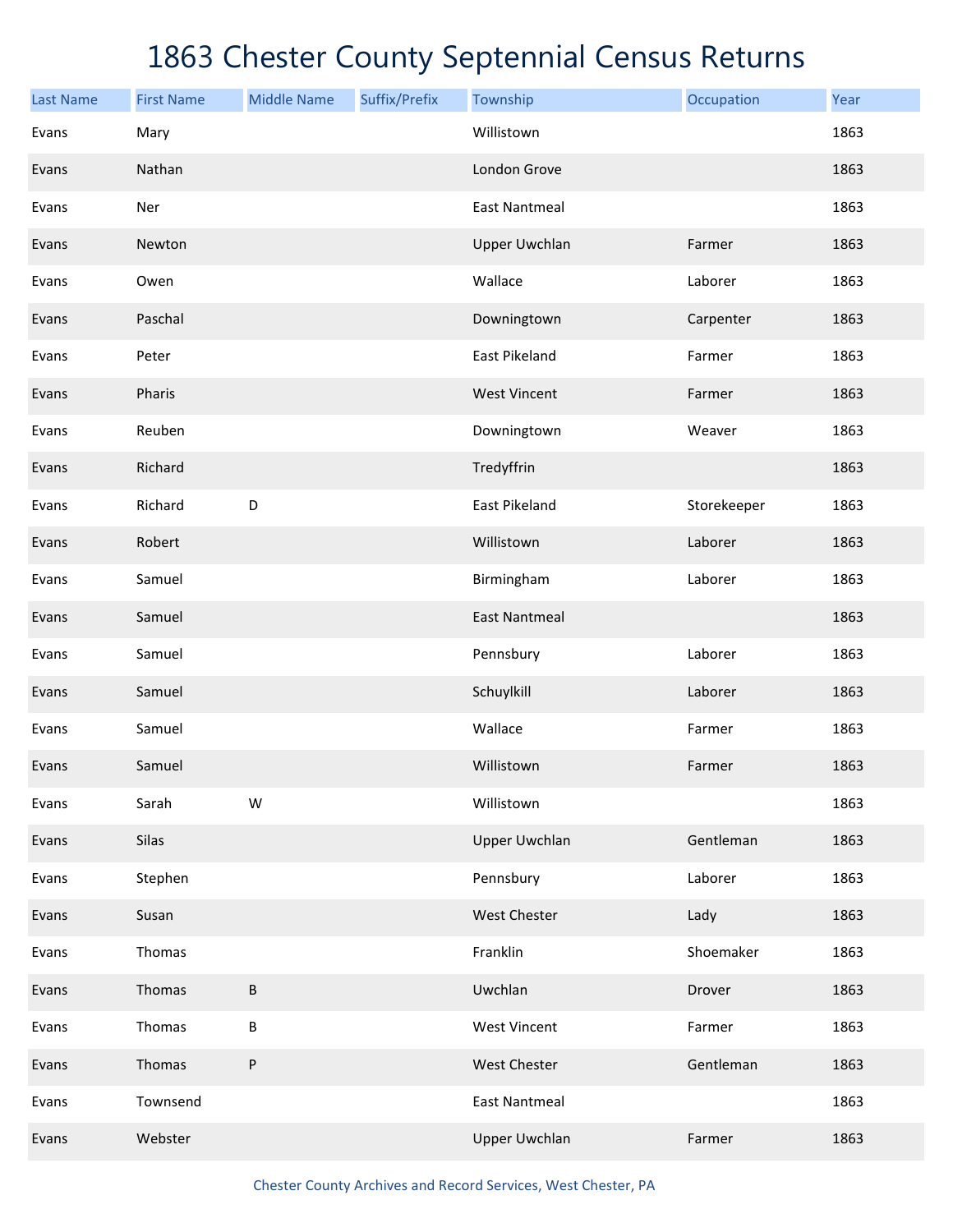| <b>Last Name</b> | <b>First Name</b> | <b>Middle Name</b> | Suffix/Prefix | Township             | Occupation  | Year |
|------------------|-------------------|--------------------|---------------|----------------------|-------------|------|
| Evans            | William           |                    |               | <b>Upper Oxford</b>  | Miller      | 1863 |
| Evans            | William           |                    |               | Willistown           | Farmer      | 1863 |
| Evans            | William           |                    |               | Willistown           | Laborer     | 1863 |
| Evans            | William           | D                  |               | Phoenixville         | Clerk       | 1863 |
| Evans            | William           | W                  |               | Willistown           | Laborer     | 1863 |
| Evanson          | Joseph            |                    |               | Tredyffrin           |             | 1863 |
| Evanson          | Joseph            | $\mathsf F$        |               | Tredyffrin           |             | 1863 |
| Evens            | Charles           |                    |               | East Whiteland       | Laborer     | 1863 |
| Evens            | George            |                    |               | West Fallowfield     |             | 1863 |
| Evenson          | Benjamin          |                    |               | Sadsbury             |             | 1863 |
| Everet           | Hamilton          |                    |               | Penn                 | Farmer      | 1863 |
| Everham          | John              | W                  |               | Valley               | Wheelwright | 1863 |
| Everhart         | В                 | M                  |               | West Chester         | Storekeeper | 1863 |
| Everhart         | Daniel            |                    |               | West Brandywine      | Farmer      | 1863 |
| Everhart         | George            |                    |               | West Brandywine      | Farmer      | 1863 |
| Everhart         | George            |                    |               | West Caln            | Laborer     | 1863 |
| Everhart         | James             | B                  |               | West Chester         | Lawyer      | 1863 |
| Everhart         | John              | F                  |               | <b>West Chester</b>  | Physician   | 1863 |
| Everhart         | Samuel            |                    |               | <b>West Vincent</b>  | Farmer      | 1863 |
| Everhart         | William           |                    |               | West Brandywine      | Laborer     | 1863 |
| Everhart         | William           |                    |               | West Chester         | Storekeeper | 1863 |
| Everly           | Henry             |                    |               | <b>East Nantmeal</b> |             | 1863 |
| Eves             | Amos              | F                  |               | Lower Oxford         | Farmer      | 1863 |
| Eves             | Elizabeth         |                    |               | Valley               | Washerwoman | 1863 |
| Eves             | James             |                    |               | New London           | Farmer      | 1863 |
| Eves             | William           | $\mathsf D$        |               | New London           | Gentleman   | 1863 |
| Evinson          | George            |                    |               | East Marlborough     | Shoemaker   | 1863 |
| Evson            | Benjamin          |                    |               | Willistown           | Laborer     | 1863 |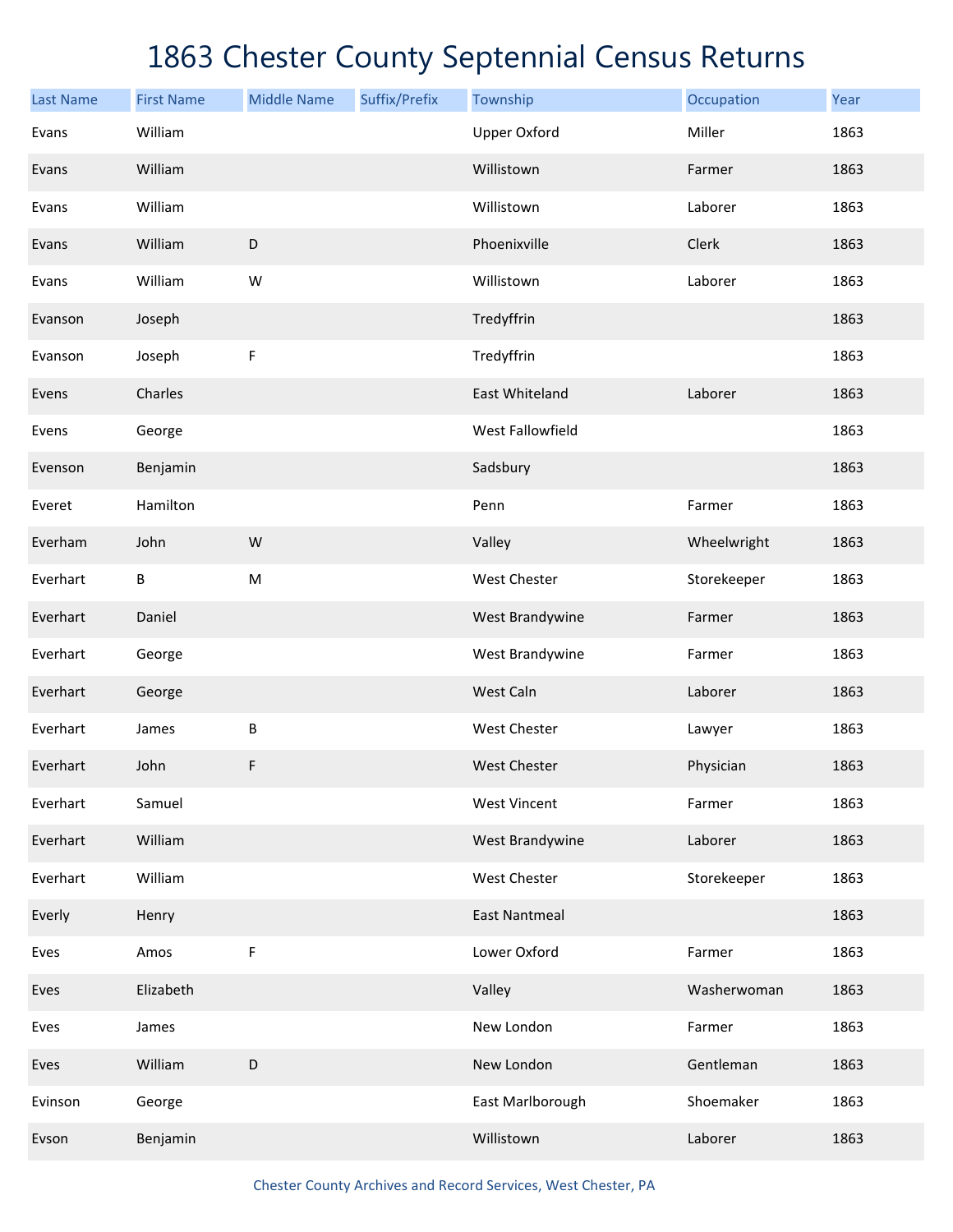| <b>Last Name</b> | <b>First Name</b> | <b>Middle Name</b> | Suffix/Prefix | Township             | Occupation | Year |
|------------------|-------------------|--------------------|---------------|----------------------|------------|------|
| Ewart            | Elizabeth         |                    | Jr.           | Kennett              |            | 1863 |
| Ewen             | David             |                    |               | Phoenixville         | Druggist   | 1863 |
| Ewing            | Amos              |                    |               | Elk                  | Farmer     | 1863 |
| Ewing            | Henry             |                    |               | Lower Oxford         | Farmer     | 1863 |
| Ewing            | James             |                    |               | Honey Brook          | Cooper     | 1863 |
| Ewing            | John              |                    |               | Warwick              |            | 1863 |
| Ewing            | Joseph            |                    |               | Lower Oxford         | Laborer    | 1863 |
| Ewing            | Mannis            |                    |               | Phoenixville         | Soldier    | 1863 |
| Ewing            | Martin            |                    |               | Elk                  | Farmer     | 1863 |
| Ewing            | Robert            |                    |               | Elk                  | Farmer     | 1863 |
| Ewing            | Samuel            |                    |               | Warwick              |            | 1863 |
| Ewing            | Thomas            |                    |               | Elk                  | Farmer     | 1863 |
| Ewing            | Thomas            |                    |               | Sadsbury             | Laborer    | 1863 |
| Ewing            | Thomas            |                    |               | Sadsbury             |            | 1863 |
| Ewing            | Thomas            | J                  |               | Elk                  | Carpenter  | 1863 |
| Ewing            | Washington        |                    |               | Elk                  | Farmer     | 1863 |
| Ewing            | Washington        |                    |               | Franklin             | Merchant   | 1863 |
| Ewing            | William           |                    |               | Elk                  | Cooper     | 1863 |
| Faber            | Joseph            |                    |               | North Coventry       | Laborer    | 1863 |
| Fadden           | Abner             | ${\sf M}$          |               | East Nottingham      |            | 1863 |
| Faddis           | Abiah             |                    |               | New Garden           | Laborer    | 1863 |
| Faddis           | James             |                    |               | <b>West Bradford</b> | Limeburner | 1863 |
| Faddis           | John              | $\sf T$            |               | East Nottingham      | Laborer    | 1863 |
| Faddis           | Thomas            |                    |               | <b>West Bradford</b> | Laborer    | 1863 |
| Faddis           | William           |                    |               | <b>West Bradford</b> | Laborer    | 1863 |
| Fadis            | Isaac             |                    |               | East Fallowfield     | Farmer     | 1863 |
| Fadis            | John              |                    |               | East Fallowfield     | Farmer     | 1863 |
| Fadis            | Robert            |                    |               | East Fallowfield     | Farmer     | 1863 |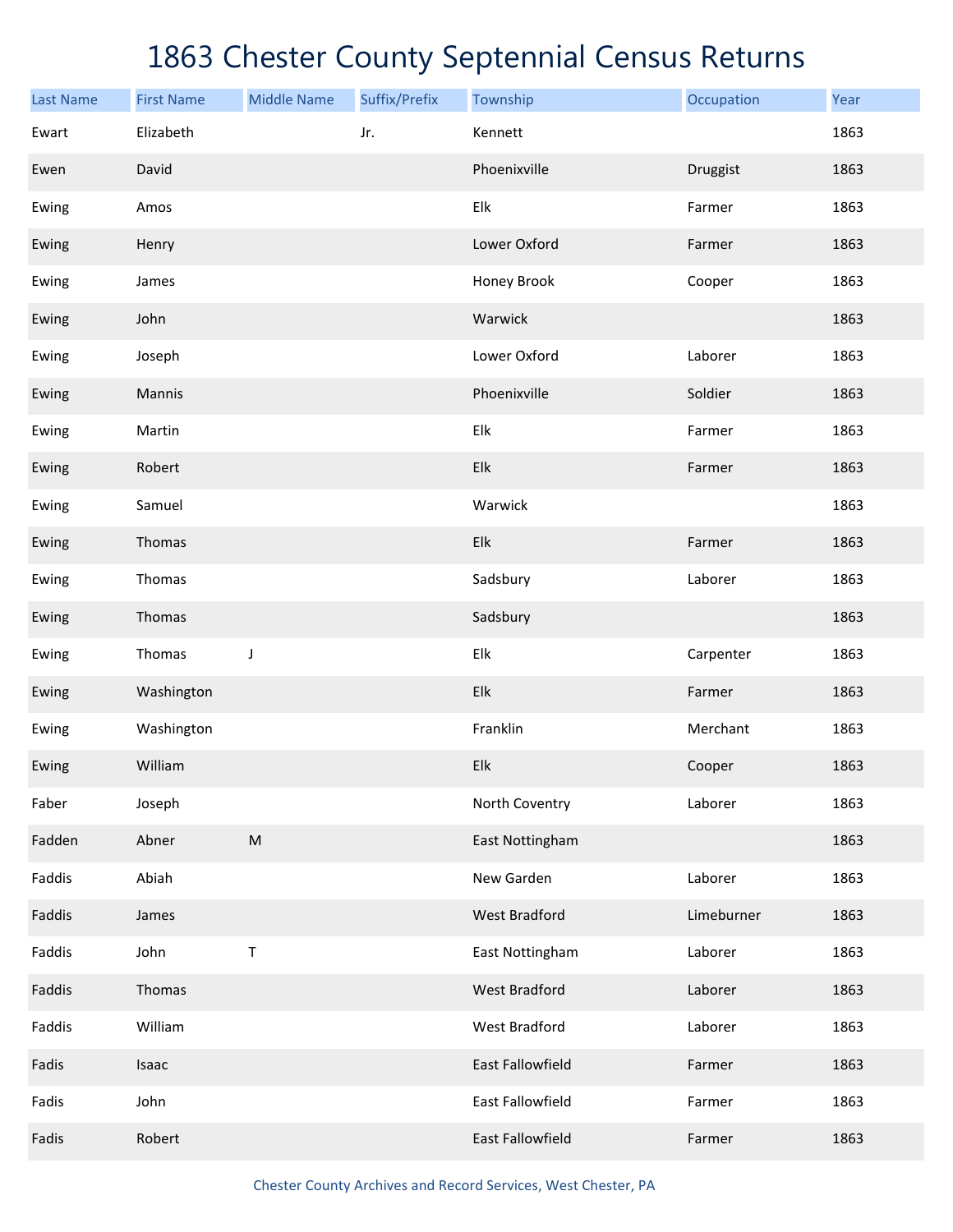| <b>Last Name</b> | <b>First Name</b> | <b>Middle Name</b> | Suffix/Prefix | Township             | Occupation | Year |
|------------------|-------------------|--------------------|---------------|----------------------|------------|------|
| Fadis            | Thomas            |                    |               | East Fallowfield     | Farmer     | 1863 |
| Fadis            | William           | $\mathsf H$        |               | East Fallowfield     | Farmer     | 1863 |
| Fafinger         | David             |                    |               | <b>East Nantmeal</b> |            | 1863 |
| Fager            | John              |                    |               | East Fallowfield     | Farmer     | 1863 |
| Fagerly          | Leonard           |                    |               | Phoenixville         | Puddler    | 1863 |
| Fagleman         | Michael           |                    |               | Phoenixville         | Laborer    | 1863 |
| Fagley           | David             |                    |               | West Pikeland        | Farmer     | 1863 |
| Fagley           | John              |                    |               | <b>West Pikeland</b> | Farmer     | 1863 |
| Fagley           | Samuel            |                    |               | West Pikeland        | Farmer     | 1863 |
| Fahenstock       | Casper            |                    |               | Willistown           | Farmer     | 1863 |
| Fahenstock       | Edwin             |                    |               | Willistown           | Laborer    | 1863 |
| Fahenstock       | Henry             |                    |               | Willistown           | Laborer    | 1863 |
| Fahey            | John              |                    |               | Kennett              |            | 1863 |
| Fahey            | Michael           |                    |               | Kennett              |            | 1863 |
| Fahnestock       | Charles           | S                  |               | West Chester         | Teacher    | 1863 |
| Fairlamb         | Henry             |                    |               | Oxford               | Laborer    | 1863 |
| Fairlamb         | Robert            |                    |               | Highland             | Merchant   | 1863 |
| Falknen          | Joseph            |                    |               | Schuylkill           | Trader     | 1863 |
| Falkner          | Edward            |                    |               | Schuylkill           | Trader     | 1863 |
| Falls            | Isaac             | ${\sf M}$          |               | East Nottingham      |            | 1863 |
| Falls            | Margarett         |                    |               | West Fallowfield     |            | 1863 |
| Falwell          | Elizabeth         |                    |               | Oxford               |            | 1863 |
| Faly             | John              |                    |               | New Garden           | Laborer    | 1863 |
| Famous           | Charles           |                    |               | Tredyffrin           |            | 1863 |
| Famous           | Henry             |                    |               | Tredyffrin           |            | 1863 |
| Famous           | Henry             |                    |               | Tredyffrin           |            | 1863 |
| Famous           | Henry             |                    |               | Tredyffrin           |            | 1863 |
| Famous           | John              |                    |               | Tredyffrin           |            | 1863 |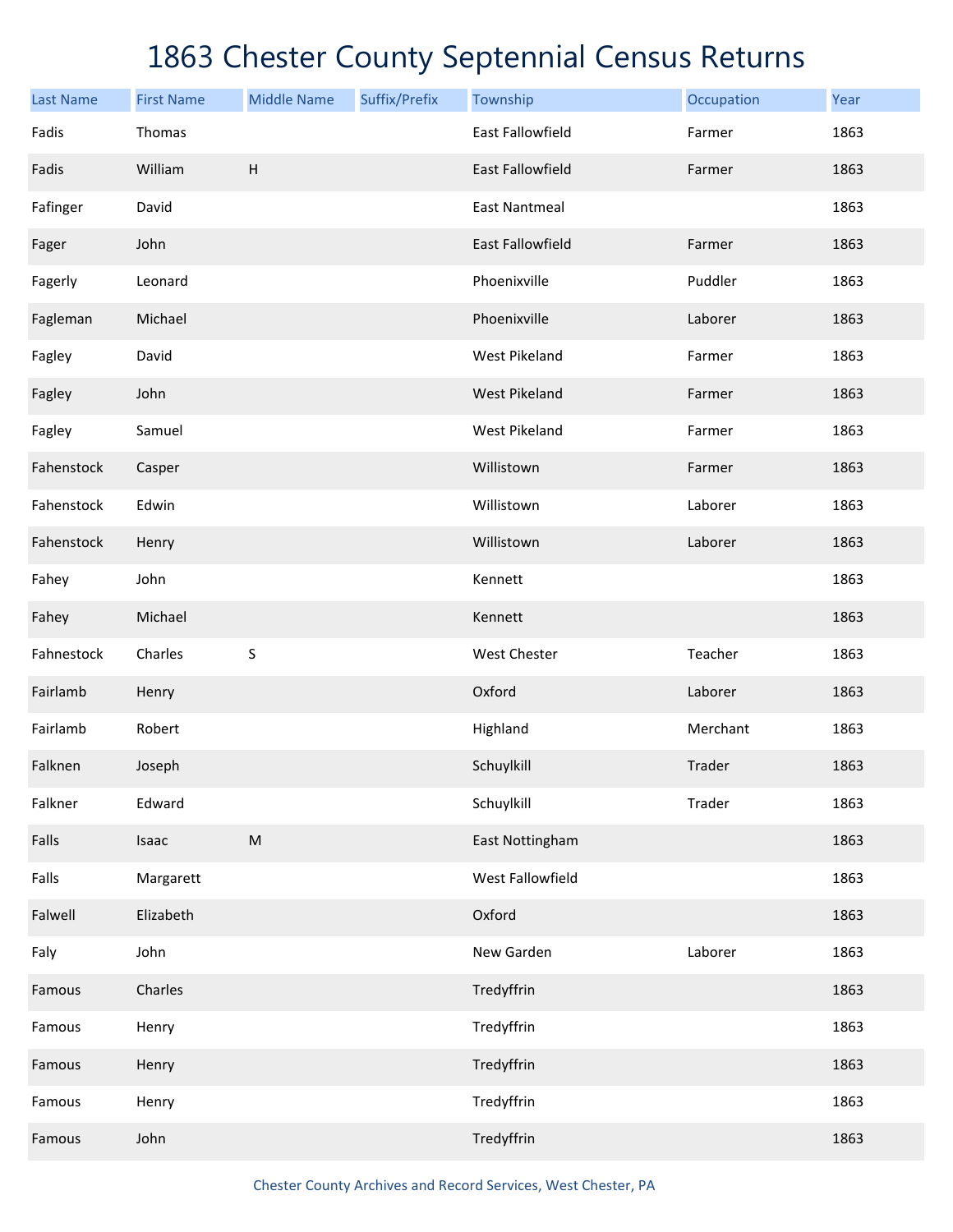| <b>Last Name</b> | <b>First Name</b> | <b>Middle Name</b>        | Suffix/Prefix | Township            | Occupation  | Year |
|------------------|-------------------|---------------------------|---------------|---------------------|-------------|------|
| Famous           | John              |                           |               | Tredyffrin          |             | 1863 |
| Famous           | John              |                           |               | Tredyffrin          |             | 1863 |
| Faniland         | Charles           |                           |               | <b>West Chester</b> | Storekeeper | 1863 |
| Faris            | James             |                           |               | West Chester        | Laborer     | 1863 |
| Farr             | Charles           |                           |               | Willistown          | Painter     | 1863 |
| Farra            | Charles           |                           |               | Franklin            | Farmer      | 1863 |
| Farra            | George            |                           |               | Willistown          | Laborer     | 1863 |
| Farra            | Jacob             |                           |               | Willistown          | Laborer     | 1863 |
| Farra            | Jesse             |                           |               | West Chester        | Soldier     | 1863 |
| Farra            | John              |                           |               | Franklin            | Farmer      | 1863 |
| Farra            | Joseph            |                           |               | East Goshen         | Blacksmith  | 1863 |
| Farra            | Richard           |                           |               | Willistown          | Laborer     | 1863 |
| Farra            | Spencer           |                           |               | Londonderry         |             | 1863 |
| Farra            | Thomas            |                           |               | Londonderry         |             | 1863 |
| Farra            | William           |                           |               | Willistown          | Laborer     | 1863 |
| Farra            | William           | $\boldsymbol{\mathsf{H}}$ |               | Lower Oxford        | Laborer     | 1863 |
| Farrah           | George            | D                         |               | Penn                |             | 1863 |
| Farrah           | John              | ${\sf M}$                 |               | Penn                | Farmer      | 1863 |
| Farrale          | Hannah            |                           |               | West Brandywine     | Lady        | 1863 |
| Farrally         | James             |                           |               | Valley              | Laborer     | 1863 |
| Farree           | Stephen           |                           |               | <b>East Vincent</b> |             | 1863 |
| Farrel           | John              |                           |               | Phoenixville        | Roller      | 1863 |
| Farrell          | Giblons           |                           |               | East Caln           | Laborer     | 1863 |
| Farrell          | John              |                           |               | West Chester        | Laborer     | 1863 |
| Farrell          | Michael           |                           |               | West Chester        | Laborer     | 1863 |
| Farrell          | Morgin            |                           |               | East Caln           | Laborer     | 1863 |
| Farrell          | Timothy           |                           |               | West Chester        | Laborer     | 1863 |
| Farris           | James             |                           |               | New Garden          | Cooper      | 1863 |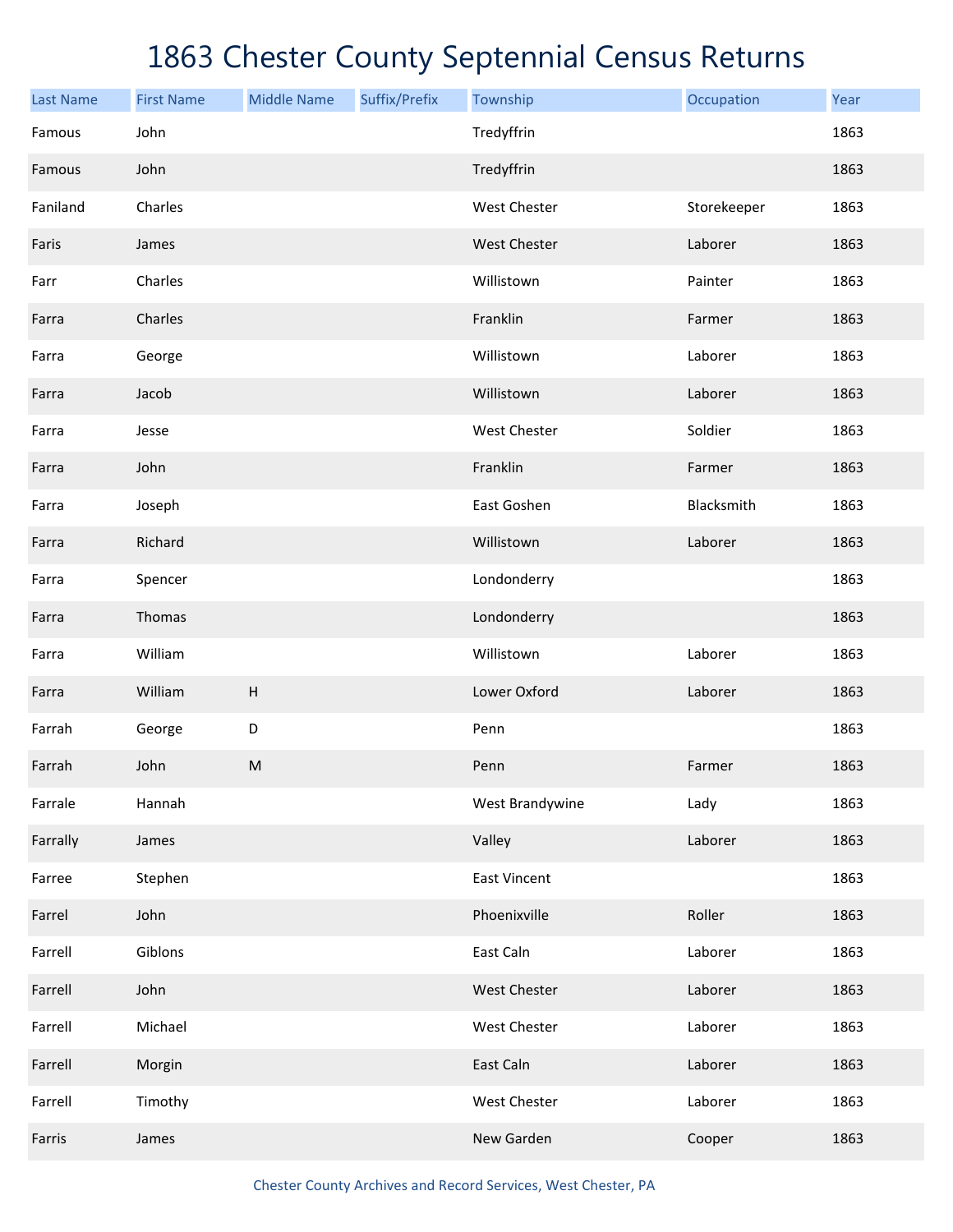| <b>Last Name</b> | <b>First Name</b> | <b>Middle Name</b>        | Suffix/Prefix | Township            | Occupation             | Year |
|------------------|-------------------|---------------------------|---------------|---------------------|------------------------|------|
| Farro            | Jerred            |                           |               | East Goshen         | Farmer                 | 1863 |
| Farshurt         | James             |                           |               | Phoenixville        | Laborer                | 1863 |
| Fassnacht        | George            |                           |               | West Chester        | <b>Tallow Chandler</b> | 1863 |
| Faucet           | Daniel            |                           |               | Kennett             | Farmer                 | 1863 |
| Faucet           | James             |                           |               | Kennett             |                        | 1863 |
| Faucet           | Nathan            |                           |               | Kennett             |                        | 1863 |
| Faucett          | Ebenezar          |                           |               | Pocopson            | Farmer                 | 1863 |
| Faucett          | George            |                           |               | Westtown            | Farmer                 | 1863 |
| Faucett          | Henry             |                           |               | Westtown            | Farmer                 | 1863 |
| Faucett          | Joseph            | $\mathsf O$               |               | Birmingham          | Laborer                | 1863 |
| Faucett          | Nathan            | Υ                         |               | Birmingham          |                        | 1863 |
| Faulding         | Mathew            |                           |               | <b>Upper Oxford</b> | Farmer                 | 1863 |
| Fauser           | <b>Barnard</b>    |                           |               | West Chester        | Shoemaker              | 1863 |
| Faust            | Daniel            |                           | Sr.           | East Brandywine     | Shoemaker              | 1863 |
| Faust            | John              |                           |               | East Brandywine     | Laborer                | 1863 |
| Faust            | William           |                           |               | Valley              | Shoemaker              | 1863 |
| Faux             | Patrick           |                           |               | Elk                 | Farmer                 | 1863 |
| Fayfinger        | David             |                           |               | <b>West Vincent</b> | Shoemaker              | 1863 |
| Feager           | Andrew            |                           |               | <b>East Vincent</b> |                        | 1863 |
| Featin           | William           |                           |               | West Caln           | Laborer                | 1863 |
| Fedrick          | E                 |                           |               | Sadsbury            | Agent                  | 1863 |
| Fee              | Patrick           |                           |               | Phoenixville        | Puddler                | 1863 |
| Feist            | Robert            |                           |               | <b>East Vincent</b> |                        | 1863 |
| Feister          | Adam              |                           |               | Valley              | Laborer                | 1863 |
| Feister          | Charles           | $\boldsymbol{\mathsf{H}}$ |               | Valley              | Laborer                | 1863 |
| Feister          | James             | E                         |               | Honey Brook         | Watchmaker             | 1863 |
| Feister          | Mary              |                           |               | Honey Brook         |                        | 1863 |
| Feister          | William           |                           |               | Valley              | Laborer                | 1863 |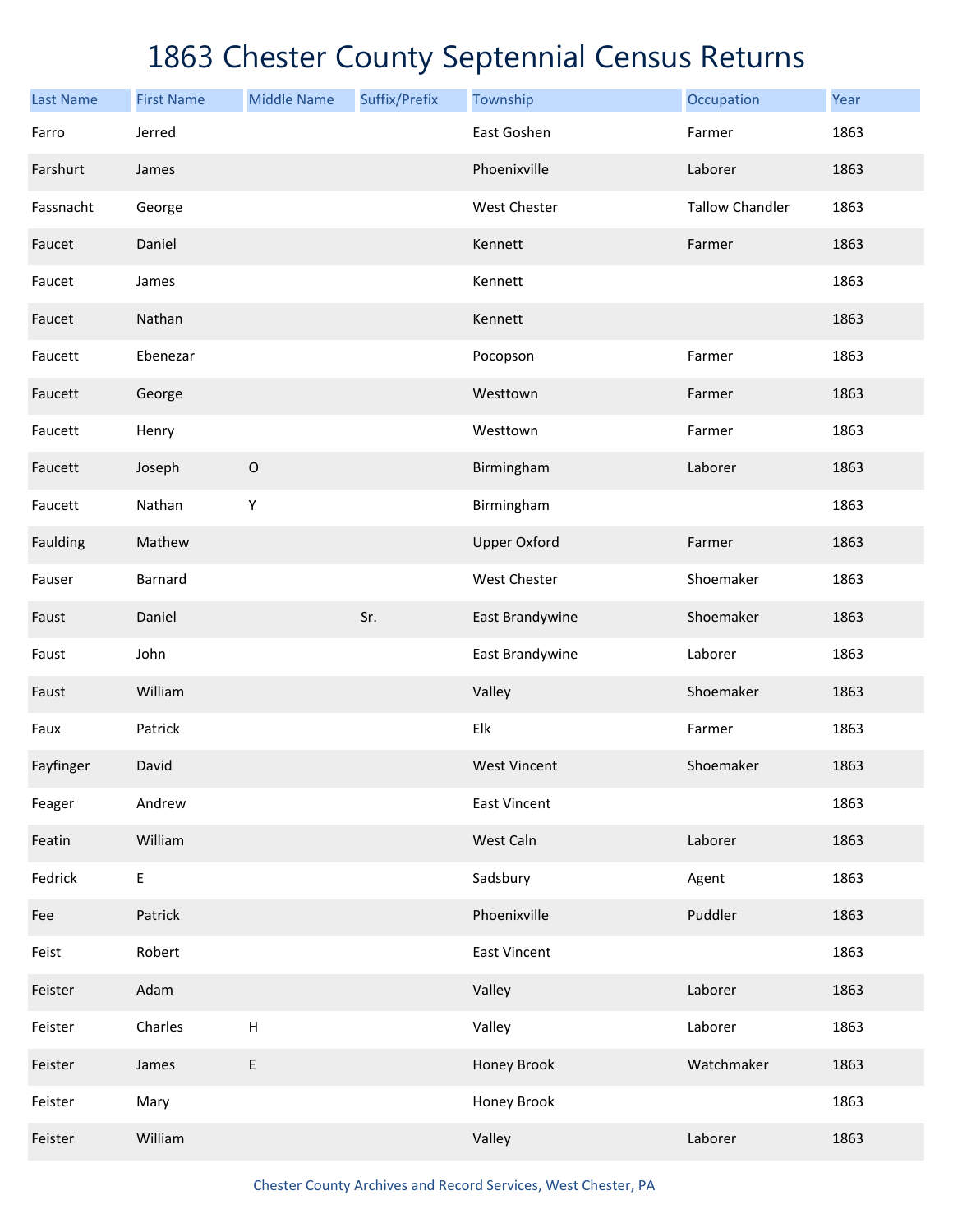| <b>Last Name</b> | <b>First Name</b> | <b>Middle Name</b> | Suffix/Prefix | Township            | Occupation | Year |
|------------------|-------------------|--------------------|---------------|---------------------|------------|------|
| Fell             | David             |                    | Sr.           | New London          | Farmer     | 1863 |
| Fell             | David             |                    | Jr.           | New London          | Farmer     | 1863 |
| Fell             | James             |                    |               | New London          | Miller     | 1863 |
| Fell             | Marshall          |                    |               | Newlin              | Farmer     | 1863 |
| Fell             | Patience          | ${\sf M}$          |               | New London          | Farmer     | 1863 |
| Fell             | Richard           |                    |               | New London          | Laborer    | 1863 |
| Fell             | William           | G                  |               | New London          | Farmer     | 1863 |
| Felty            | James             |                    |               | Phoenixville        | Blacksmith | 1863 |
| Feney            | James             |                    |               | Phoenixville        | Laborer    | 1863 |
| Fergus           | Thomas            | Η.                 |               | West Chester        | Teacher    | 1863 |
| Ferguson         | Hugh              | $\sf T$            |               | Londonderry         |            | 1863 |
| Ferguson         | William           | $\mathsf C$        |               | <b>Upper Oxford</b> | Shoemaker  | 1863 |
| Ferran           | Henry             |                    |               | Londonderry         |            | 1863 |
| Ferran           | James             |                    |               | East Whiteland      | Laborer    | 1863 |
| Ferran           | James             |                    |               | Londonderry         |            | 1863 |
| Ferran           | John              |                    |               | East Whiteland      | Laborer    | 1863 |
| Ferran           | John              |                    |               | Londonderry         |            | 1863 |
| Ferran           | Mary              |                    |               | East Whiteland      |            | 1863 |
| Ferree           | D                 | B                  |               | Sadsbury            |            | 1863 |
| Ferree           | David             |                    |               | Sadsbury            |            | 1863 |
| Ferree           | $\mathsf T$       | B                  |               | Sadsbury            |            | 1863 |
| Ferree           | William           |                    |               | Sadsbury            |            | 1863 |
| Ferrell          | Andrew            |                    |               | West Chester        | Shoemaker  | 1863 |
| Ferrell          | Eliza             |                    |               | West Chester        | Lady       | 1863 |
| Ferrell          | Jesse             |                    |               | East Whiteland      | Merchant?  | 1863 |
| Ferrell          | John              |                    |               | West Chester        | Carpenter  | 1863 |
| Ferrell          | Joseph            |                    |               | West Chester        | Gentleman  | 1863 |
| Ferrell          | $\mathsf S$       | <b>Babb</b>        |               | East Bradford       |            | 1863 |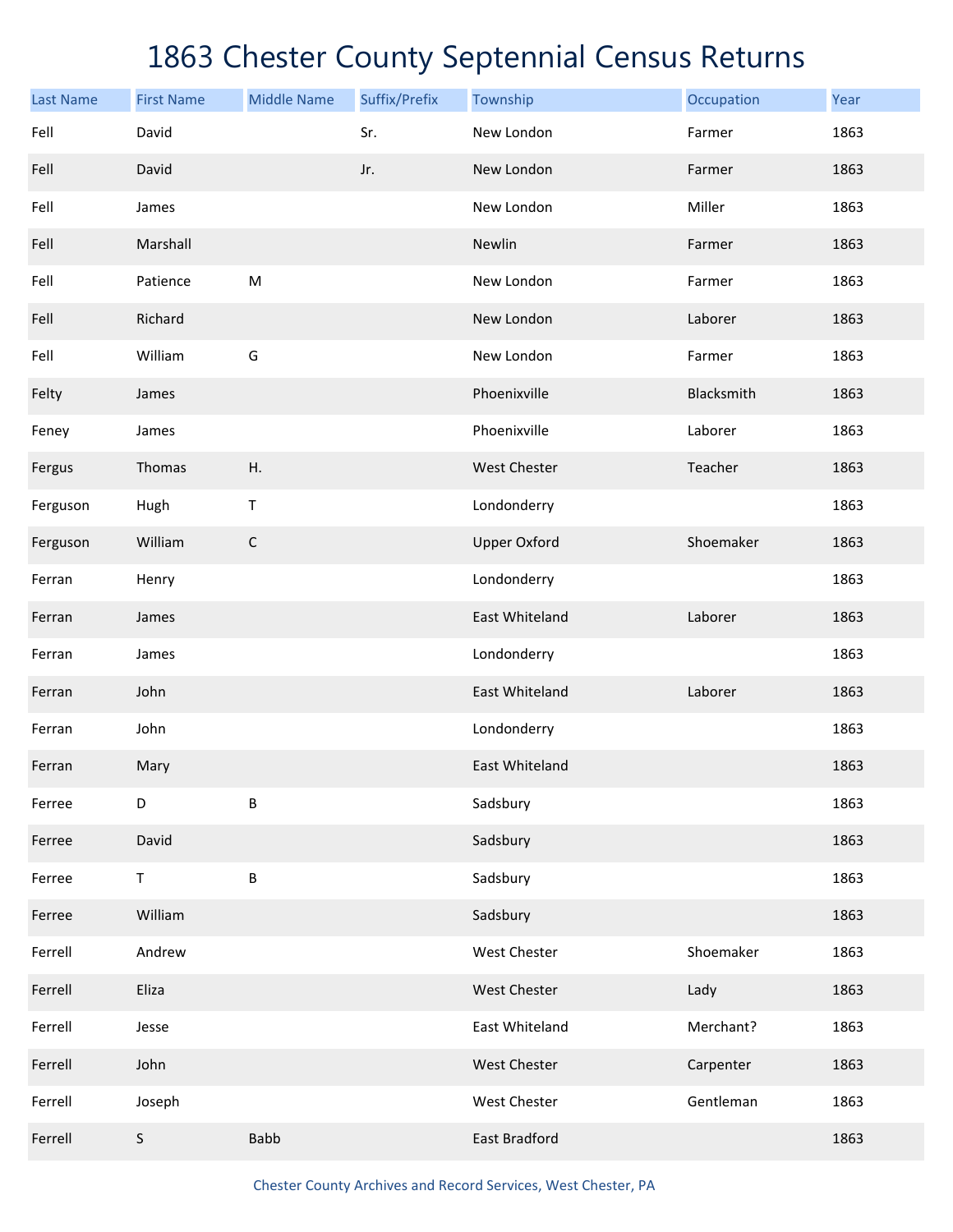| <b>Last Name</b> | <b>First Name</b> | <b>Middle Name</b> | Suffix/Prefix | Township             | Occupation            | Year |
|------------------|-------------------|--------------------|---------------|----------------------|-----------------------|------|
| Ferrell          | Samson            | B                  |               | Pocopson             | Shoemaker             | 1863 |
| Ferrell          | William           |                    |               | <b>West Bradford</b> | Mason                 | 1863 |
| Ferren           | Charles           |                    |               | Phoenixville         | Puddler               | 1863 |
| Ferrey           | Hannah            |                    |               | Sadsbury             | Milliner              | 1863 |
| Ferrey           | Maxwell           |                    |               | Sadsbury             | Painter               | 1863 |
| Ferrey           | Susan             |                    |               | Sadsbury             | Milliner              | 1863 |
| Ferrey           | William           | $\mathsf C$        |               | Sadsbury             | Clerk                 | 1863 |
| Ferron           | James             |                    |               | Kennett              | Carpenter             | 1863 |
| Ferrow           | John              |                    |               | Kennett              |                       | 1863 |
| Fertick          | Philip            |                    |               | Sadsbury             | Laborer               | 1863 |
| Fertick          | Philip            |                    |               | Sadsbury             | Laborer               | 1863 |
| Fertig           | Henry             |                    |               | <b>East Coventry</b> | Farmer                | 1863 |
| Fertig           | John              |                    |               | <b>East Vincent</b>  |                       | 1863 |
| Fertig           | Samuel            |                    |               | <b>West Vincent</b>  | Farmer                | 1863 |
| Fetherman        | Ebenezer          |                    |               | East Nottingham      |                       | 1863 |
| Fetlers          | Samuel            |                    |               | <b>West Pikeland</b> | Farmer                | 1863 |
| Fetteres         | Abram             |                    |               | Uwchlan              | <b>School Teacher</b> | 1863 |
| Fetteres         | John              |                    |               | Uwchlan              | Farmer                | 1863 |
| Fetterolf        | Peter             |                    |               | <b>East Vincent</b>  |                       | 1863 |
| Fetters          | Abraham           |                    |               | Charlestown          |                       | 1863 |
| Fetters          | Abram             |                    |               | East Whiteland       | Farmer                | 1863 |
| Fetters          | David             |                    |               | Charlestown          |                       | 1863 |
| Fetters          | Elizabeth         |                    |               | Uwchlan              |                       | 1863 |
| Fetters          | George            |                    |               | Charlestown          |                       | 1863 |
| Fetters          | George            |                    |               | <b>West Vincent</b>  | Farmer                | 1863 |
| Fetters          | Isaiah            |                    |               | <b>Upper Uwchlan</b> | Farmer                | 1863 |
| Fetters          | John              |                    |               | Charlestown          |                       | 1863 |
| Fetters          | John              |                    |               | <b>Upper Uwchlan</b> | Farmer                | 1863 |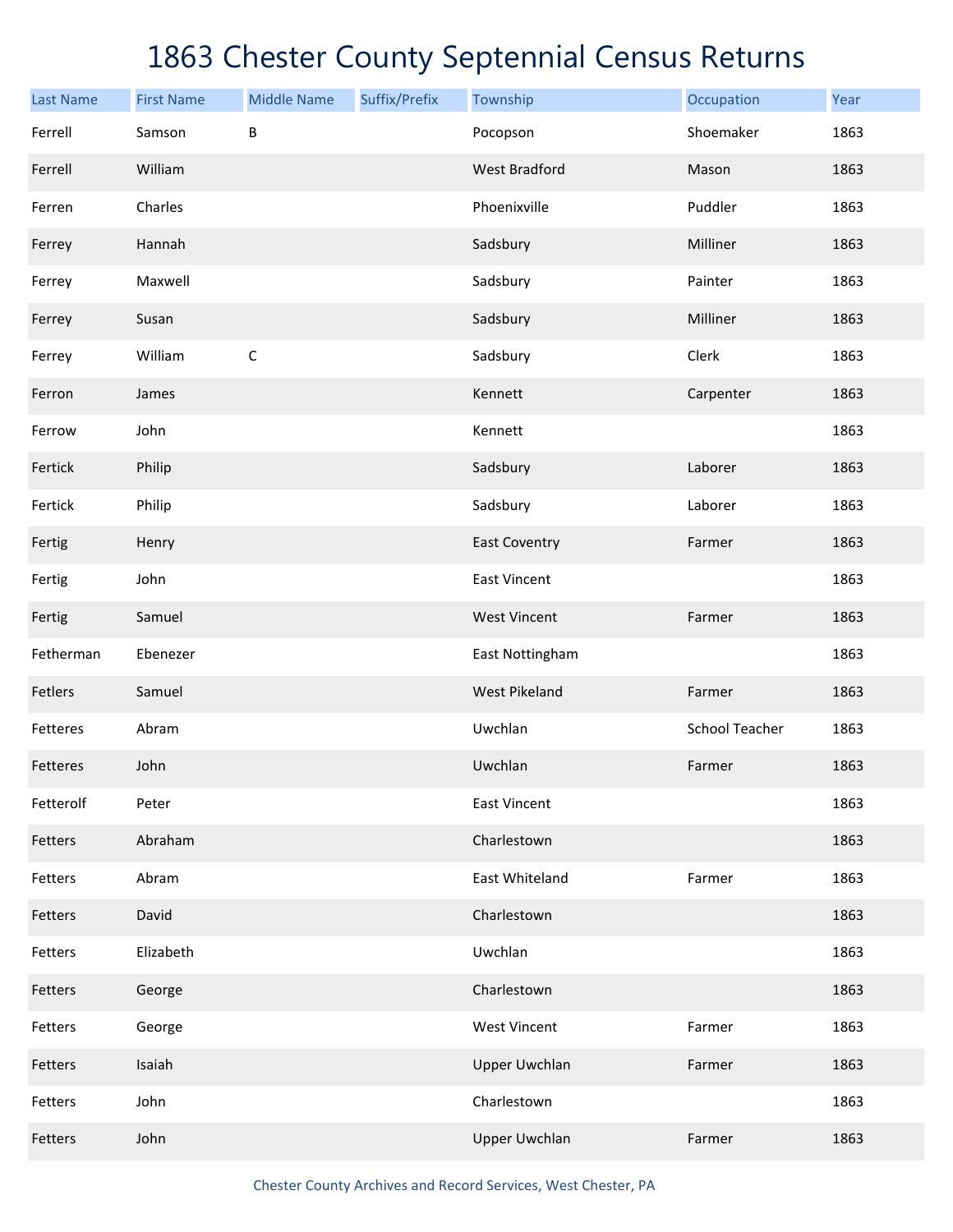| <b>Last Name</b> | <b>First Name</b> | <b>Middle Name</b> | Suffix/Prefix | Township             | Occupation            | Year |
|------------------|-------------------|--------------------|---------------|----------------------|-----------------------|------|
| Fetters          | John              | Α                  |               | East Whiteland       | Farmer                | 1863 |
| Fetters          | Levi              |                    |               | East Whiteland       | <b>School Teacher</b> | 1863 |
| Fetters          | Mary              |                    |               | Uwchlan              |                       | 1863 |
| Fetters          | Samuel            |                    |               | Charlestown          |                       | 1863 |
| Fetty            | James             |                    |               | Schuylkill           | Farmer                | 1863 |
| Feur             | Simeon            |                    |               | Westtown             | Butcher               | 1863 |
| Few              | Abner             |                    |               | East Bradford        |                       | 1863 |
| Few              | James             |                    |               | West Brandywine      | Laborer               | 1863 |
| Few              | Sarah             |                    |               | <b>West Bradford</b> | Housekeeper           | 1863 |
| Fields           | George            |                    |               | Phoenixville         | Laborer               | 1863 |
| Fields           | John              | ${\sf R}$          |               | East Nottingham      | Laborer               | 1863 |
| Fiet             | George            |                    |               | Phoenixville         | Laborer               | 1863 |
| Fietis           | William           | Τ                  |               | Sadsbury             |                       | 1863 |
| Filman           | Levi              |                    |               | Warwick              |                       | 1863 |
| Filman           | Lewis             | $\mathsf E$        |               | Warwick              |                       | 1863 |
| Filman           | Phillip           |                    |               | Warwick              |                       | 1863 |
| Filman           | Phillip           |                    | Sr.           | Warwick              |                       | 1863 |
| Filman           | Phillip           |                    | Jr.           | Warwick              |                       | 1863 |
| Filson           | Hannah            |                    |               | Valley               | gentlewoman           | 1863 |
| Filson           | Joseph            |                    |               | <b>West Nantmeal</b> |                       | 1863 |
| Fimple           | Franklin          |                    |               | Thornbury            |                       | 1863 |
| Fimple           | Isaac             |                    | Sr.           | Charlestown          |                       | 1863 |
| Fimple           | Isaac             | L                  | Jr.           | Charlestown          |                       | 1863 |
| Fimple           | Samuel            |                    |               | Thornbury            |                       | 1863 |
| Finch            | David             |                    |               | <b>Upper Uwchlan</b> | Gentleman             | 1863 |
| Finch            | John              |                    |               | Tredyffrin           |                       | 1863 |
| Finch            | John              |                    |               | Uwchlan              | Post & Railer         | 1863 |
| Finch            | Joseph            |                    |               | <b>Upper Uwchlan</b> | Shoemaker             | 1863 |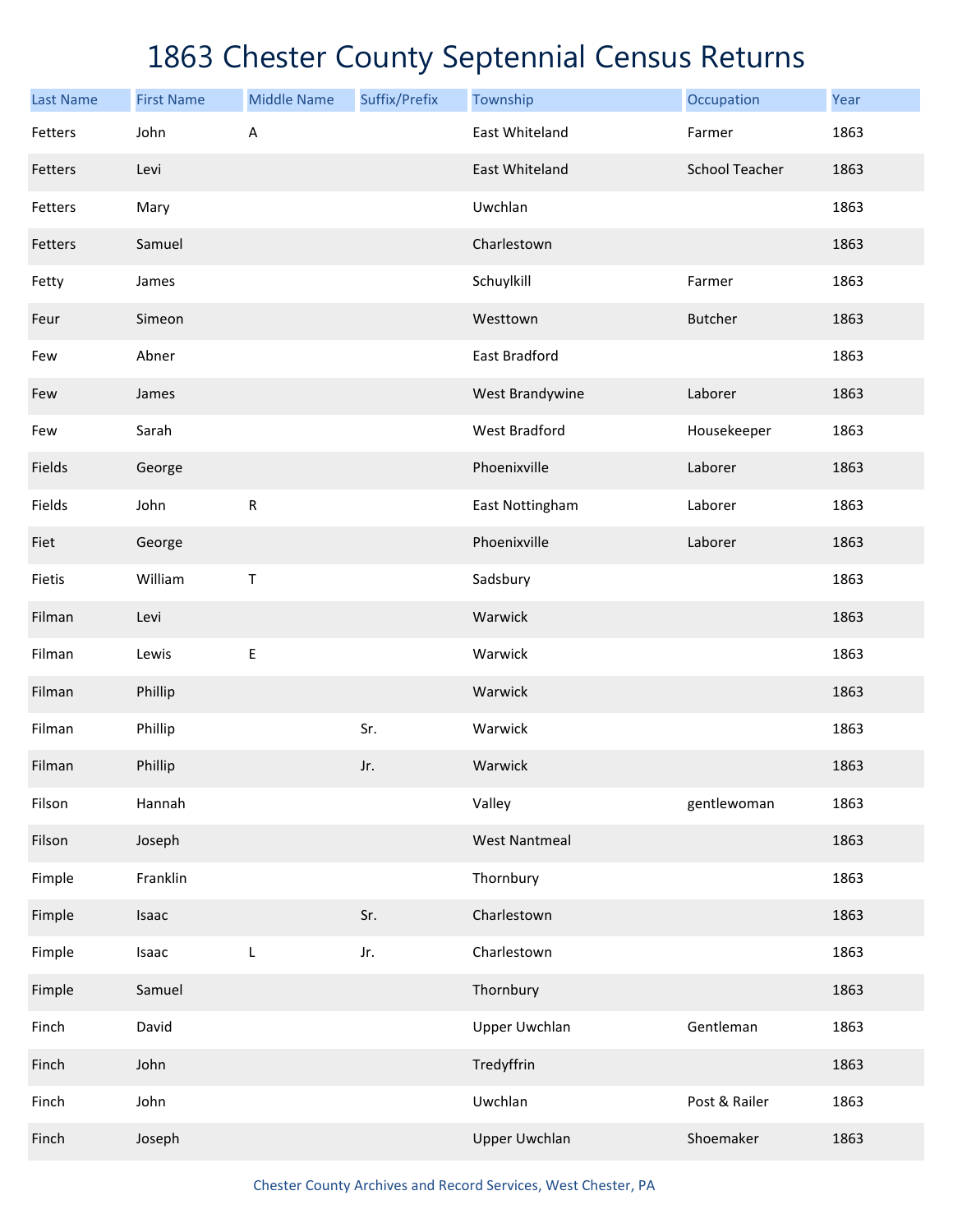| <b>Last Name</b> | <b>First Name</b> | <b>Middle Name</b> | Suffix/Prefix | Township             | Occupation           | Year |
|------------------|-------------------|--------------------|---------------|----------------------|----------------------|------|
| Finch            | Samuel            |                    |               | Tredyffrin           |                      | 1863 |
| Finck            | Samuel            |                    |               | <b>Upper Uwchlan</b> | Farmer               | 1863 |
| Finegan          | Barney            |                    |               | West Goshen          | Farmer               | 1863 |
| Finegan          | Frank             |                    |               | Phoenixville         | Puddler              | 1863 |
| Finegan          | James             |                    |               | Phoenixville         | Blacksmith           | 1863 |
| Finegan          | Patrick           |                    |               | Phoenixville         | Puddler              | 1863 |
| Finesey          | William           |                    |               | West Fallowfield     |                      | 1863 |
| Finger           | David             |                    |               | <b>West Nantmeal</b> | Cabinetmaker         | 1863 |
| Finger           | Elizabeth         |                    |               | <b>West Nantmeal</b> | Lady                 | 1863 |
| Finger           | Israel            |                    |               | <b>West Nantmeal</b> | Cabinetmaker         | 1863 |
| Finger           | Nessbut           |                    |               | <b>West Vincent</b>  | Farmer               | 1863 |
| Finger           | William           |                    |               | Phoenixville         | Heater               | 1863 |
| Fink             | Henry             |                    |               | East Coventry        | Farmer               | 1863 |
| Finkbiner        |                   |                    |               | <b>East Vincent</b>  |                      | 1863 |
| Finkbiner        | David             |                    |               | <b>East Vincent</b>  |                      | 1863 |
| Finkbiner        | Jacob             |                    |               | <b>East Vincent</b>  |                      | 1863 |
| Finkbiner        | Jesse             |                    |               | <b>East Vincent</b>  |                      | 1863 |
| Finkbiner        | John              |                    |               | <b>East Vincent</b>  |                      | 1863 |
| Finkbiner        | $\mathsf S$       |                    |               | <b>East Vincent</b>  |                      | 1863 |
| Finkbiner        | Silvester         |                    |               | <b>East Vincent</b>  |                      | 1863 |
| Finkbohner       | John              |                    |               | Valley               | Barber               | 1863 |
| Finley           | Daniel            |                    |               | Valley               | Laborer              | 1863 |
| Finley           | Job               |                    |               | Phoenixville         | Roller               | 1863 |
| Finley           | Mary              |                    |               | Easttown             |                      | 1863 |
| Finley           | Samuel            |                    |               | London Britain       | Farmer               | 1863 |
| Finley           | Samuel            |                    |               | Phoenixville         | <b>Blast Furnace</b> | 1863 |
| Finley           | Thomas            |                    |               | West Whiteland       | Farmer               | 1863 |
| Finn             | John              |                    |               | Phoenixville         | Laborer              | 1863 |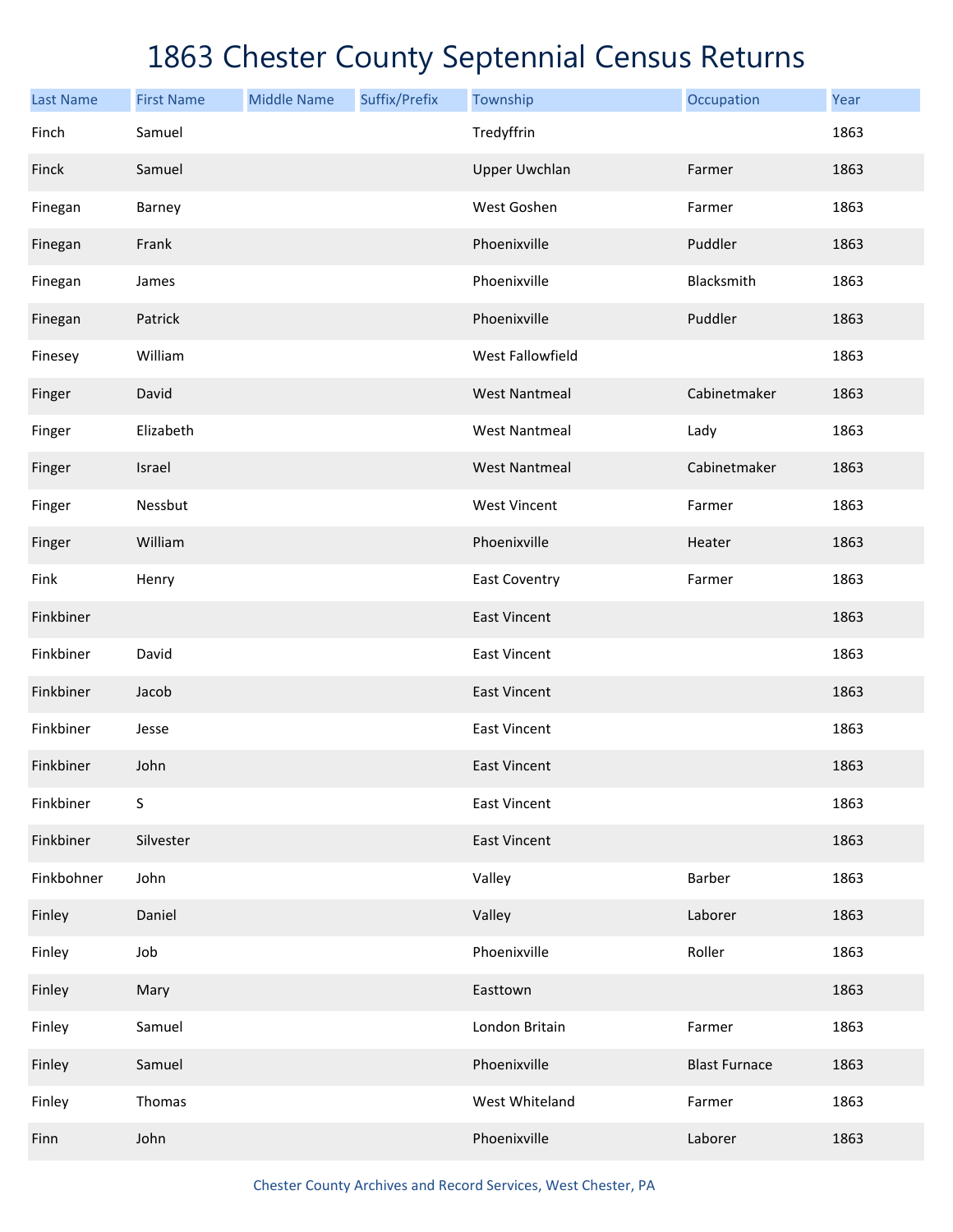| <b>Last Name</b> | <b>First Name</b> | <b>Middle Name</b> | Suffix/Prefix | Township             | Occupation  | Year |
|------------------|-------------------|--------------------|---------------|----------------------|-------------|------|
| Finney           | Henry             |                    |               | West Caln            | Farmer      | 1863 |
| Finney           | James             |                    |               | Valley               | Laborer     | 1863 |
| Finney           | John              |                    |               | <b>West Bradford</b> | Miller      | 1863 |
| Finney           | Robert            |                    |               | <b>East Nantmeal</b> |             | 1863 |
| Finney           | William           |                    |               | West Caln            | Farmer      | 1863 |
| Finnigan         | James             |                    |               | <b>West Chester</b>  | Storekeeper | 1863 |
| Finnigan         | Michael           |                    |               | <b>West Chester</b>  | Laborer     | 1863 |
| Finnigan         | Patrick           |                    |               | <b>West Chester</b>  | Laborer     | 1863 |
| Finnigan         | Terrence          |                    |               | <b>West Chester</b>  | Laborer     | 1863 |
| Finnigan         | William           |                    |               | <b>West Chester</b>  | Laborer     | 1863 |
| Fipps            | Thomas            |                    |               | Sadsbury             | Farmer      | 1863 |
| Firlamb          | Edward            |                    |               | Sadsbury             | Agent       | 1863 |
| Firlamb          | William           |                    |               | East Fallowfield     | Laborer     | 1863 |
| Firm             | Michael           |                    |               | West Chester         | Laborer     | 1863 |
| Firman           | John              |                    |               | Phoenixville         | Laborer     | 1863 |
| Fisher           | Benjamin          |                    |               | West Caln            | Farmer      | 1863 |
| Fisher           | David             |                    |               | East Fallowfield     | Laborer     | 1863 |
| Fisher           | Effinger          |                    |               | <b>East Coventry</b> | Carpenter   | 1863 |
| Fisher           | Evan              |                    |               | North Coventry       | Laborer     | 1863 |
| Fisher           | Evan              |                    |               | Wallace              | Laborer     | 1863 |
| Fisher           | Evan              |                    |               | Wallace              | Farmer      | 1863 |
| Fisher           | Frederic          |                    |               | Wallace              | Laborer     | 1863 |
| Fisher           | George            |                    |               | New Garden           | Laborer     | 1863 |
| Fisher           | George            |                    |               | Phoenixville         | Laborer     | 1863 |
| Fisher           | Isaac             |                    |               | Penn                 | Farmer      | 1863 |
| Fisher           | Jacob             |                    |               | <b>East Coventry</b> | Farmer      | 1863 |
| Fisher           | Jacob             |                    |               | North Coventry       | Laborer     | 1863 |
| Fisher           | Jacob             |                    |               | <b>West Bradford</b> | Undertake   | 1863 |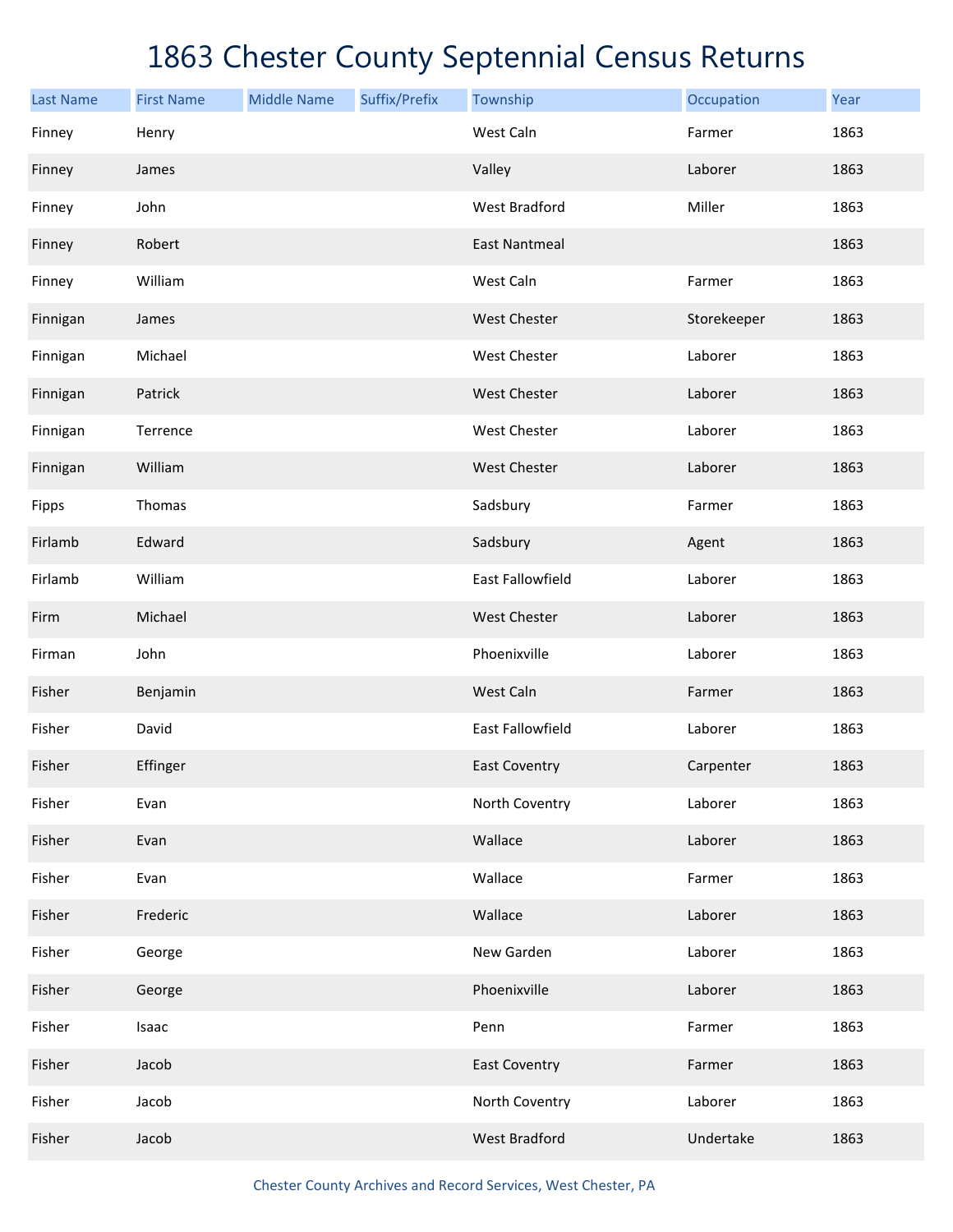| <b>Last Name</b> | <b>First Name</b> | <b>Middle Name</b> | Suffix/Prefix | Township             | Occupation   | Year |
|------------------|-------------------|--------------------|---------------|----------------------|--------------|------|
| Fisher           | James             |                    |               | Phoenixville         | Laborer      | 1863 |
| Fisher           | Joel              |                    |               | Charlestown          |              | 1863 |
| Fisher           | John              |                    |               | East Brandywine      | Farmer       | 1863 |
| Fisher           | John              |                    |               | Phoenixville         | Laborer      | 1863 |
| Fisher           | John              |                    |               | West Whiteland       | Wheelwright  | 1863 |
| Fisher           | John              | ${\sf P}$          |               | <b>Upper Uwchlan</b> | Farmer       | 1863 |
| Fisher           | Joseph            |                    |               | New Garden           | Manufacturer | 1863 |
| Fisher           | Joseph            |                    |               | Uwchlan              | Laborer      | 1863 |
| Fisher           | Joseph            |                    |               | Uwchlan              | Laborer      | 1863 |
| Fisher           | Samuel            |                    |               | West Whiteland       | Farmer       | 1863 |
| Fisher           | Sarah             |                    |               | West Whiteland       |              | 1863 |
| Fisher           | $\mathsf T$       | Thomas             |               | West Whiteland       | Laborer      | 1863 |
| Fisher           | Thomas            |                    |               | New Garden           | Laborer      | 1863 |
| Fisher           | William           |                    |               | East Goshen          | Farmer       | 1863 |
| Fisher           | William           |                    |               | New Garden           | Laborer      | 1863 |
| Fisher           | William           |                    |               | Newlin               | Laborer      | 1863 |
| Fisher           | William           |                    |               | West Caln            | Tailor       | 1863 |
| Fitch            | Thomas            |                    |               | East Bradford        |              | 1863 |
| Fitch            | William           |                    |               | East Brandywine      | Laborer      | 1863 |
| Fithian          | Lot               |                    |               | West Chester         | Shoemaker    | 1863 |
| Fitspatrick      | John              |                    |               | Franklin             | Laborer      | 1863 |
| Fitzgerald       | David             | $\sf T$            |               | East Nottingham      | Laborer      | 1863 |
| Fitzgerald       | Jacob             |                    |               | Schuylkill           | Laborer      | 1863 |
| Fitzgerald       | Jesse             |                    |               | Phoenixville         | Laborer      | 1863 |
| Fitzgerald       | William           |                    | Jr.           | East Nottingham      |              | 1863 |
| Fitzgerald       | William           |                    | Sr.           | East Nottingham      |              | 1863 |
| Fitzgerld        | Robert            |                    |               | <b>Upper Oxford</b>  | Laborer      | 1863 |
| Fitzgerld        | Thomas            |                    |               | <b>Upper Oxford</b>  | Farmer       | 1863 |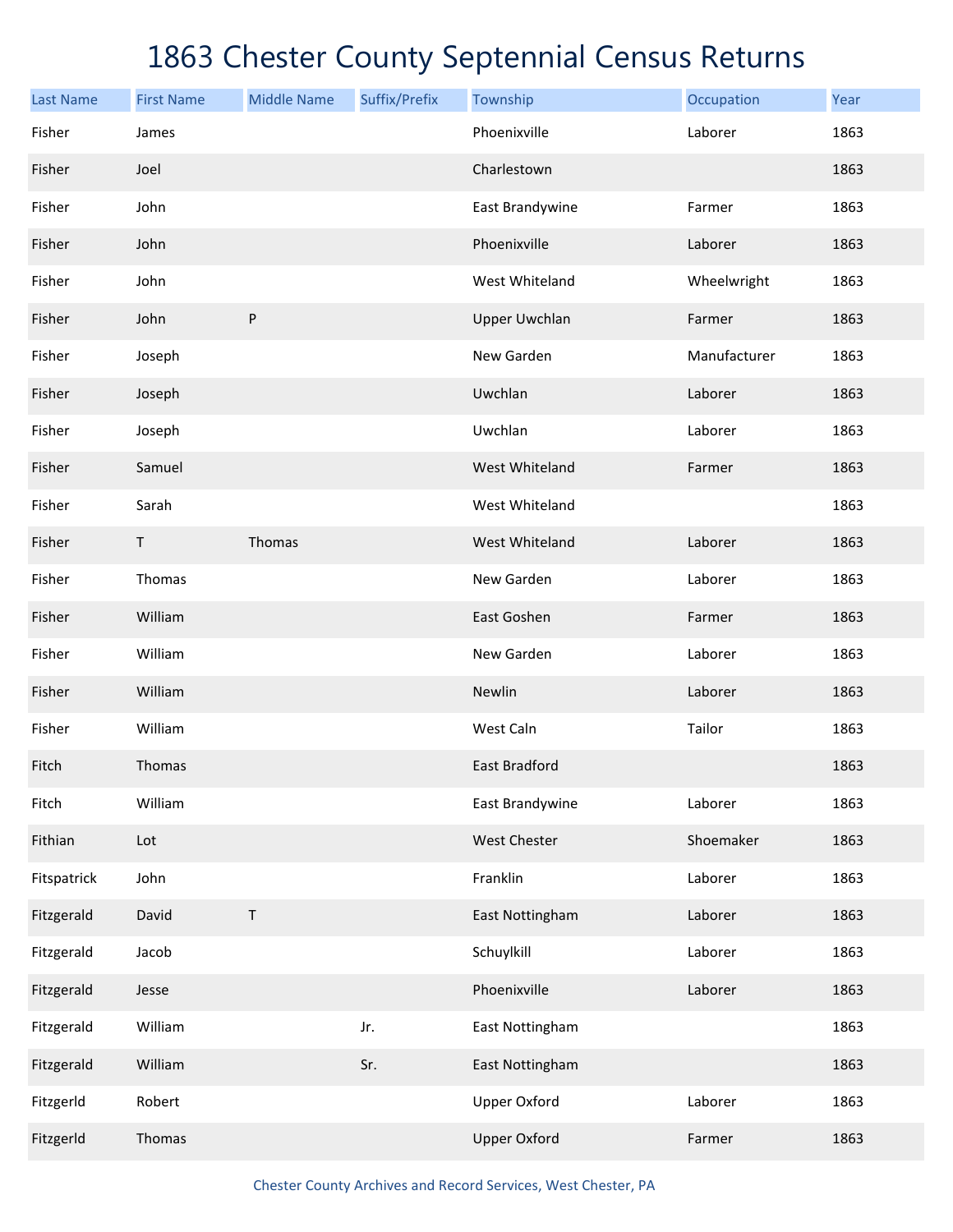| <b>Last Name</b> | <b>First Name</b> | <b>Middle Name</b> | Suffix/Prefix | Township             | Occupation | Year |
|------------------|-------------------|--------------------|---------------|----------------------|------------|------|
| Fitzgerld        | William           |                    |               | <b>Upper Oxford</b>  | Laborer    | 1863 |
| Fitzpatrick      | James             |                    |               | London Grove         |            | 1863 |
| Fitzsimmons      | George            |                    |               | West Chester         | Tinner     | 1863 |
| Flaherty         | Dennis            |                    |               | Phoenixville         | Laborer    | 1863 |
| Flakerty         | Martin            |                    |               | London Britain       | Laborer    | 1863 |
| Flanders         | James             |                    |               | <b>Upper Oxford</b>  | Laborer    | 1863 |
| Flannegan        | James             |                    |               | Phoenixville         | Blacksmith | 1863 |
| Flannigan        | Timothy           |                    |               | Kennett              |            | 1863 |
| Fleming          | Fabins            |                    |               | West Chester         | Gentleman  | 1863 |
| Fleming          | Henry             |                    |               | <b>West Chester</b>  | Carpenter  | 1863 |
| Fleming          | Henry             |                    |               | West Chester         | Gentleman  | 1863 |
| Fleming          | James             |                    |               | West Fallowfield     |            | 1863 |
| Fleming          | Nancy             |                    |               | West Fallowfield     |            | 1863 |
| Fleming          | Preston           | ${\sf M}$          |               | West Marlborough     | Farmer     | 1863 |
| Fleming          | W                 |                    |               | West Fallowfield     |            | 1863 |
| Flemming         | George            |                    |               | West Brandywine      | Laborer    | 1863 |
| Flemming         | George            |                    |               | West Brandywine      | Farmer     | 1863 |
| Flemming         | James             |                    |               | Lower Oxford         | Farmer     | 1863 |
| Fletcher         | John              |                    |               | West Fallowfield     |            | 1863 |
| Flick            | William           |                    |               | Phoenixville         | Carpenter  | 1863 |
| Fling            | Emmor             |                    |               | Kennett              |            | 1863 |
| Fling            | James             |                    |               | <b>West Bradford</b> | Surveyor   | 1863 |
| Fling            | John              |                    |               | West Bradford        | Plasterer  | 1863 |
| Flinn            | Dennis            |                    |               | Phoenixville         | Laborer    | 1863 |
| Flinn            | James             |                    |               | West Bradford        | Laborer    | 1863 |
| Flinn            | John              |                    |               | East Bradford        |            | 1863 |
| Flinn            | Michael           |                    |               | West Chester         | Laborer    | 1863 |
| Floody           | Dennis            |                    |               | Phoenixville         | Puddler    | 1863 |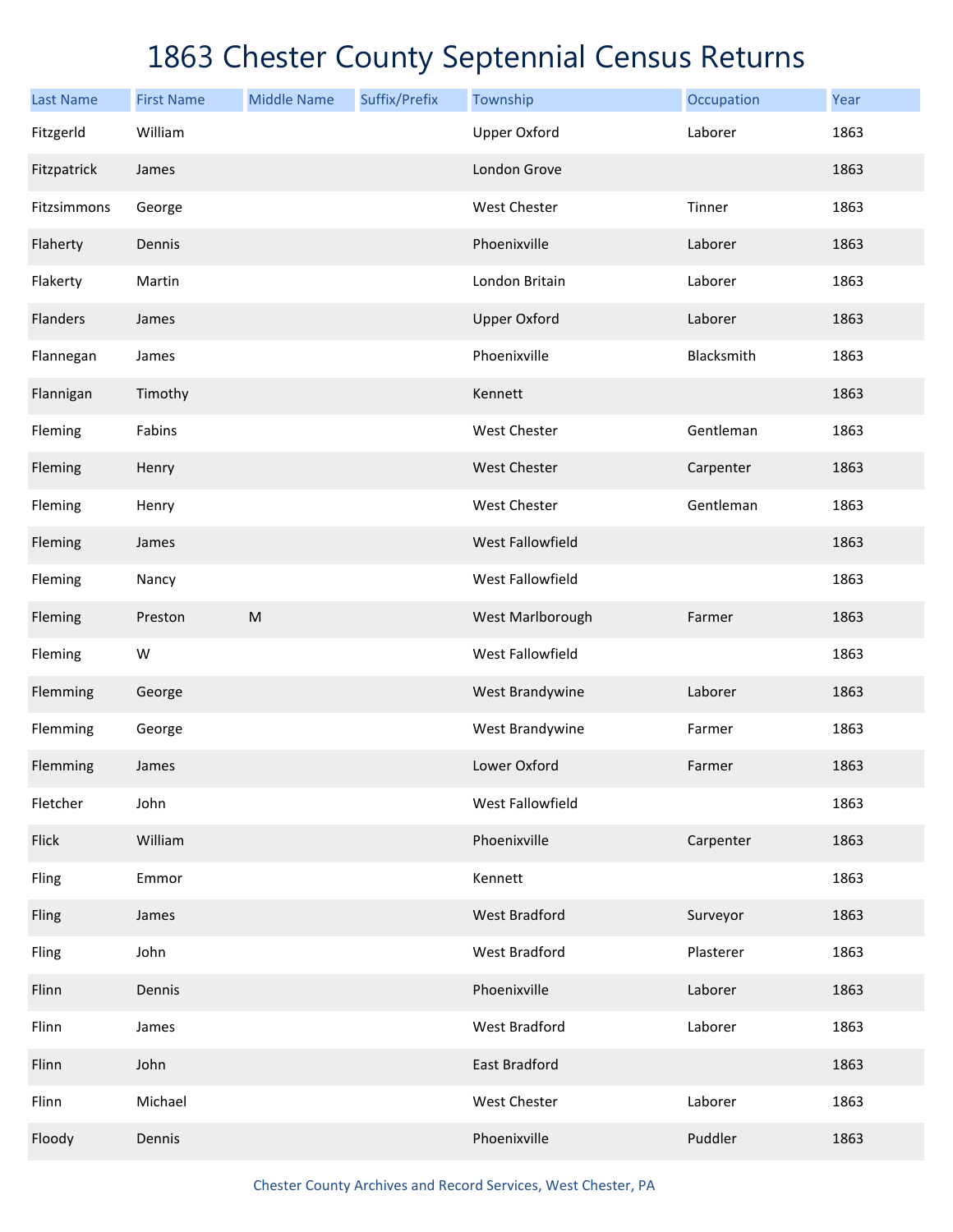| <b>Last Name</b> | <b>First Name</b> | <b>Middle Name</b> | Suffix/Prefix | Township         | Occupation     | Year |
|------------------|-------------------|--------------------|---------------|------------------|----------------|------|
| Flowers          | Pennrose          |                    |               | East Caln        |                | 1863 |
| Flowers          | William           |                    |               | Pennsbury        | Laborer        | 1863 |
| Floyd            | Thomas            |                    |               | Sadsbury         | Saddler        | 1863 |
| Floyd            | Washington        |                    |               | West Brandywine  | Millwright     | 1863 |
| Fly              | Abram             |                    |               | Phoenixville     | Blacksmith     | 1863 |
| Fly              | Slater            |                    |               | Phoenixville     | Laborer        | 1863 |
| Focht            | Aaron             |                    |               | North Coventry   | Farmer         | 1863 |
| Fogle            | Adam              |                    |               | West Fallowfield |                | 1863 |
| Foke             | Lewis             | ${\sf P}$          |               | Sadsbury         | Carpenter      | 1863 |
| Foley            | James             |                    |               | Phoenixville     | Laborer        | 1863 |
| Foley            | Michael           |                    |               | Elk              | Farmer         | 1863 |
| Follk            | Aaron             |                    |               | West Fallowfield |                | 1863 |
| Fondersmith      | Jacob             |                    |               | Downingtown      | Baker          | 1863 |
| Forbes           | George            |                    |               | West Brandywine  | Farmer         | 1863 |
| Forbes           | Jonathan          |                    |               | Honey Brook      | Laborer        | 1863 |
| Forbes           | Samuel            |                    |               | West Brandywine  | Farmer         | 1863 |
| Forbes           | Whitefield        |                    |               | Londonderry      |                | 1863 |
| Forbus           | James             |                    |               | West Caln        | <b>Butcher</b> | 1863 |
| Force            | George            | W                  |               | Phoenixville     | Soldier        | 1863 |
| Force            | J                 | $\sf S$            |               | Phoenixville     | Shopkeeper     | 1863 |
| Ford             | Andrew            |                    |               | Kennett          |                | 1863 |
| Ford             | Benjamin          | $\mathsf{A}$       |               | Valley           | Shoemaker      | 1863 |
| Ford             | Edward            |                    |               | New London       | Farmer         | 1863 |
| Ford             | James             | G                  |               | Valley           | Cabinetmaker   | 1863 |
| Ford             | John              |                    |               | East Marlborough | Blacksmith     | 1863 |
| Ford             | John              |                    |               | Schuylkill       | Farmer         | 1863 |
| Ford             | John              |                    |               | West Chester     | Laborer        | 1863 |
| Ford             | John              | P                  |               | East Whiteland   | Shoemaker      | 1863 |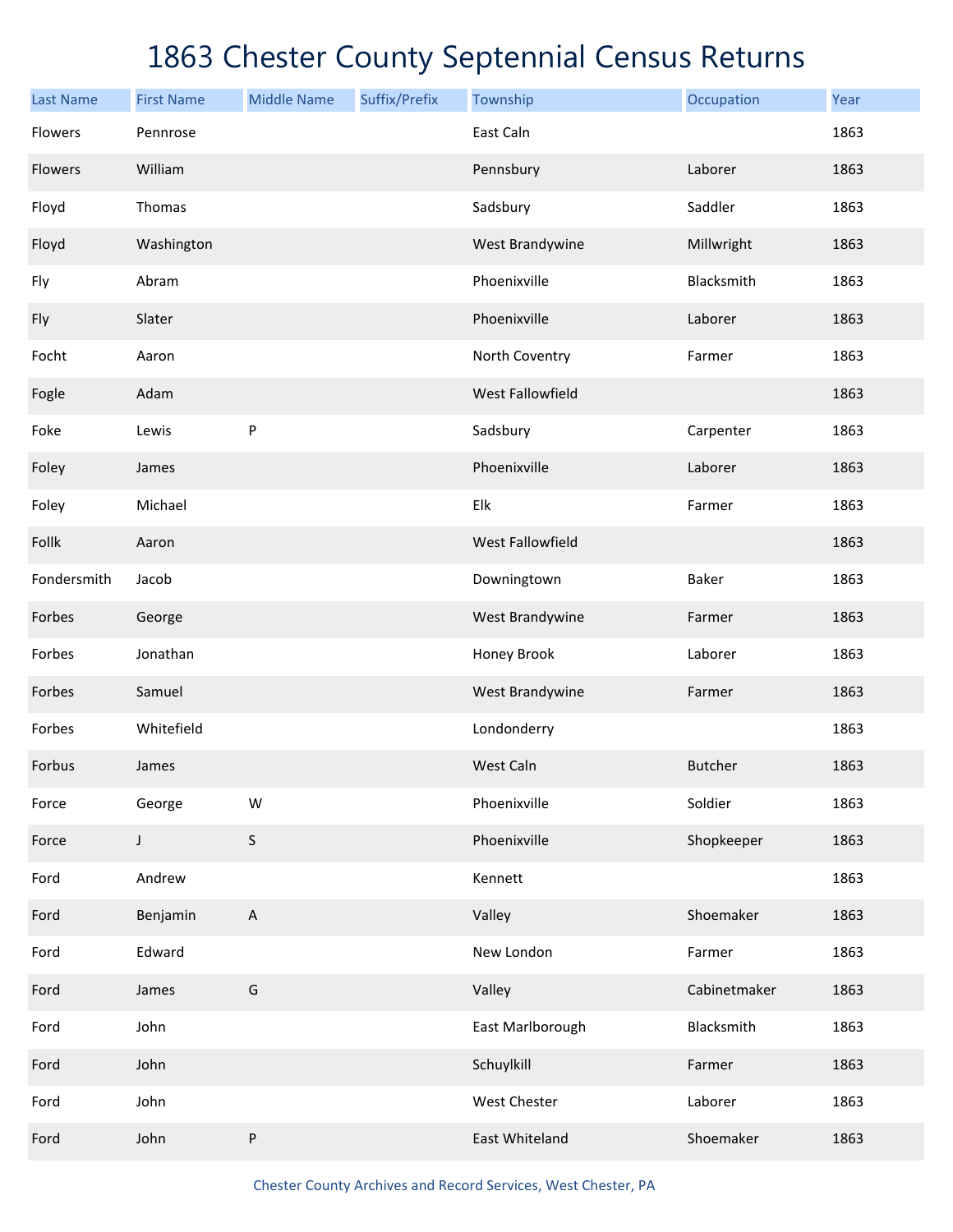| <b>Last Name</b> | <b>First Name</b> | <b>Middle Name</b> | Suffix/Prefix | Township             | Occupation   | Year |
|------------------|-------------------|--------------------|---------------|----------------------|--------------|------|
| Ford             | Joseph            |                    |               | Elk                  | Farmer       | 1863 |
| Ford             | Joseph            |                    |               | West Fallowfield     |              | 1863 |
| Ford             | Joseph            | ${\sf P}$          |               | West Fallowfield     |              | 1863 |
| Ford             | Lawrence          |                    |               | Kennett              |              | 1863 |
| Ford             | Leah              |                    |               | West Caln            |              | 1863 |
| Ford             | Maning            |                    |               | <b>East Nantmeal</b> |              | 1863 |
| Ford             | Margaret          |                    |               | East Nottingham      |              | 1863 |
| Ford             | Mary              | L                  |               | East Marlborough     |              | 1863 |
| Ford             | Moses             |                    |               | Valley               | Shoemaker    | 1863 |
| Ford             | Robert            |                    |               | New London           | Farmer       | 1863 |
| Ford             | Robert            | ${\sf M}$          |               | Oxford               | Laborer      | 1863 |
| Ford             | Rufus             | $\mathsf D$        |               | Valley               | Cabinetmaker | 1863 |
| Ford             | Thomas            | J                  |               | Valley               | Laborer      | 1863 |
| Ford             | Thomas            | W                  |               | Valley               | Cabinetmaker | 1863 |
| Ford             | William           | G                  |               | Valley               | Cabinetmaker | 1863 |
| Ford             | William           | ${\sf M}$          |               | Honey Brook          | Conductor    | 1863 |
| Ford             | Wilson            |                    |               | Oxford               | Laborer      | 1863 |
| Fordin           | Thomas            |                    |               | Phoenixville         | Heater       | 1863 |
| Foreman          | Aaron             | W                  |               | Penn                 | Painter      | 1863 |
| Foreman          | Charles           |                    |               | Franklin             | Painter      | 1863 |
| Foreman          | George            |                    |               | Phoenixville         | Laborer      | 1863 |
| Foreman          | George            | B                  |               | Penn                 | Painter      | 1863 |
| Foreman          | John              |                    |               | Penn                 | Chairmaker   | 1863 |
| Foreman          | John              |                    |               | <b>West Pikeland</b> | Laborer      | 1863 |
| Foreman          | Joseph            |                    |               | <b>West Vincent</b>  | Laborer      | 1863 |
| Foreman          | Joshua            |                    |               | London Grove         | Laborer      | 1863 |
| Foreman          | Moses             |                    |               | Lower Oxford         | Bartender    | 1863 |
| Forer            | Samuel            |                    |               | East Brandywine      | Laborer      | 1863 |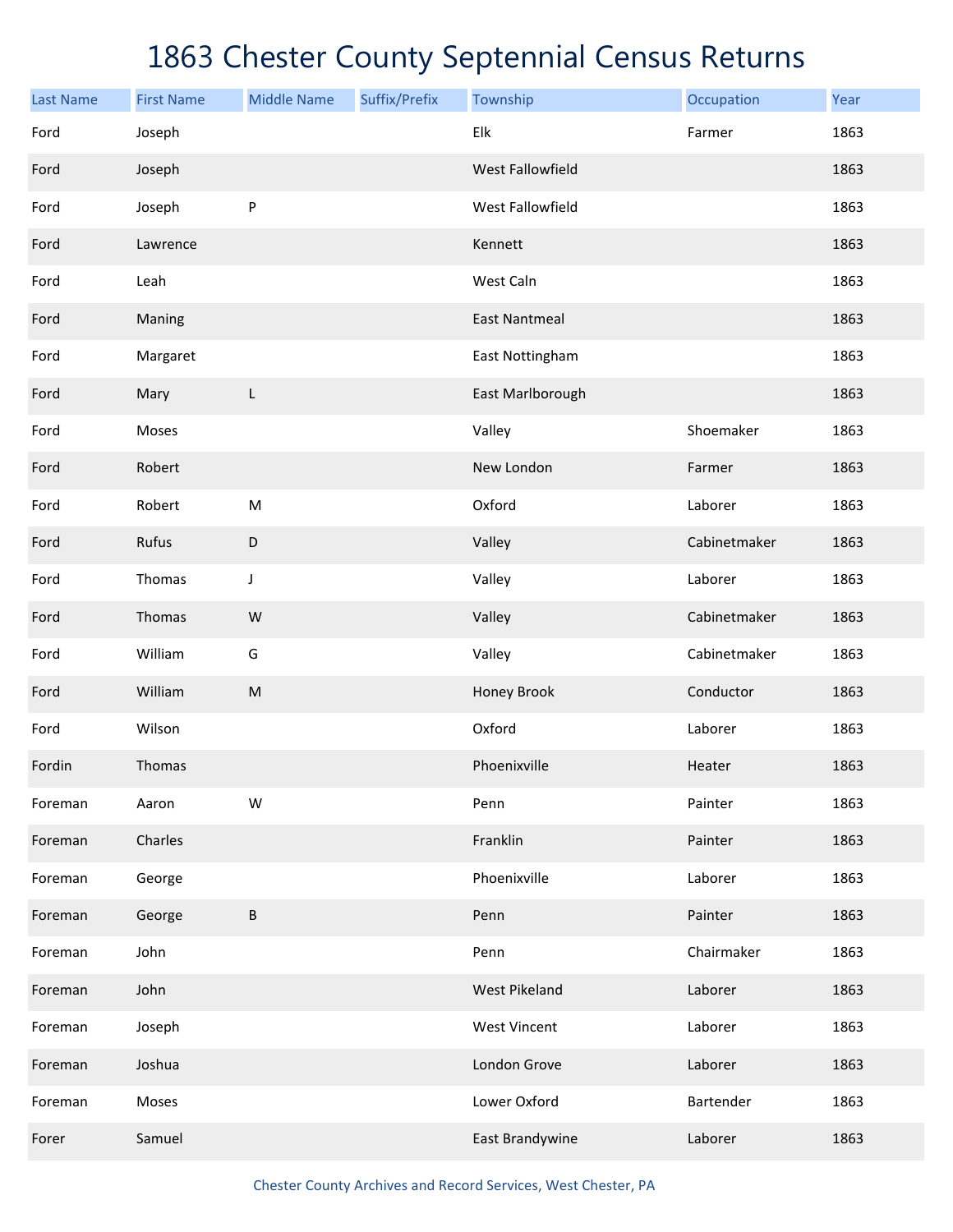| <b>Last Name</b> | <b>First Name</b> | <b>Middle Name</b> | Suffix/Prefix | Township             | Occupation     | Year |
|------------------|-------------------|--------------------|---------------|----------------------|----------------|------|
| Forges           | Catharine         |                    |               | <b>East Coventry</b> |                | 1863 |
| Forges           | Rebecca           |                    |               | <b>East Coventry</b> |                | 1863 |
| Fornwalt         | Peter             |                    |               | <b>Upper Oxford</b>  | Tailor         | 1863 |
| Forrest          | Andrew            |                    |               | Honey Brook          | Farmer         | 1863 |
| Forrest          | Charles           |                    |               | West Brandywine      | Laborer        | 1863 |
| Forrest          | Effinger          | H                  |               | Honey Brook          | Farmer         | 1863 |
| Forrest          | Robert            |                    |               | West Brandywine      | Laborer        | 1863 |
| Forrest          | Thomas            |                    |               | West Brandywine      | Farmer         | 1863 |
| Forrester        | James             |                    |               | Phoenixville         | Henter         | 1863 |
| Forsythe         | Edwin             | $\mathsf C$        |               | Birmingham           | Laborer        | 1863 |
| Forsythe         | Henry             |                    |               | Hopewell             | Laborer        | 1863 |
| Forsythe         | James             |                    |               | West Goshen          | Farmer         | 1863 |
| Forsythe         | James             | L                  |               | Birmingham           | Laborer        | 1863 |
| Forsythe         | John              |                    |               | Pennsbury            | Farmer         | 1863 |
| Forsythe         | John              |                    |               | West Goshen          | Gentleman      | 1863 |
| Forsythe         | Lewis             |                    |               | Pennsbury            | Farmer         | 1863 |
| Forsythe         | Trumond           |                    |               | West Goshen          | Farmer         | 1863 |
| Forsythe         | William           |                    |               | Birmingham           |                | 1863 |
| Fose?            | Samuel            |                    |               | Sadsbury             |                | 1863 |
| Foster           | Benjamin          |                    |               | <b>West Chester</b>  | Druggist       | 1863 |
| Foster           | Edward            |                    |               | West Chester         | Laborer        | 1863 |
| Foster           | Edward            |                    |               | West Chester         | <b>Butcher</b> | 1863 |
| Foster           | Fredrick          |                    |               | <b>West Bradford</b> | Laborer        | 1863 |
| Foster           | Jonathan          |                    |               | <b>West Pikeland</b> | Shoemaker      | 1863 |
| Foster           | Samuel            |                    |               | <b>West Bradford</b> | Laborer        | 1863 |
| Foster           | Spencer           |                    |               | West Goshen          | Laborer        | 1863 |
| Foster           | Thomas            |                    |               | Phoenixville         | Laborer        | 1863 |
| Foster           | Thomas            |                    |               | West Chester         | Shoemaker      | 1863 |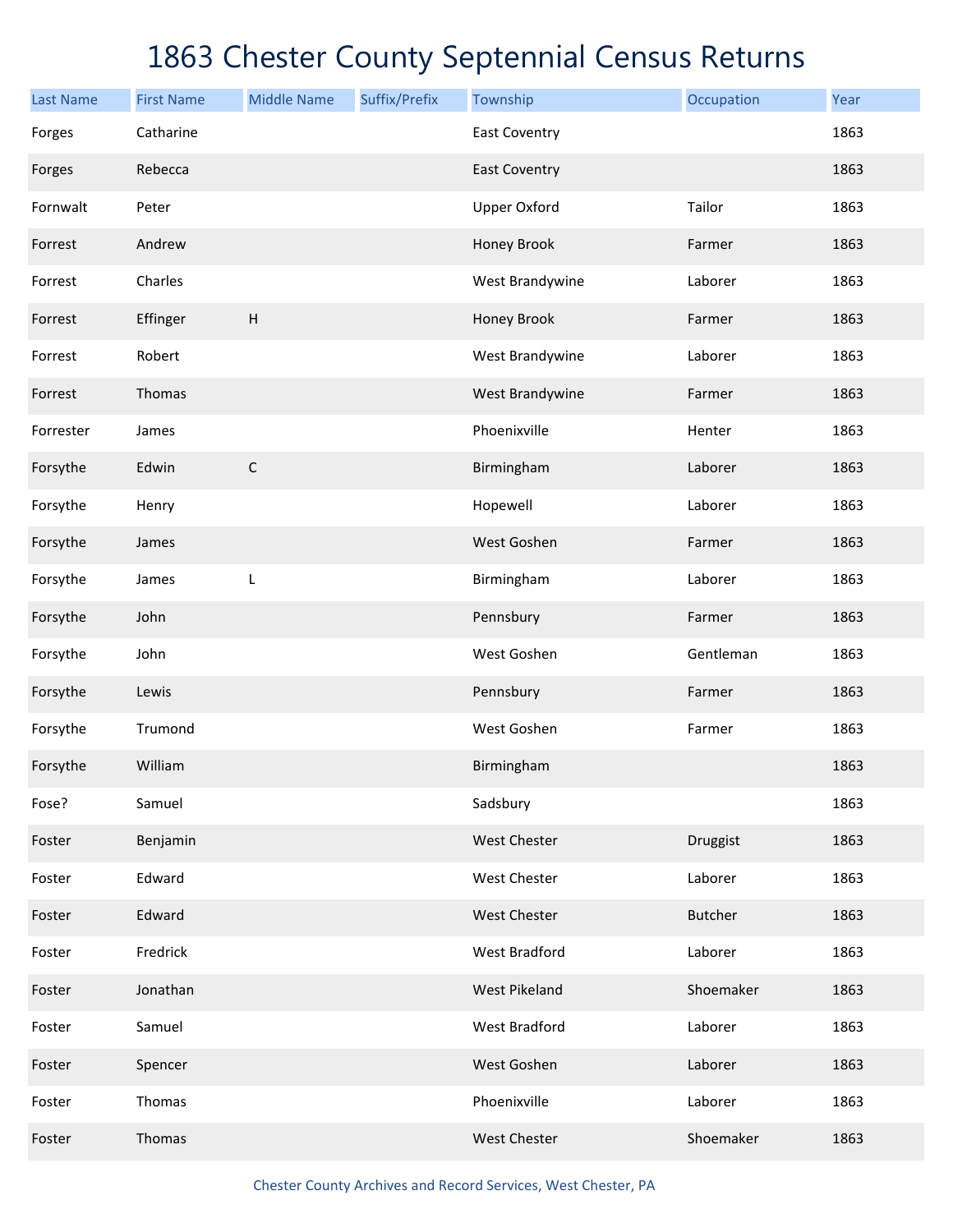| <b>Last Name</b> | <b>First Name</b> | <b>Middle Name</b> | Suffix/Prefix | Township             | Occupation  | Year |
|------------------|-------------------|--------------------|---------------|----------------------|-------------|------|
| Foster           | Thomas            | S                  |               | <b>West Chester</b>  | Shoemaker   | 1863 |
| Foster           | William           |                    |               | <b>West Bradford</b> | Laborer     | 1863 |
| Foster           | William           | $\sf H$            |               | East Bradford        |             | 1863 |
| Foulkrod         | Jacob             |                    |               | Lower Oxford         | Laborer     | 1863 |
| Foulkrod         | Joseph            |                    |               | East Nottingham      | Carpenter   | 1863 |
| Founds           | Alexander         |                    |               | Elk                  | Stonemason  | 1863 |
| Fourdin          | Daniel            |                    |               | Phoenixville         | Laborer     | 1863 |
| Fout             | Benjamin          |                    |               | <b>East Vincent</b>  |             | 1863 |
| Foutch           | Peter             |                    |               | Valley               | Farmer      | 1863 |
| Fowden           | George            |                    |               | Schuylkill           | Laborer     | 1863 |
| Fowser           | John              |                    |               | Sadsbury             |             | 1863 |
| Fowson           | Ephran            |                    |               | Oxford               | Innkeeper   | 1863 |
| Fox              | Abraham           |                    |               | East Coventry        | Laborer     | 1863 |
| Fox              | Benjamin          |                    |               | <b>East Coventry</b> | Laborer     | 1863 |
| Fox              | Charles           |                    |               | East Nottingham      |             | 1863 |
| Fox              | Henry             |                    |               | North Coventry       | Laborer     | 1863 |
| Fox              | Hillary           |                    |               | West Chester         | Soldiers    | 1863 |
| Fox              | Jacob             |                    |               | <b>Upper Oxford</b>  | Farmer      | 1863 |
| Fox              | John              |                    |               | East Goshen          | Laborer     | 1863 |
| Fox              | John              |                    |               | New London           | Laborer     | 1863 |
| Fox              | John              |                    |               | Schuylkill           | Laborer     | 1863 |
| Fox              | John              | $\mathsf E$        |               | East Caln            | Farmer      | 1863 |
| Fox              | Margaret          |                    |               | <b>East Coventry</b> |             | 1863 |
| Fox              | Moses             |                    |               | <b>East Coventry</b> | Laborer     | 1863 |
| Fox              | Nathan            |                    |               | Willistown           | Wheelwright | 1863 |
| Fox              | Nicholas          |                    |               | West Chester         | Soldiers    | 1863 |
| Fox              | Silas             |                    |               | <b>West Nantmeal</b> | Shoemaker   | 1863 |
| Foy              | Ann               |                    |               | Tredyffrin           |             | 1863 |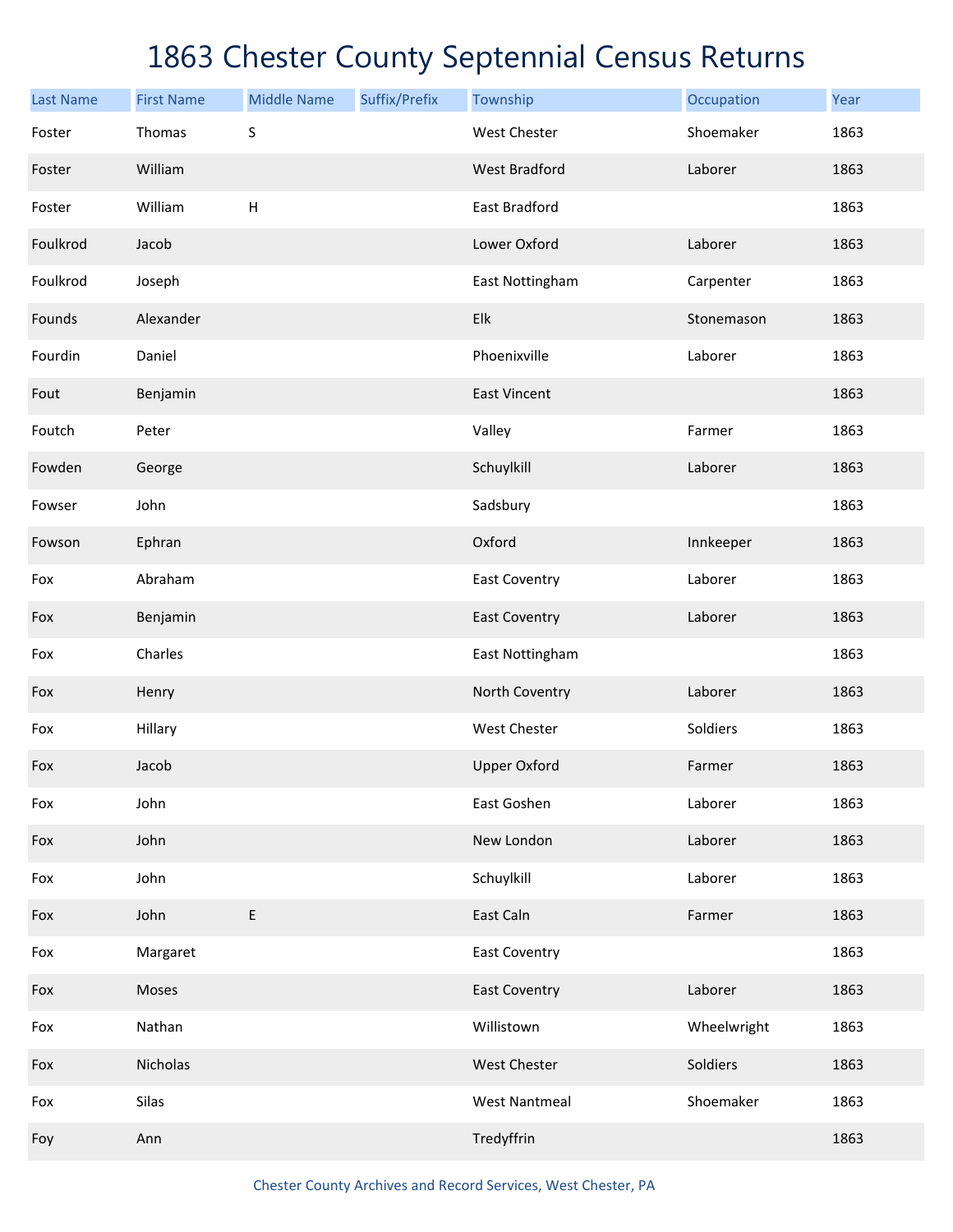| <b>Last Name</b> | <b>First Name</b> | <b>Middle Name</b> | Suffix/Prefix | Township             | Occupation  | Year |
|------------------|-------------------|--------------------|---------------|----------------------|-------------|------|
| Foy              | Francis           |                    |               | Tredyffrin           |             | 1863 |
| Foy              | John              |                    |               | <b>Upper Uwchlan</b> | Laborer     | 1863 |
| Foy              | Lacey             |                    |               | <b>West Bradford</b> | Laborer     | 1863 |
| Foy              | Patrick           |                    |               | <b>Upper Uwchlan</b> | Laborer     | 1863 |
| Foy              | Thomas            | ${\sf M}$          |               | Tredyffrin           |             | 1863 |
| Foy              | William           |                    |               | Elk                  | Storekeeper | 1863 |
| Fraily           | Joseph            |                    |               | West Chester         | Cooper      | 1863 |
| Fraim            | Mahlon            | $\sf T$            |               | Highland             | Laborer     | 1863 |
| Frain            | Samuel            |                    |               | North Coventry       | Laborer     | 1863 |
| Frainer          | William           |                    |               | Elk                  | Farmer      | 1863 |
| Fralick          | Henry             |                    |               | Highland             | Miller      | 1863 |
| Frame            | Benjamin          |                    |               | Sadsbury             |             | 1863 |
| Frame            | Clinton           |                    |               | West Chester         | Gentleman   | 1863 |
| Frame            | Daniel            |                    |               | <b>Upper Uwchlan</b> | Laborer     | 1863 |
| Frame            | Eber              |                    |               | East Marlborough     |             | 1863 |
| Frame            | Emmor             |                    |               | Pennsbury            | Gentleman   | 1863 |
| Frame            | Franklin          |                    |               | Pocopson             | Shoemaker   | 1863 |
| Frame            | Isaac             |                    |               | Sadsbury             | Carpenter   | 1863 |
| Frame            | Isaac             |                    |               | <b>Upper Uwchlan</b> | Wheelwright | 1863 |
| Frame            | Isaac             | $\sf T$            |               | East Marlborough     | Laborer     | 1863 |
| Frame            | Jane              |                    |               | West Chester         | Lady        | 1863 |
| Frame            | John              |                    |               | West Marlborough     | Farmer      | 1863 |
| Frame            | Joseph            | E                  |               | Birmingham           |             | 1863 |
| Frame            | Josiah            |                    |               | West Fallowfield     |             | 1863 |
| Frame            | Mary              | $\mathsf A$        |               | Westtown             | Housekeeper | 1863 |
| Frame            | ${\sf R}$         | ${\sf M}$          |               | West Chester         | Clerk       | 1863 |
| Frances          |                   |                    |               | <b>East Vincent</b>  |             | 1863 |
| Frances          | Arnold            |                    |               | <b>East Vincent</b>  |             | 1863 |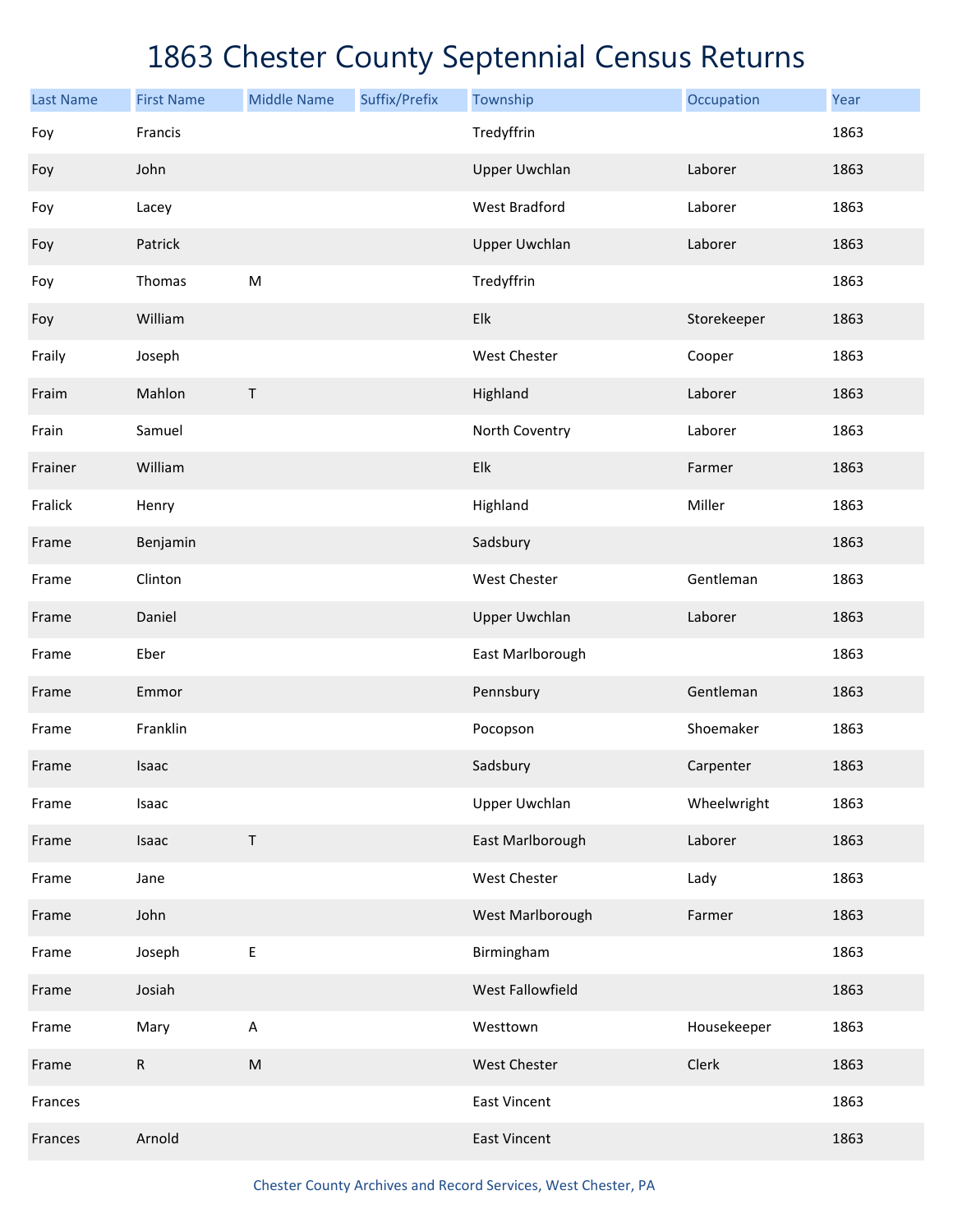| <b>Last Name</b> | <b>First Name</b> | <b>Middle Name</b> | Suffix/Prefix | Township                | Occupation | Year |
|------------------|-------------------|--------------------|---------------|-------------------------|------------|------|
| Frances          | Henry             |                    |               | <b>East Vincent</b>     |            | 1863 |
| Frances          | John              |                    | Sr.           | <b>East Vincent</b>     |            | 1863 |
| Francis          | $\mathbf{I}$      | D                  |               | Kennett                 |            | 1863 |
| Francis          | John              |                    |               | Schuylkill              | Laborer    | 1863 |
| Francis          | Joseph            |                    |               | <b>East Coventry</b>    | Farmer     | 1863 |
| Francis          | Miller            |                    |               | <b>East Pikeland</b>    | Laborer    | 1863 |
| Francis          | Thomas            |                    |               | <b>East Coventry</b>    | Farmer     | 1863 |
| Francis          | Thomas            |                    |               | New London              | Painter    | 1863 |
| Franklin         | Reuben            | $\mathsf H$        |               | Phoenixville            | Machinist  | 1863 |
| Fray             | Charles           |                    |               | London Grove            |            | 1863 |
| Frazer           | Alexander         |                    |               | <b>Upper Oxford</b>     | Farmer     | 1863 |
| Fredd            | Amos              |                    |               | London Grove            |            | 1863 |
| Fredd            | Caleb             |                    |               | London Grove            |            | 1863 |
| Fredd            | Eli               |                    |               | <b>East Fallowfield</b> | Farmer     | 1863 |
| Fredd            | George            |                    |               | London Grove            |            | 1863 |
| Fredd            | John              |                    |               | West Marlborough        | Farmer     | 1863 |
| Frederick        | Benjamin          |                    |               | <b>East Coventry</b>    | Farmer     | 1863 |
| Frederick        | John              |                    |               | <b>East Coventry</b>    | Farmer     | 1863 |
| Free             | Α                 |                    |               | West Fallowfield        |            | 1863 |
| Free             | $\mathsf D$       |                    |               | West Fallowfield        |            | 1863 |
| Free             | Lewis             | J                  |               | Charlestown             |            | 1863 |
| Freed            | George            |                    |               | <b>East Nantmeal</b>    |            | 1863 |
| Freed            | George            |                    |               | West Vincent            | Laborer    | 1863 |
| Freed            | John              |                    |               | South Coventry          | Farmer     | 1863 |
| Freedlan         |                   |                    |               | West Fallowfield        |            | 1863 |
| Freel            | Joseph            |                    |               | Franklin                | Miller     | 1863 |
| Freeman          | Benjamin          |                    |               | <b>West Chester</b>     | Laborer    | 1863 |
| Freeman          | Henry             | $\sf B$            |               | West Chester            | Jeweler    | 1863 |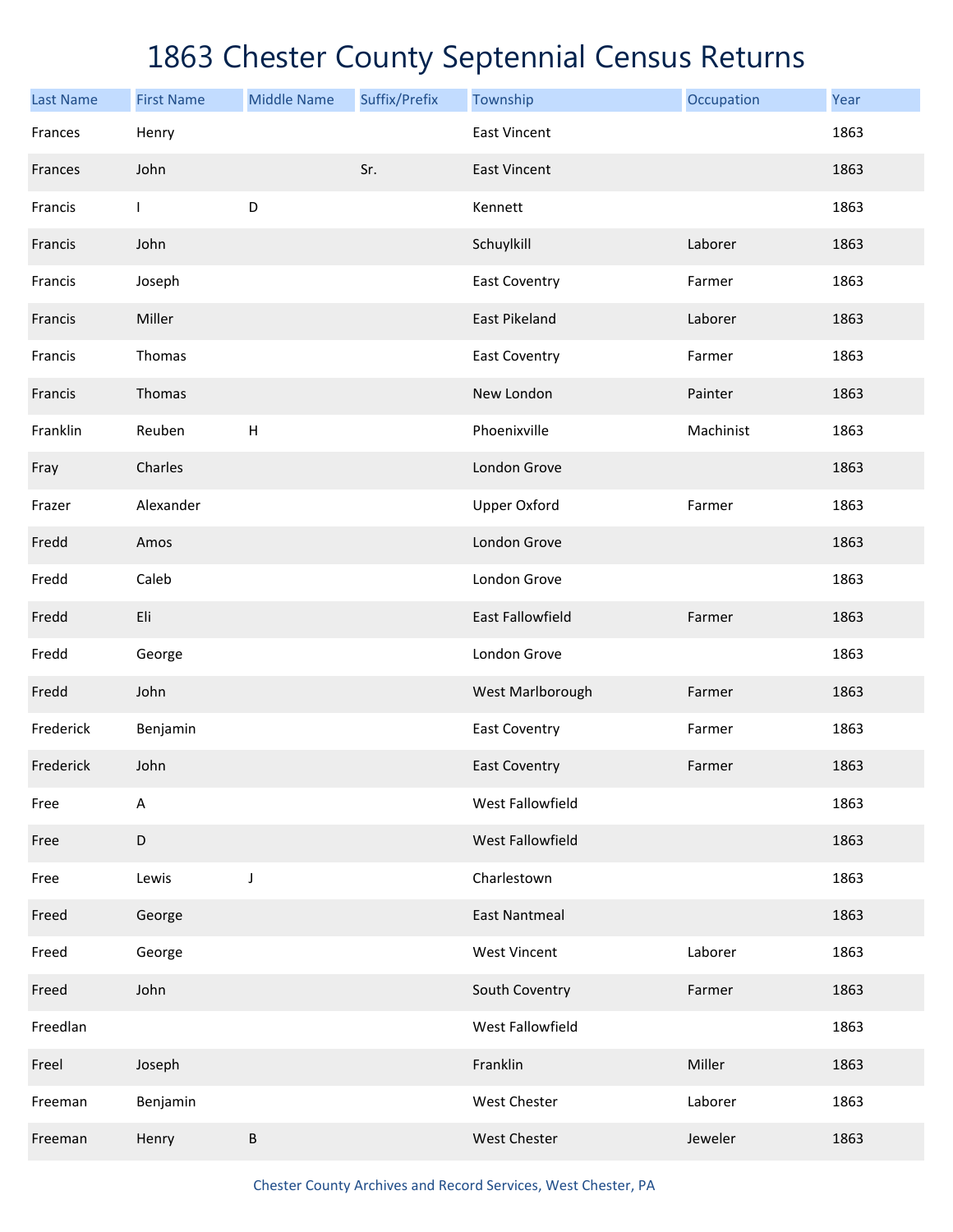| <b>Last Name</b> | <b>First Name</b> | <b>Middle Name</b> | Suffix/Prefix | Township             | Occupation                 | Year |
|------------------|-------------------|--------------------|---------------|----------------------|----------------------------|------|
| Freeman          | Isichan           |                    |               | East Brandywine      | Farmer                     | 1863 |
| Freeman          | James             |                    |               | Kennett              |                            | 1863 |
| Freeman          | John              |                    |               | East Caln            | Farmer                     | 1863 |
| Freeman          | Owen              |                    |               | Valley               | Laborer                    | 1863 |
| Freeman          | Wesley            |                    |               | East Caln            | Laborer                    | 1863 |
| Freeman          | William           |                    |               | East Brandywine      | Farmer                     | 1863 |
| Frees            | Edward            |                    |               | Warwick              |                            | 1863 |
| Frees            | Jacob             |                    |               | Warwick              |                            | 1863 |
| Freez            | Andrew            |                    |               | East Brandywine      | Laborer                    | 1863 |
| Freeze           | George            |                    |               | West Nottingham      | Laborer                    | 1863 |
| Fregh            | Frederic          |                    |               | North Coventry       | Laborer                    | 1863 |
| Fregh            | John              |                    |               | North Coventry       | Laborer                    | 1863 |
| Fregh            | John              | $\sf S$            |               | North Coventry       | Farmer                     | 1863 |
| Fregh            | Jonathan          |                    |               | North Coventry       | Laborer                    | 1863 |
| Frescoln         | George            | ${\sf W}$          |               | West Chester         | Clerk                      | 1863 |
| Frescorn         | Mary              |                    |               | <b>West Nantmeal</b> | Lady                       | 1863 |
| Freshcorn        | Catherine         |                    |               | <b>West Nantmeal</b> | Lady                       | 1863 |
| Freshcorn        | John              |                    |               | <b>West Nantmeal</b> | Wheelwright                | 1863 |
| Freshcorn        | Leonard           |                    |               | Honey Brook          | Farmer                     | 1863 |
| Freshcorn        | Lewis             |                    |               | Honey Brook          | Farmer                     | 1863 |
| Freshcorn        | Peter             |                    |               | Honey Brook          | Farmer                     | 1863 |
| Frey             | George            |                    |               | Phoenixville         | Laborer                    | 1863 |
| Frey             | John              |                    |               | Phoenixville         | Laborer                    | 1863 |
| Frich            | Edwin             |                    |               | <b>West Vincent</b>  | Farmer                     | 1863 |
| Frick            | David             |                    |               | <b>East Coventry</b> | Farmer                     | 1863 |
| Frick            | Elhanan           |                    |               | <b>East Coventry</b> | Brick & Tile Manufact 1863 |      |
| Frick            | John              |                    |               | <b>East Coventry</b> | Farmer                     | 1863 |
| Frick            | Martin            |                    |               | Phoenixville         | Carpenter                  | 1863 |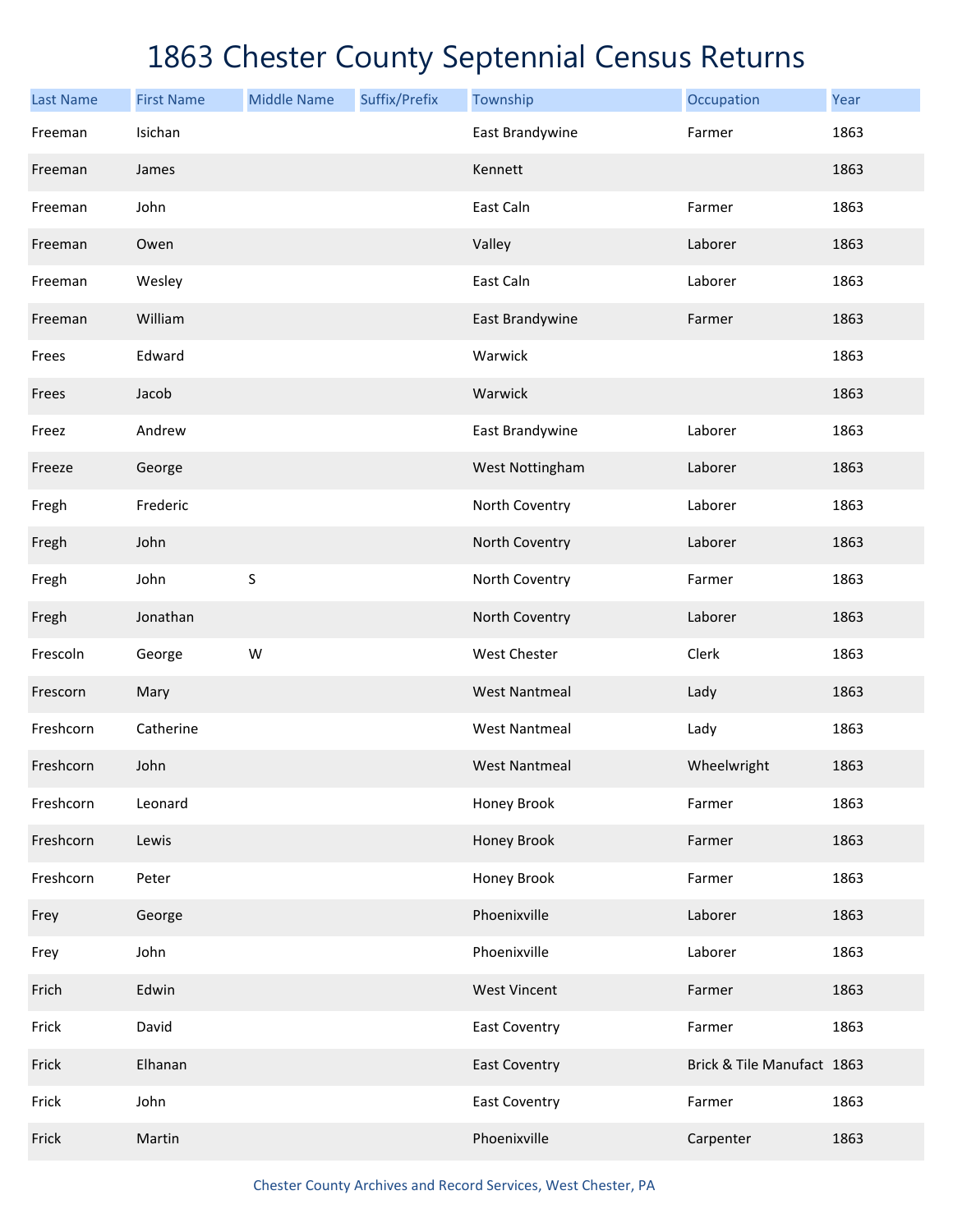| <b>Last Name</b> | <b>First Name</b> | <b>Middle Name</b> | Suffix/Prefix | Township             | Occupation  | Year |
|------------------|-------------------|--------------------|---------------|----------------------|-------------|------|
| Friday           | Christian         |                    |               | East Pikeland        | Farmer      | 1863 |
| Friday           | Christian         |                    |               | <b>West Vincent</b>  | Farmer      | 1863 |
| Friday           | Christian         |                    |               | <b>West Vincent</b>  | Farmer      | 1863 |
| Friday           | John              |                    |               | East Pikeland        | Farmer      | 1863 |
| Friday           | John              |                    |               | <b>West Vincent</b>  | Farmer      | 1863 |
| Friday           | Joseph            |                    |               | <b>West Pikeland</b> | Farmer      | 1863 |
| Friday           | Washington        |                    |               | Phoenixville         | Soldier     | 1863 |
| Friday           | William           |                    |               | <b>West Vincent</b>  | Farmer      | 1863 |
| Fridy            | Henry             |                    |               | West Fallowfield     |             | 1863 |
| Friel            | Hannah            |                    |               | East Fallowfield     | Seamstress  | 1863 |
| Fries            | George            |                    |               | South Coventry       | Laborer     | 1863 |
| Fries            | George            | $\mathsf C$        |               | South Coventry       | Miller      | 1863 |
| Fries            | John              |                    |               | South Coventry       | Laborer     | 1863 |
| Fries            | Nathaniel         |                    |               | South Coventry       | Mason       | 1863 |
| Frieze           | Jacob             | R                  |               | Phoenixville         | Clerk       | 1863 |
| Fritz            | Henry             |                    |               | Tredyffrin           |             | 1863 |
| Fritz            | Issachar          |                    |               | Valley               | Laborer     | 1863 |
| Fritz            | John              | G                  |               | Birmingham           | Shoemaker   | 1863 |
| Fritz            | John              | G                  |               | Thornbury            |             | 1863 |
| Fritz            | Mary              |                    |               | Valley               | Gentlewoman | 1863 |
| Frize            | John              | W                  |               | West Goshen          | Laborer     | 1863 |
| Frock            | David             |                    |               | <b>East Coventry</b> | Thresher    | 1863 |
| Frock            | George            |                    |               | South Coventry       | Carpenter   | 1863 |
| Frock            | Henry             |                    |               | Charlestown          |             | 1863 |
| Frock            | Jacob             |                    |               | Schuylkill           | Laborer     | 1863 |
| Frock            | Philip            |                    |               | <b>East Coventry</b> | Farmer      | 1863 |
| Frock            | Thomas            |                    |               | <b>West Vincent</b>  | Laborer     | 1863 |
| Frock            | William           |                    |               | <b>East Nantmeal</b> |             | 1863 |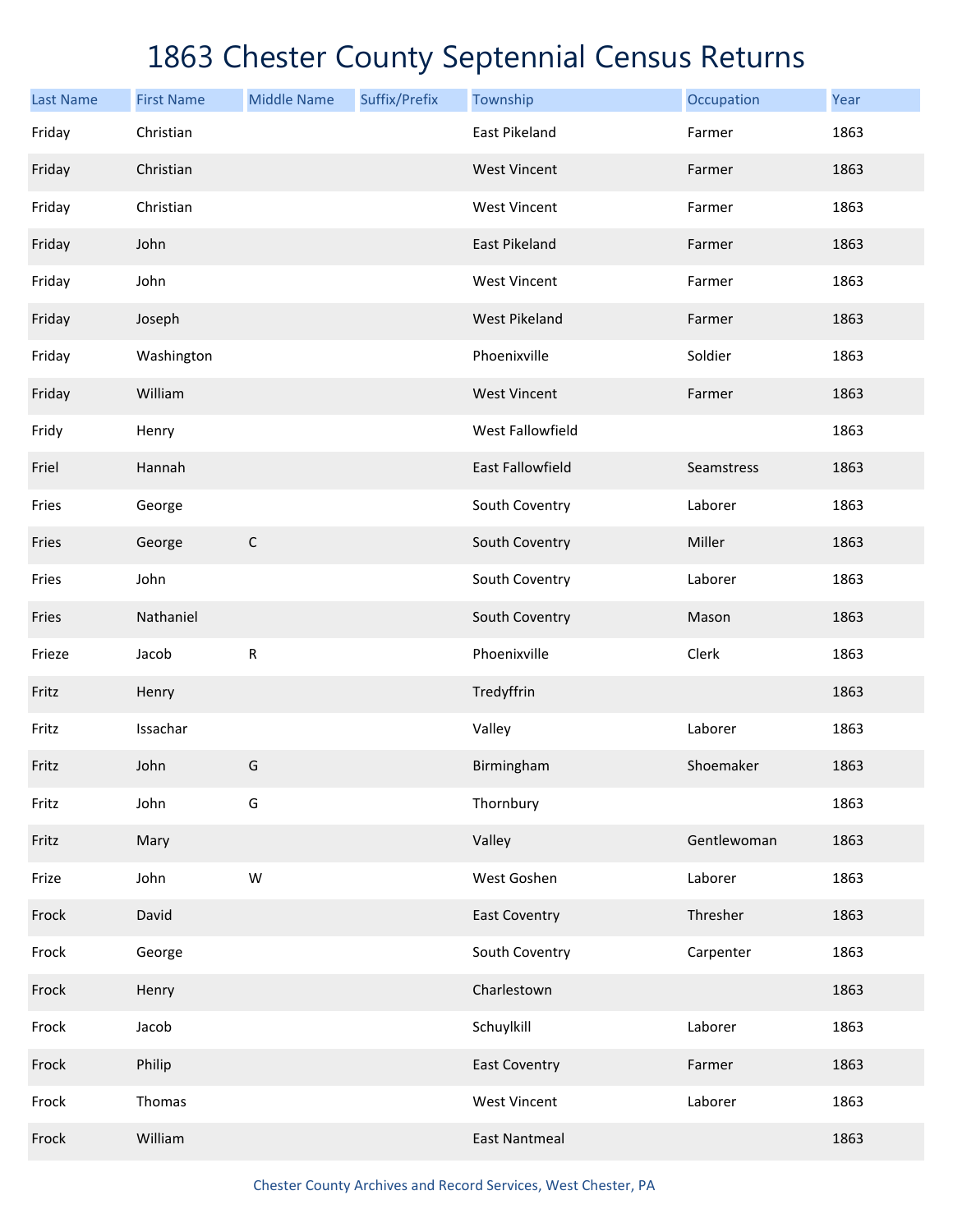| <b>Last Name</b> | <b>First Name</b> | <b>Middle Name</b> | Suffix/Prefix | Township             | Occupation          | Year |
|------------------|-------------------|--------------------|---------------|----------------------|---------------------|------|
| Fromfield        | George            |                    |               | Phoenixville         | Heater              | 1863 |
| Fromfield        | George            |                    |               | Schuylkill           | Farmer              | 1863 |
| Fromfield        | John              | G                  |               | Schuylkill           | Laborer             | 1863 |
| Fronfield        | Joseph            |                    |               | <b>East Pikeland</b> | Miller              | 1863 |
| Frouchiser       | Samuel            |                    |               | North Coventry       | Laborer             | 1863 |
| Fry              | Amos              |                    |               | North Coventry       | Laborer             | 1863 |
| Fry              | Charles           |                    |               | Phoenixville         | Soldier             | 1863 |
| Fry              | Daniel            | $\mathsf{R}$       |               | <b>East Pikeland</b> | Wheelwright         | 1863 |
| Fry              | David             |                    |               | Warwick              |                     | 1863 |
| Fry              | Isaac             |                    |               | Londonderry          |                     | 1863 |
| Fry              | Jacob             |                    |               | <b>East Vincent</b>  |                     | 1863 |
| Fry              | John              |                    |               | Charlestown          |                     | 1863 |
| Fry              | John              |                    |               | East Pikeland        | Basketmaker         | 1863 |
| Fry              | John              |                    |               | <b>Upper Oxford</b>  | Farmer              | 1863 |
| Fry              | John              |                    |               | <b>West Pikeland</b> | Farmer              | 1863 |
| Fry              | Jonas             |                    |               | <b>Upper Oxford</b>  | Tavern Keeper & Far | 1863 |
| Fry              | Joseph            |                    |               | <b>West Vincent</b>  | Farmer              | 1863 |
| Fry              | Lewis             |                    |               | Willistown           | PRR                 | 1863 |
| Fudge            | Hiram             |                    |               | Schuylkill           | Laborer             | 1863 |
| Fudge            | Isaac             |                    |               | Schuylkill           | Laborer             | 1863 |
| Fudge            | Samson            |                    |               | Schuylkill           | Farmer              | 1863 |
| Fuld             | David             |                    |               | West Chester         | Storekeeper         | 1863 |
| Fulerton         | Fortune           |                    |               | West Goshen          | Farmer              | 1863 |
| Fullerton        | Adam              |                    |               | Downingtown          | Switch Tender       | 1863 |
| Fullmer          | Andrew            |                    |               | Schuylkill           | Wheelwright         | 1863 |
| Fullmer          | Christian         |                    |               | Phoenixville         | Laborer             | 1863 |
| Fullmer          | John              |                    |               | Phoenixville         | Heater              | 1863 |
| Fulmer           | Amos              |                    |               | <b>East Coventry</b> | Farmer              | 1863 |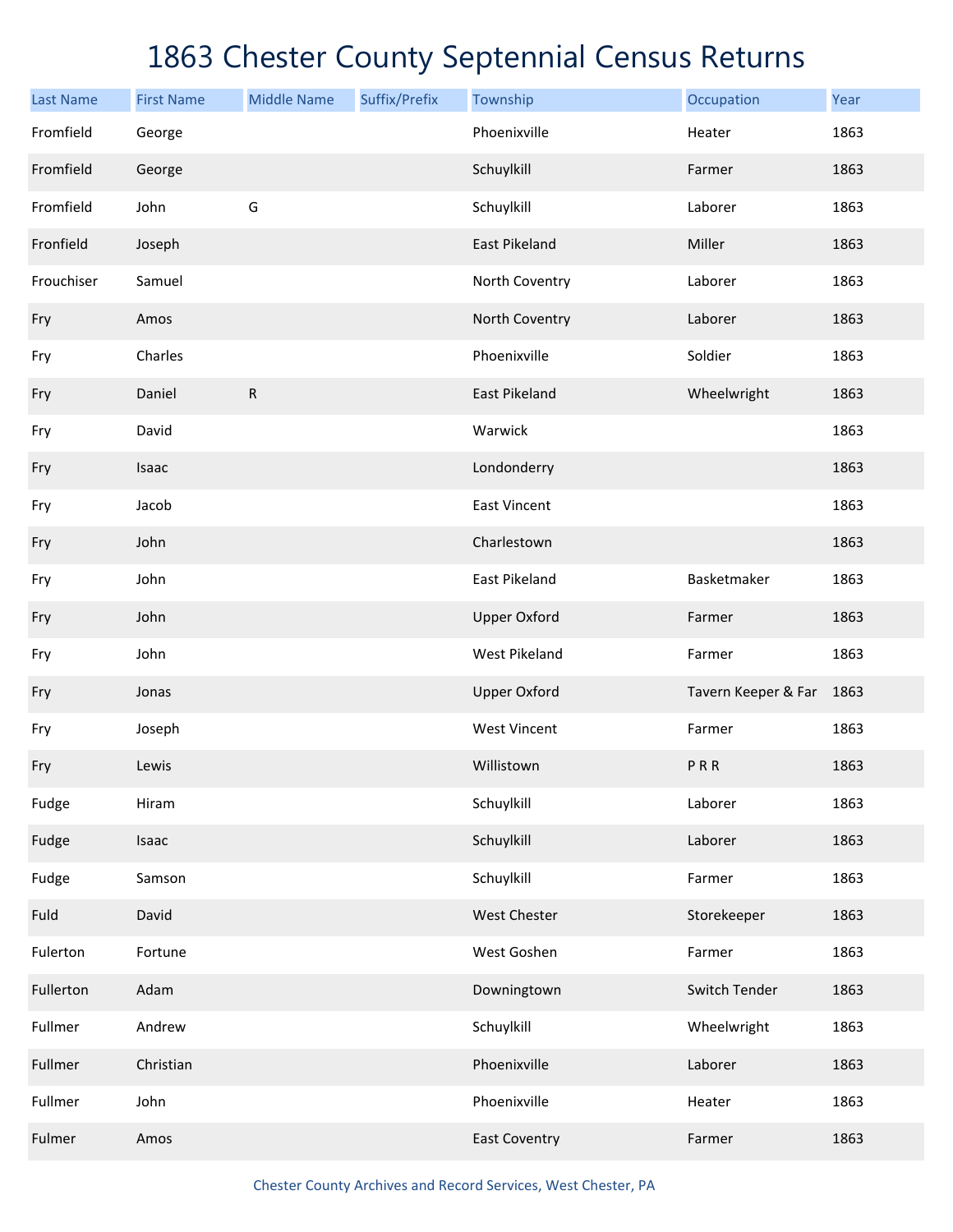| <b>Last Name</b> | <b>First Name</b> | <b>Middle Name</b> | Suffix/Prefix | Township                | Occupation | Year |
|------------------|-------------------|--------------------|---------------|-------------------------|------------|------|
| Fulmer           | Henry             |                    |               | Phoenixville            | Laborer    | 1863 |
| Fulmer           | John              |                    |               | <b>East Coventry</b>    | Farmer     | 1863 |
| Fulmer           | Lewis             |                    |               | <b>East Vincent</b>     |            | 1863 |
| Fulmer           | William           |                    |               | West Marlborough        | Blacksmith | 1863 |
| Fulmer           | William           |                    | Jr.           | West Marlborough        | Blacksmith | 1863 |
| Fulton           | Amelia            |                    |               | East Nottingham         |            | 1863 |
| Fulton           | Edward            |                    |               | Sadsbury                | Carpenter  | 1863 |
| Fulton           | Edwin             |                    |               | Sadsbury                |            | 1863 |
| Fulton           | Esther            |                    |               | Sadsbury                |            | 1863 |
| Fulton           | James             |                    |               | <b>East Fallowfield</b> | Retired    | 1863 |
| Fulton           | James             | J                  |               | East Nottingham         |            | 1863 |
| Fulton           | John              |                    |               | Downingtown             | Laborer    | 1863 |
| Fulton           | John              |                    |               | Newlin                  | Farmer     | 1863 |
| Fulton           | John              | ${\sf M}$          |               | Newlin                  | Farmer     | 1863 |
| Fulton           | Joseph            |                    |               | Valley                  | Farmer     | 1863 |
| Fulton           | Joshua            |                    |               | Sadsbury                |            | 1863 |
| Fulton           | Mary              | $\mathsf D$        |               | <b>East Fallowfield</b> | Farmer     | 1863 |
| Fulton           | Samuel            |                    |               | Newlin                  | Farmer     | 1863 |
| Fulton           | Sarah             |                    |               | East Marlborough        |            | 1863 |
| Fulton           | Thomas            |                    |               | Newlin                  | Farmer     | 1863 |
| Fulton           | William           |                    |               | East Nottingham         | Carpenter  | 1863 |
| Fulton           | William           |                    |               | East Nottingham         | Lawyer     | 1863 |
| Fulton           | William           | $\mathsf T$        | Esq.          | Oxford                  |            | 1863 |
| Funderwhite      | Benjamin          |                    |               | Schuylkill              | Laborer    | 1863 |
| Funderwhite      | John              |                    |               | <b>East Nantmeal</b>    |            | 1863 |
| Funk             | Benjamin          |                    |               | Charlestown             |            | 1863 |
| Funk             | Benjamin          |                    |               | Schuylkill              | Farmer     | 1863 |
| Funk             | Henry             |                    |               | <b>East Vincent</b>     |            | 1863 |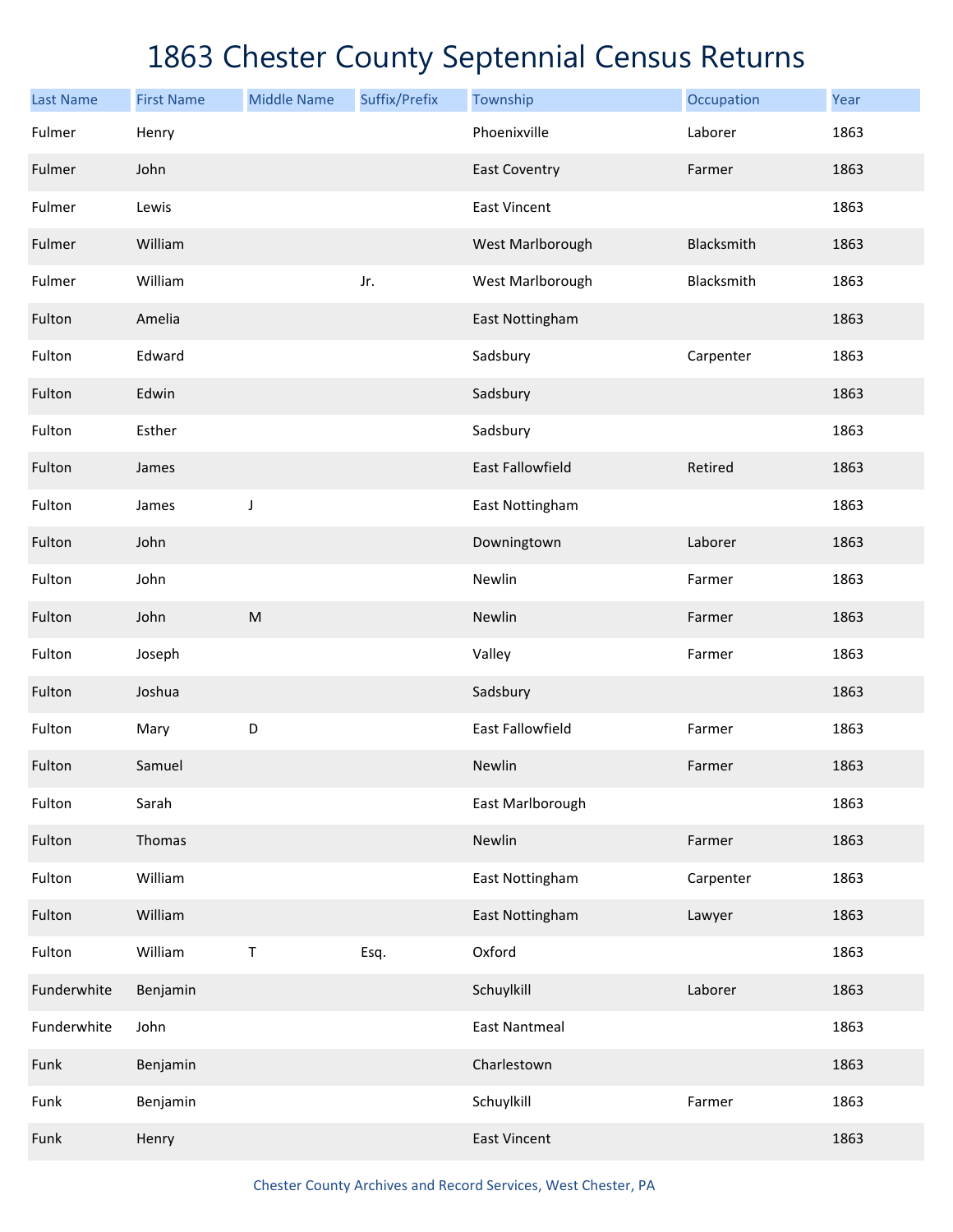| <b>Last Name</b> | <b>First Name</b> | <b>Middle Name</b>        | Suffix/Prefix | Township             | Occupation  | Year |
|------------------|-------------------|---------------------------|---------------|----------------------|-------------|------|
| Funk             | Henry             |                           |               | West Brandywine      | Laborer     | 1863 |
| Funk             | Jacob             |                           |               | <b>East Coventry</b> | Farmer      | 1863 |
| Funk             | Jacob             |                           | Sr.           | <b>East Vincent</b>  |             | 1863 |
| Funk             | Jacob             | $\boldsymbol{\mathsf{H}}$ |               | <b>East Vincent</b>  |             | 1863 |
| Funk             | John              |                           |               | <b>East Coventry</b> | Farmer      | 1863 |
| Funk             | John              |                           |               | <b>East Vincent</b>  |             | 1863 |
| Funk             | John              |                           |               | South Coventry       | Merchant    | 1863 |
| Funk             | Joseph            |                           |               | Charlestown          |             | 1863 |
| Funk             | Joseph            |                           |               | Schuylkill           | Farmer      | 1863 |
| Funterwhite      | Frederick         |                           |               | Charlestown          |             | 1863 |
| Furey            | David             |                           |               | Franklin             | Farmer      | 1863 |
| Furey            | David             | $\mathsf C$               |               | Franklin             | Farmer      | 1863 |
| Furey            | John              |                           |               | Franklin             | Farmer      | 1863 |
| Furey            | Joseph            |                           |               | Franklin             | Farmer      | 1863 |
| Furey            | Mackey            |                           |               | Londonderry          |             | 1863 |
| Furey            | Susan             |                           |               | Franklin             | Farmer      | 1863 |
| Furgison         | Hugh              |                           |               | West Nottingham      | Farmer      | 1863 |
| Furgison         | John              |                           |               | West Nottingham      | Farmer      | 1863 |
| Furgison         | Samuel            |                           |               | Phoenixville         | Heater      | 1863 |
| Furgison         | Washington        |                           |               | West Nottingham      | Farmer      | 1863 |
| Furguson         | David             |                           |               | East Nottingham      |             | 1863 |
| Furlong          | Andrew            |                           |               | West Chester         | Carpenter   | 1863 |
| Furlong          | James             |                           |               | West Chester         | Laborer     | 1863 |
| Furnis           | Gardner           |                           |               | Lower Oxford         | Lawyer      | 1863 |
| Fury             | Robert            |                           |               | London Grove         |             | 1863 |
| Fusby            | William           |                           |               | East Marlborough     | Laborer     | 1863 |
| Fuss             | Frances           | $\sf S$                   |               | East Whiteland       | Storekeeper | 1863 |
| Fussell          | Benjamin          | L                         |               | <b>East Coventry</b> | Physician   | 1863 |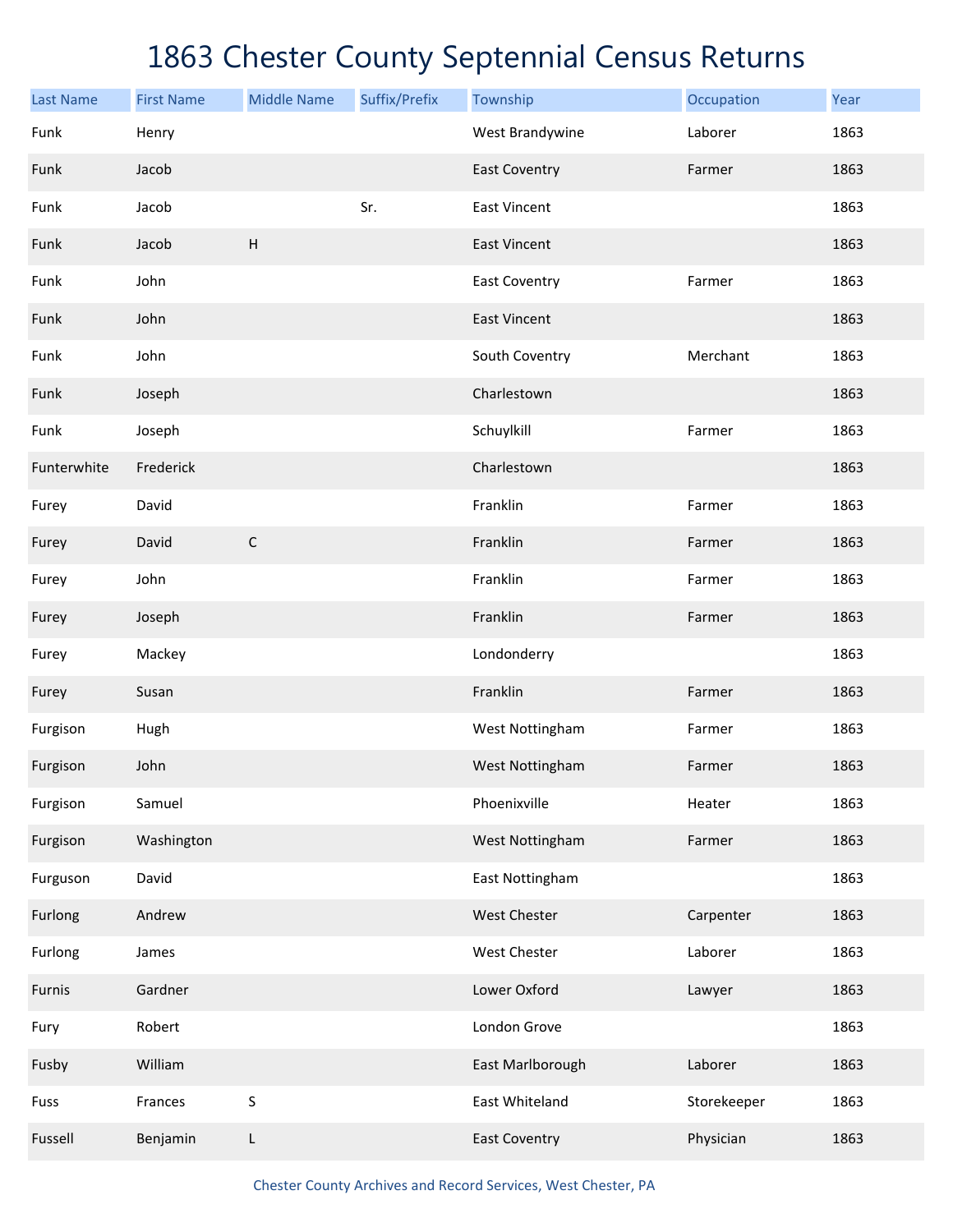| <b>Last Name</b> | <b>First Name</b> | <b>Middle Name</b> | Suffix/Prefix | Township             | Occupation  | Year |
|------------------|-------------------|--------------------|---------------|----------------------|-------------|------|
| Fussell          | Milton            |                    |               | Easttown             | Storekeeper | 1863 |
| Fussell          | Morris            |                    |               | West Pikeland        | <b>MD</b>   | 1863 |
| Futhey           | J                 | Smith              |               | West Chester         | Lawyer      | 1863 |
| Futhey           | James             | L.                 |               | Highland             | Gentleman   | 1863 |
| Futhey           | John              | S                  |               | West Chester         | Gentleman   | 1863 |
| Futhey           | $\mathsf{R}$      | Agnew              |               | Highland             | Farmer      | 1863 |
| Futhey           | Robert            |                    | Jr.           | Highland             | Gentleman   | 1863 |
| Futhey           | Robert            |                    |               | Highland             | Farmer      | 1863 |
| Gable            | Isaac             |                    |               | <b>West Nantmeal</b> | Farmer      | 1863 |
| Gable            | John              |                    |               | <b>Honey Brook</b>   | Laborer     | 1863 |
| Gable            | Peter             |                    |               | <b>West Nantmeal</b> | Forgeman    | 1863 |
| Gable            | Peter             |                    |               | <b>West Nantmeal</b> | Miner       | 1863 |
| Gachell          | Enoch             |                    |               | New London           | Blacksmith  | 1863 |
| Gailey           | Othres            |                    |               | Sadsbury             |             | 1863 |
| Galbraith        | William           |                    |               | Penn                 | Shoemaker   | 1863 |
| Galbrath         | William           |                    |               | East Marlborough     | ?           | 1863 |
| Galbreth         | James             |                    |               | Pocopson             | Laborer     | 1863 |
| Galiven          | Daniel            |                    |               | Valley               | Laborer     | 1863 |
| Gallagher        | James             |                    |               | East Fallowfield     | Laborer     | 1863 |
| Gallagher        | Jane              |                    |               | West Brandywine      | Lady        | 1863 |
| Gallagher        | John              |                    |               | East Fallowfield     | Laborer     | 1863 |
| Gallagher        | John              |                    |               | Lower Oxford         | Laborer     | 1863 |
| Gallagher        | Susan             |                    |               | West Brandywine      | Lady        | 1863 |
| Gallagher        | William           |                    |               | West Brandywine      | Laborer     | 1863 |
| Gallaher         | Dennis            |                    |               | Phoenixville         | Puddler     | 1863 |
| Gallaher         | John              |                    |               | Tredyffrin           |             | 1863 |
| Gallaher         | Michael           |                    |               | Phoenixville         | Laborer     | 1863 |
| Gallaway         | William           |                    |               | West Fallowfield     |             | 1863 |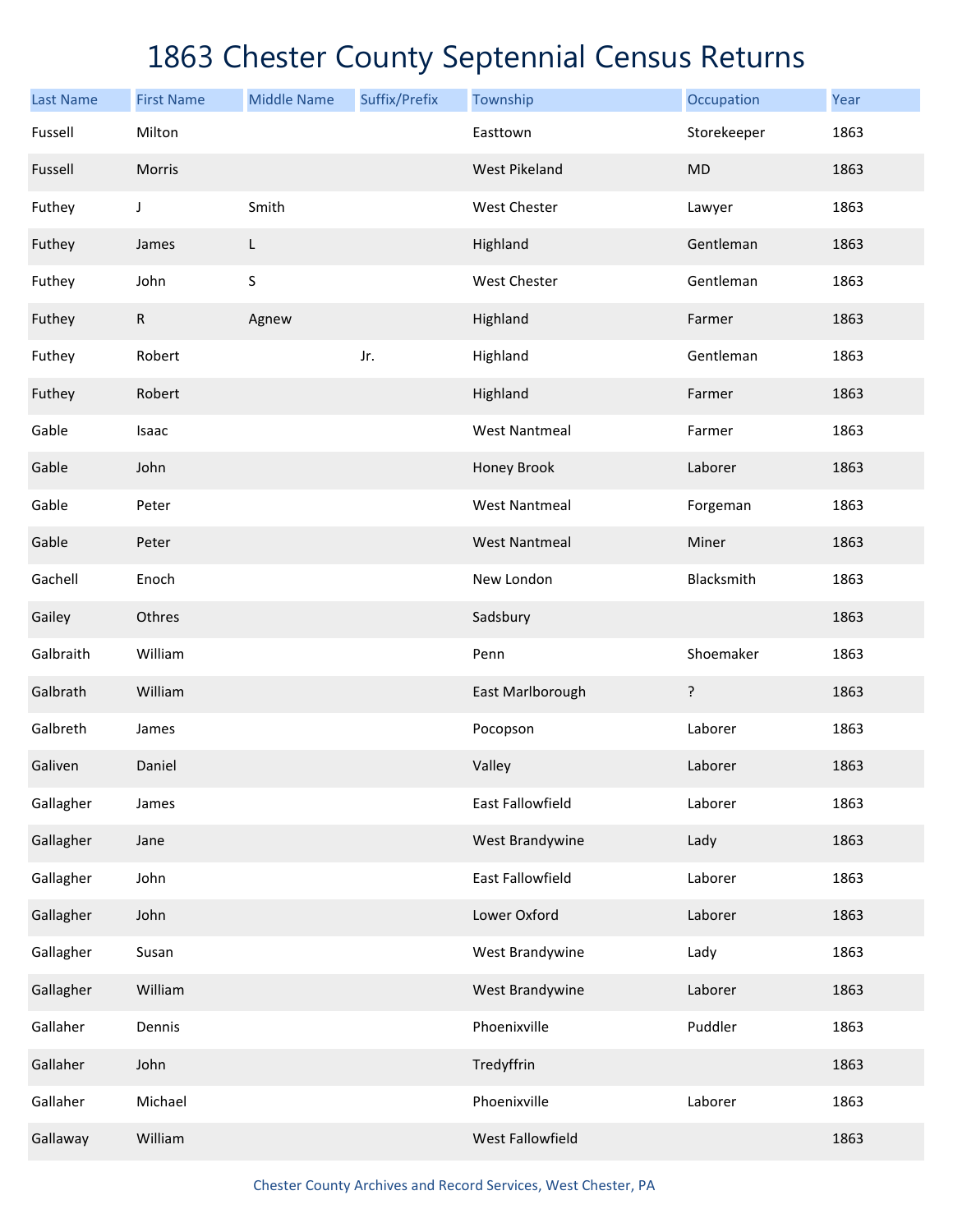| <b>Last Name</b> | <b>First Name</b> | <b>Middle Name</b>        | Suffix/Prefix | Township             | Occupation   | Year |
|------------------|-------------------|---------------------------|---------------|----------------------|--------------|------|
| Galliner         | Alfred            |                           |               | <b>West Chester</b>  | Gentleman    | 1863 |
| Galliner         | James             |                           |               | <b>West Chester</b>  | Gentleman    | 1863 |
| Galloway         | Fennard           |                           |               | Elk                  | Farmer       | 1863 |
| Galloway         | John              |                           |               | East Nottingham      | Carpenter    | 1863 |
| Galloway         | John              |                           |               | East Nottingham      |              | 1863 |
| Galloway         | William           |                           |               | Elk                  | Farmer       | 1863 |
| Gamble           | James             |                           |               | Charlestown          |              | 1863 |
| Gamble           | Robert            |                           |               | Easttown             | Laborer      | 1863 |
| Gamble           | Samuel            |                           |               | Sadsbury             | Laborer      | 1863 |
| Gamble           | William           |                           |               | Franklin             | Shoemaker    | 1863 |
| Gambol           | Peter             |                           |               | Tredyffrin           |              | 1863 |
| Ganer            | John              |                           |               | Phoenixville         | Laborer      | 1863 |
| Ganger           | Levi              | ${\sf N}$                 |               | Warwick              |              | 1863 |
| Ganges           | George            |                           |               | <b>West Chester</b>  | Shoemaker    | 1863 |
| Ganly            | Michael           |                           |               | West Nottingham      | Laborer      | 1863 |
| Ganse            | Jacob             |                           |               | Tredyffrin           |              | 1863 |
| Garber           | Elizabeth         |                           |               | <b>East Coventry</b> |              | 1863 |
| Garber           | George            |                           |               | <b>East Coventry</b> | Laborer      | 1863 |
| Garber           | Isaac             |                           |               | East Pikeland        | Plasterer    | 1863 |
| Garber           | John              | $\sf B$                   |               | <b>East Coventry</b> | Farmer       | 1863 |
| Garber           | Mahlon            |                           |               | East Pikeland        | Farmer       | 1863 |
| Garbiner         | Joseph            |                           |               | <b>West Vincent</b>  | Cabinetmaker | 1863 |
| Garden           | Alexander         |                           |               | Sadsbury             | Laborer      | 1863 |
| Garden           | $\mathsf C$       | $\boldsymbol{\mathsf{H}}$ |               | Tredyffrin           |              | 1863 |
| Garden           | Ch                | $\sf H$                   |               | Tredyffrin           |              | 1863 |
| Gardina          | Esther            |                           |               | West Chester         | Lady         | 1863 |
| Gardina          | Mary              | $\boldsymbol{\mathsf{H}}$ |               | West Chester         | Lady         | 1863 |
| Garett           | Emmor             |                           |               | West Goshen          | Farmer       | 1863 |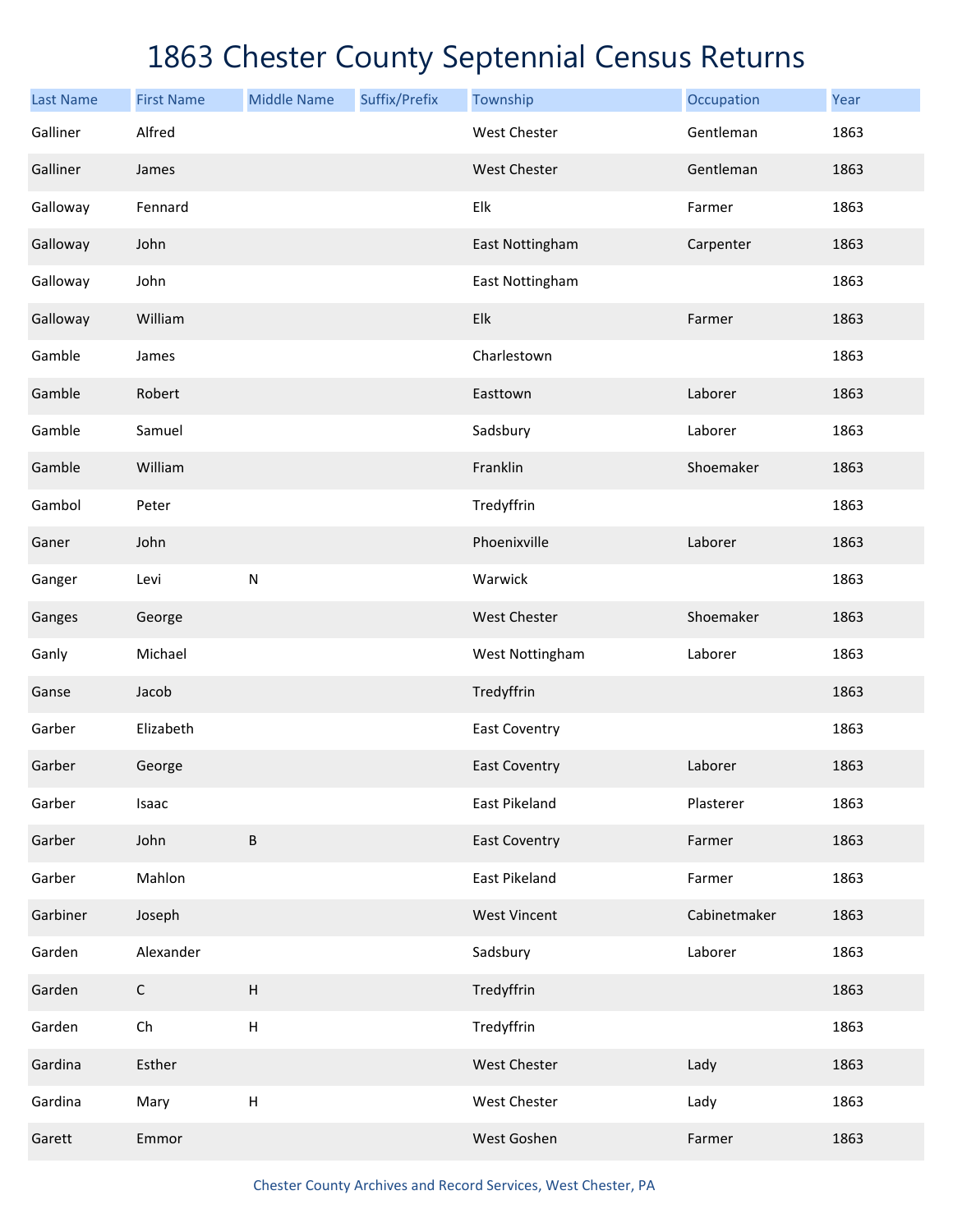| <b>Last Name</b> | <b>First Name</b> | <b>Middle Name</b>        | Suffix/Prefix | Township            | Occupation            | Year |
|------------------|-------------------|---------------------------|---------------|---------------------|-----------------------|------|
| Garett           | John              | $\sf S$                   |               | West Goshen         | Mason                 | 1863 |
| Garett           | Joseph            |                           |               | West Goshen         | Farmer                | 1863 |
| Garett           | Morton            | $\boldsymbol{\mathsf{H}}$ |               | West Goshen         | Laborer               | 1863 |
| Garett           | Smith             |                           |               | New Garden          | Laborer               | 1863 |
| Garner           | Davis             |                           |               | <b>East Vincent</b> |                       | 1863 |
| Garner           | John              |                           | Sr.           | Phoenixville        | Laborer               | 1863 |
| Garner           | Samuel            |                           |               | North Coventry      | Laborer               | 1863 |
| Garragus         | Haydock           |                           |               | Tredyffrin          |                       | 1863 |
| Garratt          | Amos              |                           |               | Willistown          | Farmer                | 1863 |
| Garratt          | Isaac             |                           |               | Willistown          | Farmer                | 1863 |
| Garratt          | Jacob             |                           |               | Willistown          | Gentleman             | 1863 |
| Garratt          | Joshua            | L                         |               | Willistown          | Farmer                | 1863 |
| Garratt          | Nathan            |                           |               | Willistown          | Farmer                | 1863 |
| Garratt          | Nathan            | L                         |               | Willistown          | Farmer                | 1863 |
| Garratt          | Phineas           |                           |               | Willistown          | <b>School Teacher</b> | 1863 |
| Garret           | Amos              |                           |               | Westtown            | Gentleman             | 1863 |
| Garret           | Willis            |                           |               | Westtown            | Farmer                | 1863 |
| Garrett          |                   |                           |               | Willistown          | Farmer                | 1863 |
| Garrett          | $\sf A$           | ${\sf M}$                 |               | <b>West Chester</b> | Stonecutter           | 1863 |
| Garrett          | Aaron             |                           |               | Willistown          | Farmer                | 1863 |
| Garrett          | Abner             |                           |               | London Grove        |                       | 1863 |
| Garrett          | Amos              |                           |               | East Bradford       |                       | 1863 |
| Garrett          | Ann               |                           | Widow         | East Goshen         |                       | 1863 |
| Garrett          | Anson             |                           |               | London Britain      | Laborer               | 1863 |
| Garrett          | Caroline          | $\boldsymbol{\mathsf{H}}$ |               | Willistown          |                       | 1863 |
| Garrett          | Clinton           | $\sf H$                   |               | London Britain      | Farmer                | 1863 |
| Garrett          | David             |                           |               | Birmingham          |                       | 1863 |
| Garrett          | David             |                           | Jr.           | Birmingham          | Laborer               | 1863 |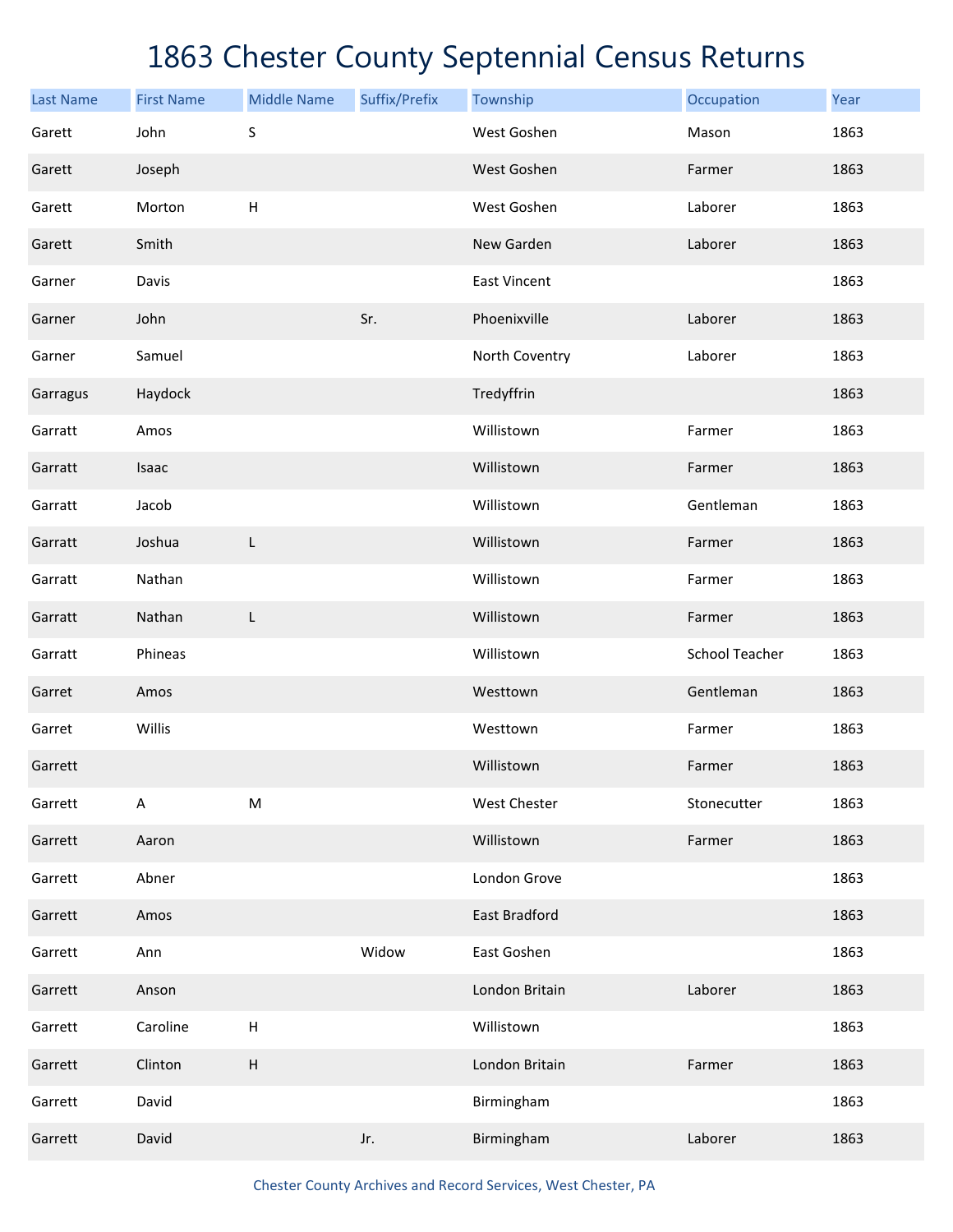| <b>Last Name</b> | <b>First Name</b> | <b>Middle Name</b>        | Suffix/Prefix | Township            | Occupation           | Year |
|------------------|-------------------|---------------------------|---------------|---------------------|----------------------|------|
| Garrett          | Davis             |                           |               | Willistown          | Farmer               | 1863 |
| Garrett          | Eber              |                           |               | Downingtown         | Storekeeper          | 1863 |
| Garrett          | Enos              | $\vee$                    |               | <b>West Chester</b> | Gentleman            | 1863 |
| Garrett          | Evan              |                           |               | London Britain      | Farmer               | 1863 |
| Garrett          | Franklin          | Τ                         |               | Lower Oxford        | Farmer               | 1863 |
| Garrett          | George            |                           |               | East Goshen         | Farmer               | 1863 |
| Garrett          | George            |                           |               | West Whiteland      | Farmer               | 1863 |
| Garrett          | George            | $\sf S$                   |               | East Goshen         | Farmer               | 1863 |
| Garrett          | Harvey            |                           |               | Willistown          | Farmer               | 1863 |
| Garrett          | Henry             |                           |               | Willistown          | Laborer              | 1863 |
| Garrett          | J                 | B                         |               | West Chester        | Storekeeper          | 1863 |
| Garrett          | James             |                           |               | Birmingham          | Laborer              | 1863 |
| Garrett          | James             |                           |               | New London          | Farmer               | 1863 |
| Garrett          | Jesse             |                           |               | Schuylkill          | Carpenter            | 1863 |
| Garrett          | Jesse             | $\boldsymbol{\mathsf{H}}$ |               | Willistown          | Farmer               | 1863 |
| Garrett          | John              |                           |               | Pennsbury           | Farmer               | 1863 |
| Garrett          | Joseph            | L                         |               | East Goshen         | Farmer               | 1863 |
| Garrett          | Levi              |                           |               | Willistown          | Farmer               | 1863 |
| Garrett          | Margaret          |                           |               | <b>West Chester</b> | Lady                 | 1863 |
| Garrett          | Morten            |                           |               | East Brandywine     | Farmer               | 1863 |
| Garrett          | Morton            | $\sf H$                   |               | West Chester        | Milkman              | 1863 |
| Garrett          | Rachel            |                           |               | West Chester        | Housekeeper          | 1863 |
| Garrett          | Robert            |                           |               | Willistown          | Farmer               | 1863 |
| Garrett          | Rosanna           |                           |               | West Chester        | Housekeeper          | 1863 |
| Garrett          | Silas             |                           |               | Pennsbury           | Shoemaker            | 1863 |
| Garrett          | William           |                           |               | East Brandywine     | Stonecutter          | 1863 |
| Garrett          | William           |                           |               | East Goshen         | Shoemaker            | 1863 |
| Garrett          | William           |                           |               | Phoenixville        | <b>Brass Founder</b> | 1863 |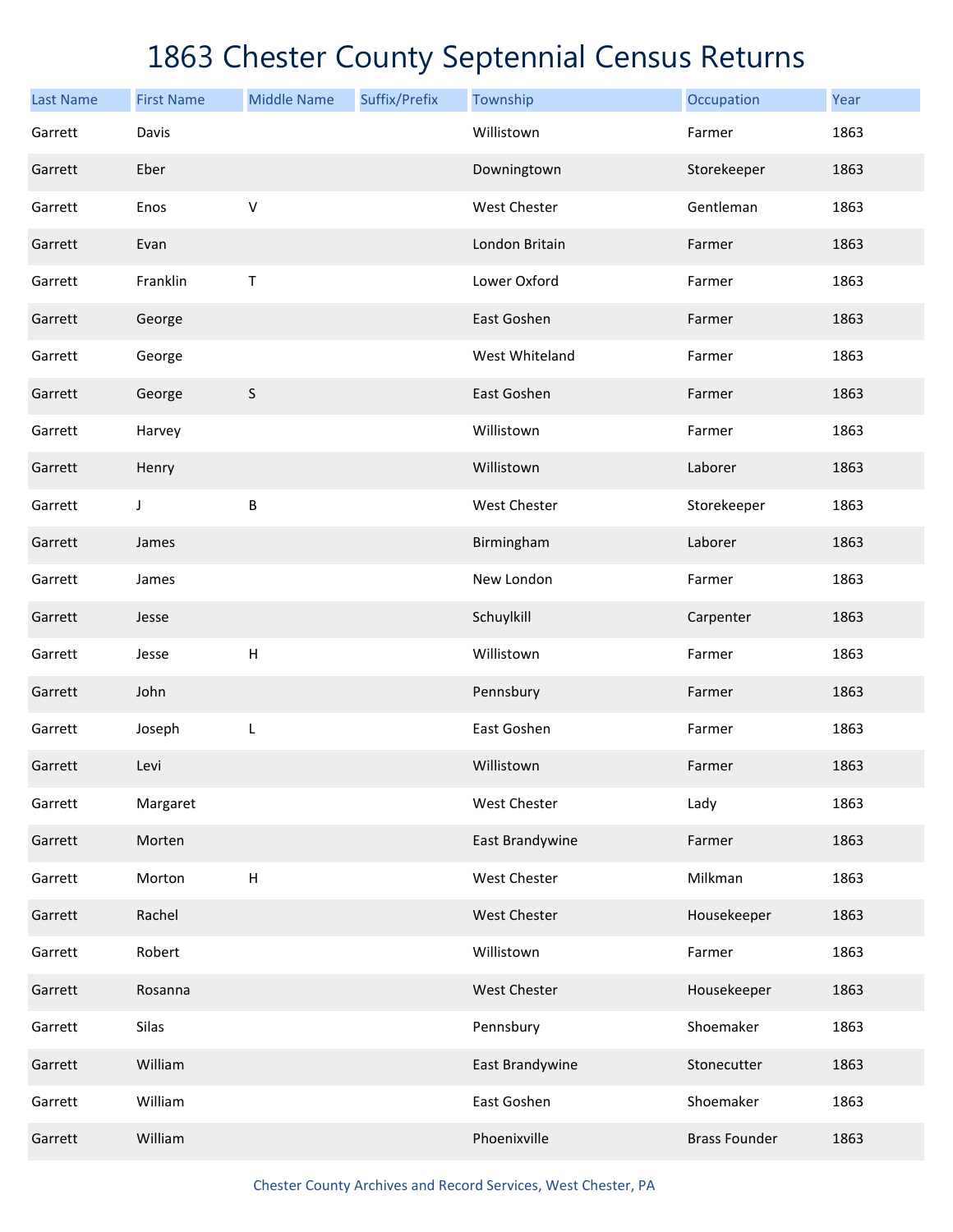| <b>Last Name</b> | <b>First Name</b>         | <b>Middle Name</b>        | Suffix/Prefix | Township             | Occupation            | Year |
|------------------|---------------------------|---------------------------|---------------|----------------------|-----------------------|------|
| Garrett          | William                   | Н                         |               | Willistown           | Farmer                | 1863 |
| Garrett          | Wilmer                    | $\boldsymbol{\mathsf{H}}$ |               | Willistown           | Laborer               | 1863 |
| Garrett          | Worrall                   |                           |               | Willistown           | Farmer                | 1863 |
| Garriety         | Thomas                    |                           |               | Penn                 | Laborer               | 1863 |
| Garrigan         | Nancy                     |                           | Mrs.          | New London           | Farmer                | 1863 |
| Garrigan         | Nicholas                  |                           |               | New London           | Blacksmith            | 1863 |
| Garris           | Thomas                    |                           |               | Valley               | Blacksmith            | 1863 |
| Garritt          | Sylvester                 |                           | Esq.          | West Brandywine      | Farmer                | 1863 |
| Gartly           | Samuel                    |                           |               | Warwick              |                       | 1863 |
| Garver           | $\boldsymbol{\mathsf{A}}$ | ${\sf M}$                 |               | Oxford               | Cabinetmaker          | 1863 |
| Garver           | Jones                     |                           |               | Tredyffrin           |                       | 1863 |
| Garver           | $\mathsf S$               | $\sf H$                   |               | Oxford               | Carpenter             | 1863 |
| Garver           | Samuel                    |                           |               | Oxford               | Cabinetmaker          | 1863 |
| Garver           | Samuel                    | J                         |               | Tredyffrin           |                       | 1863 |
| Gary             | Joseph                    |                           |               | Kennett              | Wheelwright           | 1863 |
| Gasby            | Henry                     |                           |               | Franklin             |                       | 1863 |
| Gasby            | Joseph                    |                           |               | New Garden           |                       | 1863 |
| Gaston           | Alexander                 | К                         |               | West Brandywine      | <b>Medical Doctor</b> | 1863 |
| Gaston           | Joseph                    |                           |               | Honey Brook          | Physician             | 1863 |
| Gatchel          | John                      |                           |               | Elk                  | Farmer                | 1863 |
| Gatchell         | <b>Ellis</b>              | P                         |               | East Nottingham      |                       | 1863 |
| Gatchell         | Enoch                     |                           |               | East Nottingham      |                       | 1863 |
| Gatchell         | Jesse                     |                           |               | East Nottingham      |                       | 1863 |
| Gatchell         | Martha                    |                           |               | East Marlborough     |                       | 1863 |
| Gauger           | George                    |                           |               | <b>East Nantmeal</b> |                       | 1863 |
| Gault            | Thomas                    |                           |               | Honey Brook          | Carpenter             | 1863 |
| Gause            | Irwin                     |                           |               | Kennett              |                       | 1863 |
| Gause            | John                      |                           |               | Elk                  | Farmer                | 1863 |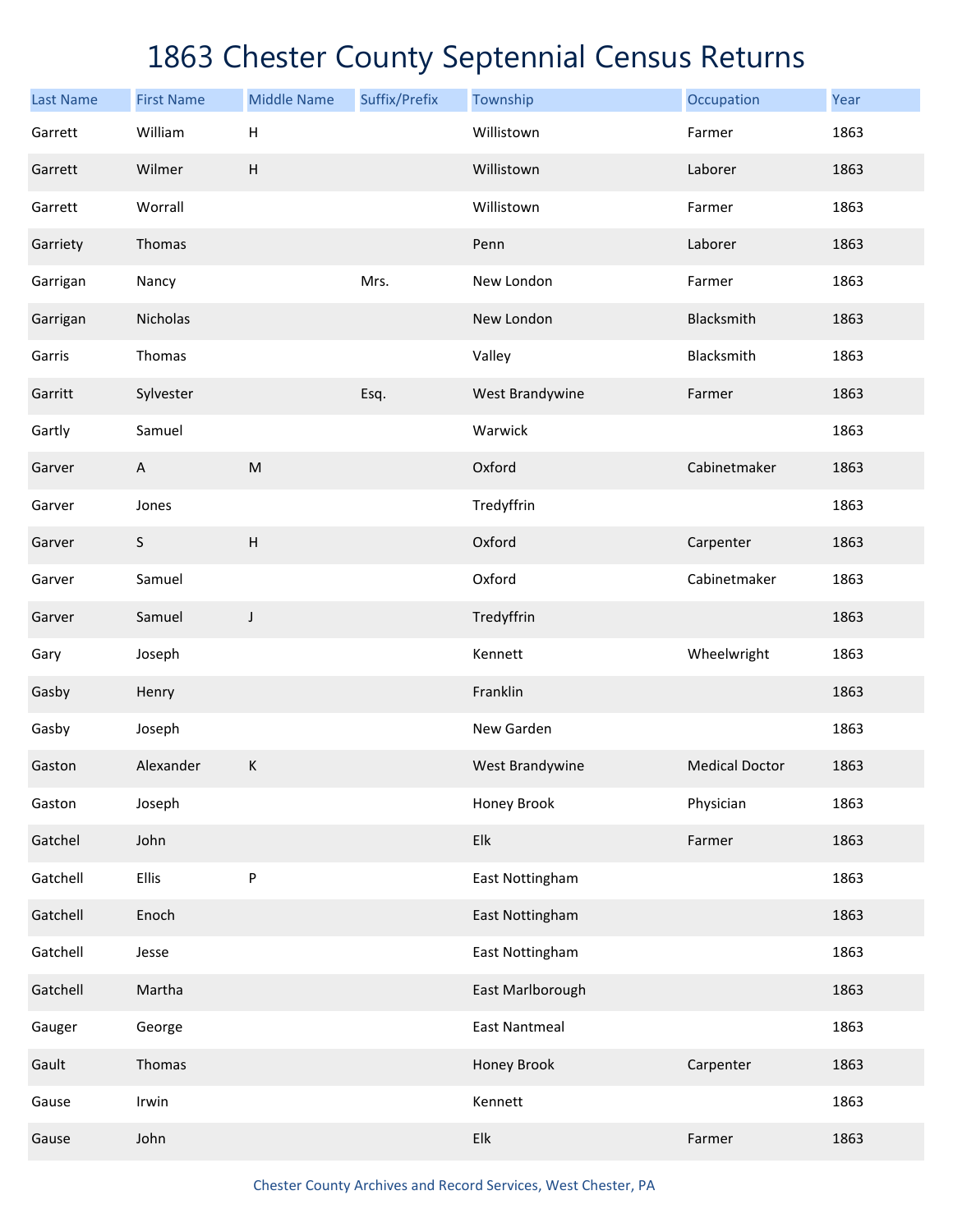| <b>Last Name</b> | <b>First Name</b> | <b>Middle Name</b> | Suffix/Prefix | Township             | Occupation  | Year |
|------------------|-------------------|--------------------|---------------|----------------------|-------------|------|
| Gause            | Jonathan          |                    |               | <b>West Bradford</b> | Farmer      | 1863 |
| Gause            | Levis             |                    |               | Kennett Square       | Plasterer   | 1863 |
| Gause            | Lewis             |                    |               | New London           | Farmer      | 1863 |
| Gause            | Mary              |                    |               | <b>West Bradford</b> | Housekeeper | 1863 |
| Gause            | Rebecca           |                    |               | Kennett              |             | 1863 |
| Gause            | Ruthanna          |                    |               | Kennett              |             | 1863 |
| Gause            | Samuel            |                    |               | <b>West Bradford</b> | Laborer     | 1863 |
| Gause            | Samuel            |                    |               | <b>West Chester</b>  | Carpenter   | 1863 |
| Gause            | William           | B                  |               | East Marlborough     | Farmer      | 1863 |
| Gause            | William           | ${\sf R}$          |               | Kennett              |             | 1863 |
| Gausman          | William           |                    |               | East Coventry        | Storekeeper | 1863 |
| Gawthrop         | Emmor             |                    |               | London Grove         |             | 1863 |
| Gawthrop         | George            |                    |               | London Grove         |             | 1863 |
| Gawthrop         | George            |                    |               | Newlin               | Farmer      | 1863 |
| Gawthrop         | James             |                    |               | London Grove         |             | 1863 |
| Gawthrop         | James             |                    |               | Newlin               | Farmer      | 1863 |
| Gawthrop         | Thomas            |                    |               | New London           | Miller      | 1863 |
| Gawthrop         | William           |                    |               | New London           | Storekeeper | 1863 |
| Gay              | Charles           |                    |               | Valley               | Laborer     | 1863 |
| Gay              | Edward            | ${\sf W}$          |               | Phoenixville         | Laborer     | 1863 |
| Gearhart         | Henry             |                    |               | London Grove         | Laborer     | 1863 |
| Geddings         | Anthony           |                    |               | Phoenixville         | Puddler     | 1863 |
| Gedley           | John              |                    |               | West Bradford        | Tobacconist | 1863 |
| Geigenheimer     | Philip            |                    |               | <b>East Coventry</b> | Laborer     | 1863 |
| Geiger           | Jacob             |                    |               | <b>East Coventry</b> | Carpenter   | 1863 |
| Geigley          | George            |                    |               | Honey Brook          | Farmer      | 1863 |
| Geist            | Reuben            |                    |               | North Coventry       | Carpenter   | 1863 |
| Geist            | Richard           |                    |               | North Coventry       | Carpenter   | 1863 |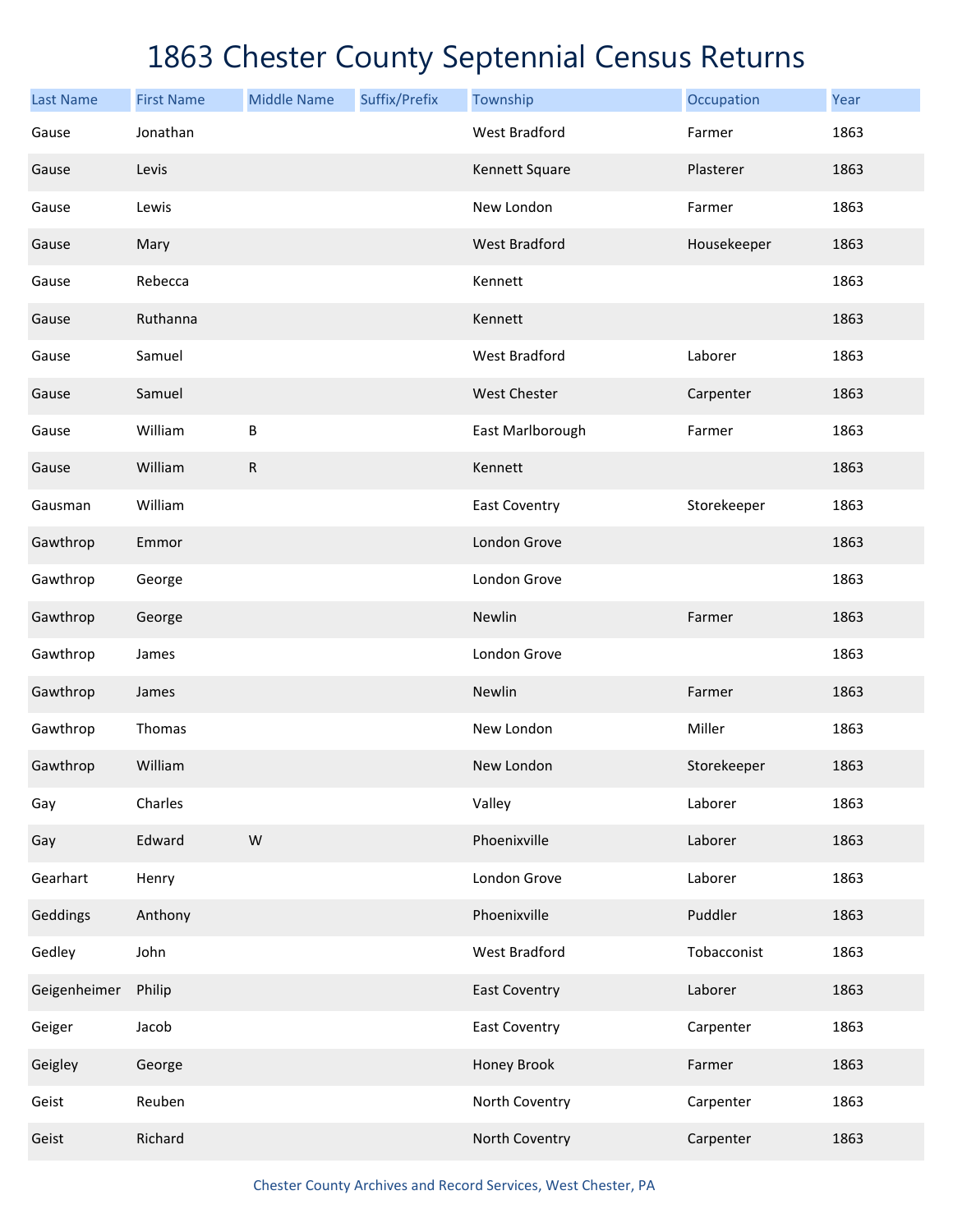| <b>Last Name</b> | <b>First Name</b> | <b>Middle Name</b>        | Suffix/Prefix | Township             | Occupation            | Year |
|------------------|-------------------|---------------------------|---------------|----------------------|-----------------------|------|
| Gelman           | Jacob             |                           |               | Franklin             | Laborer               | 1863 |
| Gemkle           | Sarah             |                           |               | Tredyffrin           |                       | 1863 |
| Gensley          | Charles           |                           |               | <b>West Chester</b>  | Laborer               | 1863 |
| George           | David             |                           |               | <b>East Vincent</b>  |                       | 1863 |
| George           | Jesse             |                           |               | <b>East Vincent</b>  |                       | 1863 |
| George           | John              |                           |               | West Chester         | Tailor                | 1863 |
| George           | John              |                           |               | West Nottingham      | Laborer               | 1863 |
| George           | William           | H                         |               | West Chester         | Soldier               | 1863 |
| Gerhart          | Jacob             |                           |               | East Pikeland        | Farmer                | 1863 |
| Gerhart          | Levi              |                           |               | <b>East Pikeland</b> | Moulder               | 1863 |
| Gerhart          | Reuben            |                           |               | East Pikeland        | Soldier               | 1863 |
| Getty            | Michael           |                           |               | Phoenixville         | Laborer               | 1863 |
| Getzner          | Menstal           |                           |               | West Bradford        | Cabinetmaker          | 1863 |
| Geyer            | Jacob             |                           |               | <b>East Coventry</b> | Smith                 | 1863 |
| Gheen            | Edward            |                           |               | East Bradford        |                       | 1863 |
| Gheen            | Francis           | $\boldsymbol{\mathsf{H}}$ |               | East Bradford        |                       | 1863 |
| Gheen            | J                 | ${\sf R}$                 |               | West Chester         | Gentleman             | 1863 |
| Gheen            | Levi              | $\mathsf{A}$              |               | <b>West Chester</b>  | Gentleman             | 1863 |
| Gheen            | Rufus             |                           |               | Thornbury            |                       | 1863 |
| Gheen            | Taylor            |                           |               | East Goshen          | Farmer                | 1863 |
| Gibany           | John              |                           |               | Honey Brook          | Farmer                | 1863 |
| Gibbins          | Edward            |                           |               | Phoenixville         | Laborer               | 1863 |
| Gibbins          | Richard           |                           |               | Phoenixville         | Laborer               | 1863 |
| Gibbons          | Abraham           |                           |               | Valley               | <b>Bank President</b> | 1863 |
| Gibbons          | Frances           |                           |               | West Chester         | Lady                  | 1863 |
| Gibbons          | Hannah            |                           | Jr.           | West Chester         | Lady                  | 1863 |
| Gibbons          | Hannah            |                           |               | West Chester         | Lady                  | 1863 |
| Gibbons          | James             |                           |               | West Chester         | Laborer               | 1863 |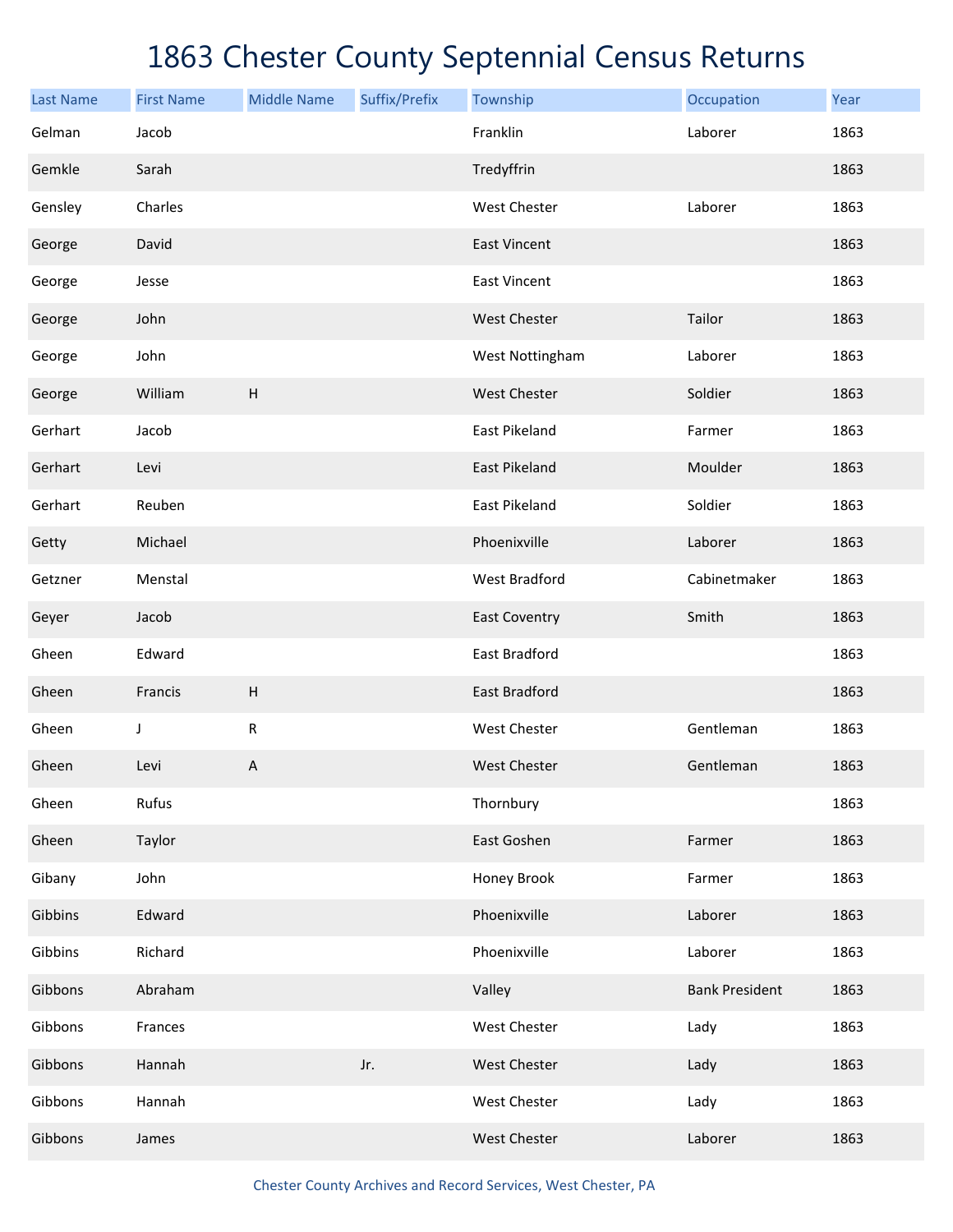| <b>Last Name</b> | <b>First Name</b> | <b>Middle Name</b> | Suffix/Prefix | Township             | Occupation  | Year |
|------------------|-------------------|--------------------|---------------|----------------------|-------------|------|
| Gibbons          | Jane              |                    |               | <b>West Chester</b>  | Lady        | 1863 |
| Gibbons          | John              |                    |               | <b>West Bradford</b> | Laborer     | 1863 |
| Gibbons          | John              |                    |               | West Chester         | Laborer     | 1863 |
| Gibbons          | Martha            | ${\sf P}$          |               | Valley               | Gentlewoman | 1863 |
| Gibbons          | Mary              | Τ                  |               | West Chester         | Lady        | 1863 |
| Gibbons          | Naome             |                    |               | <b>West Chester</b>  | Lady        | 1863 |
| Gibbons          | Patris            |                    |               | Westtown             | Farmer      | 1863 |
| Gibbons          | Sarah             | ${\sf P}$          |               | <b>West Chester</b>  | Lady        | 1863 |
| Gibbons          | William           |                    |               | East Bradford        |             | 1863 |
| Gibbs            | Absalom           |                    |               | Willistown           |             | 1863 |
| Gibbs            | Edmund            |                    |               | East Bradford        |             | 1863 |
| Gibbs            | Francis           |                    |               | Schuylkill           | Laborer     | 1863 |
| Gibbs            | James             |                    |               | West Caln            | Farmer      | 1863 |
| Gibbs            | Joseph            | E                  |               | West Caln            | Farmer      | 1863 |
| Gibbs            | Joshua            |                    |               | Franklin             |             | 1863 |
| Gibbs            | $\mathsf{N}$      | J C                |               | <b>Upper Oxford</b>  | Laborer     | 1863 |
| Gibbs            | Peter             |                    |               | Downingtown          | Laborer     | 1863 |
| Gibney           | Andrew            |                    |               | Wallace              | Forgeman    | 1863 |
| Gibson           | Abraham           |                    |               | Easttown             | Laborer     | 1863 |
| Gibson           | Andrew            |                    |               | Highland             | Farmer      | 1863 |
| Gibson           | Andrew            | $\mathsf C$        |               | Highland             | Laborer     | 1863 |
| Gibson           | Charles           |                    |               | New Garden           |             | 1863 |
| Gibson           | Elizabeth         |                    |               | London Grove         |             | 1863 |
| Gibson           | Ellen             |                    |               | East Nottingham      |             | 1863 |
| Gibson           | Jacob             |                    |               | West Fallowfield     |             | 1863 |
| Gibson           | James             |                    |               | East Bradford        |             | 1863 |
| Gibson           | Jane              | ${\sf P}$          |               | Elk                  | Farmer      | 1863 |
| Gibson           | Jefferson         | Τ                  |               | Highland             | Farmer      | 1863 |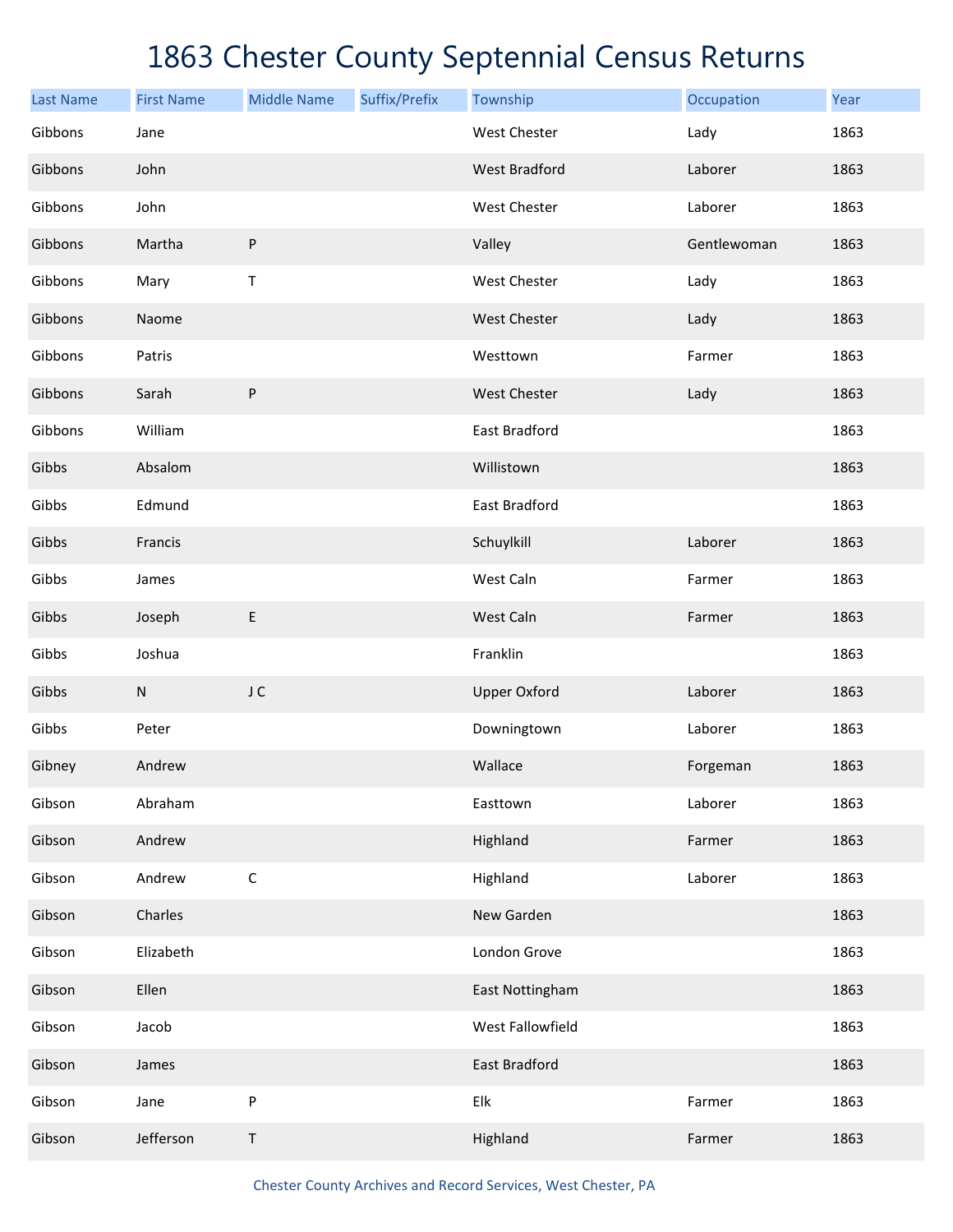| <b>Last Name</b> | <b>First Name</b> | <b>Middle Name</b>        | Suffix/Prefix | Township             | Occupation               | Year |
|------------------|-------------------|---------------------------|---------------|----------------------|--------------------------|------|
| Gibson           | John              |                           |               | Londonderry          |                          | 1863 |
| Gibson           | John              |                           |               | Oxford               | Merchant                 | 1863 |
| Gibson           | John              |                           |               | West Fallowfield     |                          | 1863 |
| Gibson           | John              |                           |               | West Fallowfield     |                          | 1863 |
| Gibson           | John              | B                         |               | East Nottingham      | Teacher                  | 1863 |
| Gibson           | Joseph            |                           |               | Highland             | Farmer                   | 1863 |
| Gibson           | Loranzo           |                           |               | West Fallowfield     |                          | 1863 |
| Gibson           | Robert            | ${\sf M}$                 |               | New London           | Innkeeper                | 1863 |
| Gibson           | Samuel            |                           |               | East Bradford        |                          | 1863 |
| Gibson           | Samuel            |                           |               | New Garden           | Tailor                   | 1863 |
| Gibson           | William           |                           |               | East Fallowfield     | Laborer                  | 1863 |
| Gibson           | William           |                           |               | Highland             | Farmer                   | 1863 |
| Gibson           | William           |                           |               | West Fallowfield     |                          | 1863 |
| Gibson           | William           | $\sf B$                   |               | West Whiteland       | Farmer                   | 1863 |
| Gibson           | William           | $\mathsf E$               |               | Tredyffrin           |                          | 1863 |
| Gibson           | William           | $\sf S$                   |               | New London           | Farmer                   | 1863 |
| Gideon           | John              |                           |               | Pennsbury            | Laborer                  | 1863 |
| Gilbert          | $\overline{A}$    | $\sf B$                   |               | <b>East Pikeland</b> | Soldier                  | 1863 |
| Gilbert          | David             |                           |               | West Whiteland       | Laborer                  | 1863 |
| Gilbert          | Edwin             |                           |               | Valley               | Laborer                  | 1863 |
| Gilbert          | Isaac             |                           |               | Valley               | Laborer                  | 1863 |
| Gilbert          | Jacob             |                           |               | West Whiteland       | Farmer                   | 1863 |
| Gilbert          | James             |                           |               | Phoenixville         | Tin & Stove Merchan 1863 |      |
| Gilbert          | John              |                           |               | East Caln            | Storekeeper              | 1863 |
| Gilbert          | John              |                           |               | West Nottingham      | Laborer                  | 1863 |
| Gilbert          | Mifflin           |                           |               | Valley               | Laborer                  | 1863 |
| Gilbert          | Peter             | $\boldsymbol{\mathsf{H}}$ |               | West Goshen          | Farmer                   | 1863 |
| Gilbert          | Thomas            |                           |               | Phoenixville         | Laborer                  | 1863 |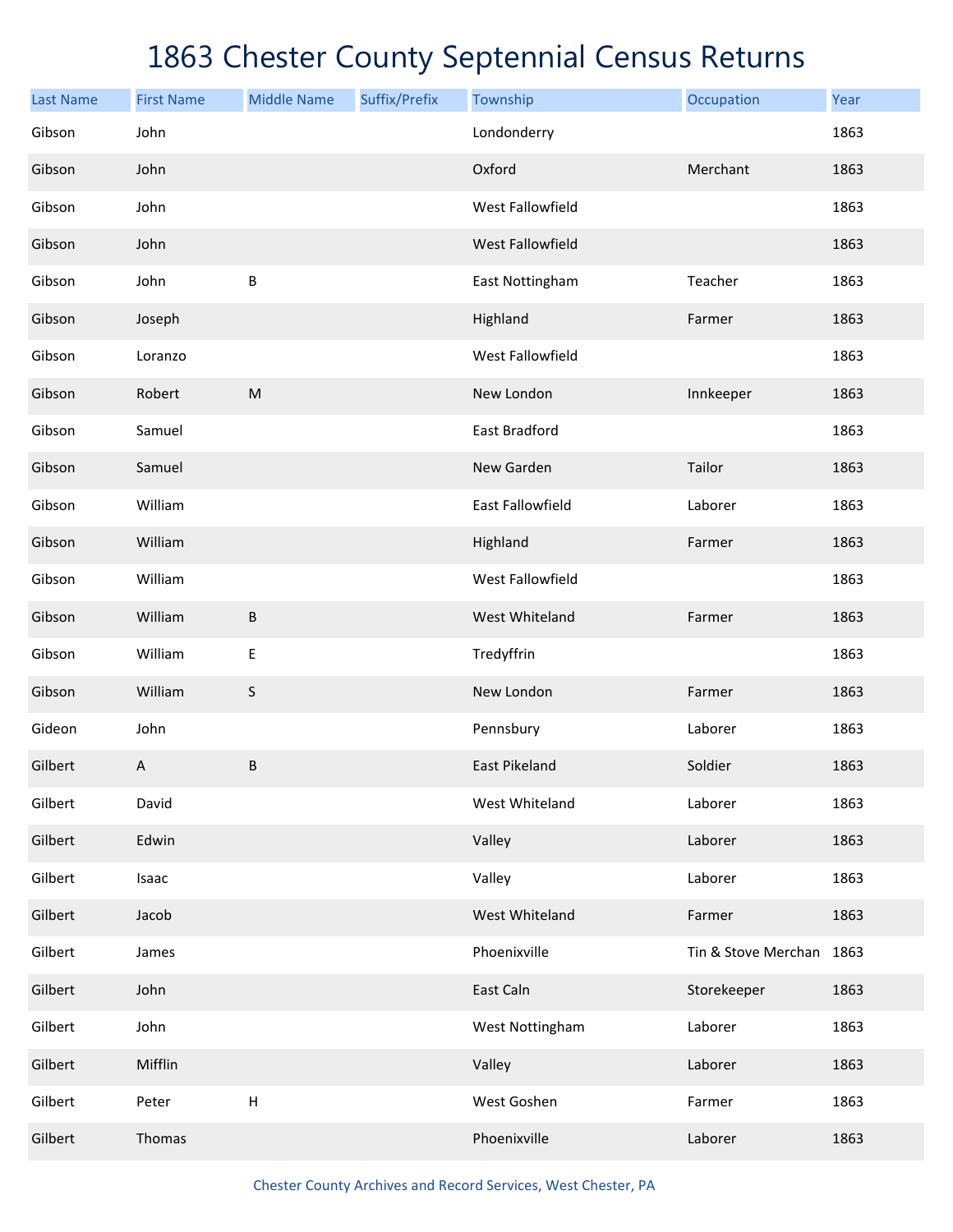| <b>Last Name</b> | <b>First Name</b> | <b>Middle Name</b>        | Suffix/Prefix | Township                | Occupation     | Year |
|------------------|-------------------|---------------------------|---------------|-------------------------|----------------|------|
| Gilbert          | Washington        |                           |               | Phoenixville            | Tinner         | 1863 |
| Gilbert          | William           | L                         |               | London Britain          | Farmer         | 1863 |
| Gilbert          | Wilson            | $\boldsymbol{\mathsf{H}}$ |               | Valley                  | Storekeeper    | 1863 |
| Gilbough         | Jacob             |                           |               | West Chester            | Tinsmith       | 1863 |
| Giles            | Henry             |                           |               | Warwick                 |                | 1863 |
| Giles            | James             |                           |               | <b>West Bradford</b>    | Laborer        | 1863 |
| Giles            | Peter             |                           |               | Warwick                 |                | 1863 |
| Giles            | Walter            |                           |               | <b>East Vincent</b>     |                | 1863 |
| Gilespie         | Charles           |                           |               | West Brandywine         | Tailor         | 1863 |
| Gilfillan        | John              |                           |               | <b>West Fallowfield</b> |                | 1863 |
| Gilkey           | Thomas            |                           |               | Willistown              | Laborer        | 1863 |
| Gill             | Charles           |                           |               | Valley                  | Laborer        | 1863 |
| Gill             | Charles           | W                         |               | Charlestown             |                | 1863 |
| Gill             | Davis             |                           |               | Willistown              | P. R. R.       | 1863 |
| Gill             | Eli               |                           |               | Newlin                  | Laborer        | 1863 |
| Gill             | George            | ${\sf R}$                 |               | Pocopson                | Shoemaker      | 1863 |
| Gill             | Jeffrey           |                           |               | Valley                  | Laborer        | 1863 |
| Gill             | John              | ${\sf W}$                 |               | Charlestown             |                | 1863 |
| Gill             | Joseph            |                           |               | Willistown              | Carpenter      | 1863 |
| Gill             | Noah              |                           |               | East Brandywine         | <b>Butcher</b> | 1863 |
| Gill             | Robison           |                           |               | <b>Upper Oxford</b>     | Farmer         | 1863 |
| Gill             | Samuel            |                           |               | <b>Upper Oxford</b>     | Farmer         | 1863 |
| Gilland          | John              |                           |               | Sadsbury                | Blacksmith     | 1863 |
| Gilland          | Mathew            |                           |               | East Bradford           |                | 1863 |
| Gillaspie        | Con.              |                           |               | Phoenixville            | Laborer        | 1863 |
| Gillaspie        | John              |                           |               | Phoenixville            | Puddler        | 1863 |
| Gillaspie        | Thomas            |                           | Capt.         | Phoenixville            | Puddler        | 1863 |
| Gillen           | John              |                           |               | Pocopson                | Farmer         | 1863 |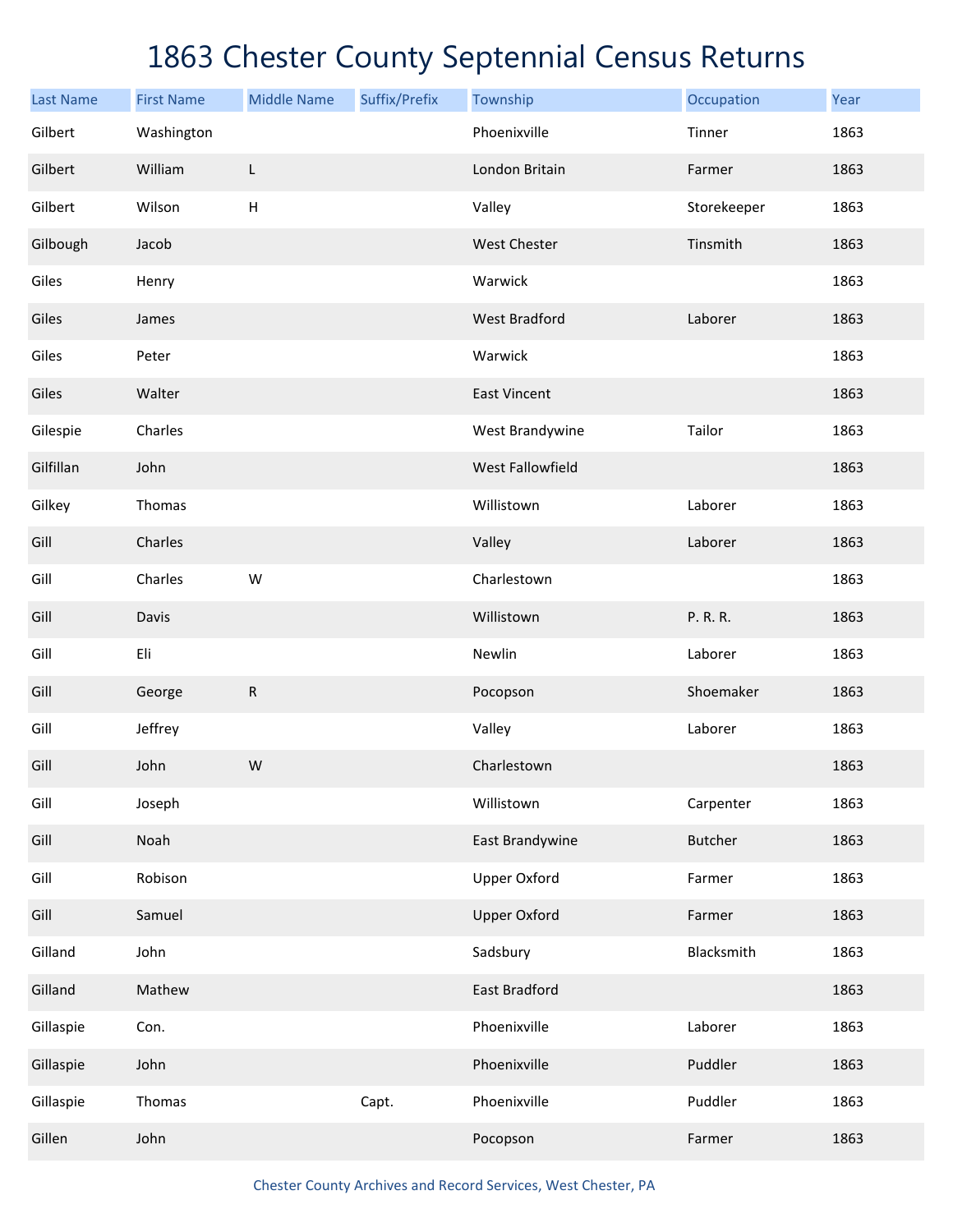| <b>Last Name</b> | <b>First Name</b> | <b>Middle Name</b> | Suffix/Prefix | Township                | Occupation | Year |
|------------------|-------------------|--------------------|---------------|-------------------------|------------|------|
| Gilles           | John              |                    |               | <b>East Fallowfield</b> | Carpenter  | 1863 |
| Gillespie        | Allen             |                    |               | West Caln               | Laborer    | 1863 |
| Gillespie        | Cornelius         |                    |               | Phoenixville            | Puddler    | 1863 |
| Gillispie        | Franklin          |                    |               | New London              | Farmer     | 1863 |
| Gillon           | Edward            |                    |               | West Chester            | Laborer    | 1863 |
| Gillott          | Andrew            |                    |               | Phoenixville            | Laborer    | 1863 |
| Gillott          | Anthony           |                    |               | Phoenixville            | Laborer    | 1863 |
| Gilmore          |                   |                    | Mr.           | Phoenixville            | Gentleman  | 1863 |
| Gilmore          | Andrew            |                    |               | Phoenixville            | Blacksmith | 1863 |
| Gilmore          | <b>Buckley</b>    |                    |               | Highland                | Laborer    | 1863 |
| Gilmore          | Clemson           |                    |               | Londonderry             |            | 1863 |
| Gilmore          | Franklin          |                    |               | <b>East Fallowfield</b> | Laborer    | 1863 |
| Gilmore          | James             |                    |               | New Garden              | Laborer    | 1863 |
| Gilmore          | James             |                    |               | New London              | Laborer    | 1863 |
| Gilmore          | John              |                    |               | Londonderry             |            | 1863 |
| Gilmore          | John              |                    |               | Phoenixville            | Blacksmith | 1863 |
| Gilmore          | Joseph            |                    |               | West Fallowfield        |            | 1863 |
| Gilmore          | Thomas            |                    |               | New London              | Farmer     | 1863 |
| Gilpin           | George            | F                  |               | New Garden              | Gentleman  | 1863 |
| Gilpin           | Gideon            |                    |               | East Nottingham         | Farmer     | 1863 |
| Gilpin           | Gideon            |                    |               | Pennsbury               | Farmer     | 1863 |
| Gilpin           | John              |                    |               | New Garden              | Gentleman  | 1863 |
| Gilpin           | Richard           |                    |               | Westtown                | Gentleman  | 1863 |
| Gilson           | William           | ${\sf R}$          |               | Londonderry             |            | 1863 |
| Gipson           | George            |                    |               | West Bradford           | Farmer     | 1863 |
| Given            | George            |                    |               | Honey Brook             | Gentleman  | 1863 |
| Given            | George            |                    | Jr.           | Honey Brook             | Stonemason | 1863 |
| Given            | James             |                    |               | Honey Brook             | Farmer     | 1863 |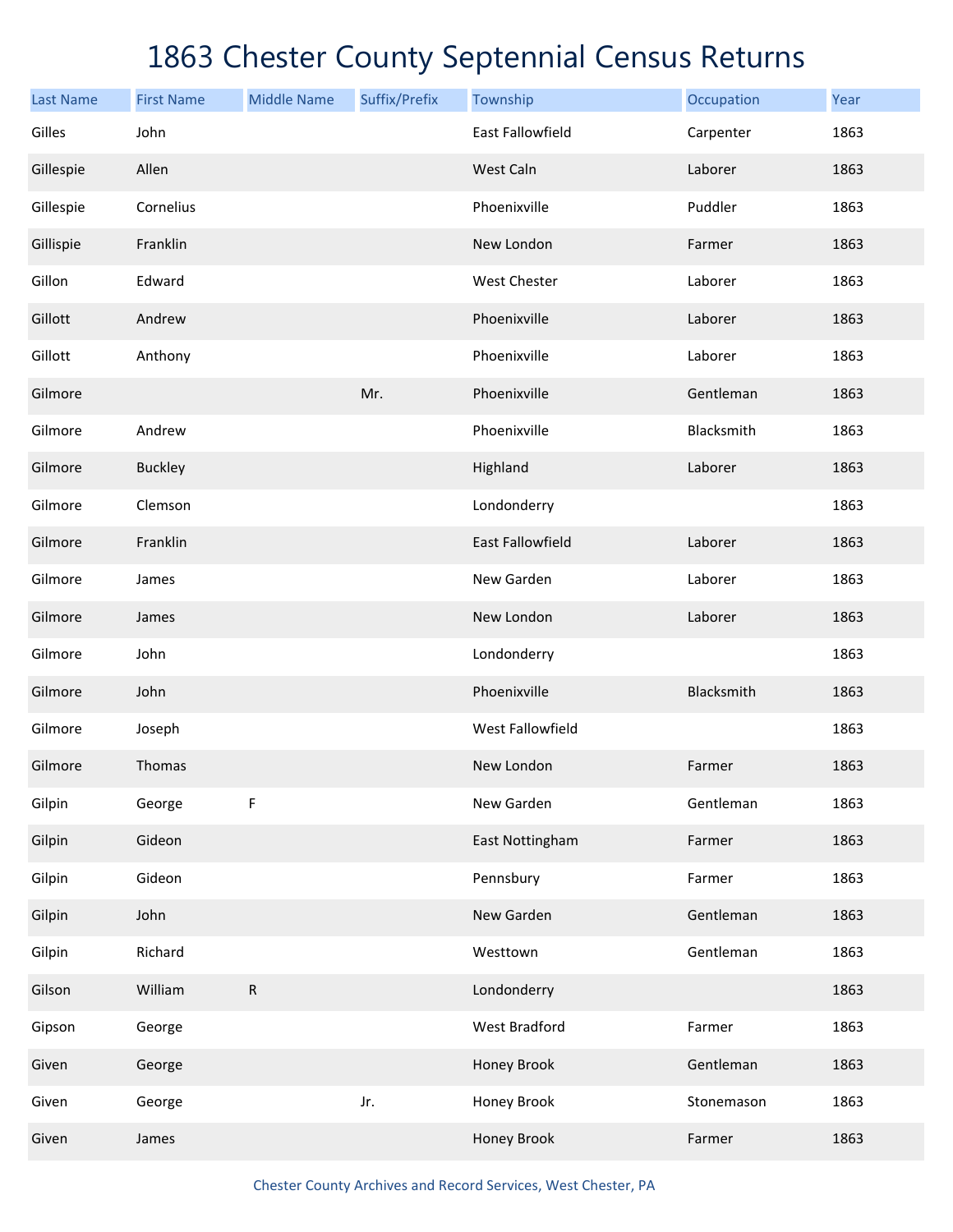| <b>Last Name</b> | <b>First Name</b> | <b>Middle Name</b>        | Suffix/Prefix | Township            | Occupation           | Year |
|------------------|-------------------|---------------------------|---------------|---------------------|----------------------|------|
| Given            | Joshua            |                           |               | Sadsbury            |                      | 1863 |
| Given            | William           | $\sf H$                   |               | Honey Brook         | Farmer               | 1863 |
| Givin            | Robert            |                           |               | Tredyffrin          |                      | 1863 |
| Gladman          | Alex              |                           |               | West Chester        | Barber               | 1863 |
| Gladman          | Louisa            |                           |               | West Chester        | Lady                 | 1863 |
| Glaney           | Andrew            |                           |               | Tredyffrin          |                      | 1863 |
| Glasby           | William           |                           |               | West Chester        | Laborer              | 1863 |
| Glasco           | Charles           |                           |               | Lower Oxford        | Shoemaker            | 1863 |
| Glasgoe          | Abraham           |                           |               | <b>Upper Oxford</b> | Laborer              | 1863 |
| Glasgow          | Mary              |                           |               | Kennett Square      |                      | 1863 |
| Glaspie          | David             |                           |               | Charlestown         |                      | 1863 |
| Glass            | Joshua            |                           |               | East Brandywine     |                      | 1863 |
| Glasson          | Calob             |                           |               | Tredyffrin          |                      | 1863 |
| Glause           | Michael           |                           |               | Phoenixville        | Puddler              | 1863 |
| Gleason          | John              |                           |               | Phoenixville        | <b>Blast Furnace</b> | 1863 |
| Glen             | Martin            |                           |               | West Caln           | Farmer               | 1863 |
| Glenn            | George            |                           |               | West Fallowfield    |                      | 1863 |
| Glenn            | James             |                           |               | Phoenixville        | Puddler              | 1863 |
| Glenn            | John              |                           |               | Willistown          | Farmer               | 1863 |
| Glenn            | John              | ${\sf R}$                 |               | West Chester        | Shoemaker            | 1863 |
| Glenn            | Robert            |                           |               | Tredyffrin          |                      | 1863 |
| Glenn            | Samuel            |                           |               | West Chester        | Laborer              | 1863 |
| Glenn            | William           |                           |               | West Chester        | Laborer              | 1863 |
| Glenn            | William           | $\boldsymbol{\mathsf{H}}$ |               | West Chester        | Painter              | 1863 |
| Gleon            | John              |                           |               | West Caln           | Gardner              | 1863 |
| Glesson          | Joseph            |                           |               | Tredyffrin          |                      | 1863 |
| Glesson          | Wilmer            |                           |               | Willistown          | Laborer              | 1863 |
| Glissan          | Amor              |                           |               | East Whiteland      | Farmer               | 1863 |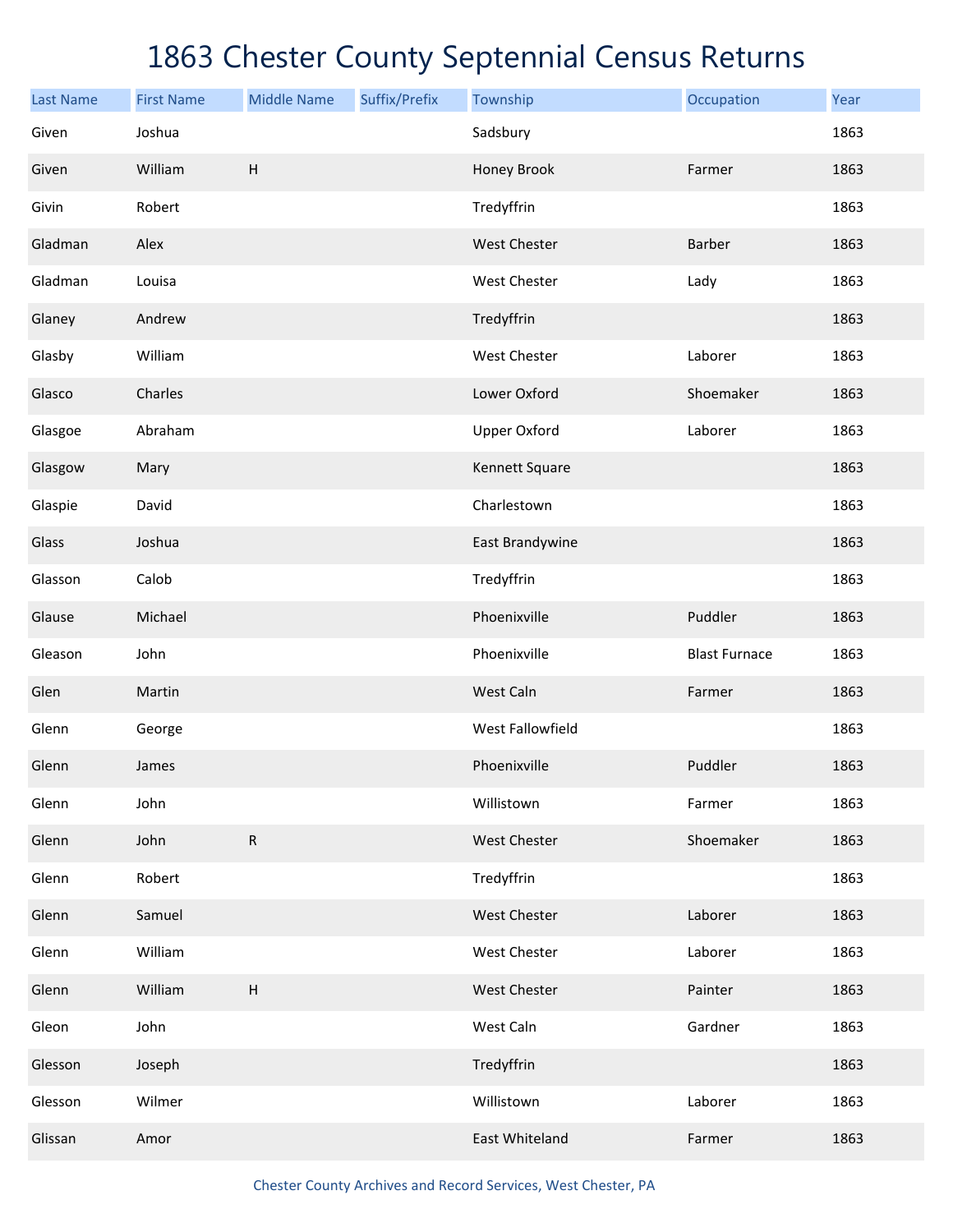| <b>Last Name</b> | <b>First Name</b> | <b>Middle Name</b> | Suffix/Prefix | Township             | Occupation | Year |
|------------------|-------------------|--------------------|---------------|----------------------|------------|------|
| Glissan          | Elizabeth         |                    |               | East Whiteland       |            | 1863 |
| Glissan          | Hiram             |                    |               | East Whiteland       | Farmer     | 1863 |
| Glissan          | Jesse             |                    |               | East Whiteland       | Farmer     | 1863 |
| Glisson          | John              | J                  |               | East Goshen          | Farmer     | 1863 |
| Glisson          | Joseph            |                    |               | East Goshen          | Laborer    | 1863 |
| Glisson          | Thomas            |                    |               | East Goshen          | Laborer    | 1863 |
| Gluck            | John              | $\sf S$            |               | Elk                  | Shoemaker  | 1863 |
| Glyson           | Patrick           |                    |               | <b>West Bradford</b> | Farmer     | 1863 |
| Godwalt          | William           | D                  |               | East Caln            | Laborer    | 1863 |
| Gogle            | Jacob             |                    |               | Phoenixville         | Laborer    | 1863 |
| Goheen           | John              |                    |               | Honey Brook          | Laborer    | 1863 |
| Gohew            | Edward            |                    |               | Honey Brook          | Farmer     | 1863 |
| Golagher         | John              |                    |               | Birmingham           | Laborer    | 1863 |
| Gold             | William           | T                  |               | <b>West Chester</b>  | Painter    | 1863 |
| Golden           | John              |                    |               | Tredyffrin           |            | 1863 |
| Golder           | John              |                    |               | East Goshen          | Laborer    | 1863 |
| Goldon           | John              |                    | Sr.           | Uwchlan              | Laborer    | 1863 |
| Goldon           | John              |                    |               | Uwchlan              | Laborer    | 1863 |
| Gollaher         | William           |                    |               | Phoenixville         | Laborer    | 1863 |
| Gonegal          | James             |                    |               | <b>West Bradford</b> | Laborer    | 1863 |
| Good             | Abraham           |                    |               | Honey Brook          | Farmer     | 1863 |
| Good             | Anna              |                    |               | Penn                 |            | 1863 |
| Good             | Edward            |                    |               | Penn                 | Mechanic   | 1863 |
| Good             | Franklin          |                    |               | London Grove         |            | 1863 |
| Good             | George            |                    |               | Honey Brook          | Farmer     | 1863 |
| Good             | Hannah            |                    |               | London Grove         |            | 1863 |
| Good             | Henry             |                    |               | East Caln            | Laborer    | 1863 |
| Good             | Henry             |                    |               | Uwchlan              | Gentleman  | 1863 |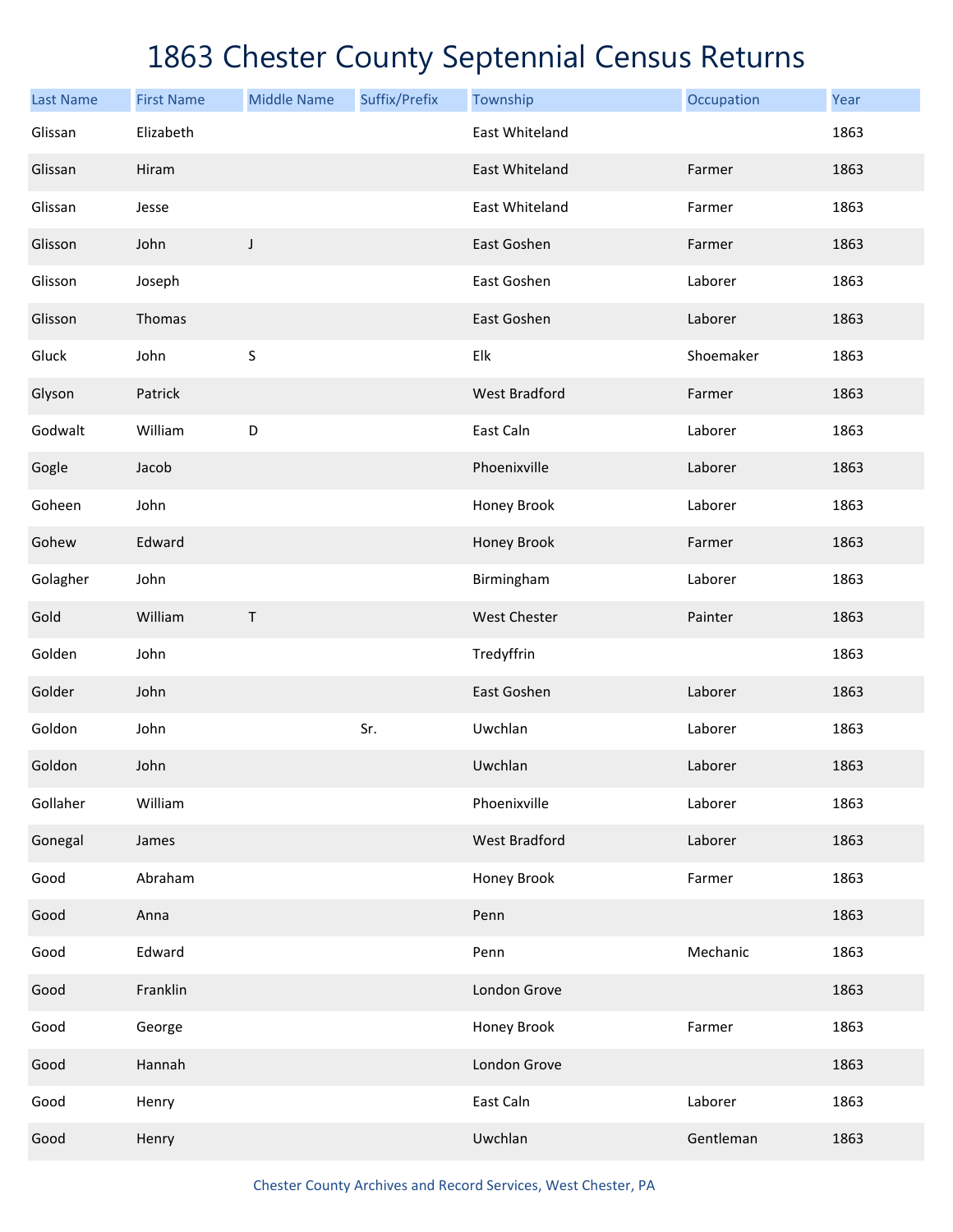| <b>Last Name</b> | <b>First Name</b> | <b>Middle Name</b> | Suffix/Prefix | Township             | Occupation | Year |
|------------------|-------------------|--------------------|---------------|----------------------|------------|------|
| Good             | Isaac             |                    |               | West Marlborough     | Farmer     | 1863 |
| Good             | Jacob             |                    |               | North Coventry       | Carpenter  | 1863 |
| Good             | James             | ${\sf M}$          |               | West Chester         | Physician  | 1863 |
| Good             | Jesse             |                    |               | Penn                 | Farmer     | 1863 |
| Good             | Joel              |                    |               | <b>East Vincent</b>  |            | 1863 |
| Good             | John              |                    |               | East Brandywine      | Farmer     | 1863 |
| Good             | John              |                    |               | West Caln            | Cooper     | 1863 |
| Good             | Joseph            |                    |               | Franklin             | Farmer     | 1863 |
| Good             | Julia             |                    |               | West Chester         | Lady       | 1863 |
| Good             | Palmer            |                    |               | London Grove         |            | 1863 |
| Good             | Peter             |                    |               | North Coventry       | Carpenter  | 1863 |
| Good             | Robert            |                    |               | Penn                 | Farmer     | 1863 |
| Good             | Samuel            |                    |               | East Caln            | Farmer     | 1863 |
| Good             | Sarah             |                    |               | East Bradford        |            | 1863 |
| Good             | Sarah             | A                  |               | Sadsbury             |            | 1863 |
| Good             | Thomas            |                    | Jr.           | Penn                 | Farmer     | 1863 |
| Good             | Thomas            |                    | Sr.           | Penn                 | Gentleman  | 1863 |
| Good             | William           |                    |               | West Caln            | Shoemaker  | 1863 |
| Goodell          | William           |                    |               | West Chester         | Physician  | 1863 |
| Gooden           | George            |                    |               | London Grove         |            | 1863 |
| Goodman          | Alfred            |                    |               | Wallace              | Laborer    | 1863 |
| Goodman          | Allen             |                    |               | East Marlborough     | Mason      | 1863 |
| Goodman          | Charles           |                    |               | Honey Brook          | Laborer    | 1863 |
| Goodman          | Daniel            |                    |               | East Marlborough     | Mason      | 1863 |
| Goodman          | Daniel            |                    |               | Wallace              | Farmer     | 1863 |
| Goodman          | James             |                    |               | West Fallowfield     |            | 1863 |
| Goodman          | John              |                    |               | East Brandywine      | Laborer    | 1863 |
| Goodman          | Joseph            | L                  |               | <b>Upper Uwchlan</b> | Farmer     | 1863 |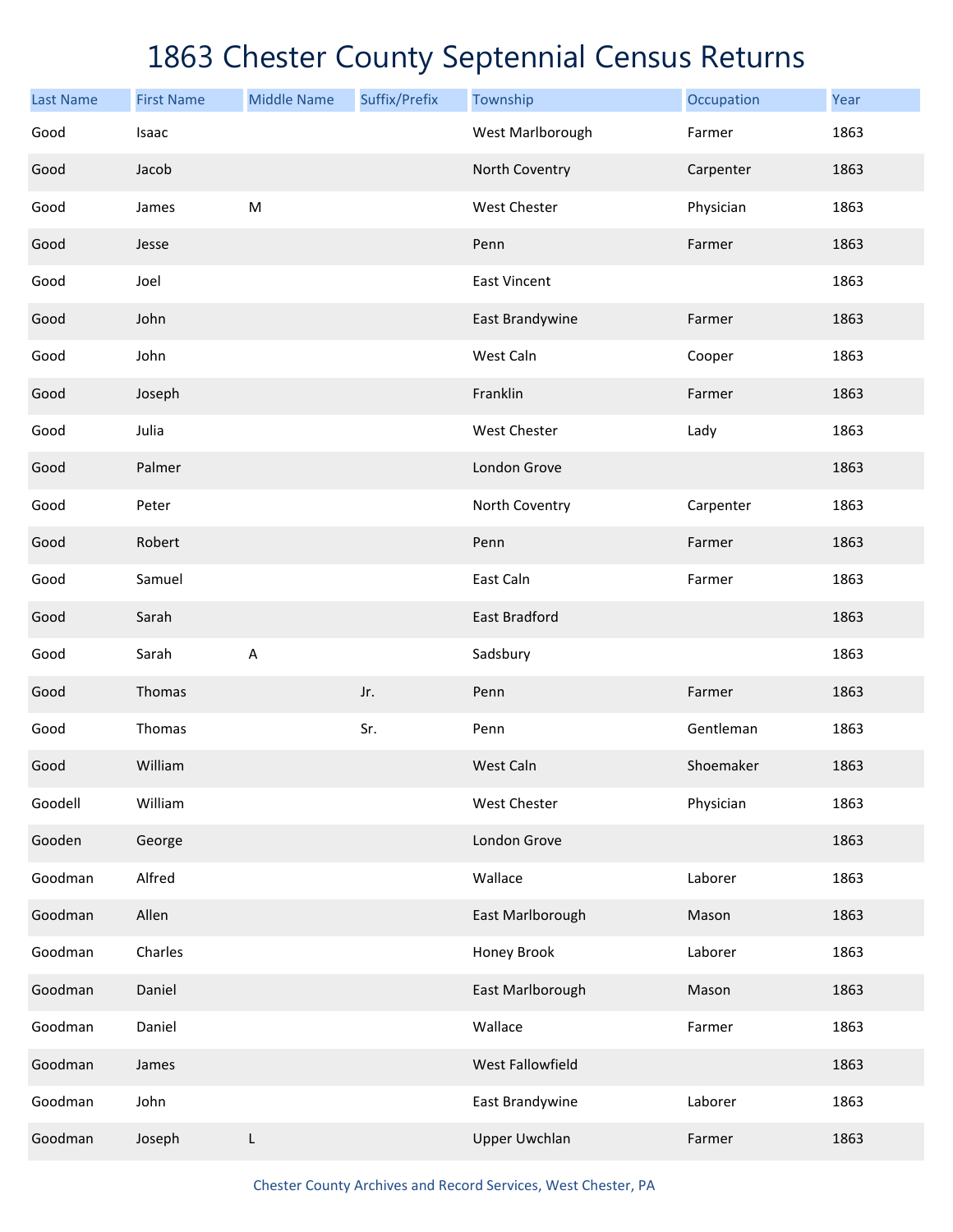| <b>Last Name</b> | <b>First Name</b> | <b>Middle Name</b>        | Suffix/Prefix | Township                | Occupation  | Year |
|------------------|-------------------|---------------------------|---------------|-------------------------|-------------|------|
| Goodsman         | Susan             |                           |               | East Marlborough        |             | 1863 |
| Goodwin          | Anthony           |                           |               | Kennett Square          | Laborer     | 1863 |
| Goodwin          | Eliza             |                           | Widow         | East Goshen             |             | 1863 |
| Goodwin          | Jesse             |                           |               | Penn                    | Farmer      | 1863 |
| Goodwin          | Mahlon            | $\boldsymbol{\mathsf{H}}$ |               | Penn                    | Carpenter   | 1863 |
| Goodwin          | Phebe             |                           |               | West Chester            | Lady        | 1863 |
| Goodwin          | Richard           |                           |               | Penn                    | Farmer      | 1863 |
| Goodwin          | Robert            |                           |               | East Goshen             | Laborer     | 1863 |
| Goodwin          | Thomas            |                           |               | Penn                    | Carpenter   | 1863 |
| Goold            | P                 | Alwood                    |               | West Chester            | Gentleman   | 1863 |
| Goold            | Payne             |                           |               | West Chester            | Tobacconist | 1863 |
| Goos             | Frederic          |                           |               | North Coventry          | Laborer     | 1863 |
| Gordan           | Moses             | W                         |               | <b>West Chester</b>     | Gentleman   | 1863 |
| Gorden           | Franklin          |                           |               | <b>East Fallowfield</b> | Farmer      | 1863 |
| Gordon           | D                 | W                         |               | South Coventry          | Minister    | 1863 |
| Gordon           | Elizabeth         |                           |               | East Marlborough        |             | 1863 |
| Gordon           | George            |                           |               | Willistown              | Laborer     | 1863 |
| Gordon           | George            | W                         |               | Downingtown             | Tin Smith   | 1863 |
| Gordon           | John              | ${\sf R}$                 |               | Uwchlan                 | Farmer      | 1863 |
| Gordon           | Jonathan          |                           |               | West Whiteland          | Farmer      | 1863 |
| Gordon           | Joseph            |                           |               | Uwchlan                 | Farmer      | 1863 |
| Gordon           | Mary              |                           |               | East Marlborough        |             | 1863 |
| Gordon           | Morgan            |                           |               | <b>West Nantmeal</b>    | Millwright  | 1863 |
| Gorey            | Pat               |                           |               | Phoenixville            | Heater      | 1863 |
| Gorley           | John              |                           |               | Londonderry             |             | 1863 |
| Gorley           | Robert            |                           |               | Londonderry             |             | 1863 |
| Gorley           | Robert            |                           | Jr.           | Londonderry             |             | 1863 |
| Gorman           |                   |                           |               | Willistown              |             | 1863 |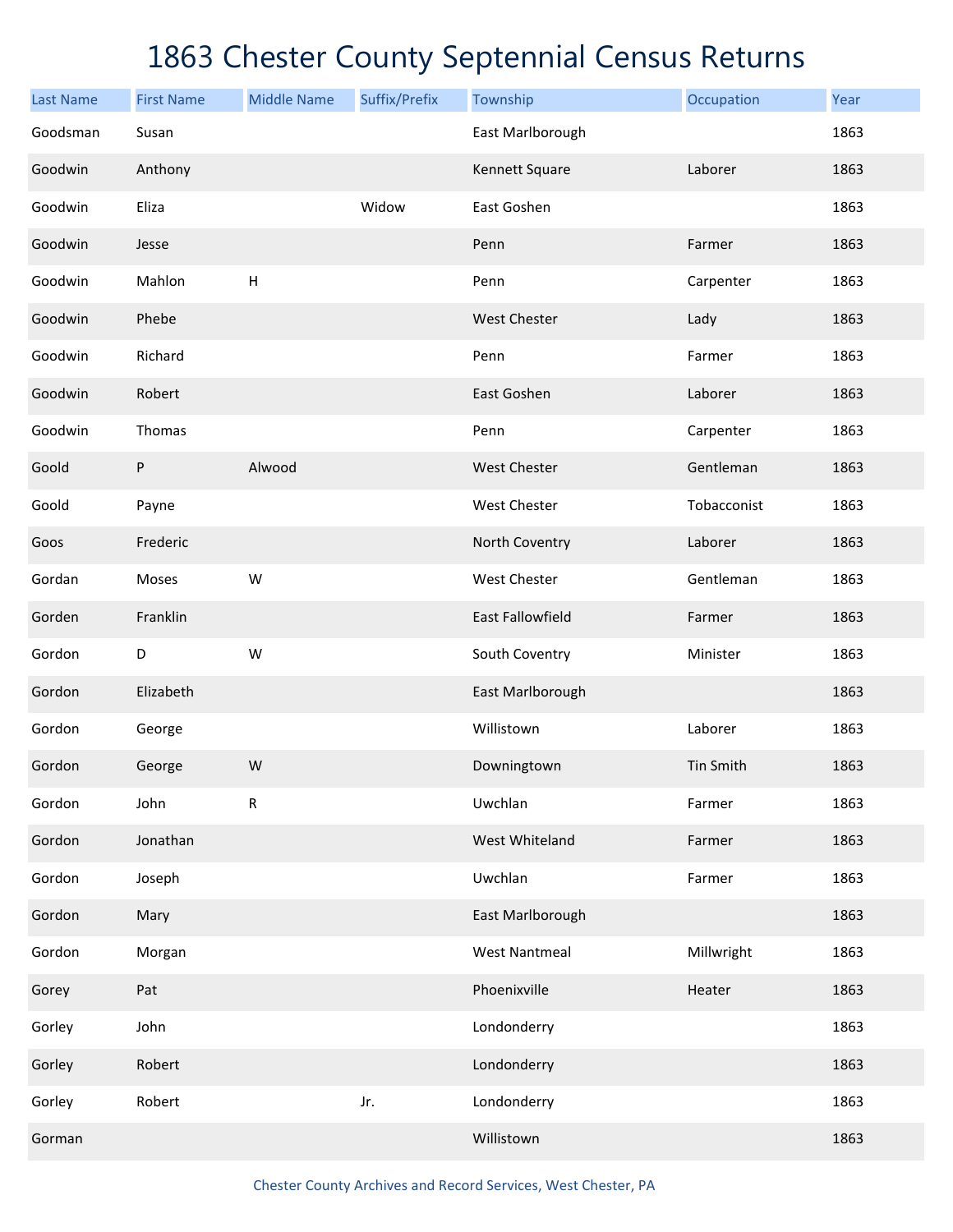| <b>Last Name</b> | <b>First Name</b> | <b>Middle Name</b> | Suffix/Prefix | Township                | Occupation | Year |
|------------------|-------------------|--------------------|---------------|-------------------------|------------|------|
| Gorman           | Jacob             |                    |               | Sadsbury                |            | 1863 |
| Gorman           | Job               |                    |               | Willistown              | Laborer    | 1863 |
| Gorman           | John              |                    |               | Pennsbury               | Laborer    | 1863 |
| Gorman           | Michael           |                    |               | Westtown                | Laborer    | 1863 |
| Gormely          | Patrick           |                    |               | West Goshen             | Farmer     | 1863 |
| Gormley          | James             |                    |               | Sadsbury                |            | 1863 |
| Gormon           | Jeremiah          |                    |               | Lower Oxford            | Laborer    | 1863 |
| Goshaw           | Francis           |                    |               | <b>East Vincent</b>     |            | 1863 |
| Goshaw           | Thomas            |                    |               | <b>East Vincent</b>     |            | 1863 |
| Goskin           | Thomas            |                    |               | <b>East Vincent</b>     |            | 1863 |
| Goskins          | Thomas            |                    |               | <b>East Vincent</b>     |            | 1863 |
| Gothern          | Daniel            | W                  |               | Elk                     | Millwright | 1863 |
| Gotier           | James             |                    |               | <b>East Fallowfield</b> | Carpenter  | 1863 |
| Goudy            | John              |                    |               | Easttown                | Mason      | 1863 |
| Goudy            | Joseph            |                    |               | Willistown              | Farmer     | 1863 |
| Gough            | Thomas            |                    |               | <b>West Bradford</b>    | Farmer     | 1863 |
| Gougler          | Henry             |                    |               | <b>West Pikeland</b>    | Farmer     | 1863 |
| Gould            | Robert            |                    |               | <b>East Bradford</b>    |            | 1863 |
| Gould            | Thomas            |                    |               | West Fallowfield        |            | 1863 |
| Goulder          | David             |                    |               | Tredyffrin              |            | 1863 |
| Gourley          | James             |                    |               | Highland                | Laborer    | 1863 |
| Goven            | James             |                    |               | East Whiteland          |            | 1863 |
| Goven            | Michael           |                    |               | Phoenixville            | Puddler    | 1863 |
| Grace            | John              |                    |               | Kennett                 |            | 1863 |
| Grace            | Patrick           |                    |               | Kennett                 |            | 1863 |
| Gracey           | Thomas            |                    |               | Highland                | Laborer    | 1863 |
| Gracon           | Robert            |                    |               | West Nottingham         | Farmer     | 1863 |
| Gracon           | Samuel            |                    |               | West Nottingham         | Laborer    | 1863 |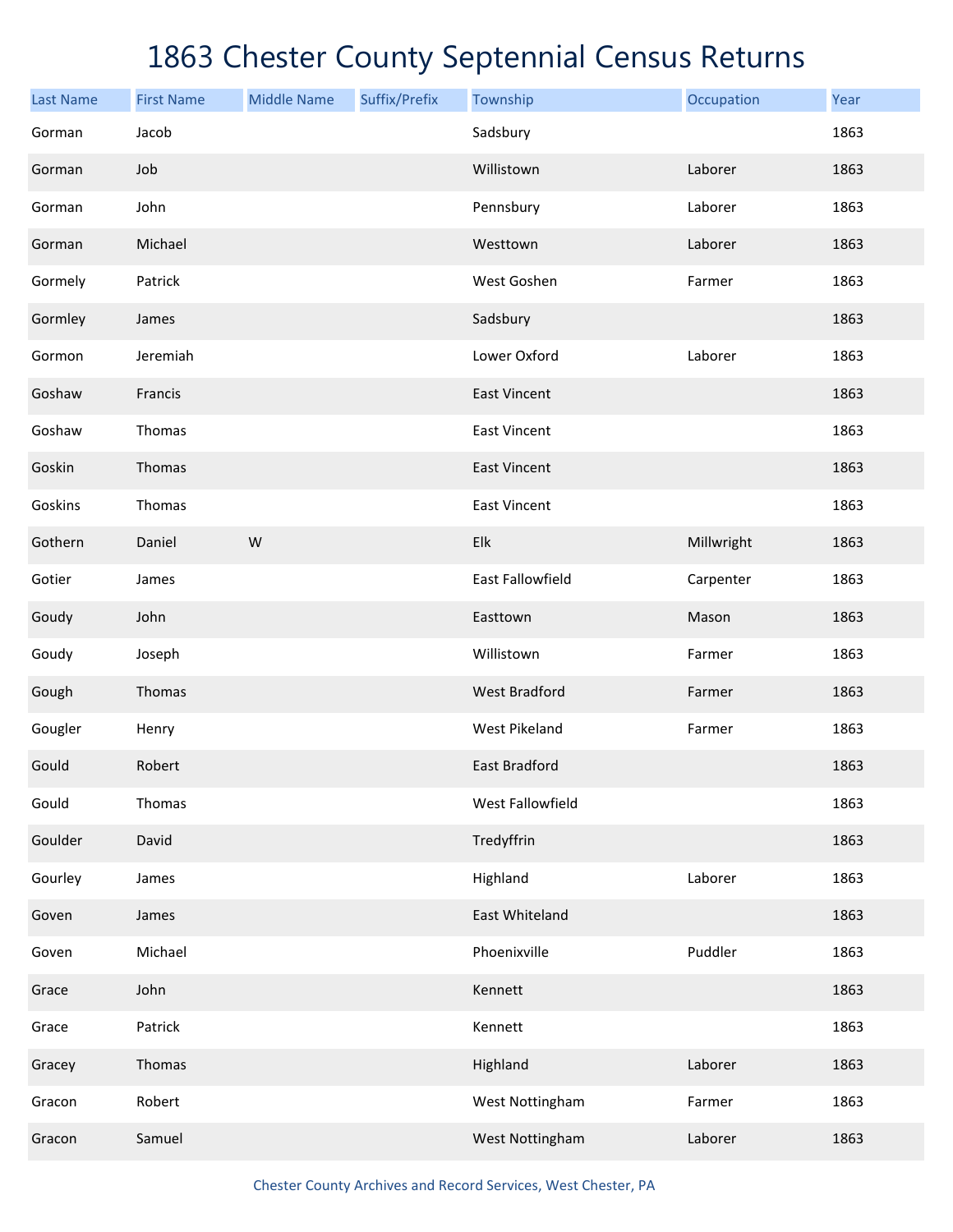| <b>Last Name</b> | <b>First Name</b> | <b>Middle Name</b> | Suffix/Prefix | Township             | Occupation | Year |
|------------------|-------------------|--------------------|---------------|----------------------|------------|------|
| Gracon           | Sarah             |                    |               | West Nottingham      |            | 1863 |
| Gracy            | Joseph            |                    |               | Elk                  | Farmer     | 1863 |
| Grager           | Charles           |                    |               | West Fallowfield     |            | 1863 |
| Gragery          | Samuel            |                    |               | Schuylkill           | Miller     | 1863 |
| Graham           | Alexander         |                    |               | Phoenixville         | Puddler    | 1863 |
| Graham           | Anthony           |                    |               | Honey Brook          | Farmer     | 1863 |
| Graham           | Cristopher        |                    |               | Highland             | Farmer     | 1863 |
| Graham           | Harriet           |                    |               | Honey Brook          |            | 1863 |
| Graham           | Isaac             |                    |               | West Caln            | Farmer     | 1863 |
| Graham           | Jacob             |                    |               | North Coventry       | Paddler    | 1863 |
| Graham           | James             |                    |               | South Coventry       | Farmer     | 1863 |
| Graham           | John              |                    |               | North Coventry       | Farmer     | 1863 |
| Graham           | John              |                    |               | <b>West Pikeland</b> | Laborer    | 1863 |
| Graham           | John              | J                  |               | West Brandywine      | Farmer     | 1863 |
| Graham           | Joseph            |                    |               | New Garden           | Clerk      | 1863 |
| Graham           | Joseph            |                    |               | West Brandywine      | Laborer    | 1863 |
| Graham           | Martha            |                    |               | Honey Brook          |            | 1863 |
| Graham           | Martin            |                    |               | Honey Brook          | Farmer     | 1863 |
| Graham           | Mary              |                    |               | <b>West Pikeland</b> |            | 1863 |
| Graham           | Michael           |                    |               | Honey Brook          | Farmer     | 1863 |
| Graham           | Nathan            |                    |               | South Coventry       | Laborer    | 1863 |
| Graham           | Pearce            |                    |               | East Brandywine      | Laborer    | 1863 |
| Graham           | Thomas            |                    |               | Warwick              |            | 1863 |
| Grander          | John              |                    |               | <b>East Coventry</b> | Moulder    | 1863 |
| Grander          | William           |                    |               | <b>East Coventry</b> | Moulder    | 1863 |
| Granger          | John              |                    |               | West Brandywine      | Farmer     | 1863 |
| Granger          | Lewis             |                    |               | West Brandywine      | Laborer    | 1863 |
| Grant            | Henry             |                    |               | Phoenixville         | Carpenter  | 1863 |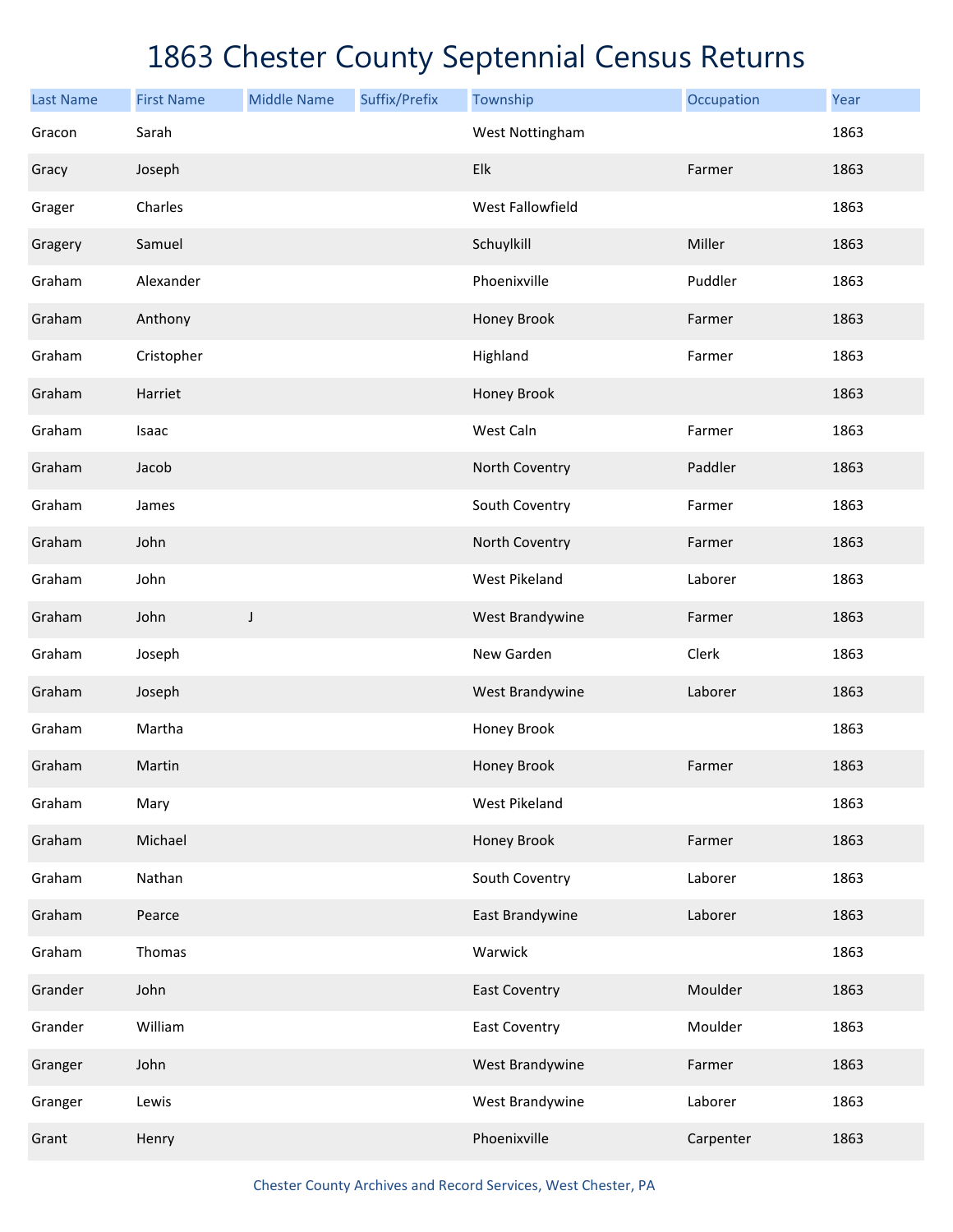| <b>Last Name</b> | <b>First Name</b> | <b>Middle Name</b> | Suffix/Prefix | Township             | Occupation  | Year |
|------------------|-------------------|--------------------|---------------|----------------------|-------------|------|
| Grant            | Horatio           |                    |               | Franklin             | Farmer      | 1863 |
| Grant            | John              |                    |               | West Chester         | Laborer     | 1863 |
| Grason           | G                 | W                  |               | East Nottingham      |             | 1863 |
| Grason           | J                 |                    |               | East Nottingham      |             | 1863 |
| Gravenherst      | Andrew            |                    |               | <b>West Vincent</b>  | Farmer      | 1863 |
| Graves           | Edith             |                    |               | Kennett              |             | 1863 |
| Graves           | Eliza             |                    |               | West Chester         | Lady        | 1863 |
| Graves           | George            | ${\sf W}$          |               | <b>Upper Oxford</b>  | Laborer     | 1863 |
| Graves           | Mary              |                    |               | West Chester         | Lady        | 1863 |
| Graves           | William           | $\sf S$            |               | Kennett              |             | 1863 |
| Gravy            | Henry             |                    |               | East Pikeland        | Laborer     | 1863 |
| Gray             | <b>Baker</b>      |                    |               | Newlin               | Farmer      | 1863 |
| Gray             | Baldwin           |                    |               | West Chester         | Florist     | 1863 |
| Gray             | Benjamin          |                    |               | <b>West Bradford</b> | Laborer     | 1863 |
| Gray             | $\sf E$           | Worth              |               | West Bradford        | Laborer     | 1863 |
| Gray             | Elizabeth         |                    |               | Downingtown          | Lady        | 1863 |
| Gray             | Enoch             |                    |               | West Fallowfield     |             | 1863 |
| Gray             | Ezra              |                    |               | West Fallowfield     |             | 1863 |
| Gray             | Ezra              |                    |               | West Fallowfield     |             | 1863 |
| Gray             | George            |                    |               | West Whiteland       | Farmer      | 1863 |
| Gray             | George            | ${\sf N}$          |               | London Grove         | Laborer     | 1863 |
| Gray             | Gibbons           |                    |               | West Chester         | Gentleman   | 1863 |
| Gray             | Hannan            | ${\sf W}$          |               | West Chester         | Wheelwright | 1863 |
| Gray             | Henry             | E                  |               | West Chester         | Engineer    | 1863 |
| Gray             | Isaac             |                    |               | Kennett Square       |             | 1863 |
| Gray             | Isaac             |                    |               | <b>West Bradford</b> | Hatter      | 1863 |
| Gray             | Isaac             |                    |               | West Whiteland       | Farmer      | 1863 |
| Gray             | Isaac             | T                  |               | <b>West Bradford</b> | Laborer     | 1863 |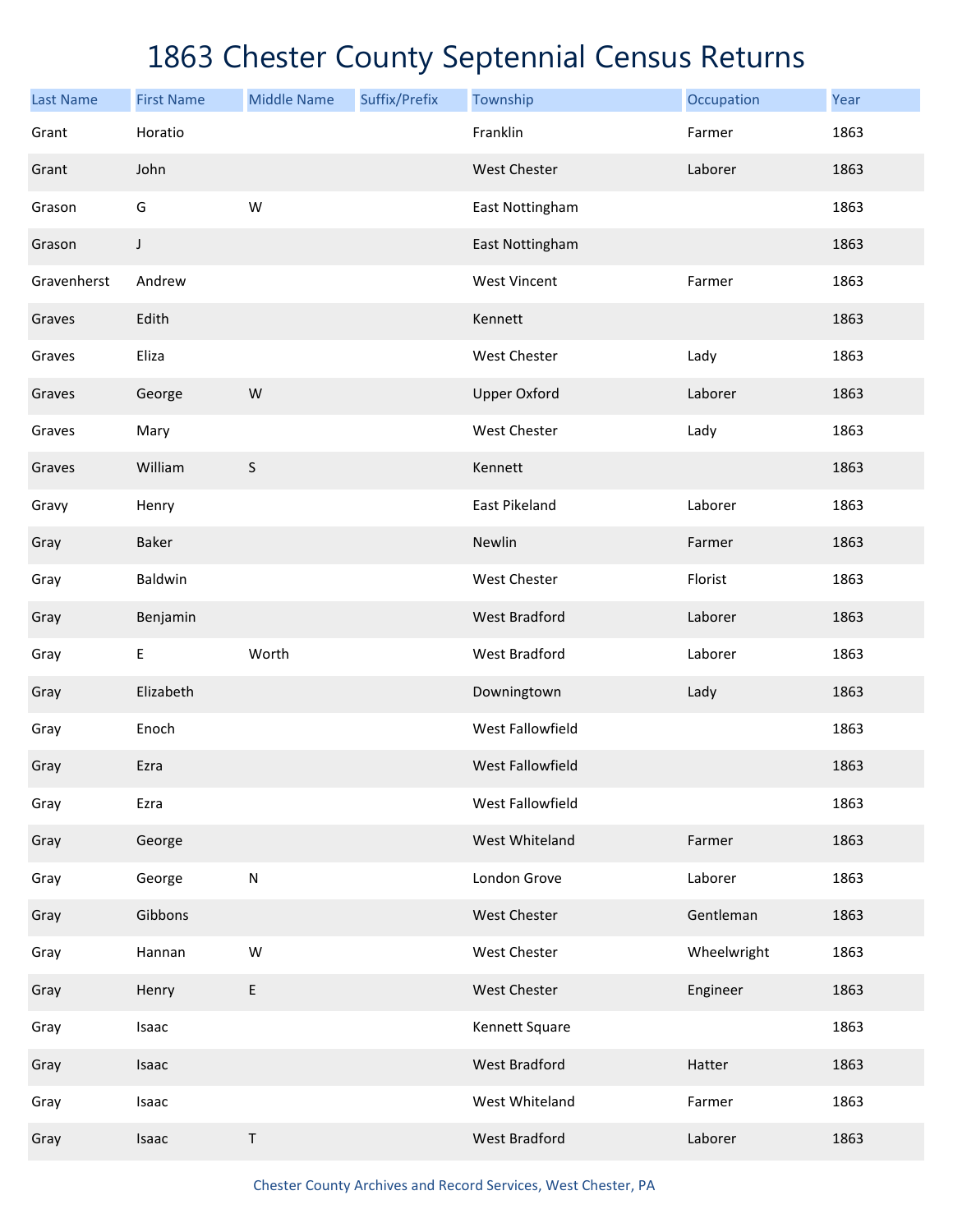| <b>Last Name</b> | <b>First Name</b> | <b>Middle Name</b> | Suffix/Prefix | Township             | Occupation  | Year |
|------------------|-------------------|--------------------|---------------|----------------------|-------------|------|
| Gray             | Israel            |                    |               | West Whiteland       | Laborer     | 1863 |
| Gray             | John              |                    |               | East Brandywine      | Carpenter   | 1863 |
| Gray             | John              |                    |               | London Grove         |             | 1863 |
| Gray             | John              | ${\sf M}$          |               | East Caln            | MD          | 1863 |
| Gray             | Joseph            | B                  |               | West Chester         | Florist     | 1863 |
| Gray             | Joshua            |                    |               | Willistown           | Laborer     | 1863 |
| Gray             | Lewis             |                    |               | <b>West Bradford</b> | Carpenter   | 1863 |
| Gray             | Robert            | $\mathsf C$        |               | East Goshen          | Laborer     | 1863 |
| Gray             | Ruth              | A                  |               | West Chester         | Seamstress  | 1863 |
| Gray             | Samuel            |                    |               | East Nottingham      | Laborer     | 1863 |
| Gray             | Samuel            |                    |               | Lower Oxford         | Laborer     | 1863 |
| Gray             | Samuel            |                    |               | <b>West Bradford</b> | Laborer     | 1863 |
| Gray             | Sarah             | D                  |               | West Chester         | Lady        | 1863 |
| Gray             | Speakman          |                    |               | East Caln            | Laborer     | 1863 |
| Gray             | Tamazine          |                    |               | Newlin               | Gentlewoman | 1863 |
| Gray             | Thomas            |                    |               | <b>West Bradford</b> | Carpenter   | 1863 |
| Gray             | Washington        | $\mathsf T$        |               | East Brandywine      | Tailor      | 1863 |
| Gray             | William           |                    |               | London Grove         |             | 1863 |
| Grayham          | Andrew            |                    |               | Sadsbury             | Laborer     | 1863 |
| Grayham          | Elizabeth         |                    |               | Sadsbury             |             | 1863 |
| Greacy           | Samuel            |                    |               | <b>East Vincent</b>  |             | 1863 |
| Grear            | Isaac             |                    |               | <b>Upper Uwchlan</b> | Farmer      | 1863 |
| Greavey          | William           |                    |               | East Goshen          | Laborer     | 1863 |
| Green            | Allen             |                    |               | Sadsbury             |             | 1863 |
| Green            | Caleb             |                    |               | West Chester         | Laborer     | 1863 |
| Green            | Daniel            |                    |               | Willistown           | Blacksmith  | 1863 |
| Green            | David             | $\sf H$            |               | Easttown             | Laborer     | 1863 |
| Green            | Elijah            |                    |               | Highland             | Laborer     | 1863 |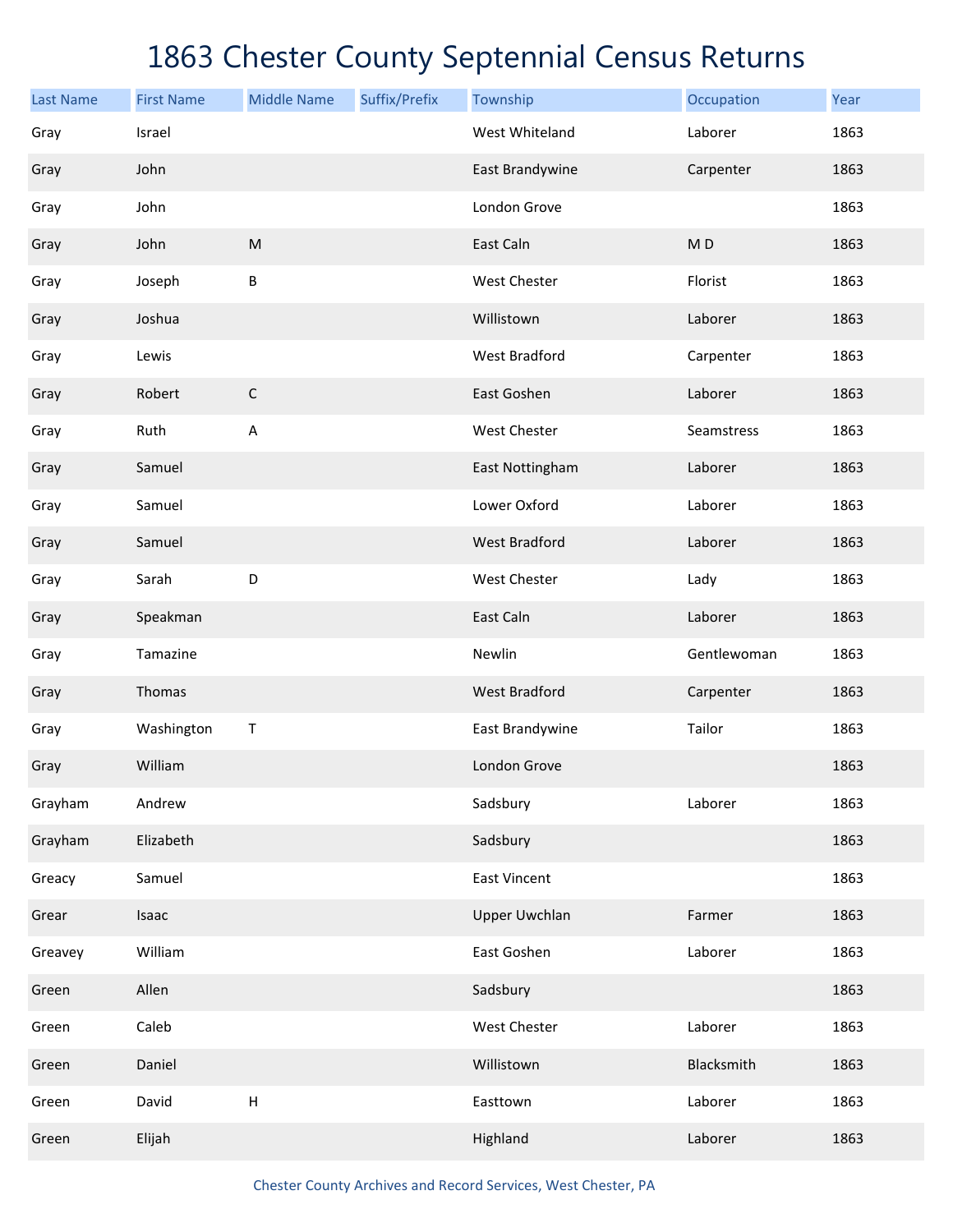| <b>Last Name</b> | <b>First Name</b> | <b>Middle Name</b> | Suffix/Prefix | Township             | Occupation | Year |
|------------------|-------------------|--------------------|---------------|----------------------|------------|------|
| Green            | Emmor             | $\mathsf C$        |               | Willistown           | Laborer    | 1863 |
| Green            | Emmor             | ${\sf R}$          |               | West Goshen          | Farmer     | 1863 |
| Green            | Ephraim           |                    |               | Valley               | Laborer    | 1863 |
| Green            | Evan              | ${\sf P}$          |               | Kennett              |            | 1863 |
| Green            | George            |                    |               | <b>East Coventry</b> | Laborer    | 1863 |
| Green            | George            | E                  |               | West Chester         | Stonemason | 1863 |
| Green            | Hanna             |                    |               | Willistown           |            | 1863 |
| Green            | Henry             |                    |               | West Brandywine      | Laborer    | 1863 |
| Green            | James             |                    |               | Kennett Square       | Carpenter  | 1863 |
| Green            | James             |                    |               | Lower Oxford         | Farmer     | 1863 |
| Green            | Jesse             |                    |               | East Brandywine      | Farmer     | 1863 |
| Green            | Jesse             | $\mathsf C$        |               | <b>West Chester</b>  | Dentist    | 1863 |
| Green            | John              |                    |               | East Vincent         |            | 1863 |
| Green            | John              |                    |               | Elk                  | Farmer     | 1863 |
| Green            | John              | P                  |               | West Goshen          | Farmer     | 1863 |
| Green            | Joseph            |                    |               | <b>East Vincent</b>  |            | 1863 |
| Green            | Joseph            |                    |               | Valley               | Laborer    | 1863 |
| Green            | Levi              |                    |               | West Fallowfield     |            | 1863 |
| Green            | Mirriam           |                    |               | West Chester         | Lady       | 1863 |
| Green            | Rebecca           |                    |               | Kennett Square       |            | 1863 |
| Green            | Richard           |                    |               | Highland             | Farmer     | 1863 |
| Green            | Robert            |                    |               | Highland             | Farmer     | 1863 |
| Green            | Sidwell           |                    | Jr.           | Willistown           | Laborer    | 1863 |
| Green            | William           |                    |               | <b>East Coventry</b> | Farmer     | 1863 |
| Green            | William           |                    |               | East Marlborough     | Laborer    | 1863 |
| Green            | William           |                    |               | Highland             | Laborer    | 1863 |
| Green            | William           |                    |               | Sadsbury             |            | 1863 |
| Green            | William           |                    |               | West Chester         | Gentleman  | 1863 |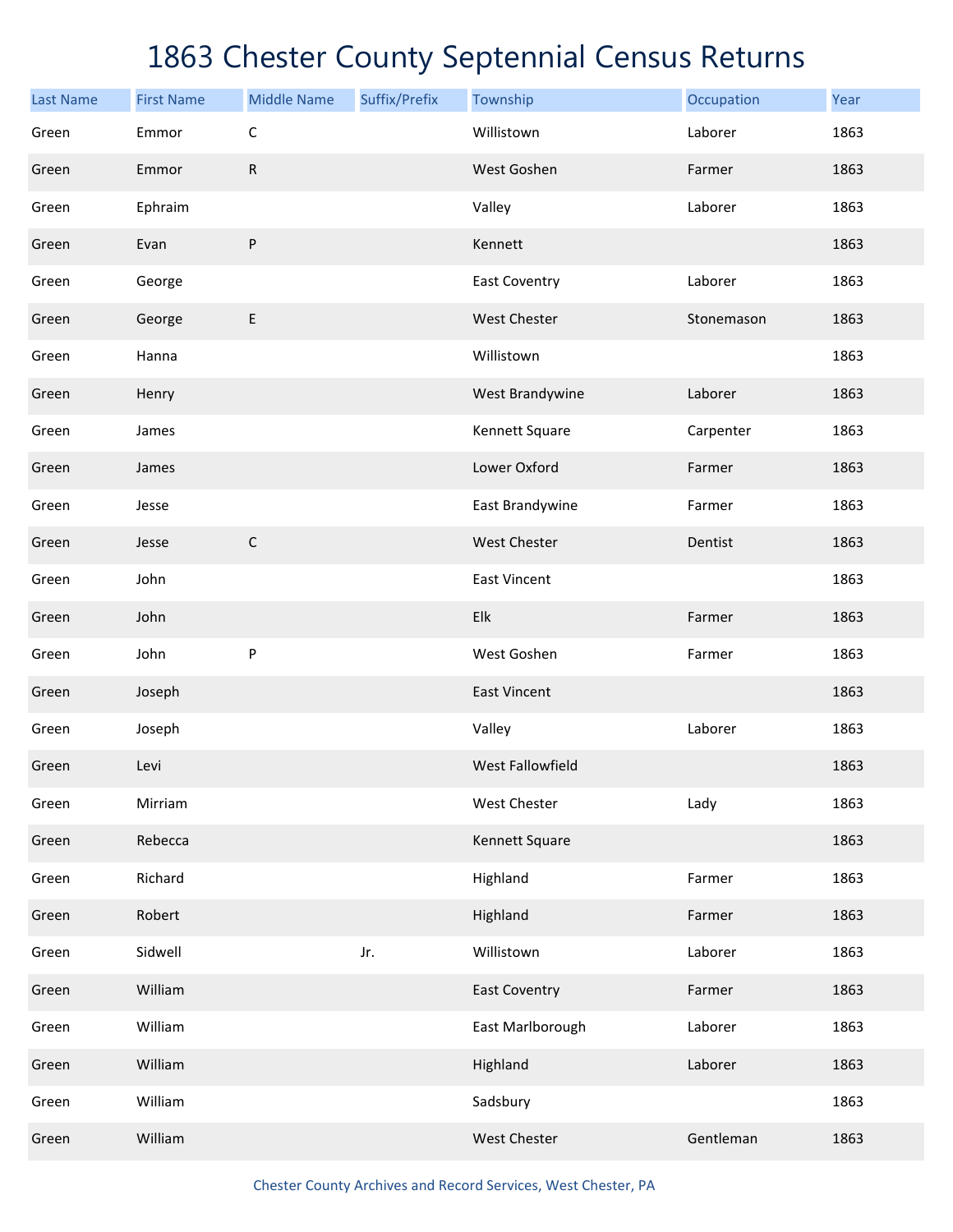| <b>Last Name</b> | <b>First Name</b> | <b>Middle Name</b>        | Suffix/Prefix | Township             | Occupation     | Year |
|------------------|-------------------|---------------------------|---------------|----------------------|----------------|------|
| Green            | William           | P                         |               | Elk                  | Farmer         | 1863 |
| Green            | William           | W                         |               | West Chester         | Gentleman      | 1863 |
| Greenfield       | Amos              |                           |               | East Marlborough     | Carpenter      | 1863 |
| Greenfield       | Edward            |                           |               | East Marlborough     | Carpenter      | 1863 |
| Greenfield       | Emmor             |                           |               | Franklin             | Farmer         | 1863 |
| Greenfield       | Henry             | $\mathsf C$               |               | Franklin             | Gentleman      | 1863 |
| Greenfield       | James             |                           |               | London Grove         |                | 1863 |
| Greenfield       | Passmore          |                           |               | Franklin             | Papermaker     | 1863 |
| Greenfield       | Stephen           |                           |               | New London           | Plasterer      | 1863 |
| Greenleaf        | Robert            | ${\sf P}$                 |               | Elk                  | M <sub>D</sub> | 1863 |
| Greenleaf        | Sylvester         | Н                         |               | Honey Brook          | Laborer        | 1863 |
| Greenoff         | Thomas            |                           |               | South Coventry       | Fuller         | 1863 |
| Greenoff         | Thomas            |                           | Jr.           | South Coventry       | Farmer         | 1863 |
| Greenrod         | William           |                           |               | East Brandywine      | Laborer        | 1863 |
| Greenwood        | Esau              |                           |               | Valley               | Finisher       | 1863 |
| Greenwood        | Samuel            |                           |               | Valley               | Manufacturer   | 1863 |
| Greenwood        | William           |                           |               | Valley               | Warper         | 1863 |
| Greep            | George            |                           |               | <b>West Vincent</b>  | Farmer         | 1863 |
| Greer            | Robert            |                           |               | <b>West Pikeland</b> | Farmer         | 1863 |
| Gregg            | Alen              |                           |               | New Garden           | Laborer        | 1863 |
| Gregg            | George            |                           |               | Kennett              | Auctioneer     | 1863 |
| Gregg            | George            | $\mathsf C$               |               | Kennett              |                | 1863 |
| Gregg            | Isaac             |                           |               | Kennett              | Miller         | 1863 |
| Gregg            | Isaac             | $\boldsymbol{\mathsf{H}}$ |               | Kennett              |                | 1863 |
| Gregg            | Jacob             |                           |               | Kennett Square       | Carpenter      | 1863 |
| Gregg            | John              |                           |               | Kennett              |                | 1863 |
| Gregg            | Joseph            | ${\sf W}$                 |               | New Garden           | Farmer         | 1863 |
| Gregg            | Margery           |                           |               | Kennett              |                | 1863 |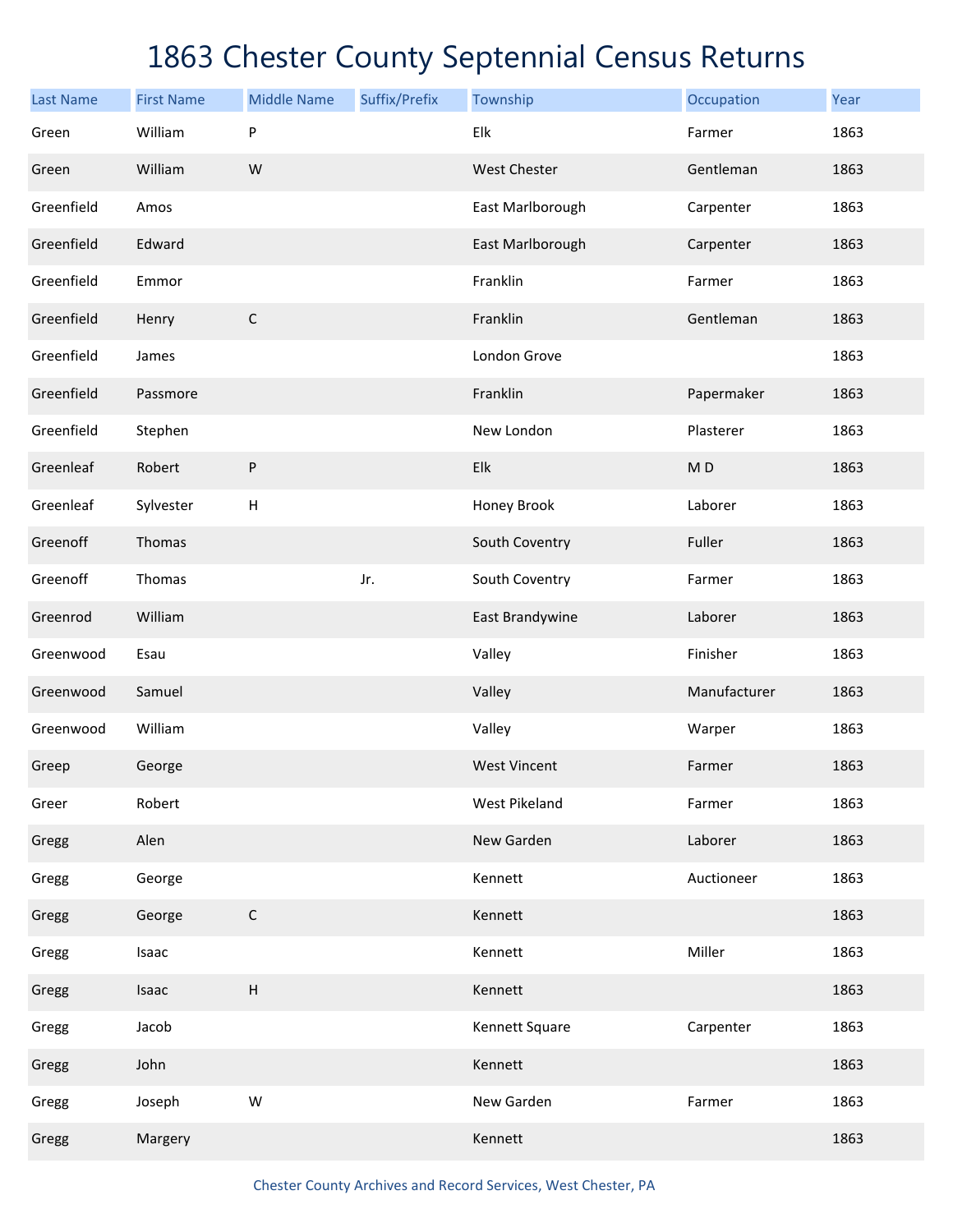| <b>Last Name</b> | <b>First Name</b> | <b>Middle Name</b> | Suffix/Prefix | Township                | Occupation         | Year |
|------------------|-------------------|--------------------|---------------|-------------------------|--------------------|------|
| Gregg            | Moses             |                    |               | Kennett Square          | Laborer            | 1863 |
| Gregg            | Robert            |                    |               | Elk                     | Papermaker         | 1863 |
| Gregg            | William           |                    |               | Kennett                 |                    | 1863 |
| Grier            | B                 | Franklin           |               | East Nottingham         |                    | 1863 |
| Grier            | J                 | N <sub>C</sub>     |               | West Brandywine         | Doctor of Divinity | 1863 |
| Grier            | J                 | PM                 |               | Elk                     | Farmer             | 1863 |
| Grier            | James             |                    |               | Phoenixville            | Laborer            | 1863 |
| Grier            | James             | К                  |               | West Brandywine         | Gentlemen Farmer   | 1863 |
| Grier            | John              | PM                 |               | East Nottingham         |                    | 1863 |
| Grier            | Joseph            |                    |               | <b>West Nantmeal</b>    | Stonemason         | 1863 |
| Grier            | Matthew           |                    |               | West Brandywine         | Laborer            | 1863 |
| Grier            | Ralph             |                    |               | East Nottingham         | Potter             | 1863 |
| Grier            | Robert            |                    |               | West Marlborough        | Shoemaker          | 1863 |
| Griest           | Amos              |                    |               | <b>Upper Oxford</b>     | Farmer             | 1863 |
| Griest           | Asahel            |                    |               | West Nottingham         | Farmer             | 1863 |
| Griest           | Jacob             |                    | Sr.           | West Nottingham         | Farmer             | 1863 |
| Griest           | Jacob             |                    | Jr.           | West Nottingham         | Farmer             | 1863 |
| Griest           | Vincent           |                    |               | West Nottingham         | Farmer             | 1863 |
| Griest           | Welling           |                    |               | <b>Upper Oxford</b>     | Thrasher           | 1863 |
| Griffeth         | Daniel            |                    |               | East Caln               | Laborer            | 1863 |
| Griffeth         | Downing           |                    |               | East Fallowfield        | Carpenter          | 1863 |
| Griffeth         | Evan              |                    |               | East Whiteland          | Laborer            | 1863 |
| Griffeth         | John              | $\mathsf C$        |               | East Fallowfield        | Farmer             | 1863 |
| Griffeth         | Taylor            | G                  |               | <b>East Fallowfield</b> | Laborer            | 1863 |
| Griffeth         | Thomas            |                    |               | East Whiteland          | Farmer             | 1863 |
| Griffeth         | Thomas            | S                  |               | <b>East Fallowfield</b> | Laborer            | 1863 |
| Griffin          | Patrick           |                    |               | Phoenixville            | Laborer            | 1863 |
| Griffin          | Peter             |                    |               | Phoenixville            | Puddler            | 1863 |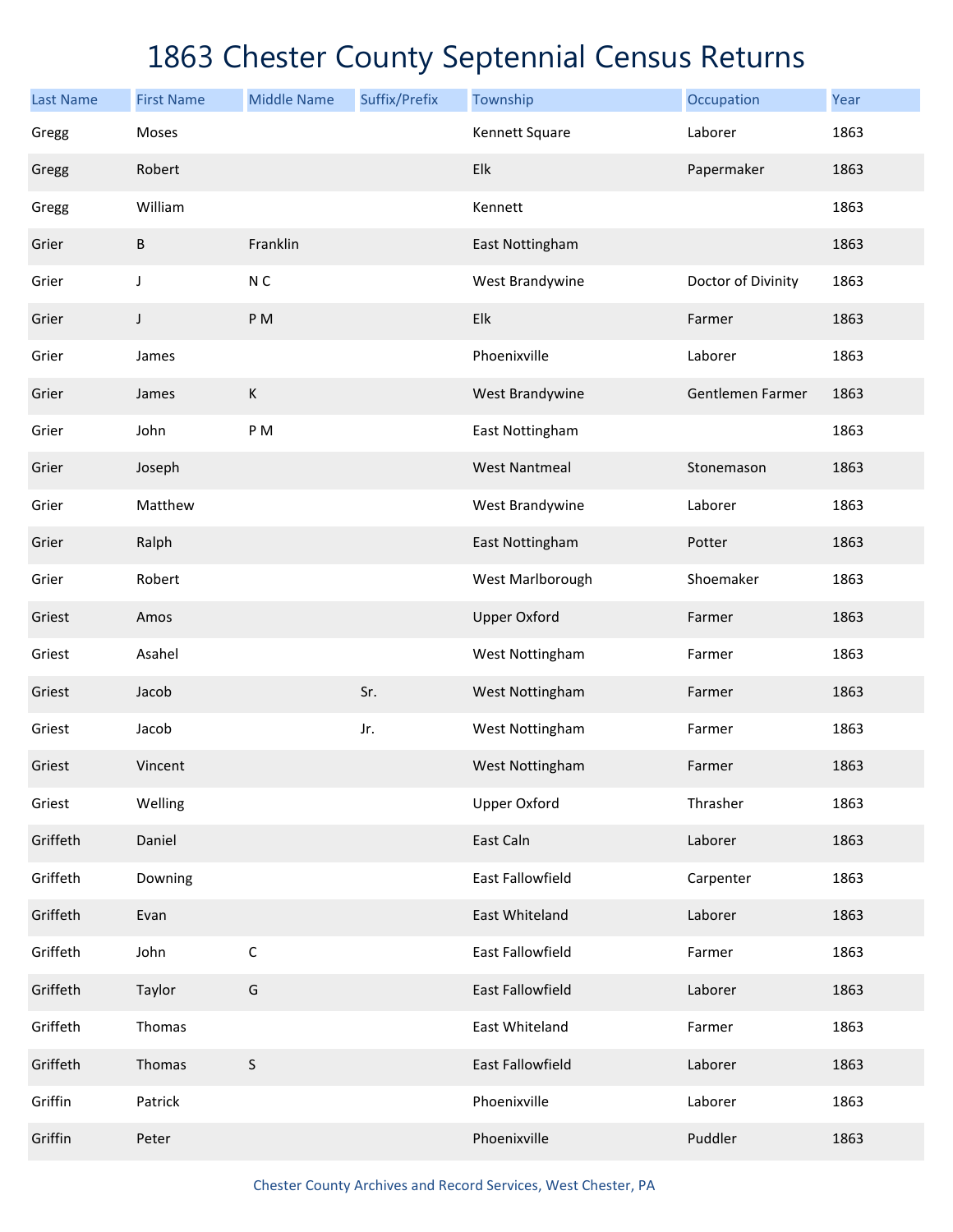| <b>Last Name</b> | <b>First Name</b> | <b>Middle Name</b> | Suffix/Prefix | Township             | Occupation | Year |
|------------------|-------------------|--------------------|---------------|----------------------|------------|------|
| Griffith         | Abel              |                    |               | Honey Brook          | Farmer     | 1863 |
| Griffith         | Abel              |                    |               | Honey Brook          | Farmer     | 1863 |
| Griffith         | Abner             |                    |               | Honey Brook          | Gentleman  | 1863 |
| Griffith         | Abner             |                    | Jr.           | Honey Brook          | Farmer     | 1863 |
| Griffith         | Amos              |                    |               | Honey Brook          | Gentleman  | 1863 |
| Griffith         | Andrew            |                    |               | West Fallowfield     |            | 1863 |
| Griffith         | Benjamin          |                    |               | Honey Brook          | Farmer     | 1863 |
| Griffith         | Calvin            | G                  |               | Honey Brook          | Gentleman  | 1863 |
| Griffith         | Charles           | L                  |               | Charlestown          |            | 1863 |
| Griffith         | Charles           | ${\sf M}$          |               | South Coventry       | Farmer     | 1863 |
| Griffith         | Christiana        |                    |               | Honey Brook          |            | 1863 |
| Griffith         | Davis             |                    |               | Willistown           | Farmer     | 1863 |
| Griffith         | $\mathsf E$       |                    |               | Willistown           | Farmer     | 1863 |
| Griffith         | Elihu             |                    |               | Honey Brook          | Farmer     | 1863 |
| Griffith         | Emmor             |                    |               | Charlestown          |            | 1863 |
| Griffith         | Ester             |                    |               | West Caln            |            | 1863 |
| Griffith         | Evans             |                    |               | Charlestown          |            | 1863 |
| Griffith         | Even              |                    |               | <b>West Pikeland</b> | Laborer    | 1863 |
| Griffith         | Ezekiel           |                    |               | <b>West Chester</b>  | Carpenter  | 1863 |
| Griffith         | George            |                    |               | Phoenixville         | Laborer    | 1863 |
| Griffith         | Hibberd           |                    |               | Willistown           | Gentleman  | 1863 |
| Griffith         | Isaac             |                    |               | Honey Brook          | Painter    | 1863 |
| Griffith         | Jackson           |                    |               | West Chester         | Fireman    | 1863 |
| Griffith         | Jacob             |                    |               | Easttown             | Farmer     | 1863 |
| Griffith         | Jacob             | S                  |               | <b>West Pikeland</b> | Carpenter  | 1863 |
| Griffith         | James             |                    |               | Tredyffrin           |            | 1863 |
| Griffith         | James             |                    |               | Uwchlan              | Carpenter  | 1863 |
| Griffith         | James             | ${\sf M}$          |               | Honey Brook          | Farmer     | 1863 |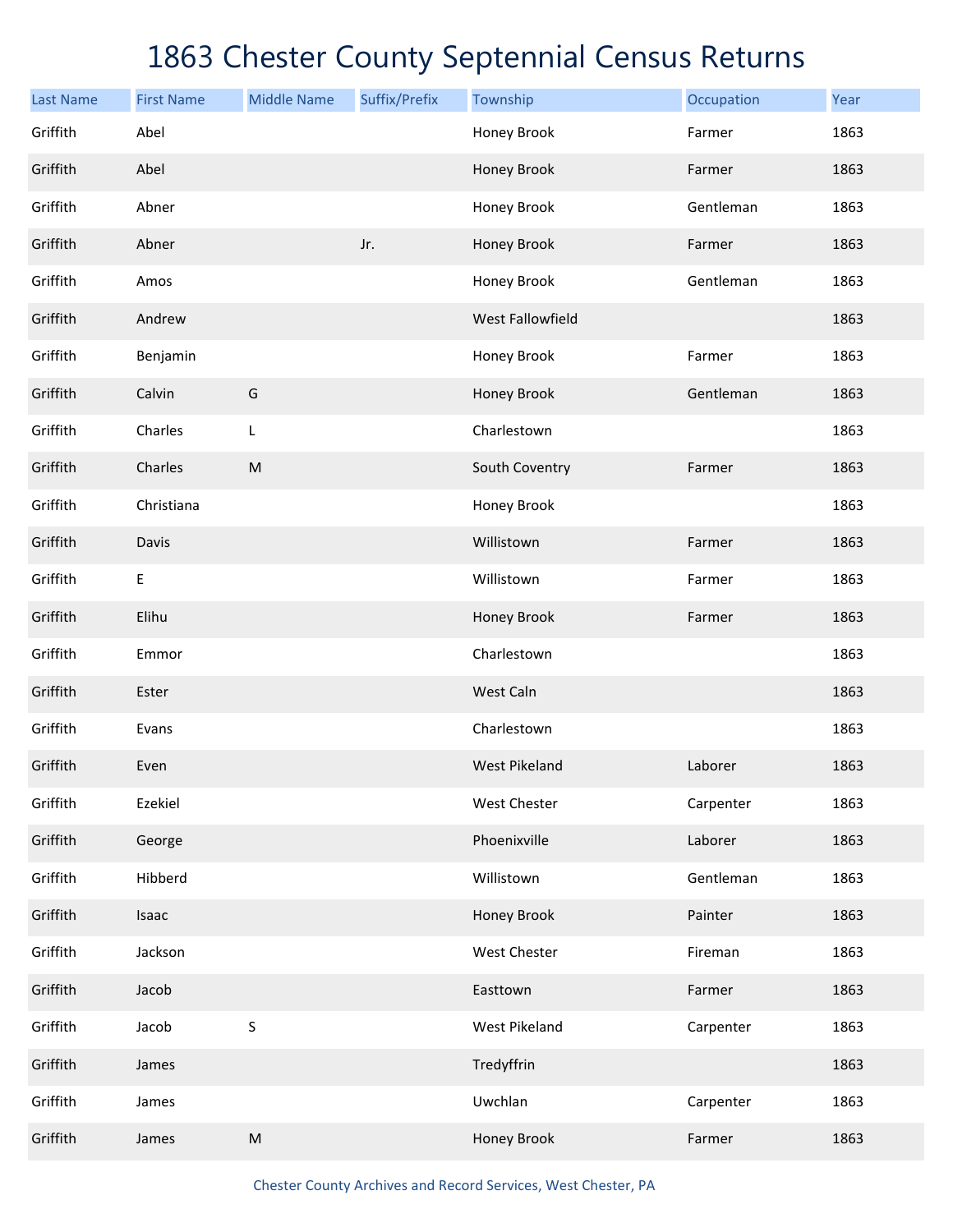| <b>Last Name</b> | <b>First Name</b> | <b>Middle Name</b> | Suffix/Prefix | Township             | Occupation           | Year |
|------------------|-------------------|--------------------|---------------|----------------------|----------------------|------|
| Griffith         | James             | S                  |               | East Marlborough     | Farmer               | 1863 |
| Griffith         | James             | ${\sf W}$          |               | East Marlborough     | Blacksmith           | 1863 |
| Griffith         | James             | W                  |               | <b>West Vincent</b>  | Farmer               | 1863 |
| Griffith         | Jeremiah          |                    |               | Tredyffrin           |                      | 1863 |
| Griffith         | John              |                    |               | <b>East Coventry</b> | Laborer              | 1863 |
| Griffith         | John              |                    |               | Phoenixville         | Undertaker           | 1863 |
| Griffith         | John              |                    |               | Pocopson             | Shoemaker            | 1863 |
| Griffith         | John              |                    |               | <b>Upper Uwchlan</b> | Justice of the Peace | 1863 |
| Griffith         | John              |                    |               | Uwchlan              | Farmer               | 1863 |
| Griffith         | Joseph            |                    |               | <b>East Nantmeal</b> |                      | 1863 |
| Griffith         | Joseph            |                    |               | <b>East Nantmeal</b> |                      | 1863 |
| Griffith         | Joseph            |                    |               | East Pikeland        | Farmer               | 1863 |
| Griffith         | Levi              |                    |               | Willistown           | Merchant             | 1863 |
| Griffith         | Lewis             | $\sf H$            |               | <b>Upper Uwchlan</b> | Farmer               | 1863 |
| Griffith         | Margaret          | A                  |               | East Nottingham      |                      | 1863 |
| Griffith         | Marry             |                    |               | West Caln            | Farmer               | 1863 |
| Griffith         | Marry             |                    |               | West Caln            |                      | 1863 |
| Griffith         | Martha            | $\mathsf C$        |               | Willistown           |                      | 1863 |
| Griffith         | Mary              | S                  |               | Willistown           |                      | 1863 |
| Griffith         | Milton            |                    |               | Honey Brook          | Farmer               | 1863 |
| Griffith         | Nathan            |                    |               | Tredyffrin           |                      | 1863 |
| Griffith         | Nathan            |                    |               | Willistown           | Farmer               | 1863 |
| Griffith         | Ruth              | L                  |               | West Pikeland        |                      | 1863 |
| Griffith         | Stephen           |                    |               | <b>Upper Uwchlan</b> | Farmer               | 1863 |
| Griffith         | Thomas            | J                  |               | Honey Brook          | Farmer               | 1863 |
| Griffith         | William           |                    |               | Sadsbury             |                      | 1863 |
| Griffith         | William           |                    | Jr.           | Willistown           | Laborer              | 1863 |
| Griffith         | William           | Y                  |               | Willistown           | Farmer               | 1863 |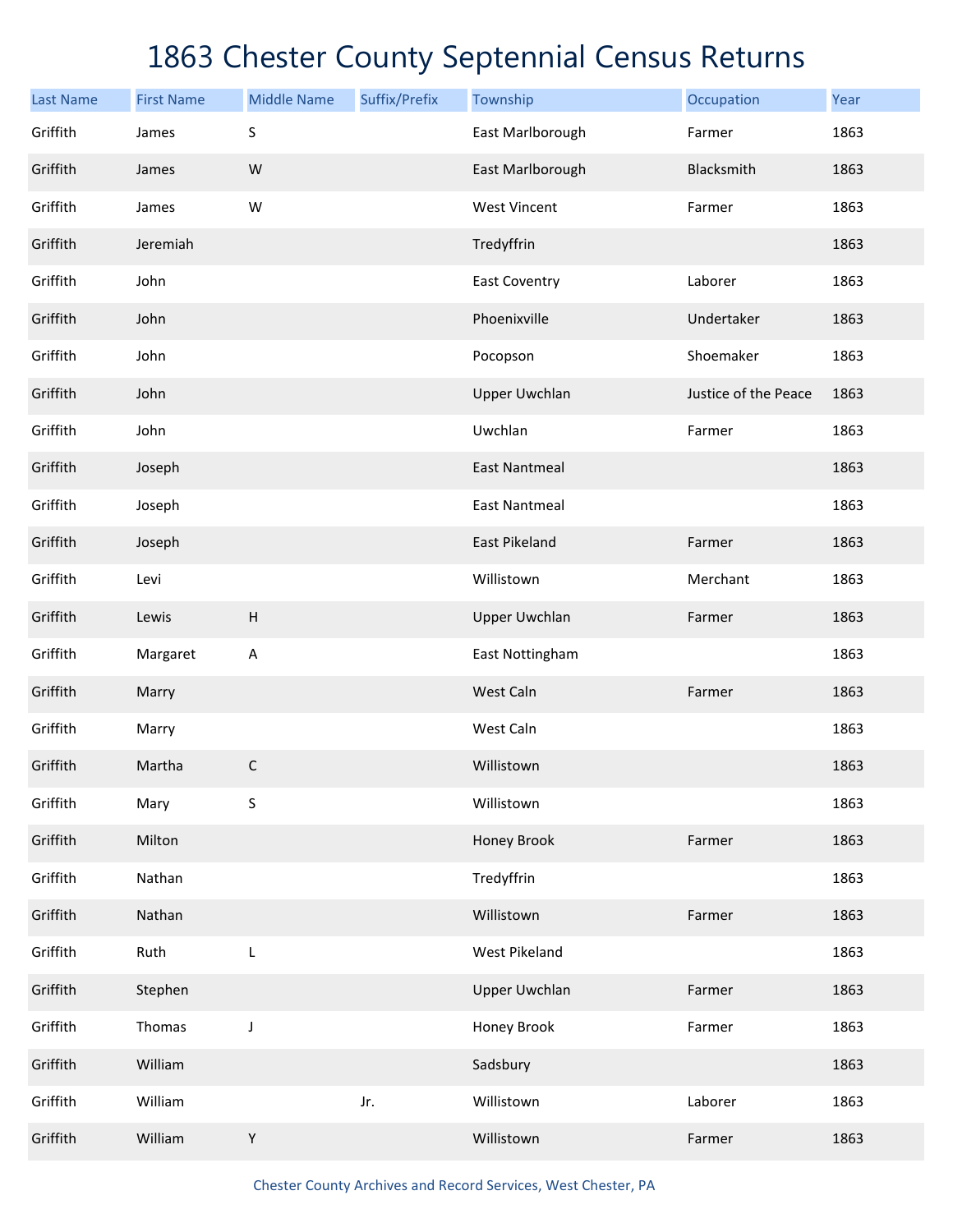| <b>Last Name</b> | <b>First Name</b> | <b>Middle Name</b>        | Suffix/Prefix | Township             | Occupation | Year |
|------------------|-------------------|---------------------------|---------------|----------------------|------------|------|
| Griffiths        | Abraham           |                           |               | East Goshen          | Laborer    | 1863 |
| Grim             | Charles           |                           |               | <b>Upper Uwchlan</b> | Farmer     | 1863 |
| Grim             | Nathan            | G                         |               | <b>Upper Uwchlan</b> | Farmer     | 1863 |
| Grim             | Thomas            |                           |               | <b>West Vincent</b>  | Soldier    | 1863 |
| Grimes           | Henry             |                           |               | East Pikeland        | Laborer    | 1863 |
| Grimes           | James             |                           |               | Phoenixville         | Laborer    | 1863 |
| Grimes           | Jesse             |                           |               | East Pikeland        | Farmer     | 1863 |
| Grinder          | William           |                           |               | <b>East Vincent</b>  |            | 1863 |
| Grinney          | John              | ${\sf R}$                 |               | Honey Brook          | Laborer    | 1863 |
| Gristock         | William           |                           |               | Schuylkill           | Laborer    | 1863 |
| Groce            | Amos              |                           |               | Newlin               | Laborer    | 1863 |
| Groce            | John              |                           |               | Newlin               | Laborer    | 1863 |
| Groce            | Samuel            |                           |               | Newlin               | Shoemaker  | 1863 |
| Groff            | Christian         |                           |               | Honey Brook          | Laborer    | 1863 |
| Groff            | Daniel            |                           |               | Honey Brook          | Farmer     | 1863 |
| Groff            | Henry             |                           |               | <b>East Vincent</b>  |            | 1863 |
| Groff            | Isaac             |                           |               | Sadsbury             |            | 1863 |
| Groff            | J                 | D                         |               | Oxford               | Painter    | 1863 |
| Groff            | John              |                           |               | East Vincent         |            | 1863 |
| Groff            | John              |                           |               | Tredyffrin           |            | 1863 |
| Groff            | John              |                           |               | Tredyffrin           |            | 1863 |
| Groff            | John              | $\boldsymbol{\mathsf{A}}$ |               | Valley               | Teacher    | 1863 |
| Groff            | Martin            |                           |               | Honey Brook          | Laborer    | 1863 |
| Groff            | Nancy             |                           | Mrs.          | Hopewell             |            | 1863 |
| Groff            | Thomas            |                           |               | West Marlborough     | Laborer    | 1863 |
| Groff            | William           |                           |               | Phoenixville         | Puddler    | 1863 |
| Gross            | Winter            |                           |               | New London           | Laborer    | 1863 |
| Grover           | Mary              |                           |               | Tredyffrin           |            | 1863 |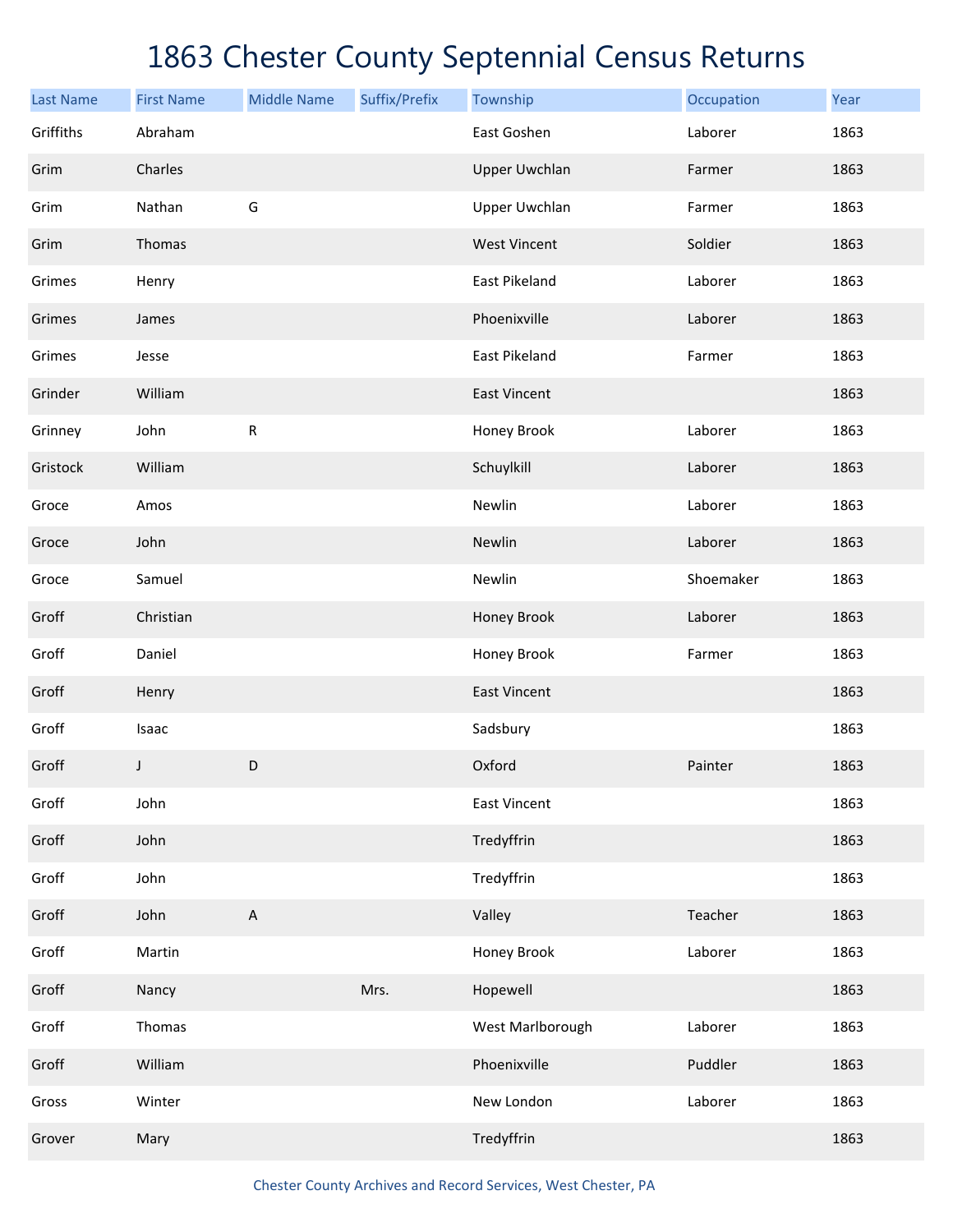| <b>Last Name</b> | <b>First Name</b>         | <b>Middle Name</b> | Suffix/Prefix | Township             | Occupation | Year |
|------------------|---------------------------|--------------------|---------------|----------------------|------------|------|
| Grover           | Thomas                    |                    |               | Phoenixville         | Laborer    | 1863 |
| Grover           | Thomas                    | J                  |               | Schuylkill           | Farmer     | 1863 |
| Grover           | Thomas                    | $\mathsf T$        |               | Charlestown          |            | 1863 |
| Grover           | William                   | B                  |               | West Marlborough     | Farmer     | 1863 |
| Groves           | James                     |                    |               | West Bradford        | Laborer    | 1863 |
| Grow             | Francis                   |                    |               | <b>West Nantmeal</b> | Laborer    | 1863 |
| Grow             | James                     |                    |               | <b>West Nantmeal</b> | Merchant   | 1863 |
| Grow             | William                   |                    |               | <b>West Nantmeal</b> | Farmer     | 1863 |
| Grubb            | Aaron                     |                    |               | <b>West Nantmeal</b> | Laborer    | 1863 |
| Grubb            | Abraham                   |                    |               | North Coventry       | Gentleman  | 1863 |
| Grubb            | Alfred                    |                    |               | West Goshen          | Farmer     | 1863 |
| Grubb            | Daniel                    |                    |               | <b>East Coventry</b> | Farmer     | 1863 |
| Grubb            | David                     |                    |               | <b>East Coventry</b> | Farmer     | 1863 |
| Grubb            | David                     |                    |               | <b>West Nantmeal</b> | Laborer    | 1863 |
| Grubb            | Elizabeth                 |                    |               | East Coventry        |            | 1863 |
| Grubb            | George                    |                    | Jr.           | <b>East Coventry</b> | Laborer    | 1863 |
| Grubb            | George                    |                    |               | <b>East Coventry</b> | Farmer     | 1863 |
| Grubb            | $\boldsymbol{\mathsf{H}}$ |                    |               | Oxford               | Merchant   | 1863 |
| Grubb            | $\boldsymbol{\mathsf{H}}$ | Н                  |               | Oxford               | Merchant   | 1863 |
| Grubb            | Henry                     |                    |               | <b>East Coventry</b> | Farmer     | 1863 |
| Grubb            | Henry                     |                    |               | <b>East Coventry</b> | Smith      | 1863 |
| Grubb            | Henry                     |                    |               | North Coventry       | Farmer     | 1863 |
| Grubb            | Jacob                     |                    |               | <b>East Coventry</b> | Farmer     | 1863 |
| Grubb            | Jacob                     |                    | Sr.           | <b>East Coventry</b> | Farmer     | 1863 |
| Grubb            | Jacob                     |                    |               | <b>East Vincent</b>  |            | 1863 |
| Grubb            | Jacob                     |                    |               | <b>West Nantmeal</b> | Farmer     | 1863 |
| Grubb            | James                     |                    |               | <b>East Coventry</b> | Mason      | 1863 |
| Grubb            | John                      |                    |               | <b>East Coventry</b> | Smith      | 1863 |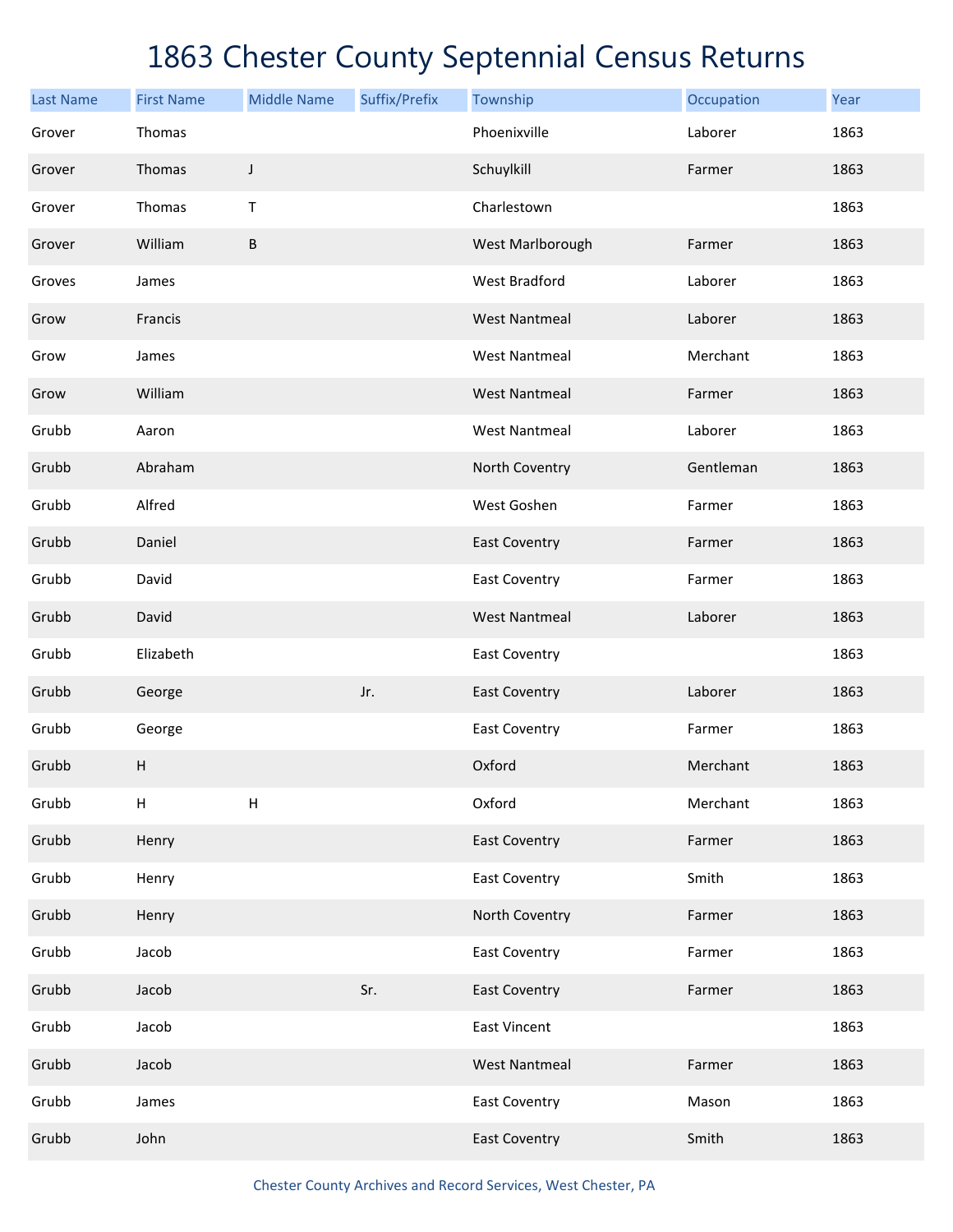| <b>Last Name</b> | <b>First Name</b> | <b>Middle Name</b>        | Suffix/Prefix | Township             | Occupation     | Year |
|------------------|-------------------|---------------------------|---------------|----------------------|----------------|------|
| Grubb            | John              |                           |               | <b>East Coventry</b> | Laborer        | 1863 |
| Grubb            | John              |                           |               | <b>East Coventry</b> |                | 1863 |
| Grubb            | John              |                           | Mrs.          | <b>East Coventry</b> |                | 1863 |
| Grubb            | Joseph            |                           |               | <b>West Nantmeal</b> | Laborer        | 1863 |
| Grubb            | Lewis             | $\mathsf C$               |               | <b>West Nantmeal</b> | Laborer        | 1863 |
| Grubb            | Moses             |                           |               | North Coventry       | Farmer         | 1863 |
| Grubb            | Moses             | $\boldsymbol{\mathsf{H}}$ |               | <b>East Coventry</b> | Smith          | 1863 |
| Grubb            | Owen              | $\sf S$                   |               | <b>East Coventry</b> | Farmer         | 1863 |
| Grubb            | Peter             |                           |               | <b>East Vincent</b>  |                | 1863 |
| Grubb            | Samuel            |                           |               | Charlestown          |                | 1863 |
| Grubb            | Samuel            |                           |               | East Bradford        |                | 1863 |
| Grubb            | Samuel            | $\sf B$                   |               | Willistown           | Wheelwright    | 1863 |
| Grubb            | Simeon            |                           |               | Charlestown          |                | 1863 |
| Grubb            | Simeon            |                           |               | Charlestown          |                | 1863 |
| Grubb            | Simeon            |                           |               | Schuylkill           | Huckster       | 1863 |
| Grubb            | Valentine         |                           |               | <b>East Coventry</b> | Farmer         | 1863 |
| Grubb            | William           | C                         |               | West Goshen          | Farmer         | 1863 |
| Grubb            | William           | H                         |               | Charlestown          |                | 1863 |
| Grubb            | Wilson            | W                         |               | <b>West Chester</b>  | <b>Butcher</b> | 1863 |
| Gruber           | James             |                           |               | Phoenixville         | Puddler        | 1863 |
| Guest            | Follest           |                           |               | <b>East Nantmeal</b> |                | 1863 |
| Guest            | Isaac             |                           |               | <b>West Nantmeal</b> | Laborer        | 1863 |
| Guest            | Isaiah            |                           |               | <b>East Nantmeal</b> |                | 1863 |
| Guest            | James             | ${\sf M}$                 |               | Wallace              | Farmer         | 1863 |
| Guest            | John              |                           |               | <b>Upper Uwchlan</b> | Farmer         | 1863 |
| Guest            | Melchi            |                           |               | South Coventry       | Farmer         | 1863 |
| Guest            | Palmer            |                           |               | Kennett              | Farmer         | 1863 |
| Guest            | Rufus             |                           |               | <b>East Nantmeal</b> |                | 1863 |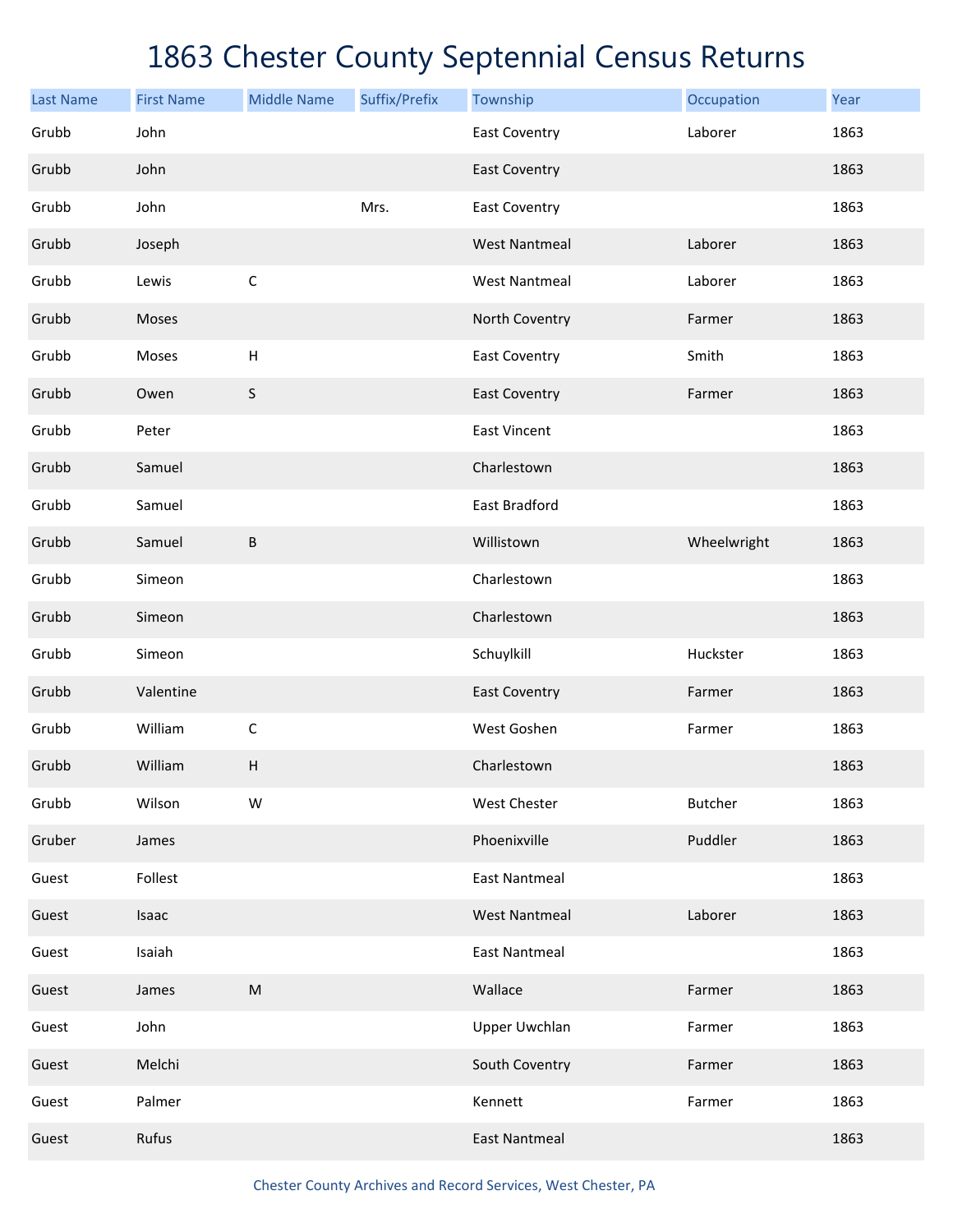| <b>Last Name</b>     | <b>First Name</b> | <b>Middle Name</b>        | Suffix/Prefix | Township             | Occupation                  | Year |
|----------------------|-------------------|---------------------------|---------------|----------------------|-----------------------------|------|
| Guest                | Thomas            |                           |               | <b>East Nantmeal</b> |                             | 1863 |
| Guest                | William           |                           |               | <b>East Nantmeal</b> |                             | 1863 |
| Guildin              | Isaac             | W                         |               | South Coventry       | Principal (of Oak Dale 1863 |      |
| Guinea               | James             | $\boldsymbol{\mathsf{H}}$ |               | Valley               | Laborer                     | 1863 |
| Guinea               | Walker            |                           |               | West Caln            | Laborer                     | 1863 |
| Guiney               | Calwell           |                           |               | West Brandywine      | Laborer                     | 1863 |
| Guiney               | Franklin          |                           |               | Honey Brook          | Laborer                     | 1863 |
| Guiney               | George            |                           |               | Honey Brook          | Laborer                     | 1863 |
| Guiney               | Isaiah            | $\mathsf C$               |               | Honey Brook          | Farmer                      | 1863 |
| Guiney               | Jefferson         |                           |               | Honey Brook          | Stonemason                  | 1863 |
| Guiney               | John              |                           |               | Honey Brook          | Weaver                      | 1863 |
| Guiney               | Thomas            | W                         |               | Honey Brook          | Painter                     | 1863 |
| Guinn                | John              |                           |               | Tredyffrin           |                             | 1863 |
| Gundy                | William           |                           |               | Schuylkill           | Laborer                     | 1863 |
| Gunkle               | Daniel            |                           |               | East Whiteland       | Farmer                      | 1863 |
| Gunkle               | Davis             |                           |               | Charlestown          |                             | 1863 |
| Gunkle               | George            | W                         |               | East Whiteland       | Farmer                      | 1863 |
| Gunkle               | John              | J                         |               | East Whiteland       | Farmer                      | 1863 |
| Gunkle               | Michael           | M                         |               | East Whiteland       | Farmer                      | 1863 |
| Gunning              | James             |                           |               | London Grove         | Laborer                     | 1863 |
| Gunsenhouser J.      |                   |                           |               | <b>East Vincent</b>  |                             | 1863 |
| Gunsenhouser Lewis   |                   |                           |               | <b>East Vincent</b>  |                             | 1863 |
| Gunsenhouser William |                   |                           |               | <b>East Vincent</b>  |                             | 1863 |
| Guss                 | F                 | ${\sf M}$                 |               | West Chester         | Soldier                     | 1863 |
| Guss                 | Frederick         |                           |               | South Coventry       | <b>School Teacher</b>       | 1863 |
| Guss                 | Henry             | ${\sf R}$                 |               | West Chester         | Innkeeper                   | 1863 |
| Guss                 | Jacob             |                           |               | <b>East Vincent</b>  |                             | 1863 |
| Guss                 | Samuel            |                           |               | West Chester         | Liveryman                   | 1863 |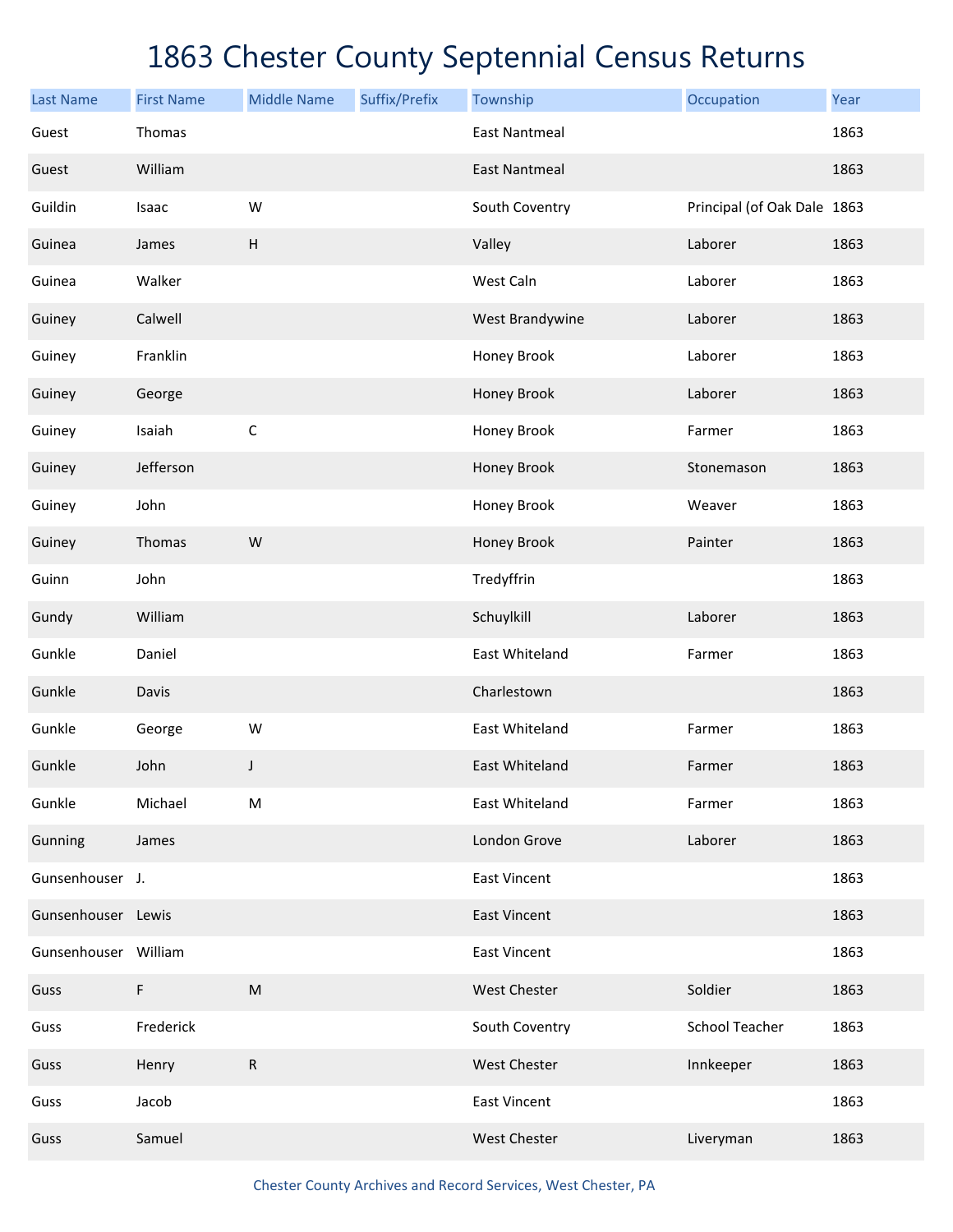| <b>Last Name</b> | <b>First Name</b> | <b>Middle Name</b> | Suffix/Prefix | Township             | Occupation     | Year |
|------------------|-------------------|--------------------|---------------|----------------------|----------------|------|
| Guthree          | Adam              |                    |               | Penn                 | Farmer         | 1863 |
| Guthrey          | Josiah            | $\sf B$            |               | Highland             | Farmer         | 1863 |
| Guthrie          | Albert            |                    |               | <b>West Bradford</b> | Laborer        | 1863 |
| Guthrie          | John              | D                  |               | East Brandywine      | Farmer         | 1863 |
| Guthrie          | Joseph            |                    |               | East Brandywine      | Farmer         | 1863 |
| Guthrie          | Martin            |                    |               | London Grove         | Laborer        | 1863 |
| Guthrie          | Richard           | J                  |               | Londonderry          |                | 1863 |
| Guthrie          | William           |                    |               | London Grove         |                | 1863 |
| Guthrie          | William           |                    |               | <b>Upper Uwchlan</b> | Farmer         | 1863 |
| Guthrie          | William           |                    |               | Wallace              | Farmer         | 1863 |
| Guthrise         | Harlan            |                    |               | East Marlborough     | <b>Butcher</b> | 1863 |
| Guy              | James             |                    |               | East Caln            | Manufacturer   | 1863 |
| Guy              | Richard           | B                  |               | East Caln            | Farmer         | 1863 |
| Gyles            | John              |                    |               | Lower Oxford         | Laborer        | 1863 |
| Gyles            | Samuel            | D                  |               | Lower Oxford         | Laborer        | 1863 |
| Habamaleck       | Margaret          |                    |               | <b>Upper Uwchlan</b> | Lady           | 1863 |
| Hacket           | Henry             |                    |               | East Whiteland       |                | 1863 |
| Hacket           | John              |                    |               | Sadsbury             | Laborer        | 1863 |
| Hacket           | William           |                    |               | West Chester         | Oysterman      | 1863 |
| Hackett          | David             |                    | Jr.           | Honey Brook          | Farmer         | 1863 |
| Hackett          | David             | $\sf H$            | Sr.           | Honey Brook          | Farmer         | 1863 |
| Hackett          | Joseph            | L                  |               | Honey Brook          | Stonemason     | 1863 |
| Hackett          | Lorenzo           |                    |               | Honey Brook          | Painter        | 1863 |
| Hackman          | Benjamin          |                    |               | Westtown             | Farmer         | 1863 |
| Haden            | John              |                    |               | Highland             | Farmer         | 1863 |
| Haden            | Michael           |                    |               | West Fallowfield     |                | 1863 |
| Hadington        | William           |                    |               | Newlin               | Laborer        | 1863 |
| Hadley           | John              |                    |               | East Marlborough     |                | 1863 |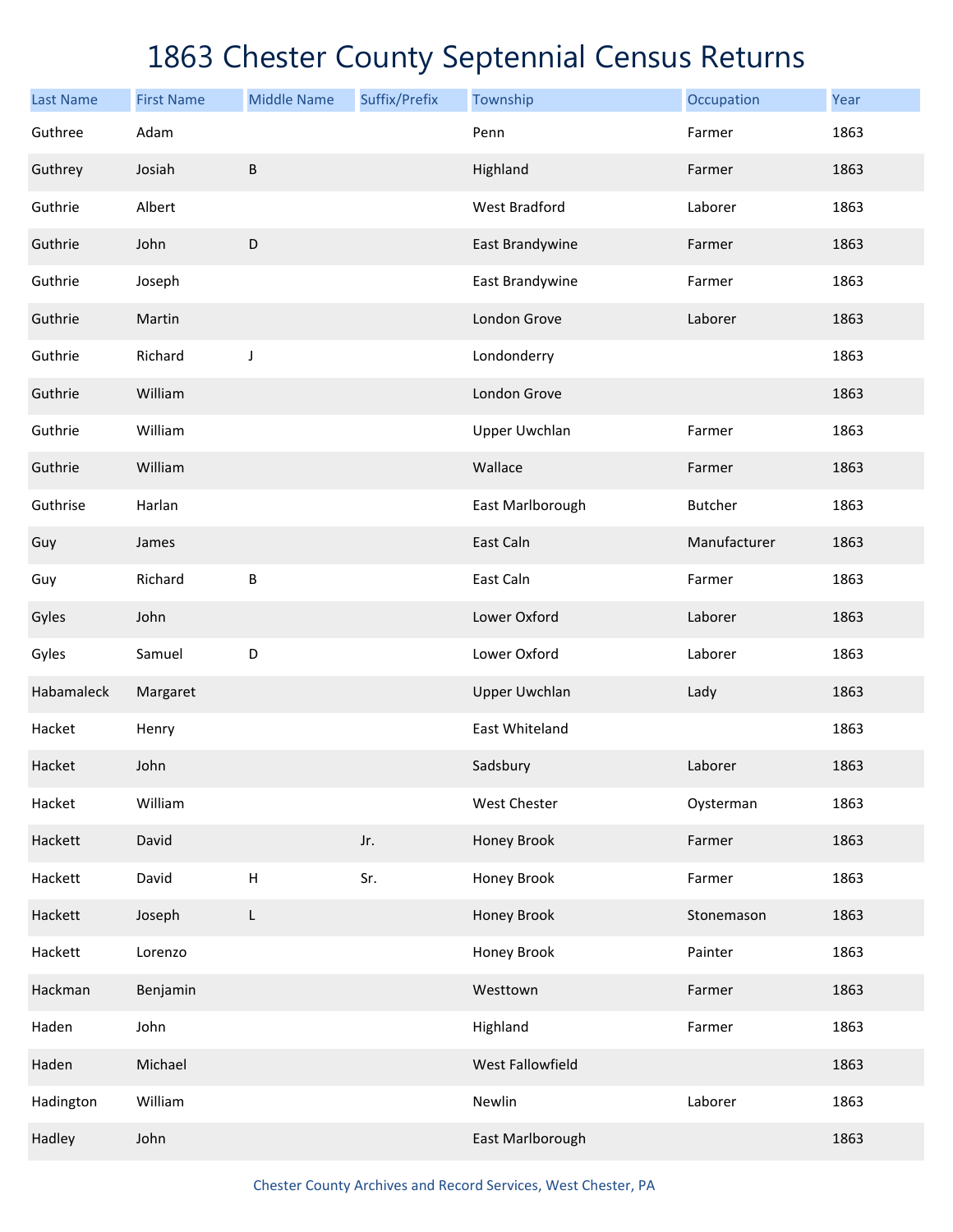| <b>Last Name</b>     | <b>First Name</b> | <b>Middle Name</b> | Suffix/Prefix | Township             | Occupation     | Year |
|----------------------|-------------------|--------------------|---------------|----------------------|----------------|------|
| Hadln                | Matthew           |                    |               | Londonderry          |                | 1863 |
| Hagan                | W                 | F                  |               | Oxford               | <b>Butcher</b> | 1863 |
| Hagar                | Jane              |                    |               | Elk                  | Farmer         | 1863 |
| Hagen                | James             |                    |               | Phoenixville         | Engineer       | 1863 |
| Hagen                | Thomas            |                    |               | Phoenixville         | Laborer        | 1863 |
| Hagerly              | George            |                    |               | London Britain       | Farmer         | 1863 |
| Hagerton             | Michael           |                    |               | East Caln            | Laborer        | 1863 |
| Hagerty              | Joel              |                    |               | East Marlborough     | Farmer         | 1863 |
| Hagerty              | John              |                    |               | Phoenixville         | Puddler        | 1863 |
| Hagerty              | Patrick           |                    |               | Pennsbury            | Laborer        | 1863 |
| Hagerty              | Washington        |                    |               | East Marlborough     |                | 1863 |
| Haggerty             | Lewis             |                    |               | Pennsbury            | Shoemaker      | 1863 |
| Haggerty             | Washington        |                    |               | New Garden           |                | 1863 |
| Hagginbothom William |                   |                    |               | East Goshen          | Blacksmith     | 1863 |
| Haggins              | Thomas            |                    |               | Uwchlan              | Ditcher        | 1863 |
| Haglehurst           | Samuel            |                    |               | East Whiteland       |                | 1863 |
| Hagony               | Patrick           |                    |               | Schuylkill           | Laborer        | 1863 |
| Hahn                 | Jacob             |                    |               | <b>East Pikeland</b> | Laborer        | 1863 |
| Hahn                 | Jacob             |                    |               | North Coventry       | Farmer         | 1863 |
| Hailey               | Benjamin          |                    |               | North Coventry       | Farmer         | 1863 |
| Hailey               | Harrison          |                    |               | North Coventry       | Farmer         | 1863 |
| Haines               | Abner             |                    |               | New Garden           | Farmer         | 1863 |
| Haines               | Addison           |                    |               | West Chester         | Carpenter      | 1863 |
| Haines               | Benjamin          | F                  |               | <b>West Chester</b>  | Prison keeper  | 1863 |
| Haines               | David             | ${\sf P}$          |               | Franklin             | Farmer         | 1863 |
| Haines               | Davis             |                    |               | London Grove         |                | 1863 |
| Haines               | Eber              | D                  |               | <b>West Chester</b>  | Clerk          | 1863 |
| Haines               | Edward            |                    |               | <b>West Chester</b>  | Clerk          | 1863 |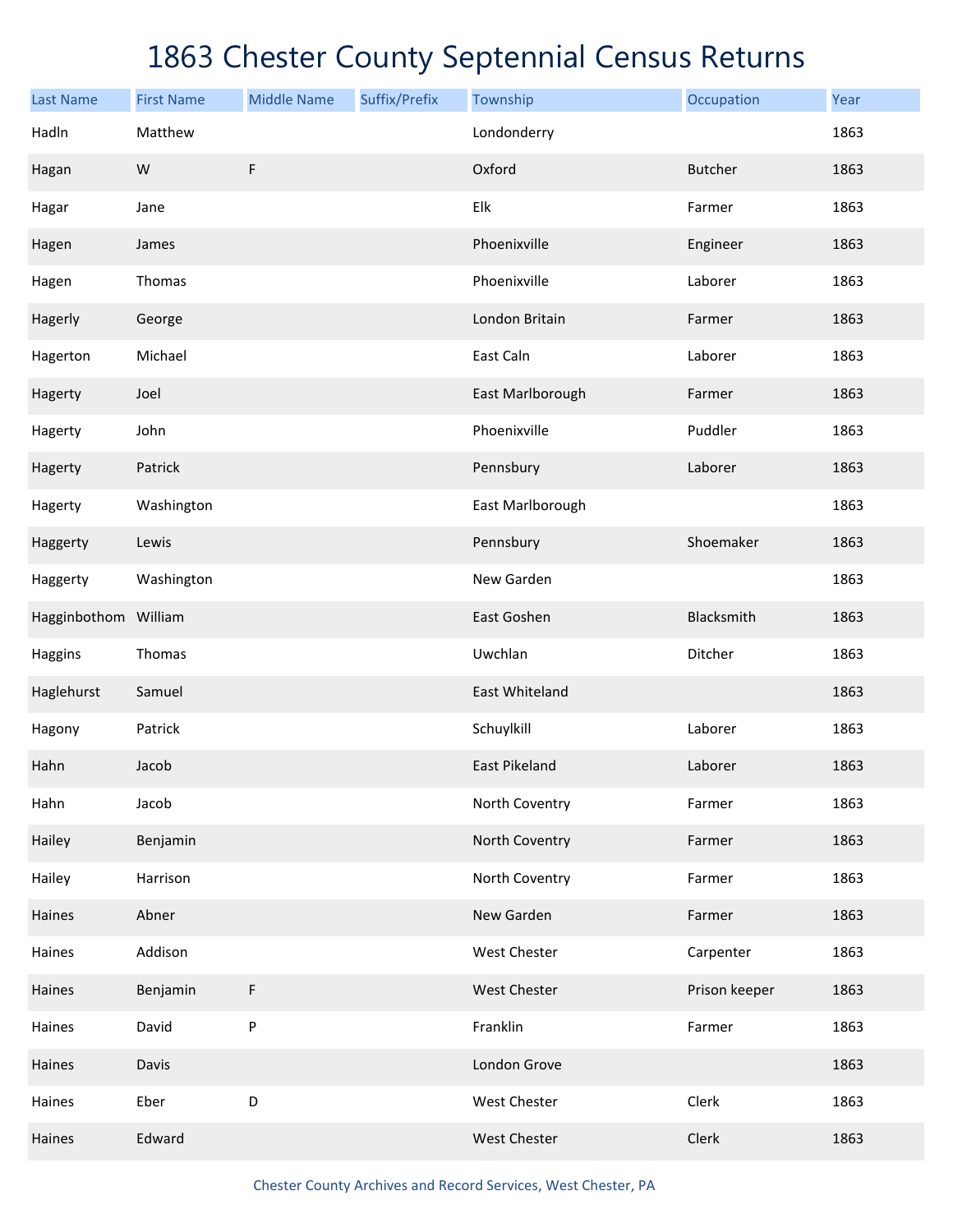| <b>Last Name</b> | <b>First Name</b> | <b>Middle Name</b>        | Suffix/Prefix | Township             | Occupation   | Year |
|------------------|-------------------|---------------------------|---------------|----------------------|--------------|------|
| Haines           | Elizabeth         | G                         |               | <b>West Chester</b>  | Lady         | 1863 |
| Haines           | Franklin          |                           |               | West Chester         | Prothonotary | 1863 |
| Haines           | Franklin          |                           |               | West Chester         | Carpenter    | 1863 |
| Haines           | Garett            |                           |               | West Goshen          | Farmer       | 1863 |
| Haines           | George            | D                         |               | West Chester         | Liveryman    | 1863 |
| Haines           | Hannah            | W                         |               | West Chester         | Lady         | 1863 |
| Haines           | Henry             | $\mathsf E$               |               | West Nottingham      | Farmer       | 1863 |
| Haines           | Jesse             |                           |               | London Grove         |              | 1863 |
| Haines           | John              |                           |               | Willistown           | PRR          | 1863 |
| Haines           | P                 | D                         |               | <b>West Chester</b>  | Gentleman    | 1863 |
| Haines           | Reuben            |                           |               | Valley               | Roofer       | 1863 |
| Haines           | Sarah             | W                         |               | <b>West Chester</b>  | Lady         | 1863 |
| Haines           | Townsend          |                           |               | West Chester         | Lawyer       | 1863 |
| Haines           | William           |                           |               | West Marlborough     | Laborer      | 1863 |
| Haines           | William           | $\sf E$                   |               | Franklin             | Farmer       | 1863 |
| Haines           | William           | Τ                         |               | <b>West Chester</b>  | Lawyer       | 1863 |
| Hains            | Phebe             |                           |               | West Whiteland       |              | 1863 |
| Hains            | Reuben            | W                         |               | South Coventry       | Farmer       | 1863 |
| Hais             | William           |                           |               | Tredyffrin           |              | 1863 |
| Halanan          | Edward            |                           |               | East Brandywine      | Laborer      | 1863 |
| Haldeman         | Henry             |                           |               | South Coventry       | Farmer       | 1863 |
| Halderman        | Abraham           |                           |               | West Whiteland       | Farmer       | 1863 |
| Halderman        | Benjamin          |                           |               | <b>East Coventry</b> | Miller       | 1863 |
| Halderman        | Benjamin          | $\boldsymbol{\mathsf{H}}$ |               | <b>East Coventry</b> | Miller       | 1863 |
| Halderman        | Christopher       |                           |               | North Coventry       | Laborer      | 1863 |
| Halderman        | Christopher       |                           |               | Warwick              |              | 1863 |
| Halderman        | David             |                           |               | North Coventry       | Farmer       | 1863 |
| Halderman        | David             |                           |               | West Whiteland       | Laborer      | 1863 |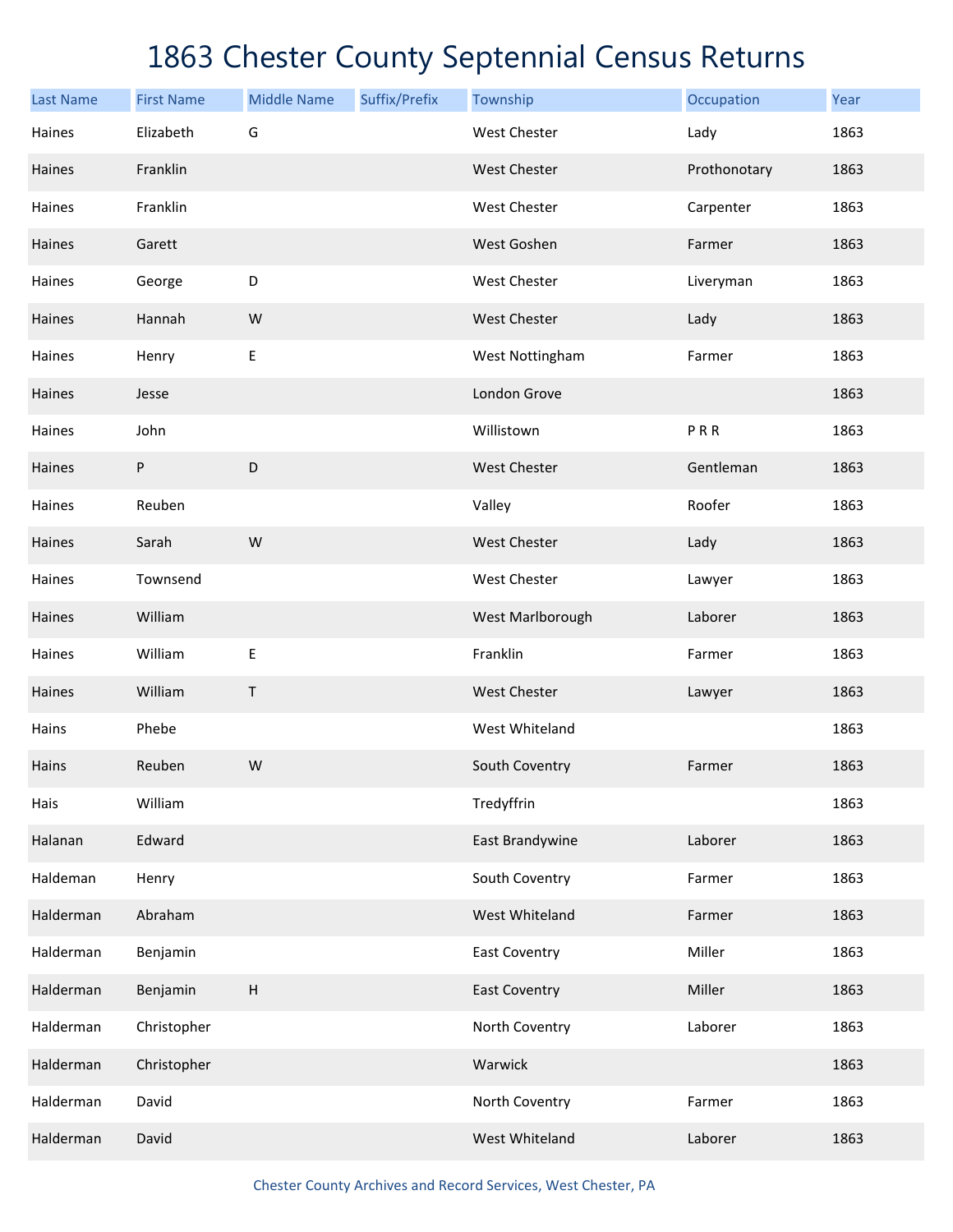| <b>Last Name</b> | <b>First Name</b> | <b>Middle Name</b> | Suffix/Prefix | Township                | Occupation  | Year |
|------------------|-------------------|--------------------|---------------|-------------------------|-------------|------|
| Halderman        | Henry             |                    |               | Warwick                 |             | 1863 |
| Halderman        | Isaac             |                    |               | North Coventry          | Farmer      | 1863 |
| Halderman        | Jacob             |                    |               | <b>East Coventry</b>    | Carpenter   | 1863 |
| Halderman        | John              |                    |               | <b>West Vincent</b>     | Laborer     | 1863 |
| Halderman        | Joseph            |                    |               | Charlestown             |             | 1863 |
| Halderman        | Joseph            |                    |               | <b>East Coventry</b>    | Carpenter   | 1863 |
| Halderman        | $\mathsf R$       | J                  |               | <b>West Chester</b>     | Storekeeper | 1863 |
| Halderman        | Samuel            |                    |               | <b>East Coventry</b>    | Shoemaker   | 1863 |
| Hale             | John              |                    |               | West Whiteland          | Laborer     | 1863 |
| Hale             | Robert            |                    |               | <b>West Vincent</b>     | Farmer      | 1863 |
| Haletts          | William           |                    |               | <b>East Fallowfield</b> | Laborer     | 1863 |
| Haley            | Andrew            |                    |               | East Marlborough        | Laborer     | 1863 |
| Haley            | Andrew            |                    |               | London Grove            | Laborer     | 1863 |
| Haley            | Andrew            |                    |               | West Marlborough        | Laborer     | 1863 |
| Haley            | Dennis            |                    |               | Penn                    | Laborer     | 1863 |
| Haley            | James             |                    |               | <b>West Chester</b>     | Laborer     | 1863 |
| Haley            | John              |                    |               | Londonderry             |             | 1863 |
| Haley            | John              |                    | Jr.           | Phoenixville            | Laborer     | 1863 |
| Haley            | John              |                    | Jr.           | Phoenixville            | Laborer     | 1863 |
| Haley            | John              |                    |               | West Chester            | Laborer     | 1863 |
| Haley            | Michael           |                    |               | Phoenixville            | Laborer     | 1863 |
| Haley            | Soloman           |                    |               | Charlestown             |             | 1863 |
| Haley            | Thomas            |                    |               | East Caln               | Laborer     | 1863 |
| Halk             | Oliver            |                    |               | <b>West Bradford</b>    | Laborer     | 1863 |
| Hall             | Abraham           |                    |               | Willistown              | Merchant    | 1863 |
| Hall             | Albert            | $\sf P$            |               | <b>West Bradford</b>    | Merchant    | 1863 |
| Hall             | Albin             |                    |               | Tredyffrin              |             | 1863 |
| Hall             | Andrew            |                    |               | East Goshen             | Shoemaker   | 1863 |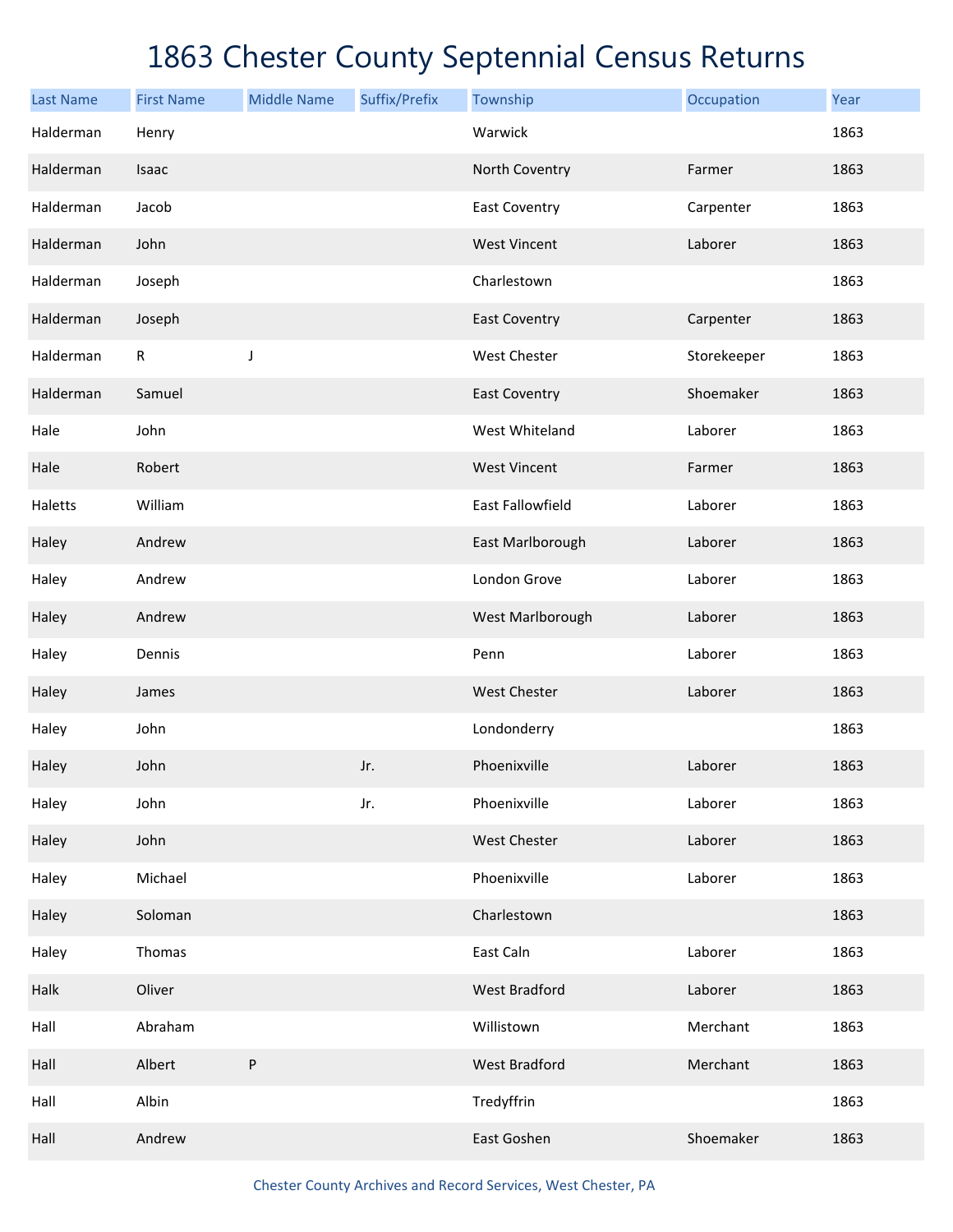| <b>Last Name</b> | <b>First Name</b> | <b>Middle Name</b>        | Suffix/Prefix | Township             | Occupation          | Year |
|------------------|-------------------|---------------------------|---------------|----------------------|---------------------|------|
| Hall             | Andrew            |                           |               | Elk                  | Farmer              | 1863 |
| Hall             | Ann               |                           |               | <b>East Nantmeal</b> |                     | 1863 |
| Hall             | Ann               |                           |               | West Goshen          | House & Lott        | 1863 |
| Hall             | Caleb             |                           |               | West Goshen          | Farmer              | 1863 |
| Hall             | Chandler          |                           |               | Kennett Square       | Captain of Comisary | 1863 |
| Hall             | Charles           | ${\sf R}$                 |               | West Goshen          | Shoemaker           | 1863 |
| Hall             | Clark             |                           |               | Willistown           | Farmer              | 1863 |
| Hall             | Edward            | $\boldsymbol{\mathsf{A}}$ |               | West Chester         | Physician           | 1863 |
| Hall             | Edward            | H                         |               | West Chester         | Coal dealer         | 1863 |
| Hall             | Ezra              | $\boldsymbol{\mathsf{H}}$ |               | Newlin               | Farmer              | 1863 |
| Hall             | George            |                           |               | East Whiteland       | Shoemaker           | 1863 |
| Hall             | George            |                           |               | Sadsbury             |                     | 1863 |
| Hall             | Henry             |                           |               | <b>West Vincent</b>  | Farmer              | 1863 |
| Hall             | Hiram             |                           |               | Kennett Square       | Wheelwright         | 1863 |
| Hall             | Isaac             |                           |               | East Whiteland       | Farmer              | 1863 |
| Hall             | Isaac             |                           |               | West Caln            |                     | 1863 |
| Hall             | Jacob             |                           |               | Willistown           | Laborer             | 1863 |
| Hall             | John              |                           |               | East Whiteland       | Laborer             | 1863 |
| Hall             | John              |                           |               | Phoenixville         | Puddler             | 1863 |
| Hall             | John              |                           |               | Phoenixville         | Laborer             | 1863 |
| Hall             | John              |                           |               | West Chester         | Gentleman           | 1863 |
| Hall             | John              | $\boldsymbol{\mathsf{A}}$ |               | West Nottingham      | Laborer             | 1863 |
| Hall             | John              | $\mathsf C$               |               | West Nottingham      | Farmer              | 1863 |
| Hall             | Joseph            |                           |               | West Caln            | Shoemaker           | 1863 |
| Hall             | Joseph            | W                         |               | East Fallowfield     | Carpenter           | 1863 |
| Hall             | Lamborn           |                           |               | West Goshen          | Farmer              | 1863 |
| Hall             | Lydia             |                           |               | East Marlborough     |                     | 1863 |
| Hall             | Margaret          |                           |               | West Chester         | Lady                | 1863 |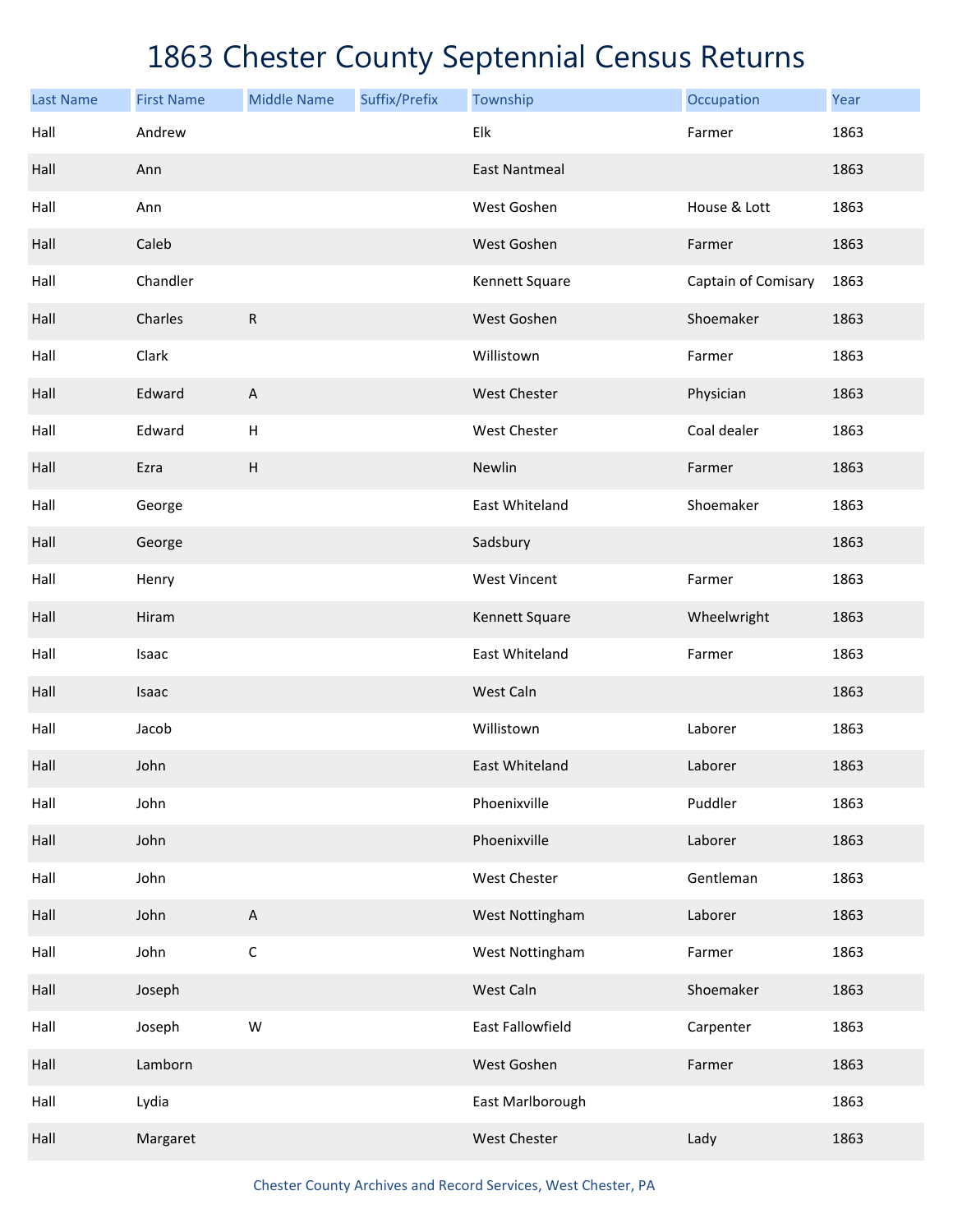| <b>Last Name</b> | <b>First Name</b> | <b>Middle Name</b>        | Suffix/Prefix | Township             | Occupation           | Year |
|------------------|-------------------|---------------------------|---------------|----------------------|----------------------|------|
| Hall             | Maris             |                           |               | Willistown           | Farmer               | 1863 |
| Hall             | Mary              |                           |               | <b>West Chester</b>  | Lady                 | 1863 |
| Hall             | Mode              |                           |               | Willistown           | Farmer               | 1863 |
| Hall             | Mordecai          | L                         |               | Willistown           | Saddler              | 1863 |
| Hall             | Morgan            |                           |               | Willistown           | Farmer               | 1863 |
| Hall             | Nathan            |                           |               | <b>West Bradford</b> | Shoemaker            | 1863 |
| Hall             | Rachel            |                           |               | East Nottingham      |                      | 1863 |
| Hall             | Richard           |                           |               | Elk                  | Farmer               | 1863 |
| Hall             | Ruben             |                           |               | East Brandywine      | Laborer              | 1863 |
| Hall             | Samuel            |                           |               | East Bradford        |                      | 1863 |
| Hall             | Samuel            |                           |               | East Brandywine      | Carpenter            | 1863 |
| Hall             | Samuel            |                           |               | Valley               | Laborer              | 1863 |
| Hall             | Samuel            |                           |               | West Caln            | Laborer              | 1863 |
| Hall             | Sarah             | E                         |               | <b>West Chester</b>  | Lady                 | 1863 |
| Hall             | Thomas            |                           |               | Franklin             | Farmer               | 1863 |
| Hall             | Thomas            |                           |               | Tredyffrin           |                      | 1863 |
| Hall             | Thomas            | $\sf H$                   |               | West Chester         | Clerk                | 1863 |
| Hall             | William           |                           |               | Honey Brook          | Laborer              | 1863 |
| Hall             | William           |                           |               | Schuylkill           | Laborer              | 1863 |
| Hall             | William           |                           |               | West Caln            | Farmer               | 1863 |
| Hall             | William           |                           |               | West Nottingham      | Laborer              | 1863 |
| Hall             | William           | $\boldsymbol{\mathsf{H}}$ |               | East Caln            |                      | 1863 |
| Hallagan         | Patrick           |                           |               | West Caln            | Laborer              | 1863 |
| Hallerman        | John              | $\boldsymbol{\mathsf{H}}$ |               | North Coventry       | Farmer               | 1863 |
| Hallman          | Anthony           |                           |               | <b>East Vincent</b>  |                      | 1863 |
| Hallman          | Augustus          |                           |               | Phoenixville         | Blacksmith           | 1863 |
| Hallman          | Benjamin          |                           |               | Phoenixville         | Justice of the Peace | 1863 |
| Hallman          | Charles           | F                         |               | Phoenixville         | Laborer              | 1863 |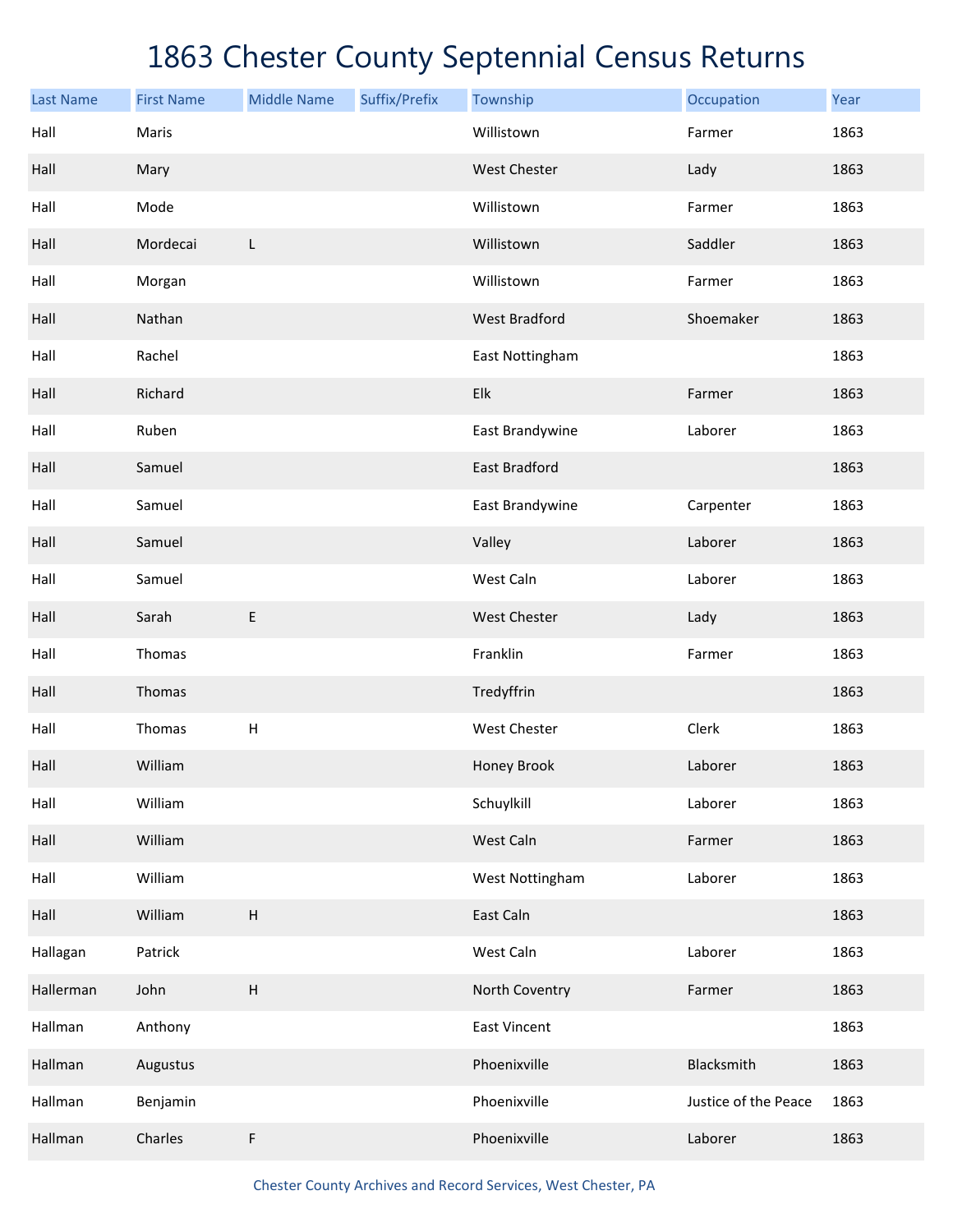| <b>Last Name</b> | <b>First Name</b> | <b>Middle Name</b> | Suffix/Prefix | Township             | Occupation  | Year |
|------------------|-------------------|--------------------|---------------|----------------------|-------------|------|
| Hallman          | Daniel            | B                  |               | North Coventry       | Farmer      | 1863 |
| Hallman          | Frederick         |                    |               | Charlestown          |             | 1863 |
| Hallman          | Henry             |                    |               | Phoenixville         | Plasterer   | 1863 |
| Hallman          | Noah              |                    |               | Phoenixville         | Roll turner | 1863 |
| Hallman          | Theodore          |                    |               | Phoenixville         | Engineer    | 1863 |
| Hallman          | William           |                    |               | Phoenixville         | Mason       | 1863 |
| Hallowell        | Joshua            |                    |               | West Marlborough     | Farmer      | 1863 |
| Hally            | John              |                    |               | East Whiteland       | Laborer     | 1863 |
| Halman           | $\mathsf A$       | $\sf S$            |               | Schuylkill           | Farmer      | 1863 |
| Halman           | Samuel            |                    |               | <b>East Coventry</b> | Farmer      | 1863 |
| Haltaman         | Abraham           |                    |               | <b>East Vincent</b>  |             | 1863 |
| Haltaman         | Benjamin          |                    |               | <b>East Vincent</b>  |             | 1863 |
| Haltaman         | Benjamin          |                    |               | <b>East Vincent</b>  |             | 1863 |
| Haltaman         | Christain         |                    |               | <b>East Vincent</b>  |             | 1863 |
| Haltaman         | David             |                    |               | <b>East Vincent</b>  |             | 1863 |
| Haltaman         | Moses             |                    |               | <b>East Vincent</b>  |             | 1863 |
| Halteman         | John              | F                  |               | North Coventry       | Farmer      | 1863 |
| Ham              | Daniel            |                    |               | Westtown             | Farmer      | 1863 |
| Hambletan        | Augustus          |                    |               | Franklin             | Farmer      | 1863 |
| Hambleton        | Charles           |                    |               | <b>Upper Oxford</b>  | Farmer      | 1863 |
| Hambleton        | Eli               |                    |               | <b>Upper Oxford</b>  | Farmer      | 1863 |
| Hambleton        | John              |                    |               | East Nottingham      |             | 1863 |
| Hambleton        | John              |                    |               | <b>Upper Oxford</b>  | Farmer      | 1863 |
| Hambleton        | Thomas            |                    |               | <b>Upper Oxford</b>  | Farmer      | 1863 |
| Hambright        | Ellen             |                    |               | Wallace              |             | 1863 |
| Hamelton         | John              |                    |               | <b>West Bradford</b> | Farmer      | 1863 |
| Hamer            | Lucy              |                    |               | West Bradford        |             | 1863 |
| Hamersley        | Edward            | S                  |               | East Caln            | M. D.       | 1863 |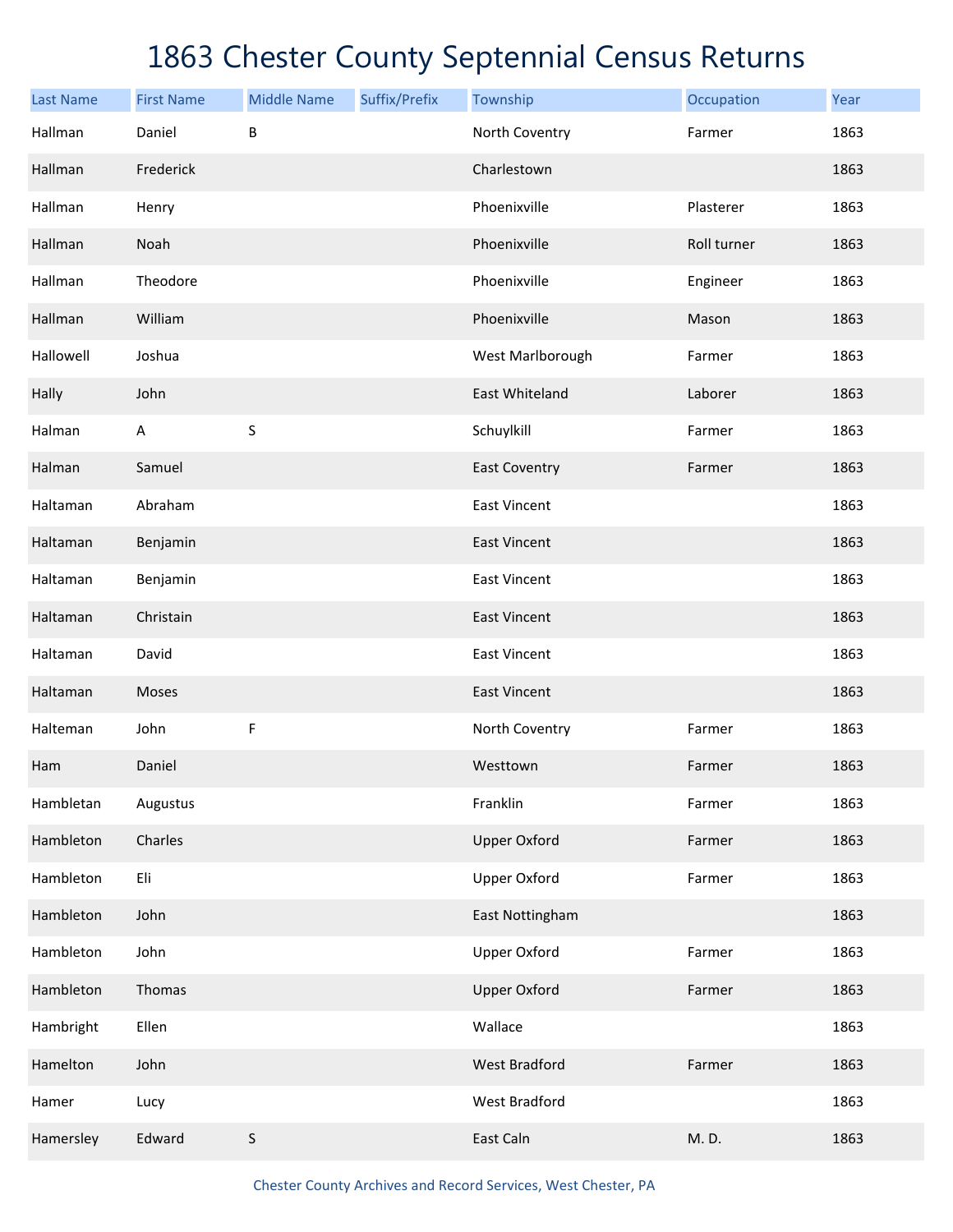| <b>Last Name</b> | <b>First Name</b> | <b>Middle Name</b> | Suffix/Prefix | Township                | Occupation | Year |
|------------------|-------------------|--------------------|---------------|-------------------------|------------|------|
| Hames            | Joseph            |                    |               | East Whiteland          |            | 1863 |
| Hamill           | Cochran           |                    |               | Highland                | Teacher    | 1863 |
| Hamill           | Isreal            |                    |               | West Fallowfield        |            | 1863 |
| Hamill           | J                 | $\mathsf O$        |               | <b>West Fallowfield</b> |            | 1863 |
| Hamill           | James             |                    |               | Kennett                 |            | 1863 |
| Hamill           | Robert            |                    |               | Highland                | Farmer     | 1863 |
| Hamill           | William           |                    |               | <b>East Fallowfield</b> | Farmer     | 1863 |
| Hamilton         | Ezekiel           |                    |               | Valley                  | Laborer    | 1863 |
| Hamilton         | Ezekiel           |                    |               | West Fallowfield        |            | 1863 |
| Hamilton         | Jacob             |                    |               | <b>East Whiteland</b>   |            | 1863 |
| Hamilton         | John              |                    |               | Warwick                 |            | 1863 |
| Hamilton         | Mary              |                    |               | Lower Oxford            | Farmer     | 1863 |
| Hamilton         | Sarah             |                    |               | <b>East Fallowfield</b> | Retired    | 1863 |
| Hamilton         | William           |                    |               | Phoenixville            | Puddler    | 1863 |
| Hamilton         | William           |                    |               | Valley                  | Laborer    | 1863 |
| Hamilton         | Wilson            |                    |               | <b>West Nantmeal</b>    | Wagonmaker | 1863 |
| Hammer           | Henry             |                    |               | <b>West Vincent</b>     | Farmer     | 1863 |
| Hammer           | James             |                    |               | <b>West Vincent</b>     | Shoemaker  | 1863 |
| Hammer           | John              |                    |               | New Garden              | Laborer    | 1863 |
| Hammer           | John              |                    |               | <b>West Vincent</b>     | Shoemaker  | 1863 |
| Hammill          | James             |                    |               | Kennett                 | Innkeeper  | 1863 |
| Hammill          | Robert            |                    |               | <b>West Chester</b>     | Gentleman  | 1863 |
| Hammilton        | Frederick         |                    |               | <b>West Chester</b>     | Laborer    | 1863 |
| Hammon           | Charles           |                    |               | Sadsbury                | Laborer    | 1863 |
| Hammond          | J                 | Westly             |               | New London              | Farmer     | 1863 |
| Hammond          | James             |                    |               | West Brandywine         | Blacksmith | 1863 |
| Hammond          | John              |                    |               | West Brandywine         | Farmer     | 1863 |
| Hammond          | Lewis             | J                  |               | Wallace                 | Farmer     | 1863 |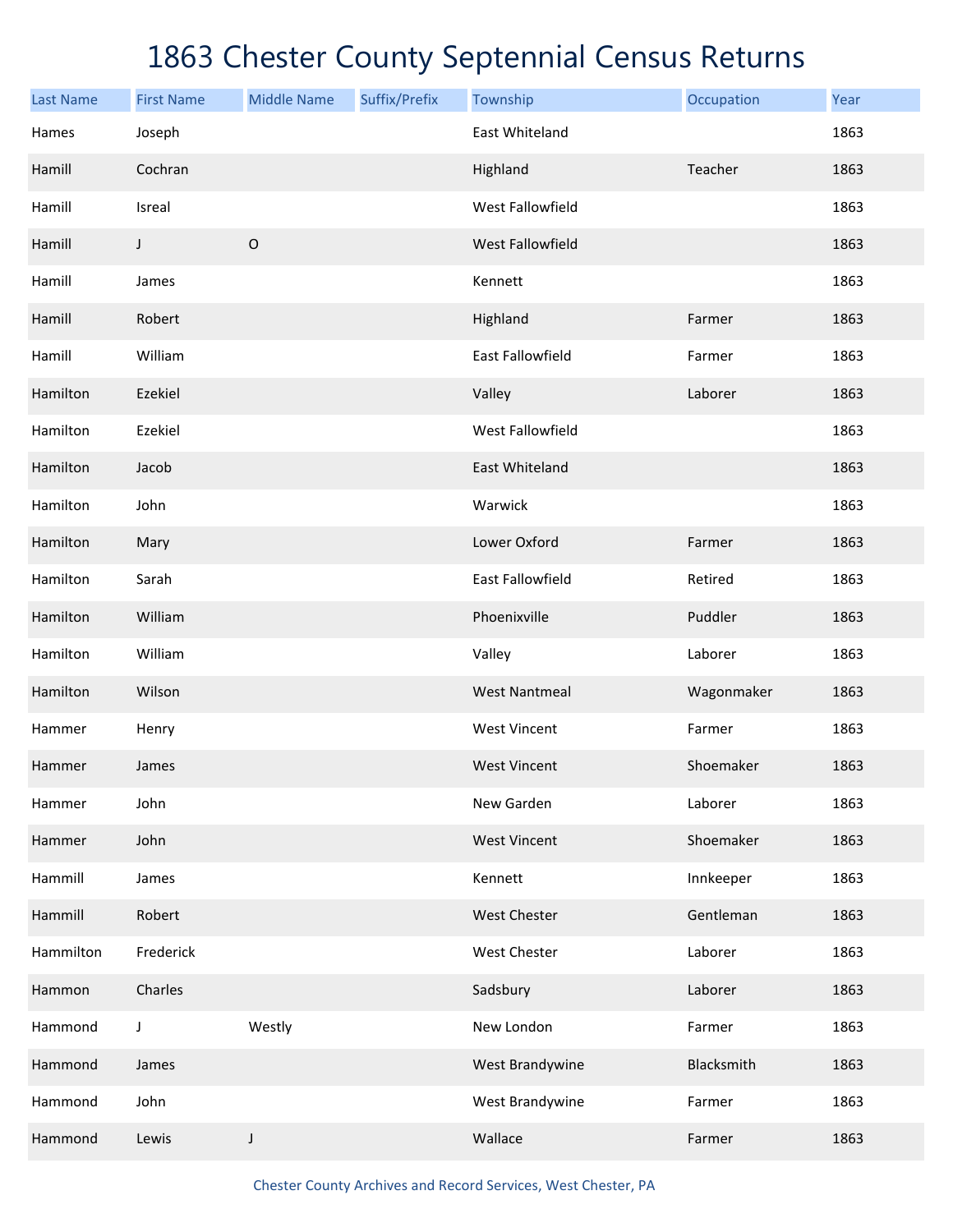| <b>Last Name</b> | <b>First Name</b> | <b>Middle Name</b> | Suffix/Prefix | Township             | Occupation  | Year |
|------------------|-------------------|--------------------|---------------|----------------------|-------------|------|
| Hammond          | Nathan            | $\sf B$            |               | New London           | Farmer      | 1863 |
| Hammond          | Nelson            |                    |               | New London           | Farmer      | 1863 |
| Hammond          | $\mathsf S$       | $\mathsf K$        |               | <b>West Chester</b>  | Clerk       | 1863 |
| Hammond          | William           |                    |               | East Brandywine      |             | 1863 |
| Hamor            | Abner             |                    |               | Kennett              |             | 1863 |
| Hamor            | E                 |                    |               | Kennett              |             | 1863 |
| Hamor            | Emeline           |                    |               | <b>West Chester</b>  | Lady        | 1863 |
| Hamor            | Jacob             |                    |               | <b>East Vincent</b>  |             | 1863 |
| Hamor            | John              |                    |               | <b>East Vincent</b>  |             | 1863 |
| Hamor            | P                 |                    |               | Kennett              |             | 1863 |
| Hampton          | Bernard           |                    |               | Tredyffrin           |             | 1863 |
| Hampton          | Eber              | $\sf E$            |               | West Whiteland       | Shoemaker   | 1863 |
| Hampton          | Harrison          |                    |               | <b>West Chester</b>  | Bricklayer  | 1863 |
| Hampton          | Isaac             |                    |               | Tredyffrin           |             | 1863 |
| Hampton          | James             |                    |               | Tredyffrin           |             | 1863 |
| Hampton          | James             | ${\sf R}$          |               | Charlestown          |             | 1863 |
| Hampton          | Lewis             |                    |               | Easttown             | Carpenter   | 1863 |
| Hampton          | Mary              | ${\sf R}$          |               | Charlestown          |             | 1863 |
| Hampton          | Oliver            |                    |               | <b>East Bradford</b> |             | 1863 |
| Hampton          | Reuben            |                    |               | Willistown           | Farmer      | 1863 |
| Hampton          | Rudolph           |                    |               | Warwick              |             | 1863 |
| Hampton          | Ruth              |                    |               | Thornbury            |             | 1863 |
| Hampton          | Ruth              |                    |               | West Chester         | Housekeeper | 1863 |
| Hampton          | Thomas            |                    |               | Phoenixville         | Blacksmith  | 1863 |
| Hampton          | Thomas            | $\sf E$            |               | Charlestown          |             | 1863 |
| Hampton          | William           |                    |               | Easttown             | Shoemaker   | 1863 |
| Hampton          | William           |                    |               | Newlin               | Farmer      | 1863 |
| Hampton          | William           |                    |               | Willistown           | PRR         | 1863 |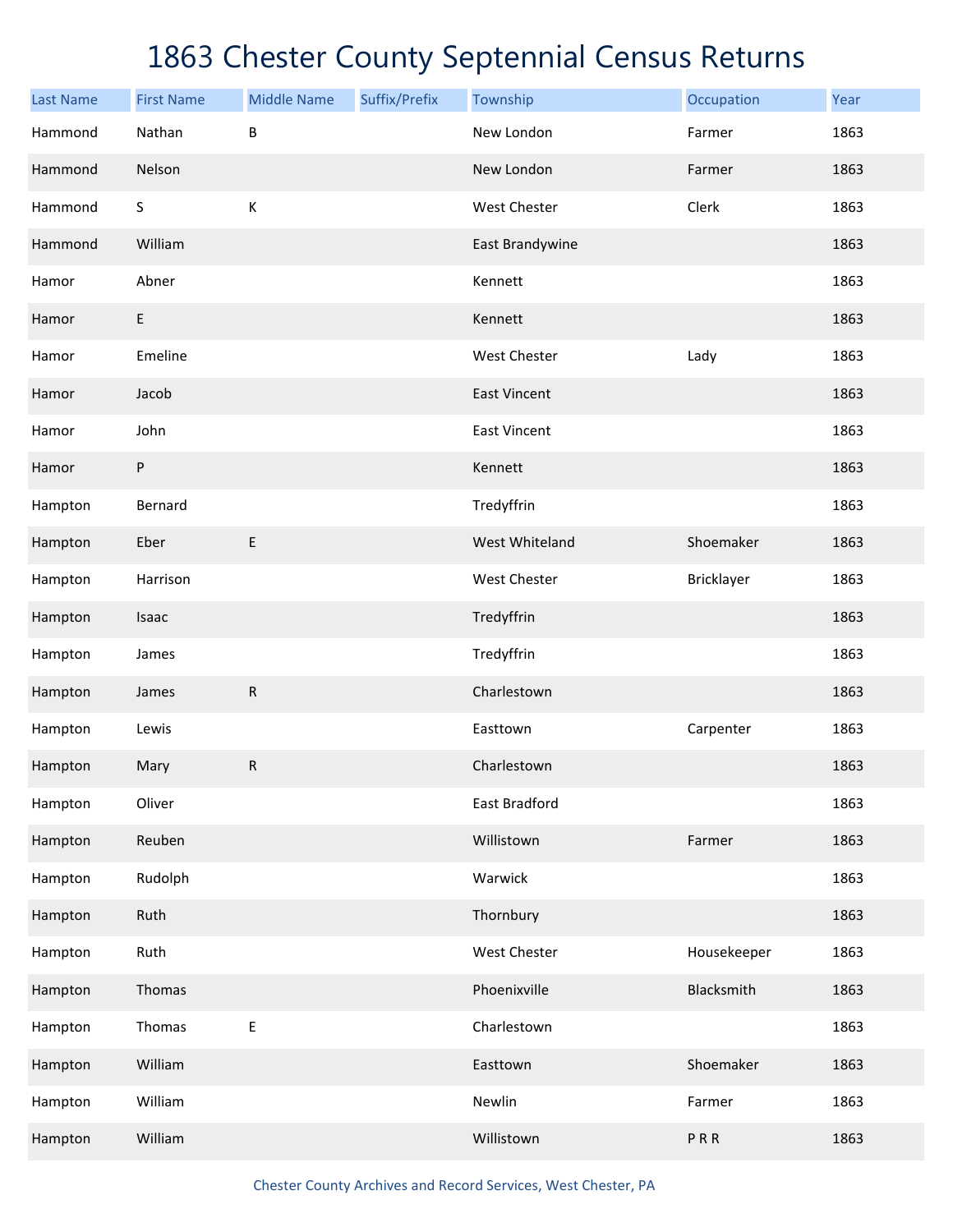| <b>Last Name</b> | <b>First Name</b> | <b>Middle Name</b> | Suffix/Prefix | Township             | Occupation       | Year |
|------------------|-------------------|--------------------|---------------|----------------------|------------------|------|
| Hamsher          | David             |                    |               | Warwick              |                  | 1863 |
| Hanahan          | Michael           |                    |               | East Goshen          | Laborer          | 1863 |
| Hanberger        | Harriet           |                    |               | North Coventry       | Lady             | 1863 |
| Hanberger        | Jacob             |                    |               | North Coventry       | Farmer           | 1863 |
| Hanberger        | John              |                    |               | North Coventry       | Farmer           | 1863 |
| Hanberger        | Samuel            |                    |               | North Coventry       | Cooper           | 1863 |
| Hance            | Giles             |                    |               | <b>East Vincent</b>  |                  | 1863 |
| Hand             | James             |                    |               | Charlestown          |                  | 1863 |
| Handly           | Edward            |                    |               | Wallace              | Laborer          | 1863 |
| Handwork         | Andrew            |                    |               | <b>West Nantmeal</b> | Laborer          | 1863 |
| Handwork         | Jacob             |                    |               | <b>West Nantmeal</b> | Farmer           | 1863 |
| Handwork         | Jacob             |                    |               | <b>West Nantmeal</b> | Carpenter        | 1863 |
| Handwork         | Jonathan          |                    |               | <b>West Nantmeal</b> | Shoemaker        | 1863 |
| Handwork         | Levi              |                    |               | <b>West Nantmeal</b> | Laborer          | 1863 |
| Handwork         | Peter             |                    |               | <b>West Nantmeal</b> | Shoemaker        | 1863 |
| Handwork         | Samuel            |                    |               | <b>West Nantmeal</b> | Farmer           | 1863 |
| Handwork         | Solomon           |                    |               | Warwick              |                  | 1863 |
| Handwork         | William           |                    |               | <b>West Nantmeal</b> | Laborer          | 1863 |
| Handy            | Edwim             |                    |               | London Britain       | Laborer          | 1863 |
| Hanes            | Jesse             |                    |               | <b>East Nantmeal</b> |                  | 1863 |
| Haney            | James             |                    |               | <b>Upper Oxford</b>  | Farmer           | 1863 |
| Haney            | James             |                    |               | <b>West Bradford</b> |                  | 1863 |
| Haney            | John              |                    |               | <b>Upper Oxford</b>  | Farmer           | 1863 |
| Haney            | John              | A                  |               | <b>Upper Oxford</b>  | Storekeeper      | 1863 |
| Hanley           | James             | F <sub>S</sub>     |               | West Fallowfield     |                  | 1863 |
| Hann             | William           |                    |               | Wallace              | Forgeman         | 1863 |
| Hanna            | Davis             |                    |               | Franklin             | Justice of Peace | 1863 |
| Hannah           | Alexander         |                    | Sr.           | Sadsbury             |                  | 1863 |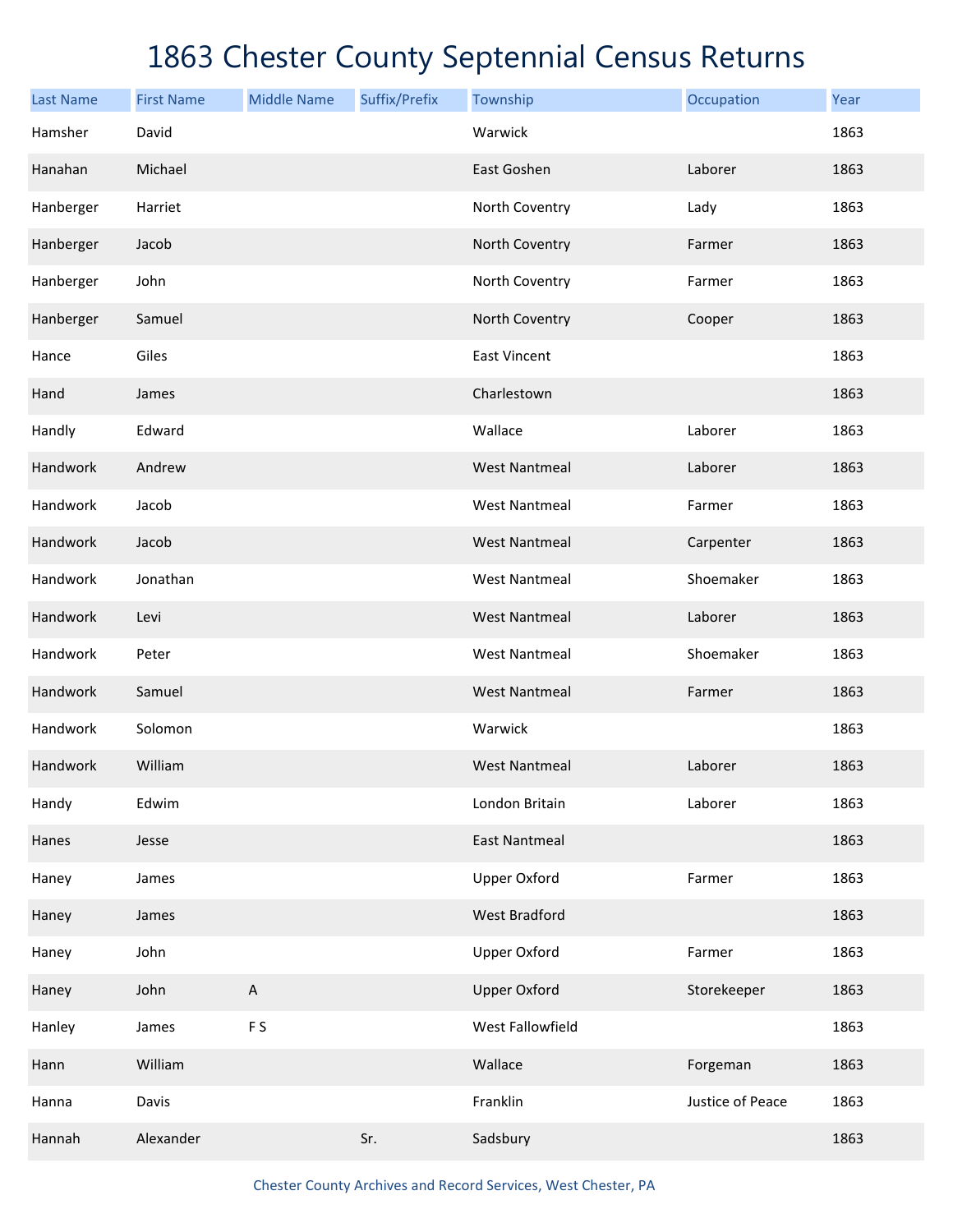| <b>Last Name</b> | <b>First Name</b> | <b>Middle Name</b> | Suffix/Prefix | Township             | Occupation | Year |
|------------------|-------------------|--------------------|---------------|----------------------|------------|------|
| Hannah           | Alexander         |                    |               | Sadsbury             |            | 1863 |
| Hannah           | William           |                    |               | Penn                 | Millwright | 1863 |
| Hannam           | Samuel            | P                  |               | East Marlborough     | Farmer     | 1863 |
| Hannegan         | Daniel            |                    |               | Phoenixville         | Laborer    | 1863 |
| Hannegan         | Patrick           |                    |               | Phoenixville         | Laborer    | 1863 |
| Hanninn          | Hiram             | W                  |               | <b>West Chester</b>  | Carpenter  | 1863 |
| Hannum           | Alice             |                    |               | <b>West Chester</b>  | Lady       | 1863 |
| Hannum           | Amor              |                    |               | Pennsbury            | Laborer    | 1863 |
| Hannum           | David             | M                  |               | London Britain       | Innkeeper  | 1863 |
| Hannum           | Enoch             | $\sf S$            |               | Londonderry          |            | 1863 |
| Hannum           | Franklin          |                    |               | West Bradford        | Farmer     | 1863 |
| Hannum           | Hatton            |                    |               | Kennett              |            | 1863 |
| Hannum           | Jesse             | ${\sf P}$          |               | Kennett Square       | Merchant   | 1863 |
| Hannum           | John              |                    |               | <b>East Bradford</b> |            | 1863 |
| Hannum           | Joseph            |                    |               | West Whiteland       | Laborer    | 1863 |
| Hannum           | Julia             |                    |               | London Britain       |            | 1863 |
| Hannum           | <b>Norris</b>     | ${\sf M}$          |               | Valley               |            | 1863 |
| Hannum           | Samuel            |                    |               | West Goshen          | Farmer     | 1863 |
| Hannum           | Thomas            |                    |               | Kennett              |            | 1863 |
| Hannum           | William           | G                  |               | East Marlborough     | Farmer     | 1863 |
| Hannums          | William           |                    |               | <b>East Nantmeal</b> |            | 1863 |
| Hanrick          | Mary              |                    |               | West Chester         | Lady       | 1863 |
| Hansberger       | Samuel            |                    |               | North Coventry       | Shoemaker  | 1863 |
| Hanse            | Joseph            |                    |               | Phoenixville         | Laborer    | 1863 |
| Hansel           | John              |                    |               | Lower Oxford         | Laborer    | 1863 |
| Hansell          | $\mathsf A$       | ${\sf W}$          |               | Oxford               | Blacksmith | 1863 |
| Hansell          | D                 | ${\sf W}$          |               | Oxford               | Blacksmith | 1863 |
| Hansell          | E                 | $\mathsf C$        |               | Oxford               | Blacksmith | 1863 |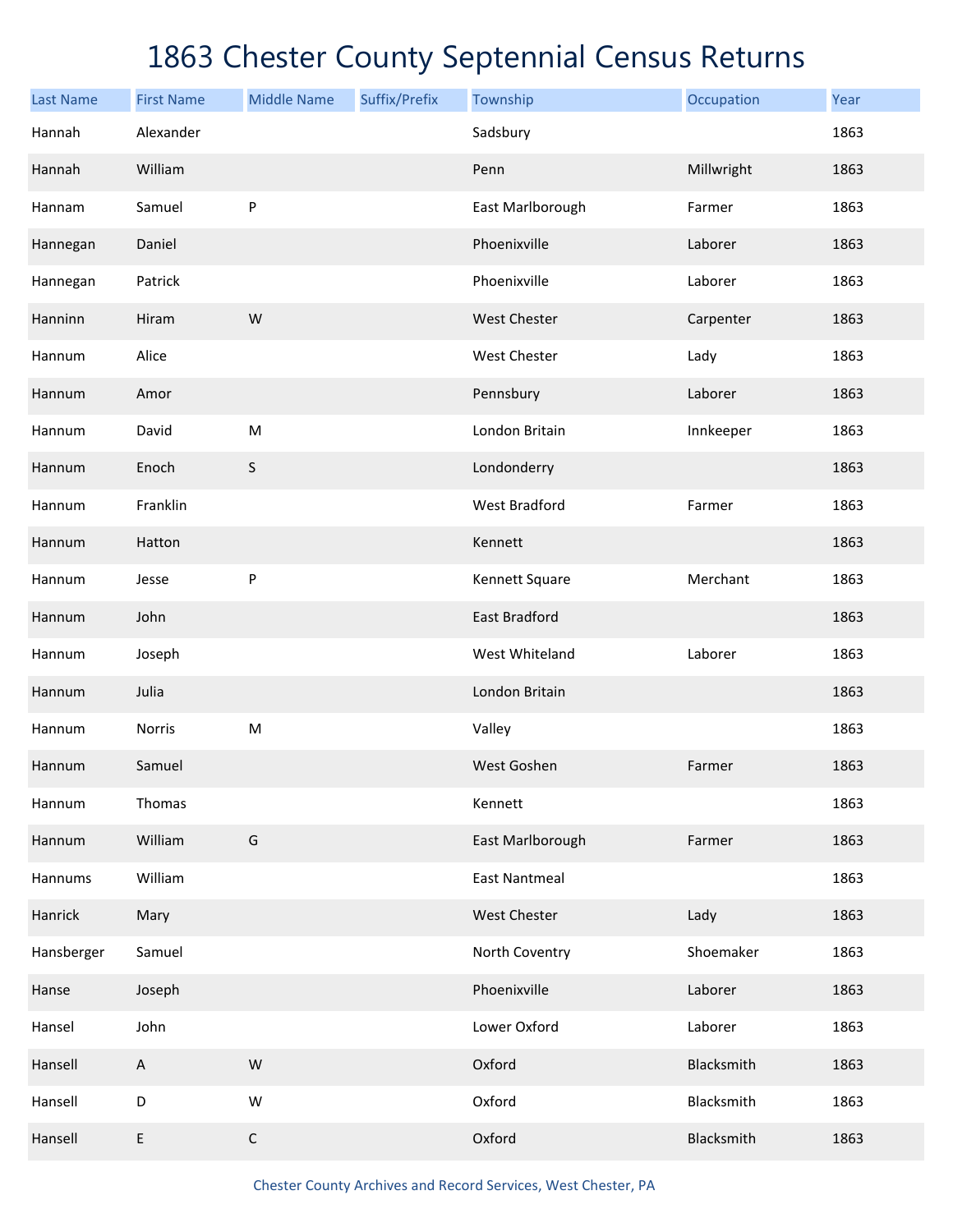| <b>Last Name</b> | <b>First Name</b> | <b>Middle Name</b>        | Suffix/Prefix | Township             | Occupation         | Year |
|------------------|-------------------|---------------------------|---------------|----------------------|--------------------|------|
| Hanson           | James             |                           |               | London Grove         | Laborer            | 1863 |
| Hanson           | John              |                           |               | New Garden           | Laborer            | 1863 |
| Hanson           | John              |                           |               | Penn                 | Farmer             | 1863 |
| Hanson           | William           | $\boldsymbol{\mathsf{H}}$ |               | New London           | Farmer             | 1863 |
| Hanthorn         | John              |                           |               | Kennett Square       | Blacksmith         | 1863 |
| Hanthorn         | Sidney            |                           |               | West Chester         | Lady               | 1863 |
| Hanway           | Casner            |                           |               | Kennett Square       | Gentleman          | 1863 |
| Hany             | Anthony           |                           |               | Westtown             | Laborer            | 1863 |
| Hapkins          | Thomas            |                           |               | East Whiteland       | Laborer            | 1863 |
| Happerset        | Benjamin          |                           |               | West Chester         | Carpenter          | 1863 |
| Happersett       | D                 | J                         |               | East Caln            | Laborer            | 1863 |
| Happersett       | G                 | W                         |               | East Caln            | Laborer            | 1863 |
| Happersett       | Jacob             |                           |               | <b>West Nantmeal</b> | Farmer             | 1863 |
| Happersett       | Rees              |                           |               | Honey Brook          | Merchant           | 1863 |
| Happersett       | Rees              |                           |               | West Brandywine      | Doctor of Divinity | 1863 |
| Happersett       | Samuel            |                           |               | <b>West Nantmeal</b> | Laborer            | 1863 |
| Harberson        | James             |                           |               | Downingtown          | Cooper             | 1863 |
| Harbinson        | Hannum            |                           |               | Kennett              |                    | 1863 |
| Hardee           | James             |                           |               | Easttown             | Painter            | 1863 |
| Hardey           | Abraham           |                           |               | Pennsbury            | Laborer            | 1863 |
| Harding          | Caleb             | P                         |               | Lower Oxford         | Laborer            | 1863 |
| Harding          | William           |                           |               | Londonderry          |                    | 1863 |
| Hardy            | Charles           |                           |               | Franklin             | Papermaker         | 1863 |
| Hardy            | Eliza             |                           |               | West Chester         | Housekeeper        | 1863 |
| Hardy            | Joseph            |                           |               | West Fallowfield     |                    | 1863 |
| Hardy            | Lewis             |                           |               | Sadsbury             | Laborer            | 1863 |
| Hare             | Samuel            |                           |               | Schuylkill           | Laborer            | 1863 |
| Harken           | Daniel            |                           |               | West Caln            | Laborer            | 1863 |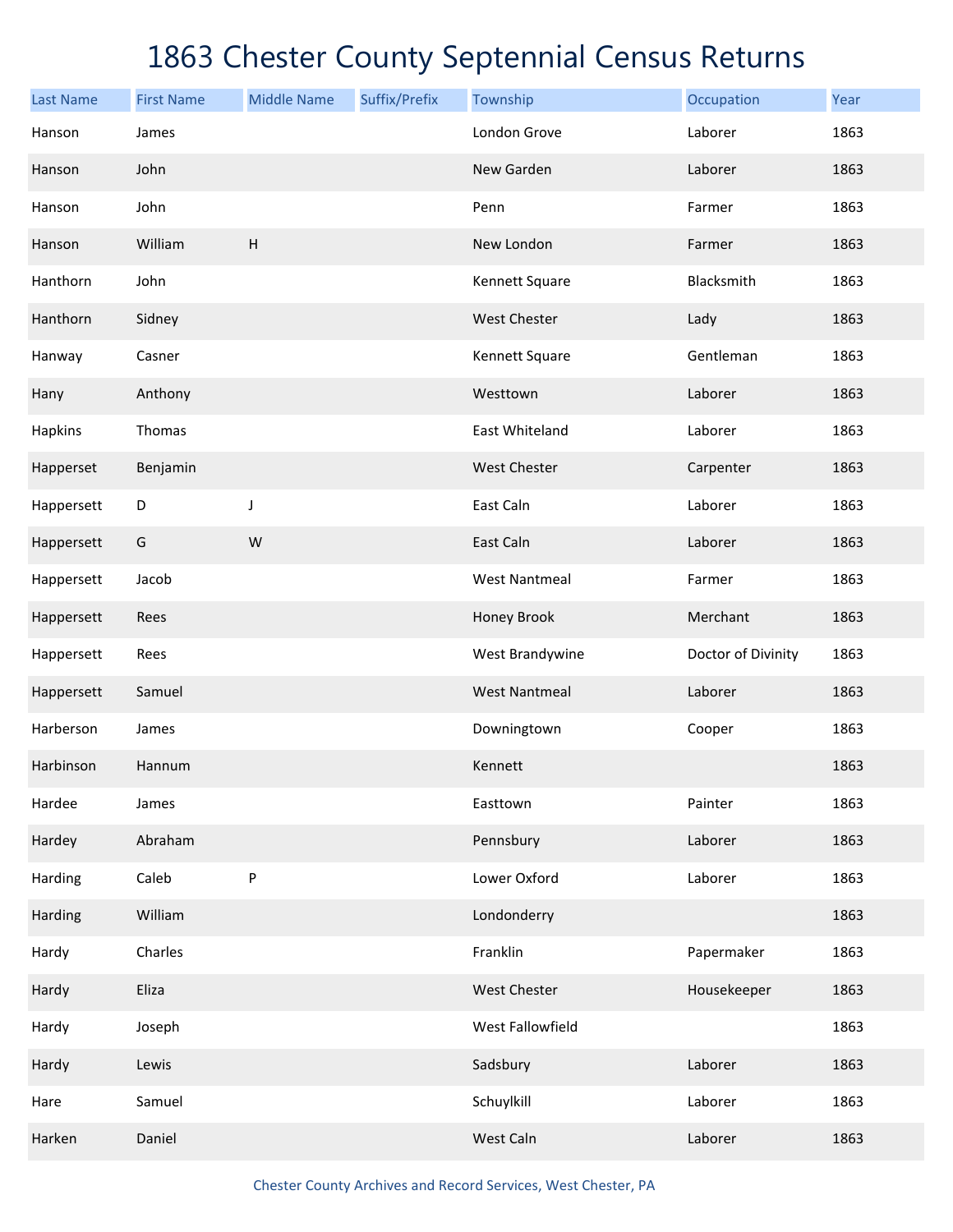| <b>Last Name</b> | <b>First Name</b> | <b>Middle Name</b> | Suffix/Prefix | Township         | Occupation           | Year |
|------------------|-------------------|--------------------|---------------|------------------|----------------------|------|
| Harkens          | Daniel            |                    |               | West Caln        | Laborer              | 1863 |
| Harkens          | Hugh              |                    |               | West Caln        | Farmer               | 1863 |
| Harkens          | William           |                    |               | West Caln        | Laborer              | 1863 |
| Harkin           | George            |                    |               | West Caln        | Farmer               | 1863 |
| Harkin           | John              |                    |               | Phoenixville     | Laborer              | 1863 |
| Harkless         | Lewis             |                    |               | Pennsbury        | Laborer              | 1863 |
| Harlan           | Abraham           | $\mathsf D$        |               | Valley           | Gentleman            | 1863 |
| Harlan           | Caleb             |                    |               | Newlin           | Farmer               | 1863 |
| Harlan           | Ellis             |                    |               | Kennett          |                      | 1863 |
| Harlan           | Ezekiel           |                    |               | Valley           | <b>Express Agent</b> | 1863 |
| Harlan           | George            | P                  |               | Kennett          |                      | 1863 |
| Harlan           | Hannah            | Jane               |               | Kennett          |                      | 1863 |
| Harlan           | Henry             | К                  |               | Newlin           | Farmer               | 1863 |
| Harlan           | Isaac             |                    |               | Kennett          |                      | 1863 |
| Harlan           | Joel              |                    |               | London Britain   | Carpenter            | 1863 |
| Harlan           | Joel              |                    |               | Newlin           | Farmer               | 1863 |
| Harlan           | Jones             | $\sf S$            |               | East Marlborough | Farmer               | 1863 |
| Harlan           | Levi              |                    |               | Newlin           | Farmer               | 1863 |
| Harlan           | Lewis             |                    |               | Kennett          |                      | 1863 |
| Harlan           | Lewis             | $\sf B$            |               | Kennett          |                      | 1863 |
| Harlan           | Pheb              | $\sf S$            |               | East Marlborough |                      | 1863 |
| Harlan           | Solomon           |                    |               | London Grove     |                      | 1863 |
| Harlan           | Stephen           |                    |               | West Chester     | Gentleman            | 1863 |
| Harlan           | Thomas            |                    |               | Kennett          |                      | 1863 |
| Harlan           | William           |                    |               | New London       | Stonemason           | 1863 |
| Harlan           | William           | E                  |               | Newlin           | Farmer               | 1863 |
| Harlan           | William           | S                  |               | Lower Oxford     | Farmer               | 1863 |
| Harlen           | Amos              | $\sf B$            |               | East Fallowfield | Carpenter            | 1863 |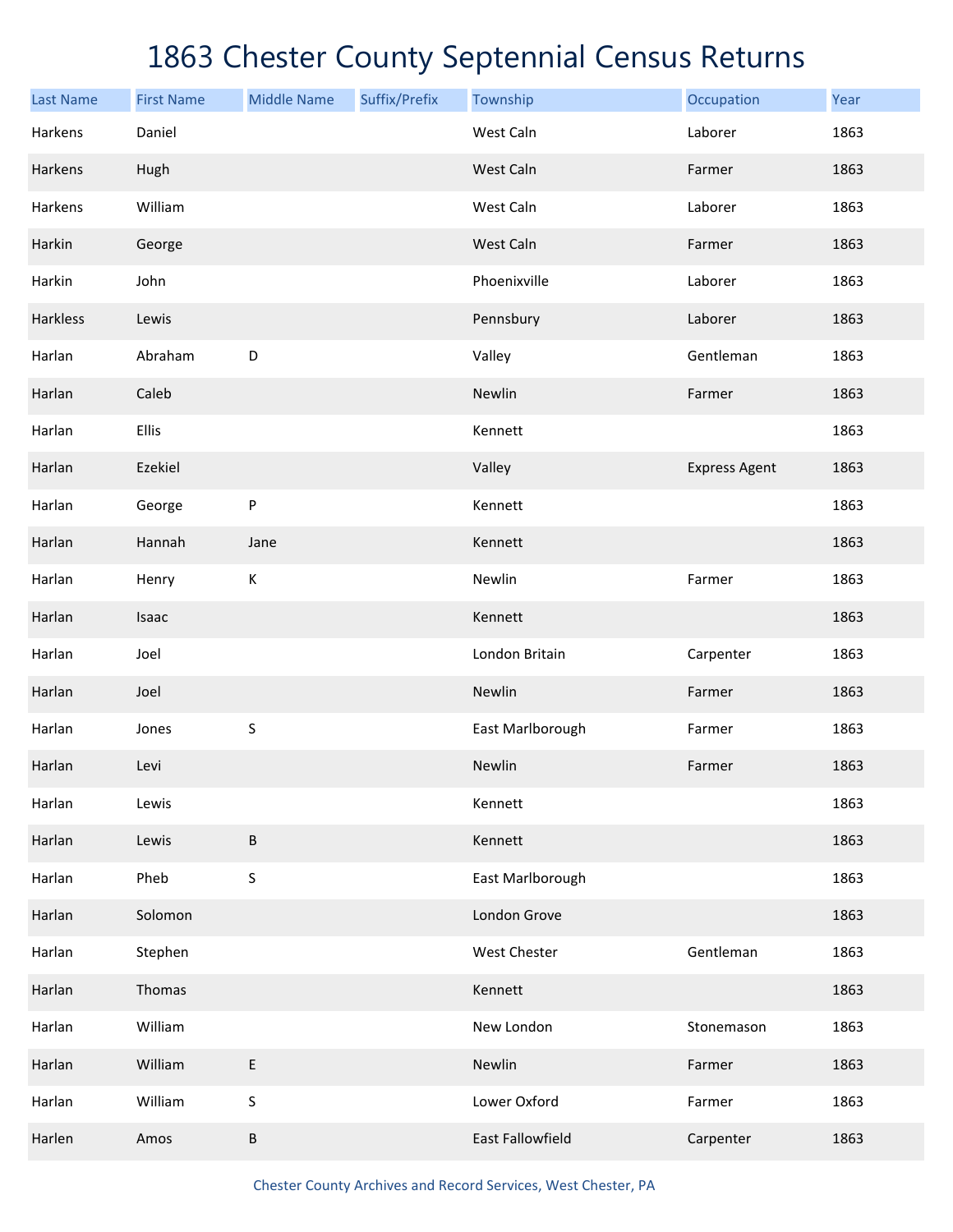| <b>Last Name</b> | <b>First Name</b> | <b>Middle Name</b> | Suffix/Prefix | Township                | Occupation  | Year |
|------------------|-------------------|--------------------|---------------|-------------------------|-------------|------|
| Harlen           | Jehu              |                    |               | <b>East Fallowfield</b> | Carpenter   | 1863 |
| Harlen           | Jermen            |                    |               | <b>East Fallowfield</b> | Laborer     | 1863 |
| Harlen           | Oborn             |                    |               | East Fallowfield        | Farmer      | 1863 |
| Harlen           | Thompson          |                    |               | <b>East Fallowfield</b> | Farmer      | 1863 |
| Harley           | Charles           |                    |               | Sadsbury                |             | 1863 |
| Harley           | Daniel            |                    |               | <b>East Bradford</b>    |             | 1863 |
| Harley           | Enos              | Τ                  |               | Valley                  | Clerk       | 1863 |
| Harley           | Frank             |                    |               | Phoenixville            | Soldier     | 1863 |
| Harley           | Giles             |                    |               | West Chester            | Housekeeper | 1863 |
| Harley           | James             |                    |               | Pennsbury               | Laborer     | 1863 |
| Harley           | James             |                    |               | <b>West Chester</b>     | Weaver      | 1863 |
| Harley           | James             |                    | Jr.           | <b>West Chester</b>     | Laborer     | 1863 |
| Harley           | John              |                    |               | East Bradford           |             | 1863 |
| Harley           | John              |                    |               | <b>East Coventry</b>    | Farmer      | 1863 |
| Harley           | Maria             |                    |               | North Coventry          | Lady        | 1863 |
| Harley           | Rudolph           |                    |               | <b>East Coventry</b>    | Farmer      | 1863 |
| Harley           | Thomas            |                    |               | West Goshen             | Laborer     | 1863 |
| Harley           | William           |                    |               | <b>West Bradford</b>    | Laborer     | 1863 |
| Harlin           | William           |                    |               | West Bradford           | Laborer     | 1863 |
| Harly            | Joseph            |                    |               | Uwchlan                 | Laborer     | 1863 |
| Harman           | George            |                    |               | West Nottingham         | Laborer     | 1863 |
| Harman           | James             |                    |               | West Bradford           | Laborer     | 1863 |
| Harman           | Julia             |                    |               | West Chester            | Housekeeper | 1863 |
| Haron            | E                 | P                  |               | West Fallowfield        |             | 1863 |
| Harp             | William           |                    |               | East Bradford           |             | 1863 |
| Harpel           | William           |                    |               | <b>West Vincent</b>     | Laborer     | 1863 |
| Harper           | Jacob             | ${\sf W}$          |               | <b>Upper Oxford</b>     | Blacksmith  | 1863 |
| Harper           | James             |                    |               | Willistown              | Papermaker  | 1863 |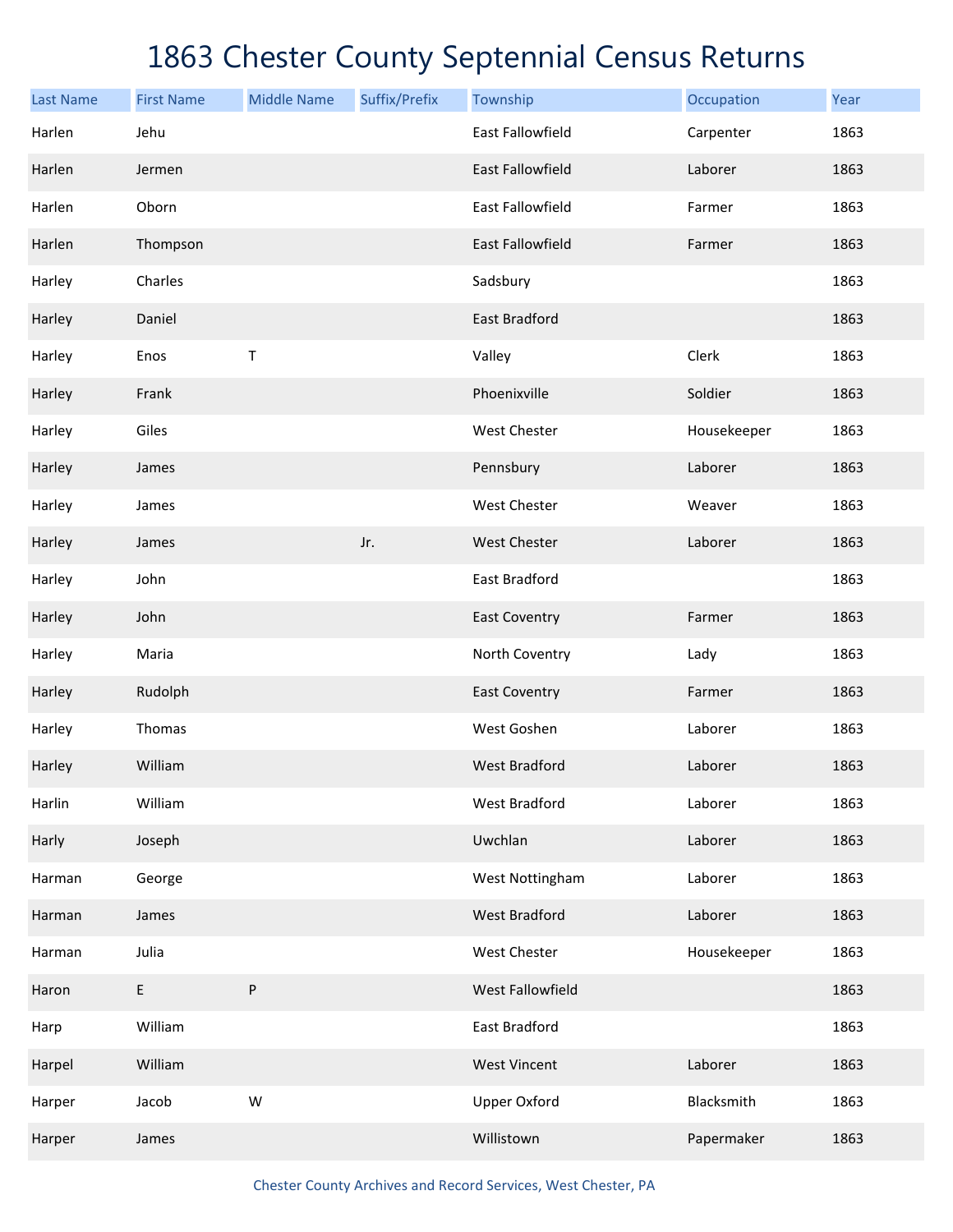| <b>Last Name</b> | <b>First Name</b> | <b>Middle Name</b> | Suffix/Prefix | Township                  | Occupation | Year |
|------------------|-------------------|--------------------|---------------|---------------------------|------------|------|
| Harper           | Jane              |                    |               | Elk                       | Farmer     | 1863 |
| Harper           | William           |                    |               | Westtown                  | Farmer     | 1863 |
| Harper           | William           | $\mathsf C$        |               | <b>Upper Oxford</b>       | Farmer     | 1863 |
| Harple           | James             |                    |               | <b>Upper Uwchlan</b>      | Plasterer  | 1863 |
| Harple           | John              |                    |               | East Pikeland             | Farmer     | 1863 |
| Harple           | Samuel            |                    |               | <b>Upper Uwchlan</b>      | Farmer     | 1863 |
| Harpst           | Hewey             |                    |               | Schuylkill                | Shoemaker  | 1863 |
| Harpst           | John              |                    |               | North Coventry            | Shoemaker  | 1863 |
| Harrey           | Edward            |                    |               | <b>West Pikeland</b>      | Laborer    | 1863 |
| Harrey           | Joshua            |                    |               | <b>West Pikeland</b>      | Laborer    | 1863 |
| Harrington       | John              |                    |               | Phoenixville              | Laborer    | 1863 |
| Harris           |                   |                    |               | Willistown                | Farmer     | 1863 |
| Harris           | David             |                    |               | East Brandywine           | Farmer     | 1863 |
| Harris           | David             | D                  |               | East Brandywine           | Carpenter  | 1863 |
| Harris           | Elijah            |                    |               | Elk                       | Farmer     | 1863 |
| Harris           | Esther            |                    |               | <b>West Pikeland</b>      |            | 1863 |
| Harris           | George            | $\sf S$            |               | East Whiteland            | Farmer     | 1863 |
| Harris           | James             |                    |               | <b>East Coventry</b>      | Farmer     | 1863 |
| Harris           | Jared             |                    |               | Charlestown               |            | 1863 |
| Harris           | Jesse             |                    |               | ${\sf E} {\sf I} {\sf k}$ | Farmer     | 1863 |
| Harris           | John              |                    |               | East Brandywine           | Farmer     | 1863 |
| Harris           | John              |                    | Jr.           | West Nottingham           | Farmer     | 1863 |
| Harris           | Leonard           |                    |               | West Nottingham           | Farmer     | 1863 |
| Harris           | Malachi           |                    |               | Willistown                | Farmer     | 1863 |
| Harris           | Robert            |                    |               | Wallace                   | Miller     | 1863 |
| Harris           | William           |                    |               | Honey Brook               | Laborer    | 1863 |
| Harris           | William           |                    |               | Londonderry               |            | 1863 |
| Harris           | William           |                    |               | Newlin                    | Laborer    | 1863 |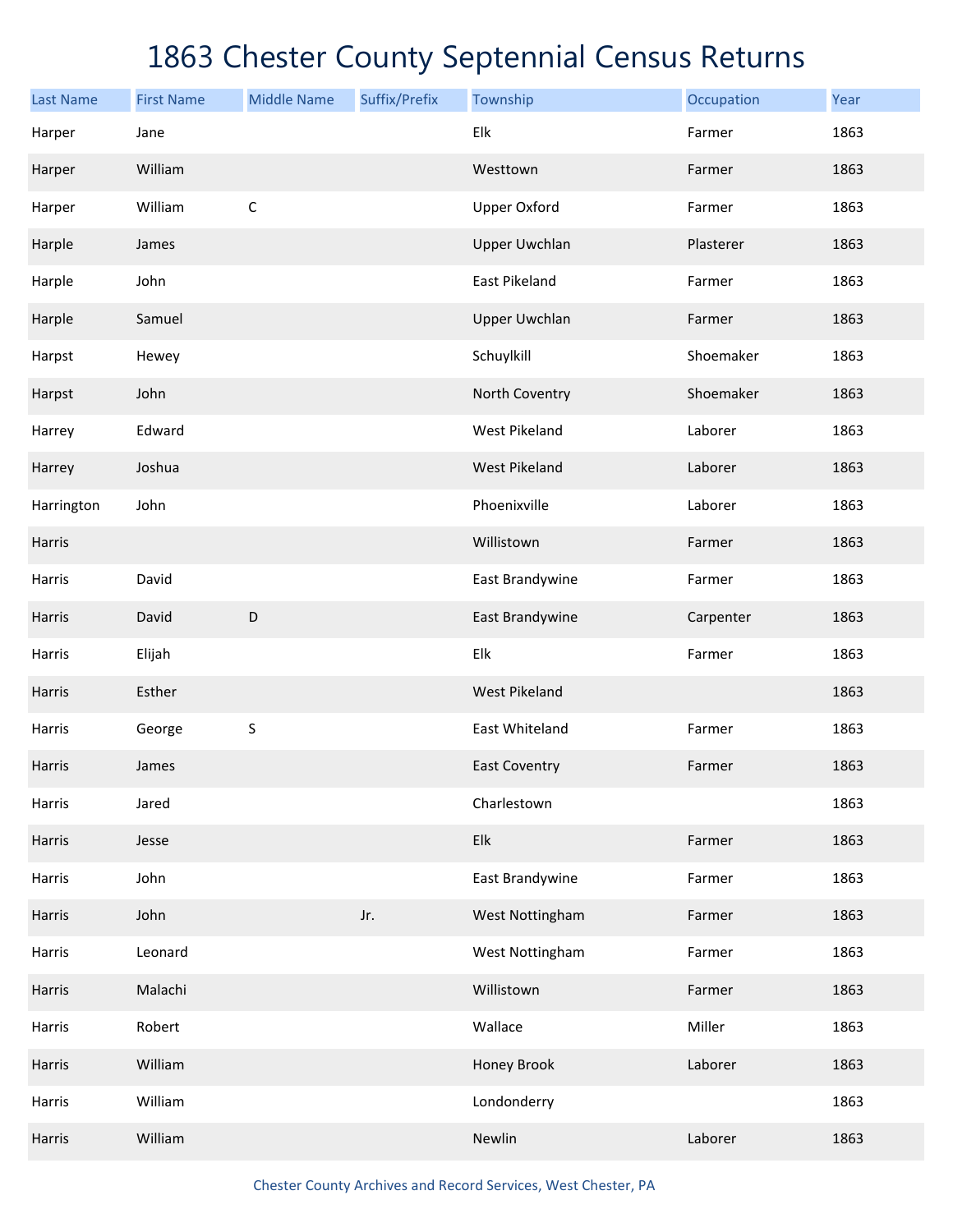| <b>Last Name</b> | <b>First Name</b> | <b>Middle Name</b>        | Suffix/Prefix | Township             | Occupation     | Year |
|------------------|-------------------|---------------------------|---------------|----------------------|----------------|------|
| Harris           | William           |                           |               | Pennsbury            | Laborer        | 1863 |
| Harris           | William           |                           |               | West Whiteland       | Farmer         | 1863 |
| Harrison         | Hugh              |                           |               | <b>West Bradford</b> | Laborer        | 1863 |
| Harrison         | James             |                           |               | London Grove         |                | 1863 |
| Harrison         | James             | W                         |               | London Grove         |                | 1863 |
| Harrison         | John              | $\mathsf D$               |               | East Brandywine      | Farmer         | 1863 |
| Harrison         | Samuel            |                           |               | Tredyffrin           |                | 1863 |
| Harrisson        | Samuel            |                           |               | Franklin             |                | 1863 |
| Harry            | Abiah             |                           |               | Westtown             | Farmer         | 1863 |
| Harry            | Benajah           |                           |               | Pocopson             | Farmer         | 1863 |
| Harry            | Charles           |                           |               | Pocopson             | Farmer         | 1863 |
| Harry            | E                 | ${\sf P}$                 |               | West Fallowfield     |                | 1863 |
| Harry            | Eugene            | $\mathsf V$               |               | Pocopson             | Farmer         | 1863 |
| Harry            | Jesse             |                           |               | Valley               | Farmer         | 1863 |
| Harry            | Jesse             | $\sf A$                   |               | Valley               | Gentleman      | 1863 |
| Harry            | Job               |                           |               | Londonderry          |                | 1863 |
| Harry            | John              | B                         |               | Pocopson             | Farmer         | 1863 |
| Harry            | Nathan            | $\boldsymbol{\mathsf{H}}$ |               | East Marlborough     | Joiner         | 1863 |
| Harry            | Nathan            | Н                         |               | Highland             | Farmer         | 1863 |
| Harry            | $\mathsf S$       | Cloud                     |               | Pocopson             | Farmer         | 1863 |
| Harry            | Samuel            |                           |               | Valley               | Physician      | 1863 |
| Harry            | Samuel            | G                         |               | West Chester         | <b>Butcher</b> | 1863 |
| Harry            | Sarah             | $\mathsf T$               |               | East Marlborough     |                | 1863 |
| Harry            | William           |                           |               | East Bradford        |                | 1863 |
| Harry            | William           |                           |               | Pocopson             | Farmer         | 1863 |
| Harry            | William           |                           |               | West Pikeland        | Farmer         | 1863 |
| Harry            | William           | $\sf S$                   |               | New Garden           | Farmer         | 1863 |
| Hart             | David             |                           |               | <b>East Nantmeal</b> |                | 1863 |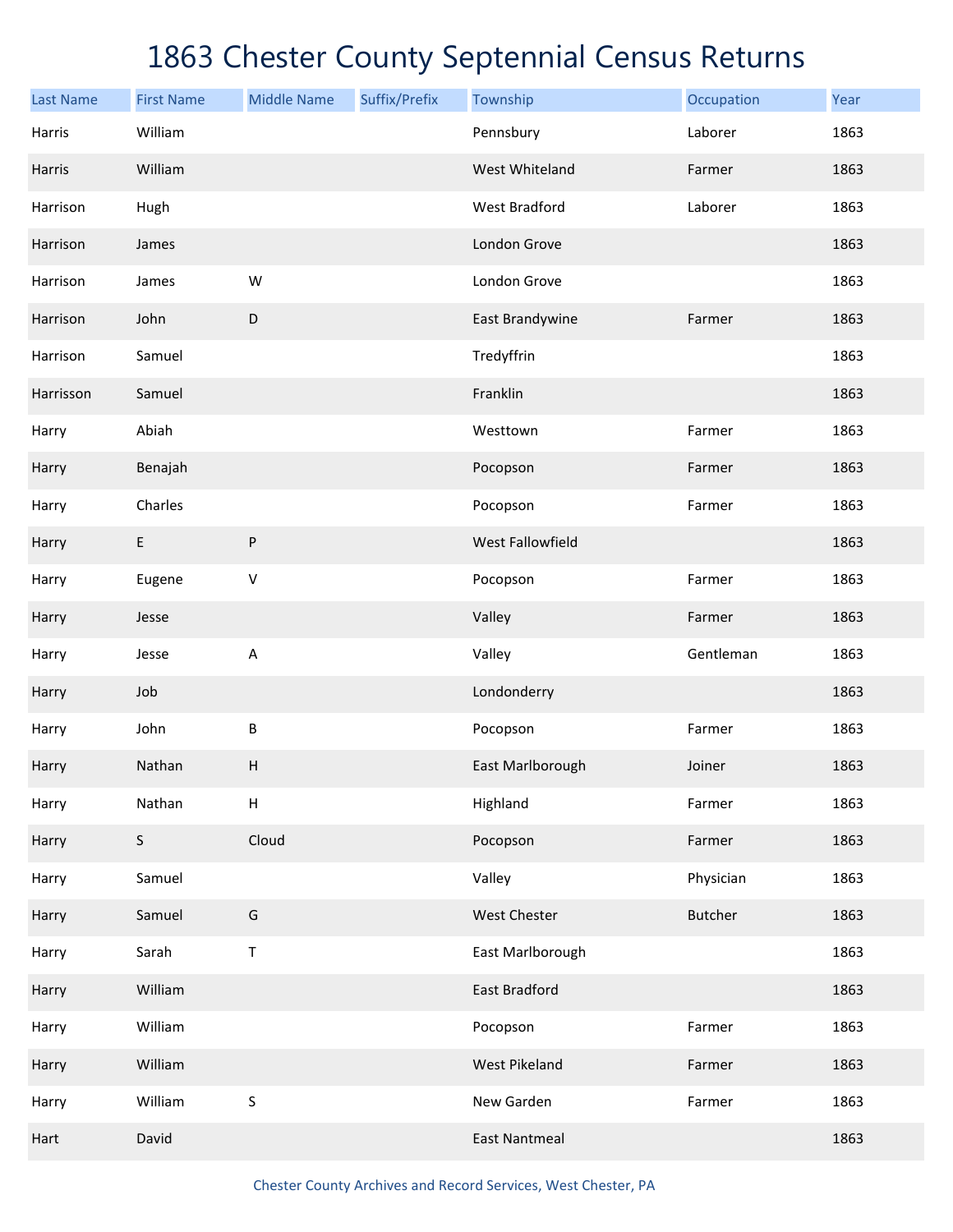| <b>Last Name</b> | <b>First Name</b> | <b>Middle Name</b> | Suffix/Prefix | Township             | Occupation | Year |
|------------------|-------------------|--------------------|---------------|----------------------|------------|------|
| Hart             | John              |                    |               | Wallace              | Farmer     | 1863 |
| Hart             | Joseph            |                    |               | <b>West Vincent</b>  | Laborer    | 1863 |
| Hart             | Levi              |                    |               | <b>Upper Uwchlan</b> | Laborer    | 1863 |
| Hart             | Peter             |                    |               | <b>Upper Uwchlan</b> | Shoemaker  | 1863 |
| Hartenstine      | Henry             |                    |               | Warwick              |            | 1863 |
| Hartenstine      | Jacob             |                    |               | Warwick              |            | 1863 |
| Hartenstine      | John              |                    |               | Warwick              |            | 1863 |
| Hartenstine      | Peter             |                    |               | Warwick              |            | 1863 |
| Hartenstine      | Richard           |                    |               | Warwick              |            | 1863 |
| Hartenstine      | Washington        |                    |               | Warwick              |            | 1863 |
| Hartfield        | John              | ${\sf N}$          |               | West Brandywine      | Miller     | 1863 |
| Hartfield        | Samuel            |                    |               | West Brandywine      | Gentleman  | 1863 |
| Harthorn         |                   |                    |               | West Fallowfield     |            | 1863 |
| Hartman          | Aaron             |                    |               | <b>West Pikeland</b> | Farmer     | 1863 |
| Hartman          | Albert            |                    |               | East Pikeland        | Soldier    | 1863 |
| Hartman          | Benjamin          |                    |               | East Pikeland        | Agent      | 1863 |
| Hartman          | Benjamin          |                    |               | Uwchlan              | Sawyer     | 1863 |
| Hartman          | Benjamin          | F                  |               | Charlestown          |            | 1863 |
| Hartman          | Cornelius         |                    |               | Phoenixville         | Shopkeeper | 1863 |
| Hartman          | Daniel            |                    |               | Schuylkill           | Laborer    | 1863 |
| Hartman          | Daniel            |                    |               | <b>West Vincent</b>  | Tin smith  | 1863 |
| Hartman          | David             | ${\sf R}$          |               | Charlestown          |            | 1863 |
| Hartman          | George            |                    |               | Charlestown          |            | 1863 |
| Hartman          | George            |                    |               | East Pikeland        | Gentleman  | 1863 |
| Hartman          | George            | ${\sf W}$          |               | East Pikeland        | Farmer     | 1863 |
| Hartman          | Granville         | $\mathsf T$        |               | East Pikeland        | Farmer     | 1863 |
| Hartman          | Henry             |                    |               | Phoenixville         | Laborer    | 1863 |
| Hartman          | Jacob             |                    |               | Schuylkill           | Farmer     | 1863 |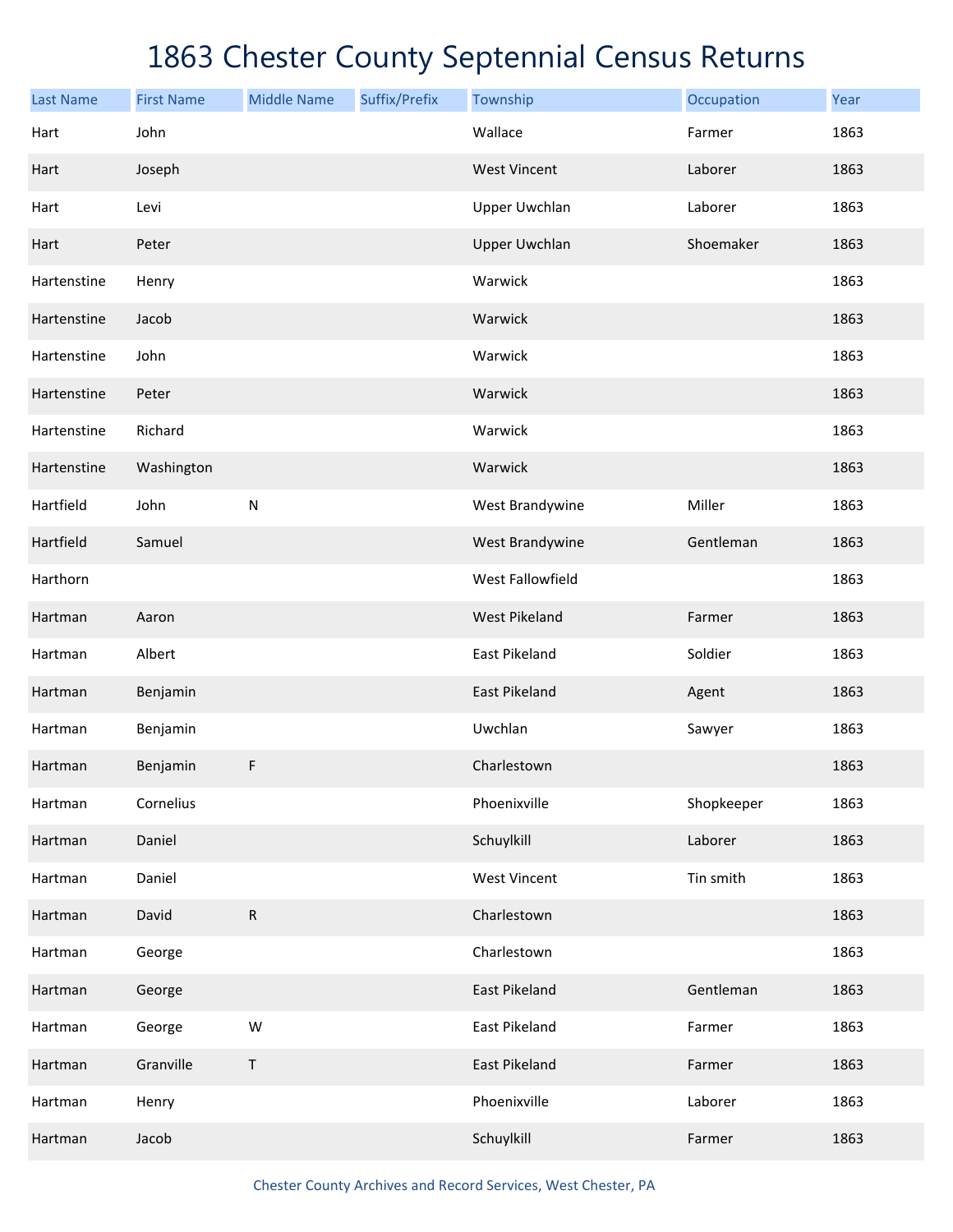| <b>Last Name</b> | <b>First Name</b> | <b>Middle Name</b> | Suffix/Prefix | Township            | Occupation            | Year |
|------------------|-------------------|--------------------|---------------|---------------------|-----------------------|------|
| Hartman          | Jesse             |                    |               | <b>West Vincent</b> |                       | 1863 |
| Hartman          | Joseph            | $\sf P$            |               | Charlestown         |                       | 1863 |
| Hartman          | Joshua            | $\sf U$            |               | West Whiteland      | Farmer                | 1863 |
| Hartman          | Margaret          |                    |               | Charlestown         |                       | 1863 |
| Hartman          | Moses             |                    |               | Uwchlan             | Gentleman             | 1863 |
| Hartman          | Peter             |                    |               | Charlestown         |                       | 1863 |
| Hartman          | Peter             |                    |               | Uwchlan             | Pumpmaker             | 1863 |
| Hartman          | Sarah             | ${\sf M}$          |               | Uwchlan             |                       | 1863 |
| Hartman          | William           |                    |               | Warwick             |                       | 1863 |
| Hartman          | William           | $\mathsf D$        |               | <b>West Chester</b> | Physician             | 1863 |
| Hartshorn        | F                 | Augustus           |               | Highland            | Laborer               | 1863 |
| Hartshorn        | James             |                    |               | Highland            | Farmer                | 1863 |
| Hartwell         | Alaxander         |                    |               | East Nottingham     | Laborer               | 1863 |
| Hartzell         | Charles           |                    |               | Phoenixville        | Laborer               | 1863 |
| Hartzler         | George            |                    |               | Wallace             | Farmer                | 1863 |
| Harvey           | Caleb             |                    |               | Newlin              | Farmer                | 1863 |
| Harvey           | Elisha            |                    |               | New Garden          | Farmer                | 1863 |
| Harvey           | Ellis             |                    |               | New Garden          | Farmer                | 1863 |
| Harvey           | Elva              |                    |               | Newlin              | Farmer                | 1863 |
| Harvey           | Evan              |                    |               | Birmingham          |                       | 1863 |
| Harvey           | Evitt             | ${\sf W}$          |               | Pocopson            | Farmer                | 1863 |
| Harvey           | George            |                    |               | East Fallowfield    | Farmer                | 1863 |
| Harvey           | Isaac             | $\sf T$            |               | East Fallowfield    | Laborer               | 1863 |
| Harvey           | Jacob             | ${\sf W}$          |               | Pennsbury           | <b>School Teacher</b> | 1863 |
| Harvey           | Jesse             |                    |               | East Marlborough    | Butcher               | 1863 |
| Harvey           | Jesse             |                    |               | Newlin              | Farmer                | 1863 |
| Harvey           | John              | $\mathsf D$        |               | Penn                | Farmer                | 1863 |
| Harvey           | Joseph            |                    |               | Sadsbury            |                       | 1863 |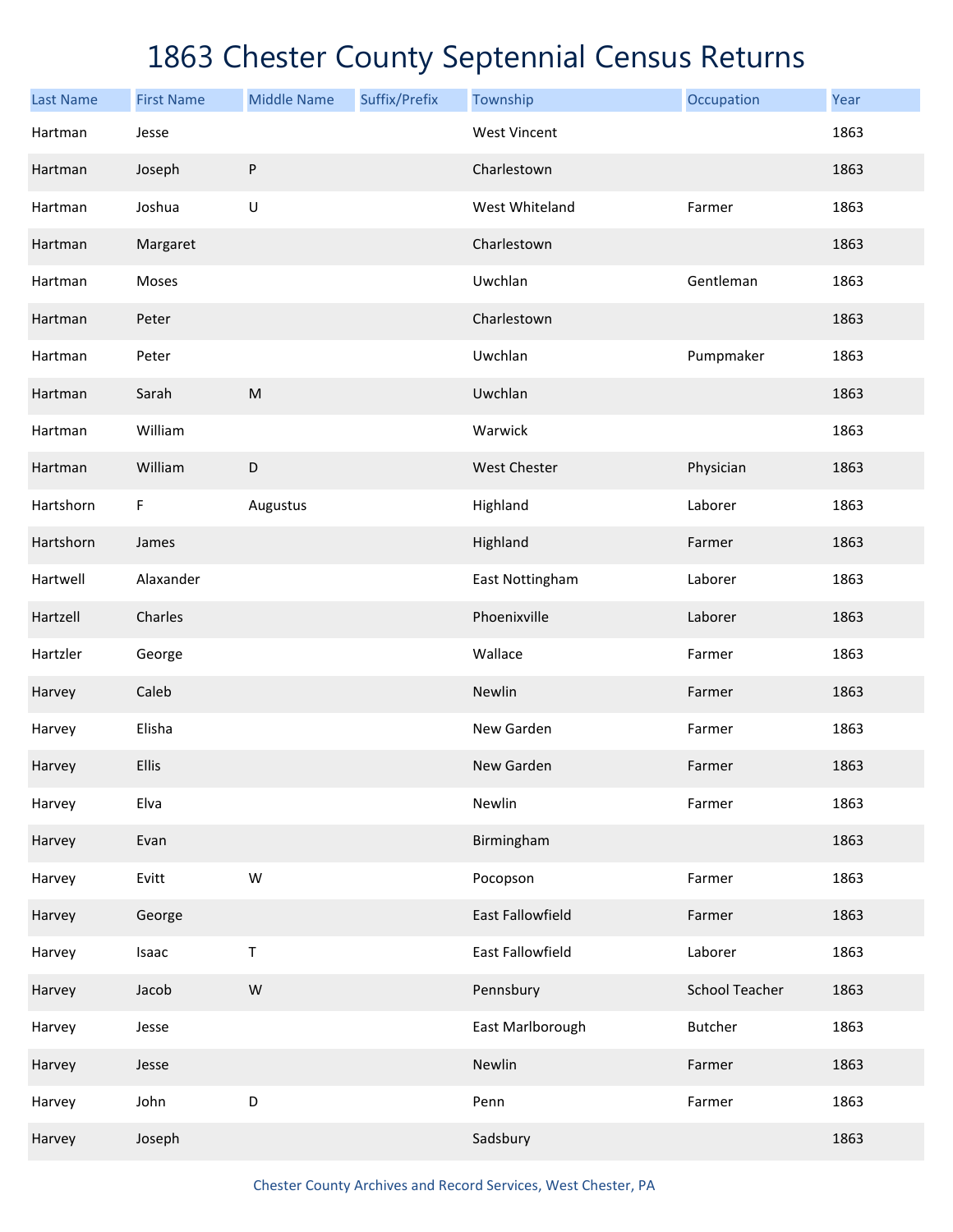| <b>Last Name</b> | <b>First Name</b> | <b>Middle Name</b>        | Suffix/Prefix | Township                | Occupation  | Year |
|------------------|-------------------|---------------------------|---------------|-------------------------|-------------|------|
| Harvey           | Rachel            |                           |               | Kennett                 |             | 1863 |
| Harvey           | Samuel            |                           | Sr.           | London Grove            |             | 1863 |
| Harvey           | Thomas            |                           |               | London Grove            |             | 1863 |
| Harvey           | Thomas            | J                         |               | Pocopson                | Farmer      | 1863 |
| Harvey           | Thompson          |                           |               | Newlin                  | Farmer      | 1863 |
| Harvey           | William           |                           |               | East Fallowfield        | Blacksmith  | 1863 |
| Harvey           | William           |                           |               | Newlin                  | Farmer      | 1863 |
| Harvey           | William           |                           |               | <b>West Bradford</b>    | Moulder     | 1863 |
| Harvey           | William           | J                         |               | Newlin                  | Farmer      | 1863 |
| Hary             | William           | S                         |               | Kennett Square          | Gentleman   | 1863 |
| Hashburger       | Α                 | $\mathbf{I}$              |               | Sadsbury                |             | 1863 |
| Haskins          | William           |                           |               | East Whiteland          | Laborer     | 1863 |
| <b>Haskins</b>   | William           |                           |               | Tredyffrin              |             | 1863 |
| Haslette         | Samuel            | G                         |               | Highland                | Farmer      | 1863 |
| Haslette         | Stephen           | $\boldsymbol{\mathsf{H}}$ |               | Highland                | Clerk       | 1863 |
| Haslette         | William           | $\sf B$                   |               | Highland                | Farmer      | 1863 |
| Hasley           | Benjamin          |                           |               | Sadsbury                | Carpenter   | 1863 |
| Hasson           | M                 | A                         |               | <b>West Fallowfield</b> |             | 1863 |
| Hastin           | William           |                           |               | Sadsbury                |             | 1863 |
| Hatfield         | Abraham           |                           |               | Valley                  | Farmer      | 1863 |
| Hatfield         | Benjamin          |                           |               | West Caln               | Iron Master | 1863 |
| Hatfield         | John              |                           |               | West Brandywine         | Miller      | 1863 |
| Hatfield         | John              | G                         |               | Valley                  | Farmer      | 1863 |
| Hatfield         | Simon             |                           |               | West Caln               | Farmer      | 1863 |
| Hatt             | George            |                           |               | East Nottingham         |             | 1863 |
| Hattan           | James             |                           |               | Franklin                | Farmer      | 1863 |
| Hatton           | Chalkley          |                           |               | London Grove            |             | 1863 |
| Hatton           | Joseph            |                           |               | East Goshen             | Shoemaker   | 1863 |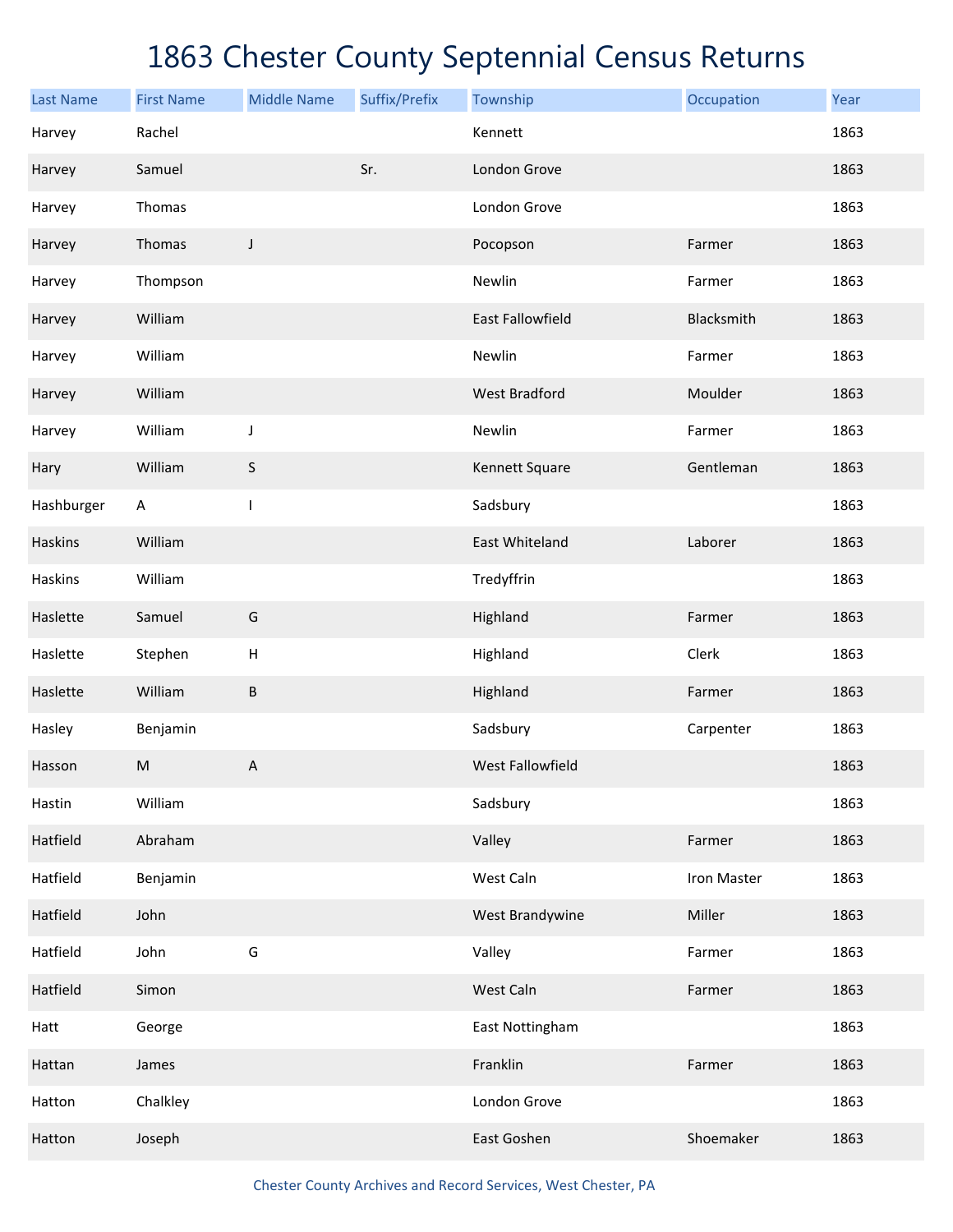| <b>Last Name</b> | <b>First Name</b> | <b>Middle Name</b> | Suffix/Prefix | Township             | Occupation | Year |
|------------------|-------------------|--------------------|---------------|----------------------|------------|------|
| Hause            | David             |                    |               | <b>East Coventry</b> | Merchant   | 1863 |
| Hause            | David             |                    |               | <b>West Vincent</b>  | Farmer     | 1863 |
| Hause            | Davis             |                    |               | <b>East Vincent</b>  |            | 1863 |
| Hause            | Enos              |                    |               | <b>East Vincent</b>  |            | 1863 |
| Hause            | Hannah            |                    |               | South Coventry       |            | 1863 |
| Hause            | J                 | B                  |               | East Fallowfield     | Shoemaker  | 1863 |
| Hause            | Jacob             |                    |               | <b>East Nantmeal</b> |            | 1863 |
| Hause            | John              |                    |               | <b>East Vincent</b>  |            | 1863 |
| Hause            | John              |                    | Estate        | <b>East Vincent</b>  |            | 1863 |
| Hause            | John              |                    |               | South Coventry       |            | 1863 |
| Hause            | Michael           |                    |               | South Coventry       | Farmer     | 1863 |
| Hause            | Peter             |                    |               | <b>East Vincent</b>  |            | 1863 |
| Hause            | William           |                    |               | <b>East Vincent</b>  |            | 1863 |
| Hauxwell         | Thomas            |                    |               | Willistown           | Farmer     | 1863 |
| Havard           | David             |                    |               | Tredyffrin           |            | 1863 |
| Haveland         | John              |                    | Sr.           | Phoenixville         | Laborer    | 1863 |
| Haveland         | John              |                    | Jr.           | Phoenixville         | Laborer    | 1863 |
| Havey            | Edith             | Τ                  |               | <b>West Chester</b>  | Lady       | 1863 |
| Hawk             | Aaron             |                    |               | Phoenixville         | Laborer    | 1863 |
| Hawk             | Alexander         |                    |               | East Pikeland        | Carpenter  | 1863 |
| Hawk             | Azberry           |                    |               | <b>West Nantmeal</b> | Laborer    | 1863 |
| Hawk             | David             |                    |               | Schuylkill           | Mason      | 1863 |
| Hawk             | Edward            |                    |               | <b>West Nantmeal</b> | Laborer    | 1863 |
| Hawk             | Edward            |                    |               | <b>West Nantmeal</b> | Farmer     | 1863 |
| Hawk             | Henry             |                    |               | Phoenixville         | Laborer    | 1863 |
| Hawk             | Isaac             |                    |               | Phoenixville         | Mason      | 1863 |
| Hawk             | Isaac             |                    |               | South Coventry       | Farmer     | 1863 |
| Hawk             | Isaac             |                    |               | <b>West Nantmeal</b> | Farmer     | 1863 |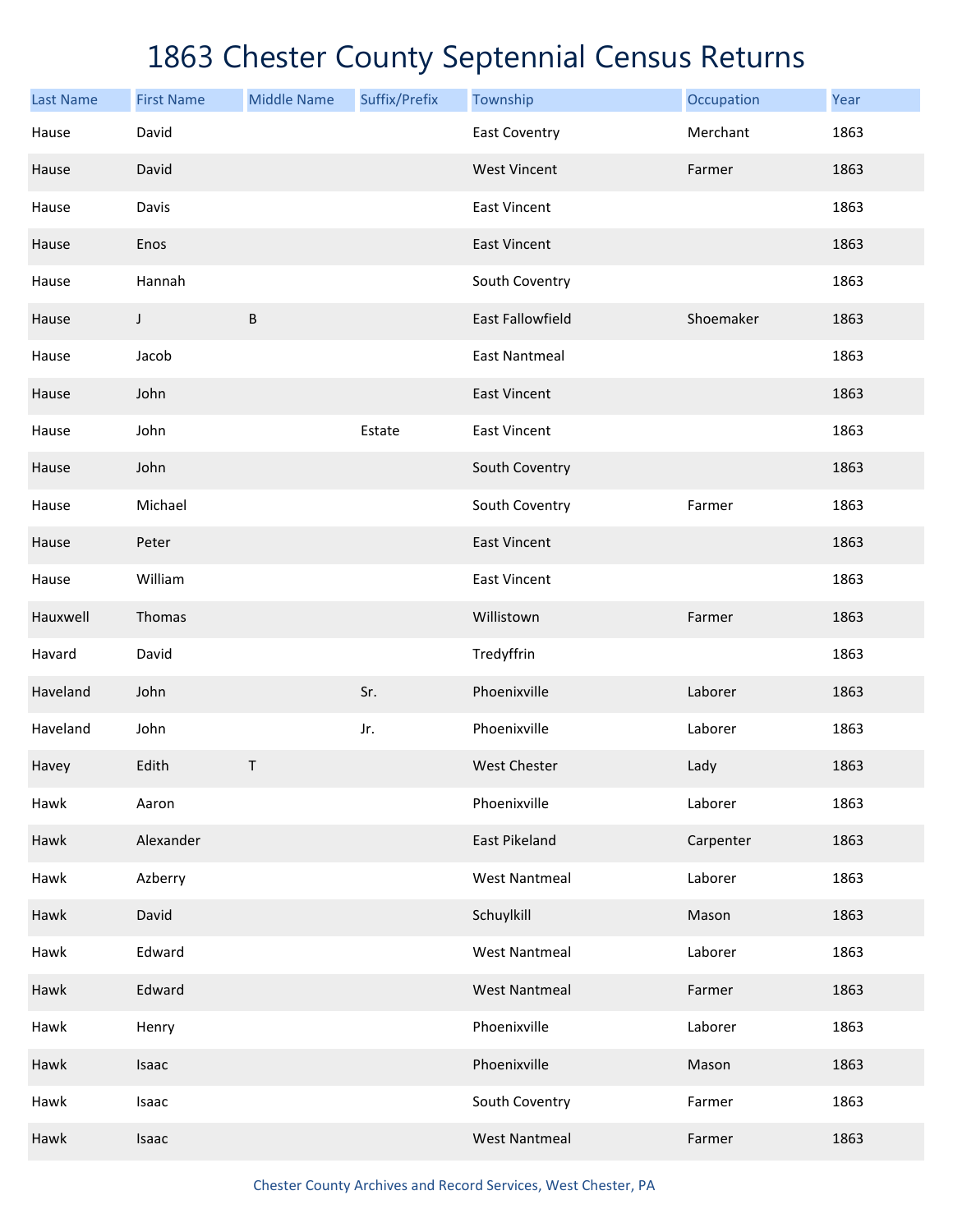| <b>Last Name</b> | <b>First Name</b> | <b>Middle Name</b> | Suffix/Prefix | Township             | Occupation           | Year |
|------------------|-------------------|--------------------|---------------|----------------------|----------------------|------|
| Hawk             | Jacob             |                    |               | Phoenixville         | Carpenter            | 1863 |
| Hawk             | James             |                    |               | <b>West Nantmeal</b> | Laborer              | 1863 |
| Hawk             | James             |                    |               | West Whiteland       | Laborer              | 1863 |
| Hawk             | Nathan            |                    |               | North Coventry       | Farmer               | 1863 |
| Hawk             | Thomas            |                    |               | East Pikeland        | Farmer               | 1863 |
| Hawk             | William           |                    |               | <b>West Nantmeal</b> | Farmer               | 1863 |
| Hawkins          | James             |                    |               | Franklin             |                      | 1863 |
| Hawkins          | Samuel            |                    |               | <b>West Nantmeal</b> | Innkeeper            | 1863 |
| Hawks            | Thomas            |                    |               | Downingtown          | Laborer              | 1863 |
| Hawley           | George            | ${\sf W}$          |               | West Chester         | Gentleman            | 1863 |
| Hawley           | Jesse             |                    |               | South Coventry       | Farmer               | 1863 |
| Hawley           | Joel              |                    |               | Uwchlan              | <b>Bank Director</b> | 1863 |
| Hawley           | Joseph            | ${\sf M}$          |               | <b>East Nantmeal</b> |                      | 1863 |
| Hawley           | Joseph            | W                  |               | West Chester         | Clerk in Bank        | 1863 |
| Hawley           | Mary              |                    |               | Uwchlan              |                      | 1863 |
| Hawley           | Samuel            | W                  |               | Valley               | Laborer              | 1863 |
| Hawley           | Thomas            | ${\sf P}$          |               | West Chester         | Gentleman            | 1863 |
| Haws             | David             |                    |               | North Coventry       | Shoemaker            | 1863 |
| Haws             | Humphrey          |                    |               | West Chester         | Laborer              | 1863 |
| Haws             | Michael           |                    |               | North Coventry       | Gentleman            | 1863 |
| Haws             | Samuel            |                    |               | Warwick              |                      | 1863 |
| Hawthorn         | William           |                    |               | Phoenixville         | Laborer              | 1863 |
| Hayborn          | John              | B                  |               | East Nottingham      |                      | 1863 |
| Hayburn          | Henry             |                    |               | Willistown           | Farmer               | 1863 |
| Haycock          | Edward            |                    |               | Charlestown          |                      | 1863 |
| Haycock          | Joseph            |                    |               | Schuylkill           | Laborer              | 1863 |
| Haycock          | Reece             |                    |               | West Chester         | Gentleman            | 1863 |
| Hayden           | Michael           |                    |               | Tredyffrin           |                      | 1863 |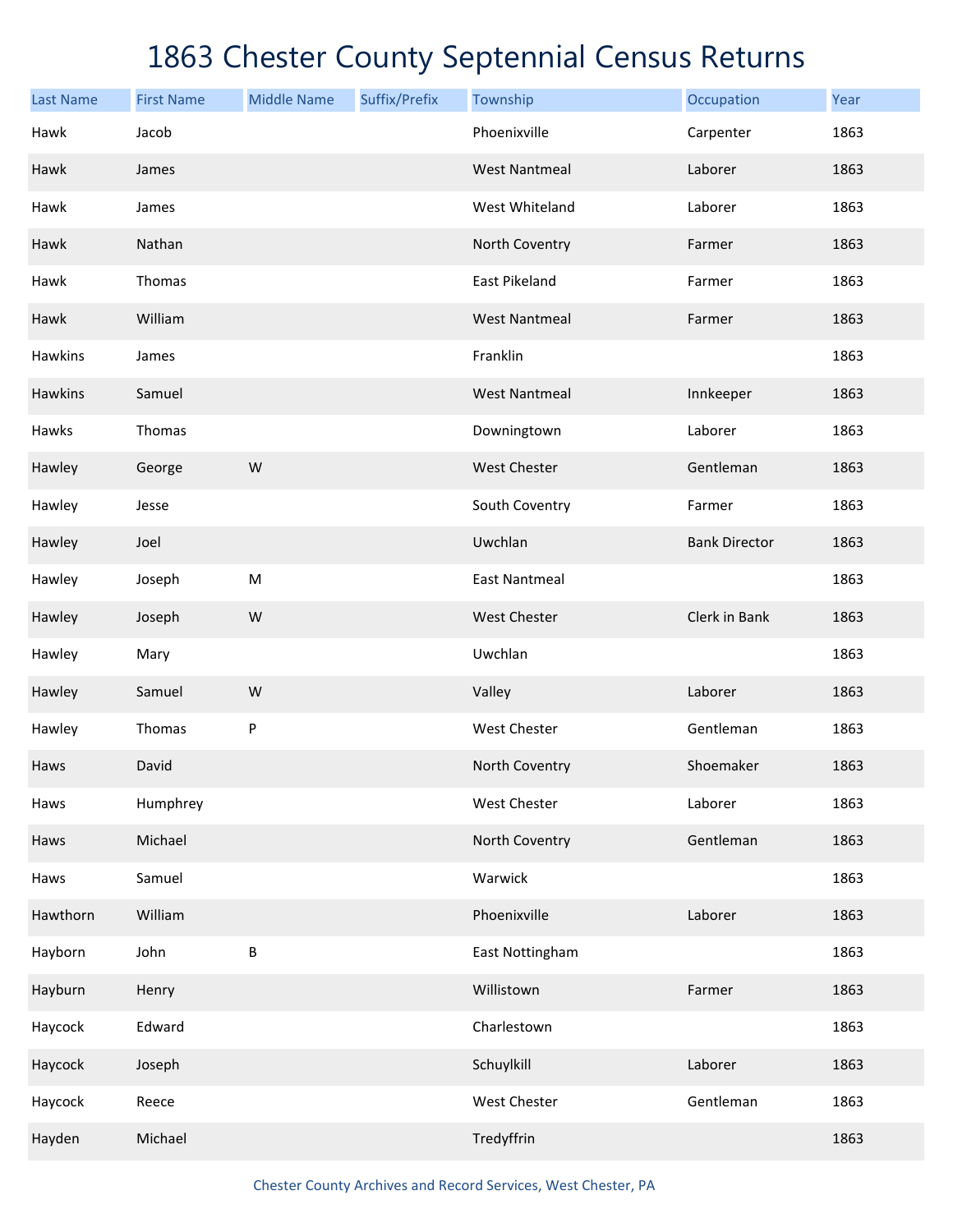| <b>Last Name</b> | <b>First Name</b> | <b>Middle Name</b> | Suffix/Prefix | Township         | Occupation | Year |
|------------------|-------------------|--------------------|---------------|------------------|------------|------|
| Hayes            | Bayard            |                    |               | Newlin           | Laborer    | 1863 |
| Hayes            | Benjamin          |                    |               | West Chester     | Gentleman  | 1863 |
| Hayes            | Charles           | A                  |               | East Marlborough | Farmer     | 1863 |
| Hayes            | Charles           | F                  |               | Highland         | Physician  | 1863 |
| Hayes            | David             |                    |               | Lower Oxford     | Farmer     | 1863 |
| Hayes            | David             | $\sf S$            |               | Lower Oxford     | Farmer     | 1863 |
| Hayes            | Dennis            |                    |               | West Chester     | Laborer    | 1863 |
| Hayes            | Gibbons           |                    |               | New London       | Laborer    | 1863 |
| Hayes            | Henry             | Н                  |               | East Marlborough | Farmer     | 1863 |
| Hayes            | Isaac             |                    |               | East Bradford    |            | 1863 |
| Hayes            | Jacob             |                    |               | Newlin           | Farmer     | 1863 |
| Hayes            | Jacob             |                    |               | Newlin           | Laborer    | 1863 |
| Hayes            | James             |                    |               | Lower Oxford     | Farmer     | 1863 |
| Hayes            | Job               |                    |               | East Marlborough | Farmer     | 1863 |
| Hayes            | Job               |                    |               | Newlin           | Farmer     | 1863 |
| Hayes            | Job               |                    |               | Valley           | Farmer     | 1863 |
| Hayes            | Job               |                    |               | West Brandywine  | Laborer    | 1863 |
| Hayes            | John              | R                  |               | Lower Oxford     | Farmer     | 1863 |
| Hayes            | Levi              |                    |               | Londonderry      |            | 1863 |
| Hayes            | Maris             |                    |               | Valley           | Laborer    | 1863 |
| Hayes            | ${\sf N}$         | Τ                  |               | West Chester     | Innkeeper  | 1863 |
| Hayes            | Nathan            |                    |               | London Grove     |            | 1863 |
| Hayes            | Nathan            | B                  |               | Birmingham       |            | 1863 |
| Hayes            | Robert            |                    |               | East Bradford    |            | 1863 |
| Hayes            | Sarah             |                    |               | East Marlborough |            | 1863 |
| Hayes            | Seth              |                    |               | Valley           | Laborer    | 1863 |
| Hayes            | Seth              |                    |               | West Marlborough | Farmer     | 1863 |
| Hayes            | Thomas            |                    |               | Newlin           | Farmer     | 1863 |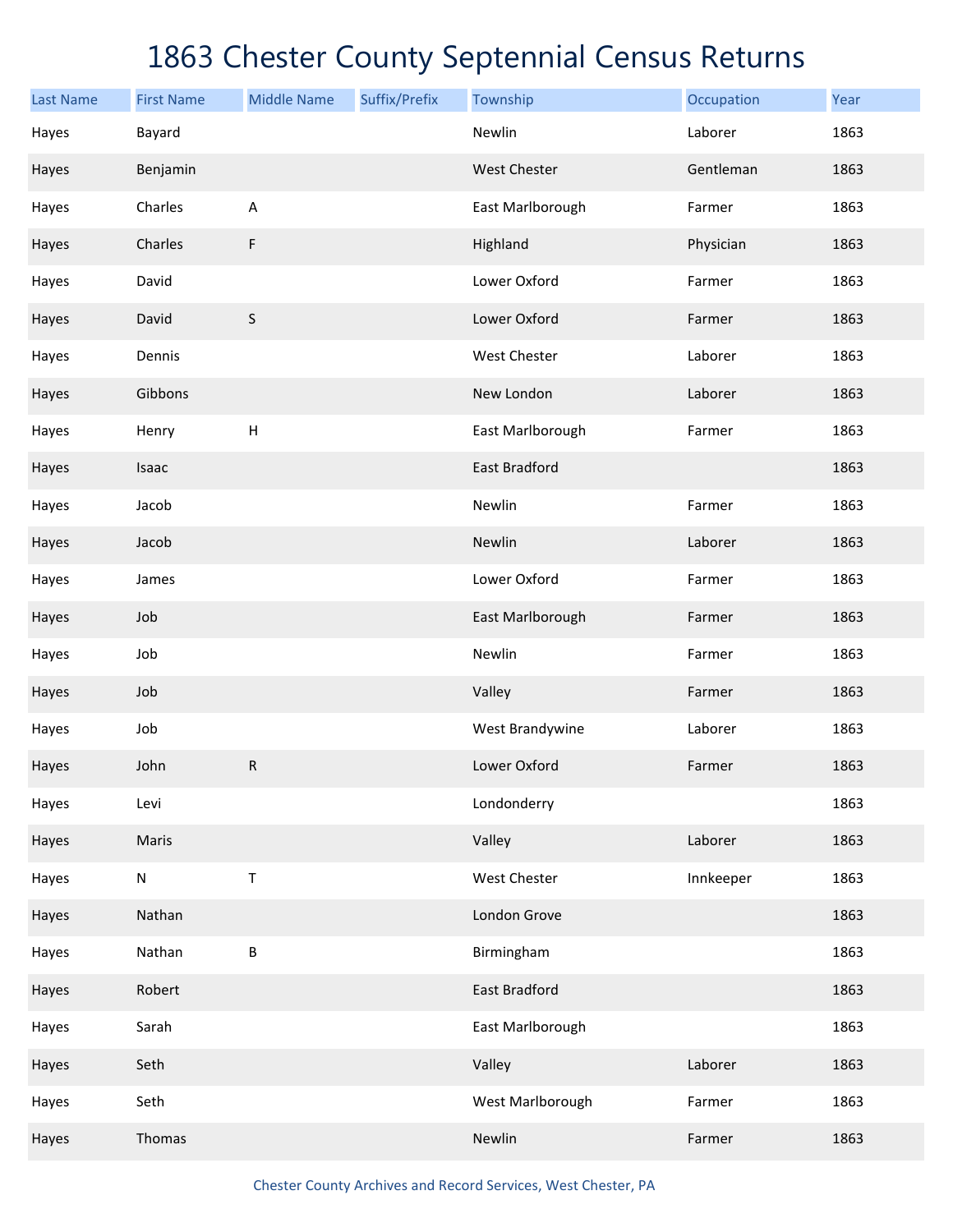| <b>Last Name</b> | <b>First Name</b> | <b>Middle Name</b> | Suffix/Prefix | Township             | Occupation            | Year |
|------------------|-------------------|--------------------|---------------|----------------------|-----------------------|------|
| Hayes            | William           |                    |               | London Grove         | Laborer               | 1863 |
| Hayes            | William           | $\mathsf D$        |               | Newlin               | Farmer                | 1863 |
| Haygan           | Margaret          |                    |               | Tredyffrin           |                       | 1863 |
| Hayman           | Charles           | ${\sf W}$          |               | Easttown             | Carpenter             | 1863 |
| Hayman           | John              | W                  |               | Easttown             | <b>School Teacher</b> | 1863 |
| Hayman           | Sarah             |                    |               | Tredyffrin           |                       | 1863 |
| Hayman           | William           | A                  |               | Tredyffrin           |                       | 1863 |
| Heald            | Jacob             |                    |               | Kennett              |                       | 1863 |
| Heald            | Joseph            |                    |               | Kennett              |                       | 1863 |
| Heald            | Joshua            |                    |               | Kennett              | <b>Butcher</b>        | 1863 |
| Heald            | Joshua            |                    |               | Kennett Square       | <b>Butcher</b>        | 1863 |
| Heatley          | Samuel            |                    |               | West Chester         | Laborer               | 1863 |
| Heaven           | John              |                    |               | East Brandywine      | Farmer                | 1863 |
| Heck             | Chambers          |                    |               | <b>West Chester</b>  | Carpenter             | 1863 |
| Heck             | Davis             |                    |               | <b>East Nantmeal</b> |                       | 1863 |
| Heck             | Gabriel           |                    |               | Phoenixville         | Laborer               | 1863 |
| Heck             | George            |                    |               | <b>West Vincent</b>  | Shoemaker             | 1863 |
| Heck             | Jacob             |                    |               | East Whiteland       | Shoemaker             | 1863 |
| Heck             | John              |                    |               | <b>East Vincent</b>  |                       | 1863 |
| Heck             | Sarah             |                    |               | <b>East Coventry</b> |                       | 1863 |
| Heck             | Thomas            |                    |               | <b>West Vincent</b>  | Farmer                | 1863 |
| Heckel           |                   |                    | Estate/Dr.    | <b>East Vincent</b>  |                       | 1863 |
| Heckel           | Edward            | $\sf B$            |               | <b>East Coventry</b> | Physician             | 1863 |
| Heckler          | Thomas            |                    |               | West Chester         | Barber                | 1863 |
| Heckman          | Daniel            |                    |               | Honey Brook          | Laborer               | 1863 |
| Heckman          | James             | $\mathsf D$        |               | <b>East Coventry</b> | Laborer               | 1863 |
| Heckman?         | Daniel            |                    |               | West Brandywine      | Coachmaker            | 1863 |
| Hederry          | Lee               |                    |               | East Nottingham      | Laborer               | 1863 |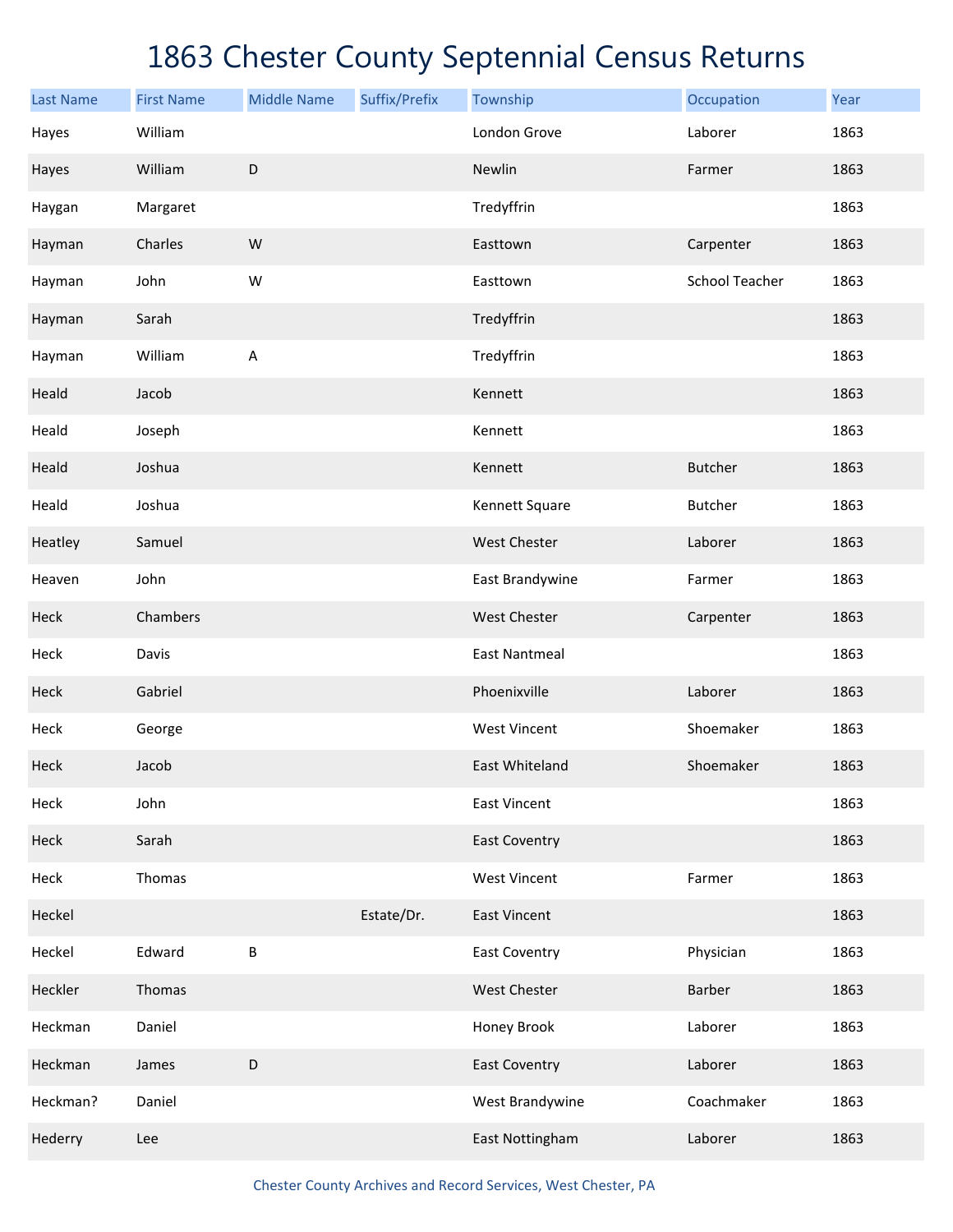| <b>Last Name</b> | <b>First Name</b>                                   | <b>Middle Name</b> | Suffix/Prefix | Township                | Occupation            | Year |
|------------------|-----------------------------------------------------|--------------------|---------------|-------------------------|-----------------------|------|
| Heed             | S                                                   | S                  |               | <b>West Chester</b>     | Hatter                | 1863 |
| Heffelfinger     | Jacob                                               |                    |               | West Chester            | Gentleman             | 1863 |
| Heffiner         | Daniel                                              |                    |               | <b>East Fallowfield</b> | Farmer                | 1863 |
| Heggons          | Martin                                              |                    |               | Kennett                 |                       | 1863 |
| Heins            | Carl                                                |                    |               | Downingtown             | <b>School Teacher</b> | 1863 |
| Heins            | Emly                                                | G                  |               | East Caln               |                       | 1863 |
| Heins            | Gustavis                                            |                    |               | East Caln               | Farmer                | 1863 |
| Heistand         |                                                     |                    | Dr.           | <b>East Vincent</b>     |                       | 1863 |
| Heistand         | David                                               |                    |               | <b>East Pikeland</b>    | Farmer                | 1863 |
| Heistand         | Henry                                               |                    |               | <b>East Vincent</b>     |                       | 1863 |
| Heistand         | John                                                |                    |               | <b>East Pikeland</b>    | Gentleman             | 1863 |
| Heister          | Charles                                             |                    |               | Westtown                | Farmer                | 1863 |
| Helderman        | George                                              |                    |               | Schuylkill              | Farmer                | 1863 |
| Helerman         | George                                              |                    |               | Charlestown             |                       | 1863 |
| Hellem           | Marten                                              |                    |               | West Fallowfield        |                       | 1863 |
| Heller           | William                                             |                    |               | Phoenixville            | Laborer               | 1863 |
| Hellings         | John                                                |                    |               | West Whiteland          | Farmer                | 1863 |
| Helmich          | George                                              |                    |               | <b>West Bradford</b>    | Volunteer             | 1863 |
| Helsey           | William                                             |                    |               | Sadsbury                |                       | 1863 |
| Hemelwright      | William                                             |                    |               | East Bradford           |                       | 1863 |
| Hemmelrick       | Joseph                                              |                    |               | <b>Upper Uwchlan</b>    | Farmer                | 1863 |
| Hemphill         | $\mathsf{H}% _{\mathsf{H}}^{\ast}(\mathcal{M}_{0})$ | $\mathsf C$        |               | West Chester            | Liveryman             | 1863 |
| Hemphill         | James                                               | A                  |               | West Chester            | Gentleman             | 1863 |
| Hemphill         | Joseph                                              |                    |               | East Bradford           |                       | 1863 |
| Hemphill         | Joseph                                              |                    |               | <b>Upper Uwchlan</b>    | Farmer                | 1863 |
| Hemphill         | Joseph                                              |                    |               | West Chester            | Lawyer                | 1863 |
| Hemphill         | Joseph                                              |                    | Jr.           | West Chester            | Gentleman             | 1863 |
| Hemphill         | ${\sf R}$                                           | $\mathsf C$        |               | West Chester            | Gentleman             | 1863 |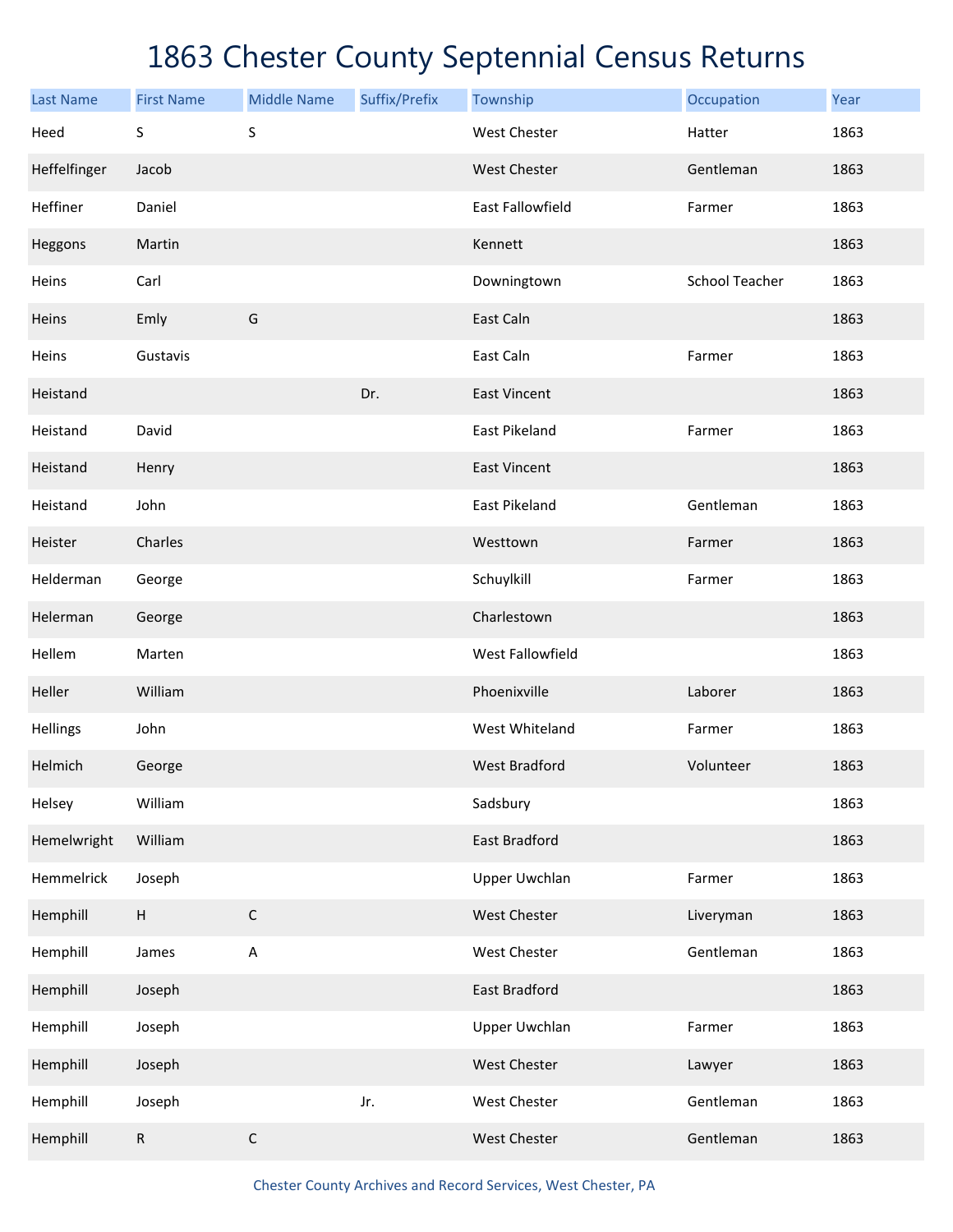| <b>Last Name</b> | <b>First Name</b> | <b>Middle Name</b>        | Suffix/Prefix | Township             | Occupation     | Year |
|------------------|-------------------|---------------------------|---------------|----------------------|----------------|------|
| Hemphill         | William           | $\mathsf C$               |               | <b>West Chester</b>  | Gentleman      | 1863 |
| Henderson        | Benjamin          |                           |               | Wallace              | Farmer         | 1863 |
| Henderson        | С                 | $\boldsymbol{\mathsf{H}}$ |               | West Chester         | Oysterman      | 1863 |
| Henderson        | George            |                           |               | Warwick              |                | 1863 |
| Henderson        | Harman            |                           |               | Franklin             |                | 1863 |
| Henderson        | Henry             |                           |               | Franklin             |                | 1863 |
| Henderson        | James             |                           |               | Phoenixville         | Flour Merchant | 1863 |
| Henderson        | Joseph            |                           |               | Elk                  | Tailor         | 1863 |
| Henderson        | $\mathsf{R}$      | F                         |               | West Chester         | Painter        | 1863 |
| Henderson        | Richardson        | ${\sf P}$                 |               | West Goshen          | Farmer         | 1863 |
| Henderson        | Robert            |                           |               | Valley               | Brickmaker     | 1863 |
| Henderson        | Samuel            |                           |               | Wallace              | Farmer         | 1863 |
| Henderson        | Samuel            |                           |               | Westtown             | Farmer         | 1863 |
| Henderson        | Thomas            |                           |               | West Goshen          | Gentleman      | 1863 |
| Henderson        | William           |                           |               | New London           | Laborer        | 1863 |
| Henderson        | William           |                           |               | Wallace              | Farmer         | 1863 |
| Henderson        | William           |                           |               | Wallace              | Farmer         | 1863 |
| Henderson        | William           |                           |               | <b>West Pikeland</b> | Farmer         | 1863 |
| Hendickson       | Joseph            |                           |               | New Garden           | Laborer        | 1863 |
| Hendricks        | Aaron             |                           |               | Phoenixville         | Soldier        | 1863 |
| Hendricks        | Benjamin          | $\sf B$                   |               | <b>East Vincent</b>  |                | 1863 |
| Hendricks        | $\mathsf D$       | ${\sf R}$                 |               | Valley               | Storekeeper    | 1863 |
| Hendricks        | Joseph            |                           |               | North Coventry       | Laborer        | 1863 |
| Hendricks        | Noah              |                           |               | Charlestown          |                | 1863 |
| Hendrickson      | Justis            |                           |               | <b>Upper Oxford</b>  | Millwright     | 1863 |
| Hendry           | John              |                           |               | West Brandywine      | Tailor         | 1863 |
| Henion           | Julius            |                           |               | Downingtown          | Wheelwright    | 1863 |
| Henlinger        | Andrew            |                           |               | West Fallowfield     |                | 1863 |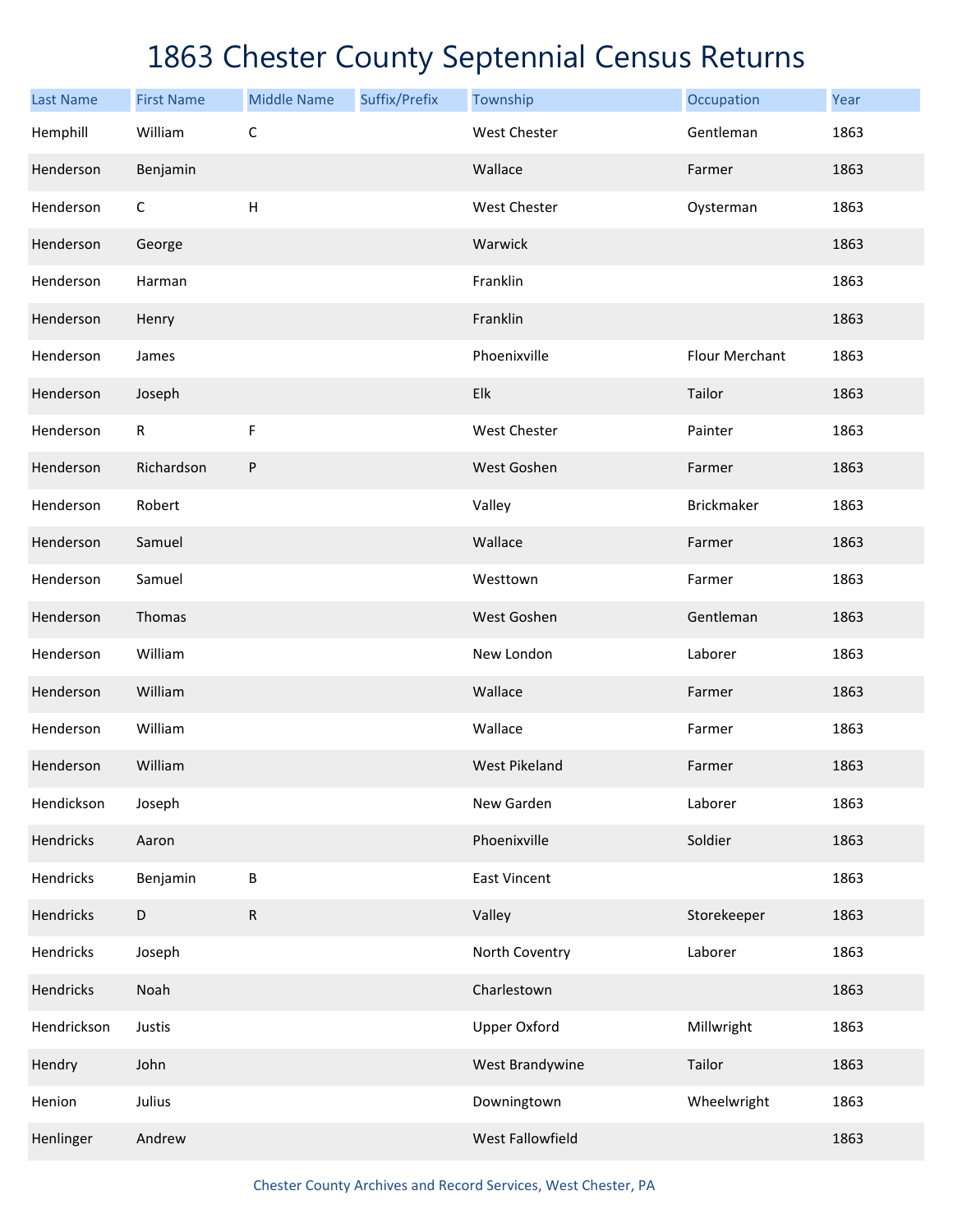| <b>Last Name</b> | <b>First Name</b> | <b>Middle Name</b> | Suffix/Prefix | Township             | Occupation              | Year |
|------------------|-------------------|--------------------|---------------|----------------------|-------------------------|------|
| Henneser         | Patrick           |                    |               | Phoenixville         | Laborer                 | 1863 |
| Henneser         | Robert            |                    |               | Phoenixville         | Laborer                 | 1863 |
| Hennesey         | Jeremiah          |                    |               | West Chester         | Carpenter               | 1863 |
| Hennesse         |                   |                    | Mrs.          | Phoenixville         | Lady                    | 1863 |
| Hennesse         | James             |                    |               | Phoenixville         | Heater                  | 1863 |
| Hennessy         | Michael           |                    |               | Willistown           | Laborer                 | 1863 |
| Henney           | James             |                    |               | Uwchlan              | Laborer                 | 1863 |
| Hennisse         | John              |                    |               | West Fallowfield     |                         | 1863 |
| Henrich          | Daniel            |                    |               | <b>West Vincent</b>  | Mechanic                | 1863 |
| Henry            | Jacob             | $\mathsf C$        |               | <b>West Bradford</b> | Laborer                 | 1863 |
| Henry            | James             |                    |               | Valley               | <b>Provision Dealer</b> | 1863 |
| Henry            | John              |                    | Sr.           | East Caln            | Laborer                 | 1863 |
| Henry            | John              |                    | Jr.           | East Caln            | Laborer                 | 1863 |
| Henry            | John              |                    |               | New Garden           | Farmer                  | 1863 |
| Henry            | John              |                    |               | Sadsbury             | Laborer                 | 1863 |
| Henry            | John              |                    |               | <b>West Vincent</b>  | Laborer                 | 1863 |
| Henry            | John              | A                  |               | East Whiteland       | Farmer                  | 1863 |
| Henry            | John              | D W                |               | East Nottingham      |                         | 1863 |
| Henry            | John              | ${\sf M}$          |               | East Nottingham      |                         | 1863 |
| Henry            | Leonard           |                    |               | Phoenixville         | Laborer                 | 1863 |
| Henry            | Lewis             | J                  |               | East Whiteland       | Storekeeper             | 1863 |
| Henry            | Mary              |                    |               | Valley               | Shopkeeper              | 1863 |
| Henry            | Moses             | R M                |               | East Nottingham      |                         | 1863 |
| Henry            | Peter             |                    |               | Phoenixville         | Laborer                 | 1863 |
| Henry            | Richard           |                    |               | West Chester         | Shoemaker               | 1863 |
| Henry            | Robert            |                    |               | Phoenixville         | Laborer                 | 1863 |
| Henry            | William           |                    |               | East Brandywine      | Laborer                 | 1863 |
| Henry            | William           |                    |               | Tredyffrin           |                         | 1863 |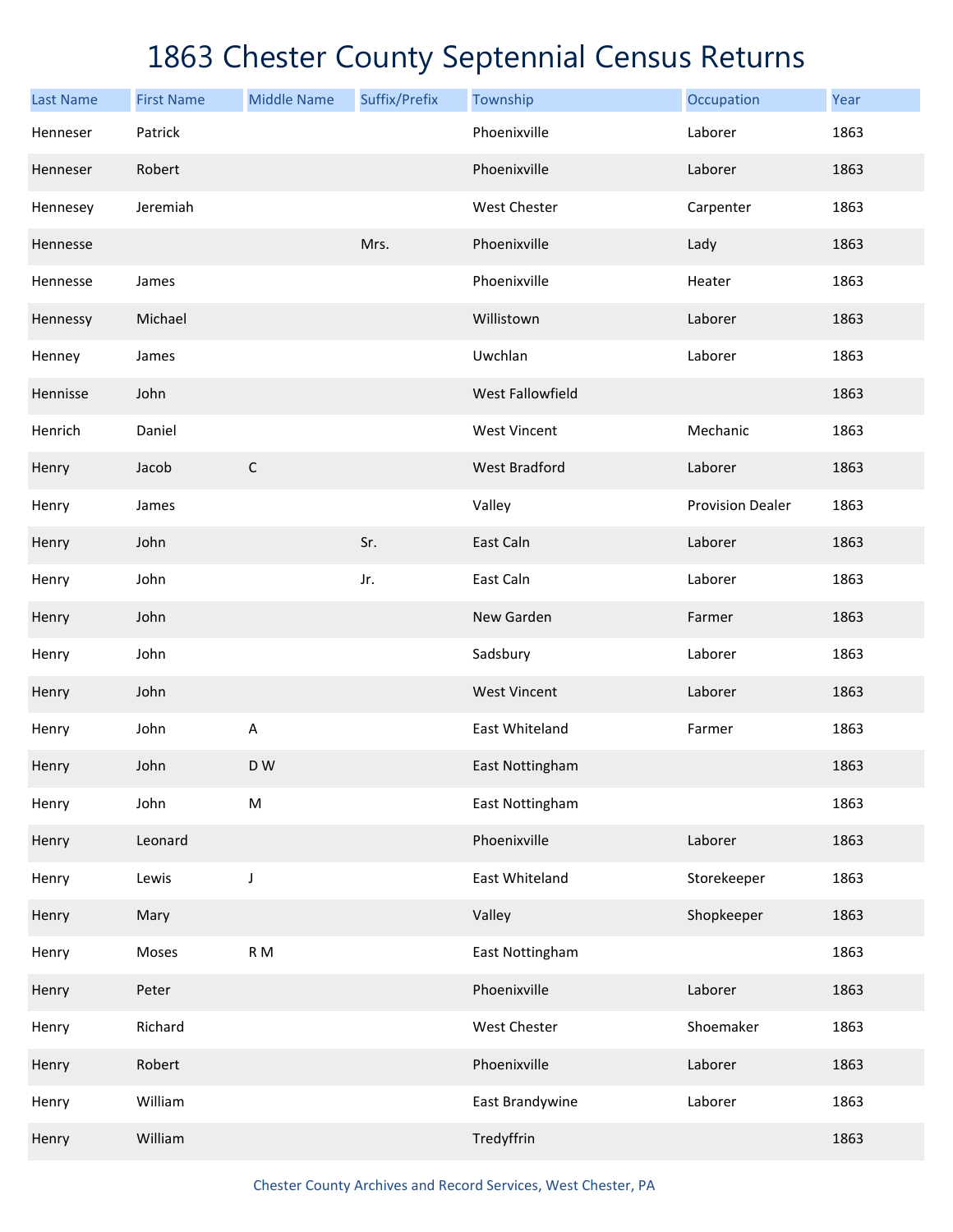| <b>Last Name</b> | <b>First Name</b> | <b>Middle Name</b> | Suffix/Prefix | Township                | Occupation | Year |
|------------------|-------------------|--------------------|---------------|-------------------------|------------|------|
| Henry            | William           |                    | Jr.           | Tredyffrin              |            | 1863 |
| Hensey           | Daniel            |                    |               | West Goshen             | Laborer    | 1863 |
| Hensey           | Henry             |                    |               | West Marlborough        | Laborer    | 1863 |
| Henshaw          | Adam              |                    |               | West Marlborough        | Farmer     | 1863 |
| Henson           | Benjamin          |                    |               | Valley                  | Laborer    | 1863 |
| Henson           | George            |                    |               | West Caln               | Farmer     | 1863 |
| Henson           | Lewis             | B                  |               | West Caln               | Farmer     | 1863 |
| Hensy            | James             |                    |               | Willistown              | Laborer    | 1863 |
| Henszey          | Samuel            | $\mathsf C$        |               | Valley                  | Druggist   | 1863 |
| Henthorn         | James             |                    |               | Sadsbury                |            | 1863 |
| Henthorn         | John              |                    |               | Sadsbury                |            | 1863 |
| Henthorn         | John              |                    |               | Sadsbury                | Laborer    | 1863 |
| Henthorne        | James             |                    |               | <b>East Fallowfield</b> | Farmer     | 1863 |
| Henthorne        | John              |                    |               | <b>East Fallowfield</b> | Farmer     | 1863 |
| Henzie           | James             |                    |               | Phoenixville            | Blacksmith | 1863 |
| Hepburn          | Moses             |                    |               | West Chester            | Barber     | 1863 |
| Hepler           | Jonathan          |                    |               | <b>East Vincent</b>     |            | 1863 |
| Herly            | John              |                    |               | West Fallowfield        |            | 1863 |
| Hermstead        | Joseph            |                    |               | West Fallowfield        |            | 1863 |
| Herren           | Patrick           |                    |               | Schuylkill              | Farmer     | 1863 |
| Herringes        | John              | $\sf A$            |               | Sadsbury                | Laborer    | 1863 |
| Herrington       | Samuel            |                    |               | Honey Brook             | Laborer    | 1863 |
| Herron           | Jacob             |                    |               | Phoenixville            | Barber     | 1863 |
| Herron           | Patrick           |                    |               | Newlin                  | Laborer    | 1863 |
| Herron           | Patrick           |                    |               | Phoenixville            | Laborer    | 1863 |
| Herron           | William           |                    |               | Phoenixville            | Machinist  | 1863 |
| Hersh            | Adam              |                    |               | Charlestown             |            | 1863 |
| Hersh            | Samuel            |                    |               | Charlestown             |            | 1863 |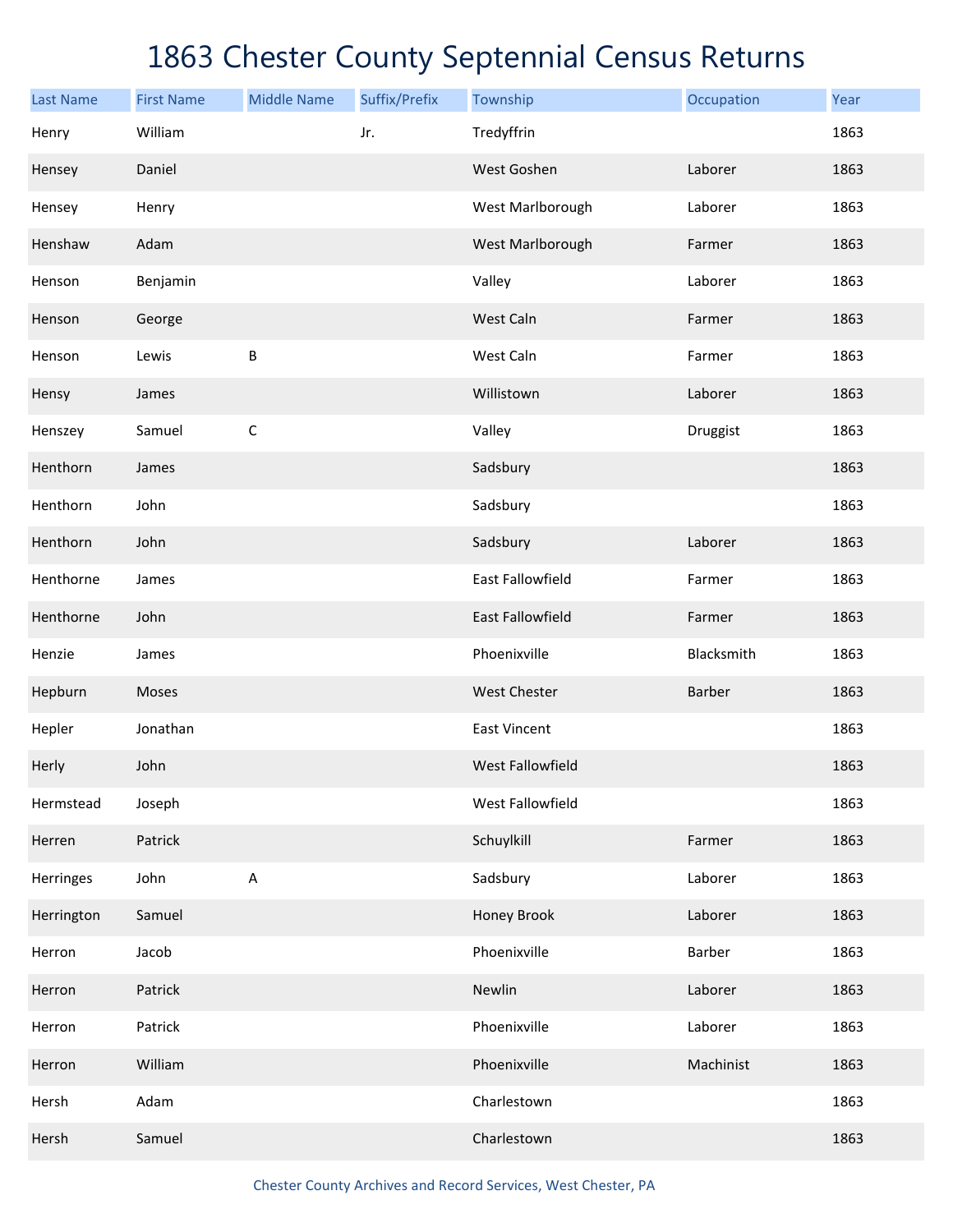| <b>Last Name</b> | <b>First Name</b> | <b>Middle Name</b>        | Suffix/Prefix | Township             | Occupation  | Year |
|------------------|-------------------|---------------------------|---------------|----------------------|-------------|------|
| Hershberger      |                   |                           |               | London Grove         |             | 1863 |
| Hershberger      | $\mathsf J$       | Samuel                    |               | Highland             | Laborer     | 1863 |
| Hershberger      | J                 | Wilson                    |               | Highland             | Farmer      | 1863 |
| Hershberger      | John              |                           |               | Highland             | Laborer     | 1863 |
| Hershberger      | Samuel            |                           |               | Highland             | Farmer      | 1863 |
| Herst            | Mermeduke         |                           |               | East Whiteland       | Gentleman   | 1863 |
| Hervey           | James             |                           |               | Sadsbury             | Laborer     | 1863 |
| Hervey           | Jole              | M                         |               | Sadsbury             | Laborer     | 1863 |
| Hervey           | William           |                           |               | Sadsbury             | Laborer     | 1863 |
| Hesley           | John              |                           |               | Sadsbury             | Laborer     | 1863 |
| Hess             | William           |                           |               | Valley               | Shoemaker   | 1863 |
| Hesseric         | Joseph            |                           |               | North Coventry       | Laborer     | 1863 |
| Heston           | Isiah             |                           |               | Willistown           | Infirm      | 1863 |
| Hethery          | Adam              | $\mathsf C$               |               | Honey Brook          | Teacher     | 1863 |
| Hewell           | James             |                           |               | East Nottingham      | Laborer     | 1863 |
| Hewell           | James             |                           |               | East Nottingham      | Laborer     | 1863 |
| Hewell           | John              |                           |               | East Nottingham      | Laborer     | 1863 |
| Hewes            | Austin            |                           |               | <b>East Bradford</b> |             | 1863 |
| Hewes            | Charles           | P                         |               | <b>West Chester</b>  | Storekeeper | 1863 |
| Hewes            | Mathias           | F                         |               | Pennsbury            | Saddler     | 1863 |
| Hewes            | William           |                           |               | Pennsbury            | Farmer      | 1863 |
| Hewett           | Fred              |                           |               | East Goshen          | Laborer     | 1863 |
| Hewett           | William           |                           |               | West Chester         | Moulder     | 1863 |
| Hibbard          | Edward            | $\boldsymbol{\mathsf{H}}$ |               | East Whiteland       | Gentleman   | 1863 |
| Hibbard          | George            | $\mathsf O$               |               | East Whiteland       | Farmer      | 1863 |
| Hibbard          | Isaac             |                           |               | <b>West Bradford</b> | Sexton      | 1863 |
| Hibbard          | Josiah            |                           |               | East Whiteland       |             | 1863 |
| Hibbard          | Preston           |                           |               | West Chester         | Laborer     | 1863 |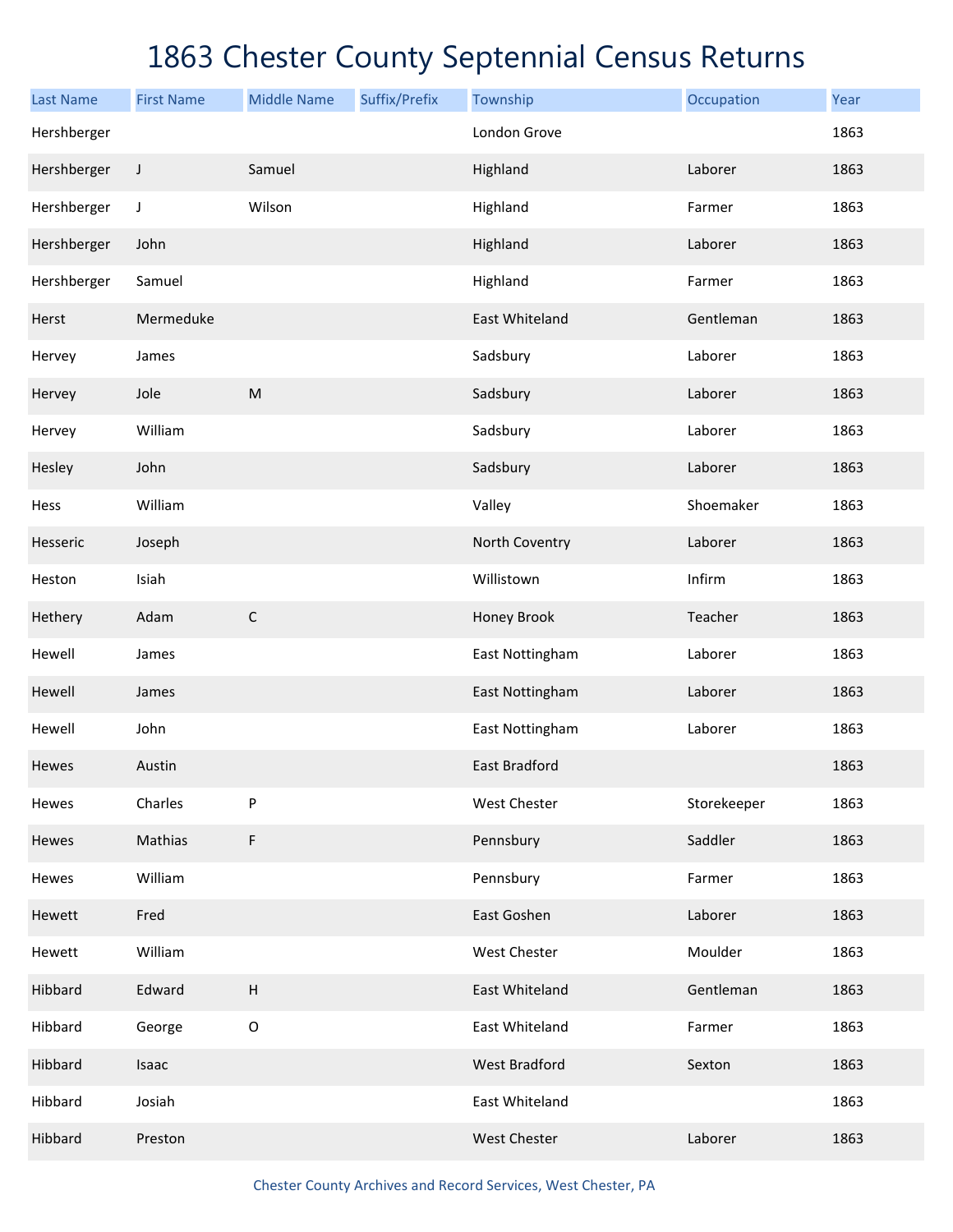| <b>Last Name</b> | <b>First Name</b> | <b>Middle Name</b> | Suffix/Prefix | Township             | Occupation            | Year |
|------------------|-------------------|--------------------|---------------|----------------------|-----------------------|------|
| Hibbard          | Rachel            |                    |               | <b>West Bradford</b> | Housekeeper           | 1863 |
| Hibbard          | Thomas            |                    |               | Easttown             | <b>Butcher</b>        | 1863 |
| Hibbard          | Walter            |                    |               | West Chester         | Conveyancer           | 1863 |
| Hibbard          | Walter            |                    |               | West Chester         | Clerk                 | 1863 |
| Hibberd          | Benjamin          |                    |               | Willistown           | Laborer               | 1863 |
| Hibberd          | Enos              |                    |               | Willistown           | Farmer                | 1863 |
| Hibberd          | Josiah            |                    |               | Willistown           | Laborer               | 1863 |
| Hibberd          | Lewis             |                    |               | Willistown           | Innkeeper             | 1863 |
| Hibbert          | Preston           |                    |               | <b>East Vincent</b>  |                       | 1863 |
| Hibbert          | Samuel            | $\mathsf D$        |               | East Goshen          | Miller                | 1863 |
| Hickery          | Denis             |                    |               | New London           | Farmer                | 1863 |
| Hickey           | Charles           |                    |               | Phoenixville         | Roller                | 1863 |
| Hickey           | Daniel            |                    |               | Thornbury            |                       | 1863 |
| Hickey           | Jeremiah          |                    |               | Thornbury            |                       | 1863 |
| Hickey           | John              |                    |               | Phoenixville         | <b>Blast Furnance</b> | 1863 |
| Hickey           | Patrick           |                    |               | London Grove         | Laborer               | 1863 |
| Hickey           | Patrick           |                    |               | Thornbury            |                       | 1863 |
| Hickey           | Thomas            |                    |               | London Grove         | Laborer               | 1863 |
| Hickey           | Timothy           |                    |               | Phoenixville         | Laborer               | 1863 |
| Hickman          | Albin             |                    |               | East Goshen          | Farmer                | 1863 |
| Hickman          | Baynton           | J                  |               | West Chester         | Gentleman             | 1863 |
| Hickman          | Benjamin          |                    |               | Thornbury            |                       | 1863 |
| Hickman          | Benjamin          |                    |               | <b>Upper Oxford</b>  | Gentleman             | 1863 |
| Hickman          | Benjamin          | F                  |               | East Goshen          | Farmer                | 1863 |
| Hickman          | Charles           |                    |               | West Bradford        | Saddler               | 1863 |
| Hickman          | Charles           | ${\sf R}$          |               | West Chester         | Gentleman             | 1863 |
| Hickman          | Elizabeth         |                    |               | West Chester         | Lady                  | 1863 |
| Hickman          | Elwood            | $\mathsf C$        |               | West Chester         | Storekeeper           | 1863 |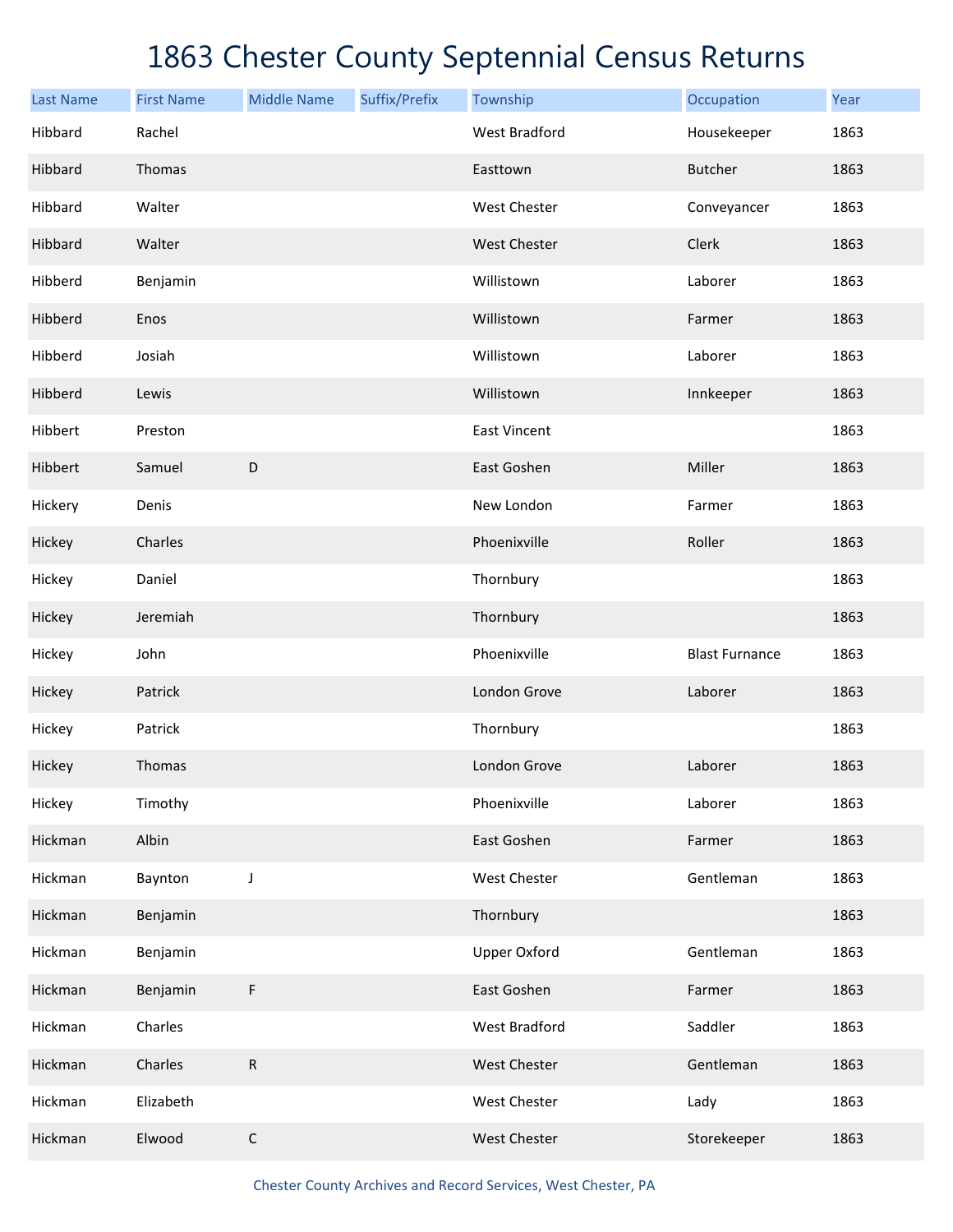| <b>Last Name</b> | <b>First Name</b> | <b>Middle Name</b> | Suffix/Prefix | Township             | Occupation | Year |
|------------------|-------------------|--------------------|---------------|----------------------|------------|------|
| Hickman          | Francis           |                    |               | Valley               | Dentist    | 1863 |
| Hickman          | Francis           |                    |               | <b>West Chester</b>  | Shoemaker  | 1863 |
| Hickman          | George            |                    |               | <b>Upper Oxford</b>  | Laborer    | 1863 |
| Hickman          | George            | $\sf B$            |               | <b>East Bradford</b> |            | 1863 |
| Hickman          | Gibbons           |                    |               | West Bradford        | Carpenter  | 1863 |
| Hickman          | Jesse             |                    |               | Thornbury            |            | 1863 |
| Hickman          | John              |                    |               | Uwchlan              | Laborer    | 1863 |
| Hickman          | John              |                    |               | <b>West Chester</b>  | Lawyer     | 1863 |
| Hickman          | John              | W                  |               | <b>Upper Oxford</b>  | Farmer     | 1863 |
| Hickman          | Joseph            | $\sf P$            |               | Birmingham           |            | 1863 |
| Hickman          | Marshall          | $\sf B$            |               | East Bradford        |            | 1863 |
| Hickman          | Samuel            | G                  |               | Willistown           | Miller     | 1863 |
| Hickman          | Sharpless         |                    |               | West Chester         | Printer    | 1863 |
| Hickman          | T                 | ${\sf W}$          |               | Willistown           | Innkeeper  | 1863 |
| Hickman          | Wellington        |                    |               | Thornbury            |            | 1863 |
| Hickman          | Wellington        |                    |               | Thornbury            |            | 1863 |
| Hickman          | William           |                    |               | Kennett              |            | 1863 |
| Hickman          | William           |                    |               | New Garden           | Shoemaker  | 1863 |
| Hickman          | William           | $\mathsf C$        |               | Westtown             | Farmer     | 1863 |
| Hicks            | David             |                    |               | Valley               | Laborer    | 1863 |
| Hicks            | Edward            |                    |               | East Goshen          | Farmer     | 1863 |
| Hicks            | Edward            |                    |               | London Grove         |            | 1863 |
| Hicks            | Elias             |                    |               | London Grove         |            | 1863 |
| Hicks            | Francis           | ${\sf W}$          |               | London Grove         |            | 1863 |
| Hicks            | Jesse             | G                  |               | London Grove         | Merchant   | 1863 |
| Hicks            | John              | G                  |               | London Grove         |            | 1863 |
| Hicks            | Thomas            |                    |               | London Grove         |            | 1863 |
| Hicks            | William           |                    |               | London Grove         | Laborer    | 1863 |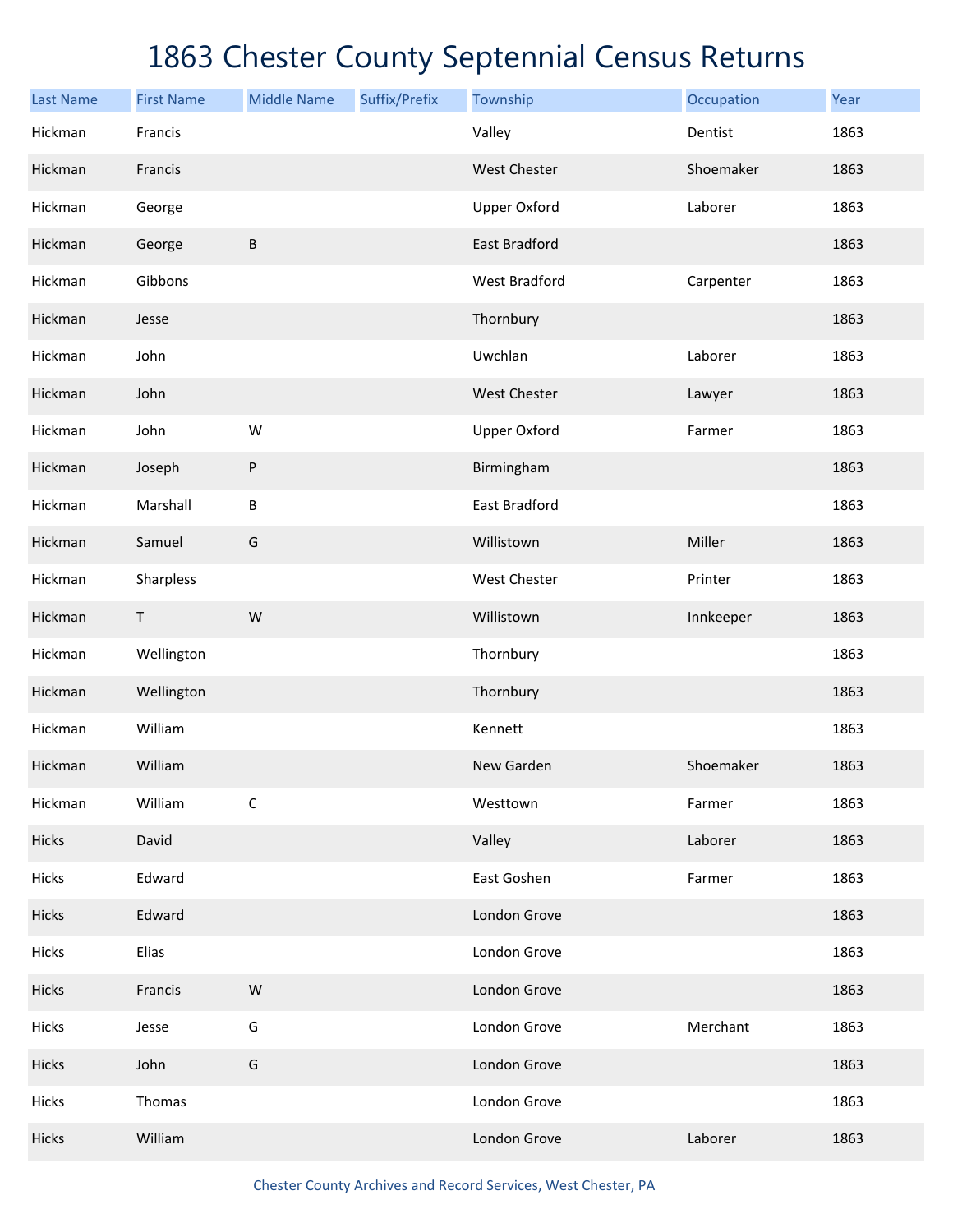| <b>Last Name</b> | <b>First Name</b> | <b>Middle Name</b> | Suffix/Prefix | Township             | Occupation            | Year |
|------------------|-------------------|--------------------|---------------|----------------------|-----------------------|------|
| Hiddleson        | Joseph            |                    |               | <b>West Bradford</b> | Farmer                | 1863 |
| Hiddleson        | Milton            |                    |               | <b>West Bradford</b> | Laborer               | 1863 |
| Hiddleson        | Moses             | ${\sf P}$          |               | West Bradford        | Farmer                | 1863 |
| Hide             | Patrick           |                    |               | Kennett              |                       | 1863 |
| Hiestand         | Henry             |                    |               | <b>East Coventry</b> | Farmer                | 1863 |
| Hiester          | John              | ${\sf R}$          |               | <b>East Coventry</b> | Farmer                | 1863 |
| Hiester          | Samuel            |                    |               | <b>East Coventry</b> | Farmer                | 1863 |
| Higgins          | $\mathsf E$       | $\sf B$            |               | Penn                 | Doctor                | 1863 |
| Higgins          | John              |                    |               | East Bradford        |                       | 1863 |
| Higgins          | Mary              |                    |               | Phoenixville         | Lady                  | 1863 |
| Higgins          | Pat               |                    |               | Phoenixville         | Puddler               | 1863 |
| High             |                   |                    |               | <b>East Vincent</b>  |                       | 1863 |
| High             | Ann               |                    |               | North Coventry       | Lady                  | 1863 |
| High             | Benjamin          |                    |               | Phoenixville         | <b>Boss</b>           | 1863 |
| High             | Davis             |                    |               | Warwick              |                       | 1863 |
| High             | Edith             |                    |               | Schuylkill           | Lady                  | 1863 |
| High             | Ezra              |                    |               | Easttown             | <b>School Teacher</b> | 1863 |
| High             | Ezral             | $\sf B$            |               | Tredyffrin           |                       | 1863 |
| High             | George            |                    |               | Phoenixville         | Laborer               | 1863 |
| High             | Henry             |                    |               | North Coventry       | Farmer                | 1863 |
| High             | Jacob             |                    |               | East Pikeland        | Laborer               | 1863 |
| High             | Samuel            |                    |               | North Coventry       | Farmer                | 1863 |
| Highfield        | Darwin            | ${\sf R}$          |               | Thornbury            |                       | 1863 |
| Highley          | Felix             |                    |               | Schuylkill           | Farmer                | 1863 |
| Highley          | John              |                    |               | Charlestown          |                       | 1863 |
| Highly           | Joshua            | $\sf K$            |               | Schuylkill           | Blacksmith            | 1863 |
| Highs            | ${\sf M}$         | P                  |               | Charlestown          |                       | 1863 |
| Hilaman          | Albert            |                    |               | East Nottingham      |                       | 1863 |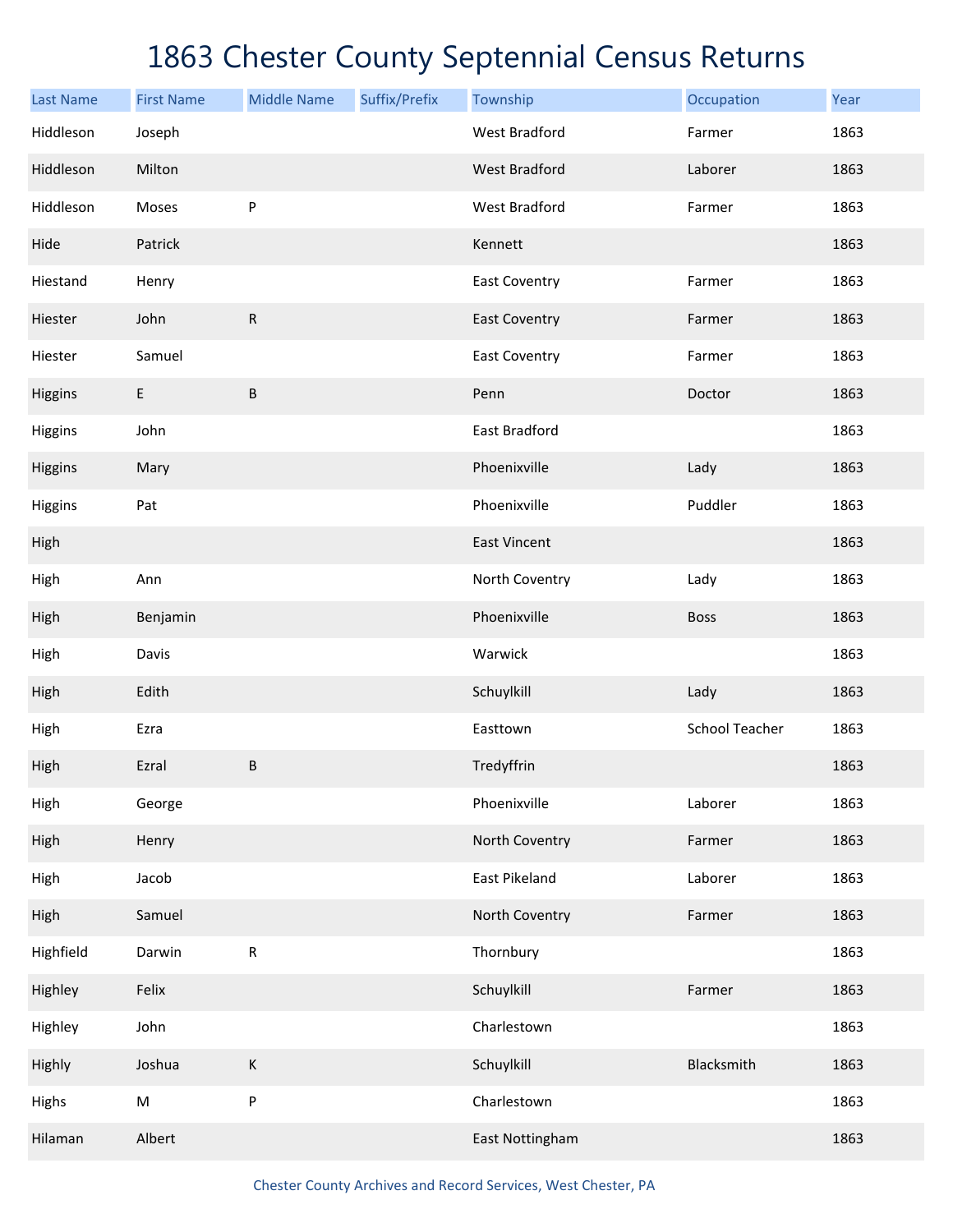| <b>Last Name</b> | <b>First Name</b> | <b>Middle Name</b> | Suffix/Prefix | Township         | Occupation  | Year |
|------------------|-------------------|--------------------|---------------|------------------|-------------|------|
| Hilaman          | John              | S                  |               | West Nottingham  | Farmer      | 1863 |
| Hilborn          | Thomas            |                    |               | Phoenixville     | Laborer     | 1863 |
| Hilderman        | Alfred            |                    |               | West Chester     | Laborer     | 1863 |
| Hill             | Abram             |                    |               | East Marlborough |             | 1863 |
| Hill             | Andrew            | D                  |               | West Whiteland   | Fireman     | 1863 |
| Hill             | Elijah            |                    |               | London Britain   | Laborer     | 1863 |
| Hill             | John              |                    |               | Pennsbury        | Farmer      | 1863 |
| Hill             | John              |                    |               | Schuylkill       | Shoemaker   | 1863 |
| Hill             | Joseph            |                    |               | New Garden       | Tailor      | 1863 |
| Hill             | Joseph            | F                  |               | West Whiteland   | Storekeeper | 1863 |
| Hill             | Joseph            | W                  |               | Birmingham       | Plasterer   | 1863 |
| Hill             | Margaret          |                    |               | West Whiteland   |             | 1863 |
| Hill             | Newlin            |                    |               | Willistown       | Laborer     | 1863 |
| Hill             | Richard           |                    |               | West Whiteland   | Blacksmith  | 1863 |
| Hill             | Robert            |                    |               | East Caln        | Laborer     | 1863 |
| Hill             | Robert            |                    |               | Honey Brook      | Farmer      | 1863 |
| Hill             | Russell           |                    |               | Uwchlan          | Laborer     | 1863 |
| Hill             | Thomas            |                    |               | East Marlborough | Laborer     | 1863 |
| Hill             | Thomas            |                    |               | Elk              | Farmer      | 1863 |
| Hill             | William           |                    |               | West Marlborough | Laborer     | 1863 |
| Hilles           | James             |                    |               | East Whiteland   | Laborer     | 1863 |
| Hilsa            | Charles           |                    |               | Phoenixville     | Puddler     | 1863 |
| Hilser           | George            |                    |               | Phoenixville     | Tailor      | 1863 |
| Hilton           | George            |                    |               | Valley           | Laborer     | 1863 |
| Hilton           | Isaac             |                    |               | West Fallowfield |             | 1863 |
| Hilton           | Michael           |                    |               | Valley           | Laborer     | 1863 |
| Hilton           | Miller            |                    |               | West Fallowfield |             | 1863 |
| Hilton           | Robert            |                    |               | Highland         | Laborer     | 1863 |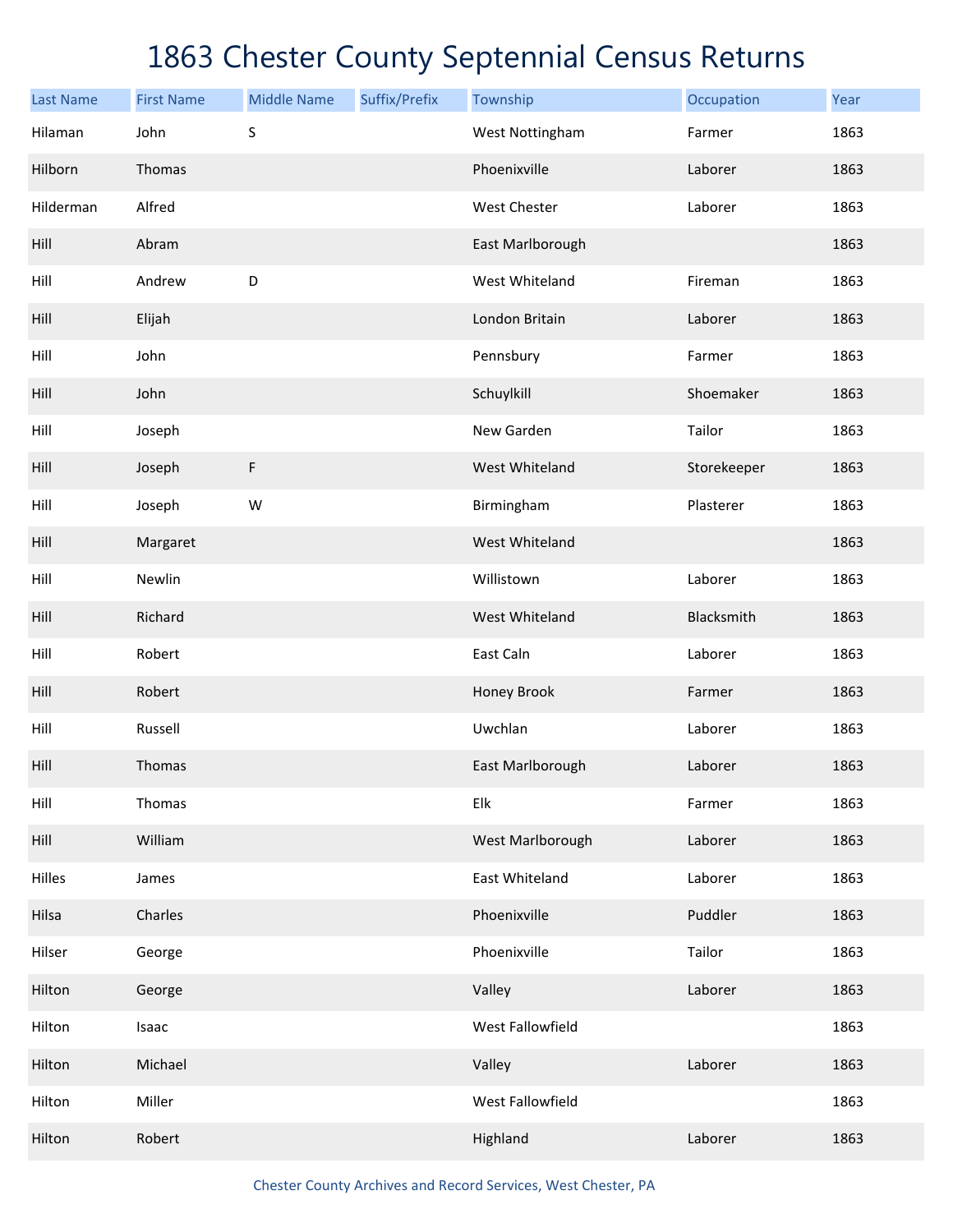| <b>Last Name</b> | <b>First Name</b> | <b>Middle Name</b> | Suffix/Prefix | Township             | Occupation     | Year |
|------------------|-------------------|--------------------|---------------|----------------------|----------------|------|
| Hilton           | Simon             |                    |               | Valley               | Laborer        | 1863 |
| Hilton           | Thomas            |                    |               | Valley               | Weaver         | 1863 |
| Hilton           | Thornton          |                    |               | <b>Upper Oxford</b>  | Laborer        | 1863 |
| Hilton           | Webster           | F                  |               | Downingtown          | <b>Butcher</b> | 1863 |
| Himelright       | Thomas            |                    |               | East Brandywine      |                | 1863 |
| Himes            | Benjamin          |                    |               | <b>West Pikeland</b> | Farmer         | 1863 |
| Himes            | Charles           |                    |               | Charlestown          |                | 1863 |
| Himes            | Charles           |                    |               | <b>East Coventry</b> | Laborer        | 1863 |
| Himes            | Charles           |                    |               | <b>West Pikeland</b> | Laborer        | 1863 |
| Himes            | Daniel            |                    |               | <b>West Pikeland</b> | Farmer         | 1863 |
| Himes            | James             |                    |               | Phoenixville         | Laborer        | 1863 |
| Himes            | Thomas            |                    |               | <b>West Pikeland</b> | Farmer         | 1863 |
| Himewright       | Benjamin          |                    |               | Uwchlan              | Laborer        | 1863 |
| Hindeman         | David             |                    |               | West Fallowfield     |                | 1863 |
| Hindman          | Elizabeth         |                    |               | West Fallowfield     |                | 1863 |
| Hindman          | Hugh              |                    |               | Franklin             | Farmer         | 1863 |
| Hindman          | James             |                    |               | Franklin             | Farmer         | 1863 |
| Hindman          | Morris            |                    |               | Penn                 | Peddler        | 1863 |
| Hindman          | Thomas            |                    |               | Franklin             | Farmer         | 1863 |
| Hines            | Pat               |                    |               | Phoenixville         | Laborer        | 1863 |
| Hinksin          | Alexander         |                    |               | Pennsbury            | Laborer        | 1863 |
| Hinkson          | Albert            |                    |               | Highland             | Laborer        | 1863 |
| Hinkson          | Eli               | $\sf H$            |               | Highland             | Farmer         | 1863 |
| Hinkson          | Emory             |                    |               | Uwchlan              | Farmer         | 1863 |
| Hinkson          | Handford          |                    |               | Highland             | Farmer         | 1863 |
| Hinkson          | Isaac             |                    |               | Highland             | Farmer         | 1863 |
| Hinkson          | $\mathsf J$       | Strode             |               | Valley               | <b>Butcher</b> | 1863 |
| Hinkson          | Samuel            |                    |               | Highland             | Farmer         | 1863 |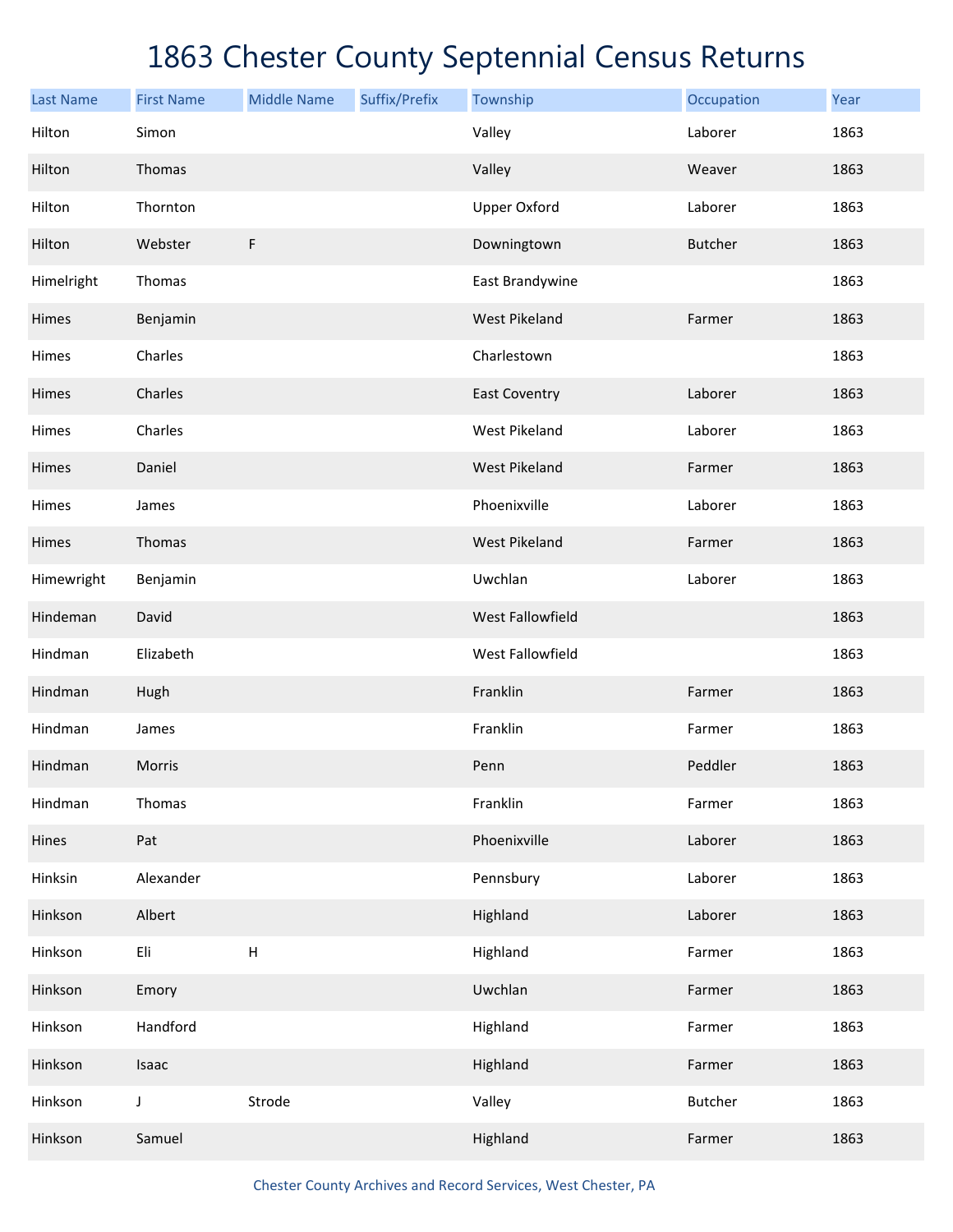|                             | <b>First Name</b> | <b>Middle Name</b> | Suffix/Prefix | Township                | Occupation     | Year |
|-----------------------------|-------------------|--------------------|---------------|-------------------------|----------------|------|
| <b>Last Name</b><br>Hinkson | William           | M                  |               | <b>West Chester</b>     | Lawyer         | 1863 |
| Hinman                      | Danial            | $\mathsf C$        |               | Westtown                | Farmer         | 1863 |
| Hinman                      | Daniel            | $\sf B$            |               | East Bradford           |                | 1863 |
|                             |                   |                    |               |                         |                |      |
| Hinnion                     | Hannah            |                    |               | Charlestown             |                | 1863 |
| Hinton                      | Catharine         |                    |               | Honey Brook             |                | 1863 |
| Hipel                       | Jacob             |                    |               | West Fallowfield        |                | 1863 |
| Hippert                     | David             |                    |               | <b>East Fallowfield</b> | Laborer        | 1863 |
| Hipple                      | Abram             |                    |               | <b>West Vincent</b>     | Laborer        | 1863 |
| Hipple                      | Andrew            | J                  |               | East Pikeland           | Blacksmith     | 1863 |
| Hipple                      | Daniel            |                    |               | East Pikeland           | Farmer         | 1863 |
| Hipple                      | Elijah            | G                  |               | East Goshen             | Farmer         | 1863 |
| Hipple                      | Franklin          |                    |               | North Coventry          | Blacksmith     | 1863 |
| Hipple                      | George            | G                  |               | <b>West Chester</b>     | Drover         | 1863 |
| Hipple                      | George            | W                  |               | Phoenixville            | Laborer        | 1863 |
| Hipple                      | Henry             |                    |               | <b>East Pikeland</b>    | Teamster       | 1863 |
| Hipple                      | Jacob             |                    |               | <b>West Vincent</b>     | Mason          | 1863 |
| Hipple                      | James             |                    |               | <b>East Coventry</b>    | Vendue Crier   | 1863 |
| Hipple                      | John              |                    |               | Phoenixville            | Carter         | 1863 |
| Hipple                      | John              |                    |               | Phoenixville            | Carter         | 1863 |
| Hipple                      | John              |                    |               | West Pikeland           | Farmer         | 1863 |
| Hipple                      | John              |                    |               | <b>West Vincent</b>     | Farmer         | 1863 |
| Hipple                      | John              |                    |               | West Whiteland          | Laborer        | 1863 |
| Hipple                      | John              | Υ                  |               | East Pikeland           | <b>Butcher</b> | 1863 |
| Hipple                      | Mark              |                    |               | East Pikeland           | Mason          | 1863 |
| Hipple                      | Nathan            |                    |               | East Pikeland           | Laborer        | 1863 |
| Hipple                      | Peter             |                    |               | <b>West Vincent</b>     | Mechanic       | 1863 |
| Hipple                      | Thomas            |                    |               | <b>East Coventry</b>    | Saddler        | 1863 |
| Hipple                      | William           |                    |               | <b>East Vincent</b>     |                | 1863 |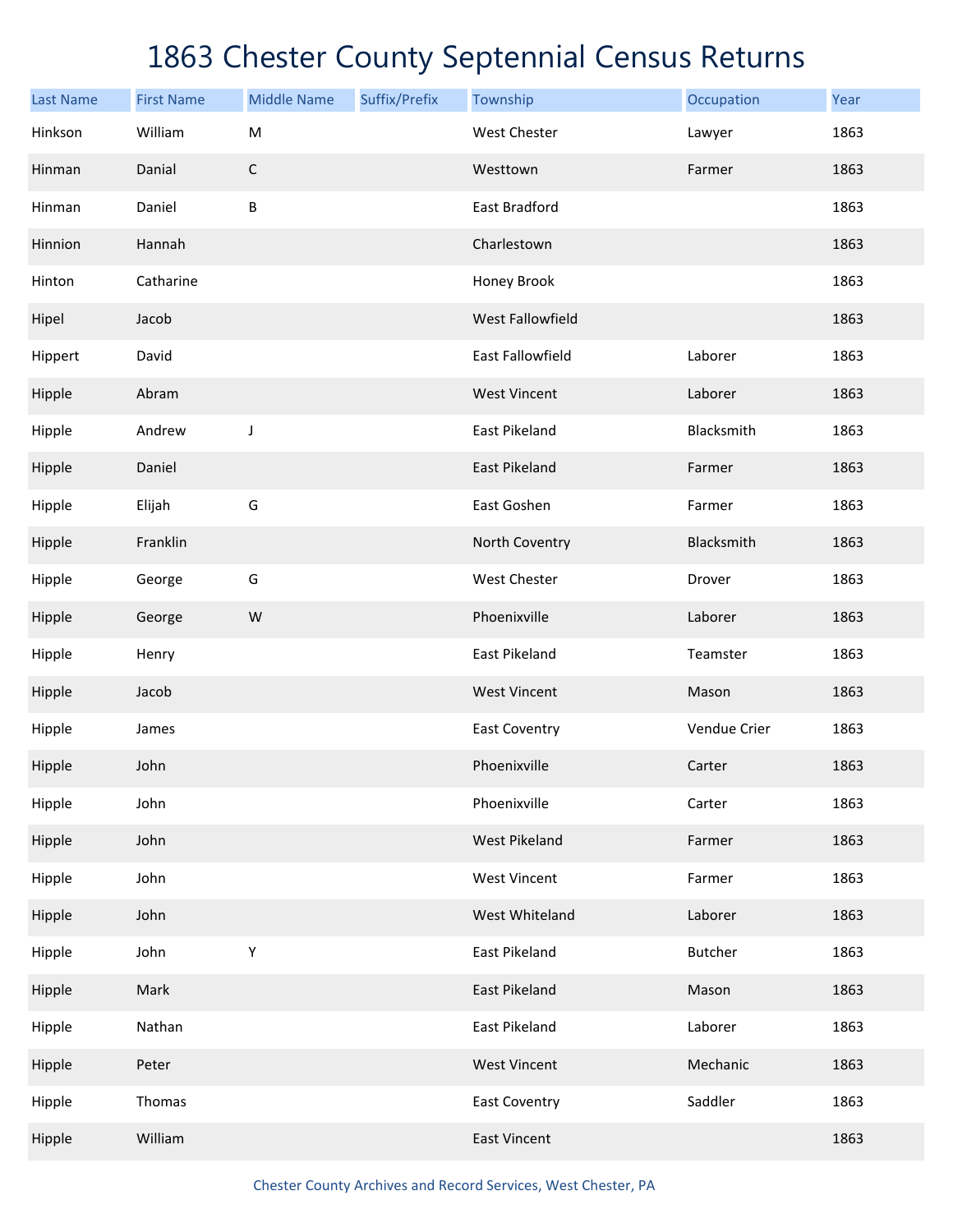| <b>Last Name</b> | <b>First Name</b> | <b>Middle Name</b>        | Suffix/Prefix | Township            | Occupation | Year |
|------------------|-------------------|---------------------------|---------------|---------------------|------------|------|
| Hipple           | William           |                           |               | <b>West Vincent</b> | Farmer     | 1863 |
| Hird             | Edward            |                           |               | Valley              | Turner     | 1863 |
| Hird             | Rolland           |                           |               | Honey Brook         | Weaver     | 1863 |
| Hislan           | Morgan            |                           |               | Phoenixville        | Puddler    | 1863 |
| Hitchens         | Hall              |                           |               | Schuylkill          | Laborer    | 1863 |
| Hitner           |                   |                           |               | Tredyffrin          |            | 1863 |
| Hoagland         | William           | G                         |               | East Marlborough    | Innkeeper  | 1863 |
| Hobson           | Elizabeth         |                           |               | New Garden          |            | 1863 |
| Hobson           | Jacob             |                           | Esq.          | New Garden          |            | 1863 |
| Hobson           | Nathan            |                           |               | New Garden          | Farmer     | 1863 |
| Hodge            | $\mathsf F$       | G                         |               | Oxford              | Minister   | 1863 |
| Hodgeon          | James             |                           |               | Elk                 | Farmer     | 1863 |
| Hodgson          | Alexander         |                           |               | West Fallowfield    |            | 1863 |
| Hodgson          | G                 | $\mathsf D$               |               | Oxford              | Merchant   | 1863 |
| Hodgson          | Henry             |                           |               | Lower Oxford        | Farmer     | 1863 |
| Hodgson          | James             |                           | Sr.           | New London          | Farmer     | 1863 |
| Hodgson          | James             |                           |               | New London          | Gentleman  | 1863 |
| Hodgson          | John              |                           |               | <b>West Chester</b> | Printer    | 1863 |
| Hodgson          | Joseph            |                           |               | Penn                | Farmer     | 1863 |
| Hodgson          | ${\sf M}$         | $\mathsf A$               |               | Oxford              | Gentleman  | 1863 |
| Hodgson          | Mark              | $\mathsf A$               |               | New London          | Farmer     | 1863 |
| Hodgson          | Mary              |                           |               | <b>West Chester</b> | Seamstress | 1863 |
| Hodgson          | Robert            |                           |               | Oxford              | Merchant   | 1863 |
| Hodgson          | Robert            | $\boldsymbol{\mathsf{H}}$ |               | New London          | Farmer     | 1863 |
| Hodgson          | William           | $\sf H$                   |               | West Chester        | Painter    | 1863 |
| Hodkins          | Edward            |                           |               | London Grove        |            | 1863 |
| Hodson           | Samuel            |                           |               | West Fallowfield    |            | 1863 |
| Hoff             | Edward            |                           |               | Phoenixville        | Carpenter  | 1863 |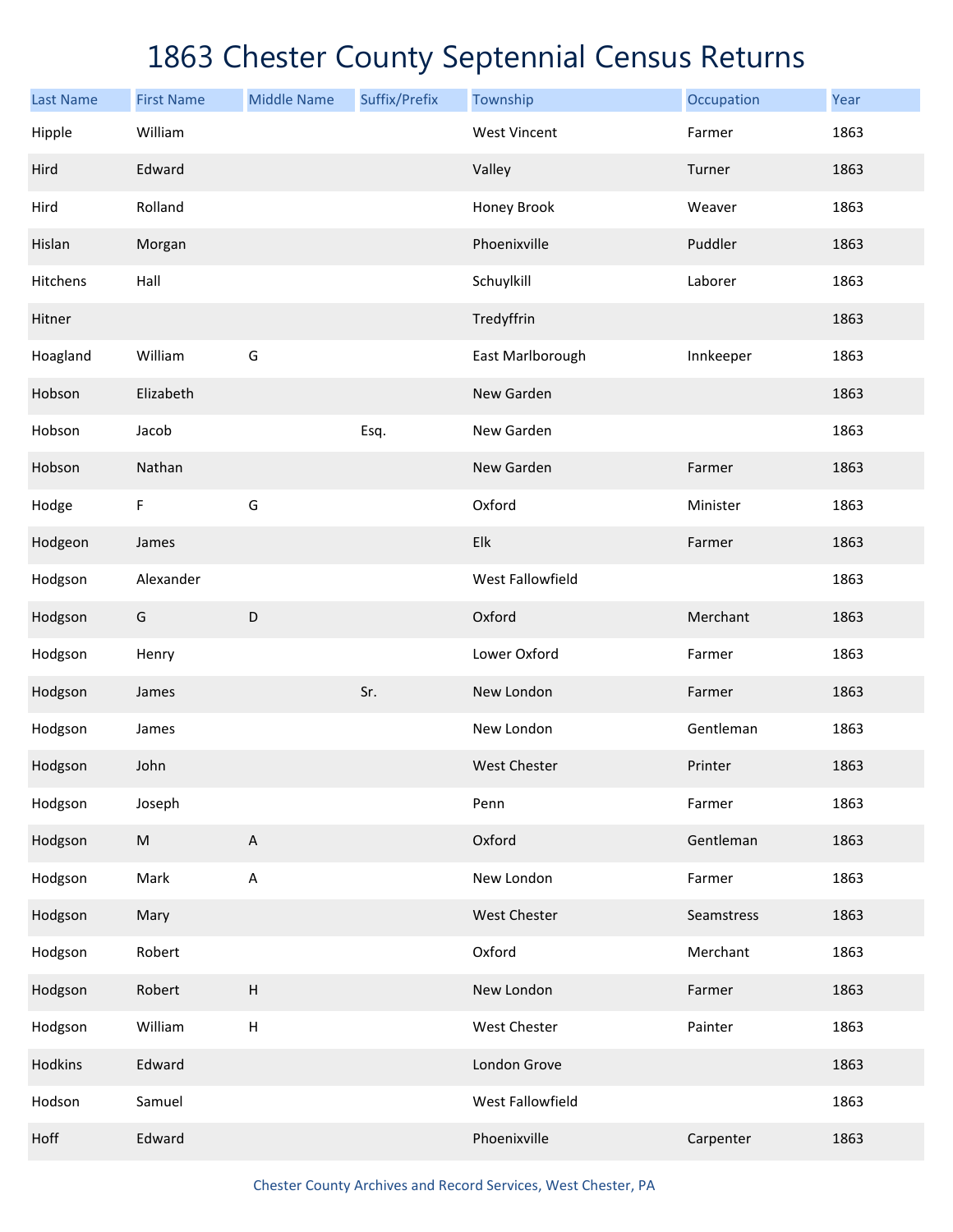| <b>Last Name</b> | <b>First Name</b> | <b>Middle Name</b> | Suffix/Prefix | Township             | Occupation | Year |
|------------------|-------------------|--------------------|---------------|----------------------|------------|------|
| Hoffecker        | George            |                    |               | North Coventry       | Farmer     | 1863 |
| Hoffecker        | Henry             |                    |               | <b>East Nantmeal</b> |            | 1863 |
| Hoffecker        | Jacob             |                    |               | <b>East Nantmeal</b> |            | 1863 |
| Hoffecker        | Jacob             |                    |               | <b>East Nantmeal</b> |            | 1863 |
| Hoffecker        | John              |                    |               | <b>East Vincent</b>  |            | 1863 |
| Hoffecker        | John              |                    |               | North Coventry       | Farmer     | 1863 |
| Hoffecker        | Levi              |                    |               | <b>East Vincent</b>  |            | 1863 |
| Hofficker        | Levi              |                    |               | <b>Upper Uwchlan</b> | Cooper     | 1863 |
| Hoffman          | Alexander         |                    |               | <b>East Vincent</b>  |            | 1863 |
| Hoffman          | Aubera            |                    |               | <b>Upper Uwchlan</b> | Farmer     | 1863 |
| Hoffman          | Daniel            |                    |               | South Coventry       | Farmer     | 1863 |
| Hoffman          | Elizabeth         |                    |               | <b>East Coventry</b> |            | 1863 |
| Hoffman          | Francis           |                    |               | Valley               | Farmer     | 1863 |
| Hoffman          | George            |                    |               | West Whiteland       | Farmer     | 1863 |
| Hoffman          | George            | K                  |               | <b>East Vincent</b>  |            | 1863 |
| Hoffman          | George            | W                  |               | East Whiteland       | Innkeeper  | 1863 |
| Hoffman          | James             | H                  |               | West Whiteland       | Farmer     | 1863 |
| Hoffman          | John              | ${\sf R}$          |               | East Marlborough     | Merchant   | 1863 |
| Hoffman          | John              | ${\sf R}$          |               | <b>Upper Uwchlan</b> | Farmer     | 1863 |
| Hoffman          | Joshua            |                    |               | South Coventry       | Laborer    | 1863 |
| Hoffman          | Levi              | G                  |               | <b>West Chester</b>  | Engineer   | 1863 |
| Hoffman          | Morgan            |                    |               | <b>Upper Uwchlan</b> | Farmer     | 1863 |
| Hoffman          | Nathan            |                    |               | <b>East Coventry</b> | Machinist  | 1863 |
| Hoffman          | Philip            |                    |               | North Coventry       | Gentleman  | 1863 |
| Hoffman          | Philip            |                    |               | <b>Upper Uwchlan</b> | Laborer    | 1863 |
| Hoffman          | Phillip           |                    |               | Charlestown          |            | 1863 |
| Hoffman          | Samuel            |                    |               | Wallace              | Laborer    | 1863 |
| Hoffman          | Thomas            |                    |               | Valley               | Farmer     | 1863 |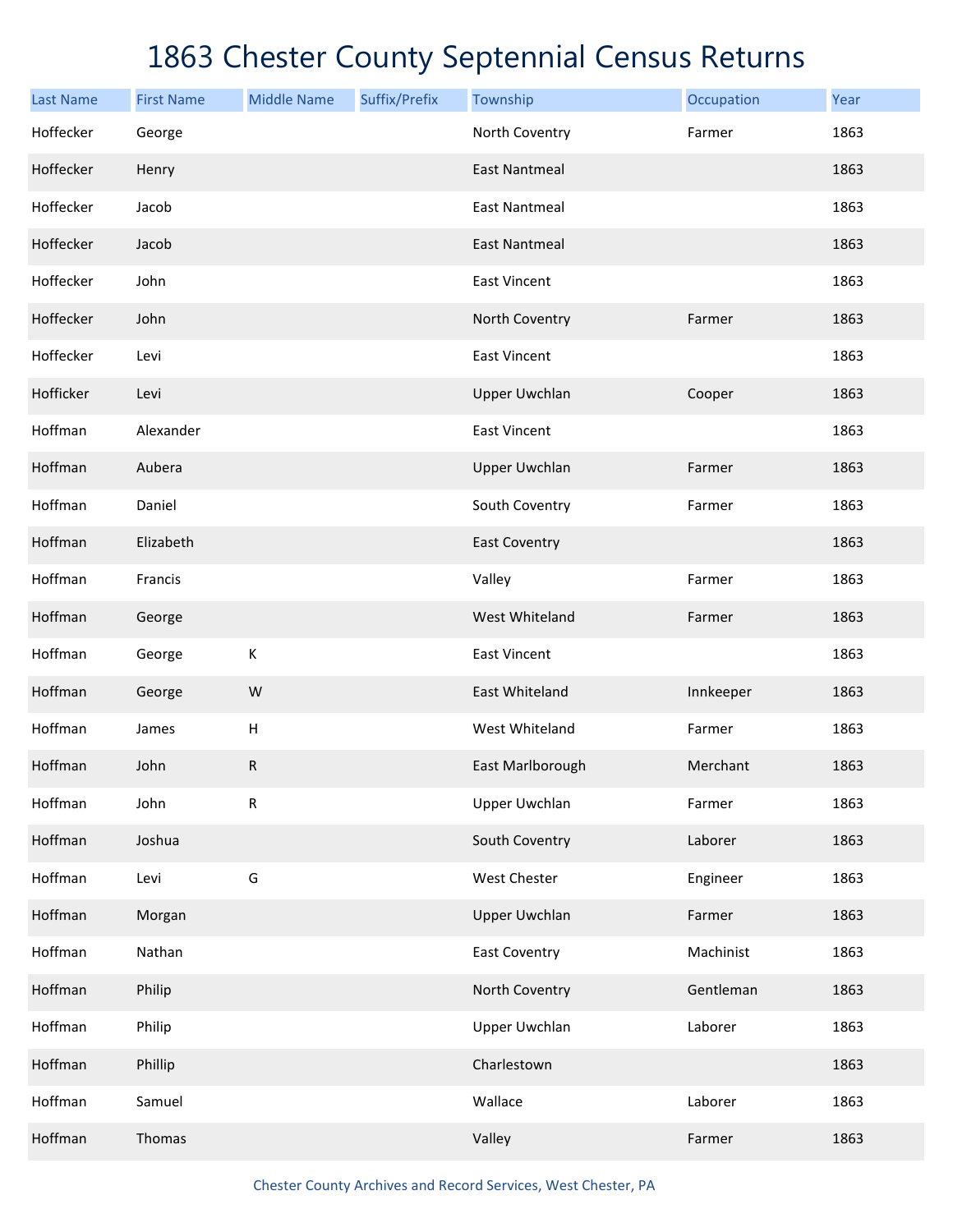| <b>Last Name</b> | <b>First Name</b> | <b>Middle Name</b> | Suffix/Prefix | Township             | Occupation   | Year |
|------------------|-------------------|--------------------|---------------|----------------------|--------------|------|
| Hoffman          | Thomas            | R                  |               | Valley               | Laborer      | 1863 |
| Hoffman          | Vernon            | L                  |               | West Whiteland       | Farmer       | 1863 |
| Hoffman          | William           |                    |               | West Chester         | Cabinetmaker | 1863 |
| Hoffman          | William           |                    |               | <b>West Nantmeal</b> | Laborer      | 1863 |
| Hofman           | Michael           |                    |               | <b>East Nantmeal</b> |              | 1863 |
| Hogan            | Daniel            |                    |               | Lower Oxford         | Laborer      | 1863 |
| Hogan            | John              |                    |               | Lower Oxford         | Laborer      | 1863 |
| Hoguet           | Sucian            |                    |               | Wallace              | Storekeeper  | 1863 |
| Hok              | George            |                    |               | East Bradford        |              | 1863 |
| Holand           | Joseph            | W                  |               | Highland             | Shoemaker    | 1863 |
| Holbrook         |                   |                    |               | Elk                  | Papermaker   | 1863 |
| Holby            | George            |                    |               | South Coventry       | Mason        | 1863 |
| Holby            | Joseph            |                    |               | <b>East Nantmeal</b> |              | 1863 |
| Holding          | E                 | $\sf B$            |               | West Chester         | Storekeeper  | 1863 |
| Holeroft         | James             |                    |               | Tredyffrin           |              | 1863 |
| Holf             | Sarah             |                    |               | Uwchlan              |              | 1863 |
| Hollady          | James             |                    |               | West Caln            |              | 1863 |
| Holland          | Alexander         |                    |               | Tredyffrin           |              | 1863 |
| Holland          | Charles           | A                  |               | Tredyffrin           |              | 1863 |
| Holland          | James             |                    |               | Downingtown          | Laborer      | 1863 |
| Holland          | John              |                    |               | Highland             | Peddler      | 1863 |
| Holland          | John              | Τ                  |               | Highland             | Shoemaker    | 1863 |
| Holland          | Lwey              |                    |               | West Chester         | Housekeeper  | 1863 |
| Holland          | Nicholas          |                    |               | Phoenixville         | Blacksmith   | 1863 |
| Holland          | William           |                    |               | West Whiteland       | Laborer      | 1863 |
| Hollensworth     | Abner             |                    |               | New Garden           | Farmer       | 1863 |
| Hollensworth     | James             | $\sf H$            |               | New Garden           | Miller       | 1863 |
| Holliday         | Elizabeth         |                    |               | West Goshen          | House & Lot  | 1863 |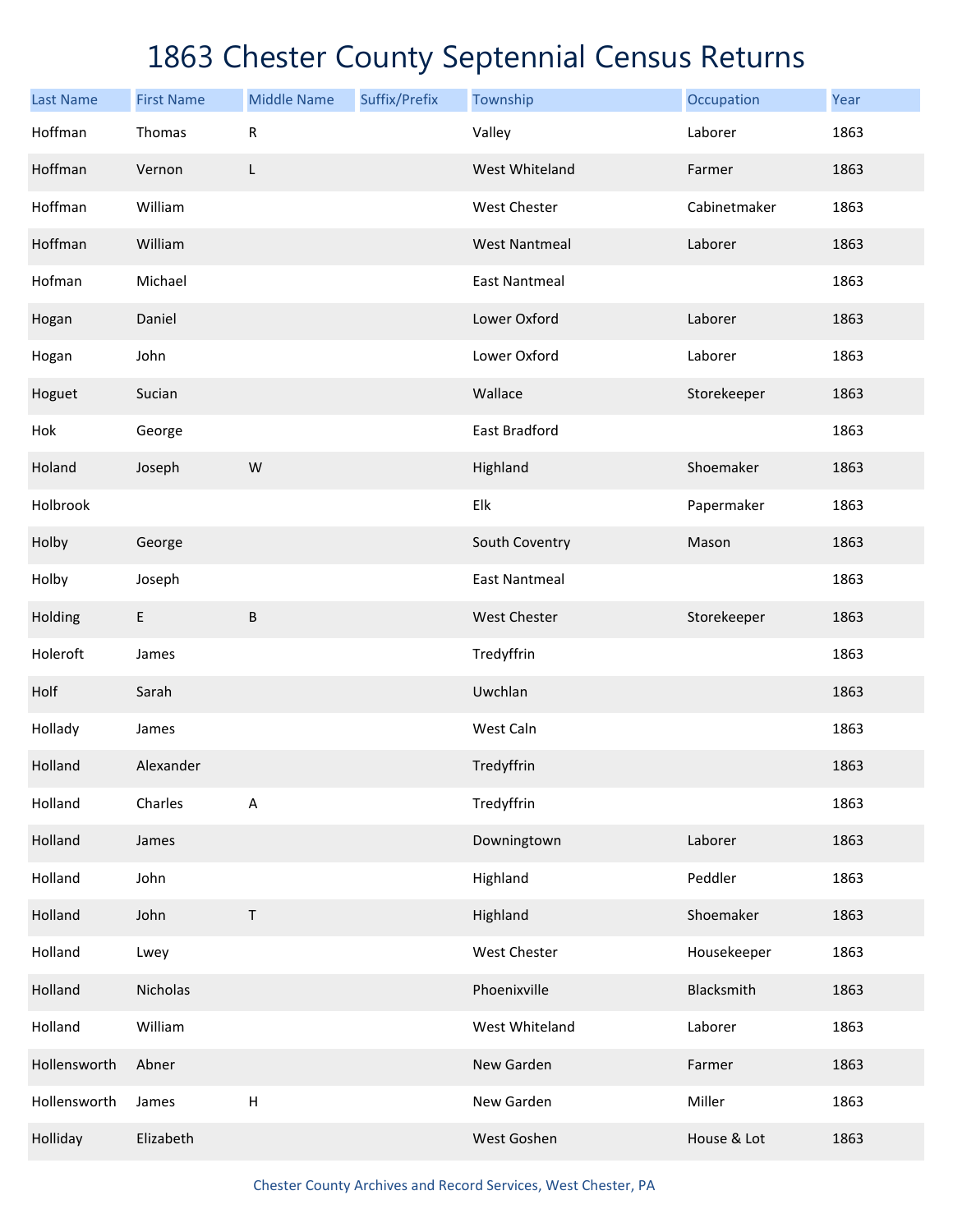| <b>Last Name</b> | <b>First Name</b> | <b>Middle Name</b> | Suffix/Prefix | Township             | Occupation     | Year |
|------------------|-------------------|--------------------|---------------|----------------------|----------------|------|
| Hollinger        | Edward            |                    |               | <b>East Nantmeal</b> |                | 1863 |
| Hollinger        | John              |                    |               | <b>East Nantmeal</b> |                | 1863 |
| Hollingsworth    | Caleb             |                    |               | Kennett              |                | 1863 |
| Hollingsworth    | James             |                    |               | Kennett Square       | Carpenter      | 1863 |
| Hollingsworth    | Joshua            | ${\sf R}$          |               | West Marlborough     | Merchant       | 1863 |
| Hollingsworth    | Stephen           | G                  |               | Penn                 | Shoemaker      | 1863 |
| Hollingsworth    | William           |                    |               | Elk                  | Farmer         | 1863 |
| Hollingworth     | Albertus          |                    |               | Kennett              |                | 1863 |
| Hollond          | Lucy              |                    |               | West Goshen          | Farmer         | 1863 |
| Holloway         | Harry             |                    |               | Elk                  | Papermaker     | 1863 |
| Holloway         | Joseph            |                    |               | Phoenixville         | Laborer        | 1863 |
| Hollowell        | Cornelius         |                    |               | Franklin             | Farmer         | 1863 |
| Hollowell        | Joseph            |                    |               | Franklin             | Farmer         | 1863 |
| Holman           | Ann               |                    |               | West Pikeland        |                | 1863 |
| Holman           | Charles           |                    |               | East Pikeland        | Farmer         | 1863 |
| Holman           | David             |                    |               | West Pikeland        | Miner          | 1863 |
| Holman           | Davis             | $\mathsf Z$        |               | West Pikeland        | Laborer        | 1863 |
| Holman           | Francis           |                    |               | West Pikeland        | Farmer         | 1863 |
| Holman           | Frederick         |                    |               | <b>West Pikeland</b> | Farmer         | 1863 |
| Holman           | George            |                    |               | East Pikeland        |                | 1863 |
| Holman           | Isaac             |                    |               | West Pikeland        | <b>Butcher</b> | 1863 |
| Holman           | John              |                    |               | East Pikeland        | Laborer        | 1863 |
| Holman           | Joseph            | G                  |               | West Pikeland        | Merchant       | 1863 |
| Holman           | Samuel            |                    |               | East Pikeland        | Farmer         | 1863 |
| Holman           | Samuel            |                    |               | West Pikeland        | Miner          | 1863 |
| Holmes           | John              |                    |               | West Caln            | Farmer         | 1863 |
| Holmes           | P                 | ${\sf R}$          |               | West Chester         | Tailor         | 1863 |
| Holmes           | Samuel            |                    |               | <b>Upper Oxford</b>  | Farmer         | 1863 |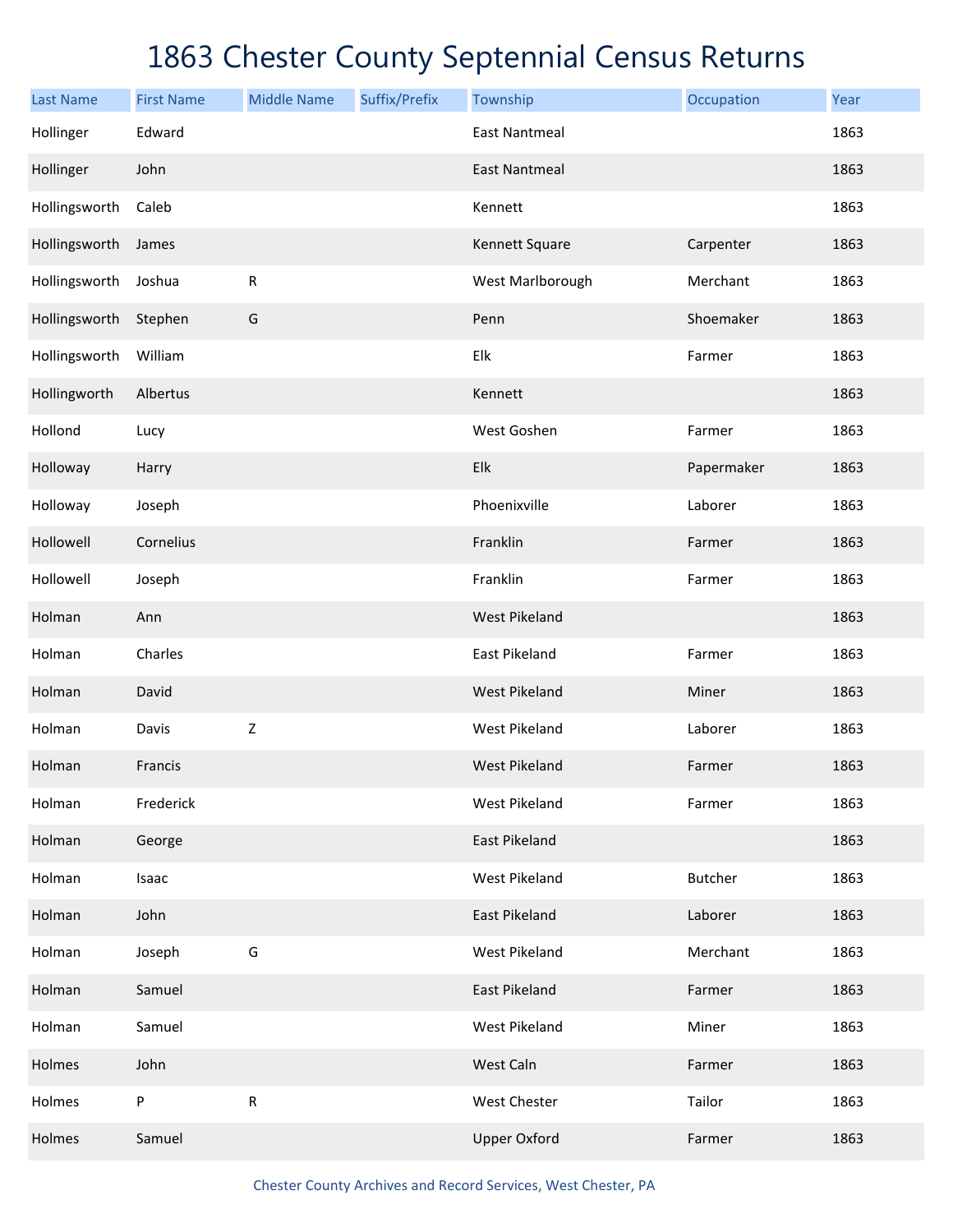| <b>Last Name</b> | <b>First Name</b> | <b>Middle Name</b>        | Suffix/Prefix | Township            | Occupation    | Year |
|------------------|-------------------|---------------------------|---------------|---------------------|---------------|------|
| Holmes           | Samuel            |                           |               | West Caln           | Farmer        | 1863 |
| Holms            | George            |                           |               | East Goshen         | Laborer       | 1863 |
| Holoran          | John              |                           |               | Phoenixville        | Carpenter     | 1863 |
| Holstein         | William           | $\boldsymbol{\mathsf{H}}$ |               | Tredyffrin          |               | 1863 |
| Holsten          | Benjamin          |                           |               | West Marlborough    | Laborer       | 1863 |
| Holsten          | John              |                           |               | West Marlborough    | Laborer       | 1863 |
| Holston          | Israel            |                           |               | Penn                | Miller        | 1863 |
| Holston          | James             |                           |               | Highland            | Laborer       | 1863 |
| Holt             | Abner             |                           |               | London Grove        | Laborer       | 1863 |
| Holt             | Aquilla           |                           |               | Sadsbury            |               | 1863 |
| Holt             | Henry             |                           |               | New London          | Laborer       | 1863 |
| Holt             | Israel            |                           |               | New London          | Laborer       | 1863 |
| Holt             | James             |                           |               | Phoenixville        | Painter       | 1863 |
| Holt             | John              |                           |               | Honey Brook         | Laborer       | 1863 |
| Holt             | Joseph            |                           |               | Phoenixville        | Engineer      | 1863 |
| Holt             | William           |                           |               | Honey Brook         | Laborer       | 1863 |
| Holt             | William           |                           |               | Phoenixville        | Engineer      | 1863 |
| Holten           | Samuel            |                           |               | Lower Oxford        | Drover        | 1863 |
| Holten           | Thomas            |                           |               | Lower Oxford        | Farmer        | 1863 |
| Holton           | Alexander         |                           |               | <b>Upper Oxford</b> | Drover        | 1863 |
| Holton           | Benjamin          | $\sf H$                   |               | <b>Upper Oxford</b> | Trader        | 1863 |
| Holton           | $\mathsf{L}$      | S W                       |               | <b>Upper Oxford</b> | Farmer        | 1863 |
| Holton           | Jackson           | A                         |               | <b>Upper Oxford</b> | Tavern Keeper | 1863 |
| Holton           | James             |                           |               | <b>Upper Oxford</b> | Farmer        | 1863 |
| Holton           | Jesse             |                           |               | <b>Upper Oxford</b> | Laborer       | 1863 |
| Holton           | ${\sf W}$         | $\mathsf V$ B             |               | <b>Upper Oxford</b> | Trader        | 1863 |
| Hood             | Benjamin          |                           |               | Westtown            | Drover        | 1863 |
| Hood             | Caleb             |                           |               | London Grove        |               | 1863 |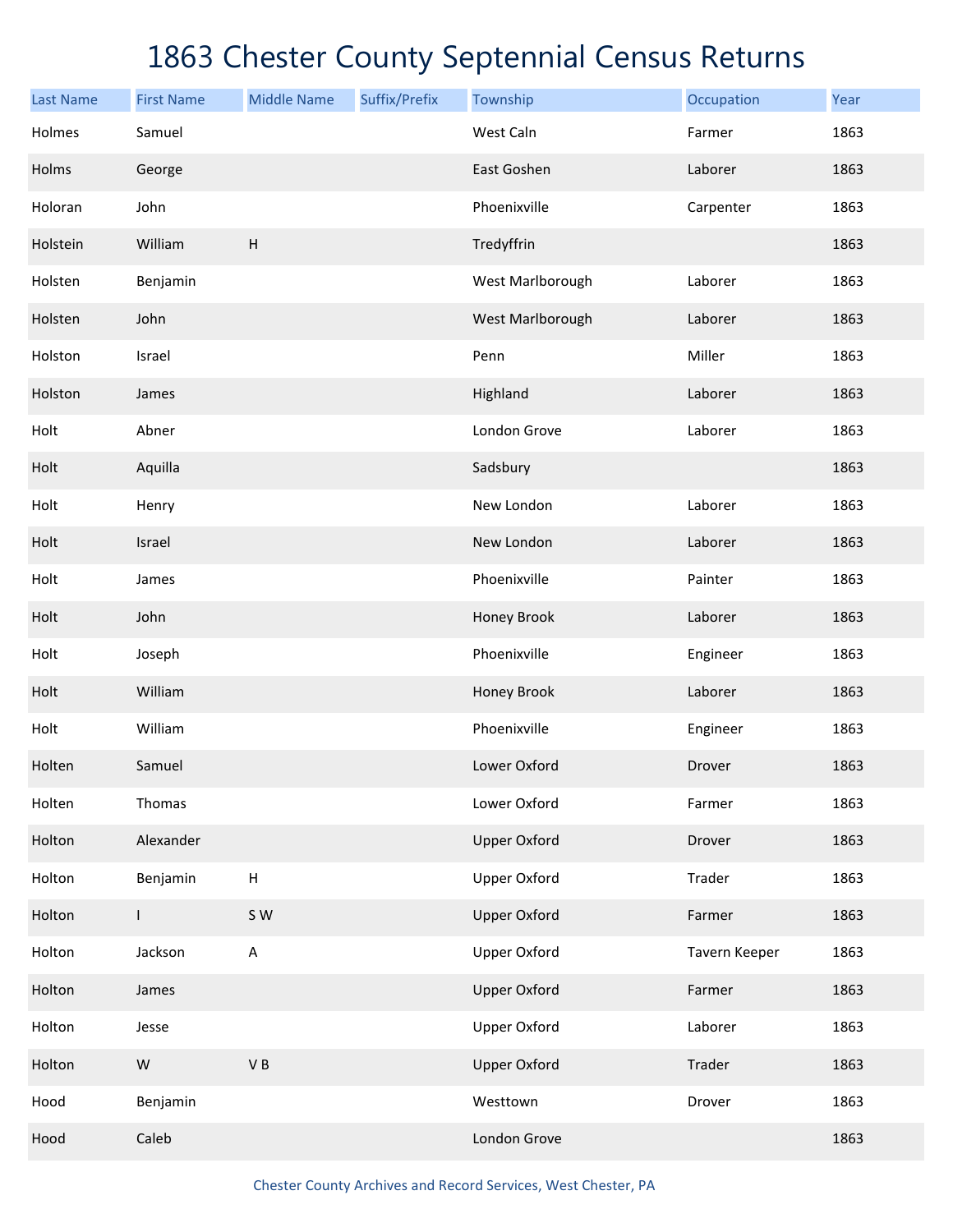| <b>Last Name</b> | <b>First Name</b> | <b>Middle Name</b> | Suffix/Prefix | Township             | Occupation | Year |
|------------------|-------------------|--------------------|---------------|----------------------|------------|------|
| Hood             | James             |                    |               | Sadsbury             | Shoemaker  | 1863 |
| Hood             | John              |                    |               | New Garden           |            | 1863 |
| Hood             | Levi              |                    |               | New Garden           |            | 1863 |
| Hood             | Samuel            |                    |               | East Marlborough     | Drover     | 1863 |
| Hood             | Samuel            |                    |               | East Nottingham      | Laborer    | 1863 |
| Hood             | Thomas            |                    |               | London Britain       | Farmer     | 1863 |
| Hook             | Orpha             |                    |               | Valley               | Farmer     | 1863 |
| Hook             | Samuel            |                    |               | South Coventry       | Farmer     | 1863 |
| Hooker           | Eri               |                    |               | East Nottingham      | Laborer    | 1863 |
| Hooker           | James             |                    |               | East Nottingham      | Laborer    | 1863 |
| Hooker           | John              |                    |               | East Nottingham      |            | 1863 |
| Hooper           | Henry             |                    |               | Charlestown          |            | 1863 |
| Hooper           | William           | $\mathsf C$        |               | Charlestown          |            | 1863 |
| Hoopes           |                   |                    |               | Kennett              |            | 1863 |
| Hoopes           | Amos              |                    |               | Franklin             | Carpenter  | 1863 |
| Hoopes           | Amy               | $\mathsf C$        |               | West Chester         | Lady       | 1863 |
| Hoopes           | В                 | F                  |               | Pocopson             | Farmer     | 1863 |
| Hoopes           | <b>Barclay</b>    |                    |               | New Garden           | Tailor     | 1863 |
| Hoopes           | Caleb             |                    |               | New Garden           | Farmer     | 1863 |
| Hoopes           | Charles           |                    |               | East Caln            | Farmer     | 1863 |
| Hoopes           | Curtis            |                    |               | West Chester         | Gentleman  | 1863 |
| Hoopes           | Cyrus             |                    |               | West Marlborough     | Farmer     | 1863 |
| Hoopes           | Cyrus             | D                  |               | West Chester         | Agent      | 1863 |
| Hoopes           | David             | ${\sf R}$          |               | Lower Oxford         | Miller     | 1863 |
| Hoopes           | E                 | Malin              |               | West Brandywine      | Farmer     | 1863 |
| Hoopes           | Elwood            |                    |               | East Bradford        |            | 1863 |
| Hoopes           | F                 | Pratt              |               | London Grove         |            | 1863 |
| Hoopes           | Garrett           |                    |               | <b>West Nantmeal</b> | Bartender  | 1863 |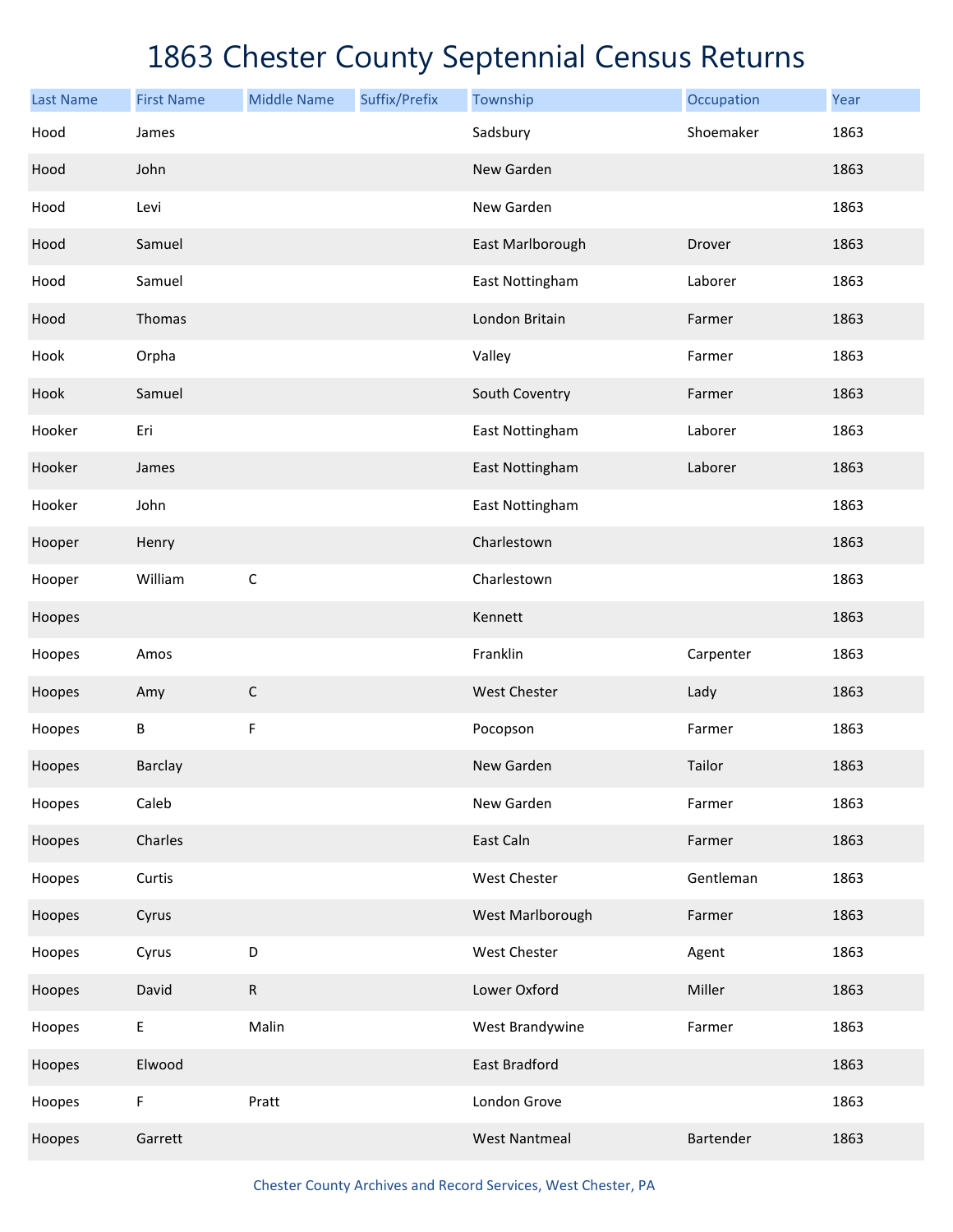| <b>Last Name</b> | <b>First Name</b> | <b>Middle Name</b> | Suffix/Prefix | Township             | Occupation     | Year |
|------------------|-------------------|--------------------|---------------|----------------------|----------------|------|
| Hoopes           | George            |                    |               | East Pikeland        | Sawer          | 1863 |
| Hoopes           | George            | ${\sf P}$          |               | East Caln            | M <sub>D</sub> | 1863 |
| Hoopes           | Hadley            |                    |               | New Garden           | Farmer         | 1863 |
| Hoopes           | Henry             |                    |               | East Bradford        |                | 1863 |
| Hoopes           | Henry             |                    |               | East Caln            | Farmer         | 1863 |
| Hoopes           | Holliday          |                    |               | New Garden           | Farmer         | 1863 |
| Hoopes           | Howard            | $\sf S$            |               | London Grove         |                | 1863 |
| Hoopes           | Isaac             |                    |               | East Goshen          | Farmer         | 1863 |
| Hoopes           | Isaac             |                    |               | New Garden           | Farmer         | 1863 |
| Hoopes           | Jacob             | E                  |               | West Chester         | Painter        | 1863 |
| Hoopes           | James             |                    |               | London Grove         |                | 1863 |
| Hoopes           | Jane              |                    |               | East Goshen          |                | 1863 |
| Hoopes           | Jerry             |                    |               | Downingtown          | Livery Stable  | 1863 |
| Hoopes           | Joel              |                    |               | New Garden           | Farmer         | 1863 |
| Hoopes           | John              |                    |               | East Caln            | Farmer         | 1863 |
| Hoopes           | John              |                    |               | London Grove         |                | 1863 |
| Hoopes           | John              | P                  |               | London Grove         |                | 1863 |
| Hoopes           | John              | W                  |               | New Garden           | Farmer         | 1863 |
| Hoopes           | Jonathan          |                    |               | Kennett              |                | 1863 |
| Hoopes           | Joseph            |                    |               | Pennsbury            | Farmer         | 1863 |
| Hoopes           | Joshua            |                    |               | East Bradford        |                | 1863 |
| Hoopes           | Joshua            |                    |               | West Chester         | Gentleman      | 1863 |
| Hoopes           | Levi              |                    |               | New Garden           | Farmer         | 1863 |
| Hoopes           | Levis             |                    |               | West Chester         | Storekeeper    | 1863 |
| Hoopes           | Levis             |                    |               | Willistown           | Undertaker     | 1863 |
| Hoopes           | Marshall          |                    |               | <b>West Nantmeal</b> | Farmer         | 1863 |
| Hoopes           | Milton            |                    |               | Downingtown          | Potter         | 1863 |
| Hoopes           | Penock            |                    |               | New Garden           | Farmer         | 1863 |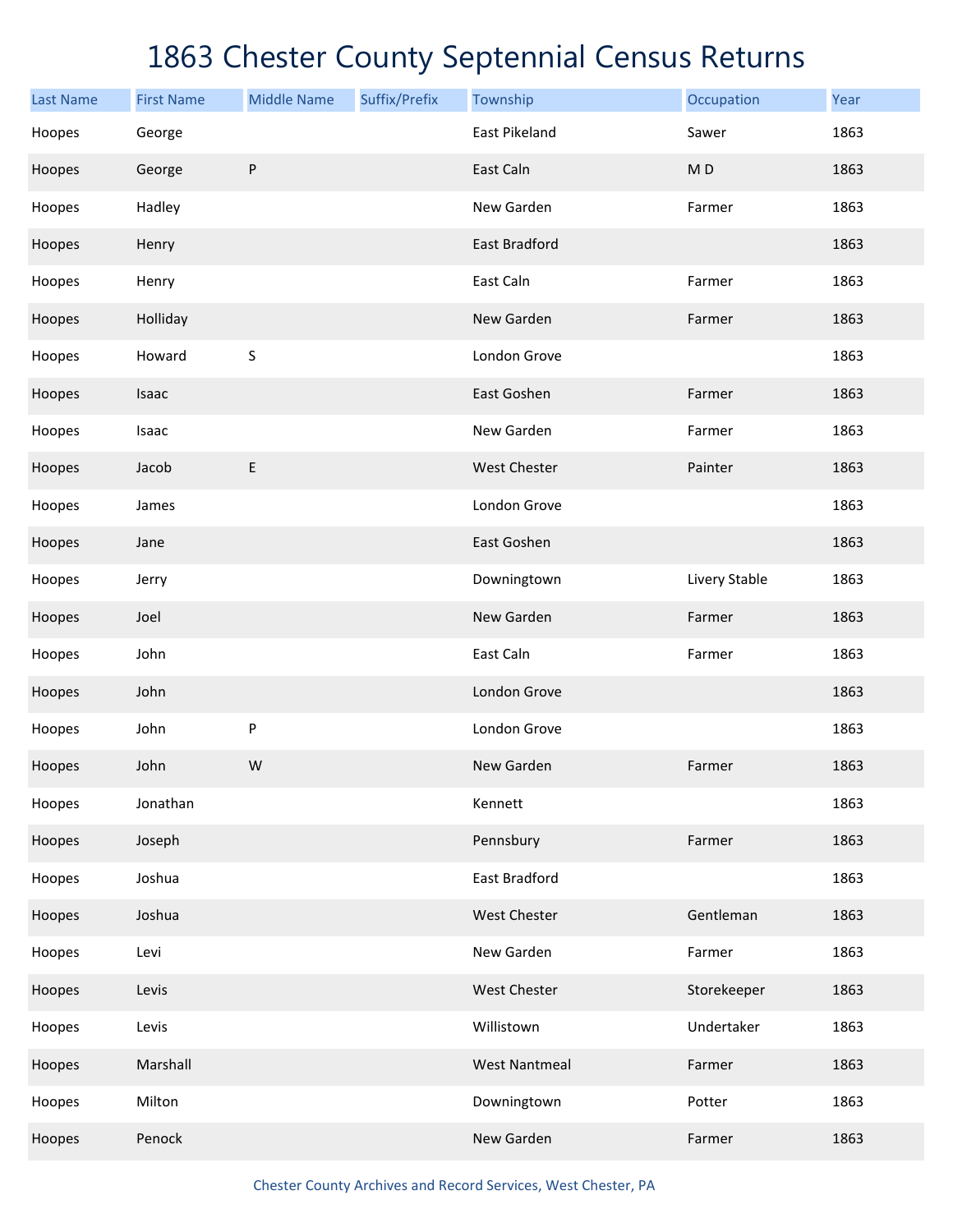| <b>Last Name</b> | <b>First Name</b> | <b>Middle Name</b> | Suffix/Prefix | Township             | Occupation            | Year |
|------------------|-------------------|--------------------|---------------|----------------------|-----------------------|------|
| Hoopes           | Phineas           | L                  |               | Kennett              | Miller                | 1863 |
| Hoopes           | Ralston           | ${\sf R}$          |               | <b>East Bradford</b> |                       | 1863 |
| Hoopes           | Rebecca           |                    |               | Willistown           |                       | 1863 |
| Hoopes           | Robert            | $\mathsf F$        |               | West Whiteland       | Farmer                | 1863 |
| Hoopes           | Samuel            |                    |               | London Grove         |                       | 1863 |
| Hoopes           | Samuel            |                    |               | <b>Upper Oxford</b>  | Miller                | 1863 |
| Hoopes           | Samuel            | H                  |               | East Bradford        |                       | 1863 |
| Hoopes           | Simeon            |                    |               | <b>East Bradford</b> |                       | 1863 |
| Hoopes           | $\mathsf T$       | Jefferson          |               | West Marlborough     | Farmer                | 1863 |
| Hoopes           | Thomas            |                    |               | Franklin             | Blacksmith            | 1863 |
| Hoopes           | Thomas            |                    |               | London Grove         |                       | 1863 |
| Hoopes           | Thomas            |                    |               | West Whiteland       | Farmer                | 1863 |
| Hoopes           | Thomas            | $\sf B$            |               | New Garden           | Farmer                | 1863 |
| Hoopes           | Thomas            | $\mathsf D$        |               | East Caln            | Farmer                | 1863 |
| Hoopes           | William           |                    |               | East Marlborough     | Farmer                | 1863 |
| Hoopes           | William           |                    |               | Kennett              |                       | 1863 |
| Hoopes           | William           | $\sf B$            |               | Downingtown          |                       | 1863 |
| Hoopes           | William           | $\sf B$            |               | Downingtown          | Farmer                | 1863 |
| Hoopes           | William           | ${\sf R}$          |               | Easttown             | Farmer                | 1863 |
| Hoopes           | William           | $\sf T$            |               | New Garden           | Tailor                | 1863 |
| Hoops            | Abner             |                    |               | West Goshen          | Farmer                | 1863 |
| Hoops            | Amos              |                    |               | West Goshen          | Farmer                | 1863 |
| Hoops            | Benjamin          |                    |               | West Goshen          | Farmer                | 1863 |
| Hoops            | Benjamin          |                    |               | Westtown             | <b>School Teacher</b> | 1863 |
| Hoops            | Daniel            |                    |               | West Goshen          | Laborer               | 1863 |
| Hoops            | Edwin             |                    |               | Westtown             | Farmer                | 1863 |
| Hoops            | Eli               | Υ                  |               | East Brandywine      | Laborer               | 1863 |
| Hoops            | Ellwood           |                    |               | West Caln            | Farmer                | 1863 |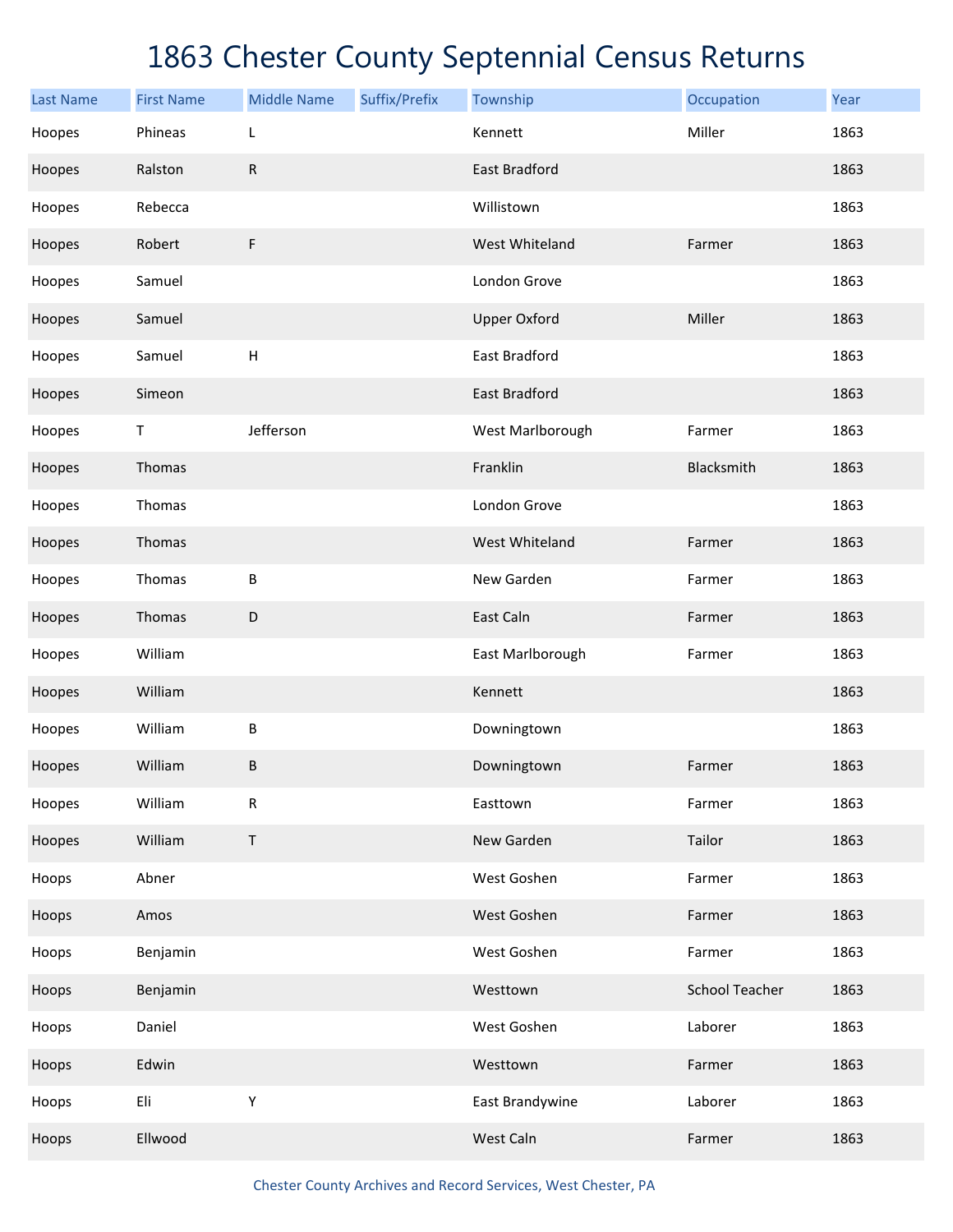| <b>Last Name</b> | <b>First Name</b> | <b>Middle Name</b> | Suffix/Prefix | Township             | Occupation | Year |
|------------------|-------------------|--------------------|---------------|----------------------|------------|------|
| Hoops            | Elwood            |                    |               | Westtown             | Farmer     | 1863 |
| Hoops            | Evan              |                    |               | <b>West Bradford</b> | Laborer    | 1863 |
| Hoops            | Forrester         |                    |               | East Goshen          | Farmer     | 1863 |
| Hoops            | Garret            |                    |               | Westtown             | Laborer    | 1863 |
| Hoops            | Henery            |                    |               | East Brandywine      | Farmer     | 1863 |
| Hoops            | Howard            | L                  |               | Kennett Square       | Farmer     | 1863 |
| Hoops            | Jesse             |                    |               | Honey Brook          | Miller     | 1863 |
| Hoops            | Joseph            |                    |               | East Brandywine      | Laborer    | 1863 |
| Hoops            | Joseph            |                    |               | East Goshen          | Farmer     | 1863 |
| Hoops            | Joseph            |                    |               | Uwchlan              | Gentleman  | 1863 |
| Hoops            | Joseph            |                    |               | West Goshen          | Shoemaker  | 1863 |
| Hoops            | Joseph            | E                  |               | East Goshen          | Laborer    | 1863 |
| Hoops            | Joshua            |                    |               | <b>West Bradford</b> | Farmer     | 1863 |
| Hoops            | Joshua            |                    |               | West Goshen          | Farmer     | 1863 |
| Hoops            | Josiah            |                    |               | West Fallowfield     |            | 1863 |
| Hoops            | Lewis             | ${\sf P}$          |               | West Goshen          | Farmer     | 1863 |
| Hoops            | Mary              | G                  |               | East Goshen          |            | 1863 |
| Hoops            | Peirce            |                    |               | West Goshen          | Gentleman  | 1863 |
| Hoops            | Taylor            |                    |               | West Goshen          | Laborer    | 1863 |
| Hoops            | Thomas            |                    |               | East Brandywine      | Laborer    | 1863 |
| Hoops            | Thomas            |                    |               | West Goshen          | Laborer    | 1863 |
| Hoops            | Thomas            |                    |               | West Goshen          | Gentleman  | 1863 |
| Hoops            | William           |                    |               | East Goshen          | Farmer     | 1863 |
| Hoops            | William           |                    |               | West Goshen          | Laborer    | 1863 |
| Hoops            | William           |                    |               | West Goshen          | Farmer     | 1863 |
| Hoops            | William           | В                  |               | East Goshen          | Miller     | 1863 |
| Hooton           | F                 | $\mathsf C$        |               | West Chester         | Lawyer     | 1863 |
| Hooton           | Mott              |                    |               | West Chester         | Gentleman  | 1863 |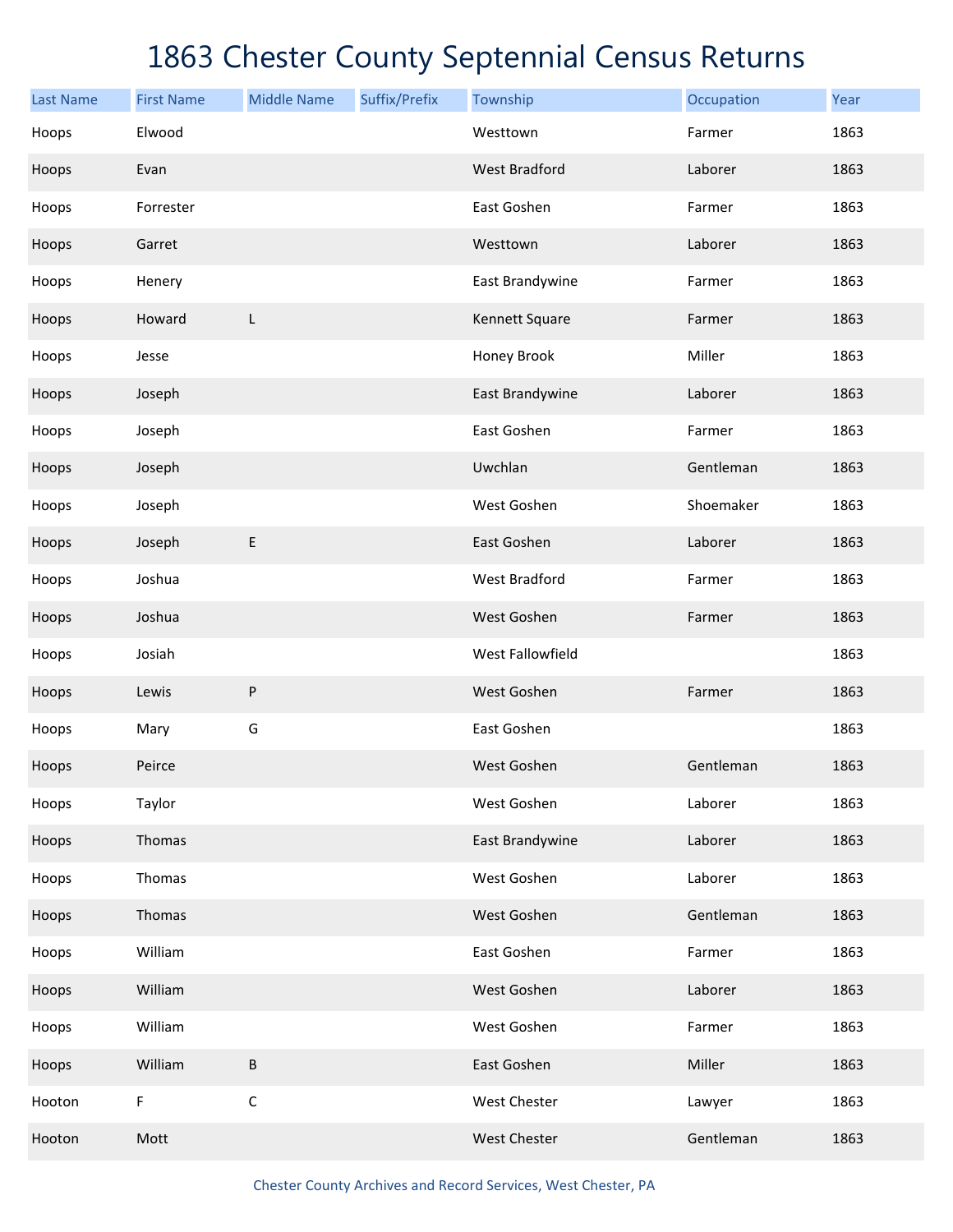| <b>Last Name</b> | <b>First Name</b> | <b>Middle Name</b> | Suffix/Prefix | Township                | Occupation   | Year |
|------------------|-------------------|--------------------|---------------|-------------------------|--------------|------|
| Hoover           | George            |                    |               | Highland                | Laborer      | 1863 |
| Hoover           | George            |                    |               | <b>West Fallowfield</b> |              | 1863 |
| Hoover           | Isaac             | G                  |               | West Fallowfield        |              | 1863 |
| Hoover           | John              |                    |               | East Brandywine         | Painter      | 1863 |
| Hoover           | Mathias?          |                    |               | Sadsbury                | Laborer      | 1863 |
| Hope             | John              | $\sf S$            | Esq.          | West Brandywine         | Farmer       | 1863 |
| Hope             | Joseph            |                    |               | Sadsbury                |              | 1863 |
| Hope             | Robert            |                    |               | Valley                  | Gentleman    | 1863 |
| Hope             | Thomas            |                    |               | Valley                  | Farmer       | 1863 |
| Hopkins          | Prudence          |                    |               | Downingtown             | Lady         | 1863 |
| Hopple           | George            |                    |               | <b>West Vincent</b>     | Farmer       | 1863 |
| Hopton           | Lewis             |                    |               | West Fallowfield        |              | 1863 |
| Horne            | David             |                    |               | West Marlborough        | Farmer       | 1863 |
| Horne            | Israel            | ${\sf R}$          |               | Easttown                | Horse Doctor | 1863 |
| Horne            | Owen              | ${\sf R}$          |               | Easttown                | Farmer       | 1863 |
| Horner           | Michael           |                    |               | Schuylkill              | Laborer      | 1863 |
| Horning          | Deborah           |                    |               | Phoenixville            | Housekeeper  | 1863 |
| Horton           | James             |                    |               | Schuylkill              | Miller       | 1863 |
| Horty            | Patrick           |                    |               | Kennett                 |              | 1863 |
| Horusberger      | John              |                    |               | Honey Brook             | Forgeman     | 1863 |
| Hose             | John              |                    |               | Sadsbury                | Blacksmith   | 1863 |
| Hoskins          | <b>Brinton</b>    |                    |               | <b>Upper Oxford</b>     | Farmer       | 1863 |
| Hoskins          | Cordelia          |                    |               | Valley                  | Gentlewoman  | 1863 |
| Hoskins          | Edwin             |                    |               | Valley                  | Laborer      | 1863 |
| Hoskins          | Eliza             |                    |               | East Whiteland          |              | 1863 |
| Hoskins          | James             |                    |               | Valley                  | Laborer      | 1863 |
| Hoskins          | Jane              |                    |               | East Whiteland          |              | 1863 |
| Hoskins          | John              |                    |               | West Bradford           | Laborer      | 1863 |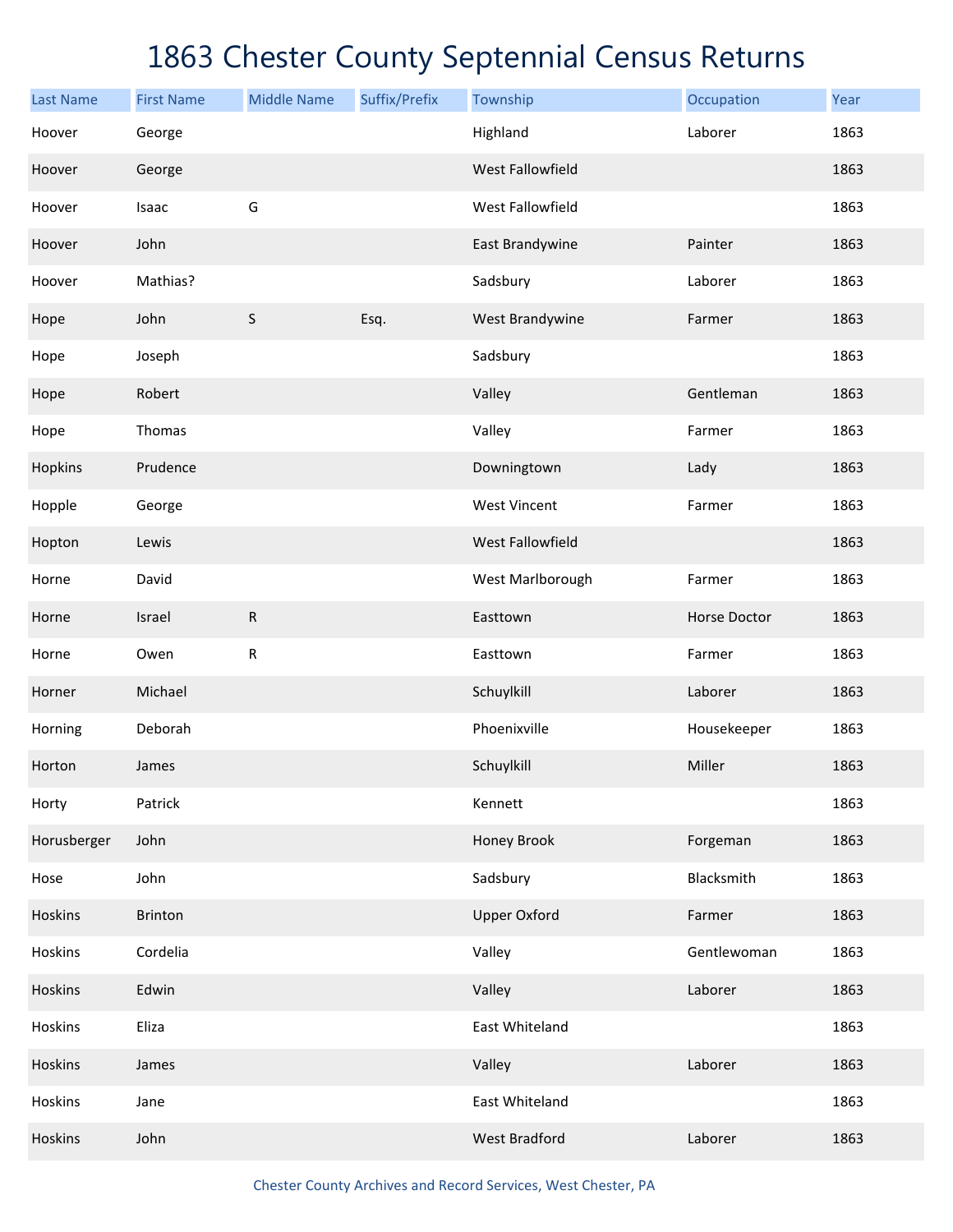| <b>Last Name</b> | <b>First Name</b> | <b>Middle Name</b>        | Suffix/Prefix | Township             | Occupation  | Year |
|------------------|-------------------|---------------------------|---------------|----------------------|-------------|------|
| Hoskins          | John              |                           |               | <b>West Bradford</b> | Wheelwright | 1863 |
| Hoskins          | John              | $\mathsf{R}$              |               | East Goshen          | M.D.        | 1863 |
| Hoskins          | Lindsay           |                           |               | Tredyffrin           |             | 1863 |
| Hoskins          | Robert            |                           |               | Tredyffrin           |             | 1863 |
| Hoskins          | Robert            |                           |               | <b>West Bradford</b> | Farmer      | 1863 |
| Hoskins          | Thomas            |                           |               | <b>West Pikeland</b> | Laborer     | 1863 |
| Hoskins          | Washington        |                           |               | <b>West Pikeland</b> | Farmer      | 1863 |
| Hoskins          | William           |                           |               | <b>West Bradford</b> | Carpenter   | 1863 |
| Hossey           | Frank             |                           |               | East Marlborough     | Laborer     | 1863 |
| Hossey           | Lemon             |                           |               | East Marlborough     | Laborer     | 1863 |
| Hossinger        | Joseph            |                           |               | London Britain       | Farmer      | 1863 |
| Hotten           | Thomas            |                           | Jr.           | Lower Oxford         | Clerk       | 1863 |
| Houck            | Davis             |                           |               | Phoenixville         | Laborer     | 1863 |
| Houck            | Frederick         |                           |               | Warwick              |             | 1863 |
| Houck            | George            |                           |               | Warwick              |             | 1863 |
| Houck            | George            |                           | Sr.           | Warwick              |             | 1863 |
| Houck            | Henry             |                           |               | Phoenixville         | Restaurant  | 1863 |
| Houck            | Hiram             |                           |               | Warwick              |             | 1863 |
| Houck            | Jacob             |                           |               | Warwick              |             | 1863 |
| Houck            | Jacob             |                           | Jr.           | Warwick              |             | 1863 |
| Houck            | Jesse             | $\boldsymbol{\mathsf{H}}$ |               | Warwick              |             | 1863 |
| Houck            | Jesse             | J                         |               | Warwick              |             | 1863 |
| Houck            | John              |                           | Sr.           | Warwick              |             | 1863 |
| Houck            | Peter             |                           |               | <b>East Vincent</b>  |             | 1863 |
| Houghtan         | William           |                           |               | West Chester         | Laborer     | 1863 |
| Houke            | Jacob             |                           |               | South Coventry       | Laborer     | 1863 |
| Houke            | Phillip           |                           |               | <b>West Pikeland</b> | Laborer     | 1863 |
| Houpt            | Jacob             |                           |               | <b>West Vincent</b>  | Laborer     | 1863 |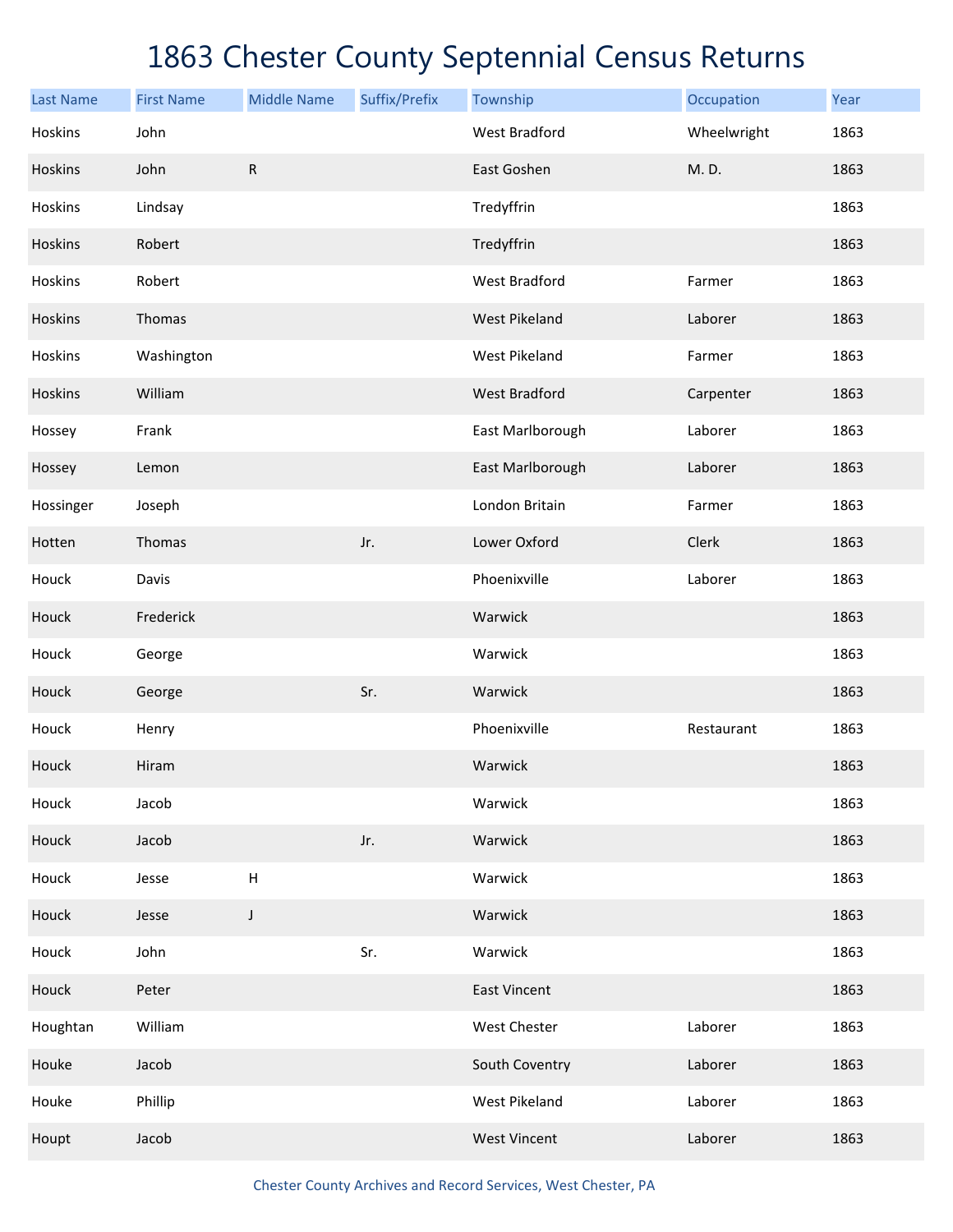| <b>Last Name</b> | <b>First Name</b> | <b>Middle Name</b>                                                                                         | Suffix/Prefix | Township             | Occupation     | Year |
|------------------|-------------------|------------------------------------------------------------------------------------------------------------|---------------|----------------------|----------------|------|
| House            | Amos              | W                                                                                                          |               | East Goshen          | Farmer         | 1863 |
| House            | Benjamin          |                                                                                                            | Jr.           | Pocopson             | <b>Butcher</b> | 1863 |
| House            | James             | Τ                                                                                                          |               | Pocopson             | Farmer         | 1863 |
| House            | Samuel            |                                                                                                            |               | West Nottingham      | Farmer         | 1863 |
| House            | William           |                                                                                                            |               | Pocopson             | Farmer         | 1863 |
| House            | William           | $\mathsf E$                                                                                                |               | Pocopson             | Miller         | 1863 |
| Houseman         | Benjamin          |                                                                                                            |               | Charlestown          |                | 1863 |
| Housman          | George            |                                                                                                            |               | Tredyffrin           |                | 1863 |
| Housten          | William           |                                                                                                            |               | <b>East Coventry</b> | Farmer         | 1863 |
| Houston          | George            |                                                                                                            |               | Sadsbury             | <b>Butcher</b> | 1863 |
| Houston          | Sarah             |                                                                                                            |               | Sadsbury             |                | 1863 |
| Houston          | Zebulon           |                                                                                                            |               | Sadsbury             |                | 1863 |
| Howard           | Ellwood           |                                                                                                            |               | East Marlborough     | Laborer        | 1863 |
| Howard           | John              |                                                                                                            |               | London Britain       | Laborer        | 1863 |
| Howard           | John              |                                                                                                            |               | Willistown           | Farmer         | 1863 |
| Howard           | William           |                                                                                                            |               | Charlestown          |                | 1863 |
| Howard           | William           |                                                                                                            |               | New Garden           | Farmer         | 1863 |
| Howarth          | Nathaniel         |                                                                                                            |               | <b>West Chester</b>  | Plumber        | 1863 |
| Howell           | Israel            |                                                                                                            |               | East Bradford        |                | 1863 |
| Howell           | Jackson           |                                                                                                            |               | Phoenixville         | Laborer        | 1863 |
| Howell           | Jacob             |                                                                                                            |               | East Bradford        |                | 1863 |
| Howell           | John              | $\mathsf{M}% _{T}=\mathsf{M}_{T}\!\left( a,b\right) ,\ \mathsf{M}_{T}=\mathsf{M}_{T}\!\left( a,b\right) ,$ |               | Phoenixville         | Patternmaker   | 1863 |
| Howell           | Walter            |                                                                                                            |               | Phoenixville         | Laborer        | 1863 |
| Hoy              | James             |                                                                                                            |               | Schuylkill           | Clerk          | 1863 |
| Hoy              | Sarah             |                                                                                                            | Mrs.          | Schuylkill           | Innkeeper      | 1863 |
| Hoy              | Sarah             |                                                                                                            |               | Tredyffrin           |                | 1863 |
| Hoy              | Thomas            |                                                                                                            |               | Schuylkill           | Clerk          | 1863 |
| Hubbs            | Charles           | $\mathsf A$                                                                                                |               | Valley               | Blacksmith     | 1863 |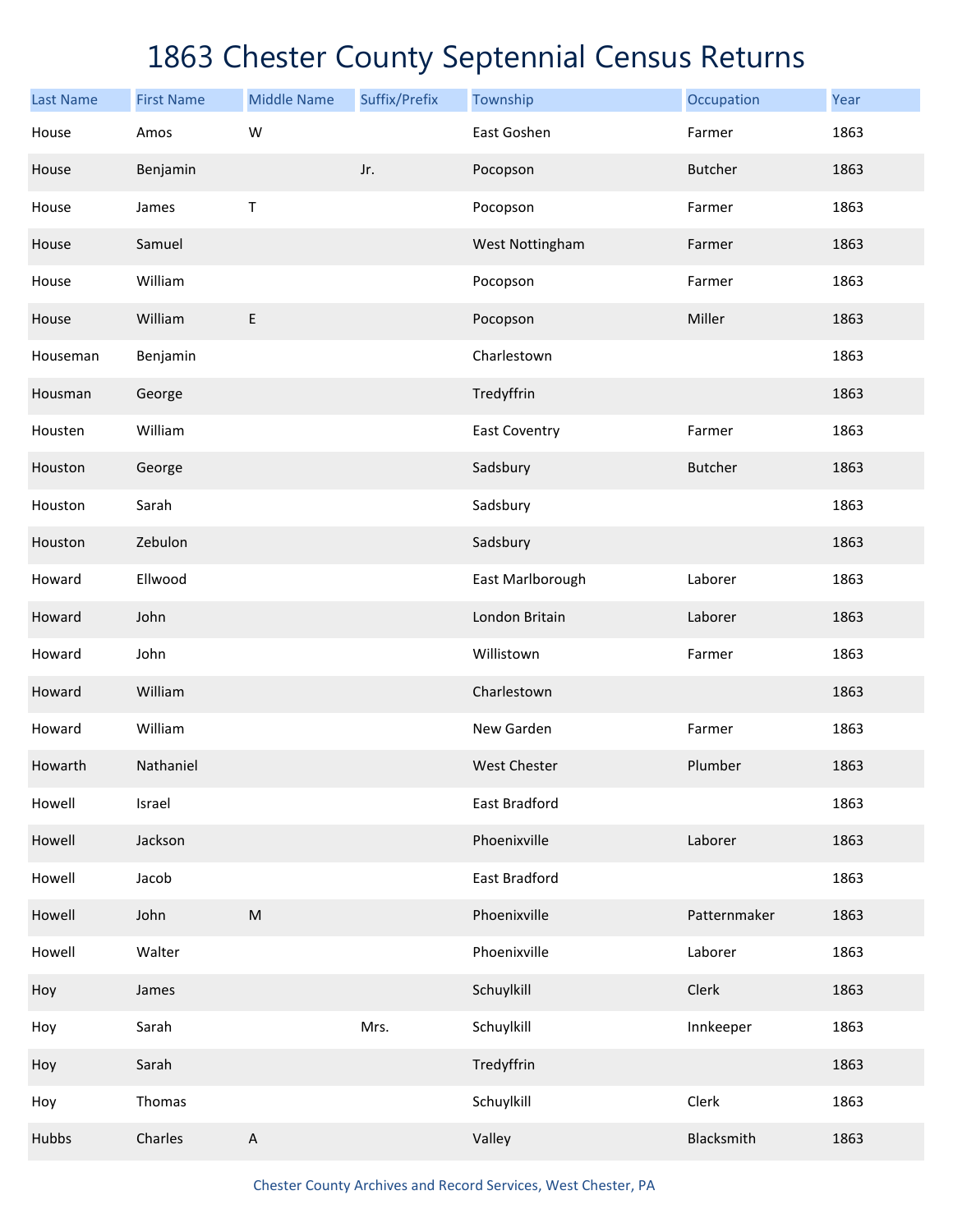| <b>Last Name</b> | <b>First Name</b> | <b>Middle Name</b> | Suffix/Prefix | Township             | Occupation                | Year |
|------------------|-------------------|--------------------|---------------|----------------------|---------------------------|------|
| Huber            | George            |                    |               | <b>West Nantmeal</b> | Carpenter                 | 1863 |
| Huber            | Matthias          |                    |               | <b>East Coventry</b> | Huckster                  | 1863 |
| Huchinson        | James             | $\mathsf H$        |               | New London           | Farmer                    | 1863 |
| Hudders          | Archibald         |                    |               | East Nottingham      |                           | 1863 |
| Hudders          | John              |                    |               | East Nottingham      |                           | 1863 |
| Hudders          | Nathan            |                    | Jr.           | East Nottingham      |                           | 1863 |
| Hudders          | Nathaniel         |                    |               | Oxford               | Farmer                    | 1863 |
| Hudders          | Thomas            |                    |               | Oxford               | Blacksmith                | 1863 |
| Hudson           |                   |                    |               | Londonderry          |                           | 1863 |
| Hudson           | Benjamin          |                    |               | Hopewell             | Assistant Pay Master 1863 |      |
| Hudson           | Francis           |                    |               | Schuylkill           | Laborer                   | 1863 |
| Hudson           | John              |                    |               | Sadsbury             | Laborer                   | 1863 |
| Hudson           | Joseph            |                    |               | Birmingham           | Laborer                   | 1863 |
| Hudson           | Thompson          |                    |               | Hopewell             | Farmer                    | 1863 |
| Hudson           | William           |                    |               | Lower Oxford         | Teacher                   | 1863 |
| Hudson           | William           |                    |               | New Garden           | Laborer                   | 1863 |
| Hueston          | John              |                    |               | Elk                  | Farmer                    | 1863 |
| Huey             | Abram             |                    |               | Birmingham           |                           | 1863 |
| Huey             | John              |                    |               | Birmingham           | Laborer                   | 1863 |
| Huey             | John              |                    |               | East Marlborough     | Farmer                    | 1863 |
| Huey             | John              |                    |               | Newlin               | Farmer                    | 1863 |
| Huey             | Samuel            |                    |               | Willistown           | Carpenter                 | 1863 |
| Huey             | William           |                    |               | Kennett              |                           | 1863 |
| Huey             | William           |                    |               | London Grove         |                           | 1863 |
| Huey             | William           | Davis              |               | London Grove         |                           | 1863 |
| Huff             | Joseph            |                    |               | West Chester         | Cabinetmaker              | 1863 |
| Huffington       | $\mathsf S$       | $\mathsf C$        |               | West Chester         | Shoemaker                 | 1863 |
| Huffman          | John              |                    |               | Sadsbury             |                           | 1863 |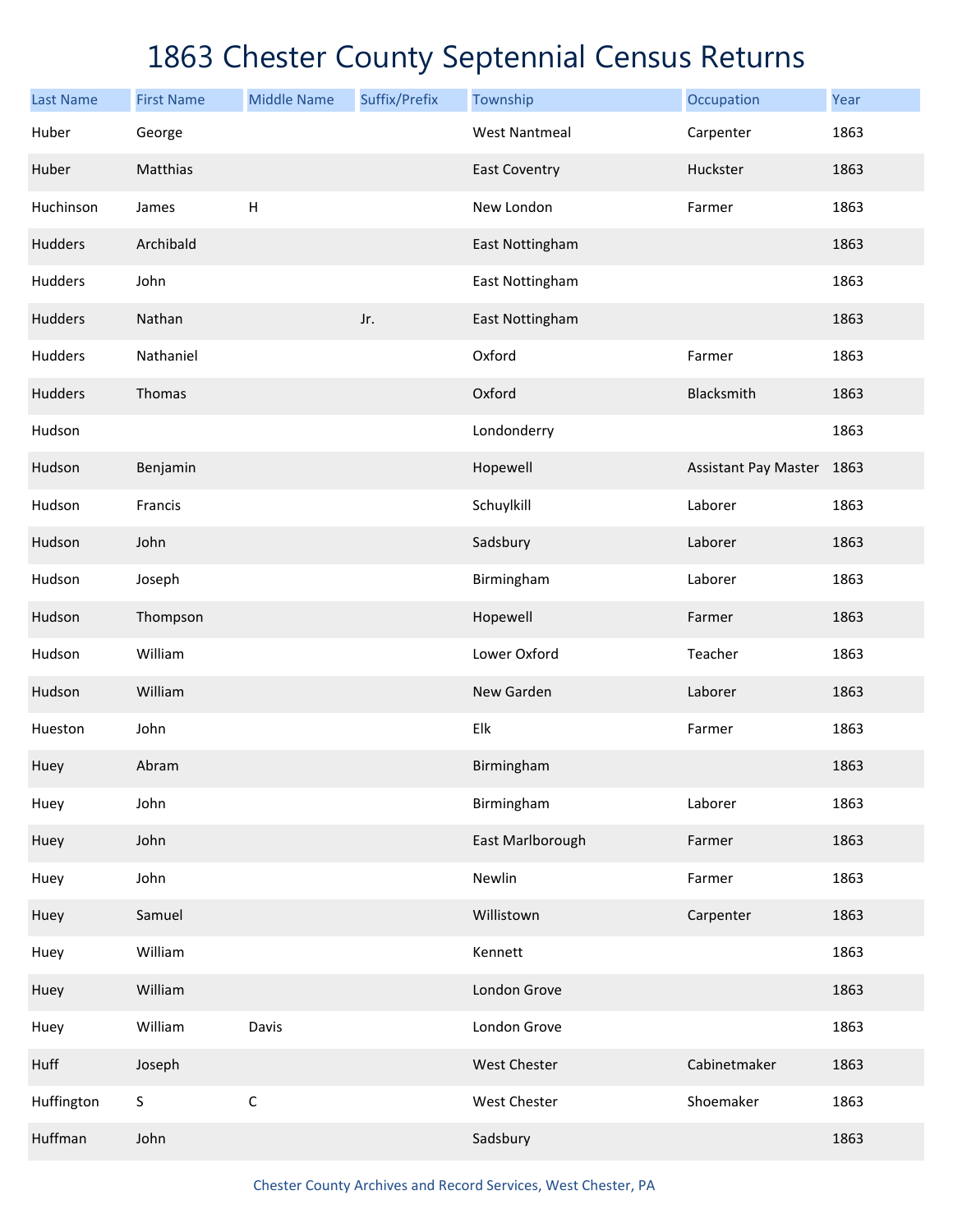| <b>Last Name</b> | <b>First Name</b> | <b>Middle Name</b> | Suffix/Prefix | Township             | Occupation | Year |
|------------------|-------------------|--------------------|---------------|----------------------|------------|------|
| Hufty            | John              |                    |               | <b>East Nantmeal</b> |            | 1863 |
| Hufty            | Joseph            |                    |               | <b>East Nantmeal</b> |            | 1863 |
| <b>Huggins</b>   | David             |                    |               | West Whiteland       | Laborer    | 1863 |
| Hugh             | Anna              | ${\sf M}$          |               | Charlestown          |            | 1863 |
| Hugh             | Jackson           |                    |               | <b>West Bradford</b> | Merchant   | 1863 |
| Hugh             | John              |                    |               | Charlestown          |            | 1863 |
| Hugh             | John              | G                  |               | <b>West Vincent</b>  | Laborer    | 1863 |
| Hugh             | Samuel            |                    |               | <b>West Vincent</b>  | Laborer    | 1863 |
| Hughes           |                   |                    | Mrs.          | Phoenixville         | Lady       | 1863 |
| Hughes           | Adam              |                    |               | Phoenixville         | Laborer    | 1863 |
| Hughes           | Alfred            | L                  |               | Valley               | Clerk      | 1863 |
| Hughes           | Ann               |                    |               | Phoenixville         | Innkeeper  | 1863 |
| Hughes           | Arthur            |                    |               | Phoenixville         | Laborer    | 1863 |
| Hughes           | <b>Baldwin</b>    |                    |               | Wallace              | Miller     | 1863 |
| Hughes           | Benjamin          |                    |               | <b>Upper Uwchlan</b> | Farmer     | 1863 |
| Hughes           | Benjamin          |                    |               | West Whiteland       | Laborer    | 1863 |
| Hughes           | Clement           | B                  |               | Warwick              |            | 1863 |
| Hughes           | Edward            |                    |               | Willistown           | Shoemaker  | 1863 |
| Hughes           | Frank             |                    |               | Phoenixville         | Laborer    | 1863 |
| Hughes           | George            |                    |               | London Grove         |            | 1863 |
| Hughes           | Henry             |                    |               | Phoenixville         | Laborer    | 1863 |
| Hughes           | Henry             |                    |               | Phoenixville         | Laborer    | 1863 |
| Hughes           | Isaac             |                    |               | Warwick              |            | 1863 |
| Hughes           | James             |                    |               | Highland             | Laborer    | 1863 |
| Hughes           | James             |                    |               | Phoenixville         | Laborer    | 1863 |
| Hughes           | Jesse             |                    |               | London Grove         |            | 1863 |
| Hughes           | John              |                    |               | East Pikeland        | Farmer     | 1863 |
| Hughes           | John              |                    |               | Elk                  | Farmer     | 1863 |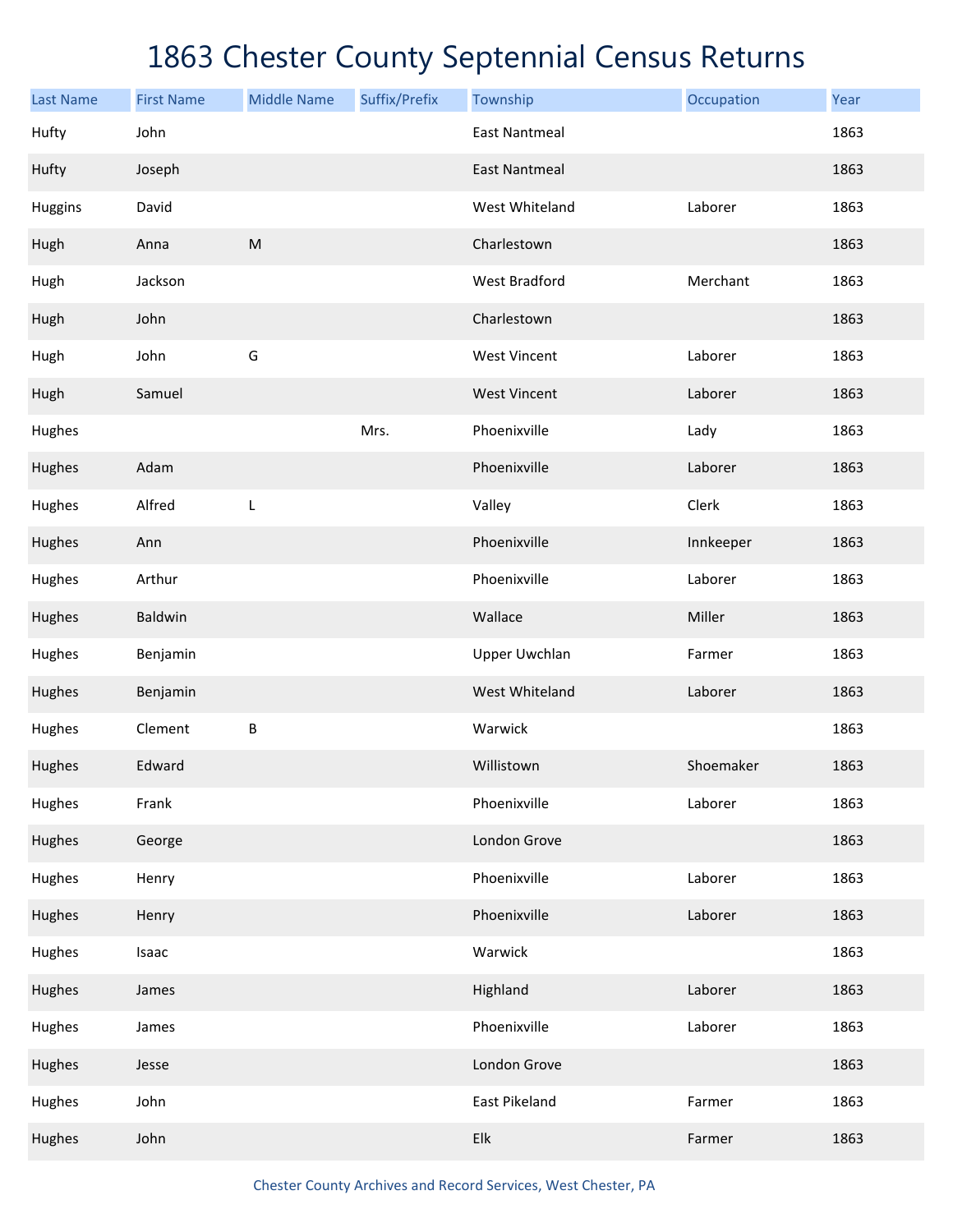| <b>Last Name</b> | <b>First Name</b> | <b>Middle Name</b>        | Suffix/Prefix | Township             | Occupation  | Year |
|------------------|-------------------|---------------------------|---------------|----------------------|-------------|------|
| Hughes           | John              |                           |               | Phoenixville         | Laborer     | 1863 |
| Hughes           | John              |                           |               | Warwick              |             | 1863 |
| Hughes           | Joseph            |                           |               | East Nottingham      |             | 1863 |
| Hughes           | Joseph            |                           |               | East Nottingham      | Farmer      | 1863 |
| Hughes           | Joseph            | ${\sf W}$                 |               | London Grove         |             | 1863 |
| Hughes           | Joshua            |                           |               | Schuylkill           | Laborer     | 1863 |
| Hughes           | Manassah          |                           |               | Charlestown          |             | 1863 |
| Hughes           | Mary              |                           |               | Warwick              |             | 1863 |
| Hughes           | Mary              | Ann                       |               | London Grove         |             | 1863 |
| Hughes           | Michael           |                           |               | Phoenixville         | Heater      | 1863 |
| Hughes           | Owen              |                           |               | Phoenixville         | Laborer     | 1863 |
| Hughes           | Patrick           |                           |               | Phoenixville         | Laborer     | 1863 |
| Hughes           | Peter             |                           |               | Phoenixville         | Puddler     | 1863 |
| Hughes           | Peter             |                           |               | Phoenixville         | Laborer     | 1863 |
| Hughes           | Robert            |                           |               | East Nottingham      |             | 1863 |
| Hughes           | Robert            | G                         |               | Phoenixville         | Clerk       | 1863 |
| Hughes           | Samuel            |                           |               | Highland             | Farmer      | 1863 |
| Hughes           | Samuel            |                           |               | London Grove         |             | 1863 |
| Hughes           | Silas             | $\sf S$                   |               | West Whiteland       | Laborer     | 1863 |
| Hughes           | Thomas            |                           |               | Phoenixville         | Laborer     | 1863 |
| Hughes           | Thomas            | G                         |               | London Britain       | Farmer      | 1863 |
| Hughes           | William           |                           |               | Elk                  | Carpenter   | 1863 |
| Hughes           | William           |                           |               | London Grove         |             | 1863 |
| Hughes           | William           | $\boldsymbol{\mathsf{H}}$ |               | West Whiteland       | Laborer     | 1863 |
| Hughs            | Ann               |                           |               | West Caln            | Farmer      | 1863 |
| Hughs            | Cyrus             |                           |               | West Caln            | Farmer      | 1863 |
| Hughs            | David             |                           |               | Sadsbury             | Laborer     | 1863 |
| Hughs            | <b>Ellis</b>      |                           |               | <b>West Bradford</b> | Wheelwright | 1863 |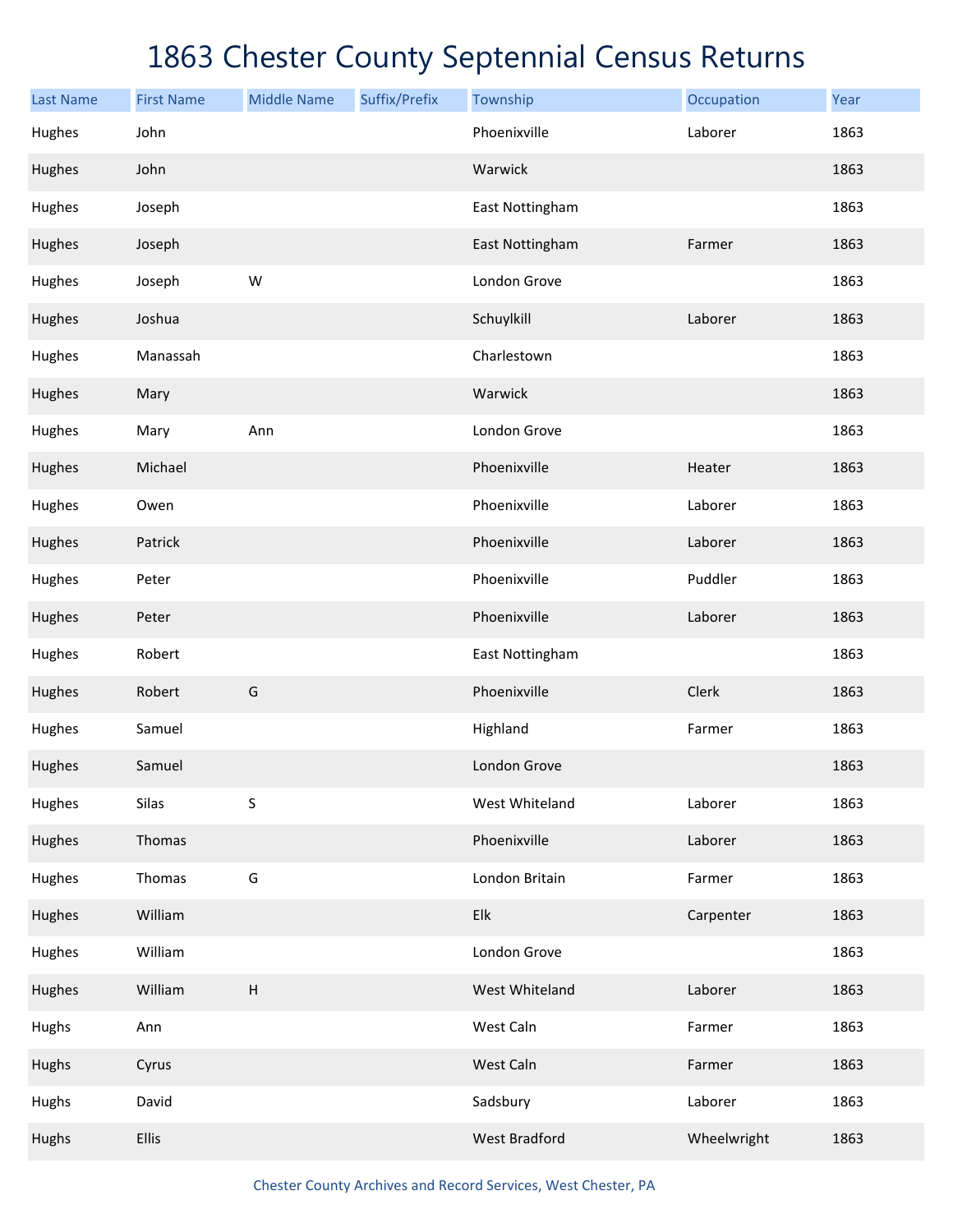| <b>Last Name</b> | <b>First Name</b> | <b>Middle Name</b>        | Suffix/Prefix | Township             | Occupation             | Year |
|------------------|-------------------|---------------------------|---------------|----------------------|------------------------|------|
| Hughs            | Goerge            | W                         |               | Honey Brook          | Tailor                 | 1863 |
| Hughs            | Jacob             |                           |               | <b>West Nantmeal</b> | Teacher                | 1863 |
| Hughs            | James             |                           |               | <b>West Nantmeal</b> | Laborer                | 1863 |
| Hughs            | James             | $\boldsymbol{\mathsf{H}}$ |               | Honey Brook          | <b>Medical Student</b> | 1863 |
| Hughs            | Jane              |                           | Mrs.          | <b>West Nantmeal</b> |                        | 1863 |
| Hughs            | Jarman            |                           |               | Honey Brook          | Tailor                 | 1863 |
| Hughs            | John              |                           |               | North Coventry       | Gentleman              | 1863 |
| Hughs            | John              |                           |               | Sadsbury             | Laborer                | 1863 |
| Hughs            | John              |                           |               | Uwchlan              | Shoemaker              | 1863 |
| Hughs            | John              |                           |               | West Caln            | Farmer                 | 1863 |
| Hughs            | Joseph            |                           |               | East Goshen          | Laborer                | 1863 |
| Hughs            | Robert            |                           |               | Charlestown          |                        | 1863 |
| Hughs            | Samuel            |                           |               | <b>West Vincent</b>  | Laborer                | 1863 |
| Hughs            | Thomas            |                           |               | <b>West Nantmeal</b> | <b>Mail Carrier</b>    | 1863 |
| Hukey            | James             |                           |               | Phoenixville         | Heater                 | 1863 |
| Hulahan          | James             |                           |               | Phoenixville         | Quarryman              | 1863 |
| Hulford          | Michael           |                           |               | New Garden           | Farmer                 | 1863 |
| Hulme            | Henry             |                           |               | Birmingham           |                        | 1863 |
| Hulmn            | John              |                           |               | Westtown             | Farmer                 | 1863 |
| Hultin           | Benjamin          |                           |               | Kennett              |                        | 1863 |
| Huly             | Davis             |                           |               | Kennett              |                        | 1863 |
| Huly             | Jacob             |                           |               | Kennett              |                        | 1863 |
| Humes            | James             |                           |               | Lower Oxford         | Laborer                | 1863 |
| Humes            | Thomas            |                           |               | Franklin             | Farmer                 | 1863 |
| Humes            | William           |                           |               | Easttown             | Laborer                | 1863 |
| Humphrey         | George            |                           |               | West Caln            | Farmer                 | 1863 |
| Humphrey         | James             |                           |               | Downingtown          | Shoemaker              | 1863 |
| Humphrey         | James             | $\sf B$                   |               | Sadsbury             |                        | 1863 |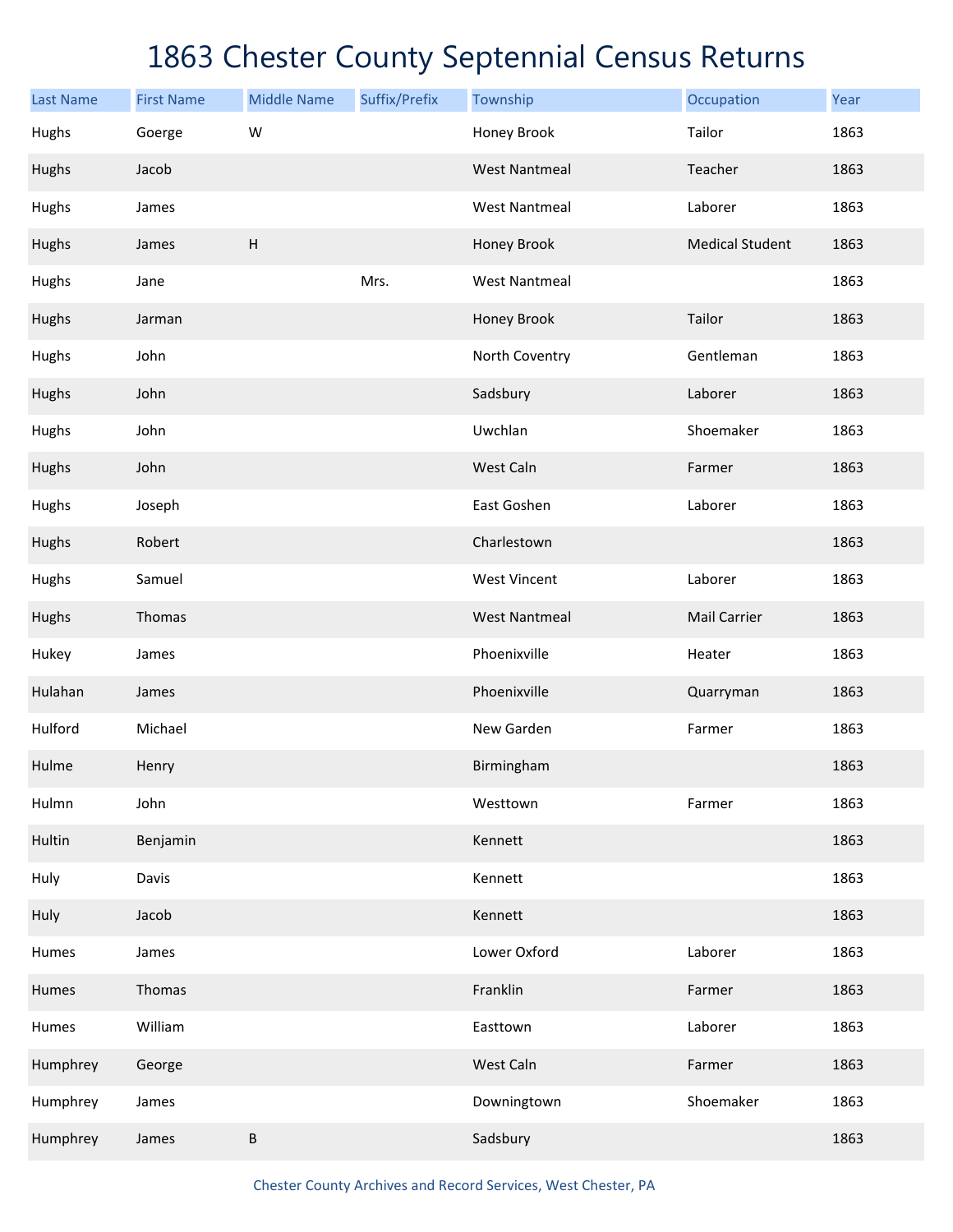| <b>Last Name</b> | <b>First Name</b> | <b>Middle Name</b>        | Suffix/Prefix | Township                | Occupation     | Year |
|------------------|-------------------|---------------------------|---------------|-------------------------|----------------|------|
| Humphrey         | John              |                           |               | <b>West Bradford</b>    | Farmer         | 1863 |
| Humphrey         | John              |                           |               | West Caln               | Farmer         | 1863 |
| Humphrey         | L                 | Harvey                    |               | Downingtown             | Shoemaker      | 1863 |
| Humphrey         | Samuel            |                           |               | Uwchlan                 | Laborer        | 1863 |
| Humphrey         | Thomas            | $\mathsf C$               |               | Highland                | Farmer         | 1863 |
| Humpton          | Lewis             | ${\sf R}$                 |               | Valley                  | Clerk          | 1863 |
| Hunberger        | Henry             |                           |               | North Coventry          | Farmer         | 1863 |
| Hunsberger       | Christian         |                           |               | <b>East Coventry</b>    | Farmer         | 1863 |
| Hunsberger       | Jacob             |                           |               | <b>East Vincent</b>     |                | 1863 |
| Hunsberger       | John              |                           | Jr.           | North Coventry          | Farmer         | 1863 |
| Hunsberger       | John              | H                         |               | <b>East Vincent</b>     |                | 1863 |
| Hunsberger       | Martin            |                           |               | <b>East Vincent</b>     |                | 1863 |
| Hunsberger       | Martin            | Τ                         |               | North Coventry          | Music Teacher  | 1863 |
| Hunsberger       | Samuel            | $\boldsymbol{\mathsf{H}}$ |               | <b>East Coventry</b>    | Miller         | 1863 |
| Hunt             |                   |                           |               | Sadsbury                |                | 1863 |
| Hunt             | Charles           | J                         |               | <b>West Chester</b>     | Teacher        | 1863 |
| Hunt             | David             |                           |               | <b>East Fallowfield</b> | Farmer         | 1863 |
| Hunt             | Hiram             | $\sf S$                   |               | West Goshen             | <b>Butcher</b> | 1863 |
| Hunt             | John              | W                         |               | Lower Oxford            | Laborer        | 1863 |
| Hunt             | Joseph            |                           |               | West Chester            | Carpenter      | 1863 |
| Hunt             | Nathen            |                           |               | East Fallowfield        | Farmer         | 1863 |
| Hunt             | William           |                           |               | Lower Oxford            | Shoemaker      | 1863 |
| Hunt             | William           |                           |               | West Brandywine         | Farmer         | 1863 |
| Hunt             | William           | $\sf S$                   |               | West Goshen             | <b>Butcher</b> | 1863 |
| Hunt             | William           | $\sf T$                   |               | Valley                  | Carpenter      | 1863 |
| Hunter           | Ann               |                           |               | Downingtown             | Lady           | 1863 |
| Hunter           | Benton            |                           |               | West Fallowfield        |                | 1863 |
| Hunter           | $\mathsf D$       | ${\sf W}$                 |               | East Fallowfield        | Parson         | 1863 |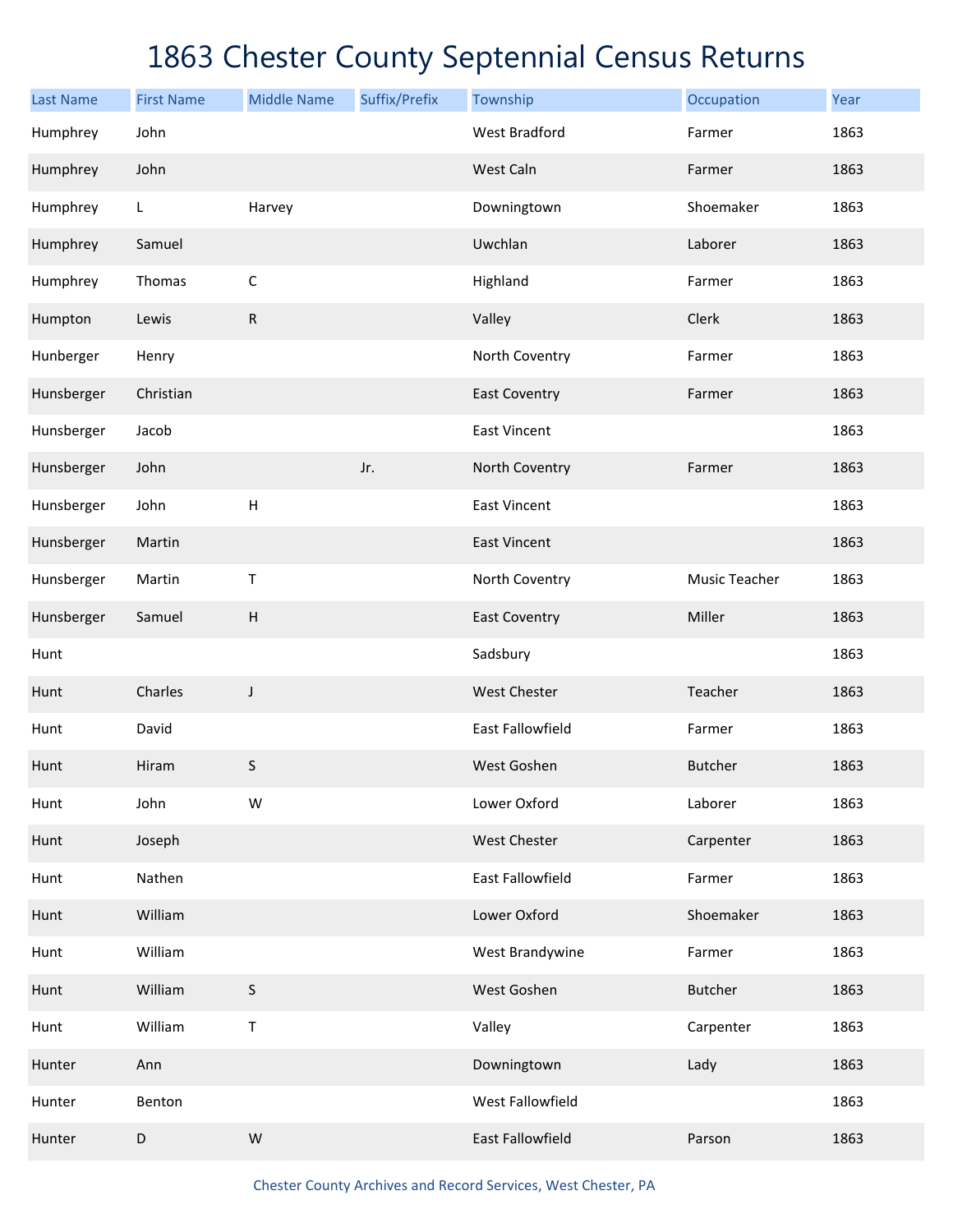| <b>Last Name</b> | <b>First Name</b> | <b>Middle Name</b> | Suffix/Prefix | Township                | Occupation  | Year |
|------------------|-------------------|--------------------|---------------|-------------------------|-------------|------|
| Hunter           | Davis             |                    |               | Phoenixville            | <b>Boss</b> | 1863 |
| Hunter           | George            |                    |               | Willistown              | Shoemaker   | 1863 |
| Hunter           | Isaac             |                    |               | Downingtown             | Laborer     | 1863 |
| Hunter           | James             |                    |               | West Fallowfield        |             | 1863 |
| Hunter           | John              |                    |               | Phoenixville            | Heater      | 1863 |
| Hunter           | John              | Howard             |               | West Fallowfield        |             | 1863 |
| Hunter           | Samuel            |                    |               | East Marlborough        | Laborer     | 1863 |
| Huntley          | Moses             |                    |               | Sadsbury                | Laborer     | 1863 |
| Huntsman         | John              |                    |               | Pocopson                | Farmer      | 1863 |
| Huntzberger      | Abram             |                    |               | <b>West Vincent</b>     | Miller      | 1863 |
| Hurferd          | Samuel            |                    |               | <b>East Fallowfield</b> | Farmer      | 1863 |
| Hurford          | Aaron             |                    |               | West Fallowfield        |             | 1863 |
| Hurford          | Eber              |                    |               | East Marlborough        | Farmer      | 1863 |
| Hurford          | Isaac             |                    |               | New Garden              | Mason       | 1863 |
| Hurford          | Jesse             |                    |               | East Marlborough        | Farmer      | 1863 |
| Hurford          | John              |                    |               | West Fallowfield        |             | 1863 |
| Hurford          | Maris             |                    |               | <b>West Fallowfield</b> |             | 1863 |
| Hurley           | Dennis            |                    |               | Valley                  | Laborer     | 1863 |
| Hurley           | Jeremiah          |                    |               | Valley                  | Laborer     | 1863 |
| Hurley           | John              |                    |               | Sadsbury                |             | 1863 |
| Hurley           | John              |                    |               | Valley                  | Laborer     | 1863 |
| Hurley           | Timothy           |                    |               | Valley                  | Laborer     | 1863 |
| Hurley           | William           |                    |               | West Fallowfield        |             | 1863 |
| Hurow            | Daniel            |                    |               | Phoenixville            | Laborer     | 1863 |
| Hurtz            |                   |                    |               | East Brandywine         | Farmer      | 1863 |
| Hushs            | James             |                    |               | Schuylkill              | Laborer     | 1863 |
| Huss             | Samuel            | $\sf S$            |               | Lower Oxford            | Laborer     | 1863 |
| Husted           | Daniel            |                    |               | West Chester            | Storekeeper | 1863 |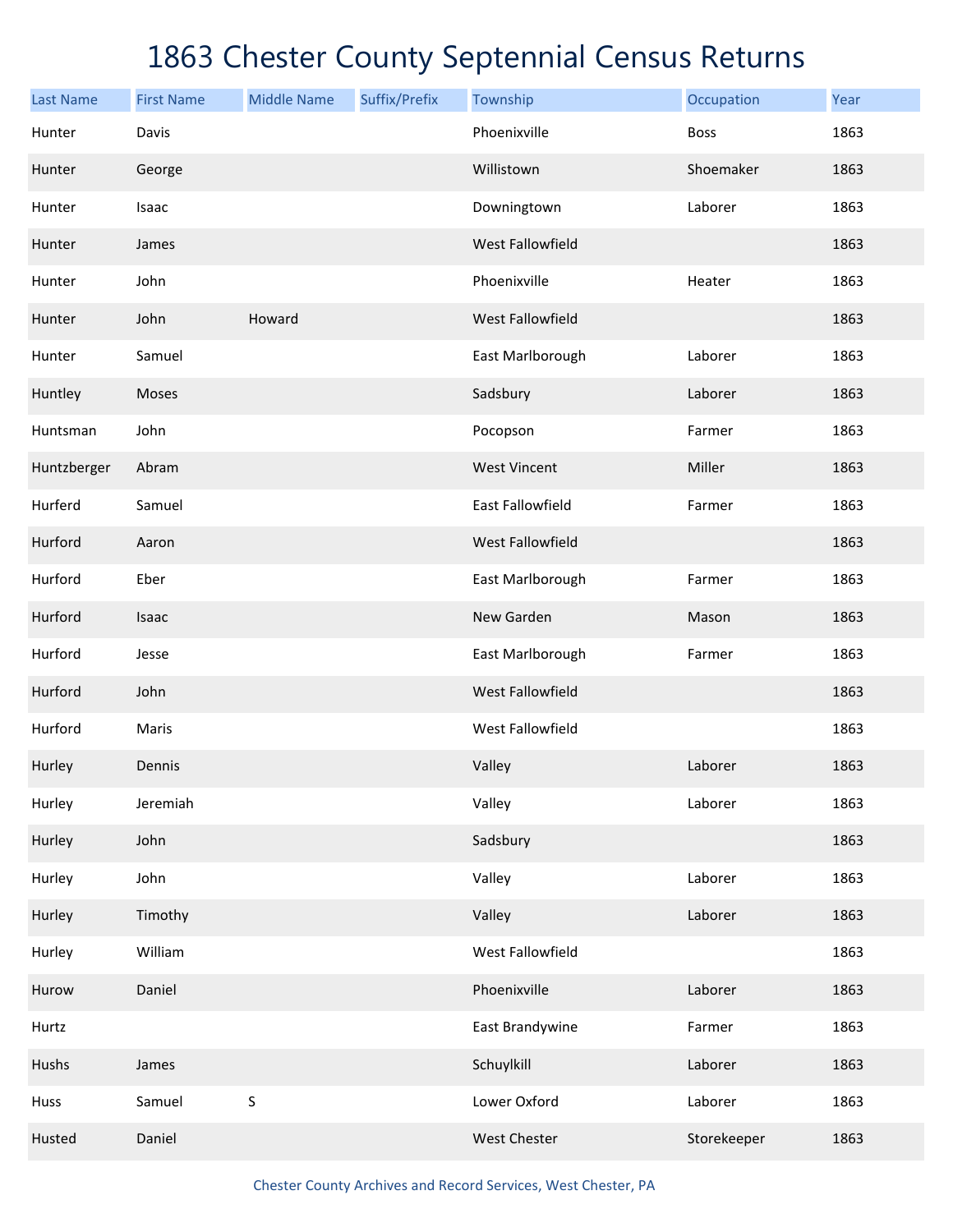| <b>Last Name</b> | <b>First Name</b> | <b>Middle Name</b> | Suffix/Prefix | Township             | Occupation        | Year |
|------------------|-------------------|--------------------|---------------|----------------------|-------------------|------|
| Husted           | William           | $\sf V$            |               | <b>West Chester</b>  | Storekeeper       | 1863 |
| Hustin           | John              |                    |               | <b>West Bradford</b> | Laborer           | 1863 |
| Huston           | Charles           |                    |               | Valley               | Iron Manufacturer | 1863 |
| Huston           | Issabella         |                    |               | Valley               | Gentlewoman       | 1863 |
| Huston           | James             |                    |               | East Whiteland       | Farmer            | 1863 |
| Huston           | James             |                    |               | East Whiteland       | Farmer            | 1863 |
| Huston           | William           |                    |               | <b>East Vincent</b>  |                   | 1863 |
| Huston           | William           |                    |               | New London           | Farmer            | 1863 |
| Hutchinsion      | Robert            |                    |               | Willistown           | Farmer            | 1863 |
| Hutchinson       | John              |                    |               | Easttown             | Farmer            | 1863 |
| Hutchison        | Alexander         |                    |               | West Marlborough     |                   | 1863 |
| Hutchison        | D                 | W                  |               | Oxford               | Physician         | 1863 |
| Hutchison        | David             | W                  |               | East Nottingham      |                   | 1863 |
| Hutchison        | F                 | $\mathsf C$        |               | Oxford               | Merchant          | 1863 |
| Hutchison        | James             | F                  |               | East Nottingham      |                   | 1863 |
| Hutchison        | James             | ${\sf W}$          |               | Lower Oxford         | Farmer            | 1863 |
| Hutchison        | Joseph            |                    |               | East Nottingham      |                   | 1863 |
| Hutchison        | Joseph            | ${\sf M}$          |               | East Nottingham      |                   | 1863 |
| Hutchison        | Joseph            | P                  |               | East Nottingham      | Farmer            | 1863 |
| Hutchison        | Samuel            | $\mathsf D$        |               | East Nottingham      | Laborer           | 1863 |
| Hutchison        | William           | G                  |               | East Nottingham      |                   | 1863 |
| Hutton           | Benjamin          |                    |               | Sadsbury             | Laborer           | 1863 |
| Hutton           | Eli               |                    |               | Valley               | Farmer            | 1863 |
| Hutton           | $\mathsf J$       | Lewis              |               | Valley               | Farmer            | 1863 |
| Hutton           | Jackson           |                    |               | London Britain       | Laborer           | 1863 |
| Hutton           | Mary              | S                  |               | New Garden           |                   | 1863 |
| Hutton           | Sarah             | ${\sf P}$          |               | Uwchlan              |                   | 1863 |
| Hutton           | Thomas            |                    |               | Willistown           | Farmer            | 1863 |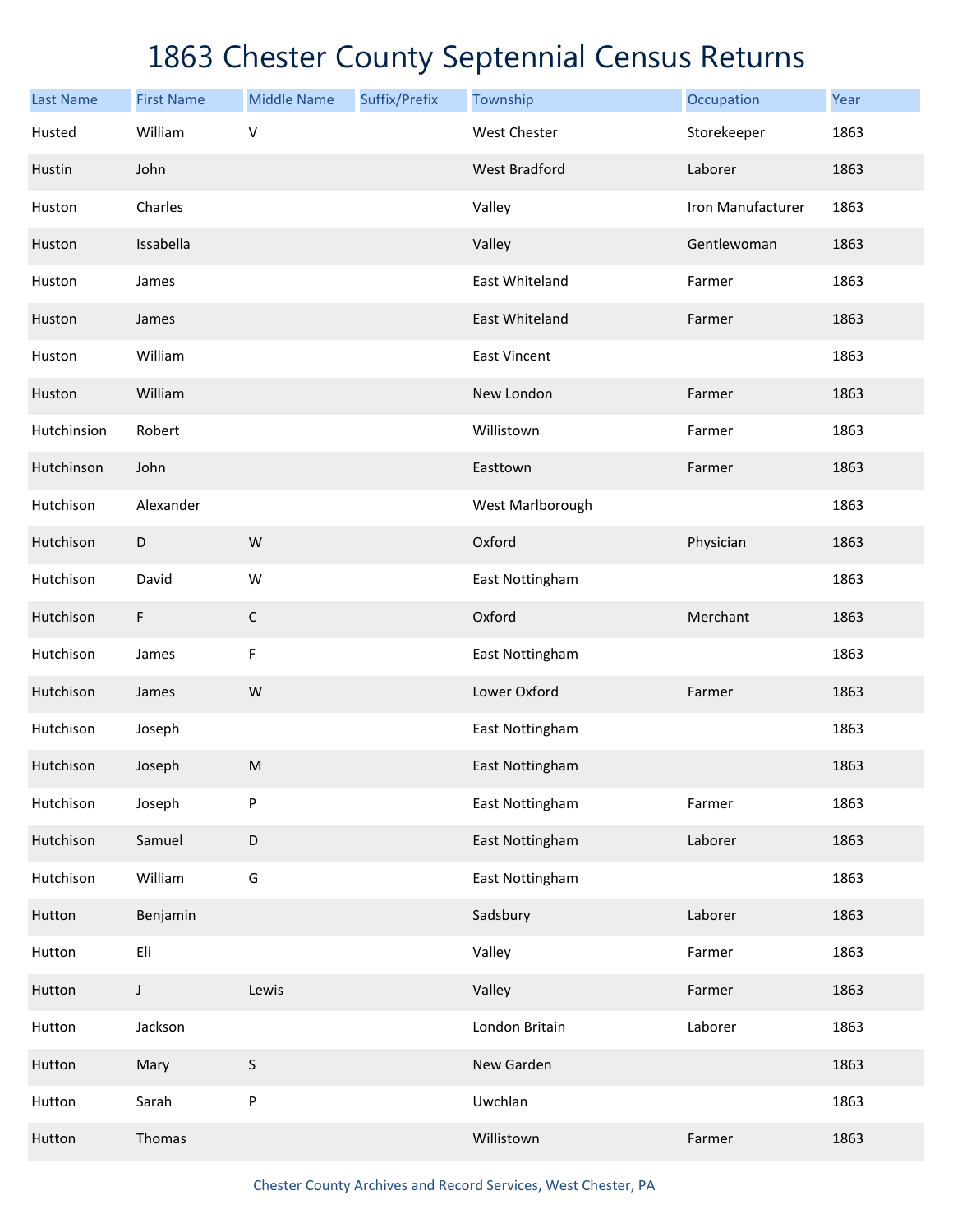| <b>Last Name</b> | <b>First Name</b> | <b>Middle Name</b> | Suffix/Prefix | Township             | Occupation     | Year |
|------------------|-------------------|--------------------|---------------|----------------------|----------------|------|
| Huyck            | Elisha            | W                  |               | <b>West Nantmeal</b> | Teacher        | 1863 |
| Huyck            | Isaac             |                    |               | Franklin             | Laborer        | 1863 |
| Huzzard          | David             |                    |               | East Pikeland        | Laborer        | 1863 |
| Huzzard          | Eli               |                    |               | <b>East Pikeland</b> | Farmer         | 1863 |
| Huzzard          | Elizabeth         |                    |               | Tredyffrin           |                | 1863 |
| Huzzard          | Henry             |                    |               | <b>East Vincent</b>  |                | 1863 |
| Huzzard          | Jacob             |                    |               | Tredyffrin           |                | 1863 |
| Huzzard          | John              |                    |               | <b>East Vincent</b>  |                | 1863 |
| Huzzard          | Mary              |                    |               | Tredyffrin           |                | 1863 |
| Huzzard          | Wayne             |                    |               | East Pikeland        | Laborer        | 1863 |
| Hyatt            | Benjamin          |                    |               | Downingtown          | Gentleman      | 1863 |
| Hyatt            | Jacob             | B                  |               | Birmingham           | Cooper         | 1863 |
| Hyatt            | Theodore          |                    |               | <b>West Chester</b>  | Teacher        | 1863 |
| Idall            | Amos              |                    |               | New Garden           | Farmer         | 1863 |
| Idall            | George            |                    |               | New Garden           | Farmer         | 1863 |
| Ihler            | Samuel            |                    |               | Lower Oxford         | Laborer        | 1863 |
| <b>Iliff</b>     | Charles           | W                  |               | Kennett Square       | Flour Merchant | 1863 |
| Illingsworth     | James             |                    |               | <b>West Chester</b>  | Tinner         | 1863 |
| Illingsworth     | Walter            |                    |               | West Chester         | Stonecutter    | 1863 |
| Ingle            | Joseph            |                    |               | <b>West Bradford</b> | Tobacconist    | 1863 |
| Inglish          | Gilbert           |                    |               | West Fallowfield     |                | 1863 |
| Ingraham         | Joseph            |                    |               | Kennett Square       | Shoemaker      | 1863 |
| Ingram           | Alban             |                    |               | East Bradford        |                | 1863 |
| Ingram           | Albert            |                    |               | West Brandywine      | Laborer        | 1863 |
| Ingram           | Benjamin          |                    |               | New London           | Laborer        | 1863 |
| Ingram           | Cabb              | ${\sf M}$          |               | Westtown             | Farmer         | 1863 |
| Ingram           | Eli               |                    |               | North Coventry       | Laborer        | 1863 |
| Ingram           | Frederick         | Τ                  |               | West Chester         | Carpenter      | 1863 |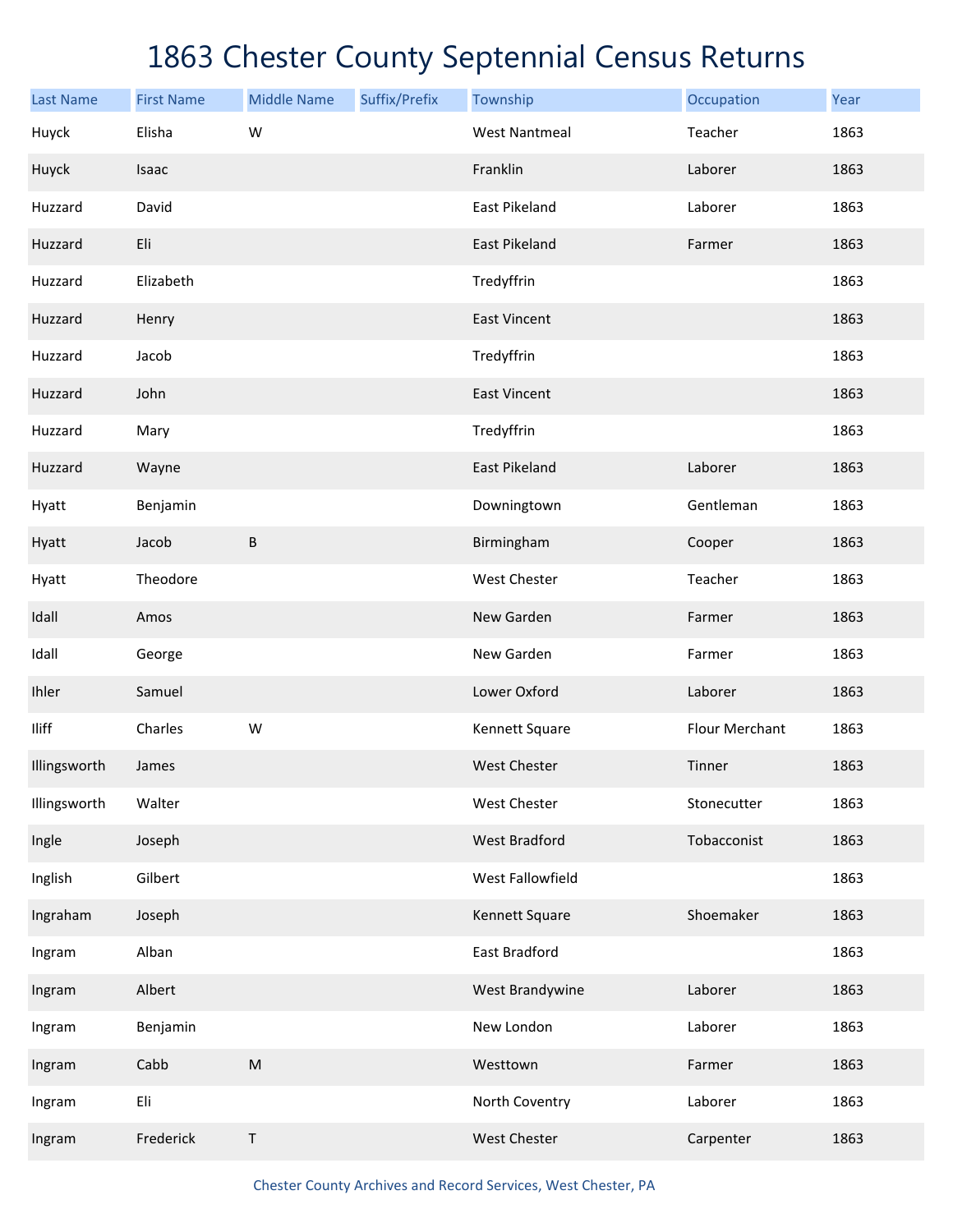| <b>Last Name</b> | <b>First Name</b> | <b>Middle Name</b> | Suffix/Prefix | Township             | Occupation     | Year |
|------------------|-------------------|--------------------|---------------|----------------------|----------------|------|
| Ingram           | George            |                    |               | North Coventry       | Laborer        | 1863 |
| Ingram           | J                 | JW                 |               | <b>West Chester</b>  | Clerk          | 1863 |
| Ingram           | James             |                    |               | East Bradford        |                | 1863 |
| Ingram           | John              |                    |               | London Britain       | Farmer         | 1863 |
| Ingram           | John              |                    |               | North Coventry       | Laborer        | 1863 |
| Ingram           | John              |                    |               | West Chester         | Blacksmith     | 1863 |
| Ingram           | John              | Т                  |               | Westtown             | Farmer         | 1863 |
| Ingram           | Joshua            |                    |               | Charlestown          |                | 1863 |
| Ingram           | Miller            |                    |               | West Brandywine      | Laborer        | 1863 |
| Ingram           | Park              |                    |               | Newlin               | Gentleman      | 1863 |
| Ingram           | Peter             |                    |               | East Brandywine      | Farmer         | 1863 |
| Ingram           | Thomas            | $\sf S$            |               | Downingtown          | <b>Butcher</b> | 1863 |
| Ingram           | W                 | A <sub>S</sub>     |               | West Chester         | Blacksmith     | 1863 |
| Ingram           | William           |                    |               | West Chester         | Gentleman      | 1863 |
| Ingram           | William           | Tobert             |               | East Bradford        |                | 1863 |
| Ireg             | John              |                    |               | <b>West Nantmeal</b> | Iron Maker     | 1863 |
| Irey             | Anthony           |                    |               | <b>West Vincent</b>  | Miller         | 1863 |
| Irey             | Benjamin          |                    |               | South Coventry       | Commissionman  | 1863 |
| Irey             | David             |                    |               | Wallace              | Laborer        | 1863 |
| Irey             | Mary              | Ann                |               | Wallace              |                | 1863 |
| Irey             | Peter             |                    |               | <b>East Nantmeal</b> |                | 1863 |
| Irey             | Samuel            |                    |               | <b>East Nantmeal</b> |                | 1863 |
| Ironhurst        | Henry             |                    |               | <b>West Vincent</b>  | Farmer         | 1863 |
| Irons            | Charles           |                    |               | Schuylkill           | Laborer        | 1863 |
| Ironsides        | William           |                    |               | Penn                 | Farmer         | 1863 |
| Irwin            | Amzi              |                    |               | West Brandywine      | Shoemaker      | 1863 |
| Irwin            | Andra             |                    |               | Sadsbury             | Laborer        | 1863 |
| Irwin            | Andrew            |                    |               | Londonderry          |                | 1863 |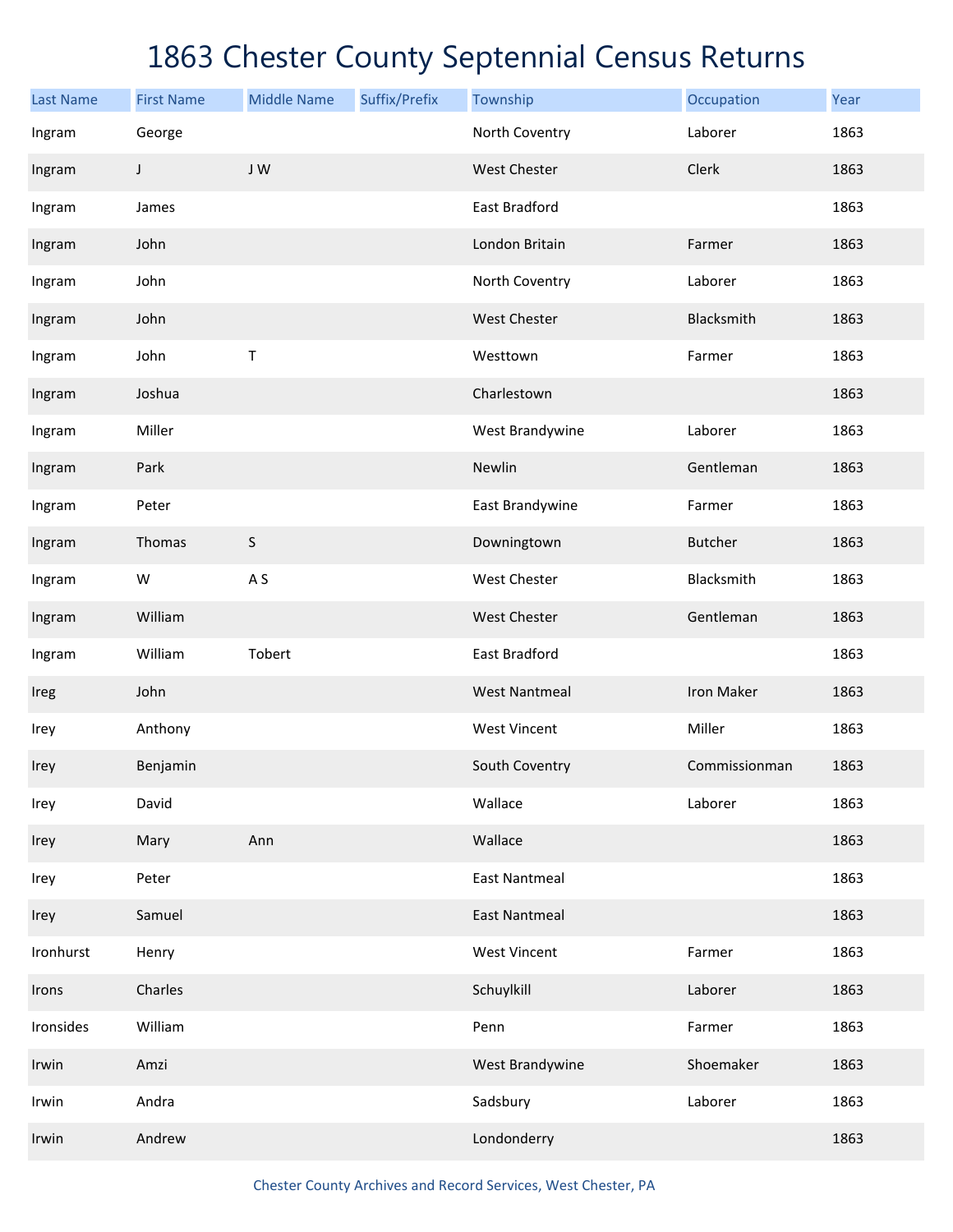## 1863 Chester County Septennial Census Returns

| <b>Last Name</b> | <b>First Name</b> | <b>Middle Name</b>        | Suffix/Prefix | Township                  | Occupation | Year |
|------------------|-------------------|---------------------------|---------------|---------------------------|------------|------|
| Irwin            | Benjamin          | $\mathsf C$               |               | East Nottingham           |            | 1863 |
| Irwin            | Benson            |                           |               | Honey Brook               | Farmer     | 1863 |
| Irwin            | Charles           |                           |               | Sadsbury                  |            | 1863 |
| Irwin            | David             |                           |               | Valley                    | Laborer    | 1863 |
| Irwin            | E                 | $\sf H$                   |               | Sadsbury                  |            | 1863 |
| Irwin            | Elisha            |                           |               | Elk                       | Farmer     | 1863 |
| Irwin            | George            |                           |               | East Caln                 | Laborer    | 1863 |
| Irwin            | George            |                           |               | Lower Oxford              | Farmer     | 1863 |
| Irwin            | George            |                           |               | Valley                    | Mason      | 1863 |
| Irwin            | George            | W                         |               | Honey Brook               | Teacher    | 1863 |
| Irwin            | Hannah            |                           |               | ${\sf E} {\sf I} {\sf k}$ | Farmer     | 1863 |
| Irwin            | Hiram             |                           |               | Valley                    | Heater     | 1863 |
| Irwin            | Israel            |                           |               | <b>East Nantmeal</b>      |            | 1863 |
| Irwin            | James             |                           |               | North Coventry            | Machinist  | 1863 |
| Irwin            | James             |                           |               | West Caln                 | Laborer    | 1863 |
| Irwin            | James             |                           |               | West Caln                 | Carpenter  | 1863 |
| Irwin            | Jane              |                           |               | Sadsbury                  |            | 1863 |
| Irwin            | John              |                           |               | Lower Oxford              | Farmer     | 1863 |
| Irwin            | John              |                           |               | North Coventry            | Carpenter  | 1863 |
| Irwin            | John              | $\boldsymbol{\mathsf{A}}$ |               | West Fallowfield          |            | 1863 |
| Irwin            | John              | $\sf H$                   |               | Honey Brook               | Farmer     | 1863 |
| Irwin            | John              | ${\sf M}$                 |               | Sadsbury                  | Laborer    | 1863 |
| Irwin            | John              | $\sf T$                   |               | Honey Brook               | Cordwainer | 1863 |
| Irwin            | John              | T                         |               | West Fallowfield          |            | 1863 |
| Irwin            | Joseph            |                           |               | East Whiteland            | Agent      | 1863 |
| Irwin            | Joseph            |                           |               | Sadsbury                  |            | 1863 |
| Irwin            | Joseph            |                           |               | Warwick                   |            | 1863 |
| Irwin            | Madison           |                           |               | Honey Brook               | Farmer     | 1863 |